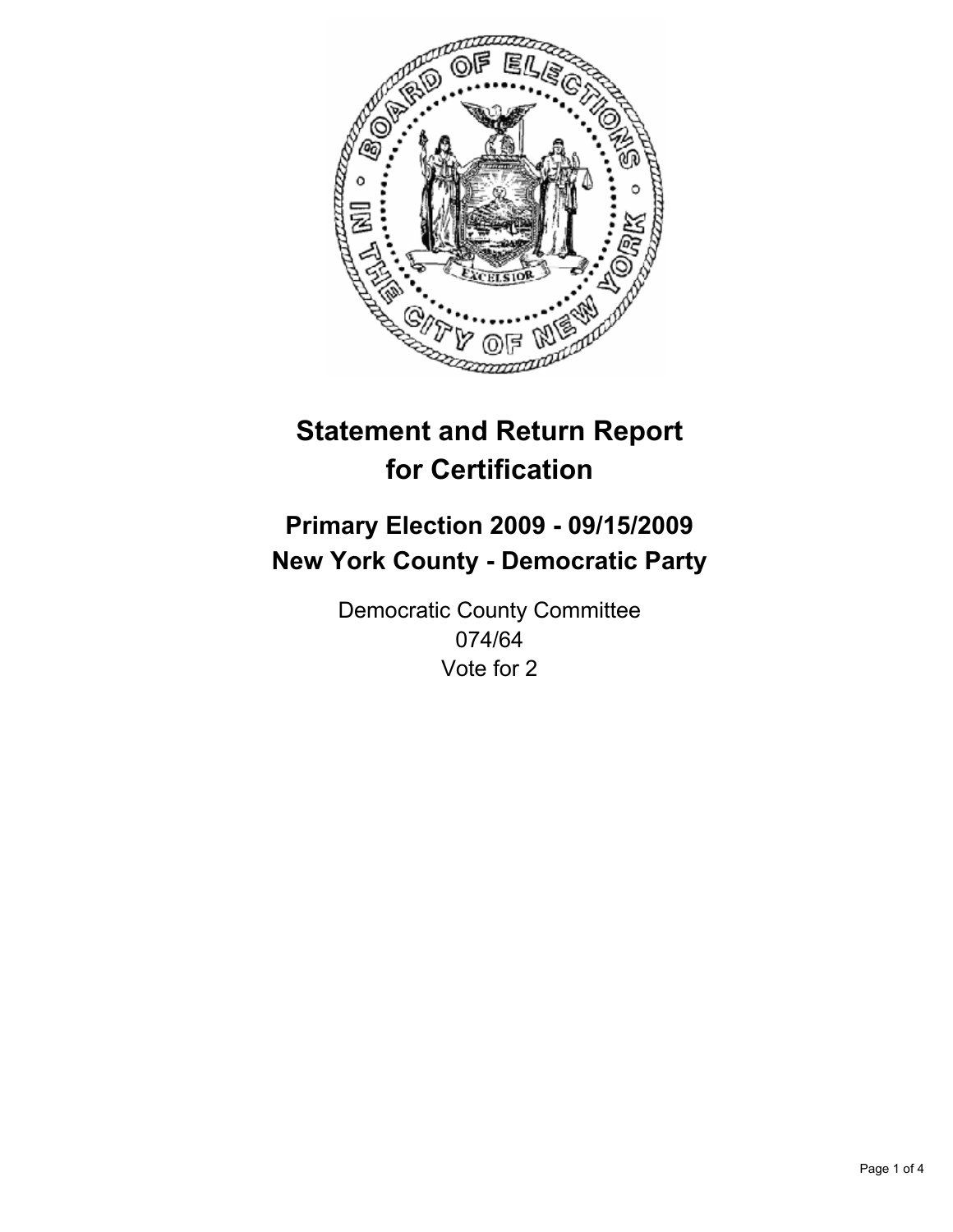

| <b>Total Votes</b>   | 46 |
|----------------------|----|
| <b>ILIAS HADJIS</b>  | 2  |
| LILLIAN HADJIS       | 10 |
| <b>MILAGROS BAEZ</b> | 18 |
| <b>MARISOL ROSAS</b> | 16 |
| AFFIDAVIT            | 2  |
| ABSENTEE/MILITARY    |    |
| <b>EMERGENCY</b>     | 0  |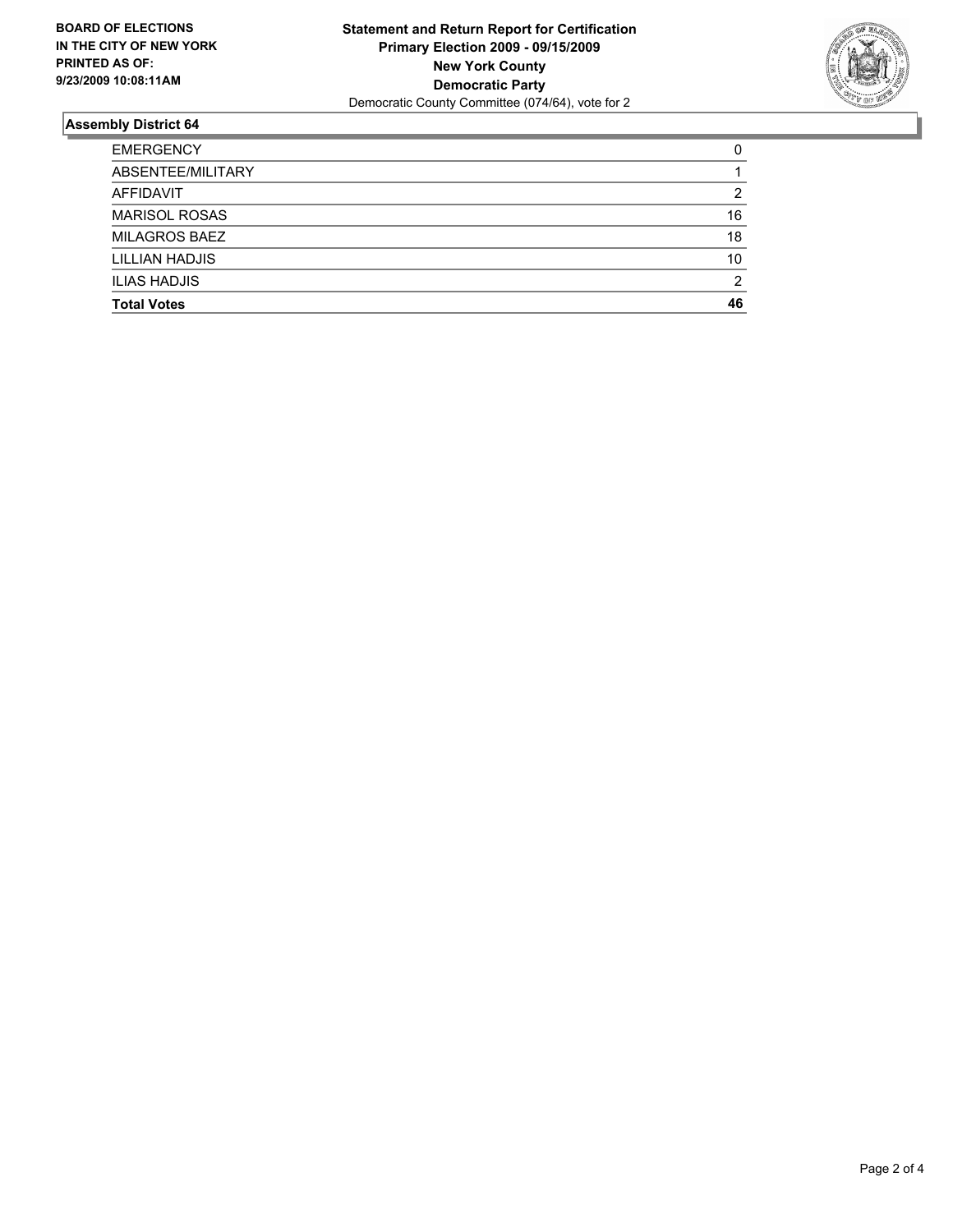#### **Statement and Return Report for Certification Primary Election 2009 - 09/15/2009 New York County Democratic Party** Democratic County Committee (074/64), vote for 2

### **Total for Democratic County Committee (074/64) - New York County**

| <b>EMERGENCY</b>     | 0  |
|----------------------|----|
| ABSENTEE/MILITARY    |    |
| AFFIDAVIT            | 2  |
| <b>MARISOL ROSAS</b> | 16 |
| <b>MILAGROS BAEZ</b> | 18 |
| LILLIAN HADJIS       | 10 |
| <b>ILIAS HADJIS</b>  | 2  |
| <b>Total Votes</b>   | 46 |

We certify this statement to be correct, and have caused the same to be attested by the signatures of the members of the board, or a majority thereof, on

**Date** 

Canvassing Board

Canvassing Board Canvassing Board Canvassing Canvassing Board Deputy Chief Clerk

Chief Clerk



Secretary **Chairman**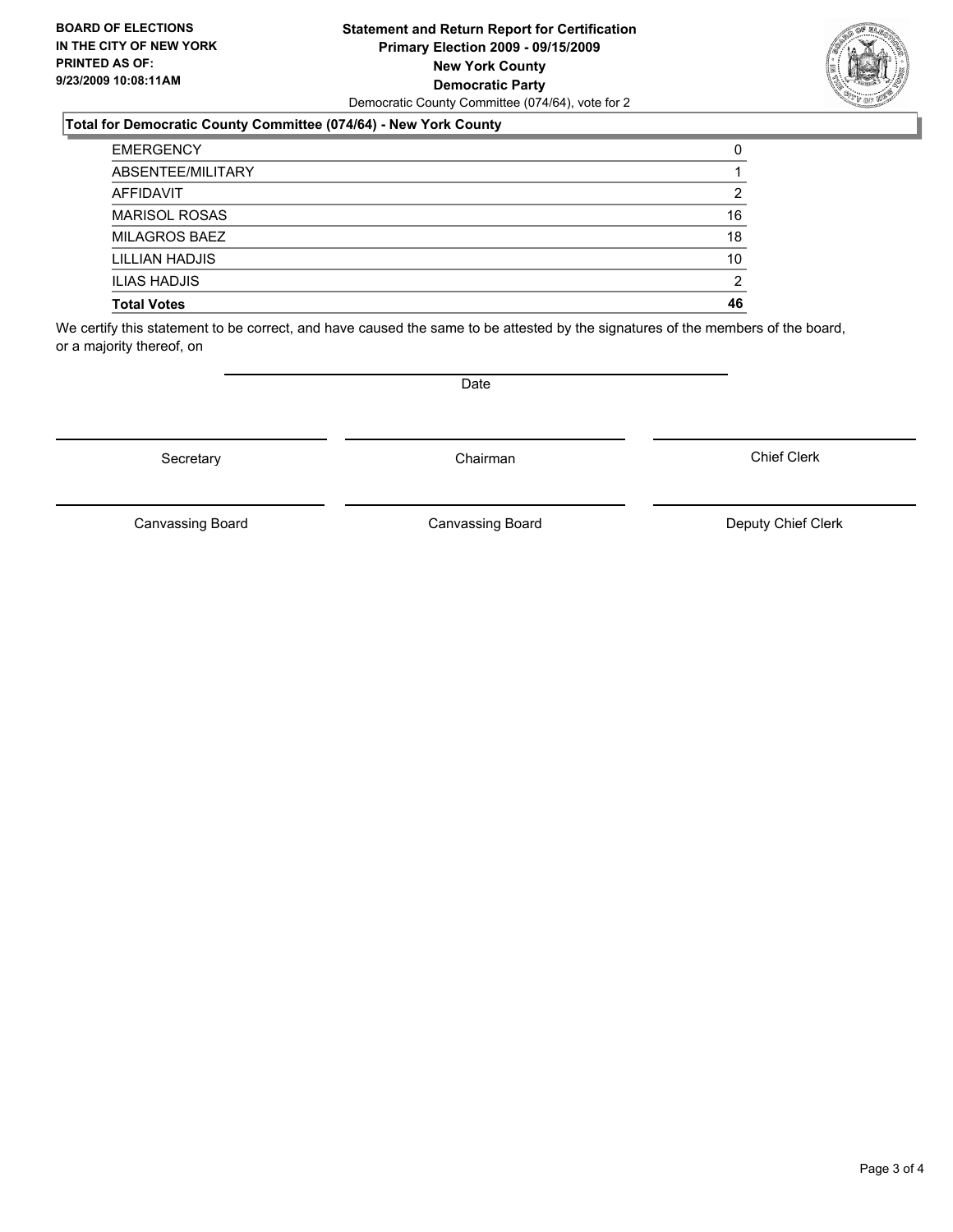**Statement and Return Report for Certification Primary Election 2009 - 09/15/2009 New York County Democratic Party** Democratic County Committee (074/64), vote for 2

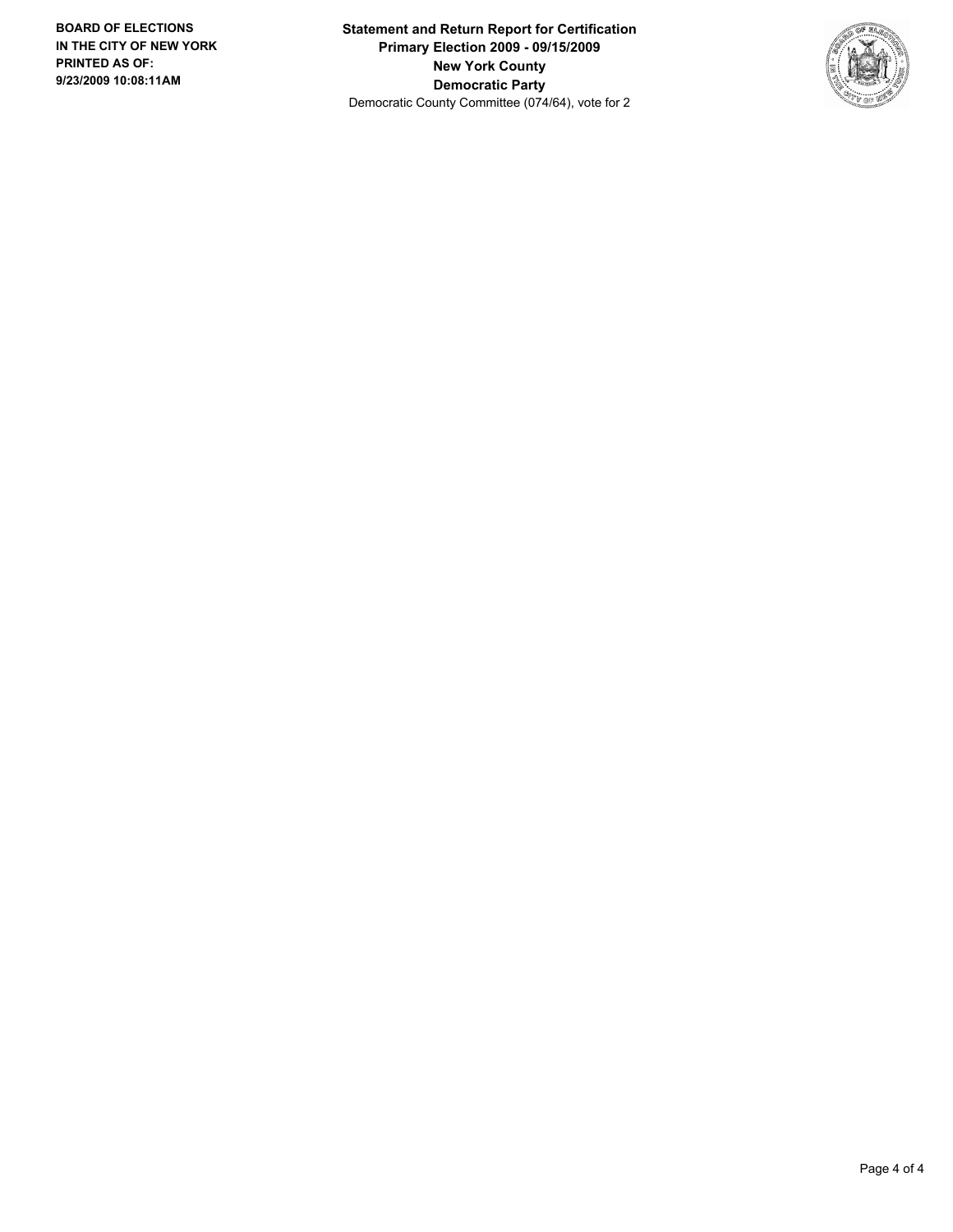

# **Primary Election 2009 - 09/15/2009 New York County - Democratic Party**

Democratic County Committee 021/66 Vote for 2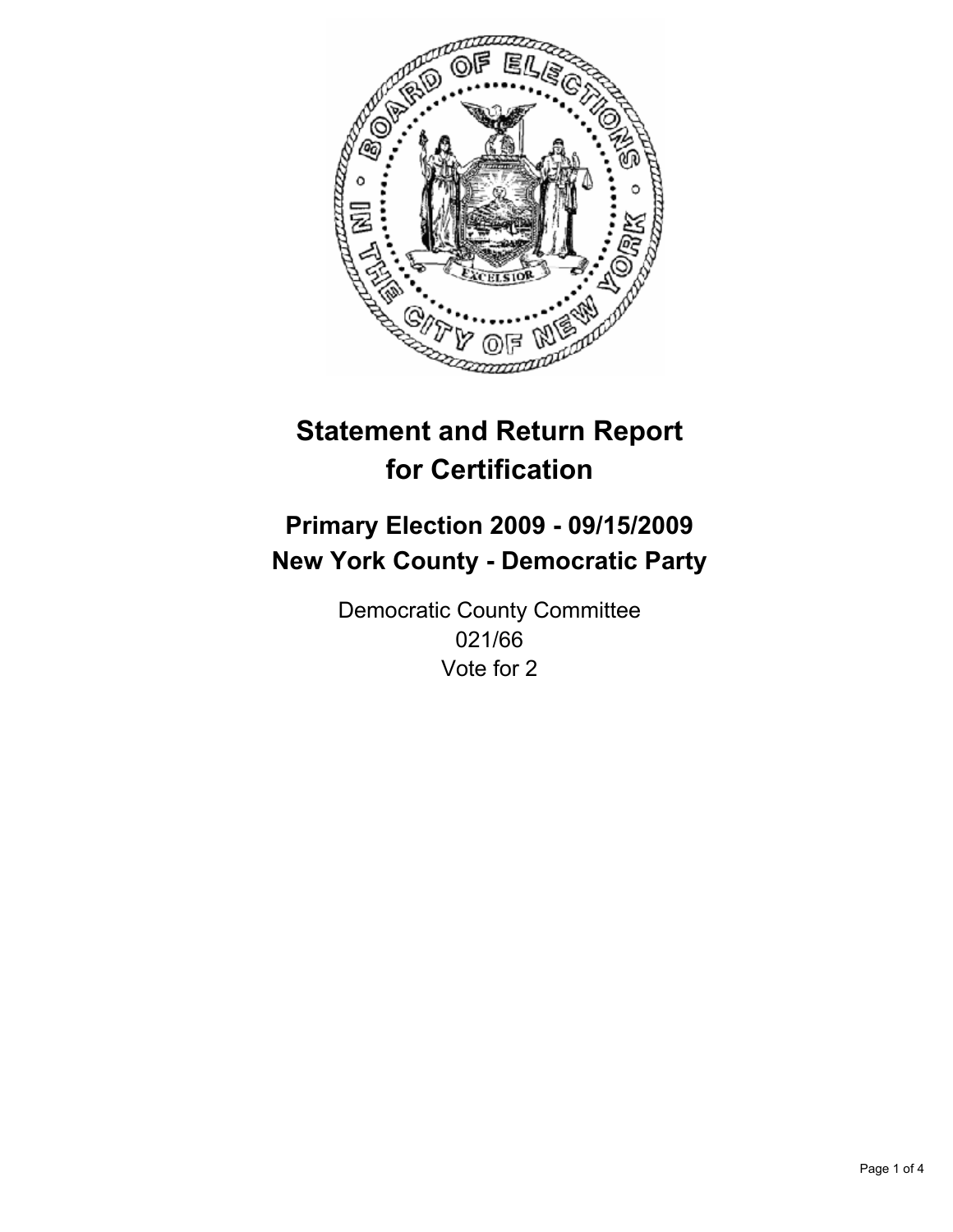

| <b>EMERGENCY</b>      | 3  |
|-----------------------|----|
| ABSENTEE/MILITARY     |    |
| <b>AFFIDAVIT</b>      | 0  |
| REBECCA KOOSHAKJIAN   | 14 |
| <b>JEFFREY KURZON</b> | 10 |
| <b>JOHN ROSS</b>      | 5  |
| <b>REGINA CHERRY</b>  | 11 |
| <b>Total Votes</b>    | 40 |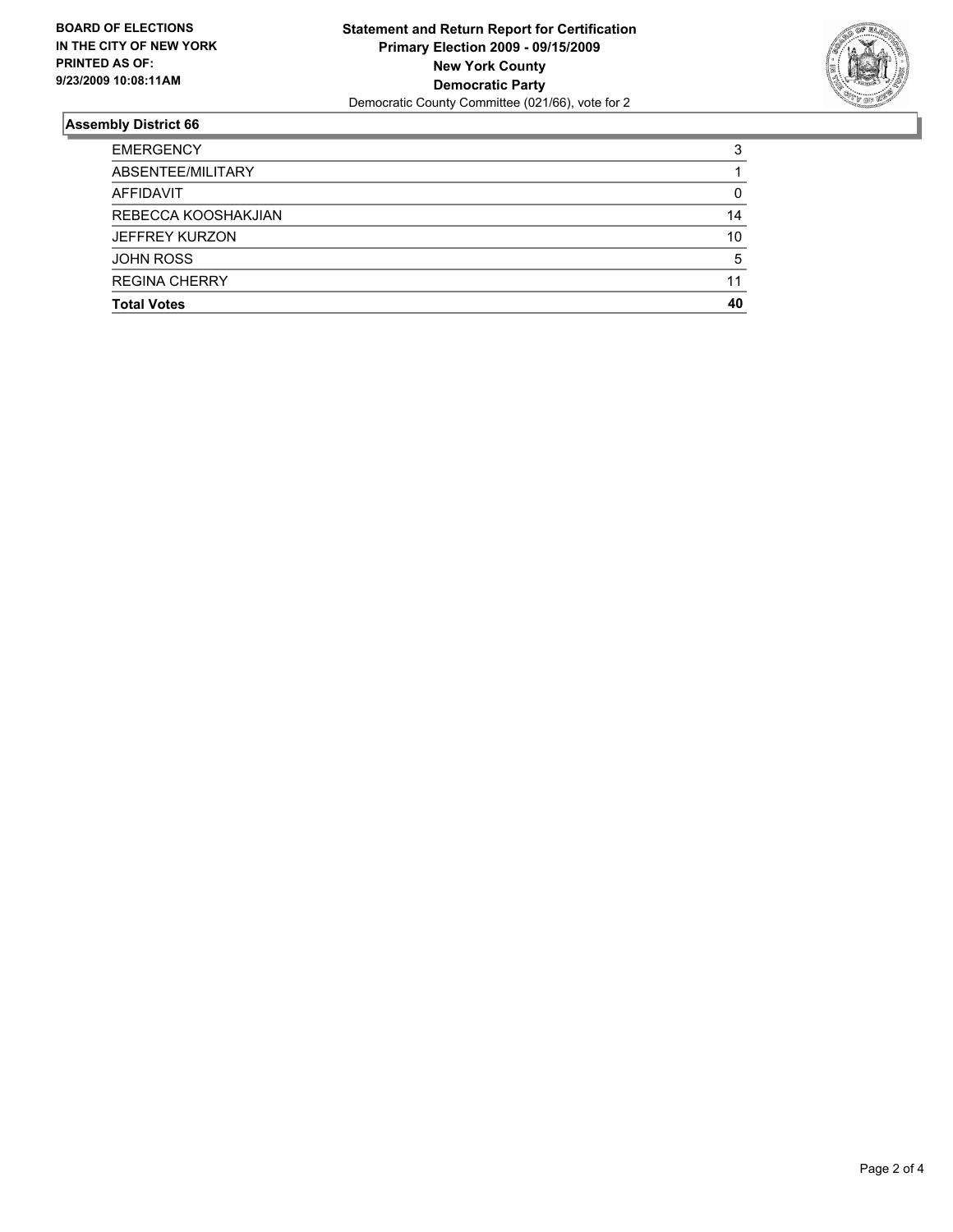#### **Statement and Return Report for Certification Primary Election 2009 - 09/15/2009 New York County Democratic Party** Democratic County Committee (021/66), vote for 2

### **Total for Democratic County Committee (021/66) - New York County**

| <b>EMERGENCY</b>      | 3  |
|-----------------------|----|
| ABSENTEE/MILITARY     |    |
| AFFIDAVIT             | 0  |
| REBECCA KOOSHAKJIAN   | 14 |
| <b>JEFFREY KURZON</b> | 10 |
| <b>JOHN ROSS</b>      | 5  |
| <b>REGINA CHERRY</b>  | 11 |
| <b>Total Votes</b>    | 40 |

We certify this statement to be correct, and have caused the same to be attested by the signatures of the members of the board, or a majority thereof, on

Secretary **Chairman** 

Canvassing Board

Canvassing Board Canvassing Board Canvassing Canvassing Board Deputy Chief Clerk

Chief Clerk

Page 3 of 4



**Date**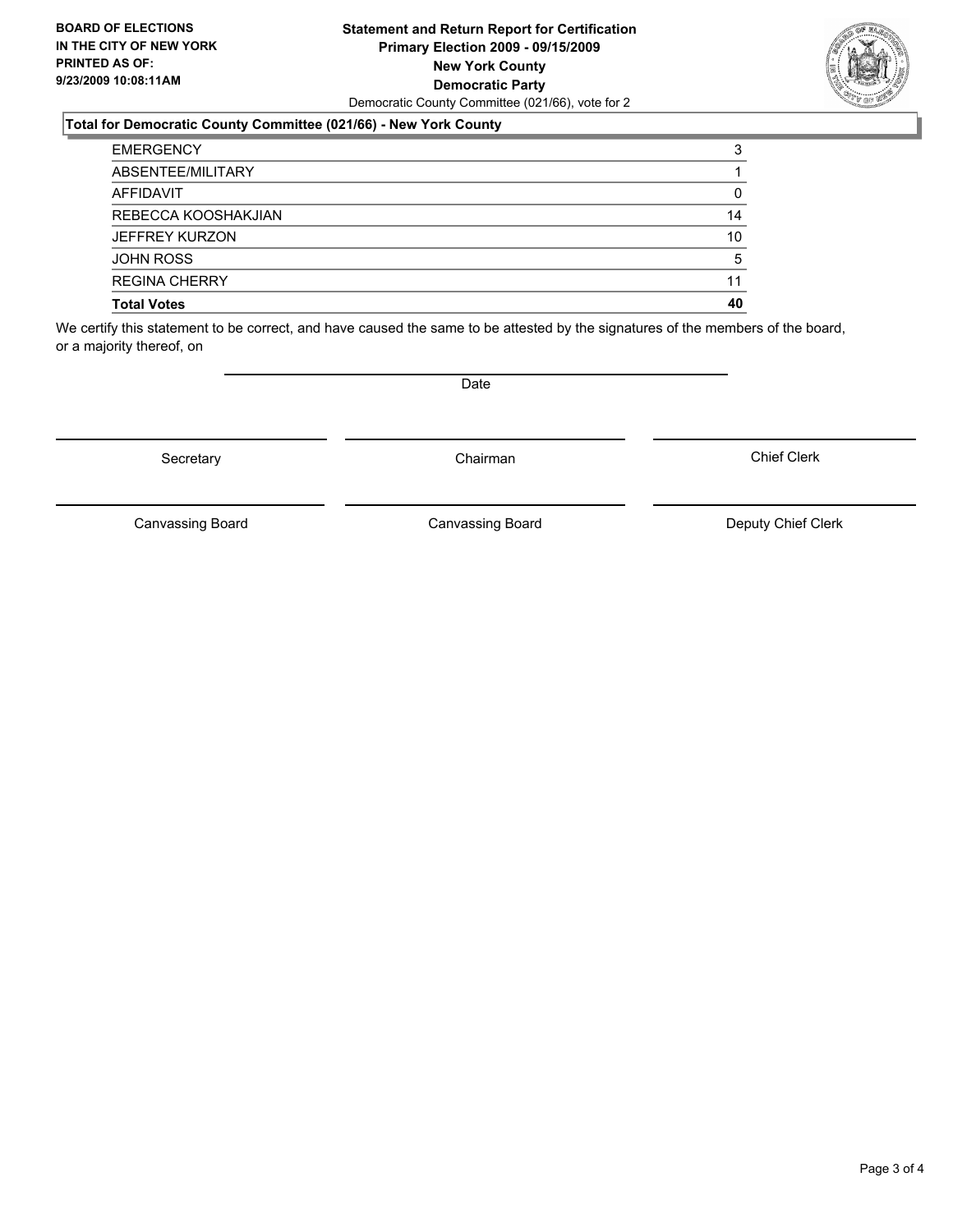**Statement and Return Report for Certification Primary Election 2009 - 09/15/2009 New York County Democratic Party** Democratic County Committee (021/66), vote for 2

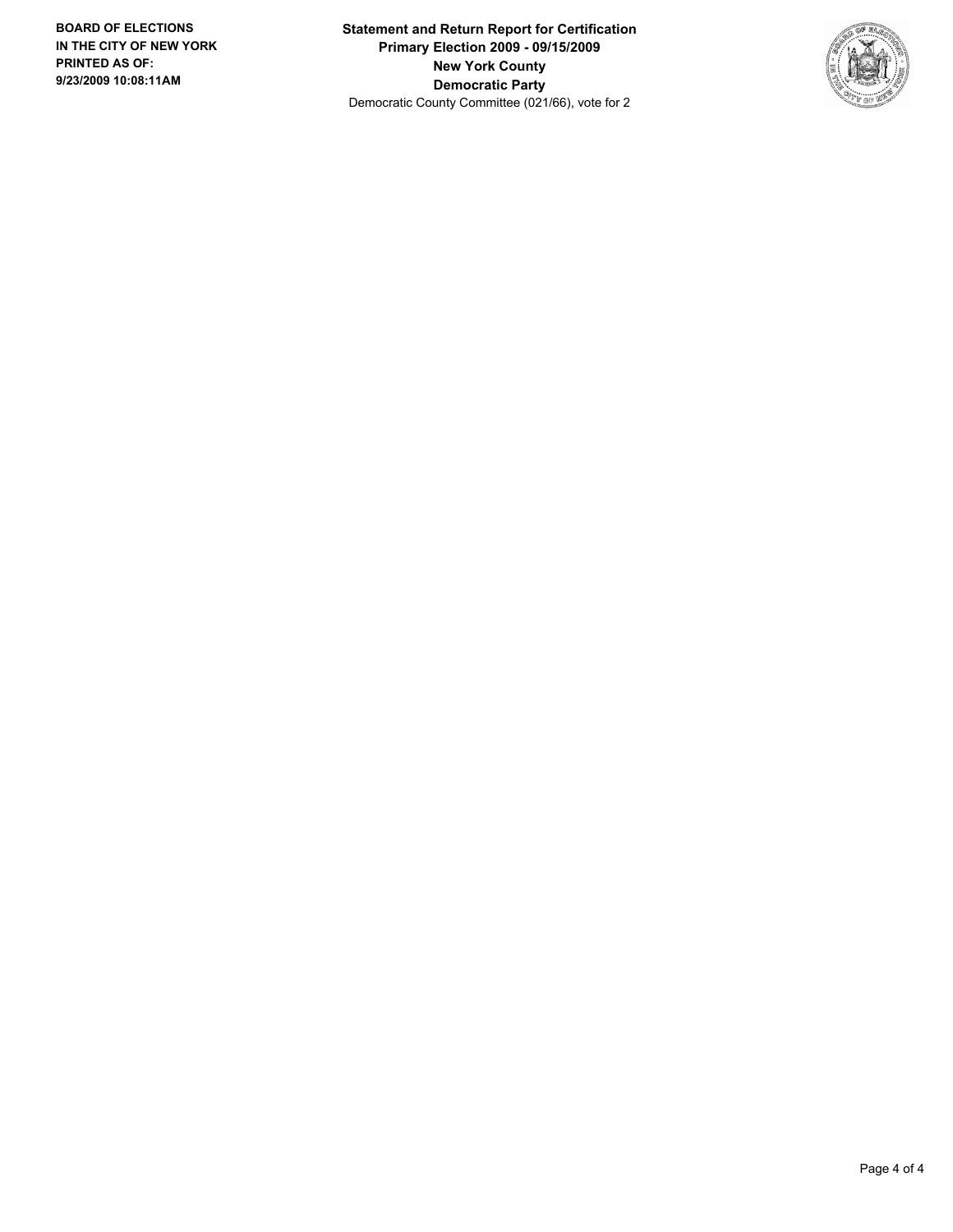

# **Primary Election 2009 - 09/15/2009 New York County - Democratic Party**

Democratic County Committee 104/66 Vote for 3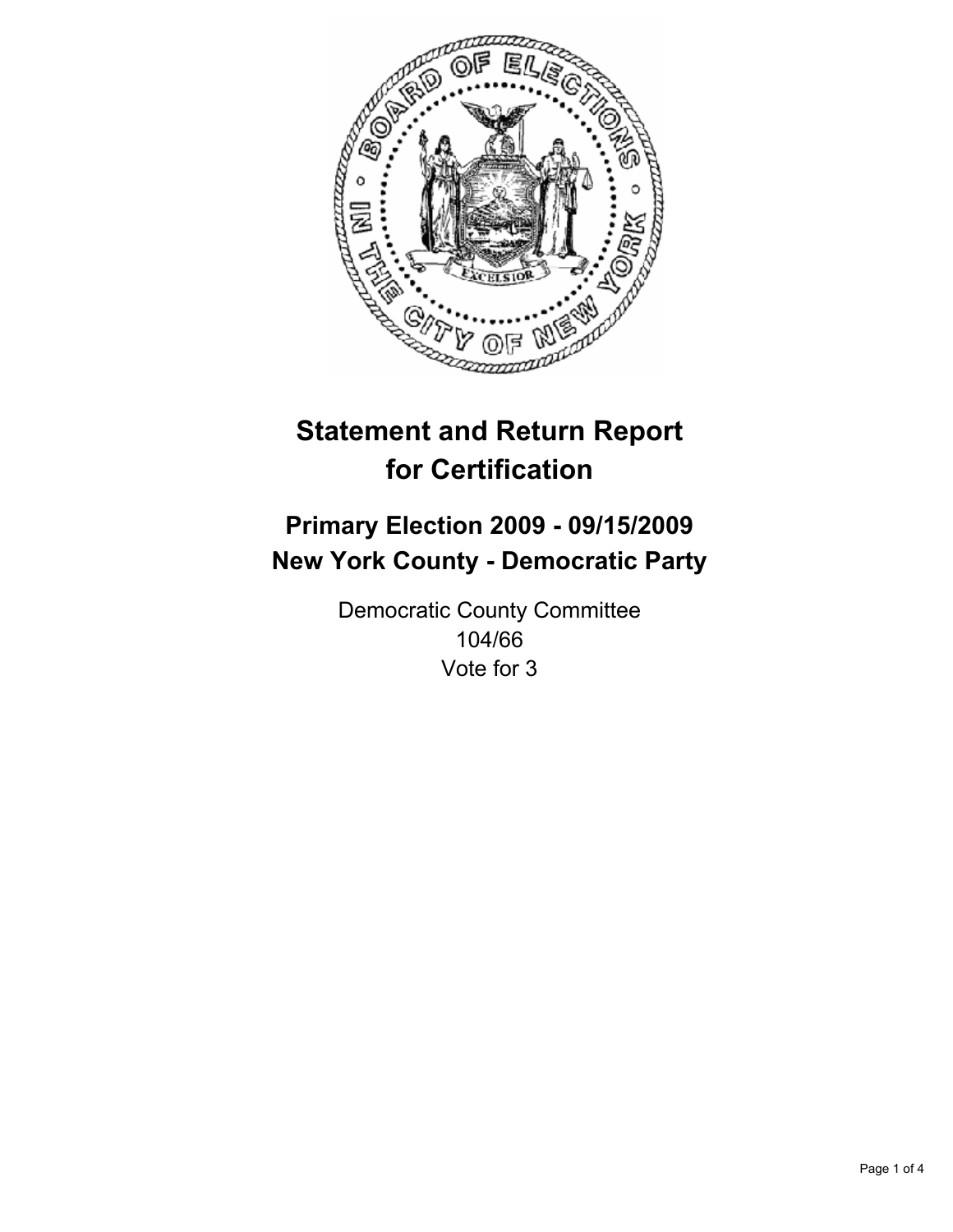

| <b>Total Votes</b>       | 145 |
|--------------------------|-----|
| <b>BARRY CULLEN</b>      | 28  |
| <b>JUDITH STOLLERMAN</b> | 35  |
| EVAN LEDERMAN            | 41  |
| <b>TODD B SLOVES</b>     | 41  |
| AFFIDAVIT                | 2   |
| ABSENTEE/MILITARY        |     |
| <b>EMERGENCY</b>         | 0   |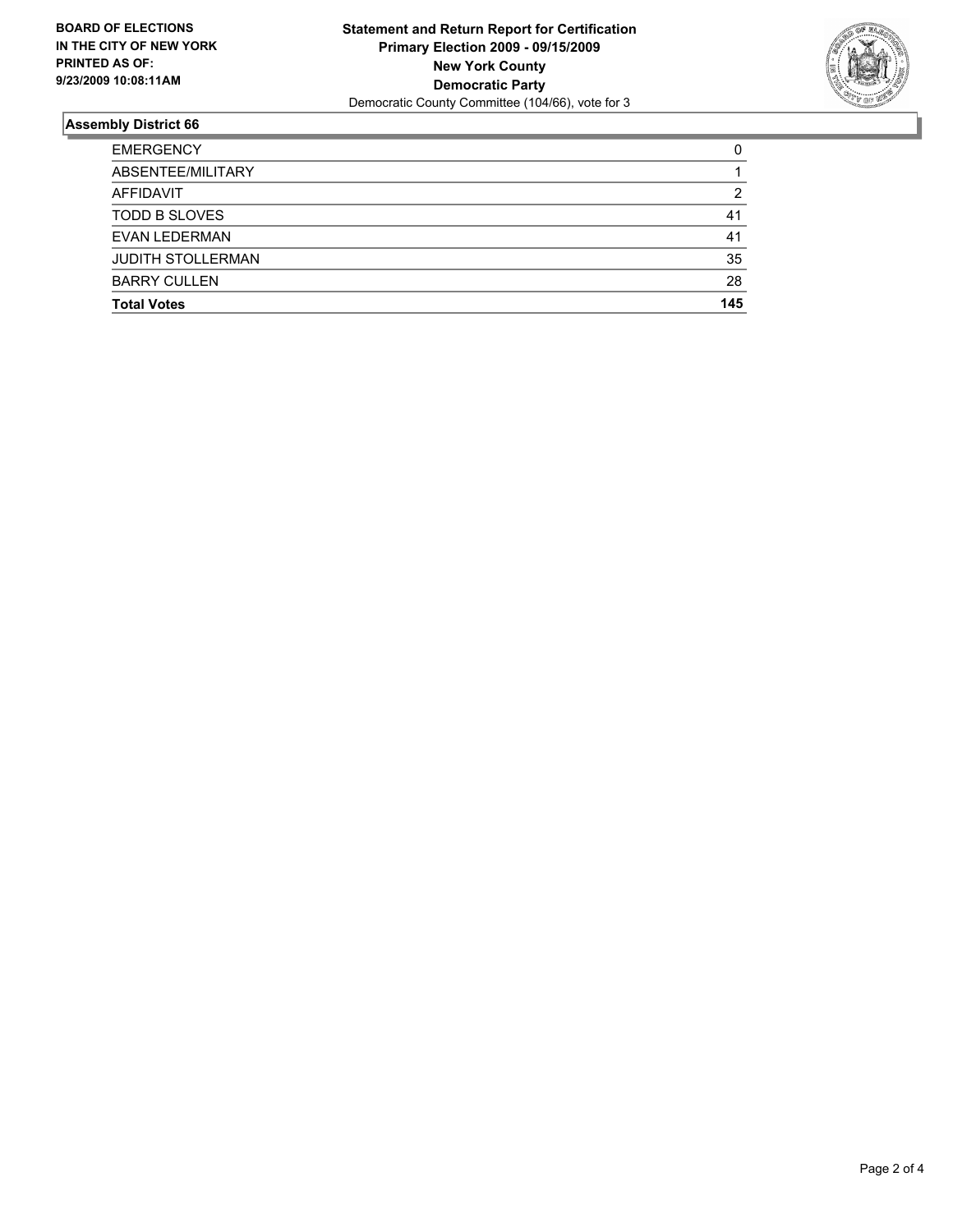#### **Statement and Return Report for Certification Primary Election 2009 - 09/15/2009 New York County Democratic Party** Democratic County Committee (104/66), vote for 3

### **Total for Democratic County Committee (104/66) - New York County**

| <b>EMERGENCY</b>         | 0   |
|--------------------------|-----|
| ABSENTEE/MILITARY        |     |
| AFFIDAVIT                | 2   |
| <b>TODD B SLOVES</b>     | 41  |
| <b>EVAN LEDERMAN</b>     | 41  |
| <b>JUDITH STOLLERMAN</b> | 35  |
| <b>BARRY CULLEN</b>      | 28  |
| <b>Total Votes</b>       | 145 |

We certify this statement to be correct, and have caused the same to be attested by the signatures of the members of the board, or a majority thereof, on

Secretary **Chairman** 

Canvassing Board

**Date** 

Chief Clerk



Canvassing Board Canvassing Board Canvassing Canvassing Board Deputy Chief Clerk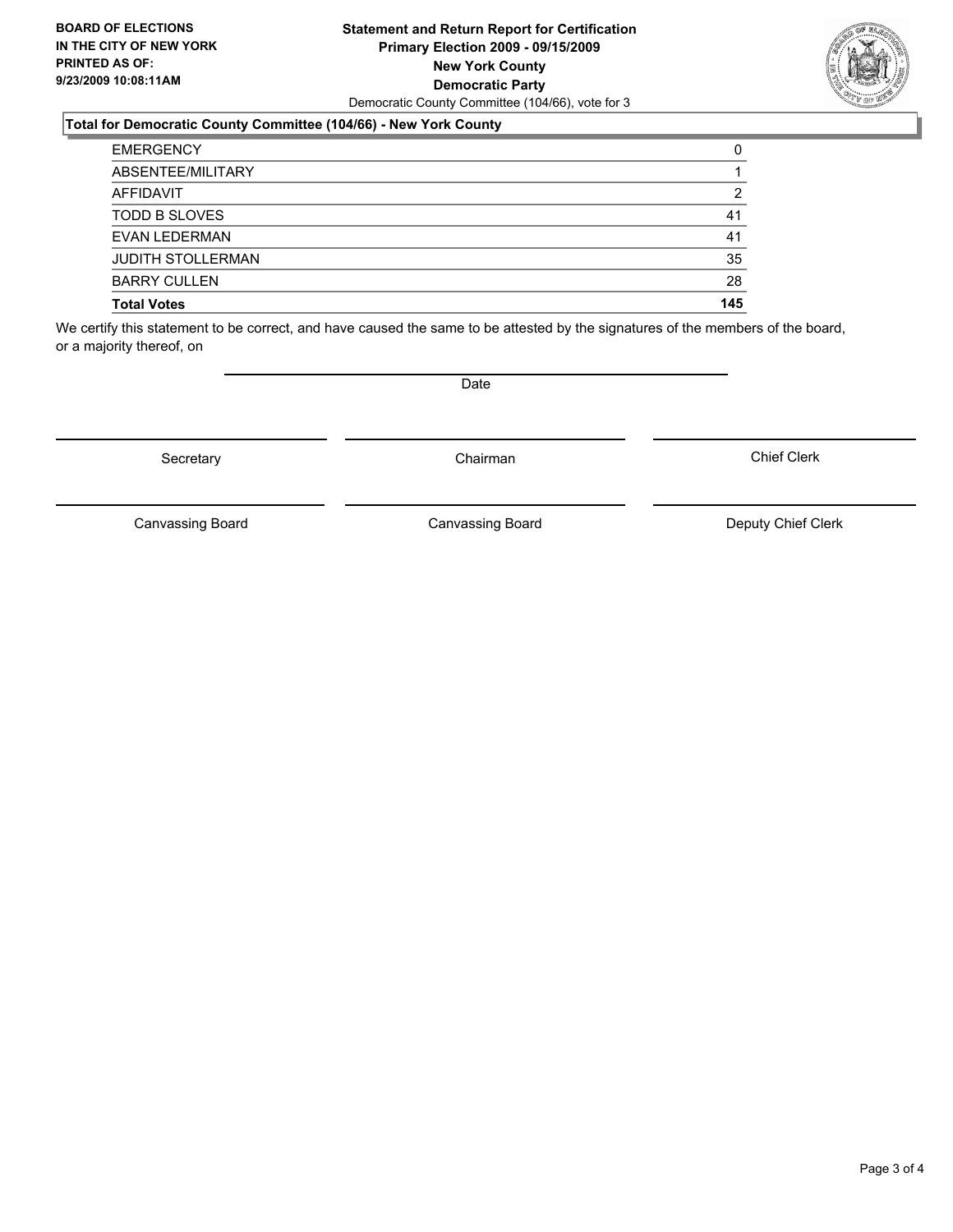**Statement and Return Report for Certification Primary Election 2009 - 09/15/2009 New York County Democratic Party** Democratic County Committee (104/66), vote for 3

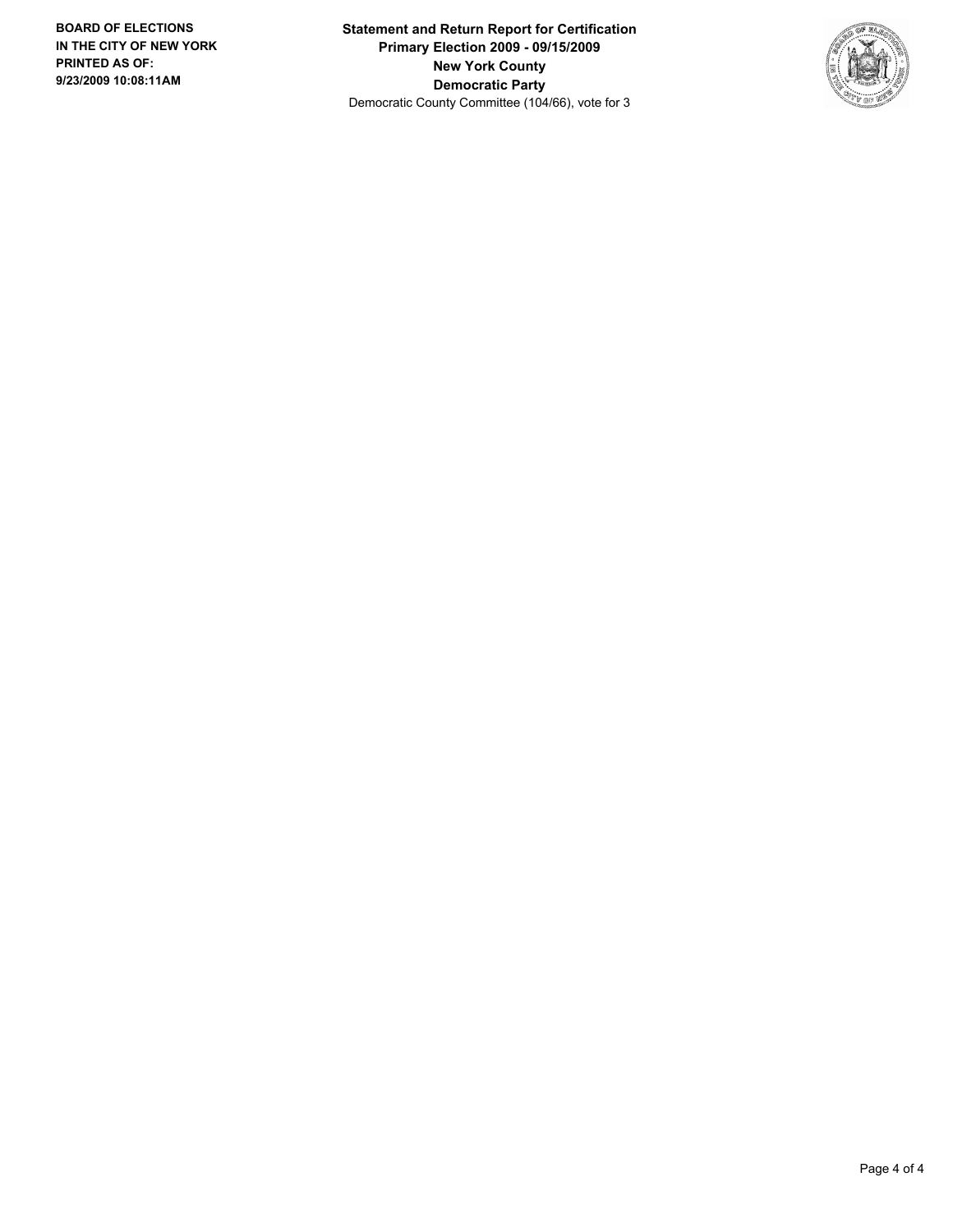

# **Primary Election 2009 - 09/15/2009 New York County - Democratic Party**

Democratic County Committee 024/67 Vote for 4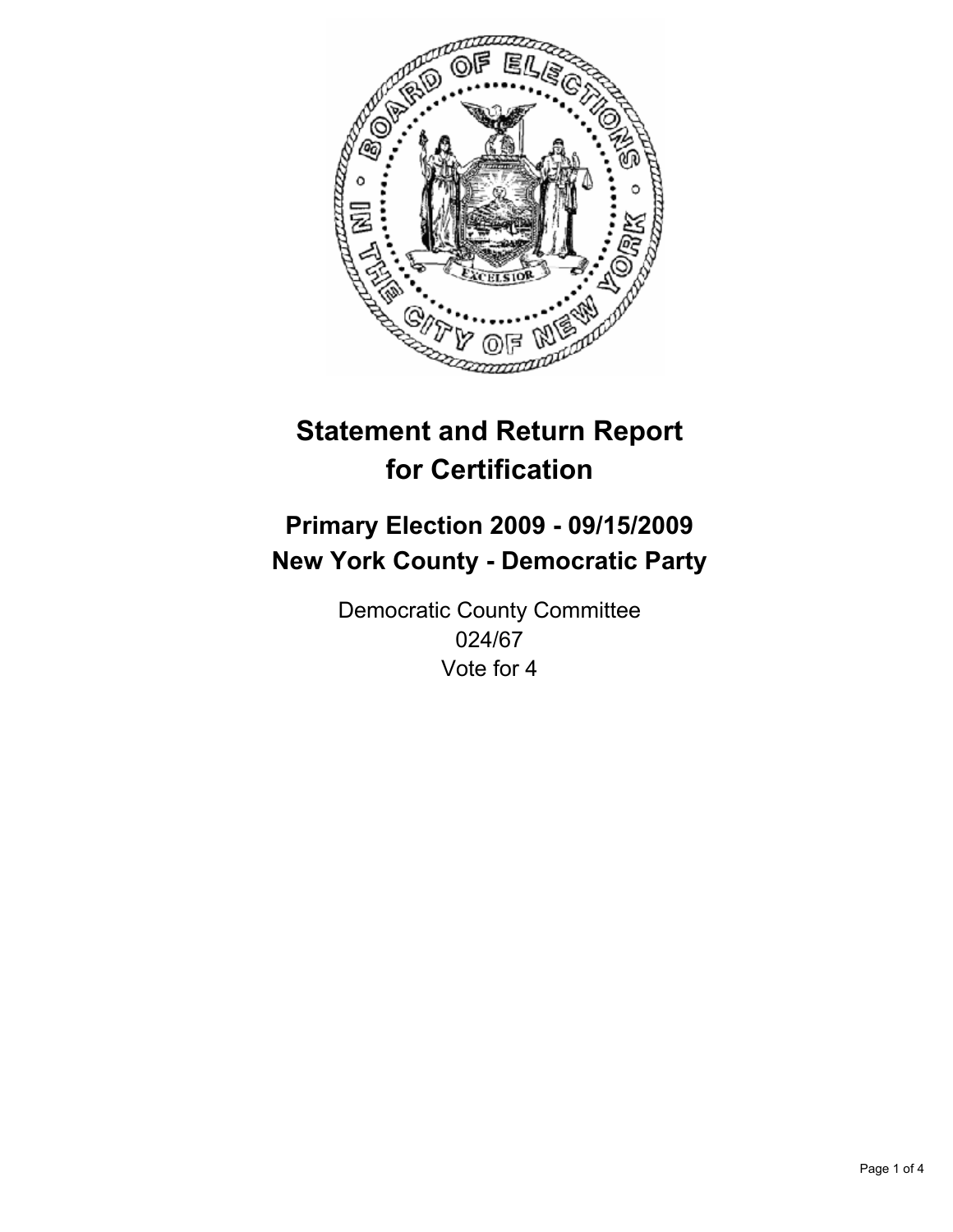

| <b>EMERGENCY</b>          | 0   |
|---------------------------|-----|
| ABSENTEE/MILITARY         | 0   |
| <b>AFFIDAVIT</b>          | 3   |
| THERESE REVESZ            | 84  |
| RAYMOND HODELL            | 86  |
| PATRICIA ABELARDE         | 69  |
| <b>ABIGAIL LEVY</b>       | 102 |
| <b>MARISSA SHORESTEIN</b> | 83  |
| <b>Total Votes</b>        | 424 |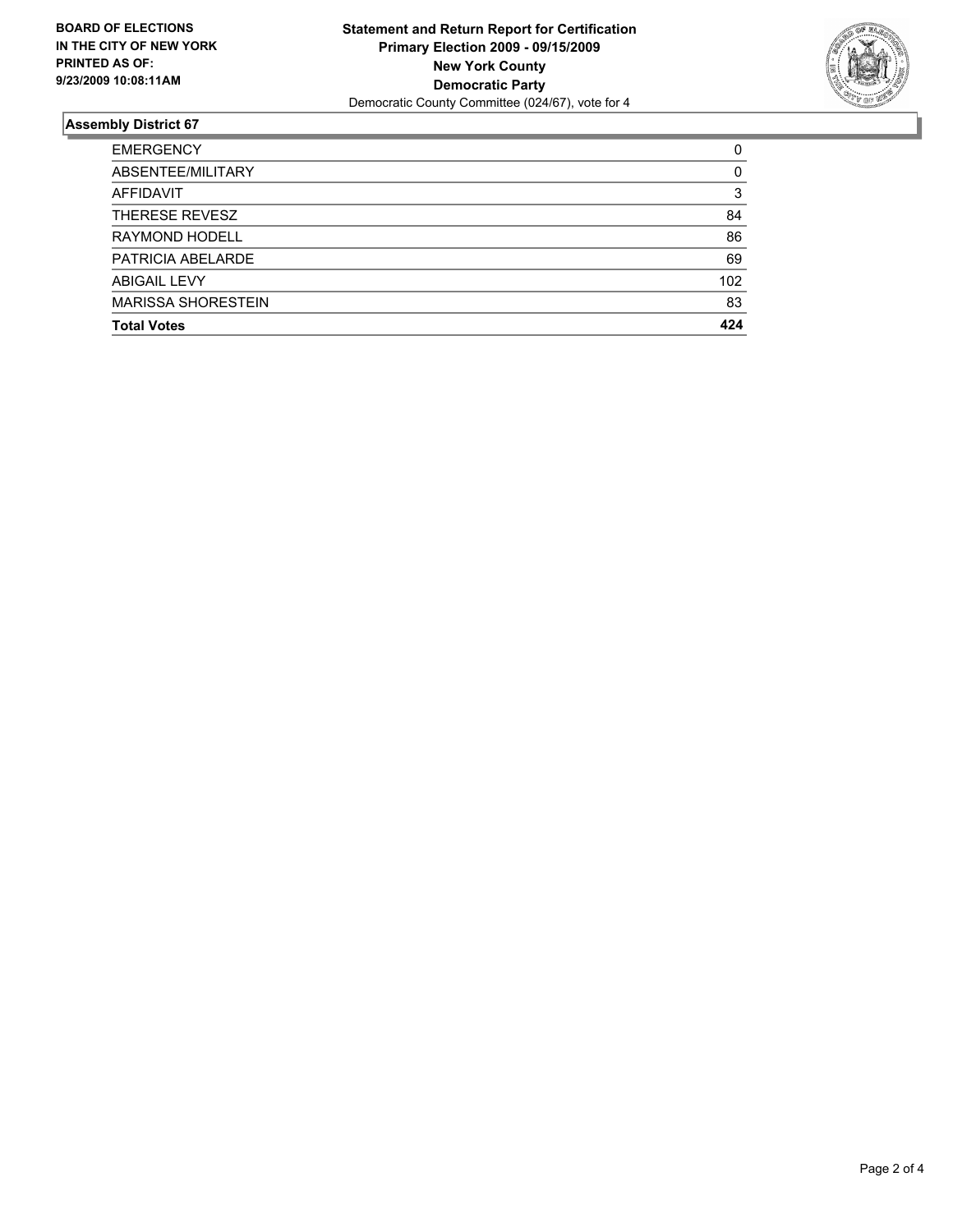#### **Statement and Return Report for Certification Primary Election 2009 - 09/15/2009 New York County Democratic Party** Democratic County Committee (024/67), vote for 4

### **Total for Democratic County Committee (024/67) - New York County**

| <b>EMERGENCY</b>          | 0   |
|---------------------------|-----|
| ABSENTEE/MILITARY         | 0   |
| <b>AFFIDAVIT</b>          | 3   |
| THERESE REVESZ            | 84  |
| RAYMOND HODELL            | 86  |
| PATRICIA ABELARDE         | 69  |
| <b>ABIGAIL LEVY</b>       | 102 |
| <b>MARISSA SHORESTEIN</b> | 83  |
| <b>Total Votes</b>        | 424 |

We certify this statement to be correct, and have caused the same to be attested by the signatures of the members of the board, or a majority thereof, on

Secretary **Chairman** 

Date

Canvassing Board

Chief Clerk

Canvassing Board **Canvassing Board** Canvassing Board **Deputy Chief Clerk** 

Page 3 of 4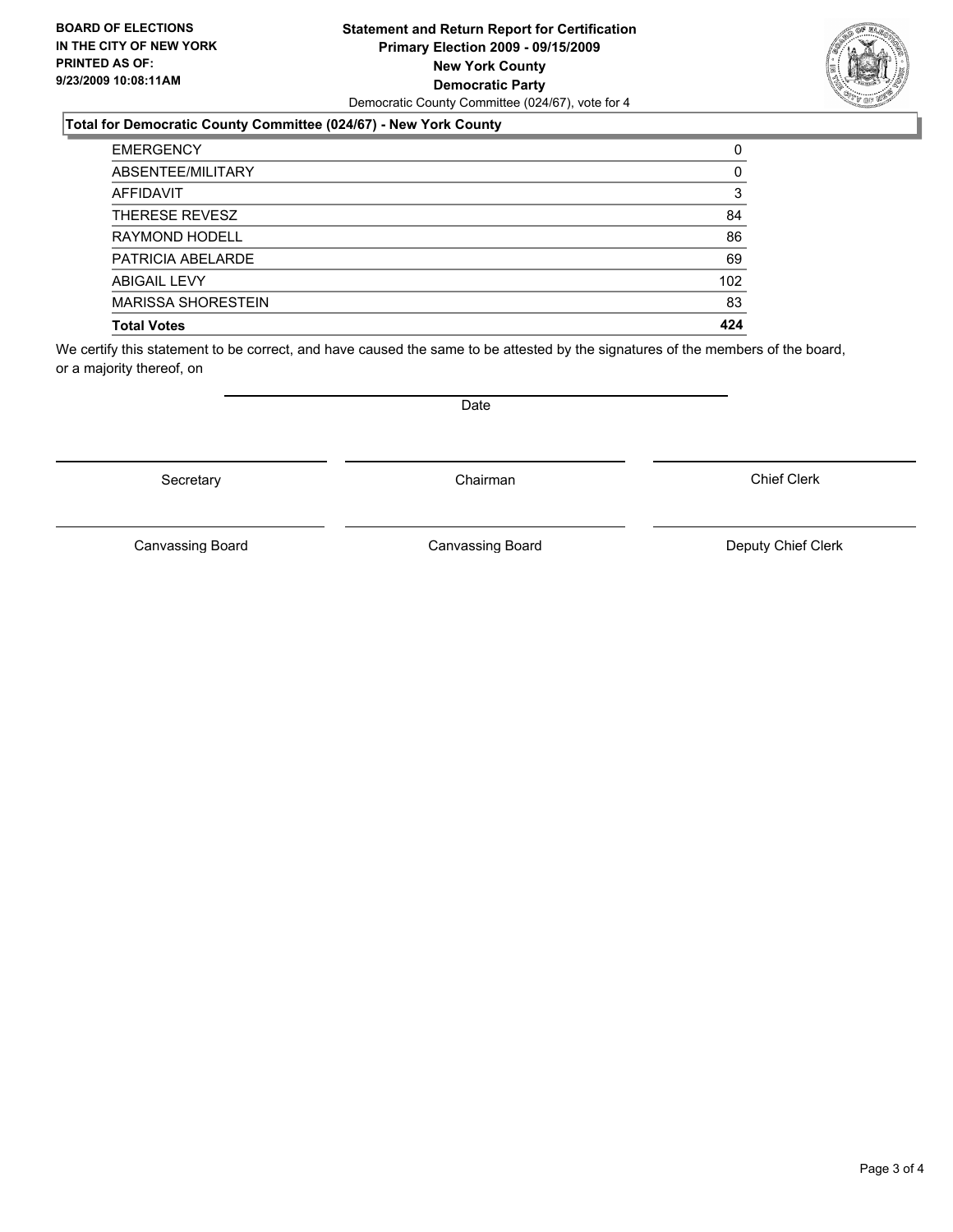**Statement and Return Report for Certification Primary Election 2009 - 09/15/2009 New York County Democratic Party** Democratic County Committee (024/67), vote for 4

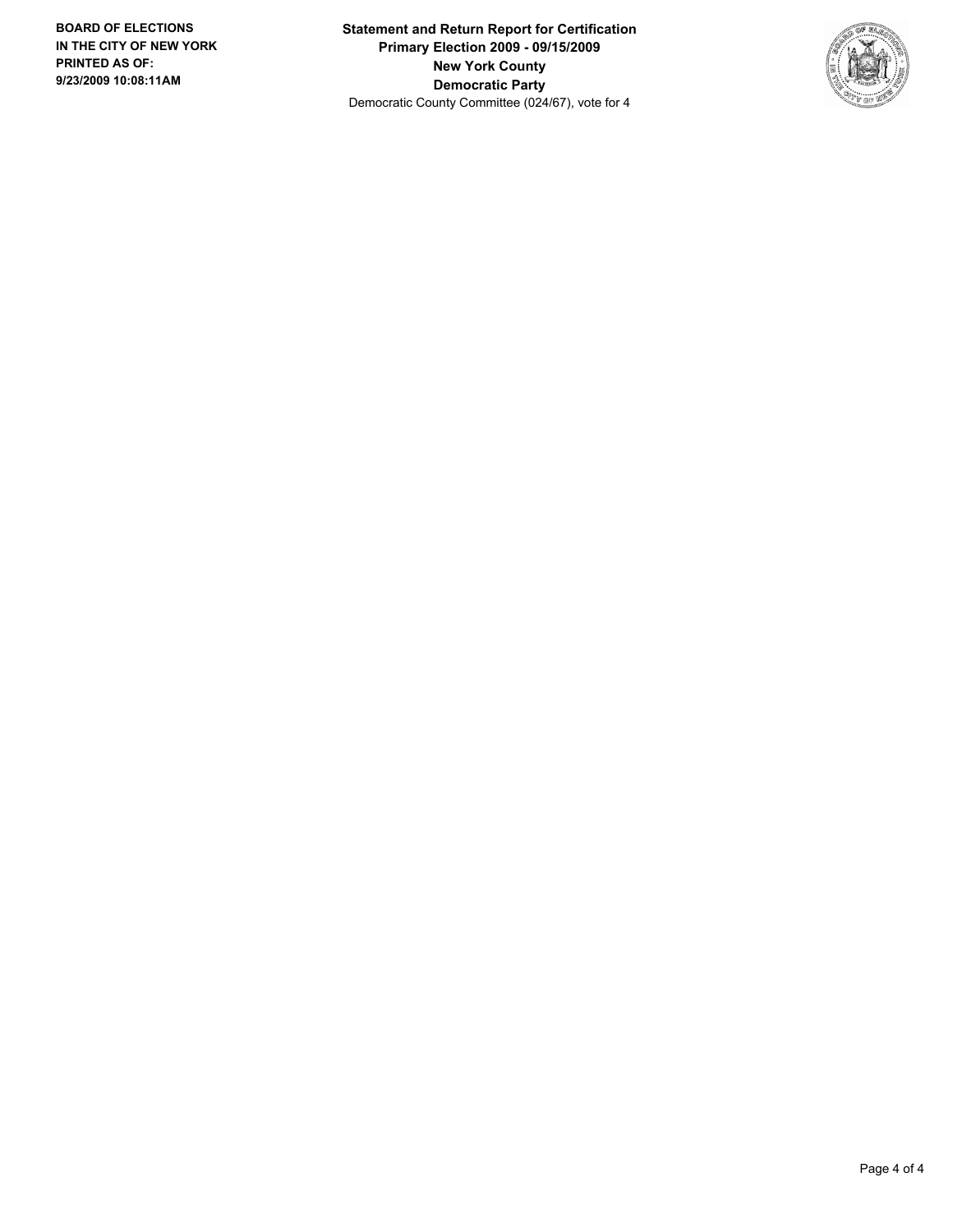

# **Primary Election 2009 - 09/15/2009 New York County - Democratic Party**

Democratic County Committee 100/67 Vote for 2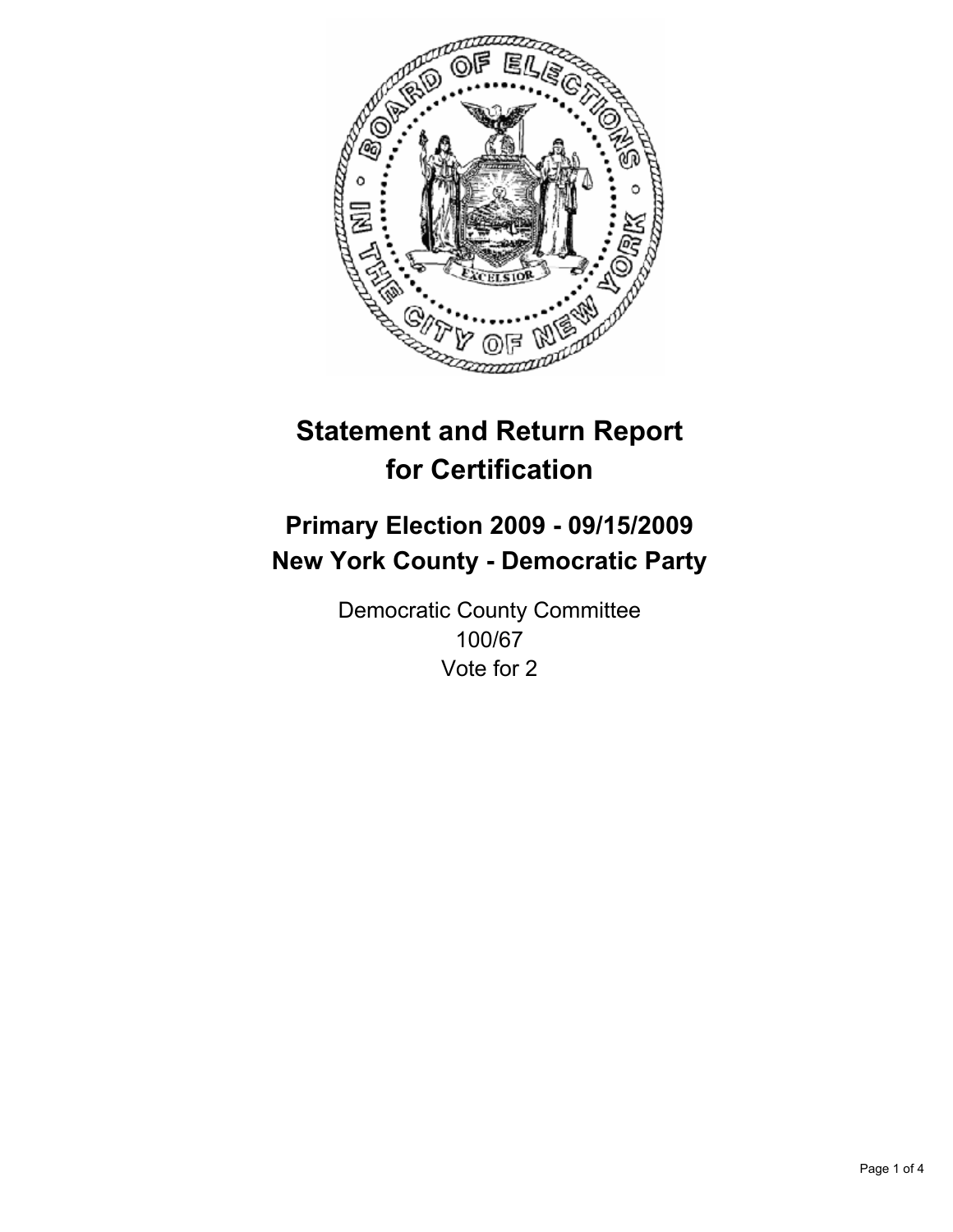

| <b>Total Votes</b>  | 57 |
|---------------------|----|
| <b>MARTIN GLYER</b> | 20 |
| <b>SAM HUDIS</b>    | 22 |
| JAY ADOLF           | 15 |
| AFFIDAVIT           |    |
| ABSENTEE/MILITARY   | 2  |
| <b>EMERGENCY</b>    | 0  |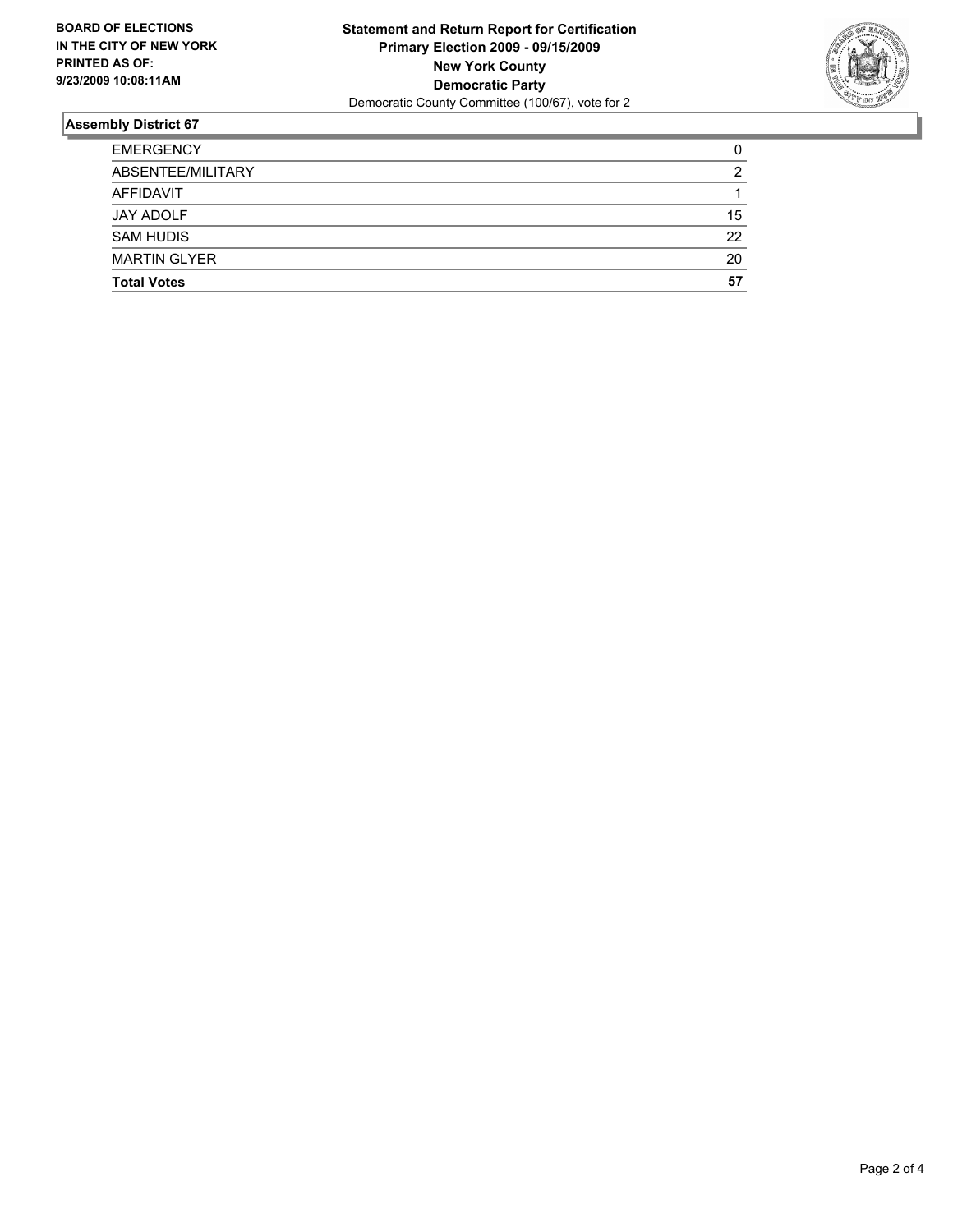#### **Statement and Return Report for Certification Primary Election 2009 - 09/15/2009 New York County Democratic Party** Democratic County Committee (100/67), vote for 2

### **Total for Democratic County Committee (100/67) - New York County**

| <b>EMERGENCY</b>    | 0              |
|---------------------|----------------|
| ABSENTEE/MILITARY   | $\overline{2}$ |
| AFFIDAVIT           |                |
| <b>JAY ADOLF</b>    | 15             |
| <b>SAM HUDIS</b>    | 22             |
| <b>MARTIN GLYER</b> | 20             |
| <b>Total Votes</b>  | 57             |

We certify this statement to be correct, and have caused the same to be attested by the signatures of the members of the board, or a majority thereof, on

Secretary **Chairman** 

Date

Chief Clerk

Canvassing Board **Canvassing Board** Canvassing Board **Deputy Chief Clerk** 

Canvassing Board

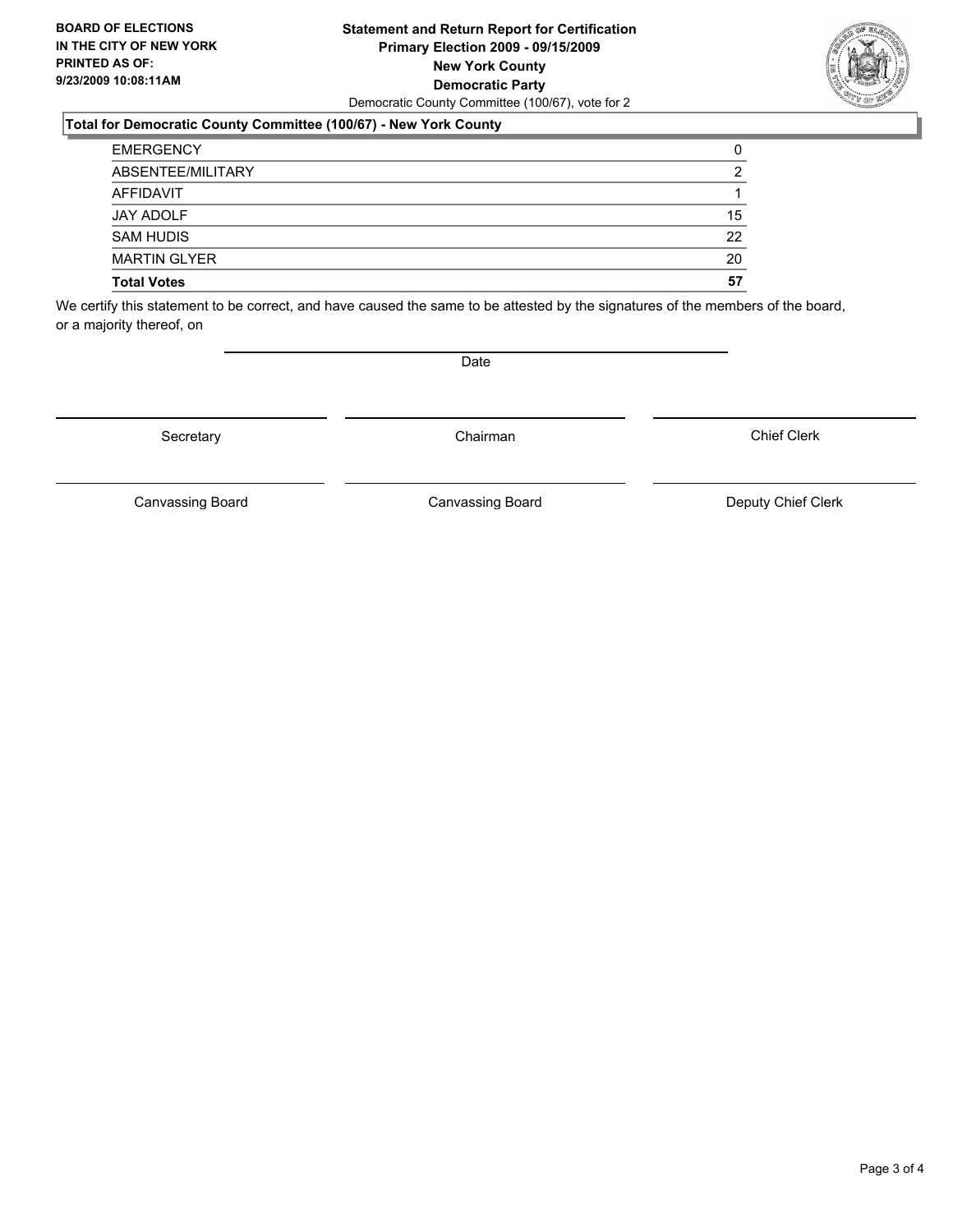**Statement and Return Report for Certification Primary Election 2009 - 09/15/2009 New York County Democratic Party** Democratic County Committee (100/67), vote for 2

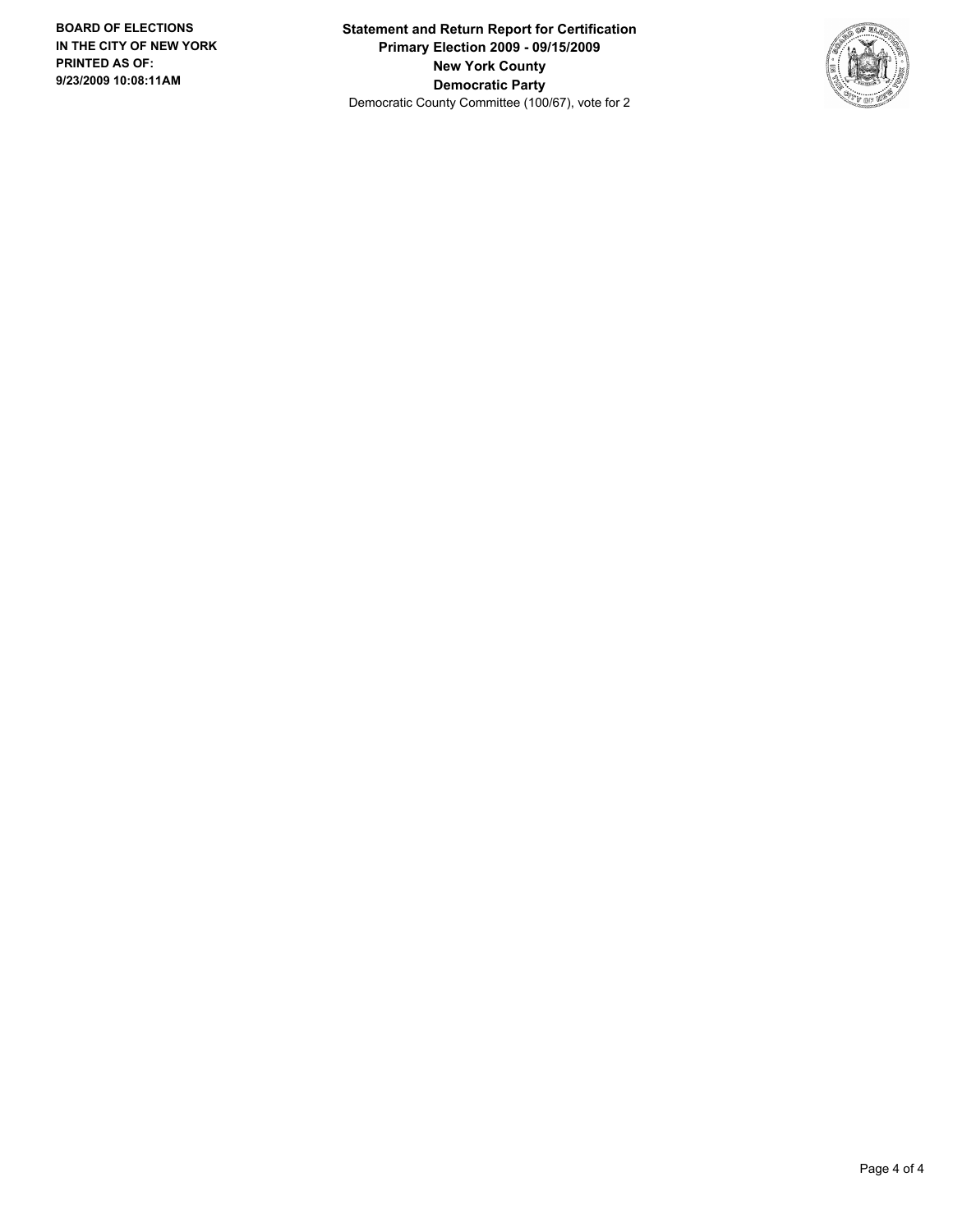

# **Primary Election 2009 - 09/15/2009 New York County - Democratic Party**

Democratic County Committee 010/68 Vote for 2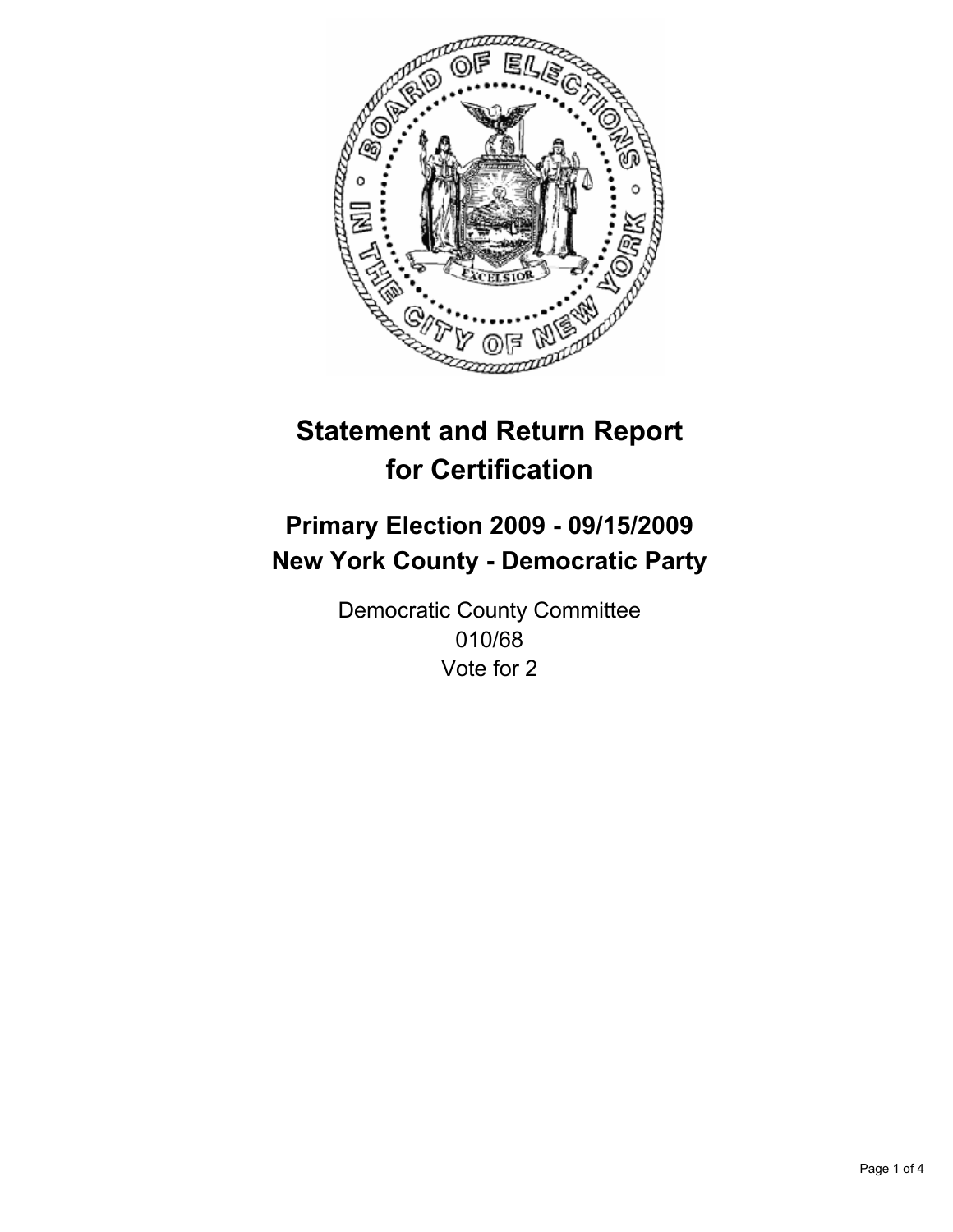

| <b>Total Votes</b>   | 42 |
|----------------------|----|
| <b>CORA SHELTON</b>  | 16 |
| <b>TINA SHIPMAN</b>  |    |
| <b>LAVERNE GREEN</b> | 19 |
| AFFIDAVIT            | 0  |
| ABSENTEE/MILITARY    | 2  |
| <b>EMERGENCY</b>     | 0  |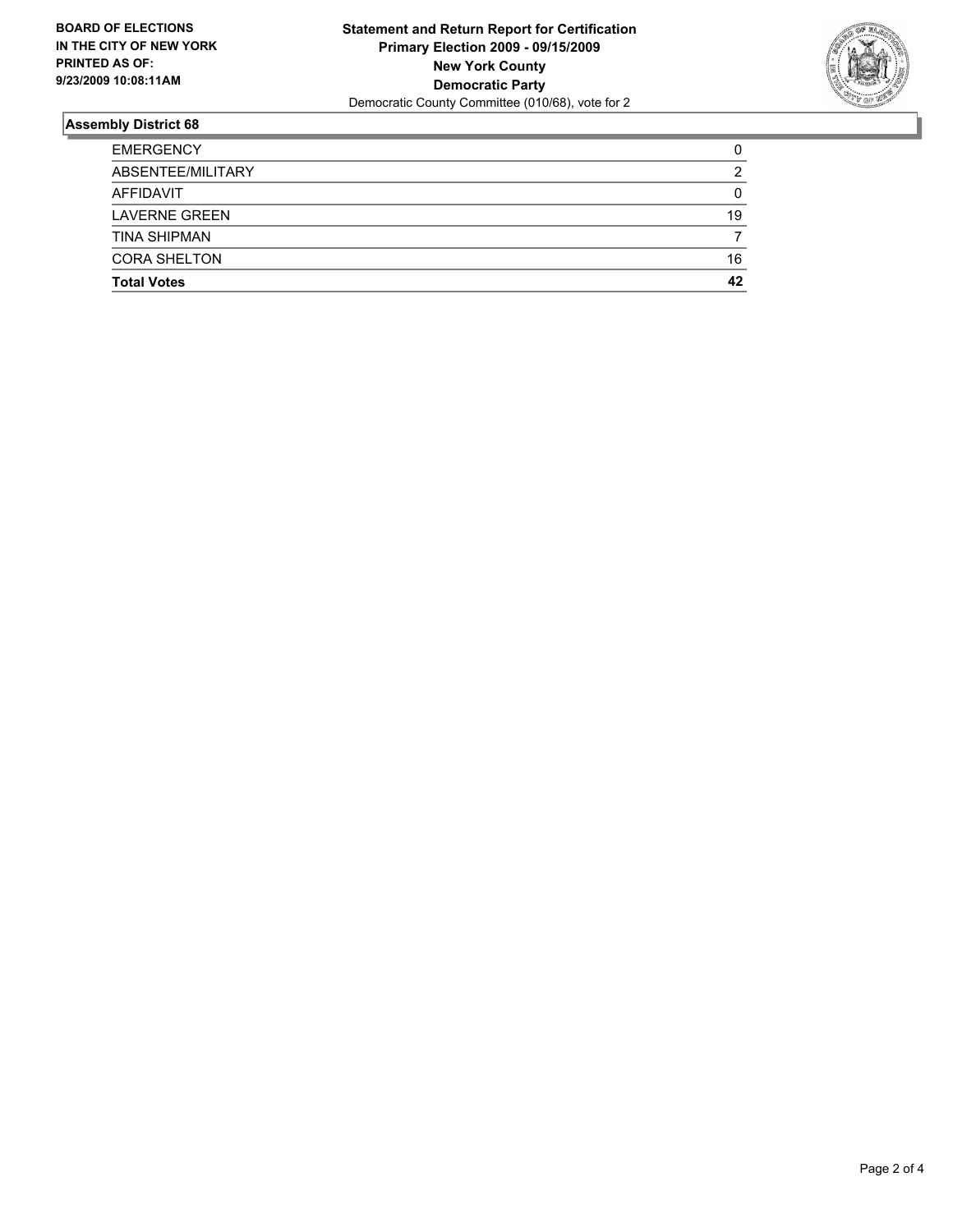#### **Statement and Return Report for Certification Primary Election 2009 - 09/15/2009 New York County Democratic Party** Democratic County Committee (010/68), vote for 2

### **Total for Democratic County Committee (010/68) - New York County**

| <b>Total Votes</b>   | 42 |
|----------------------|----|
| <b>CORA SHELTON</b>  | 16 |
| <b>TINA SHIPMAN</b>  |    |
| <b>LAVERNE GREEN</b> | 19 |
| AFFIDAVIT            | 0  |
| ABSENTEE/MILITARY    | 2  |
| <b>EMERGENCY</b>     | 0  |

We certify this statement to be correct, and have caused the same to be attested by the signatures of the members of the board, or a majority thereof, on

Secretary **Chairman** 

Chief Clerk

Canvassing Board **Canvassing Board** Canvassing Board **Deputy Chief Clerk** 

Canvassing Board



Date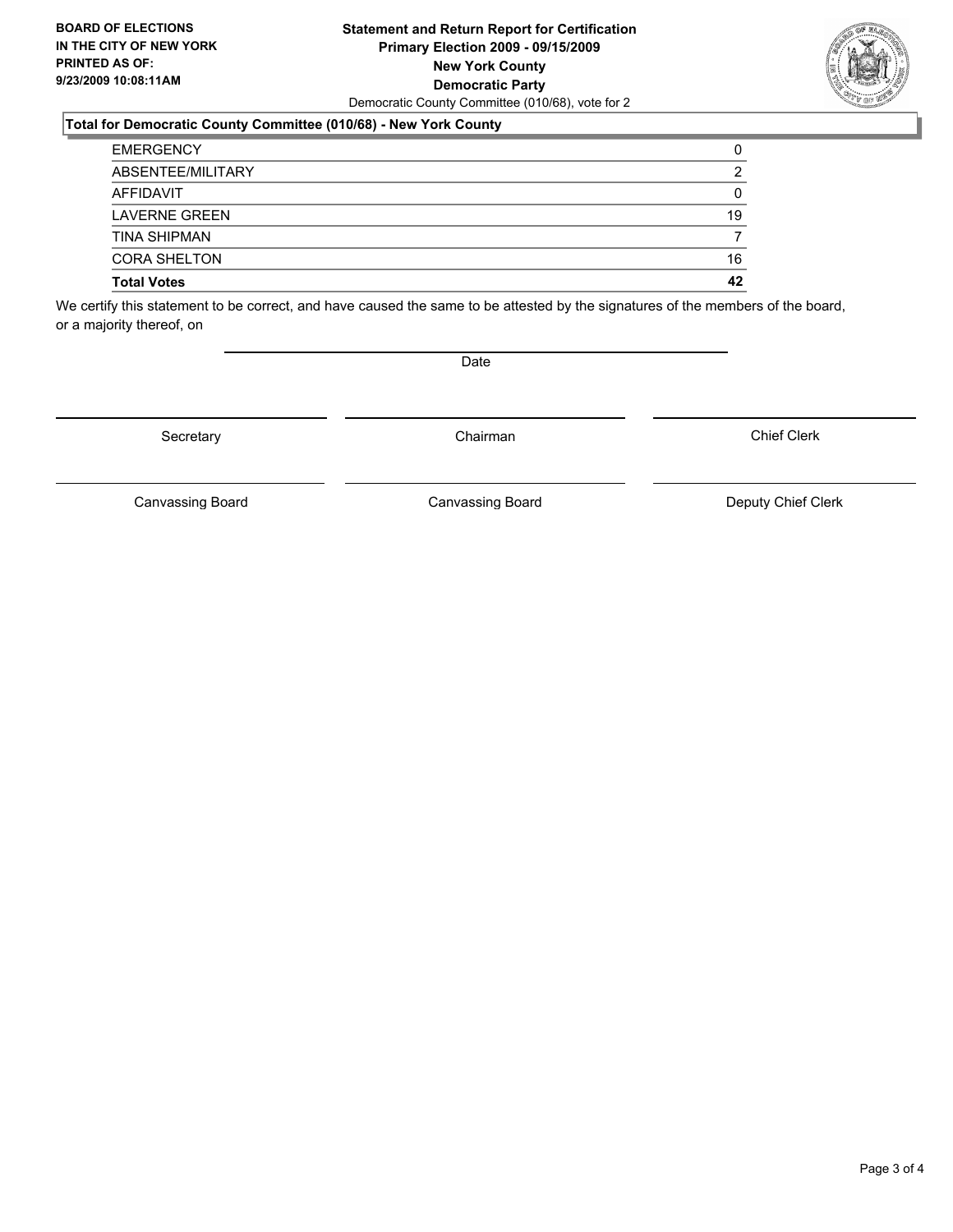**Statement and Return Report for Certification Primary Election 2009 - 09/15/2009 New York County Democratic Party** Democratic County Committee (010/68), vote for 2

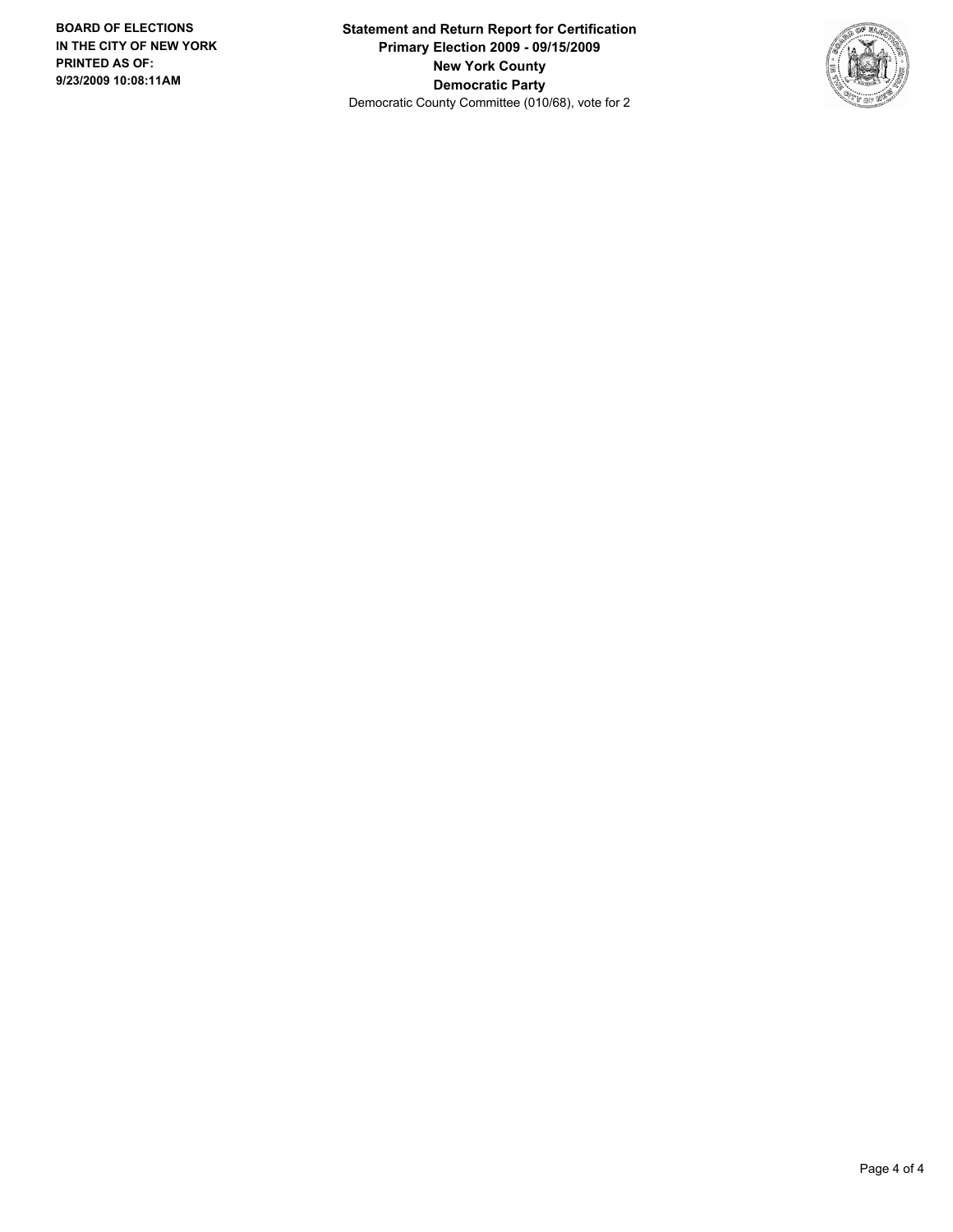

# **Primary Election 2009 - 09/15/2009 New York County - Democratic Party**

Democratic County Committee 040/68 Vote for 2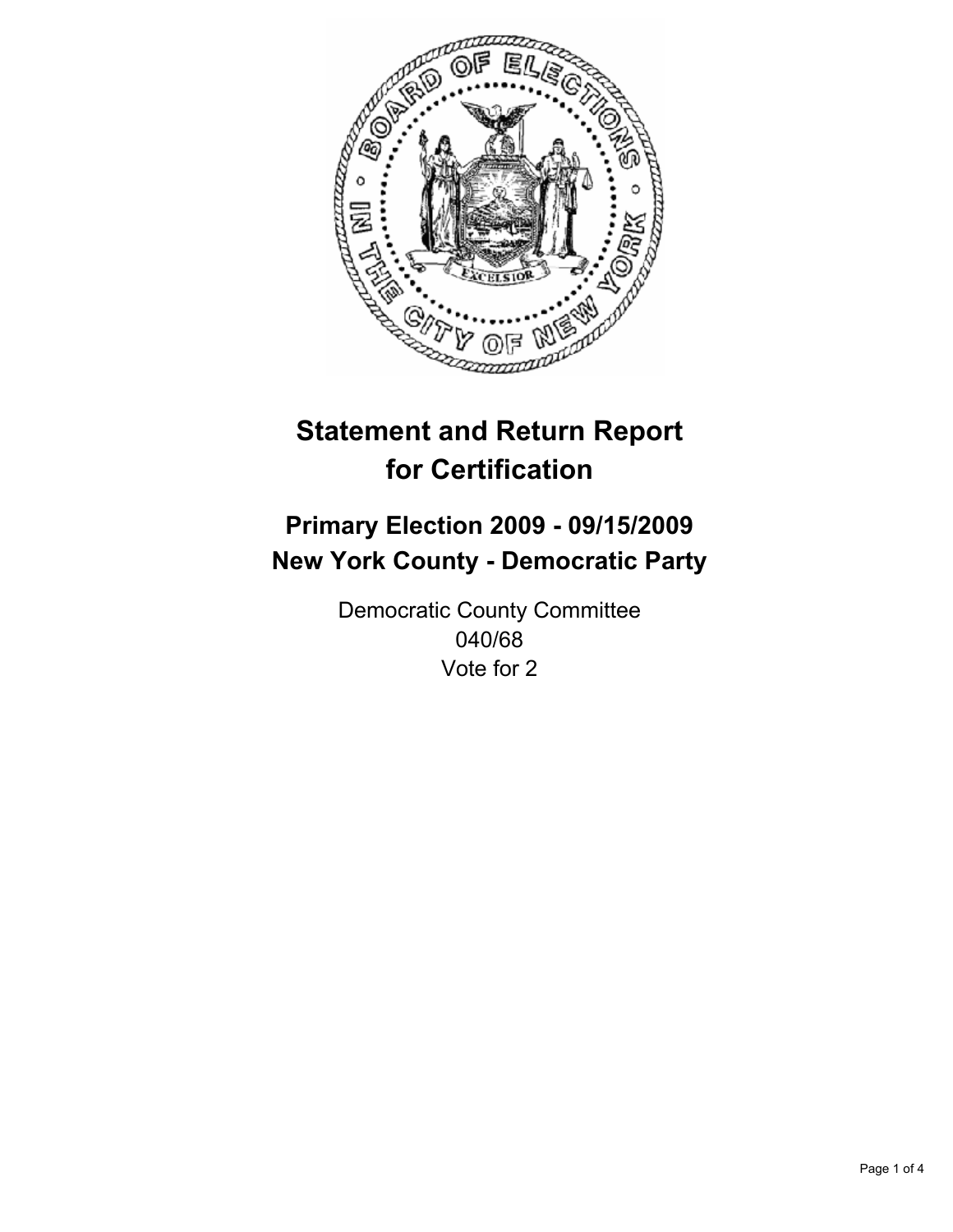

| <b>Total Votes</b>         | 145 |
|----------------------------|-----|
| ROSE A JIMENEZ             | 61  |
| <b>DEMPSEY PHILLIPS</b>    | 43  |
| <b>JOSEPHINE ALEXANDER</b> | 41  |
| AFFIDAVIT                  | 5   |
| ABSENTEE/MILITARY          | 3   |
| <b>EMERGENCY</b>           | 0   |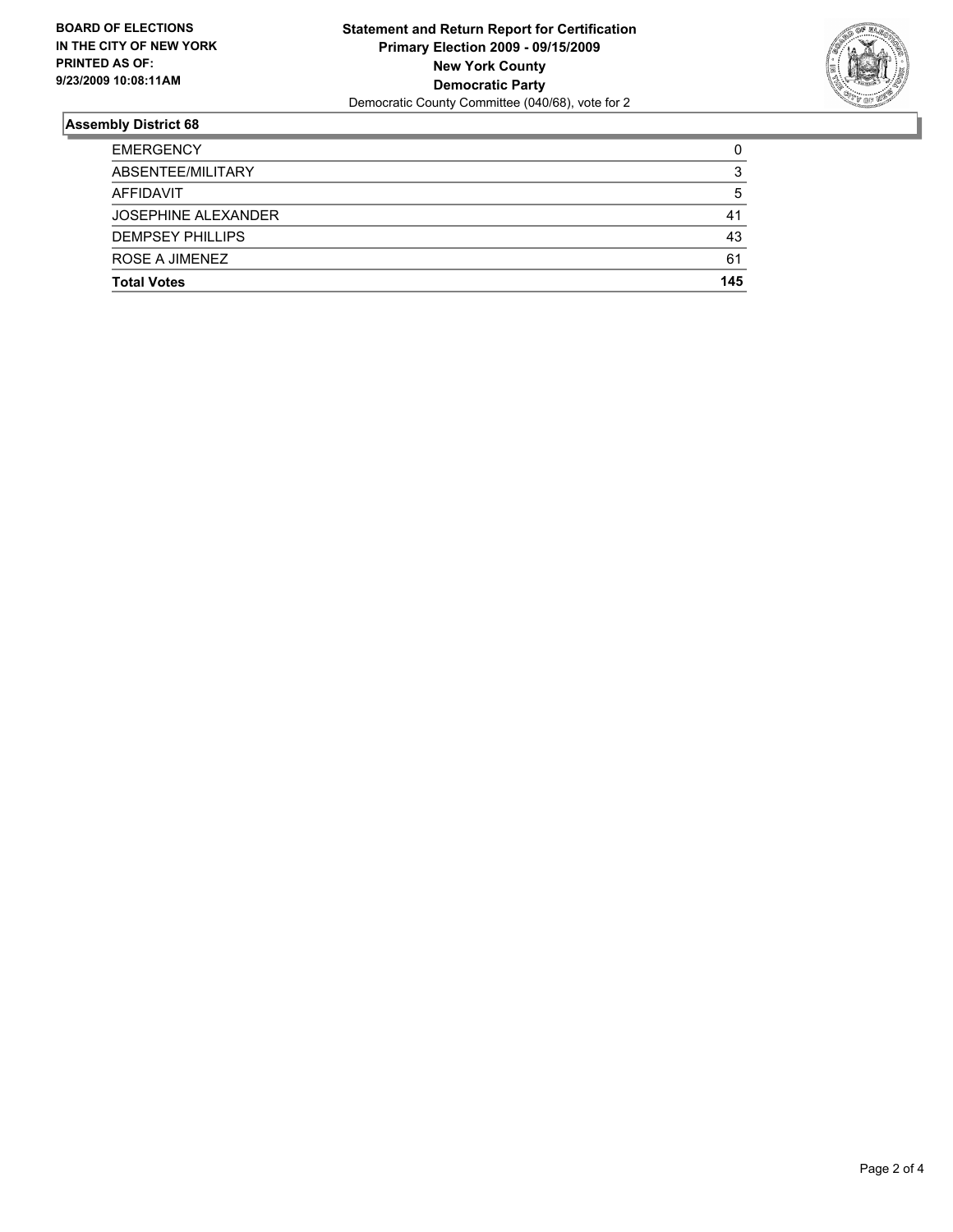#### **Statement and Return Report for Certification Primary Election 2009 - 09/15/2009 New York County Democratic Party** Democratic County Committee (040/68), vote for 2

### **Total for Democratic County Committee (040/68) - New York County**

| <b>EMERGENCY</b>           | 0   |
|----------------------------|-----|
| ABSENTEE/MILITARY          | 3   |
| AFFIDAVIT                  | 5   |
| <b>JOSEPHINE ALEXANDER</b> | 41  |
| <b>DEMPSEY PHILLIPS</b>    | 43  |
| ROSE A JIMENEZ             | 61  |
| <b>Total Votes</b>         | 145 |

We certify this statement to be correct, and have caused the same to be attested by the signatures of the members of the board, or a majority thereof, on

Secretary **Chairman** 

Canvassing Board **Canvassing Board** Canvassing Board **Deputy Chief Clerk** 

Canvassing Board

Chief Clerk



Date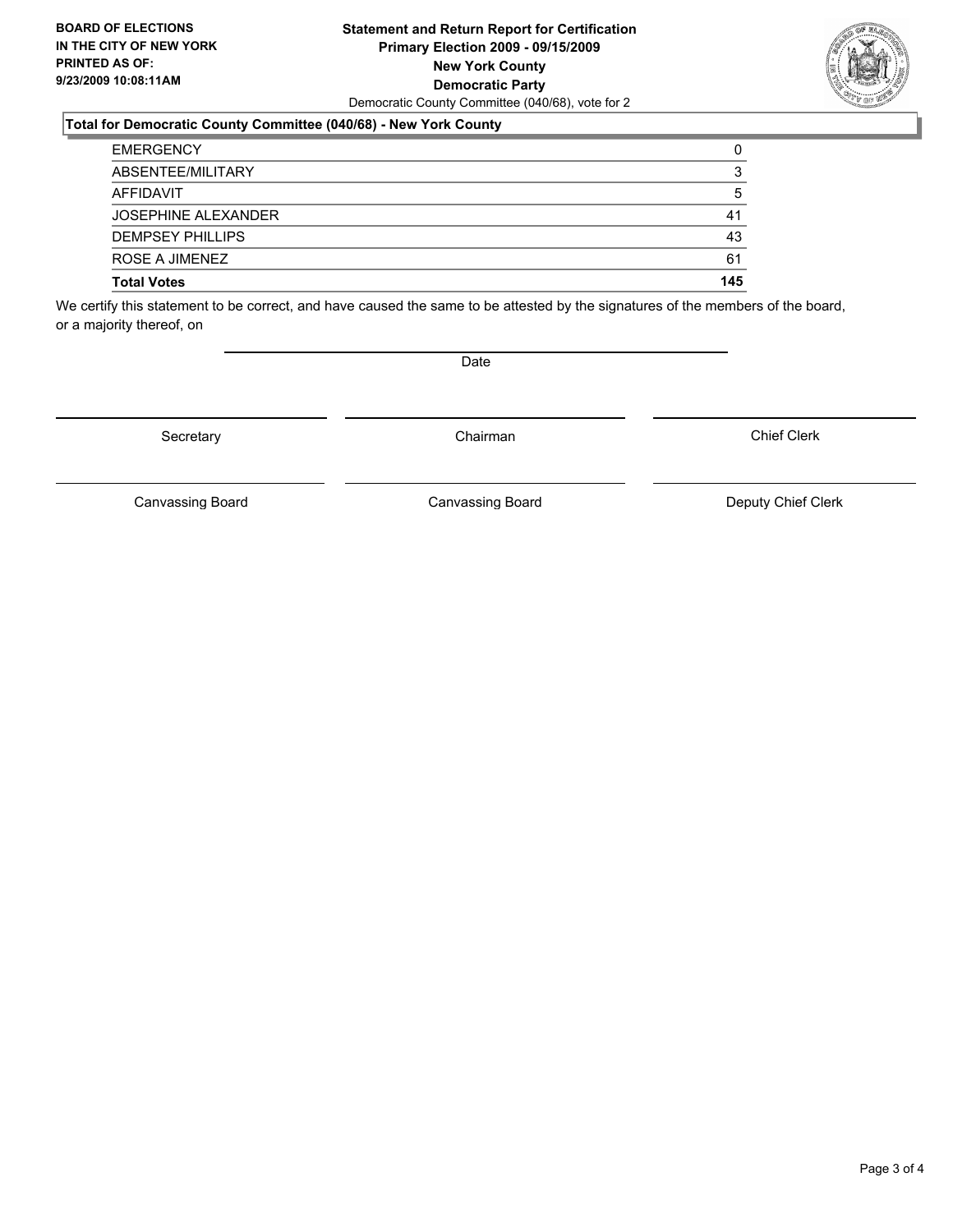**Statement and Return Report for Certification Primary Election 2009 - 09/15/2009 New York County Democratic Party** Democratic County Committee (040/68), vote for 2

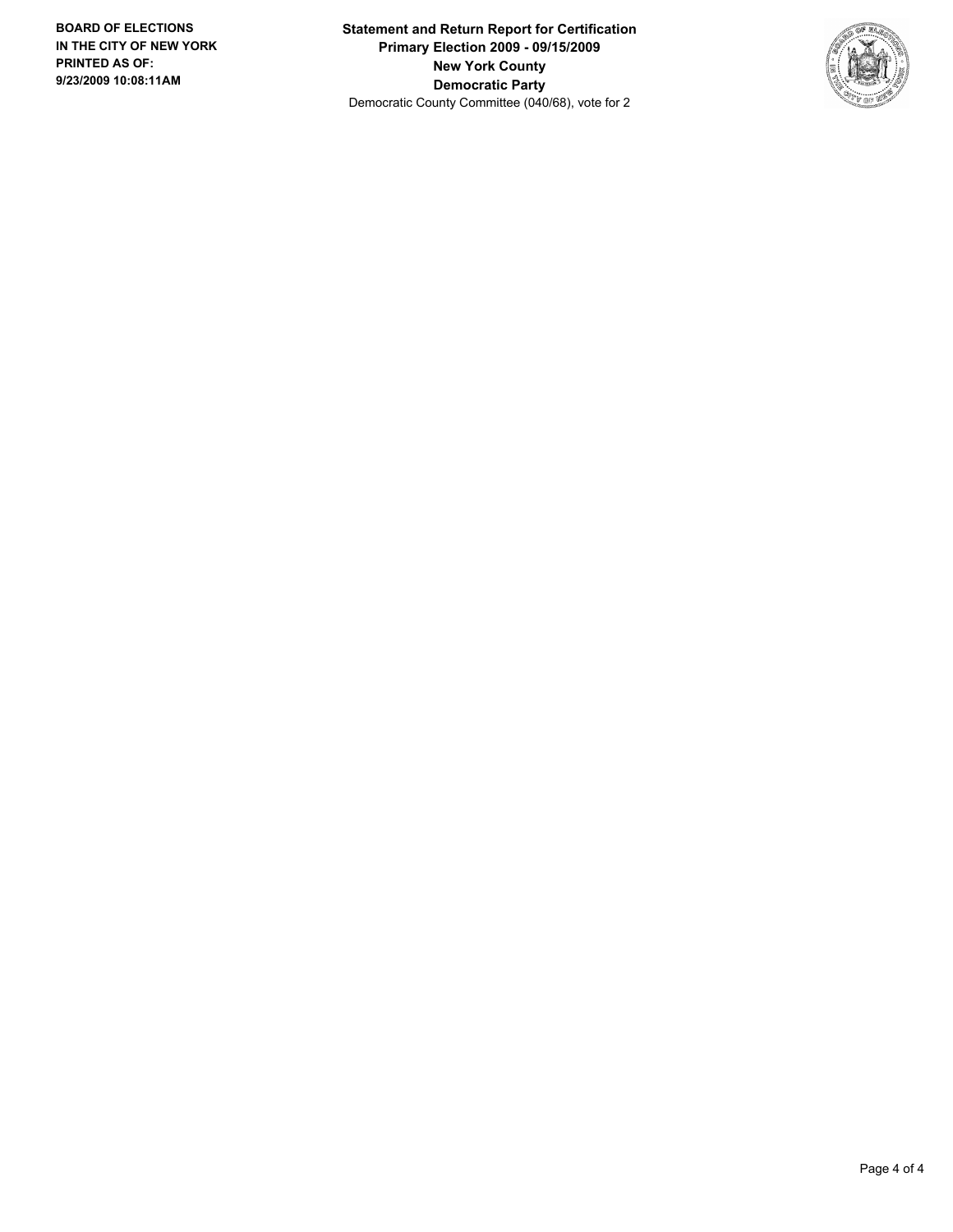

# **Primary Election 2009 - 09/15/2009 New York County - Democratic Party**

Democratic County Committee 052/68 Vote for 2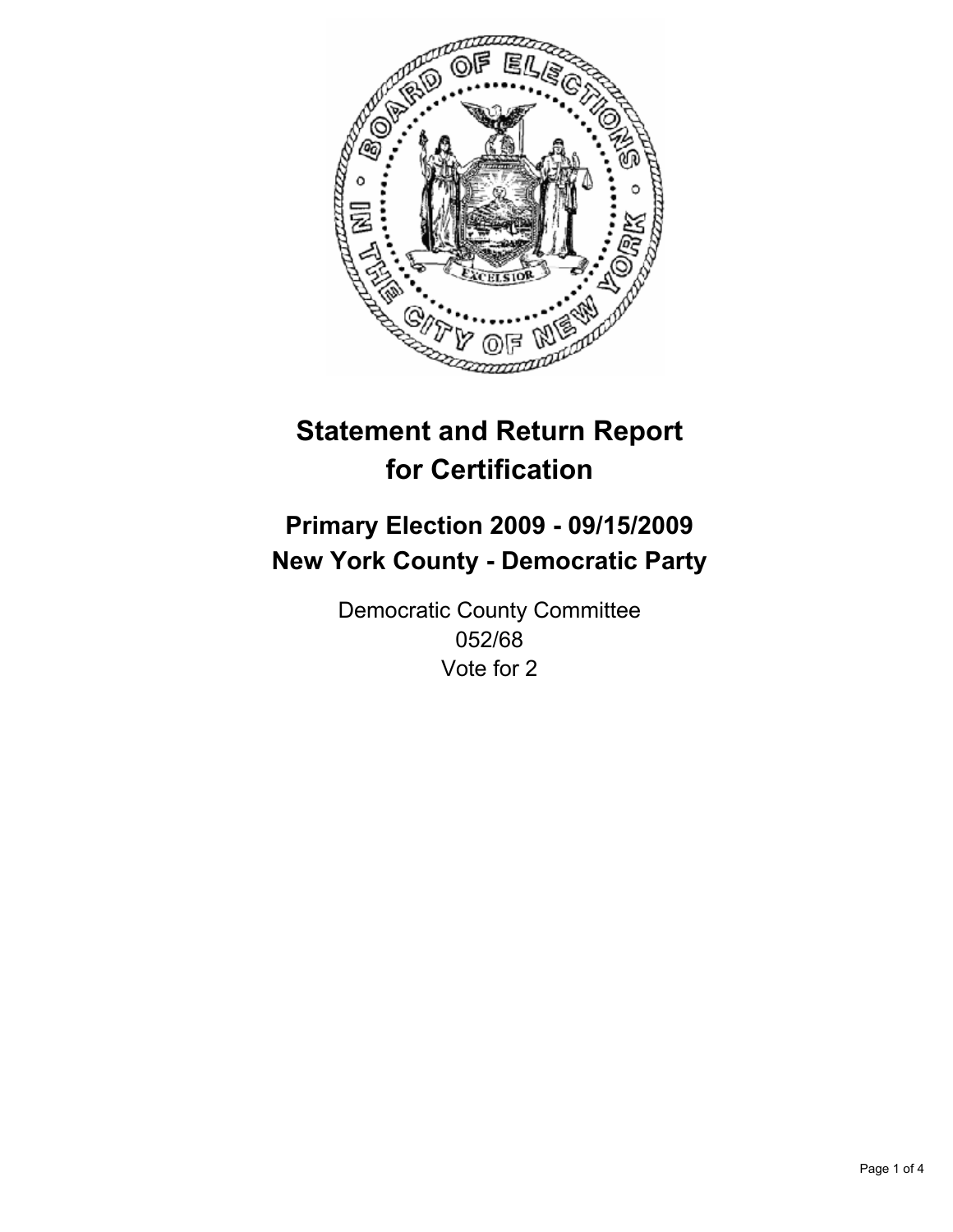

| <b>Total Votes</b>   | 61 |
|----------------------|----|
| <b>IRIS MOLINA</b>   | 12 |
| <b>ANNE BRADSHAW</b> | 29 |
| LOIS HILL            | 11 |
| <b>CALIEF HILL</b>   | 9  |
| AFFIDAVIT            | 3  |
| ABSENTEE/MILITARY    | 2  |
| <b>EMERGENCY</b>     | 0  |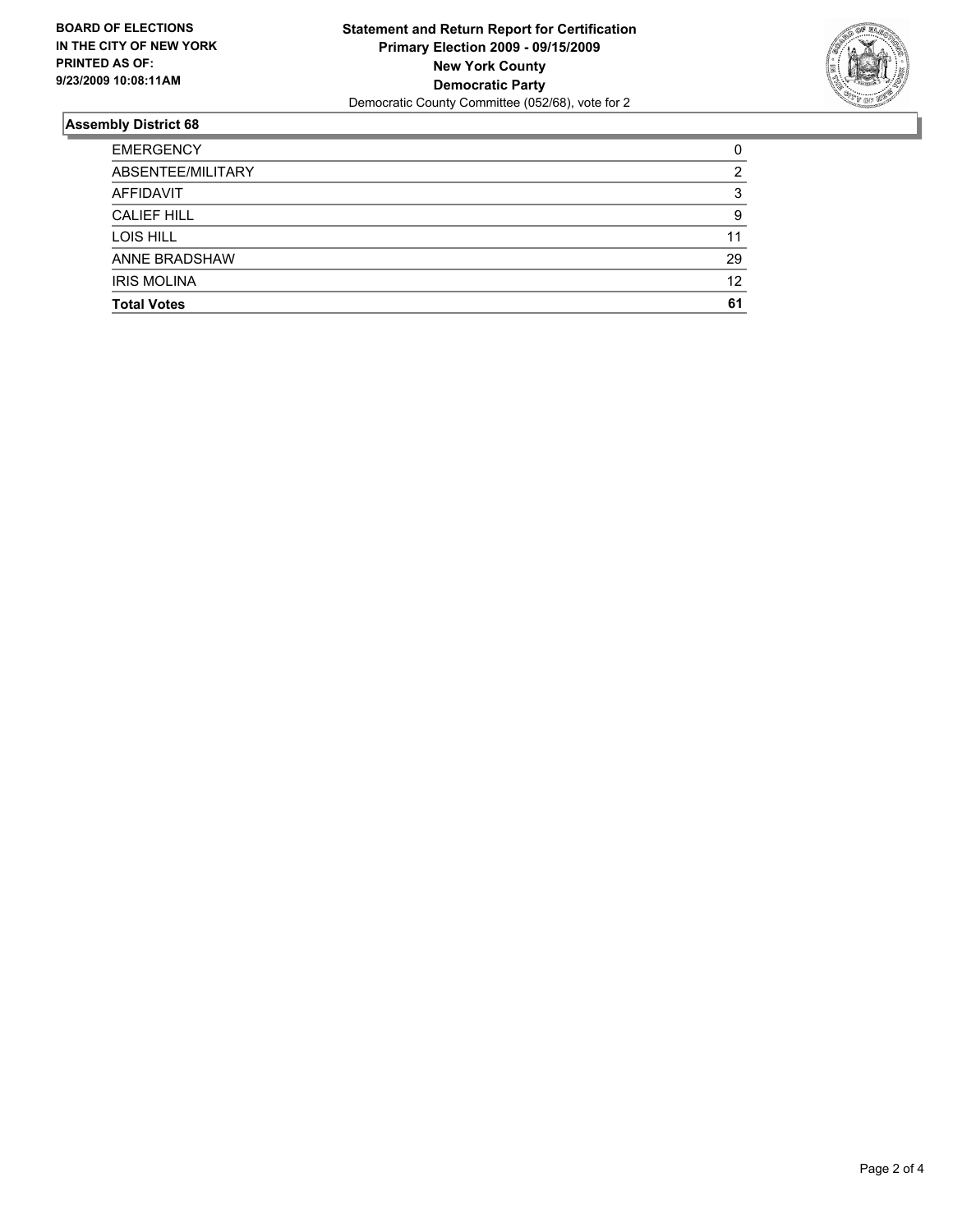#### **Statement and Return Report for Certification Primary Election 2009 - 09/15/2009 New York County Democratic Party** Democratic County Committee (052/68), vote for 2

### **Total for Democratic County Committee (052/68) - New York County**

| <b>EMERGENCY</b>     | 0  |
|----------------------|----|
| ABSENTEE/MILITARY    | 2  |
| <b>AFFIDAVIT</b>     | 3  |
| <b>CALIEF HILL</b>   | 9  |
| LOIS HILL            | 11 |
| <b>ANNE BRADSHAW</b> | 29 |
| <b>IRIS MOLINA</b>   | 12 |
| <b>Total Votes</b>   | 61 |

We certify this statement to be correct, and have caused the same to be attested by the signatures of the members of the board, or a majority thereof, on

Secretary **Chairman** 

Canvassing Board

**Date** 

Chief Clerk



Canvassing Board **Canvassing Board** Canvassing Board **Deputy Chief Clerk**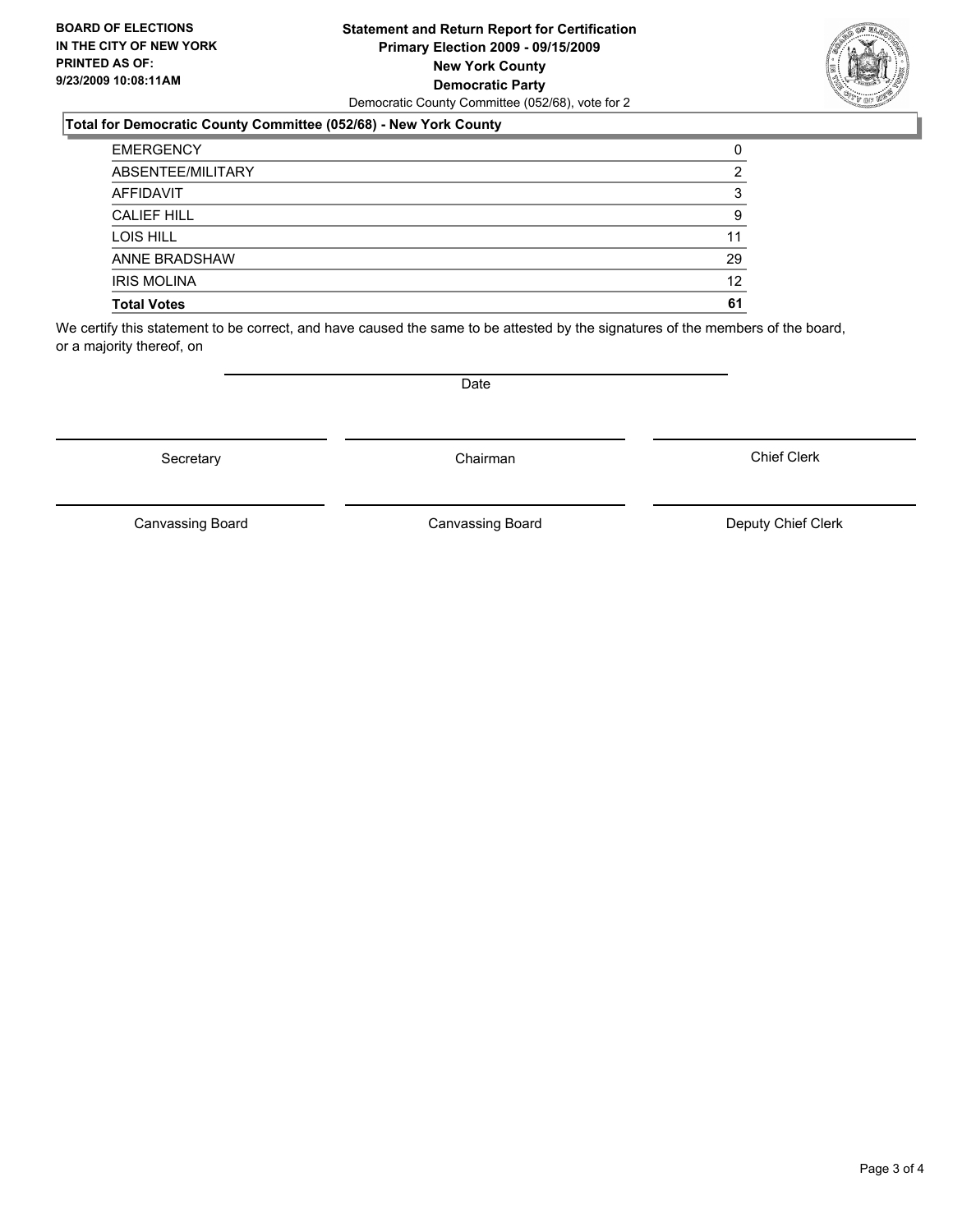**Statement and Return Report for Certification Primary Election 2009 - 09/15/2009 New York County Democratic Party** Democratic County Committee (052/68), vote for 2

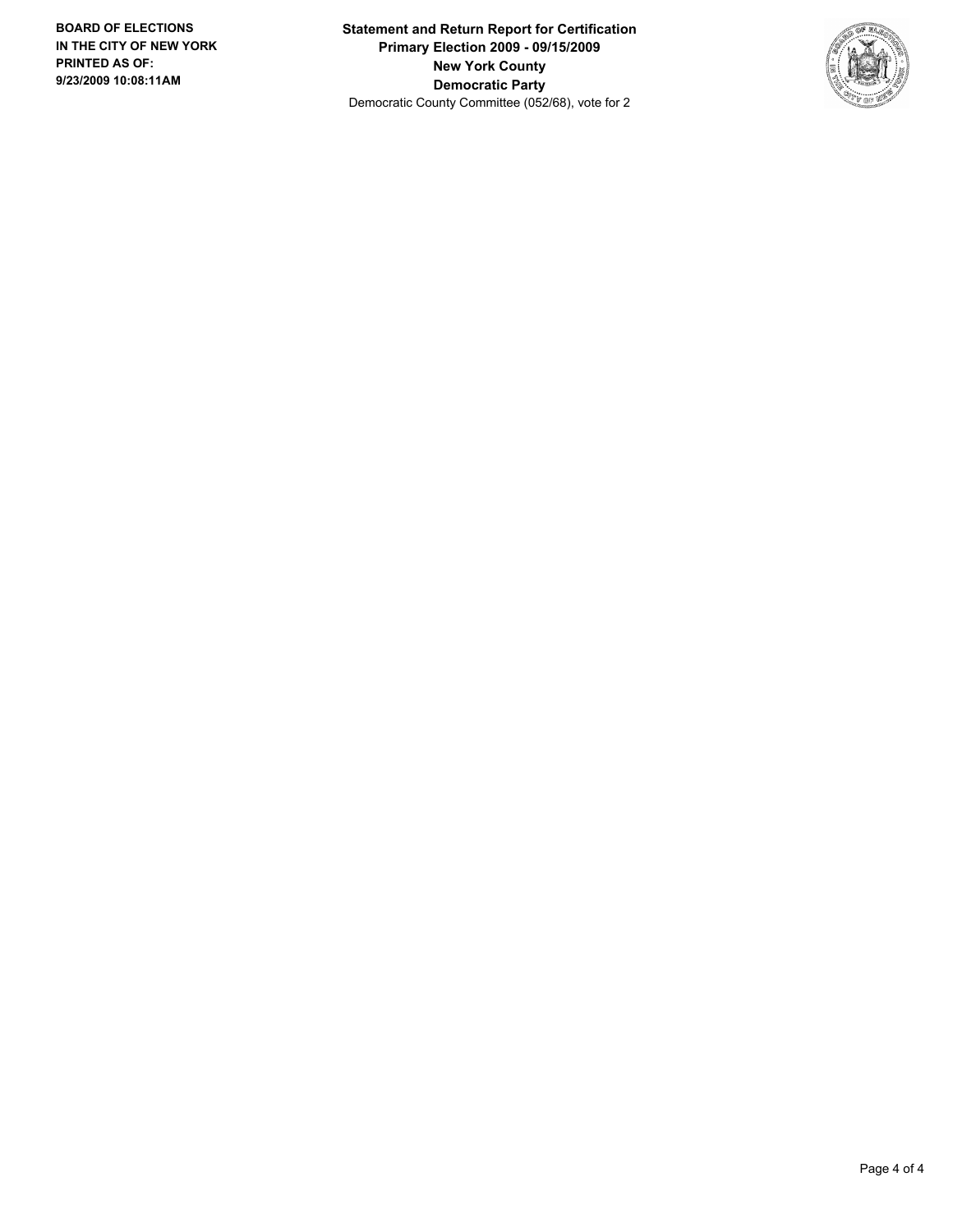

# **Primary Election 2009 - 09/15/2009 New York County - Democratic Party**

Democratic County Committee 112/68 Vote for 2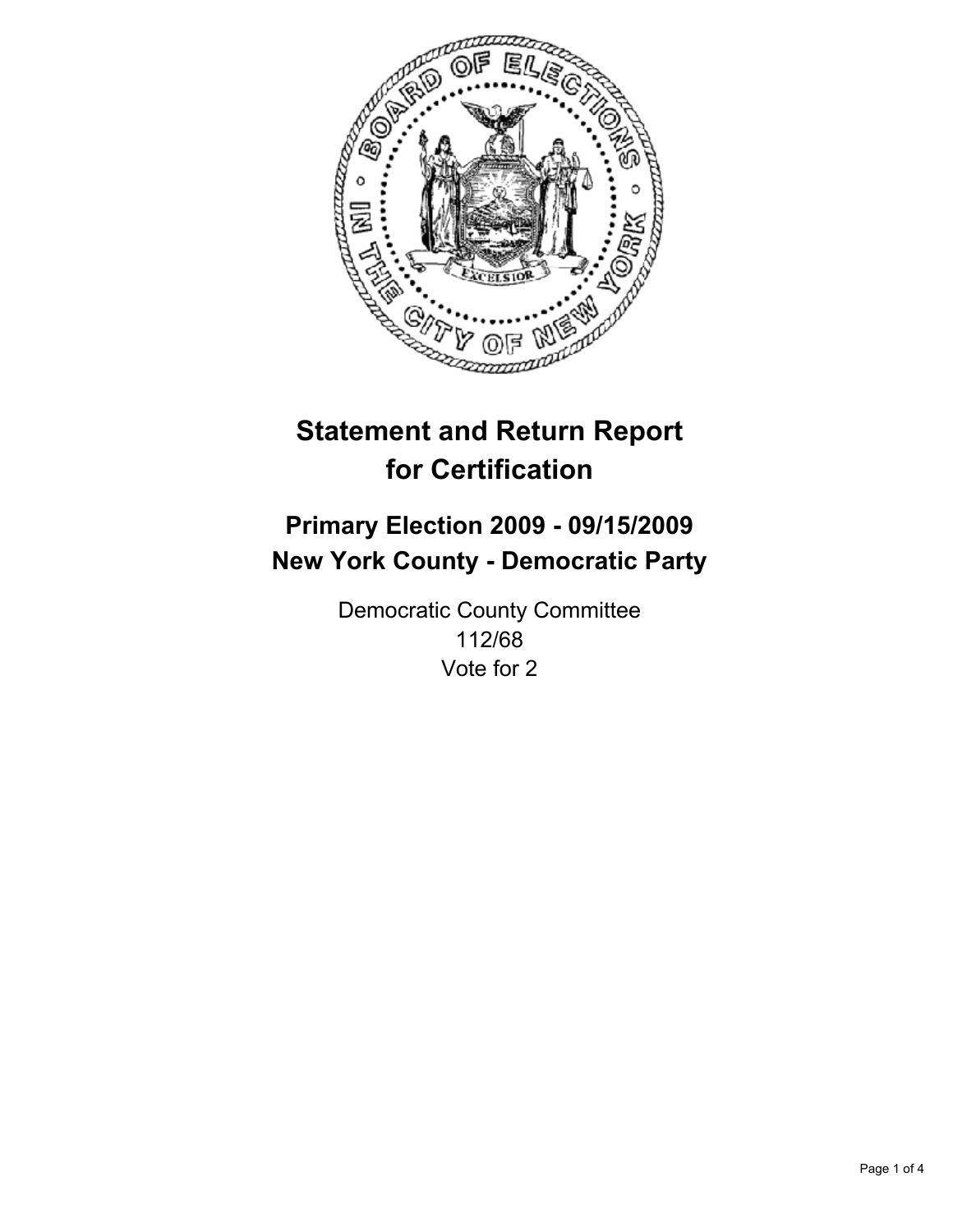

| <b>Total Votes</b>     | 50 |
|------------------------|----|
| <b>LEANA CULPEPPER</b> | 13 |
| LANNETTE B WOODARD     | 17 |
| <b>JAMEL SANDERS</b>   | 20 |
| AFFIDAVIT              | 0  |
| ABSENTEE/MILITARY      | 2  |
| <b>EMERGENCY</b>       | 0  |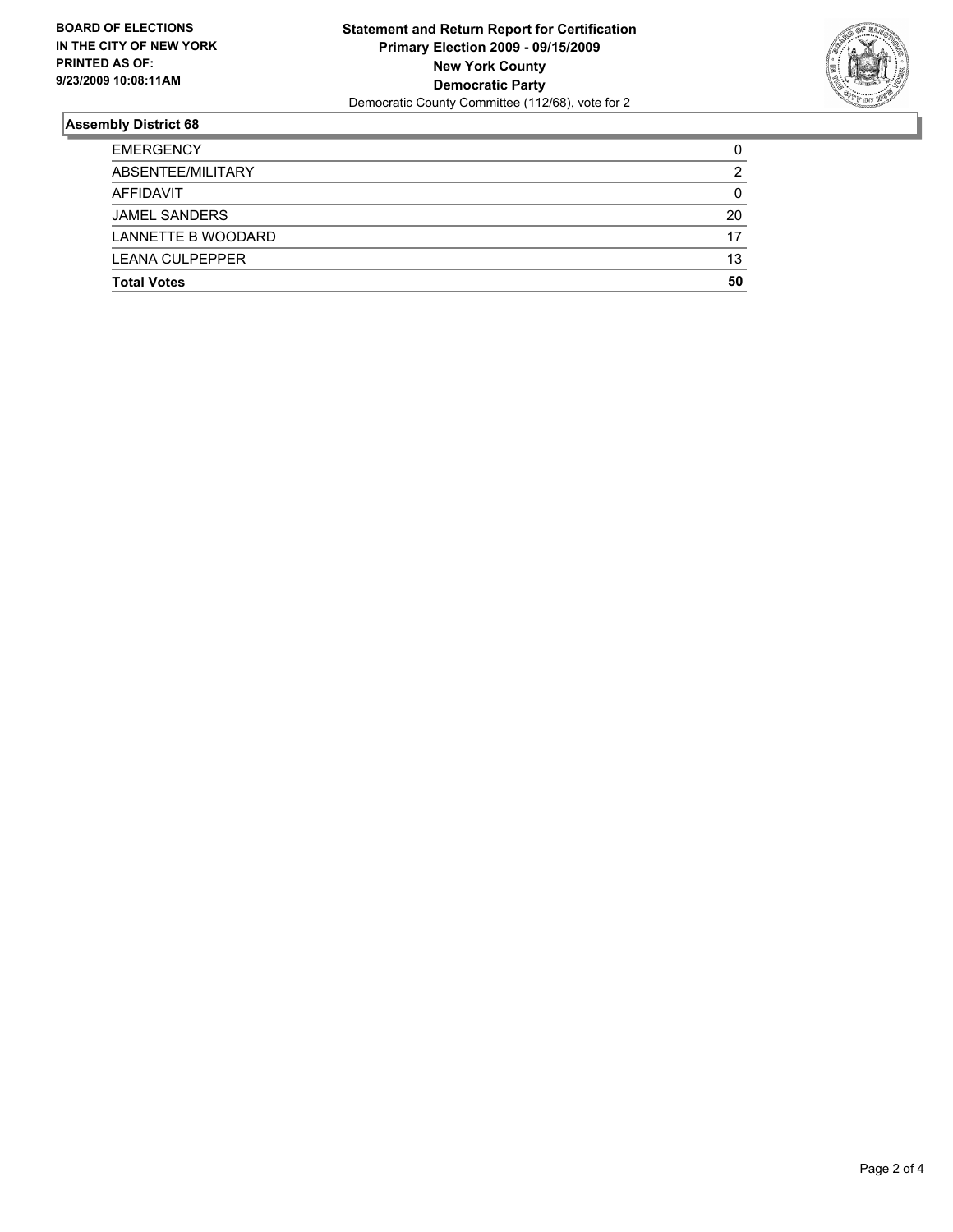#### **Statement and Return Report for Certification Primary Election 2009 - 09/15/2009 New York County Democratic Party** Democratic County Committee (112/68), vote for 2

### **Total for Democratic County Committee (112/68) - New York County**

| <b>EMERGENCY</b>       | 0  |
|------------------------|----|
| ABSENTEE/MILITARY      | 2  |
| AFFIDAVIT              | 0  |
| <b>JAMEL SANDERS</b>   | 20 |
| LANNETTE B WOODARD     | 17 |
| <b>LEANA CULPEPPER</b> | 13 |
| <b>Total Votes</b>     | 50 |

We certify this statement to be correct, and have caused the same to be attested by the signatures of the members of the board, or a majority thereof, on

Secretary **Chairman** 

Canvassing Board

Canvassing Board **Canvassing Board** Canvassing Board **Deputy Chief Clerk** 

Chief Clerk

Page 3 of 4



Date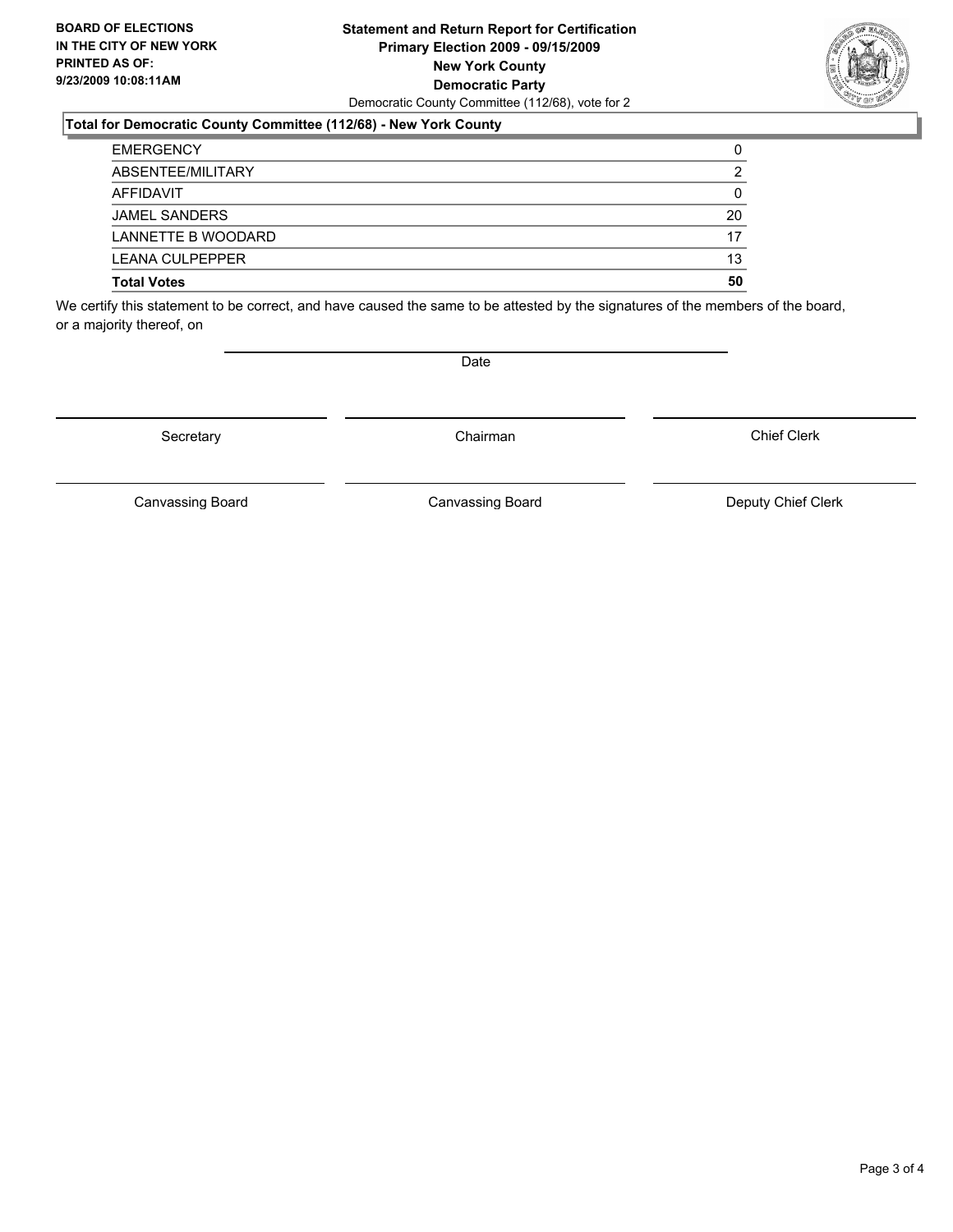**Statement and Return Report for Certification Primary Election 2009 - 09/15/2009 New York County Democratic Party** Democratic County Committee (112/68), vote for 2

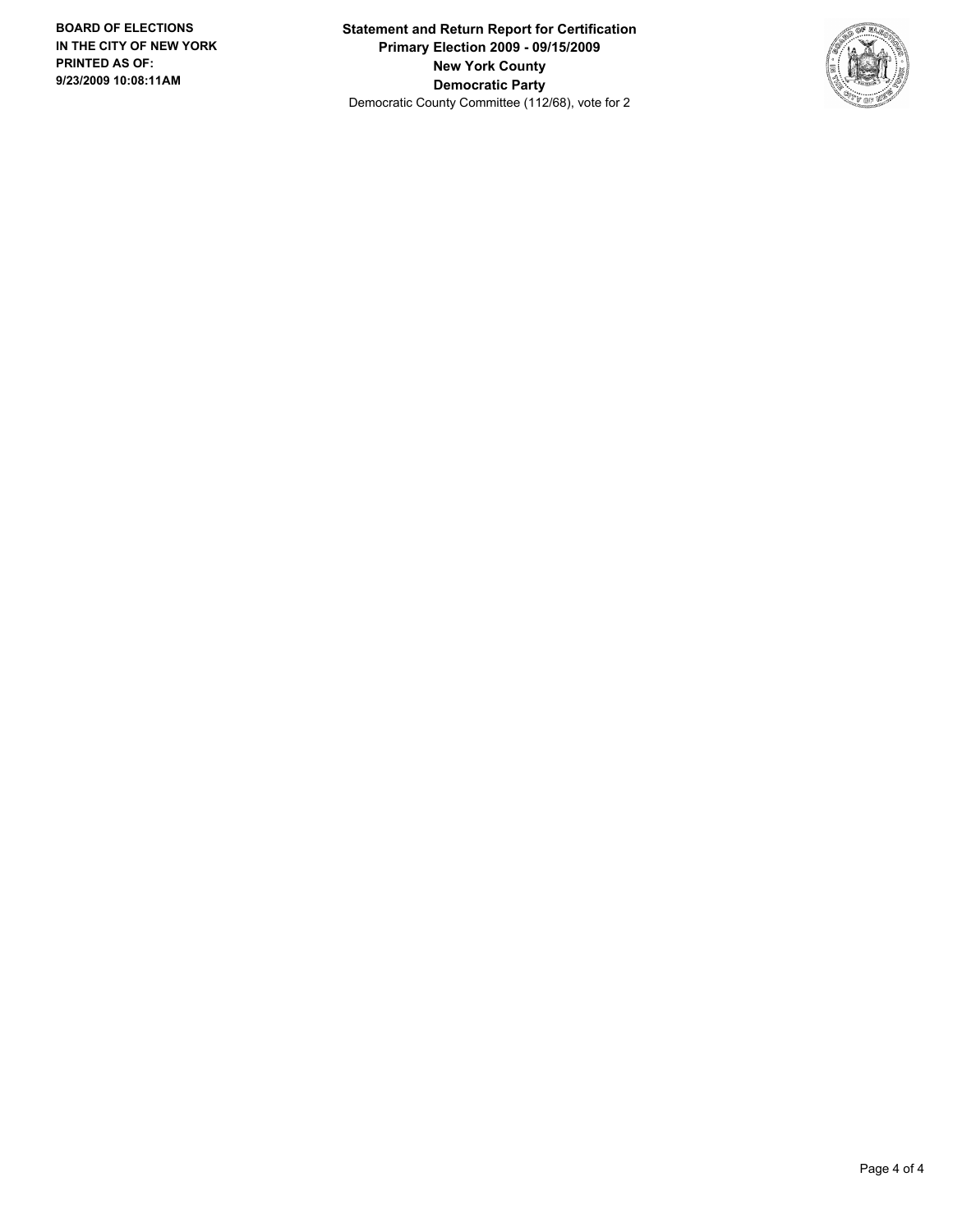

## **Primary Election 2009 - 09/15/2009 New York County - Democratic Party**

Democratic County Committee 067/69 Vote for 2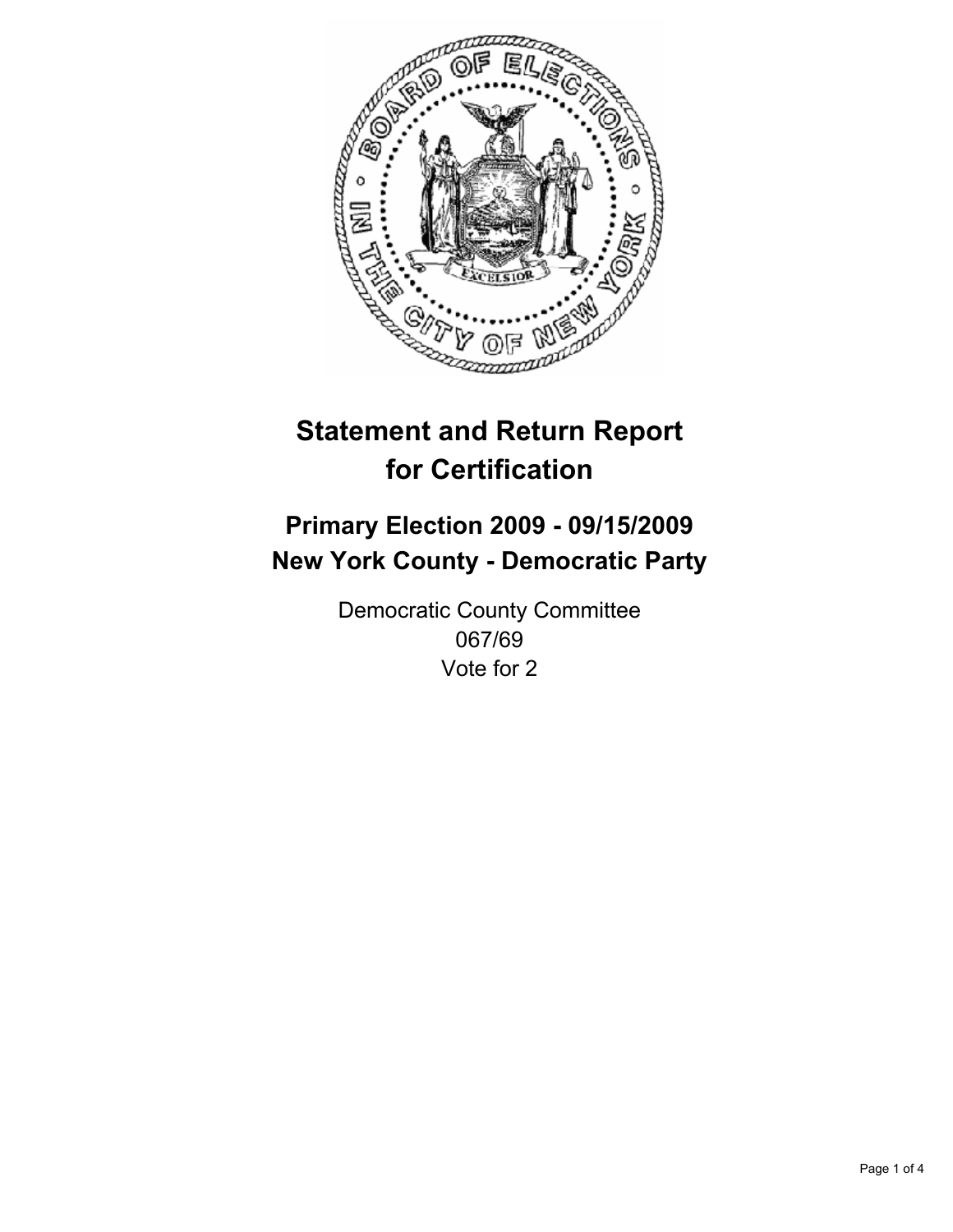

| <b>Total Votes</b>   | 167 |
|----------------------|-----|
| <b>JOEL MARLIN</b>   | 25  |
| <b>JOYCE GOODMAN</b> | 72  |
| <b>BRIAN L FRYE</b>  | 17  |
| MARY EVELYN COLEMAN  | 53  |
| <b>AFFIDAVIT</b>     |     |
| ABSENTEE/MILITARY    |     |
| <b>EMERGENCY</b>     | 0   |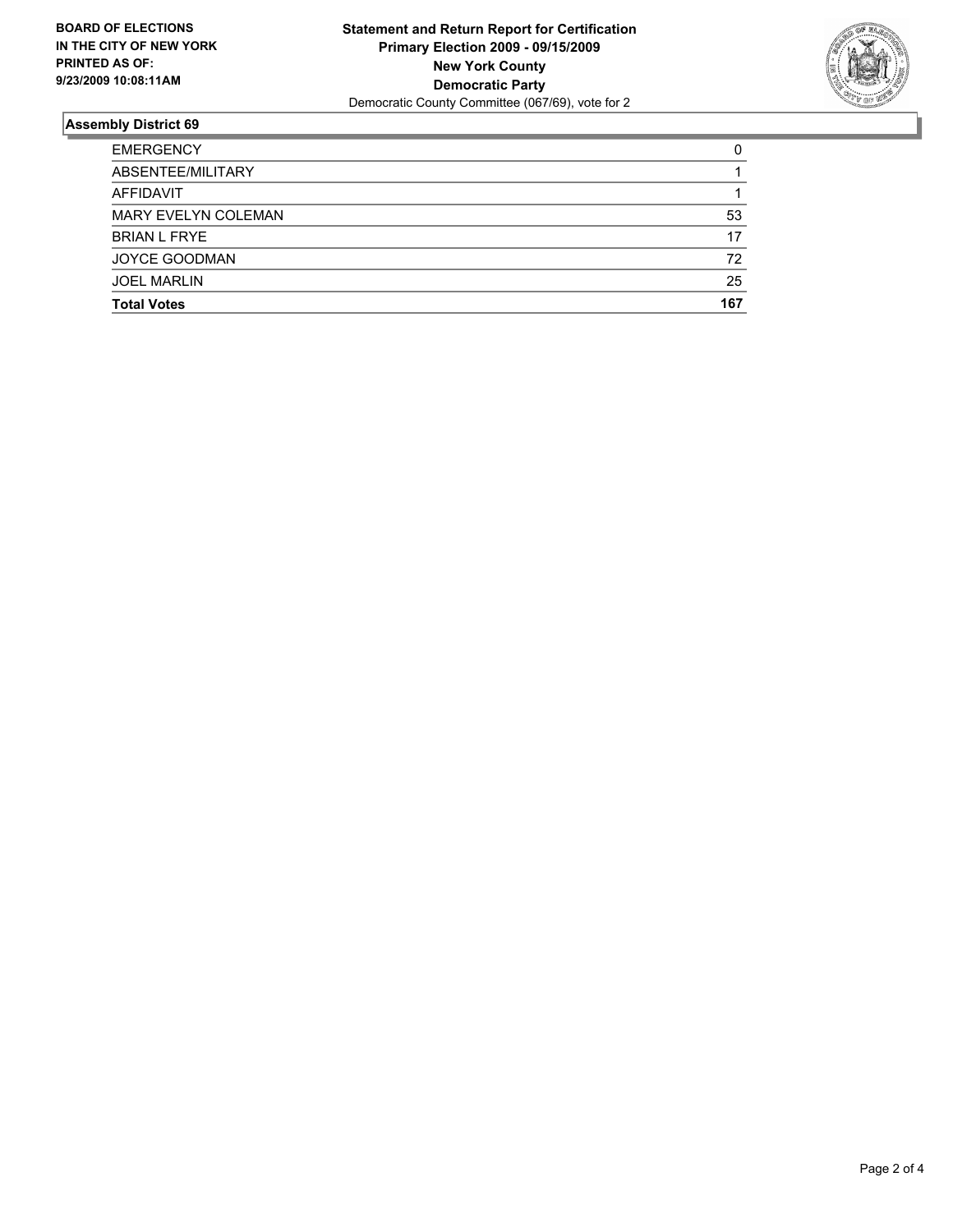#### **Statement and Return Report for Certification Primary Election 2009 - 09/15/2009 New York County Democratic Party** Democratic County Committee (067/69), vote for 2

### **Total for Democratic County Committee (067/69) - New York County**

| <b>EMERGENCY</b>           | 0   |
|----------------------------|-----|
| ABSENTEE/MILITARY          |     |
| AFFIDAVIT                  |     |
| <b>MARY EVELYN COLEMAN</b> | 53  |
| <b>BRIAN L FRYE</b>        | 17  |
| <b>JOYCE GOODMAN</b>       | 72  |
| <b>JOEL MARLIN</b>         | 25  |
| <b>Total Votes</b>         | 167 |

We certify this statement to be correct, and have caused the same to be attested by the signatures of the members of the board, or a majority thereof, on

Secretary **Chairman** 

Canvassing Board

Canvassing Board **Canvassing Board** Canvassing Board **Deputy Chief Clerk** 

Chief Clerk



**Date**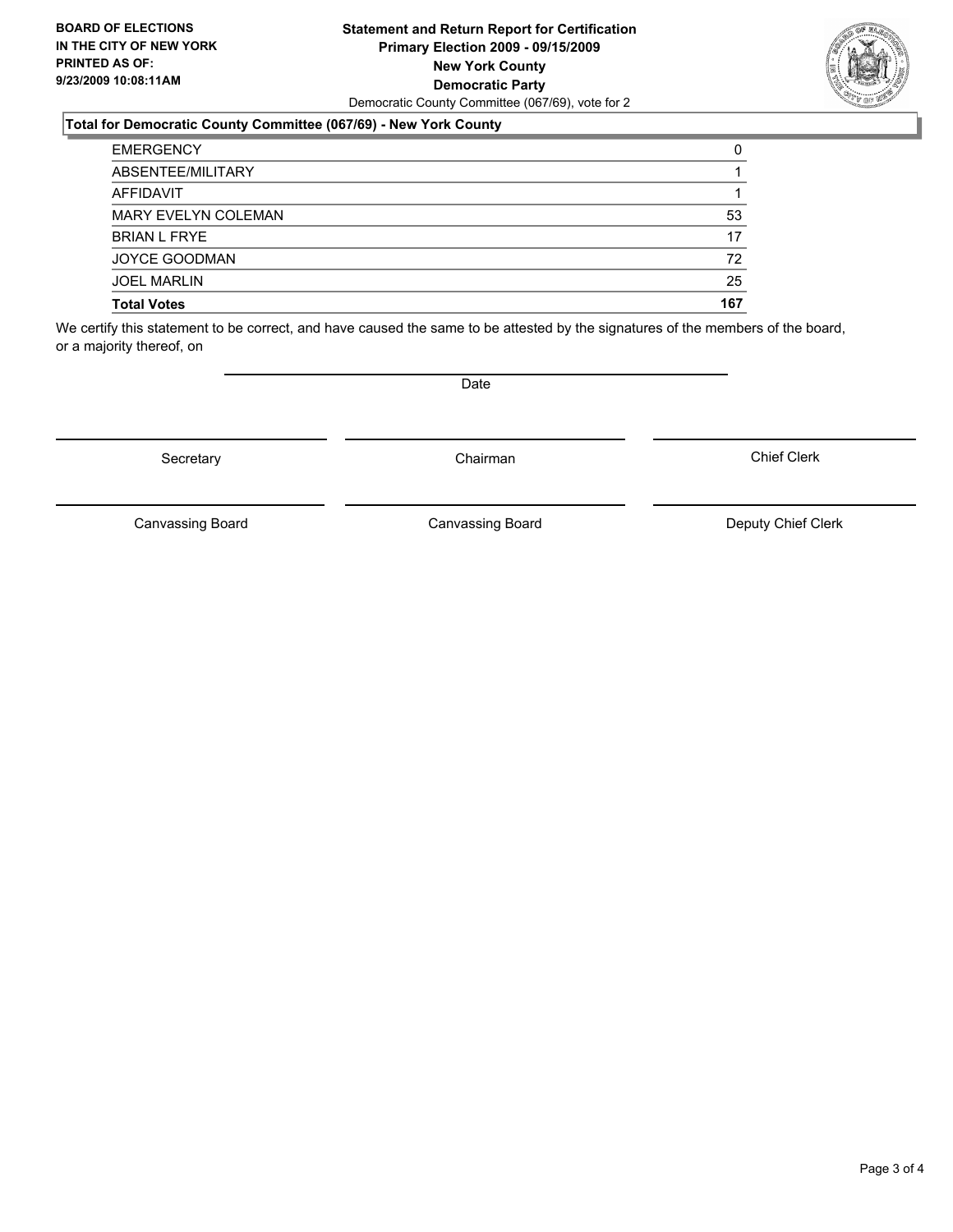**Statement and Return Report for Certification Primary Election 2009 - 09/15/2009 New York County Democratic Party** Democratic County Committee (067/69), vote for 2

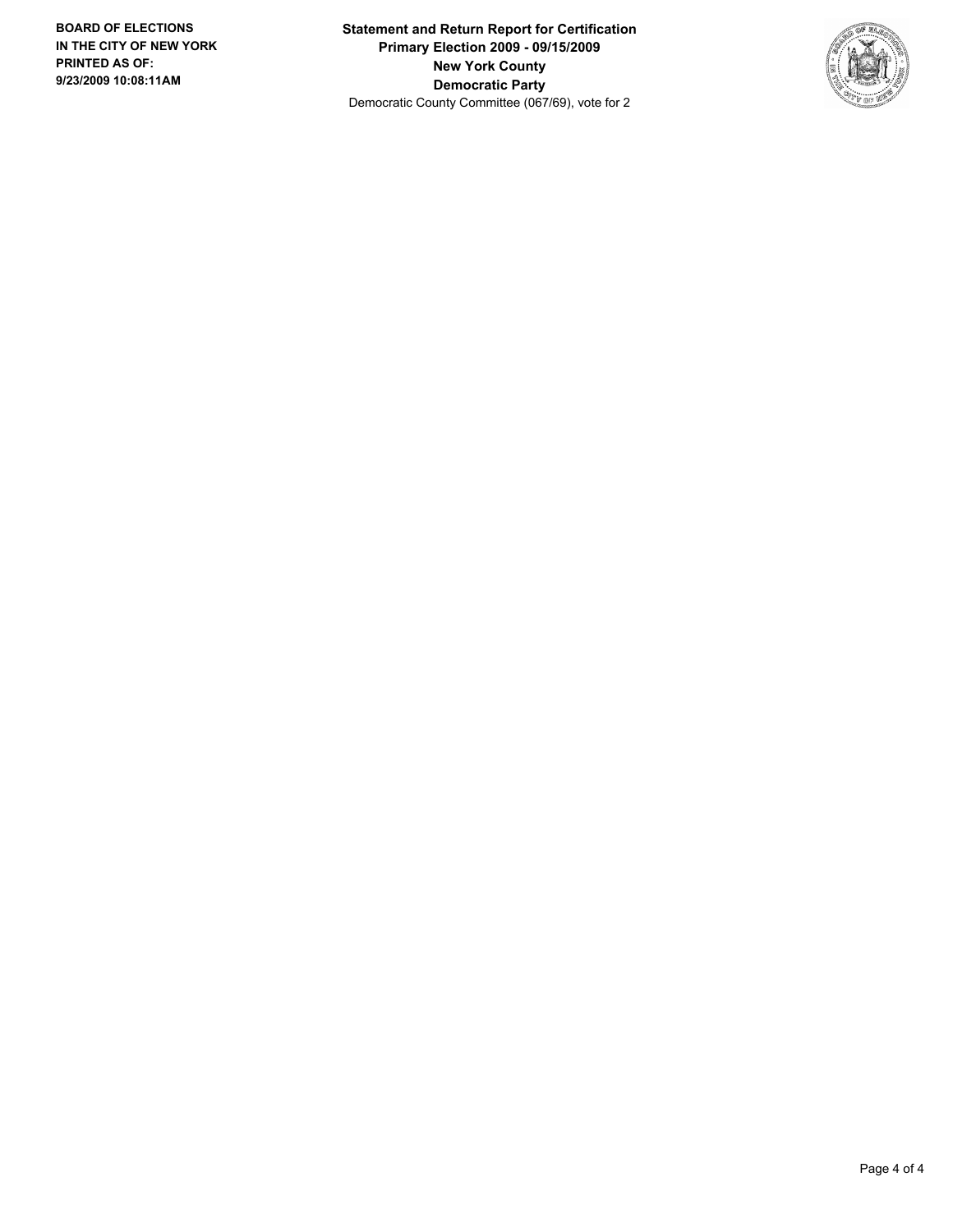

## **Primary Election 2009 - 09/15/2009 New York County - Democratic Party**

Democratic County Committee 089/70 Vote for 2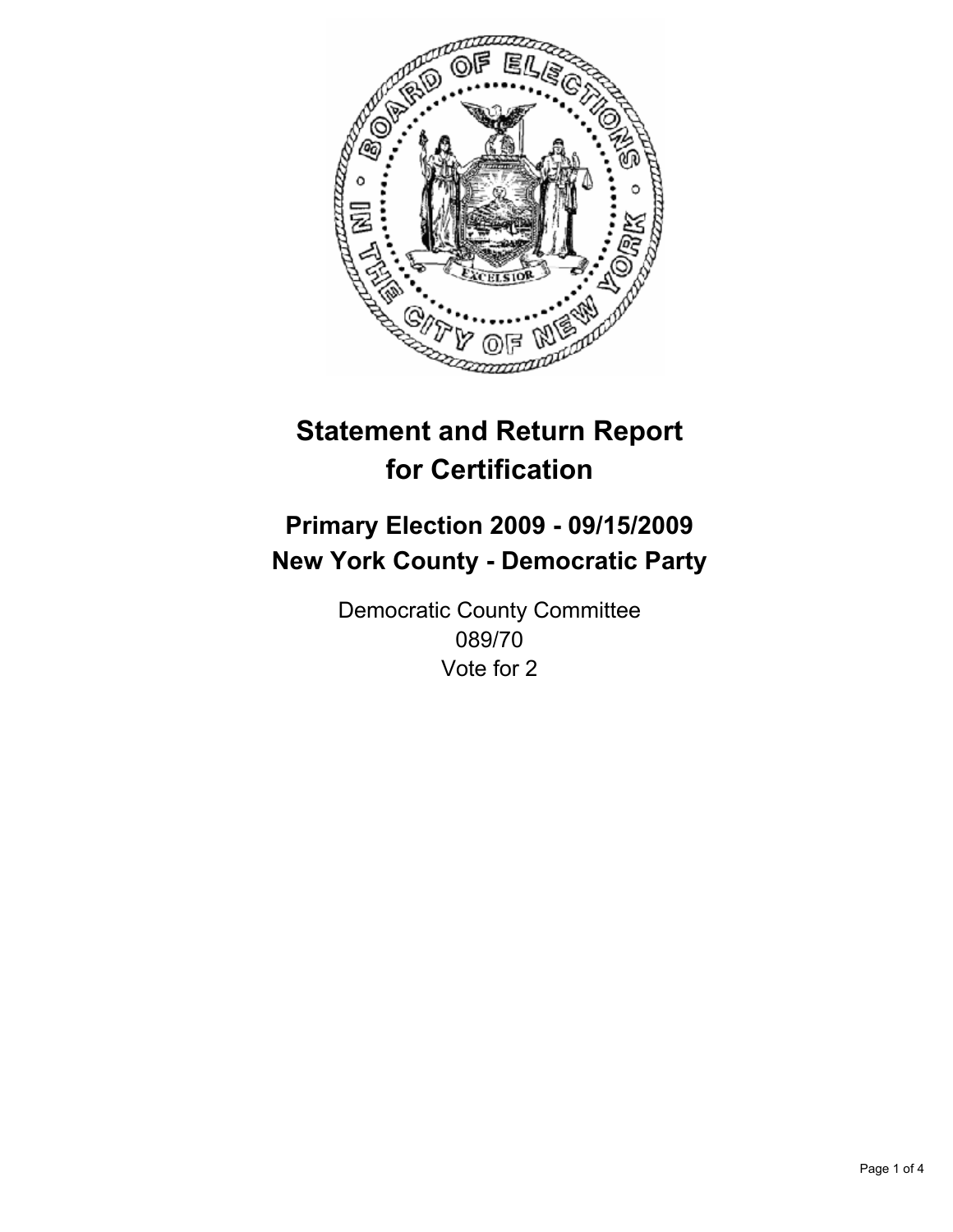

| <b>EMERGENCY</b>        | 0  |
|-------------------------|----|
| ABSENTEE/MILITARY       | 2  |
| AFFIDAVIT               | 0  |
| <b>MALISSA W NOWELL</b> | 9  |
| <b>RODNEY S CAPEL</b>   | 2  |
| DANIELLE M CHASE        | 11 |
| <b>Total Votes</b>      | 22 |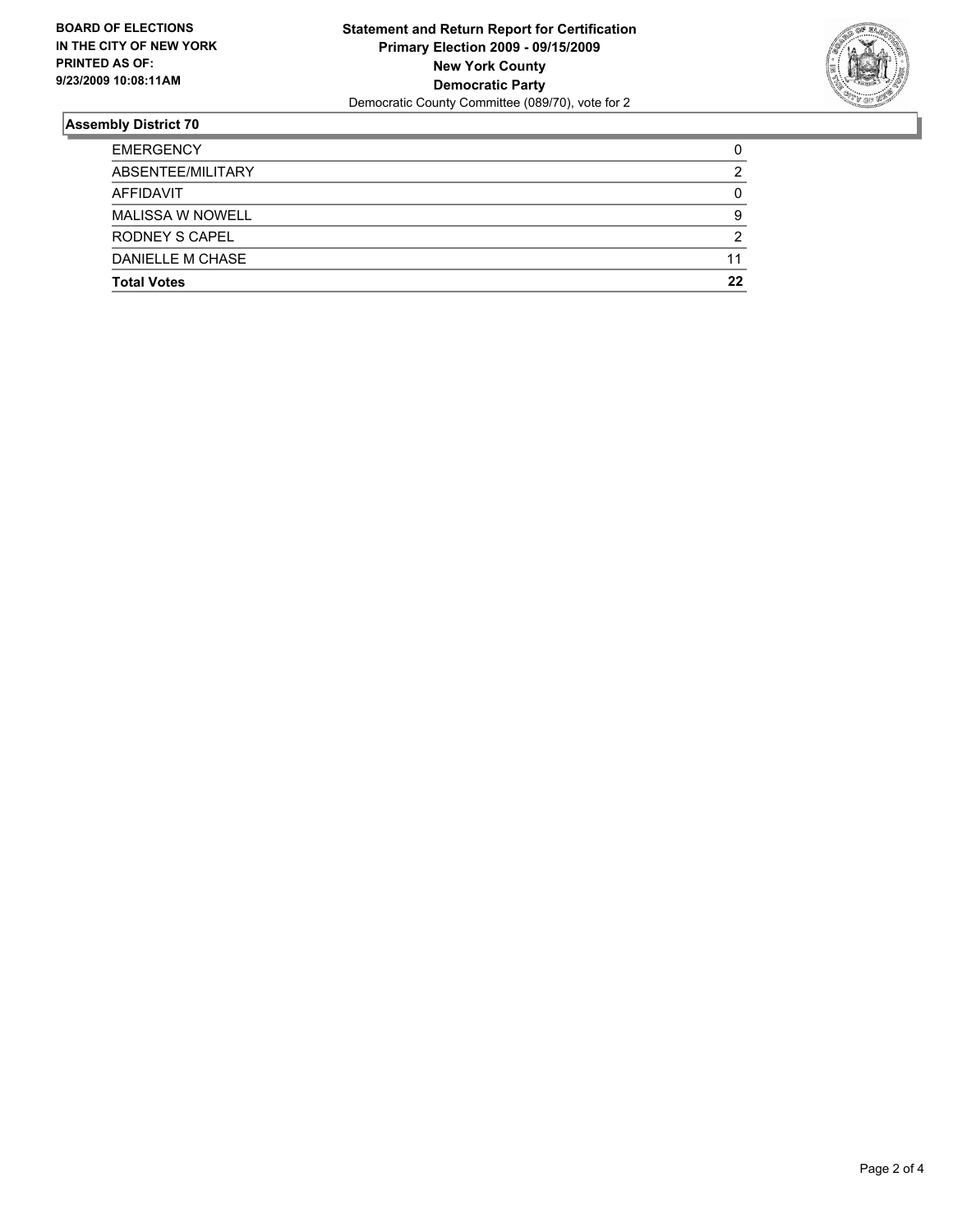#### **Statement and Return Report for Certification Primary Election 2009 - 09/15/2009 New York County Democratic Party** Democratic County Committee (089/70), vote for 2

#### **Total for Democratic County Committee (089/70) - New York County**

| <b>Total Votes</b>      | 22 |
|-------------------------|----|
| DANIELLE M CHASE        | 11 |
| <b>RODNEY S CAPEL</b>   | 2  |
| <b>MALISSA W NOWELL</b> | 9  |
| AFFIDAVIT               |    |
| ABSENTEE/MILITARY       | 2  |
| <b>EMERGENCY</b>        | 0  |

We certify this statement to be correct, and have caused the same to be attested by the signatures of the members of the board, or a majority thereof, on

Secretary **Chairman** 

Canvassing Board **Canvassing Board** Canvassing Board **Deputy Chief Clerk** 

Canvassing Board

Chief Clerk

Page 3 of 4



Date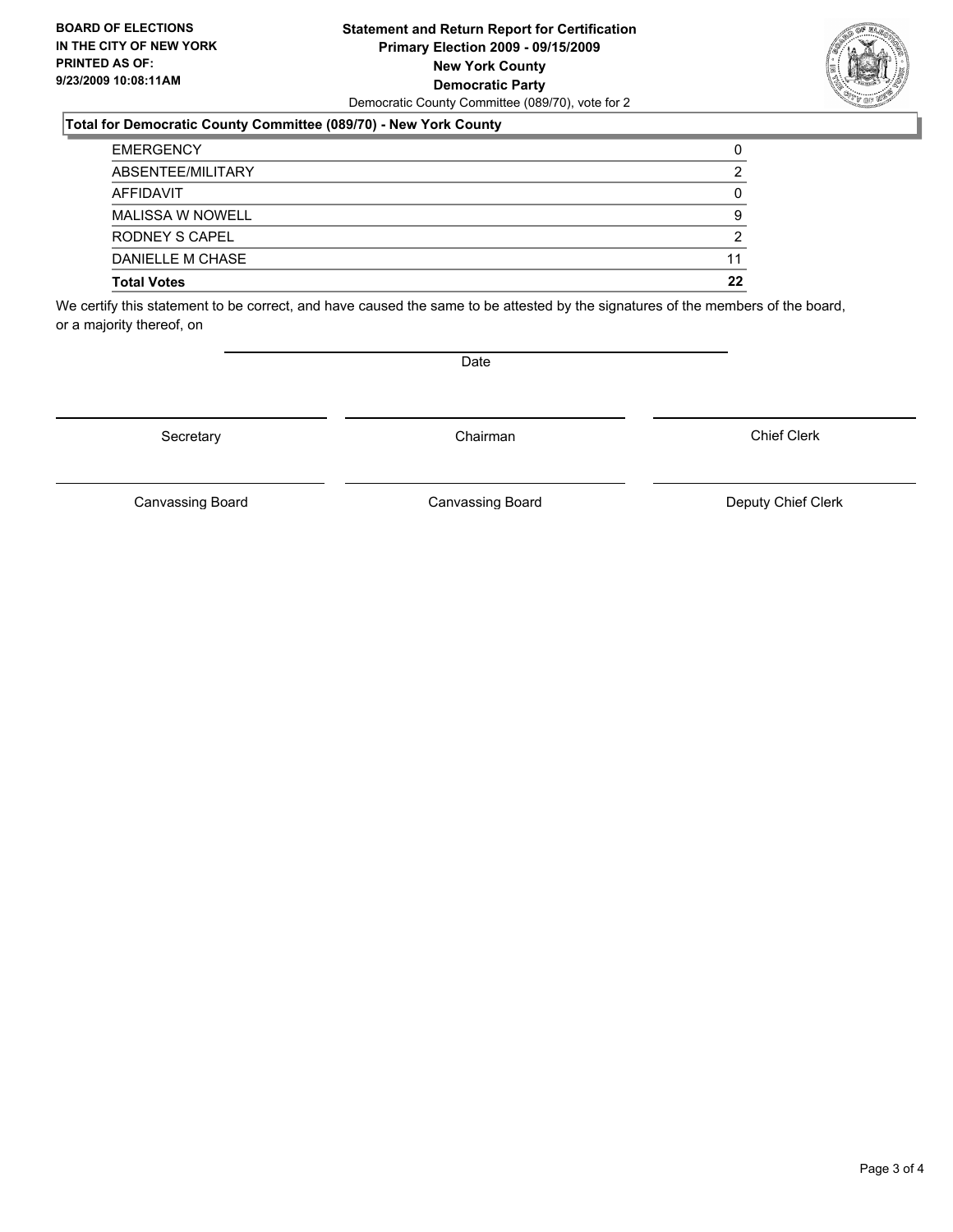**Statement and Return Report for Certification Primary Election 2009 - 09/15/2009 New York County Democratic Party** Democratic County Committee (089/70), vote for 2

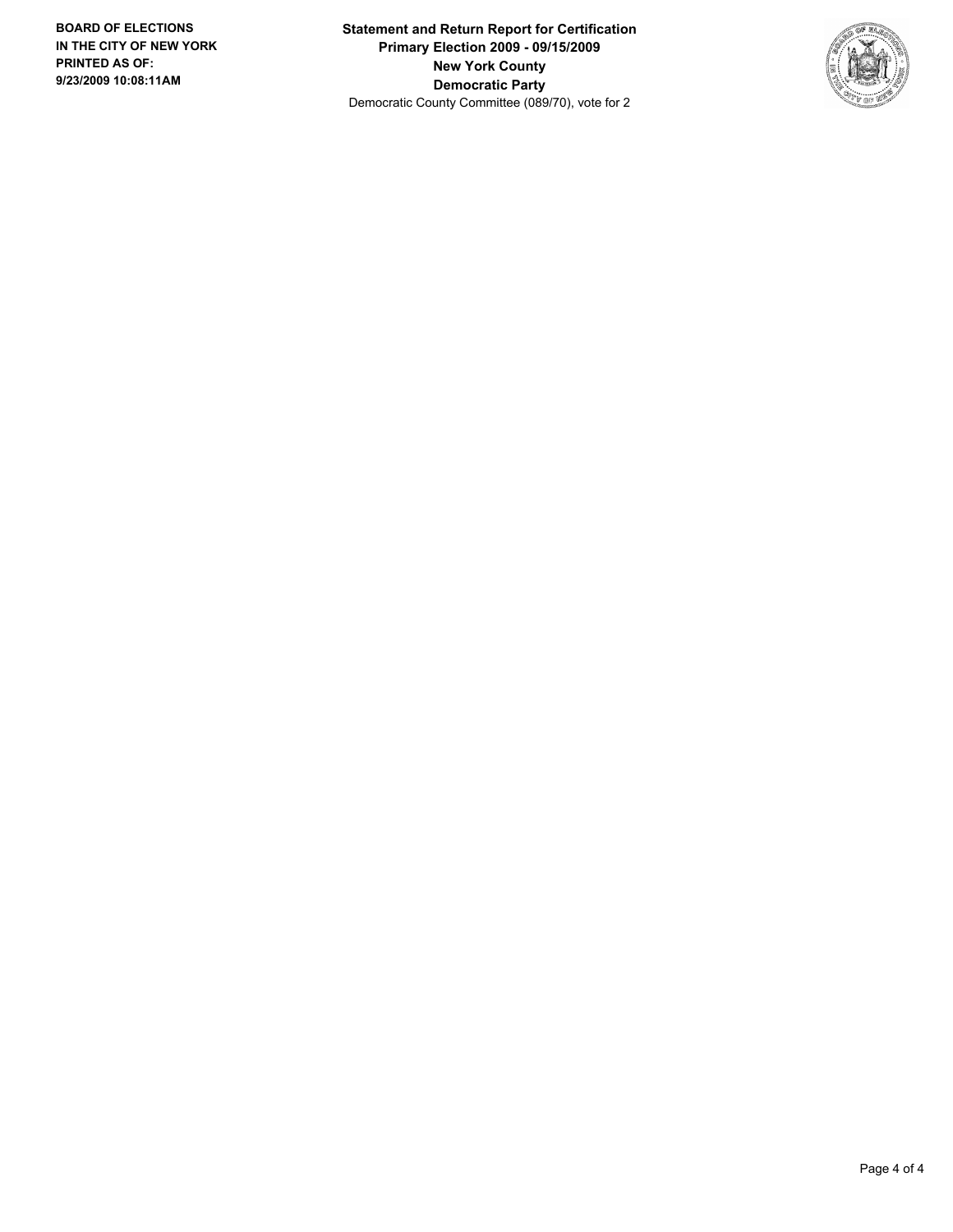

## **Primary Election 2009 - 09/15/2009 New York County - Democratic Party**

Democratic County Committee 095/71 Vote for 2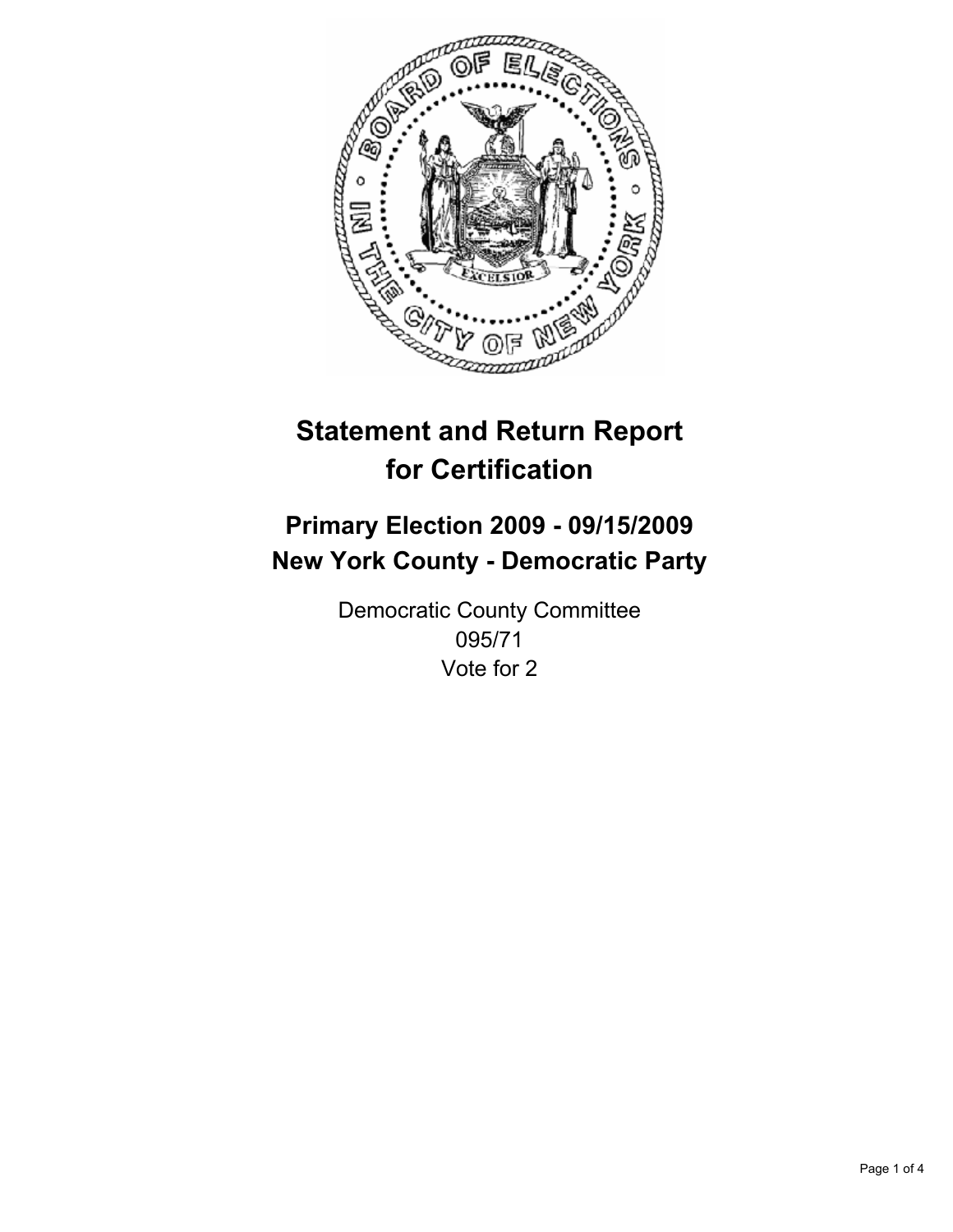

| <b>Total Votes</b>      | 135 |
|-------------------------|-----|
| <b>OLGA THOMPSON</b>    | 32  |
| DIANA KEE               | 27  |
| <b>FRANCES M WALKER</b> | 39  |
| <b>GAYLE BAWDEN</b>     | 37  |
| <b>AFFIDAVIT</b>        | 0   |
| ABSENTEE/MILITARY       | 4   |
| <b>EMERGENCY</b>        | 0   |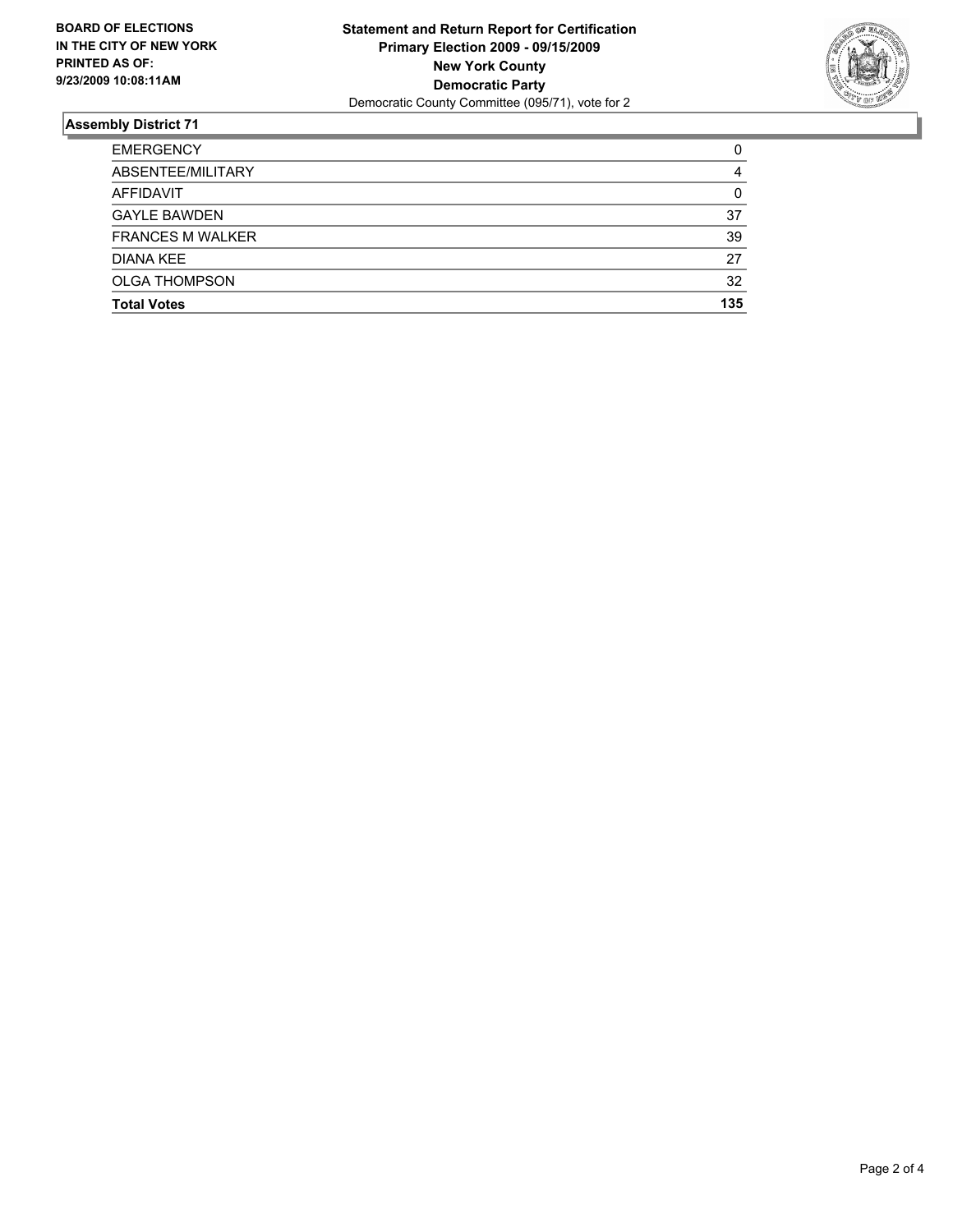#### **Statement and Return Report for Certification Primary Election 2009 - 09/15/2009 New York County Democratic Party** Democratic County Committee (095/71), vote for 2

### **Total for Democratic County Committee (095/71) - New York County**

| <b>EMERGENCY</b>        | 0   |
|-------------------------|-----|
| ABSENTEE/MILITARY       | 4   |
| <b>AFFIDAVIT</b>        | 0   |
| <b>GAYLE BAWDEN</b>     | 37  |
| <b>FRANCES M WALKER</b> | 39  |
| DIANA KEE               | 27  |
| <b>OLGA THOMPSON</b>    | 32  |
| <b>Total Votes</b>      | 135 |

We certify this statement to be correct, and have caused the same to be attested by the signatures of the members of the board, or a majority thereof, on

**Date** 

Secretary **Chairman** 

Canvassing Board

Canvassing Board Canvassing Board Canvassing Canvassing Board Deputy Chief Clerk

Chief Clerk

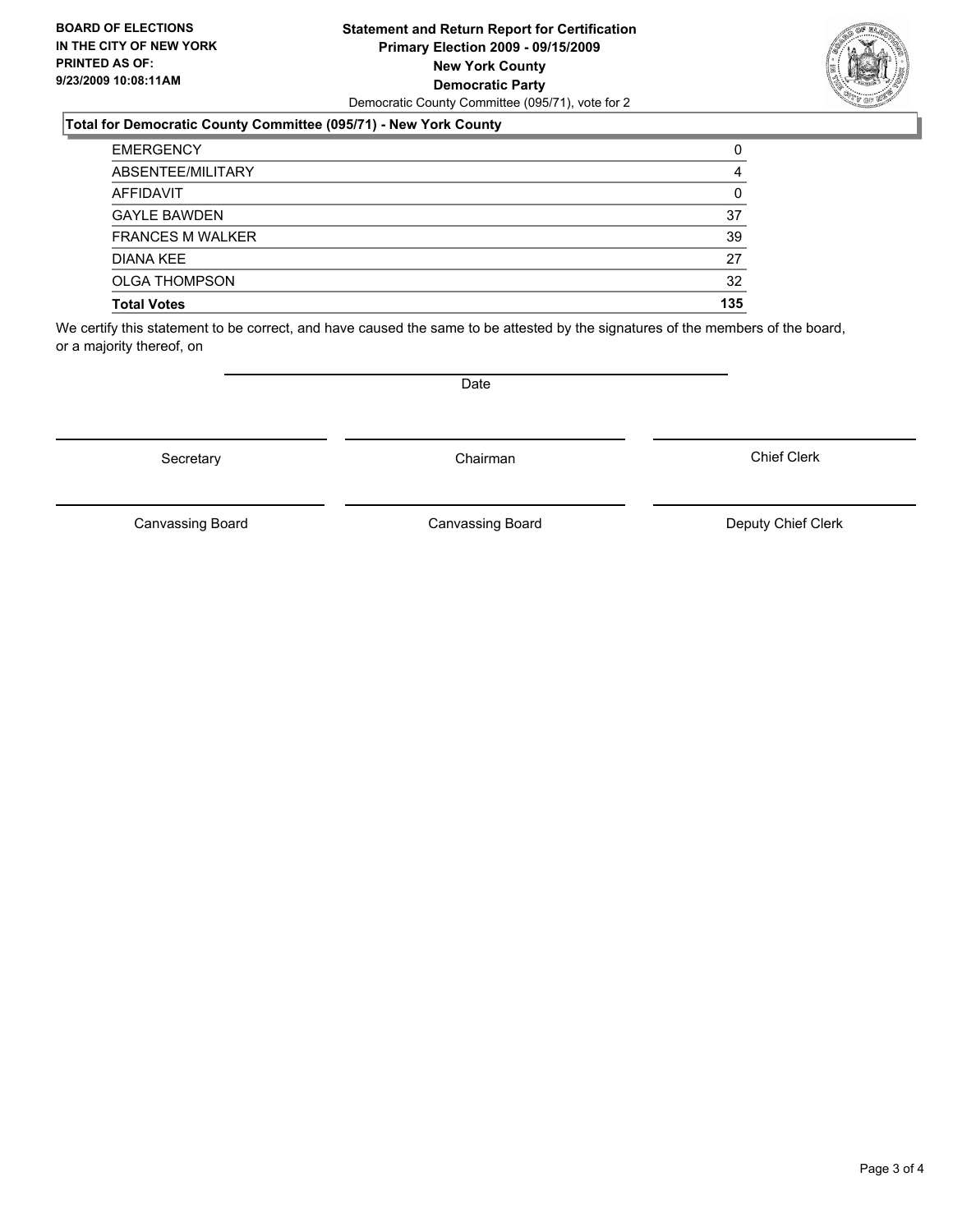**Statement and Return Report for Certification Primary Election 2009 - 09/15/2009 New York County Democratic Party** Democratic County Committee (095/71), vote for 2

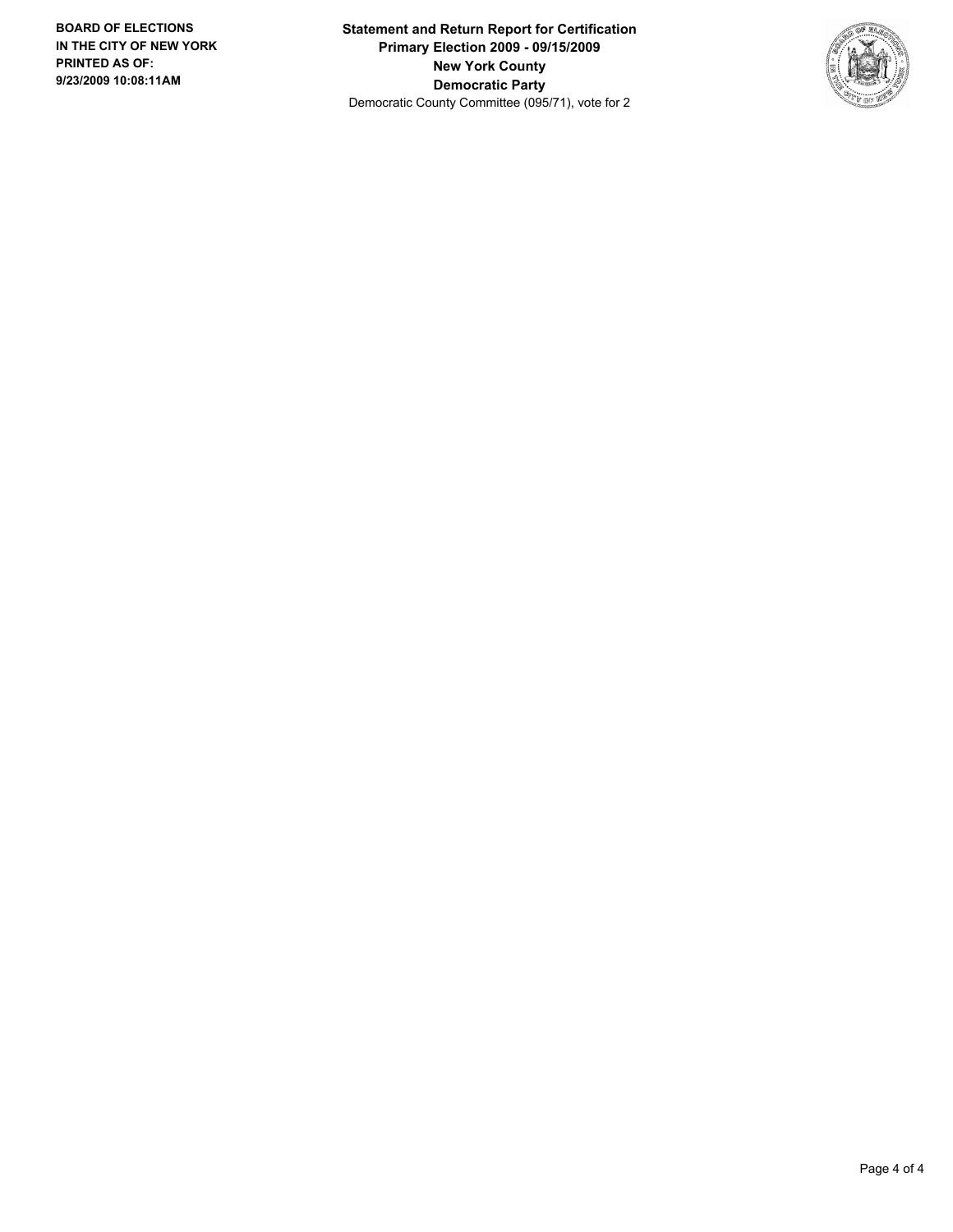

## **Primary Election 2009 - 09/15/2009 New York County - Democratic Party**

Democratic County Committee 099/71 Vote for 2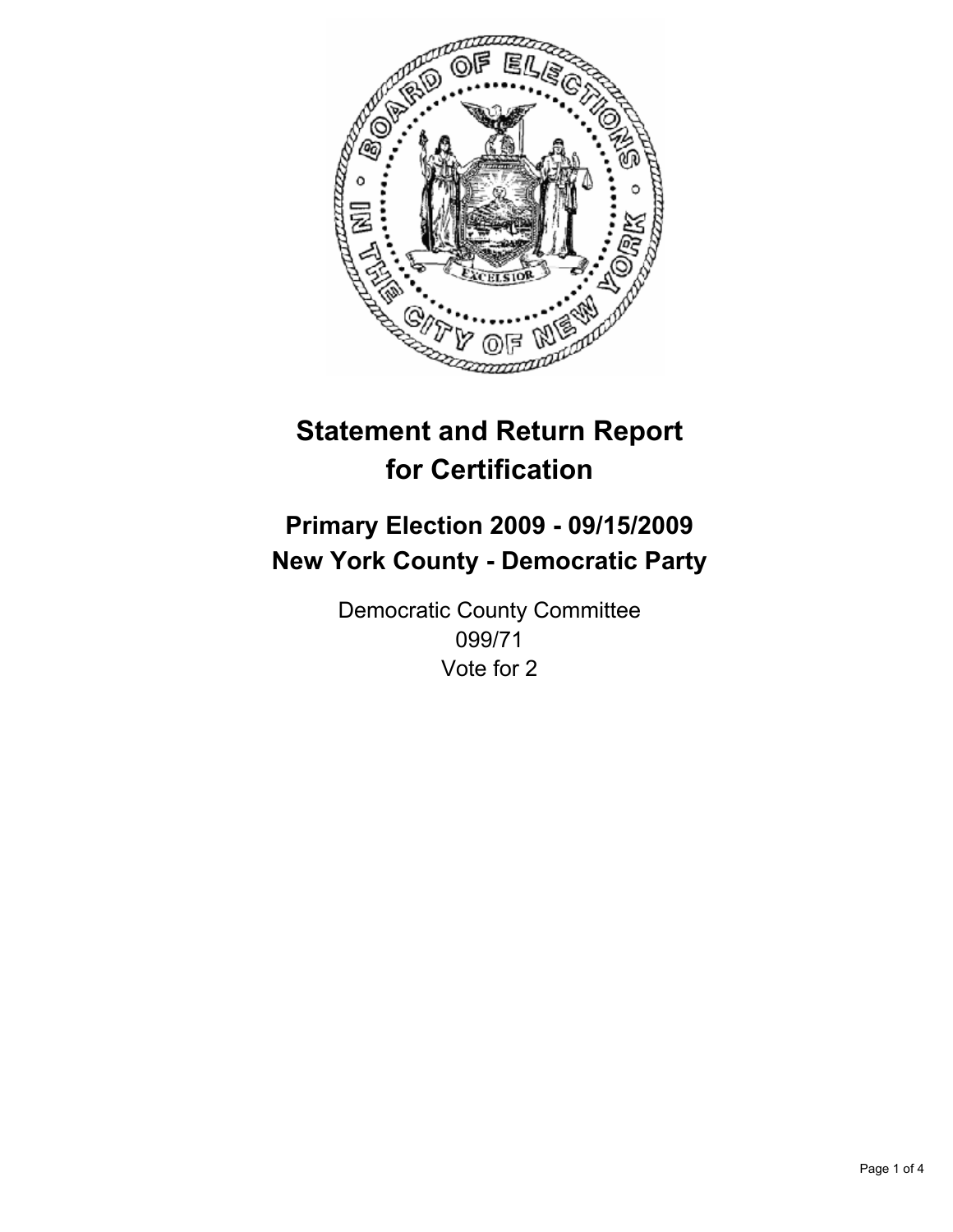

| <b>EMERGENCY</b>    | 0   |
|---------------------|-----|
| ABSENTEE/MILITARY   |     |
| AFFIDAVIT           | 1   |
| PATRICIA T MOORE    | 42  |
| EDUARDO CUESTA      | 26  |
| <b>JOSHUA BLAND</b> | 38  |
| <b>Total Votes</b>  | 106 |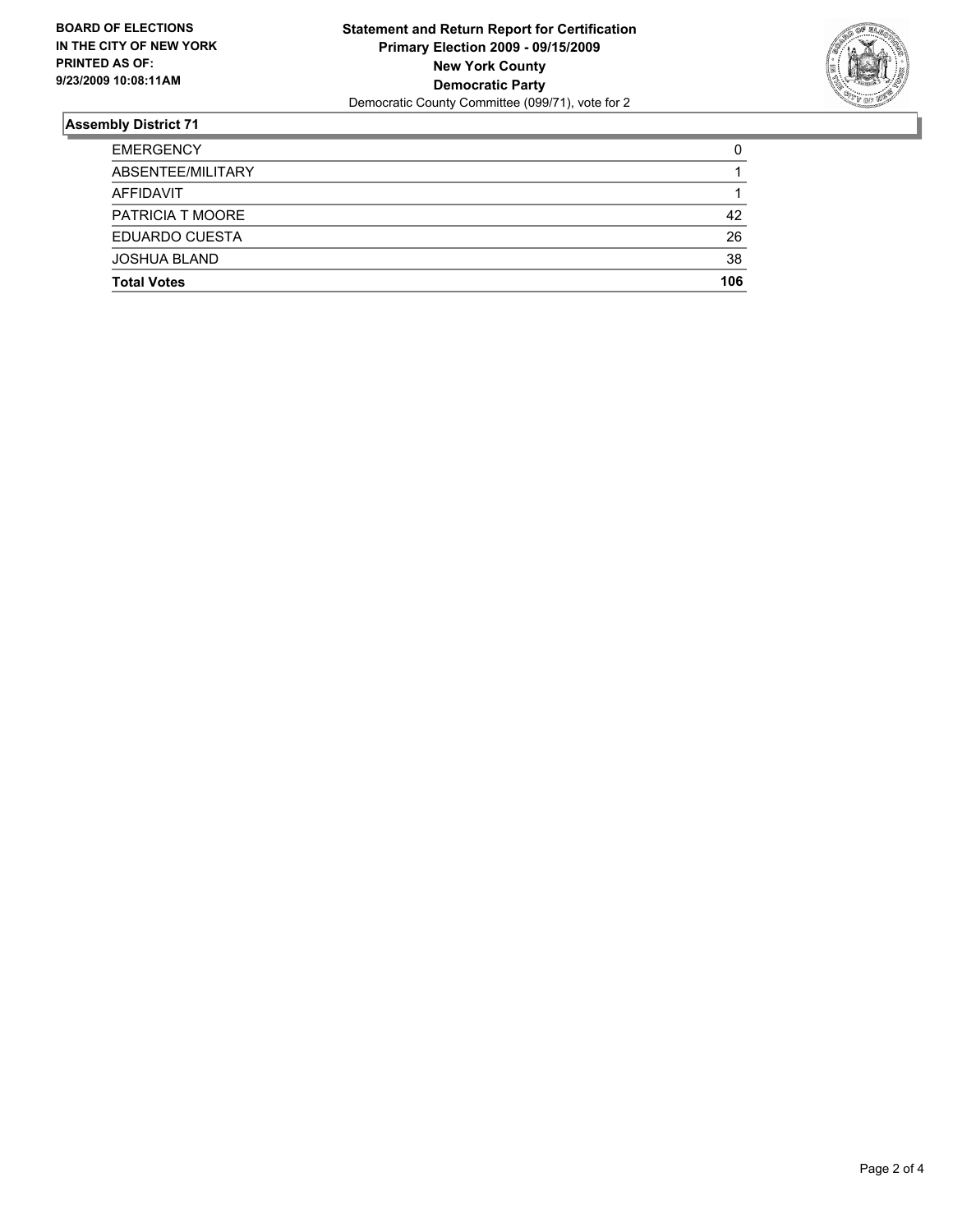#### **Statement and Return Report for Certification Primary Election 2009 - 09/15/2009 New York County Democratic Party** Democratic County Committee (099/71), vote for 2

### **Total for Democratic County Committee (099/71) - New York County**

| <b>EMERGENCY</b>    | 0   |
|---------------------|-----|
| ABSENTEE/MILITARY   |     |
| AFFIDAVIT           |     |
| PATRICIA T MOORE    | 42  |
| EDUARDO CUESTA      | 26  |
| <b>JOSHUA BLAND</b> | 38  |
| <b>Total Votes</b>  | 106 |

We certify this statement to be correct, and have caused the same to be attested by the signatures of the members of the board, or a majority thereof, on

Date

Canvassing Board **Canvassing Board** Canvassing Board **Deputy Chief Clerk** 

Canvassing Board

Chief Clerk

Page 3 of 4



Secretary **Chairman**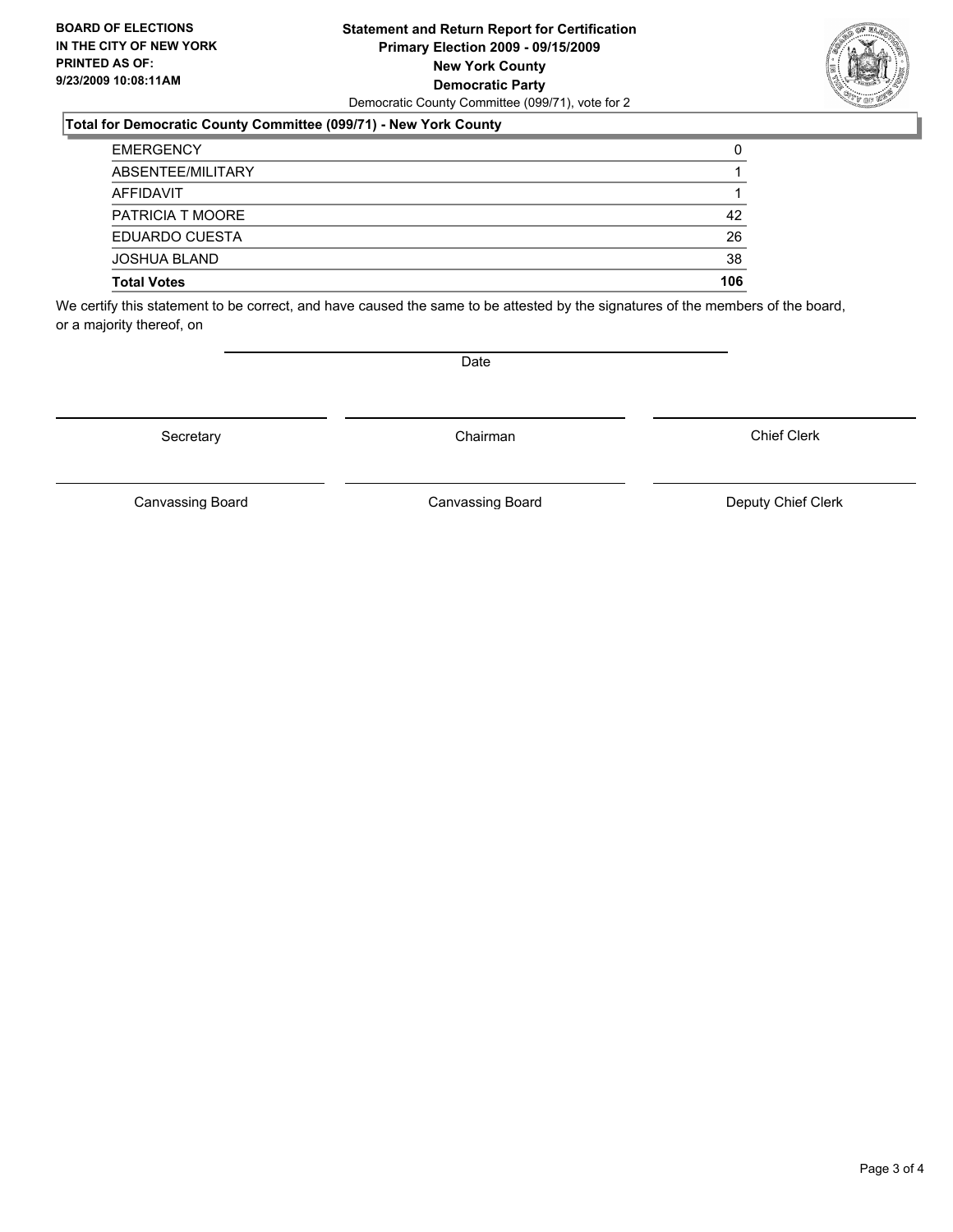**Statement and Return Report for Certification Primary Election 2009 - 09/15/2009 New York County Democratic Party** Democratic County Committee (099/71), vote for 2

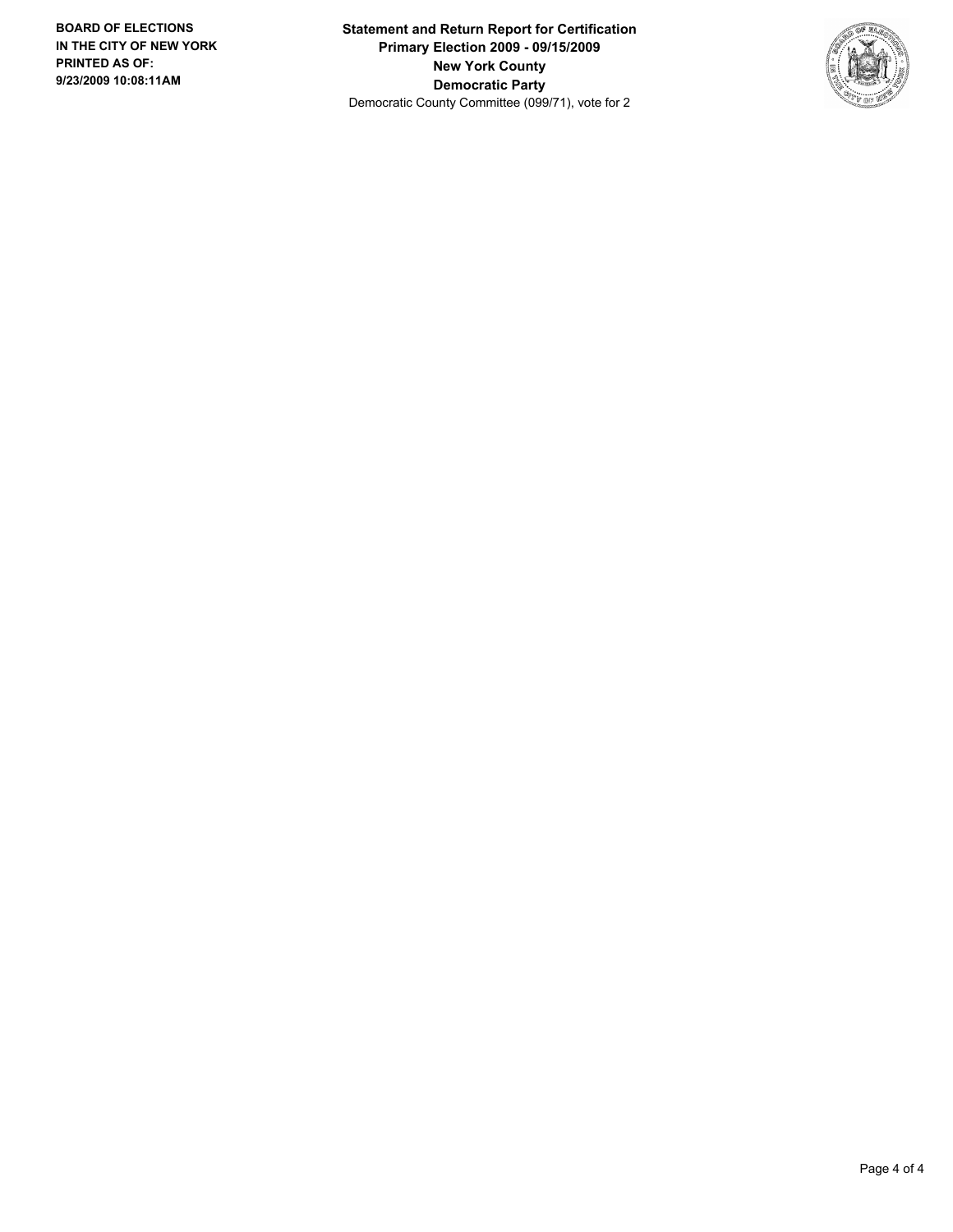

## **Primary Election 2009 - 09/15/2009 New York County - Democratic Party**

Democratic County Committee 001/72 Vote for 2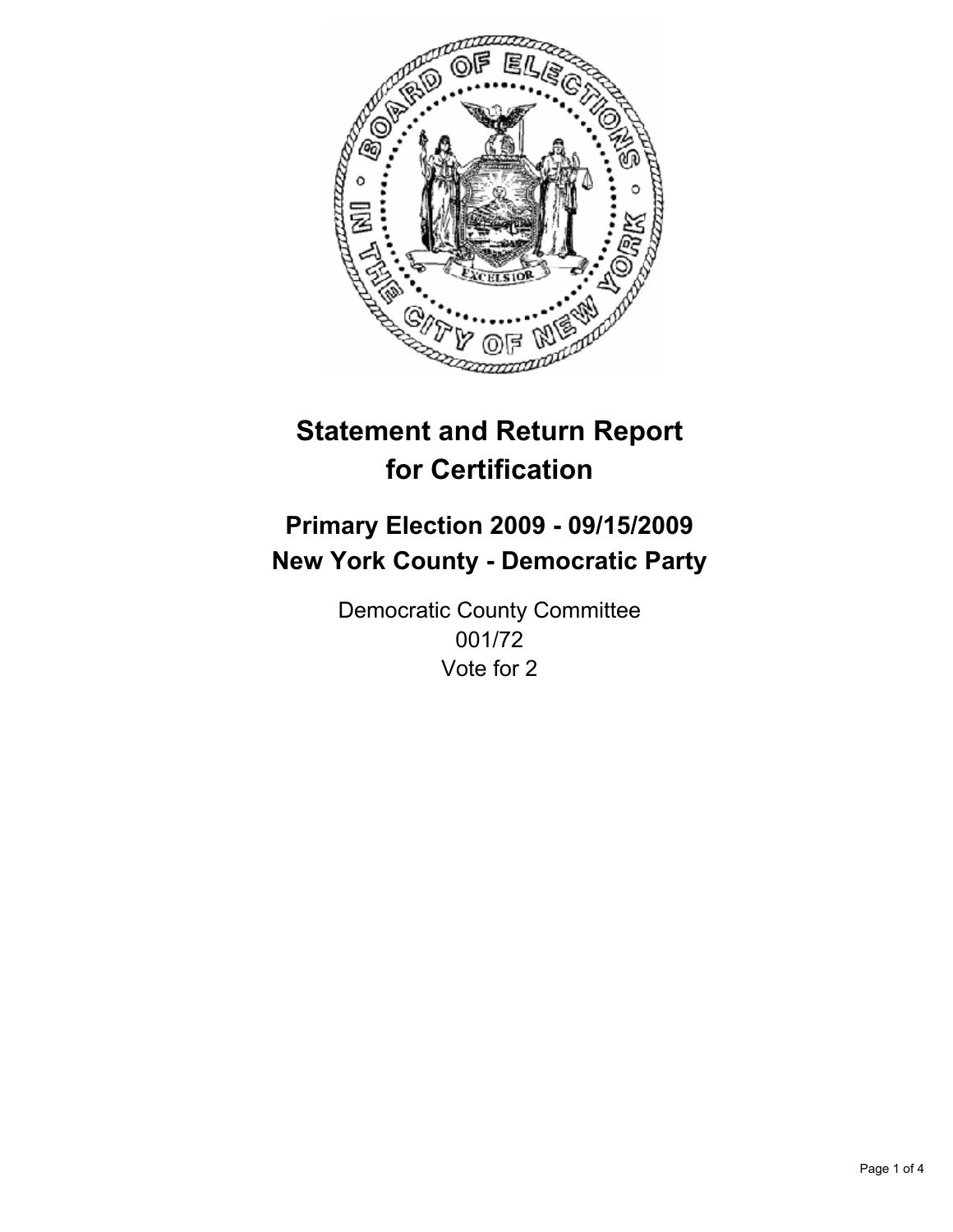

| <b>Total Votes</b>    | 34 |
|-----------------------|----|
| <b>ELIAS NUNEZ</b>    | 5  |
| <b>ROSA RAMOS</b>     | 8  |
| <b>MANUEL PERDOMO</b> | 3  |
| <b>EVELYN LINARES</b> | 18 |
| AFFIDAVIT             |    |
| ABSENTEE/MILITARY     | 0  |
| <b>EMERGENCY</b>      | 0  |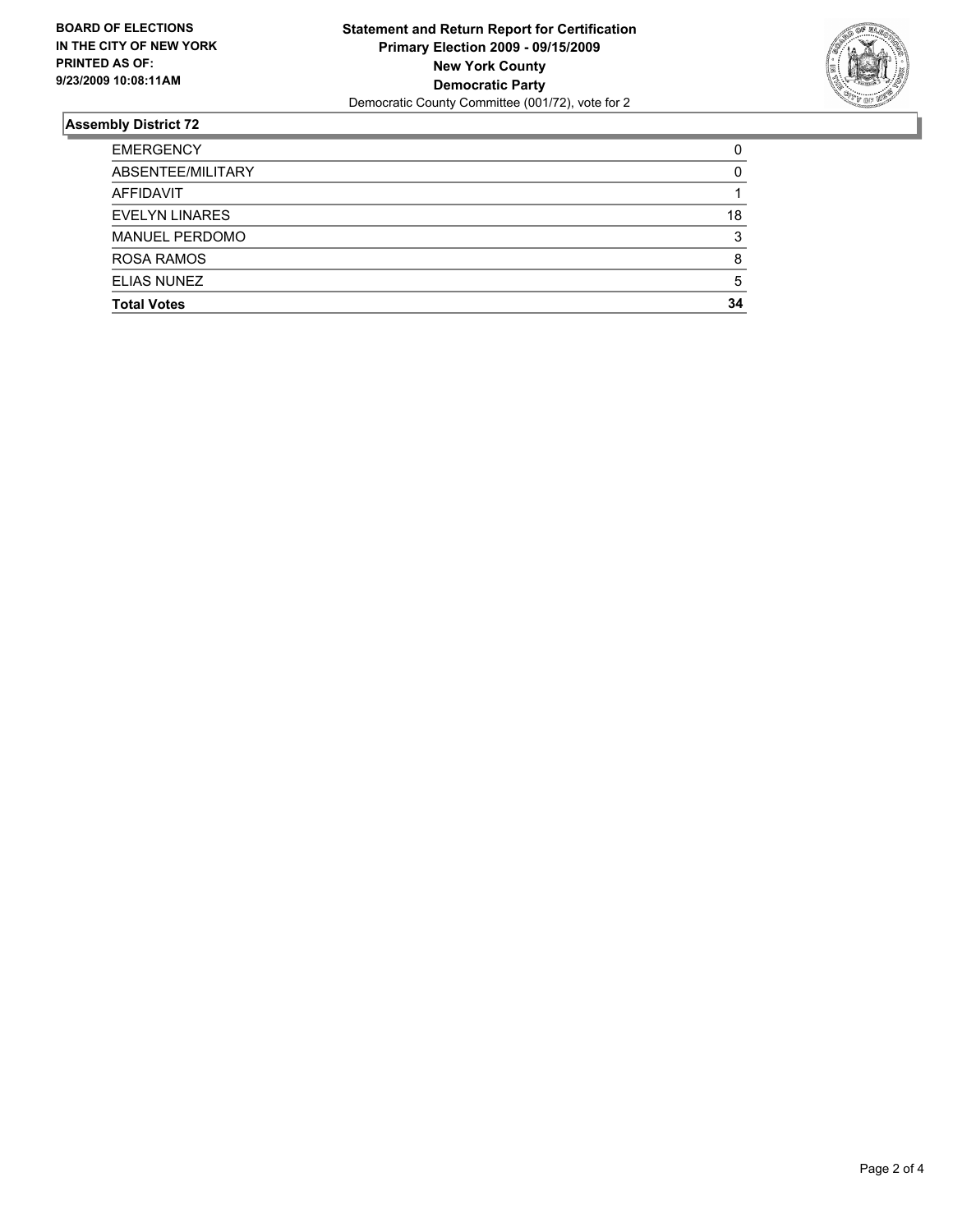#### **Statement and Return Report for Certification Primary Election 2009 - 09/15/2009 New York County Democratic Party** Democratic County Committee (001/72), vote for 2

### **Total for Democratic County Committee (001/72) - New York County**

| <b>EMERGENCY</b>      | 0  |
|-----------------------|----|
| ABSENTEE/MILITARY     | 0  |
| AFFIDAVIT             |    |
| <b>EVELYN LINARES</b> | 18 |
| <b>MANUEL PERDOMO</b> | 3  |
| ROSA RAMOS            | 8  |
| <b>ELIAS NUNEZ</b>    | 5  |
| <b>Total Votes</b>    | 34 |

We certify this statement to be correct, and have caused the same to be attested by the signatures of the members of the board, or a majority thereof, on

Secretary **Chairman** 

Canvassing Board

Canvassing Board Canvassing Board Canvassing Canvassing Board Deputy Chief Clerk

Chief Clerk



**Date**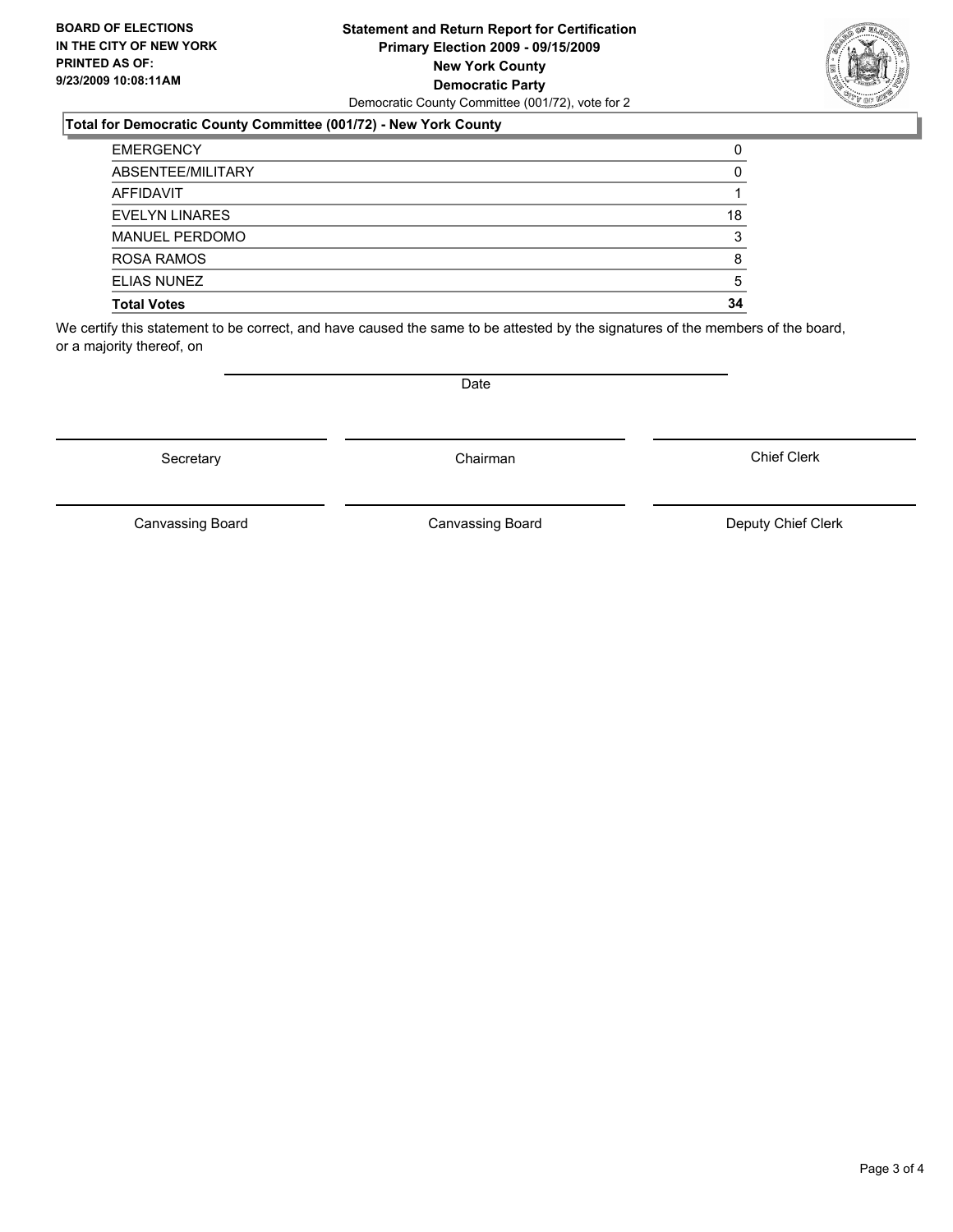**Statement and Return Report for Certification Primary Election 2009 - 09/15/2009 New York County Democratic Party** Democratic County Committee (001/72), vote for 2

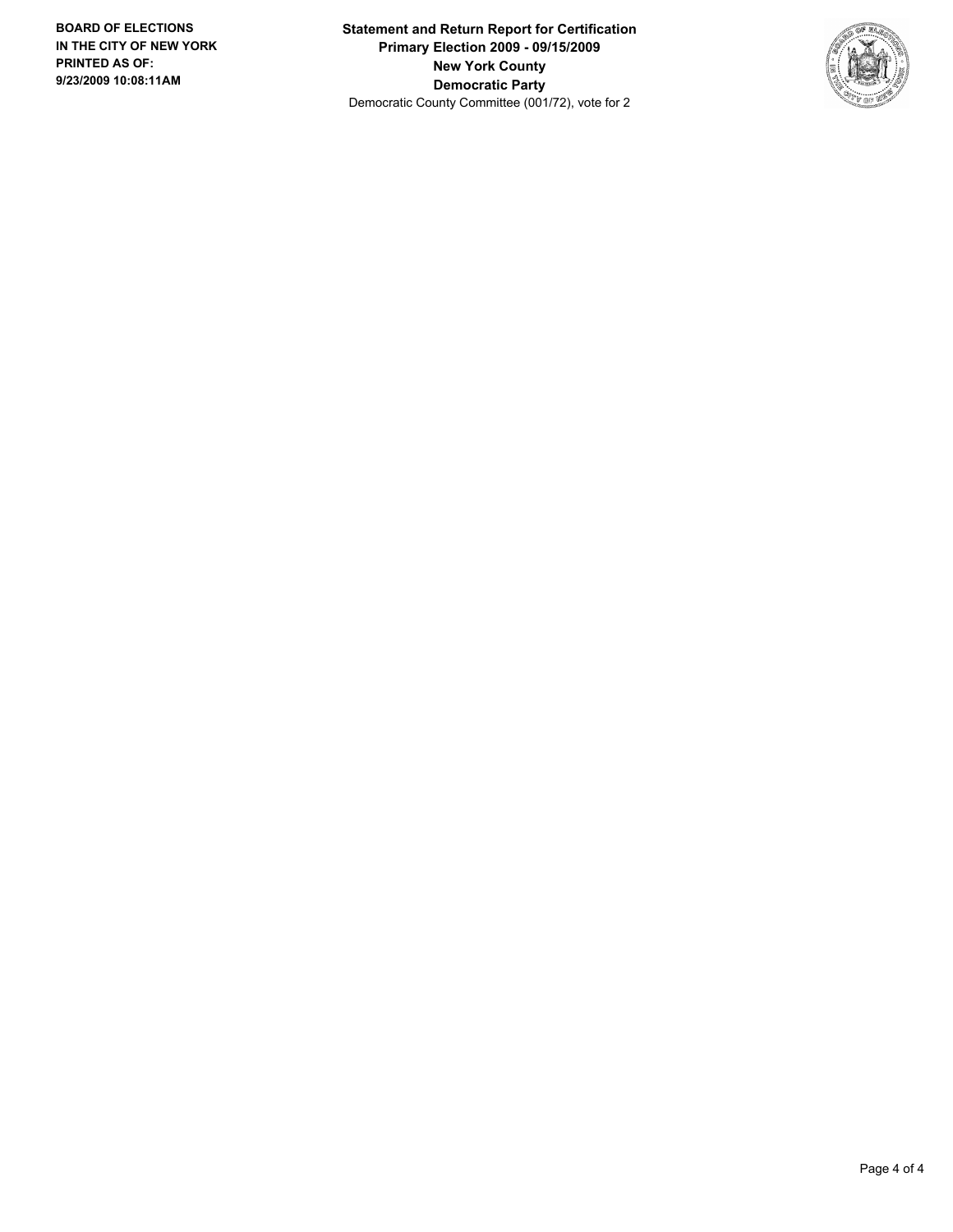

## **Primary Election 2009 - 09/15/2009 New York County - Democratic Party**

Democratic County Committee 003/72 Vote for 2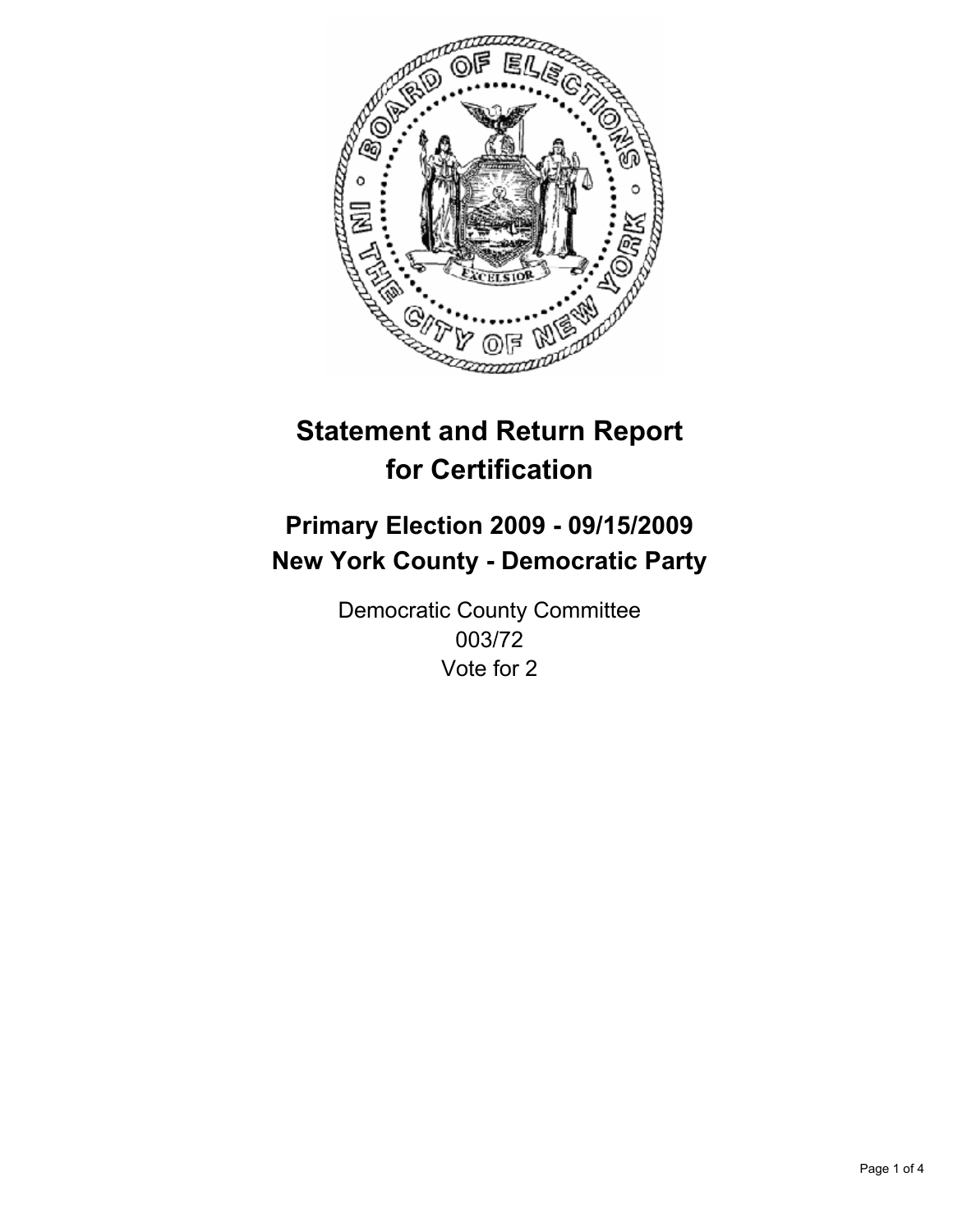

| <b>EMERGENCY</b>      | 0  |
|-----------------------|----|
| ABSENTEE/MILITARY     |    |
| AFFIDAVIT             | 2  |
| <b>NELSON FLORES</b>  | 10 |
| <b>GLADYS ALVAREZ</b> | 11 |
| <b>OLGA BOBEA</b>     | 4  |
| <b>Total Votes</b>    | 25 |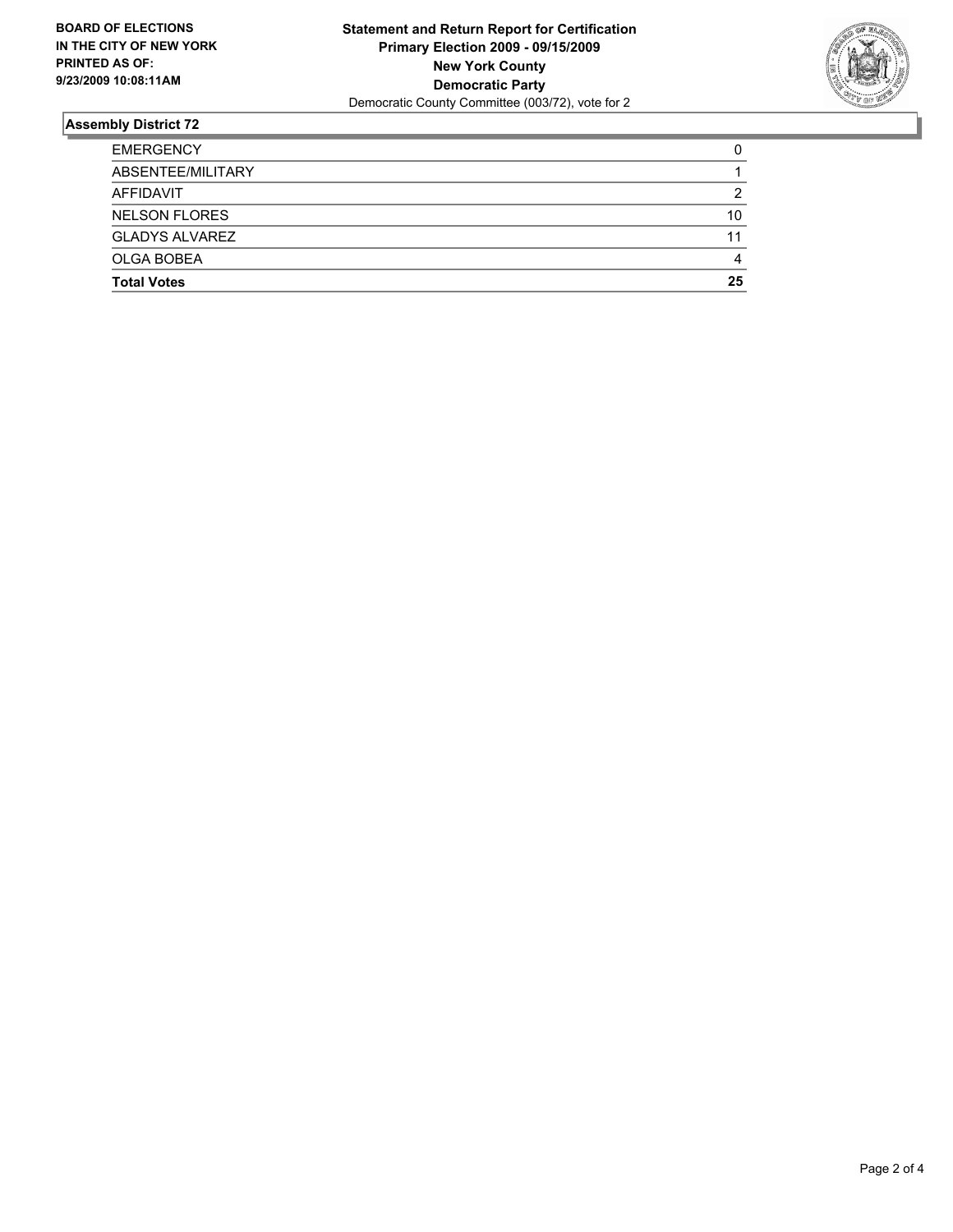#### **Statement and Return Report for Certification Primary Election 2009 - 09/15/2009 New York County Democratic Party** Democratic County Committee (003/72), vote for 2

### **Total for Democratic County Committee (003/72) - New York County**

| <b>EMERGENCY</b>      | 0  |
|-----------------------|----|
| ABSENTEE/MILITARY     |    |
| AFFIDAVIT             | 2  |
| <b>NELSON FLORES</b>  | 10 |
| <b>GLADYS ALVAREZ</b> | 11 |
| OLGA BOBEA            | 4  |
| <b>Total Votes</b>    | 25 |

We certify this statement to be correct, and have caused the same to be attested by the signatures of the members of the board, or a majority thereof, on

Secretary **Chairman** 

Date

Chief Clerk

Canvassing Board **Canvassing Board** Canvassing Board **Deputy Chief Clerk** 

Canvassing Board

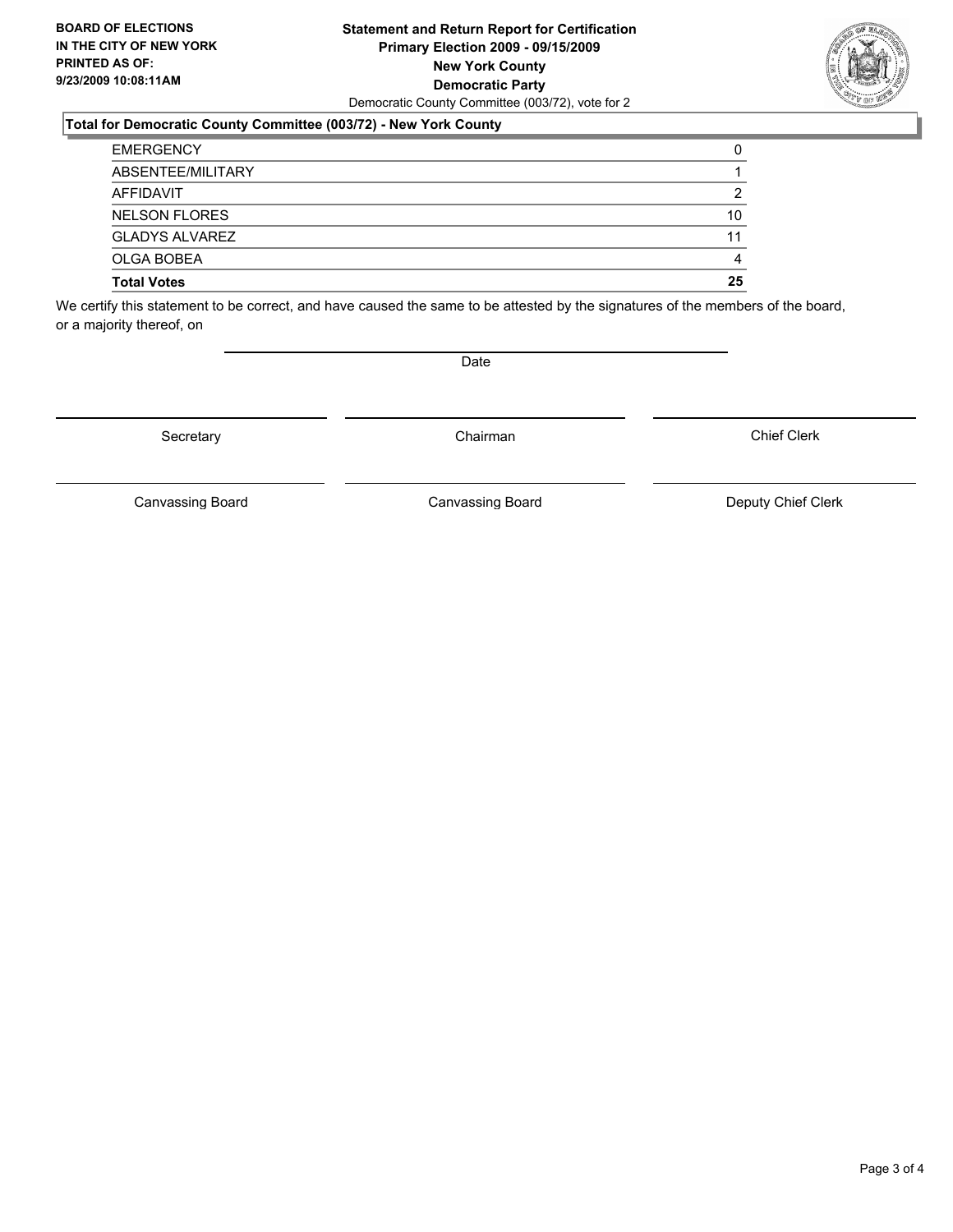**Statement and Return Report for Certification Primary Election 2009 - 09/15/2009 New York County Democratic Party** Democratic County Committee (003/72), vote for 2

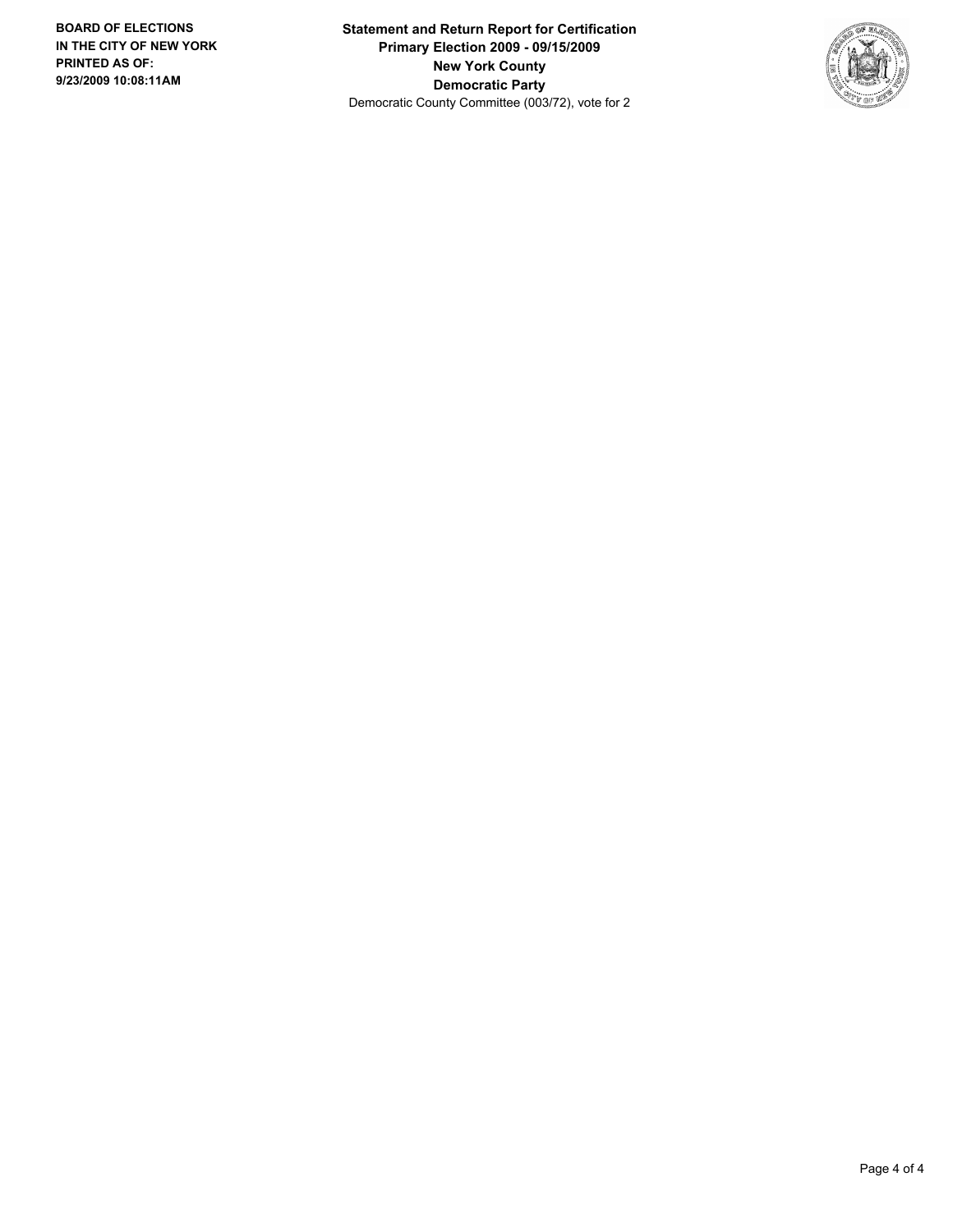

## **Primary Election 2009 - 09/15/2009 New York County - Democratic Party**

Democratic County Committee 004/72 Vote for 2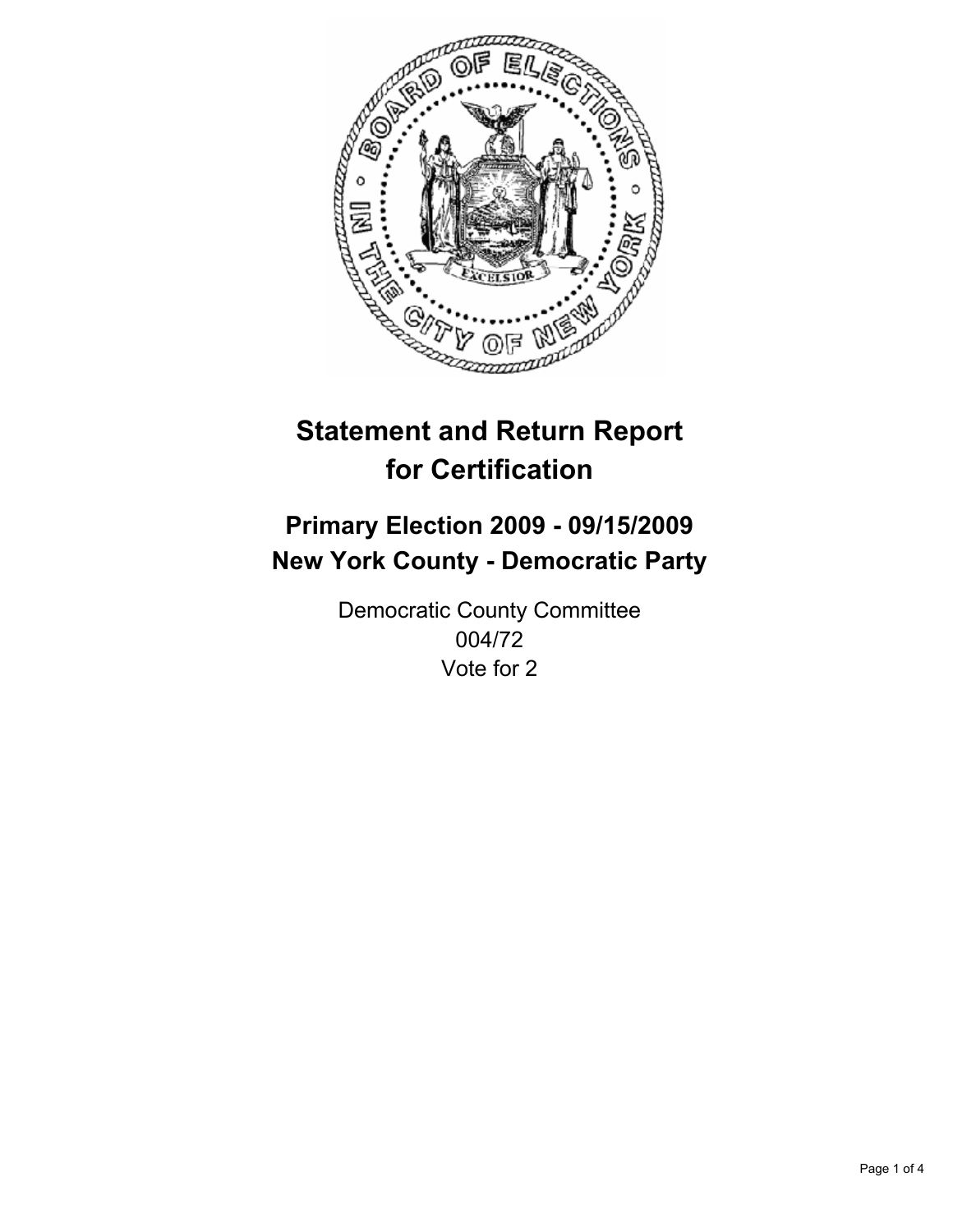

| <b>Total Votes</b>      | 73 |
|-------------------------|----|
| <b>JUAN A MATOS</b>     | 12 |
| <b>MARINA MALDONADO</b> | 22 |
| LUIS PUJOL              | 19 |
| <b>GEORGE GARCIA</b>    | 20 |
| AFFIDAVIT               | 2  |
| ABSENTEE/MILITARY       | 0  |
| <b>EMERGENCY</b>        |    |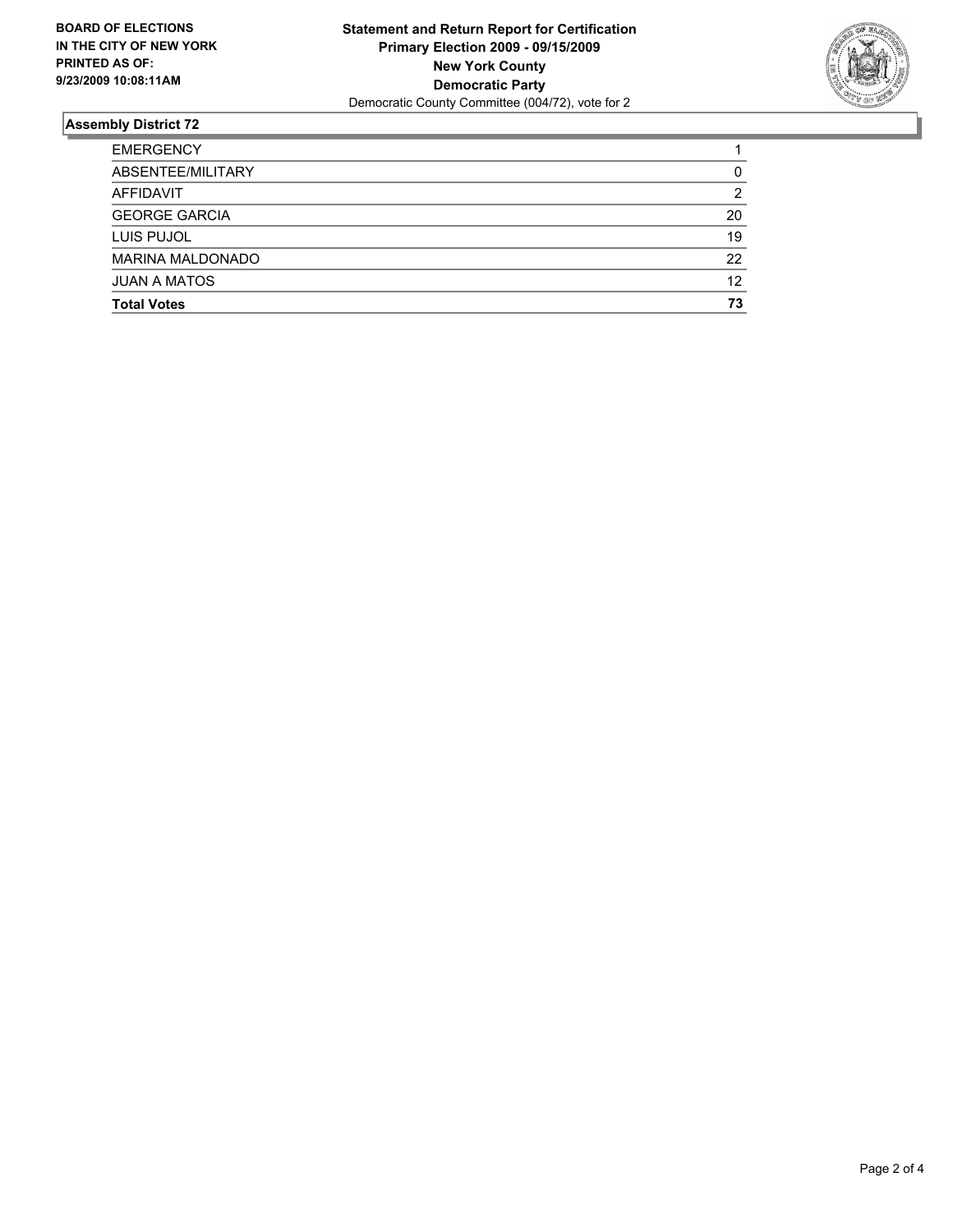#### **Statement and Return Report for Certification Primary Election 2009 - 09/15/2009 New York County Democratic Party** Democratic County Committee (004/72), vote for 2

### **Total for Democratic County Committee (004/72) - New York County**

| <b>EMERGENCY</b>        |    |
|-------------------------|----|
| ABSENTEE/MILITARY       | 0  |
| <b>AFFIDAVIT</b>        | 2  |
| <b>GEORGE GARCIA</b>    | 20 |
| LUIS PUJOL              | 19 |
| <b>MARINA MALDONADO</b> | 22 |
| <b>JUAN A MATOS</b>     | 12 |
| <b>Total Votes</b>      | 73 |

We certify this statement to be correct, and have caused the same to be attested by the signatures of the members of the board, or a majority thereof, on

Secretary **Chairman** 

Canvassing Board

Canvassing Board **Canvassing Board** Canvassing Board **Deputy Chief Clerk** 

Chief Clerk

Page 3 of 4



**Date**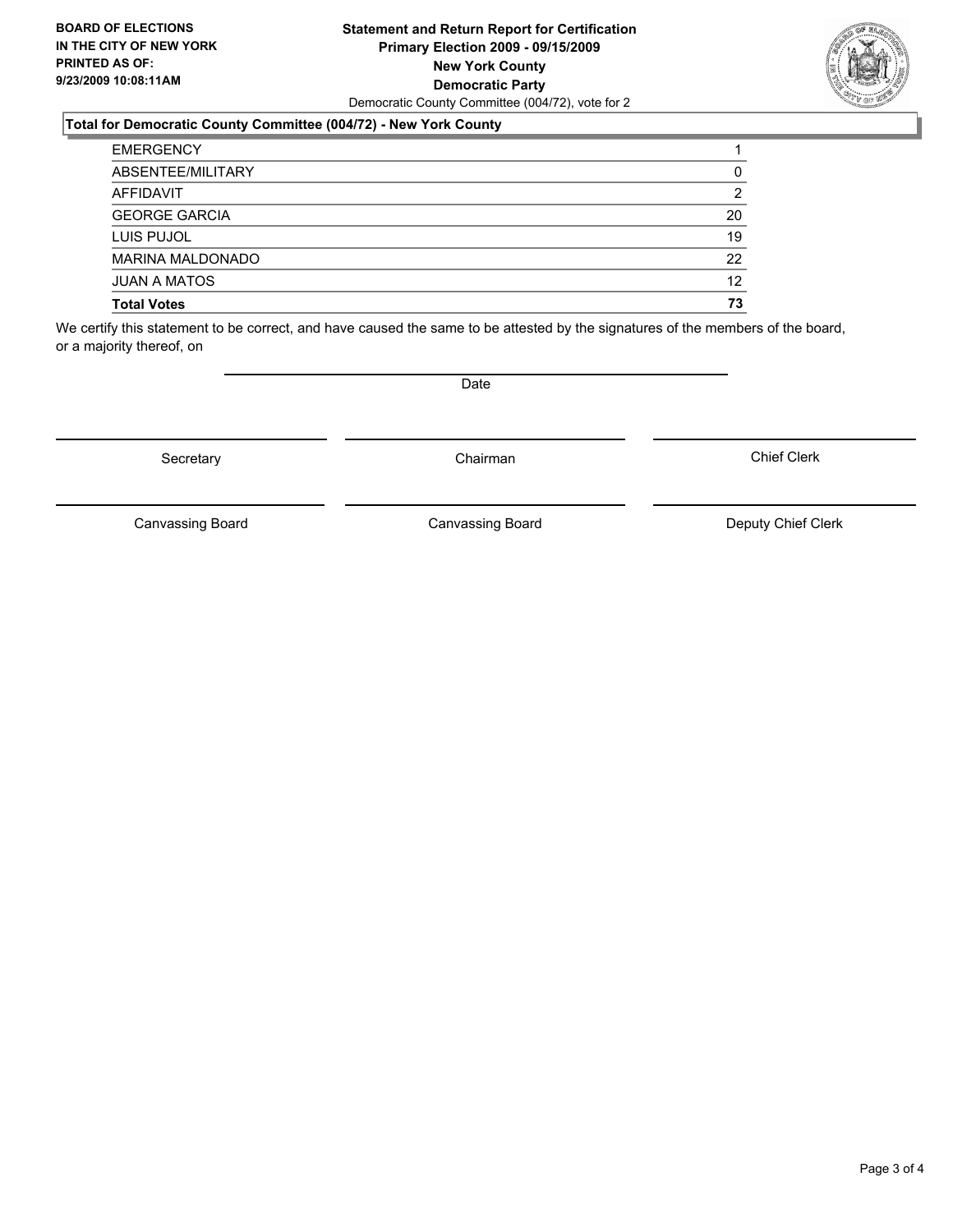**Statement and Return Report for Certification Primary Election 2009 - 09/15/2009 New York County Democratic Party** Democratic County Committee (004/72), vote for 2

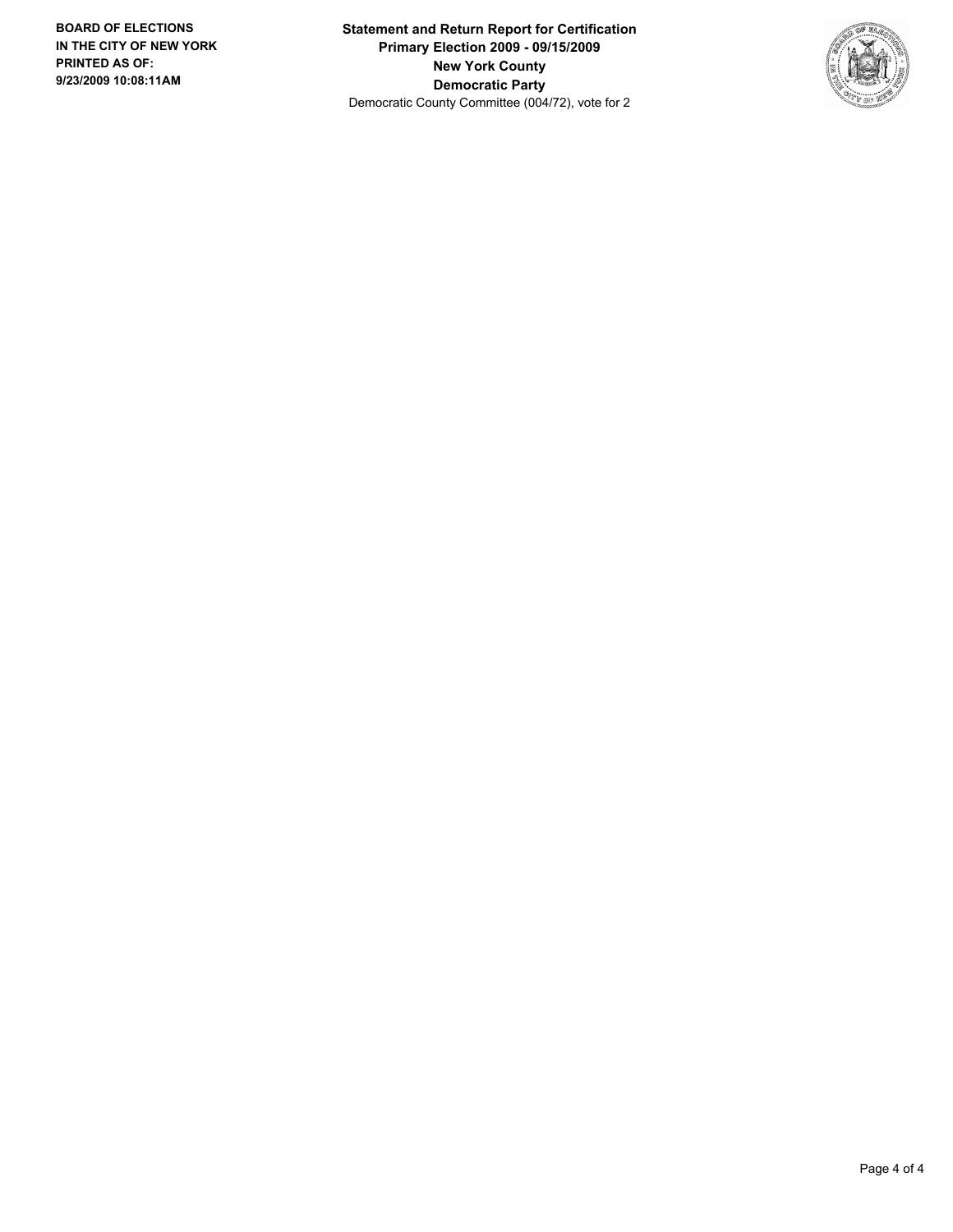

## **Primary Election 2009 - 09/15/2009 New York County - Democratic Party**

Democratic County Committee 005/72 Vote for 2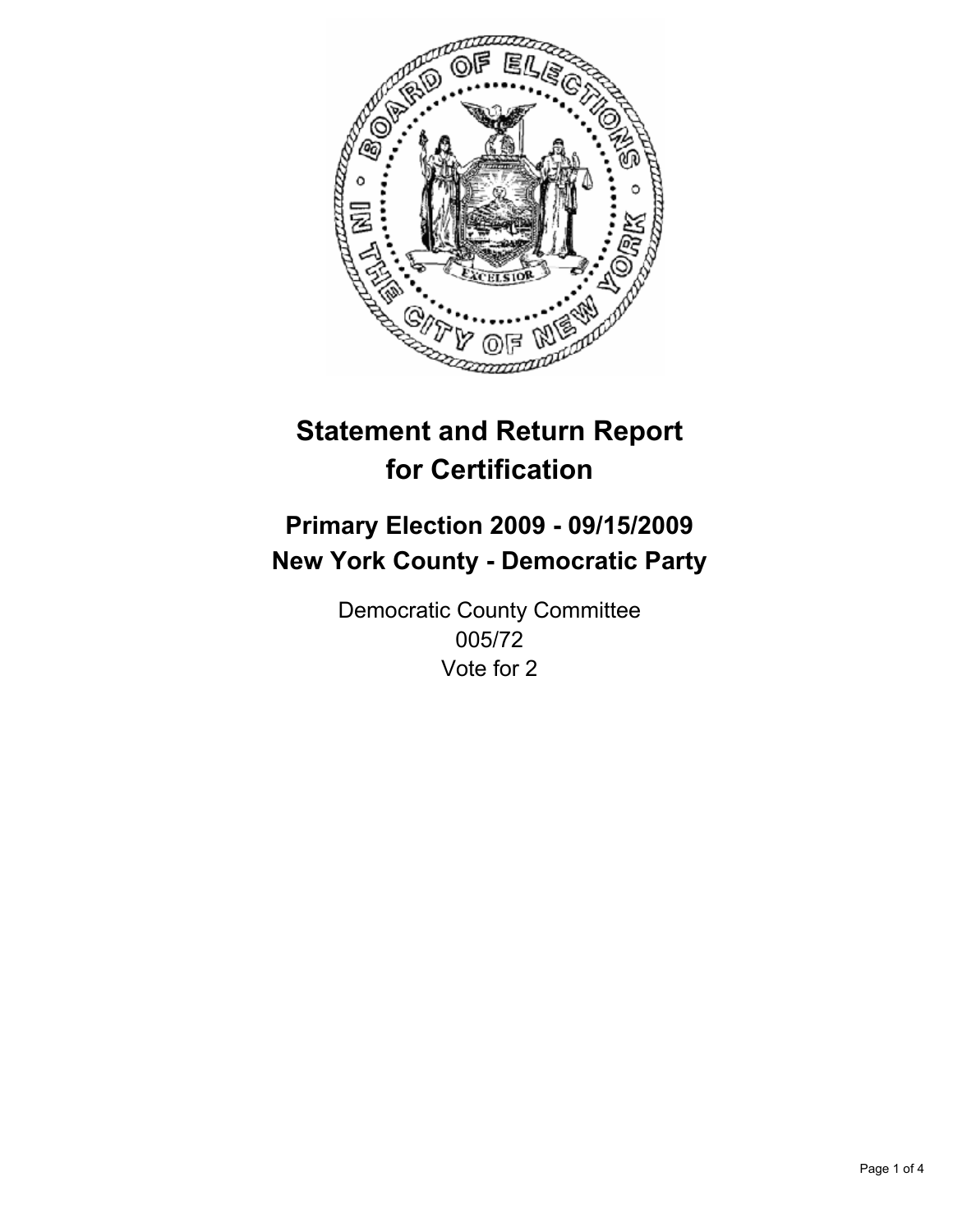

| <b>EMERGENCY</b>      | 0  |
|-----------------------|----|
| ABSENTEE/MILITARY     | 0  |
| AFFIDAVIT             | 5  |
| <b>KATELYN BRADOR</b> | 22 |
| RAFAEL OSORIA         | 21 |
| PERICLES PEREZ        |    |
| <b>Total Votes</b>    | 50 |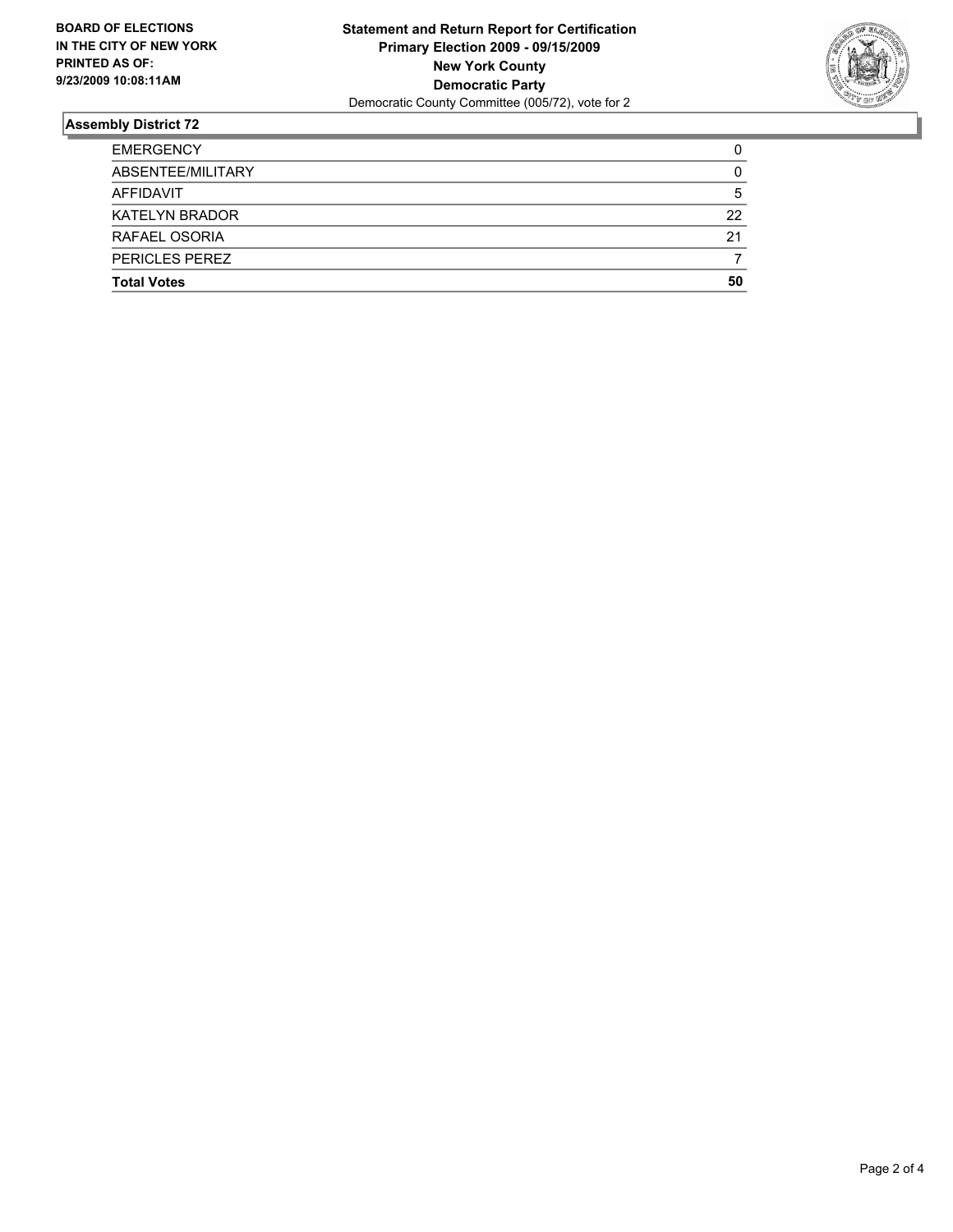#### **Statement and Return Report for Certification Primary Election 2009 - 09/15/2009 New York County Democratic Party** Democratic County Committee (005/72), vote for 2

### **Total for Democratic County Committee (005/72) - New York County**

| <b>EMERGENCY</b>      | 0  |
|-----------------------|----|
| ABSENTEE/MILITARY     | 0  |
| AFFIDAVIT             | 5  |
| <b>KATELYN BRADOR</b> | 22 |
| RAFAEL OSORIA         | 21 |
| <b>PERICLES PEREZ</b> |    |
| <b>Total Votes</b>    | 50 |

We certify this statement to be correct, and have caused the same to be attested by the signatures of the members of the board, or a majority thereof, on

Secretary **Chairman** 

Chief Clerk

Canvassing Board **Canvassing Board** Canvassing Board **Deputy Chief Clerk** 

Canvassing Board



Date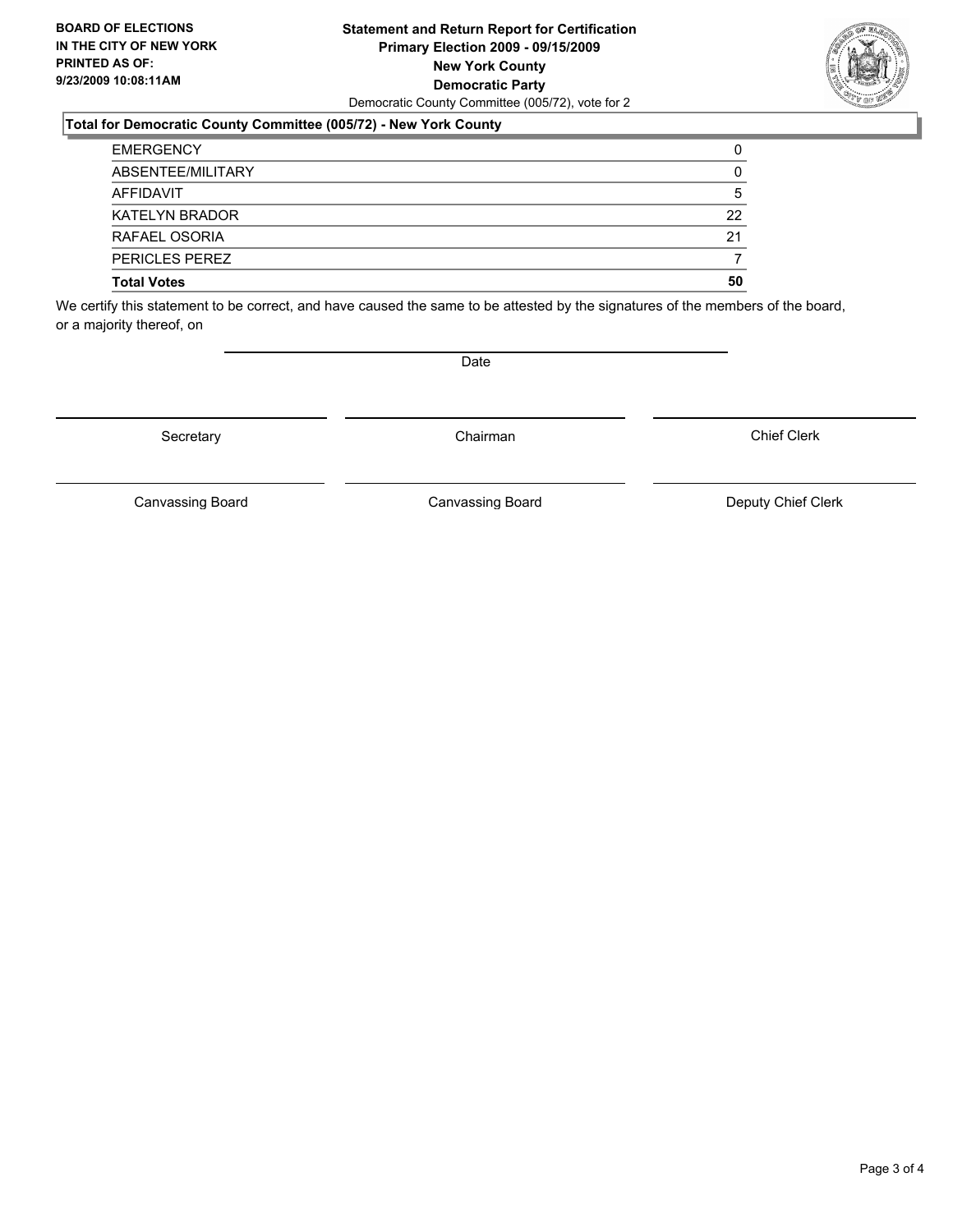**Statement and Return Report for Certification Primary Election 2009 - 09/15/2009 New York County Democratic Party** Democratic County Committee (005/72), vote for 2

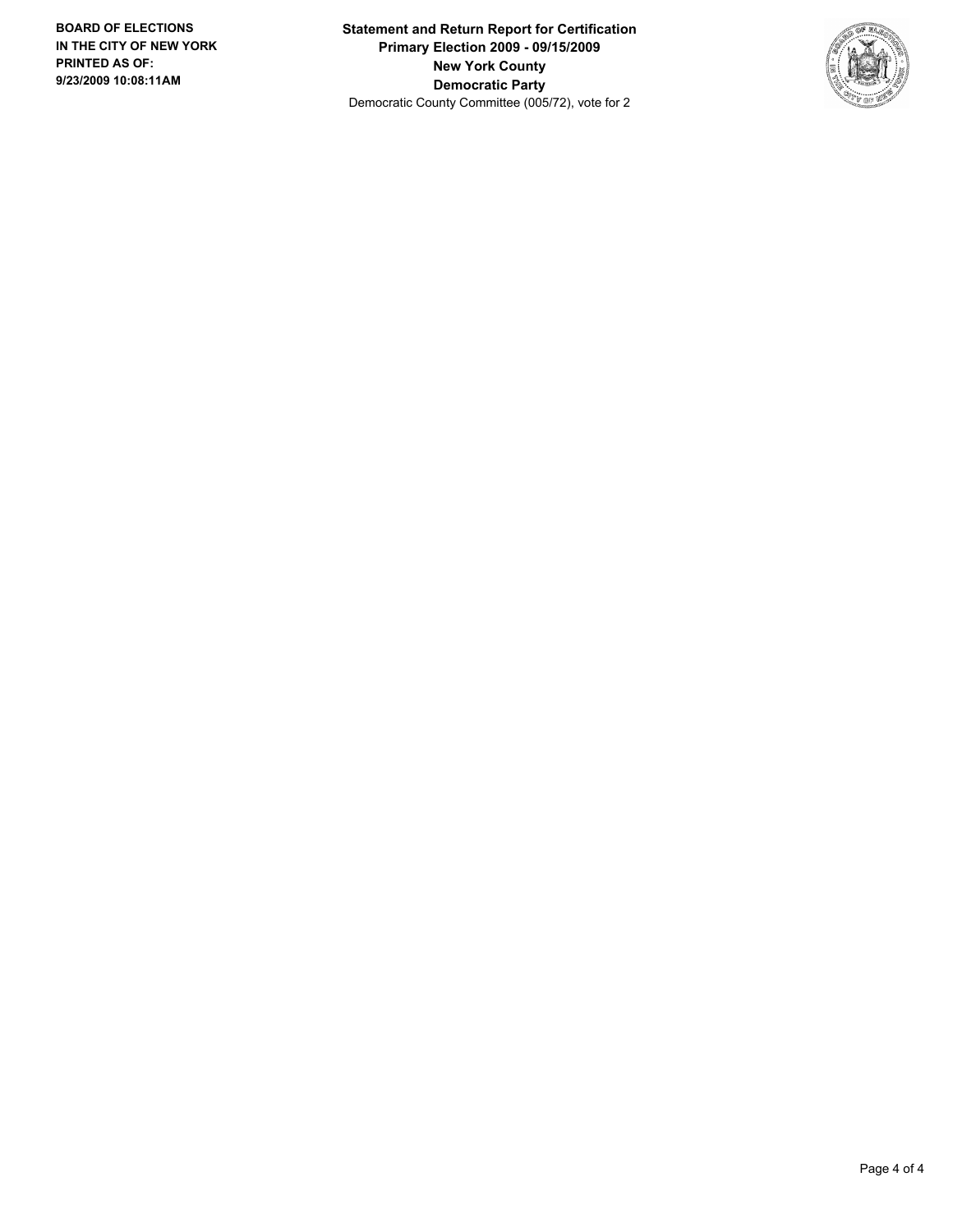

## **Primary Election 2009 - 09/15/2009 New York County - Democratic Party**

Democratic County Committee 006/72 Vote for 2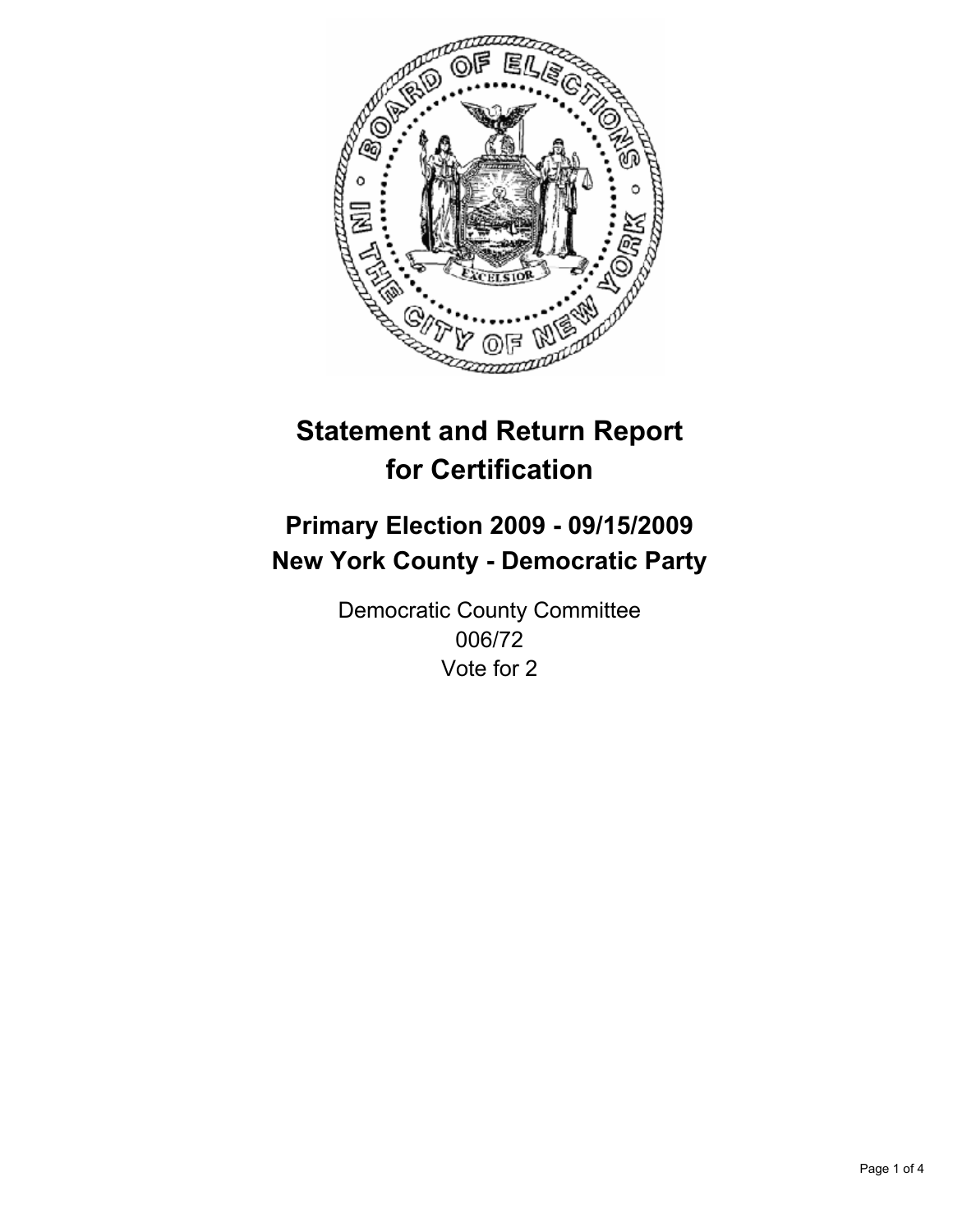

| <b>Total Votes</b>      | 46 |
|-------------------------|----|
| LUIS M MORILLO          |    |
| SANTOS ACEVEDO          | 11 |
| <b>FERNANDO BATISTA</b> | 28 |
| AFFIDAVIT               |    |
| ABSENTEE/MILITARY       |    |
| <b>EMERGENCY</b>        | 0  |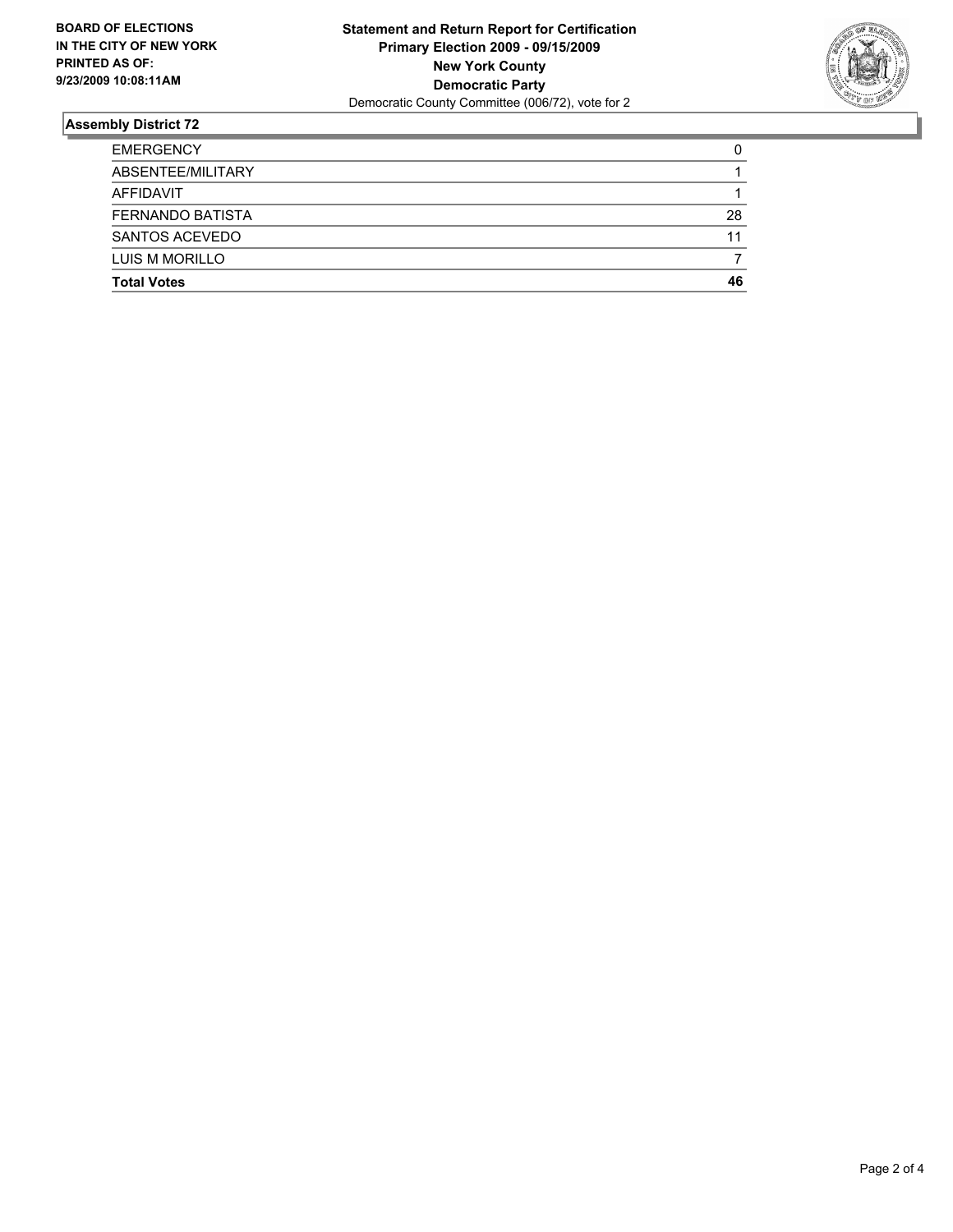#### **Statement and Return Report for Certification Primary Election 2009 - 09/15/2009 New York County Democratic Party** Democratic County Committee (006/72), vote for 2

### **Total for Democratic County Committee (006/72) - New York County**

| <b>Total Votes</b>      | 46 |
|-------------------------|----|
| LUIS M MORILLO          |    |
| SANTOS ACEVEDO          | 11 |
| <b>FERNANDO BATISTA</b> | 28 |
| AFFIDAVIT               |    |
| ABSENTEE/MILITARY       |    |
| <b>EMERGENCY</b>        | 0  |

We certify this statement to be correct, and have caused the same to be attested by the signatures of the members of the board, or a majority thereof, on

Secretary **Chairman** 

Date

Canvassing Board **Canvassing Board** Canvassing Board **Deputy Chief Clerk** 

Canvassing Board

Chief Clerk

Page 3 of 4

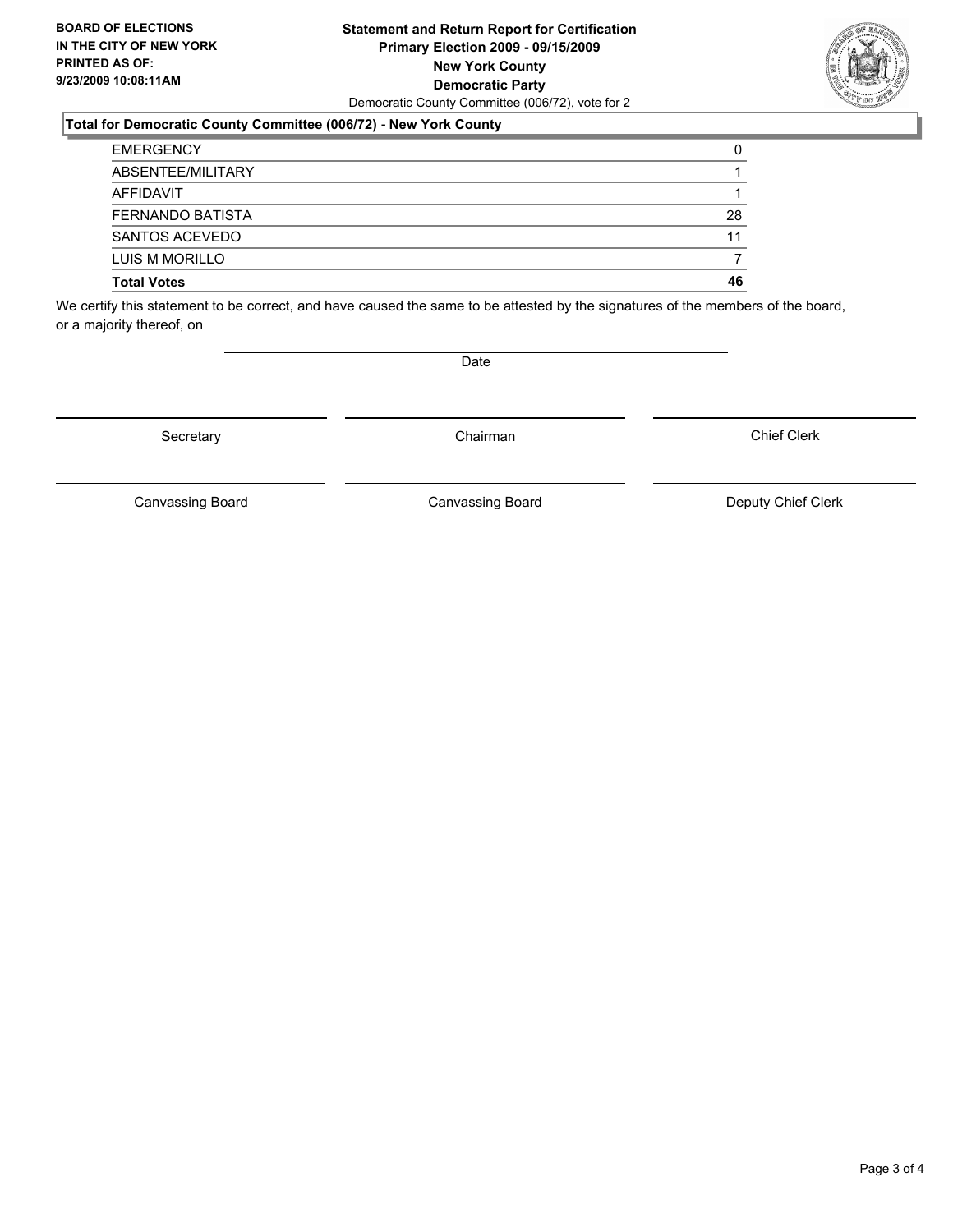**Statement and Return Report for Certification Primary Election 2009 - 09/15/2009 New York County Democratic Party** Democratic County Committee (006/72), vote for 2

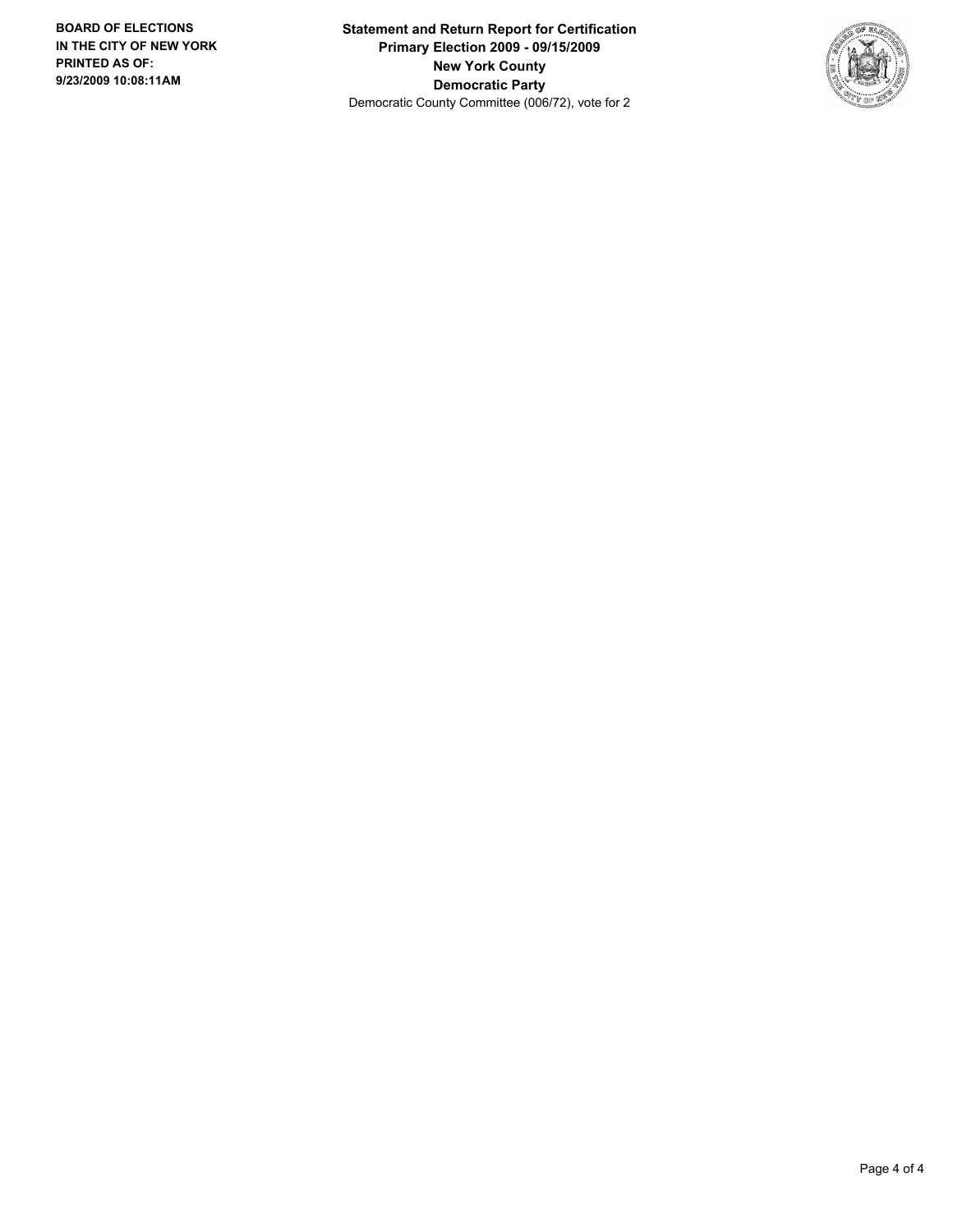

## **Primary Election 2009 - 09/15/2009 New York County - Democratic Party**

Democratic County Committee 007/72 Vote for 2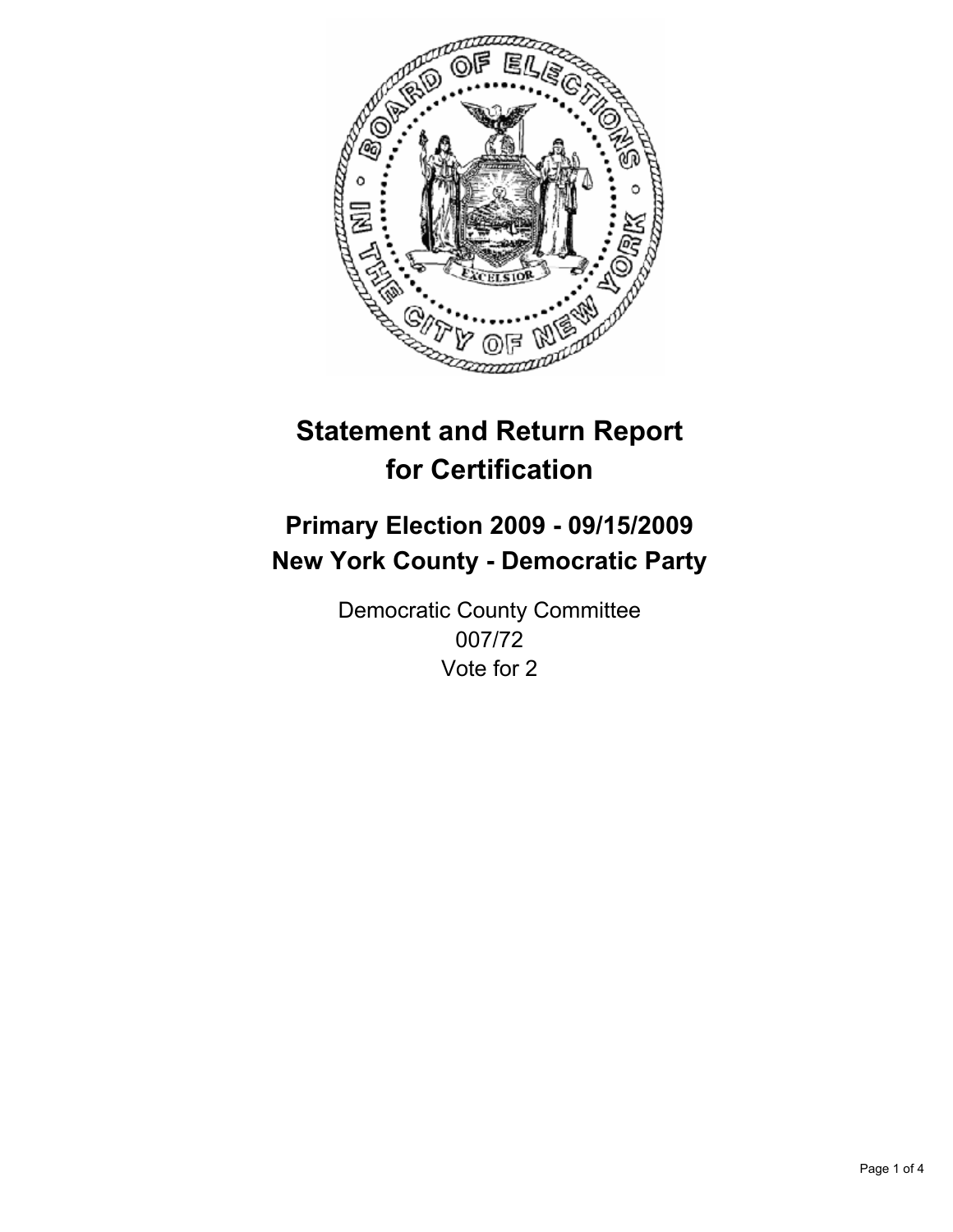

| <b>LUZ REYES</b>            | 13 |
|-----------------------------|----|
| <b>FLOR THEN</b>            | 11 |
| <b>FILOMENA ENCARNACION</b> | 13 |
| <b>JOHANNA GARCIA</b>       | 26 |
| AFFIDAVIT                   |    |
| ABSENTEE/MILITARY           |    |
| <b>EMERGENCY</b>            | 0  |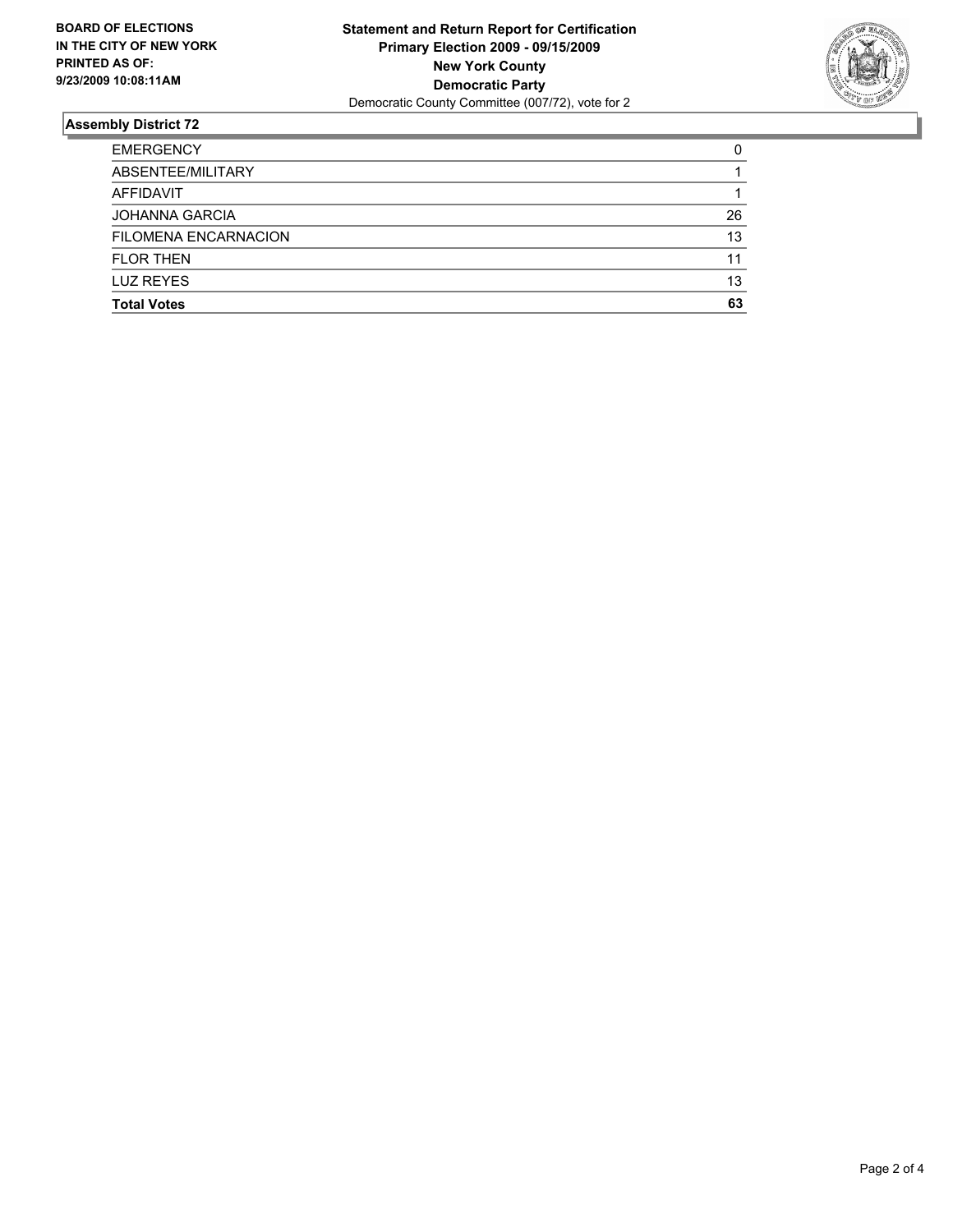#### **Statement and Return Report for Certification Primary Election 2009 - 09/15/2009 New York County Democratic Party** Democratic County Committee (007/72), vote for 2

### **Total for Democratic County Committee (007/72) - New York County**

| <b>EMERGENCY</b>      | 0  |
|-----------------------|----|
| ABSENTEE/MILITARY     |    |
| AFFIDAVIT             |    |
| <b>JOHANNA GARCIA</b> | 26 |
| FILOMENA ENCARNACION  | 13 |
| <b>FLOR THEN</b>      | 11 |
| <b>LUZ REYES</b>      | 13 |
| <b>Total Votes</b>    | 63 |

We certify this statement to be correct, and have caused the same to be attested by the signatures of the members of the board, or a majority thereof, on

Secretary **Chairman** 

Canvassing Board

Canvassing Board **Canvassing Board** Canvassing Board **Deputy Chief Clerk** 

Chief Clerk

Page 3 of 4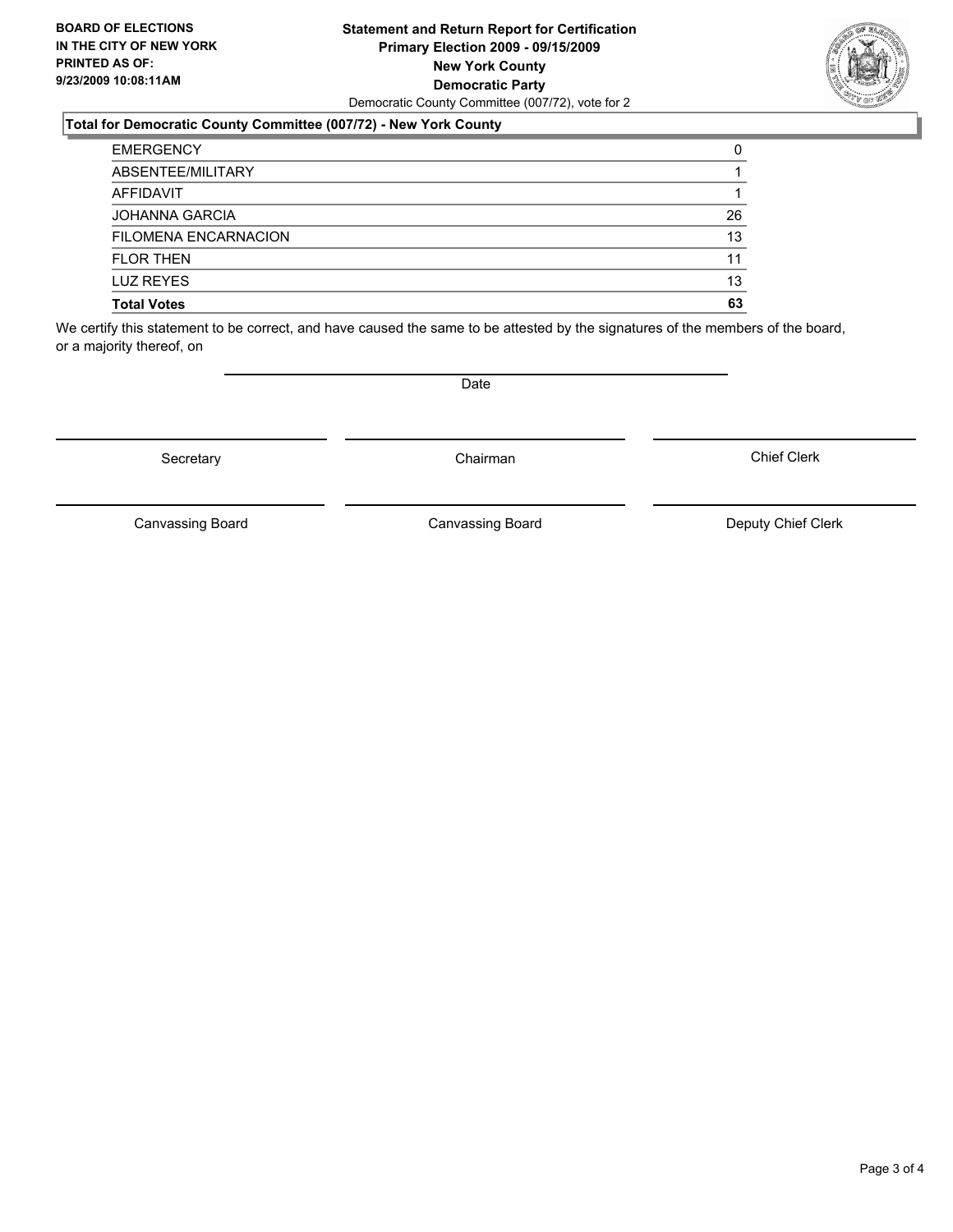**Statement and Return Report for Certification Primary Election 2009 - 09/15/2009 New York County Democratic Party** Democratic County Committee (007/72), vote for 2

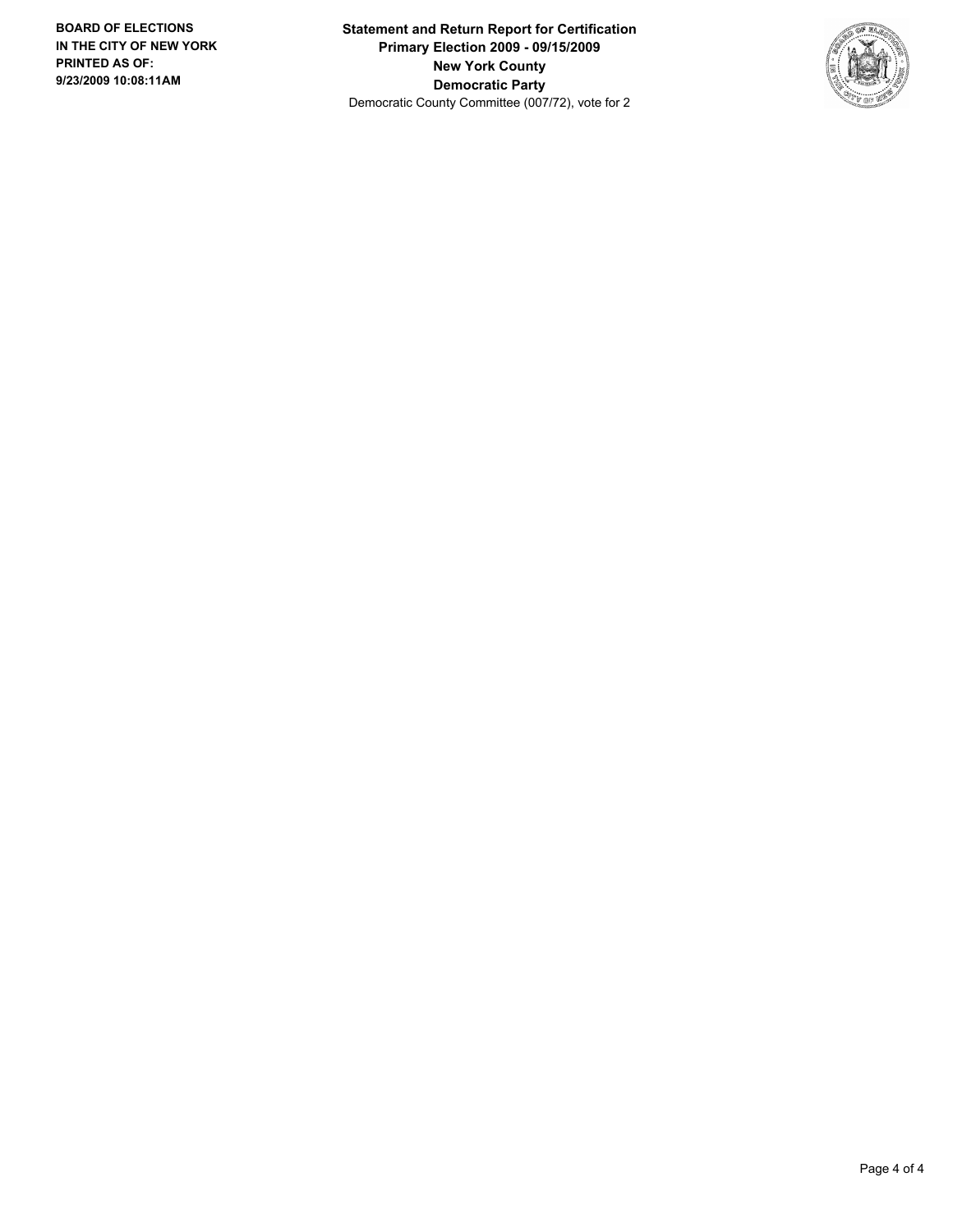

## **Primary Election 2009 - 09/15/2009 New York County - Democratic Party**

Democratic County Committee 008/72 Vote for 2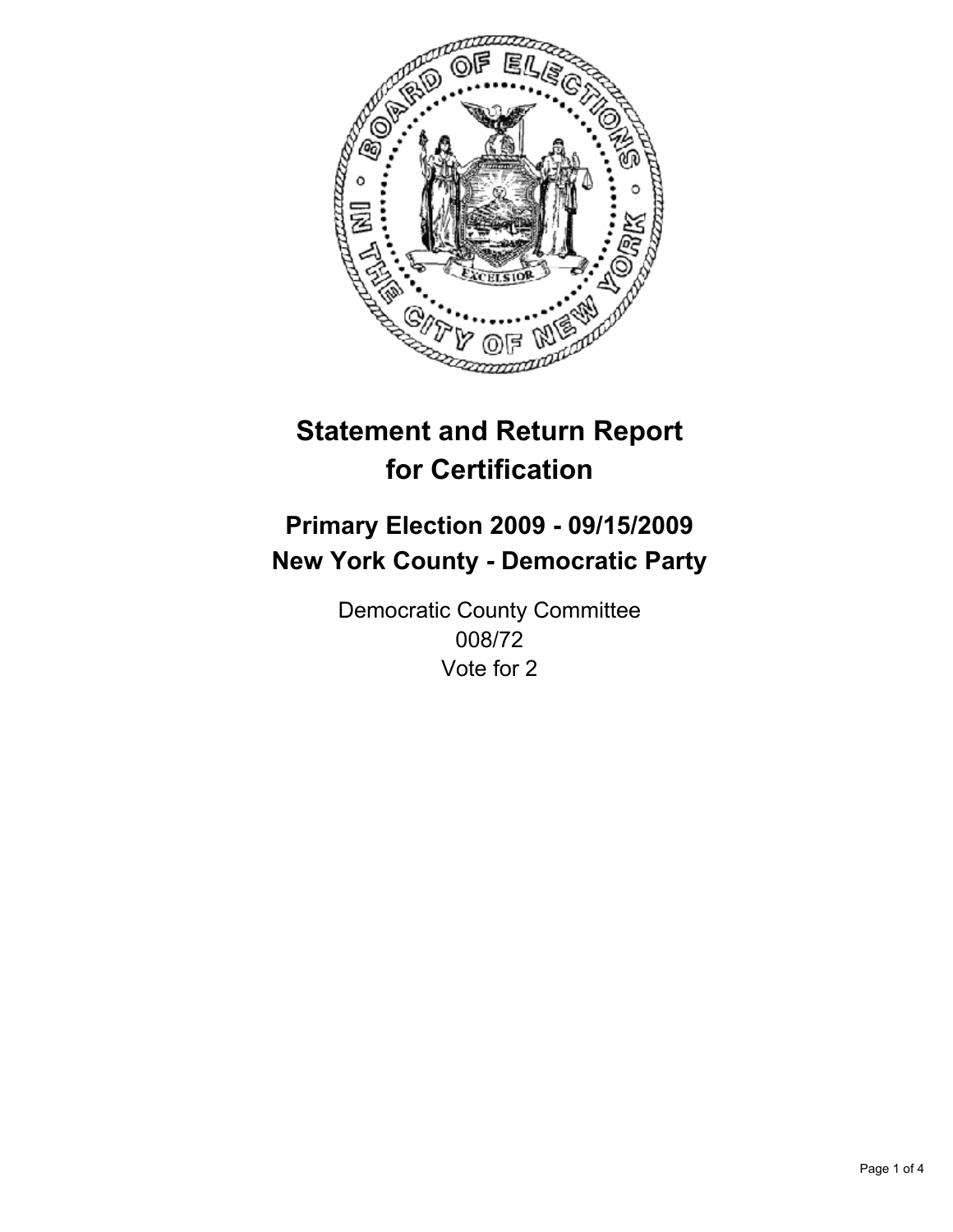

| <b>Total Votes</b>          | 38 |
|-----------------------------|----|
| <b>MARTINA SIRI</b>         | 5  |
| <b>DEMETRIA ESCARFULLER</b> |    |
| <b>ROSY PERDOMO</b>         | 10 |
| <b>MARK COOK</b>            | 16 |
| AFFIDAVIT                   | 2  |
| ABSENTEE/MILITARY           | 2  |
| <b>EMERGENCY</b>            | 0  |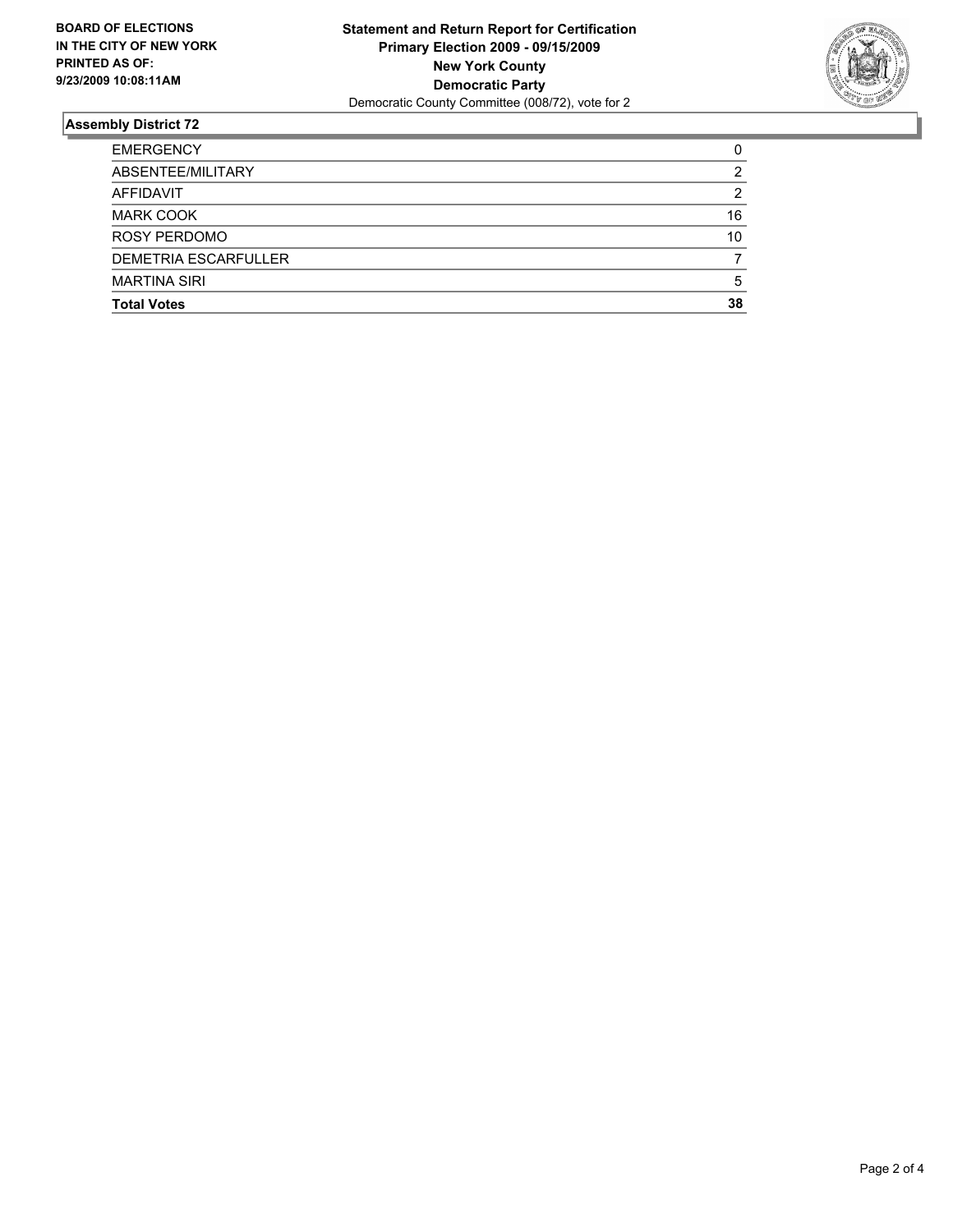#### **Statement and Return Report for Certification Primary Election 2009 - 09/15/2009 New York County Democratic Party** Democratic County Committee (008/72), vote for 2

#### **Total for Democratic County Committee (008/72) - New York County**

| <b>EMERGENCY</b>            | 0  |
|-----------------------------|----|
| ABSENTEE/MILITARY           | 2  |
| <b>AFFIDAVIT</b>            | 2  |
| <b>MARK COOK</b>            | 16 |
| <b>ROSY PERDOMO</b>         | 10 |
| <b>DEMETRIA ESCARFULLER</b> |    |
| <b>MARTINA SIRI</b>         | 5  |
| <b>Total Votes</b>          | 38 |

We certify this statement to be correct, and have caused the same to be attested by the signatures of the members of the board, or a majority thereof, on

Secretary **Chairman** 

Canvassing Board

Canvassing Board **Canvassing Board** Canvassing Board **Deputy Chief Clerk** 

Chief Clerk

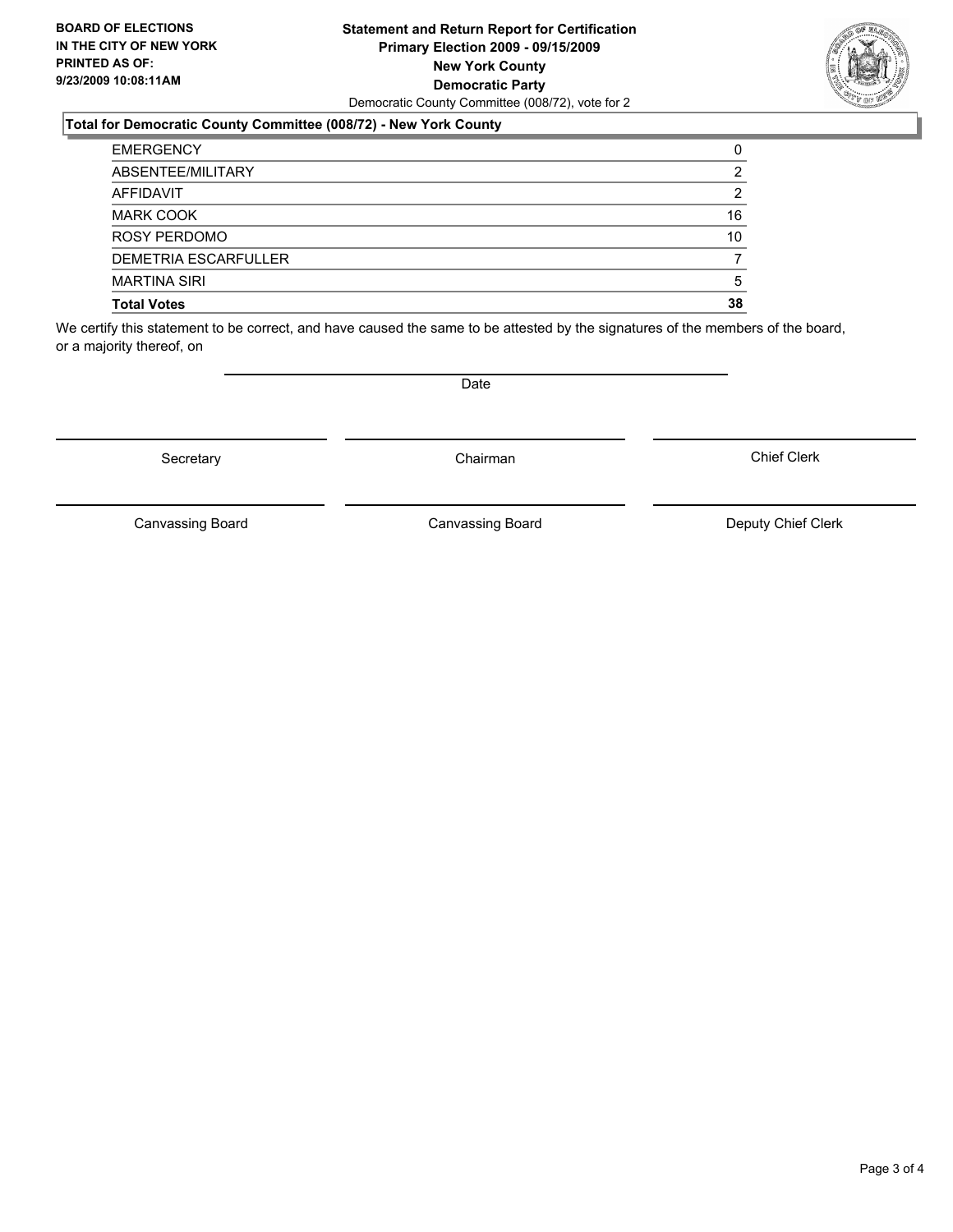**Statement and Return Report for Certification Primary Election 2009 - 09/15/2009 New York County Democratic Party** Democratic County Committee (008/72), vote for 2

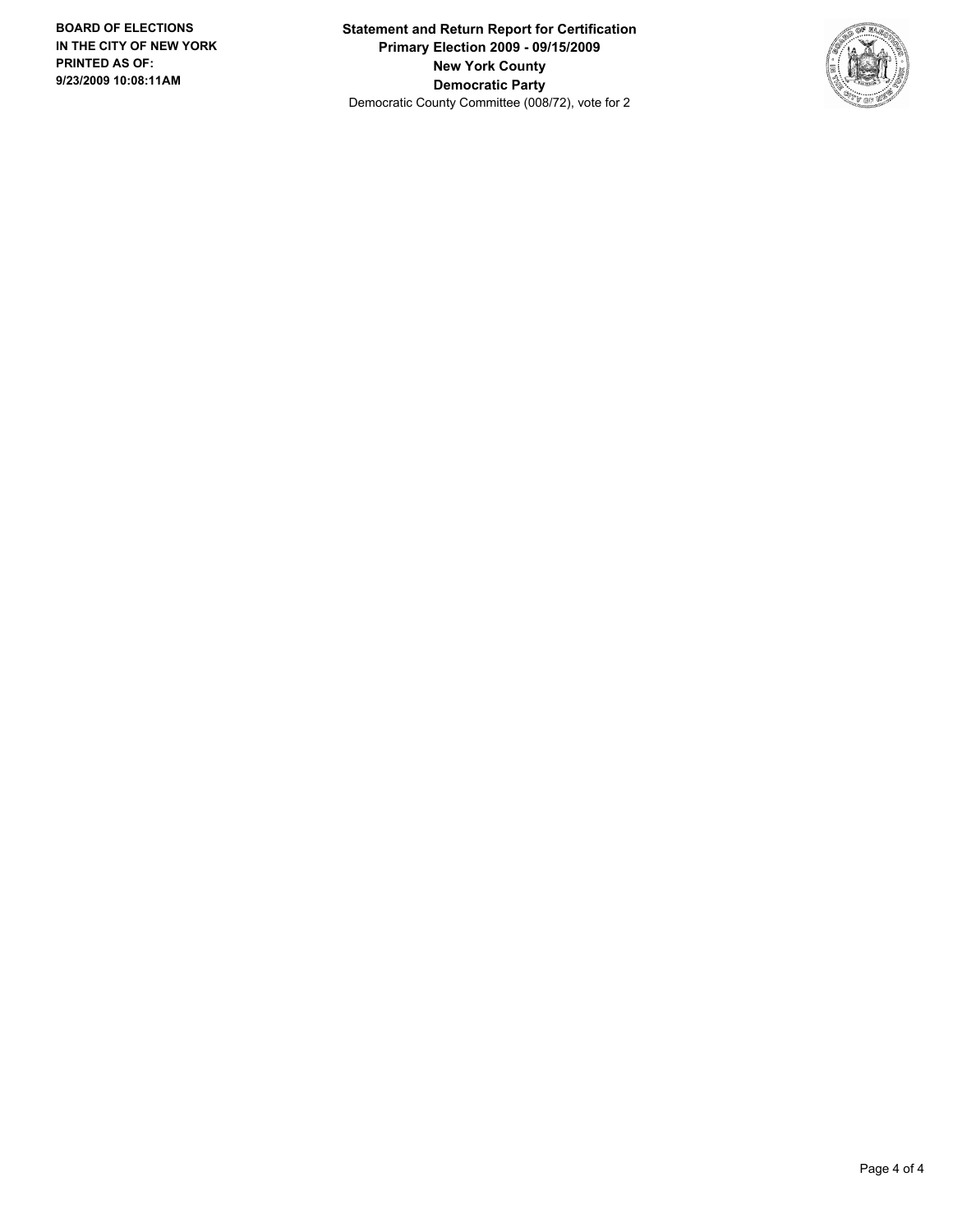

## **Primary Election 2009 - 09/15/2009 New York County - Democratic Party**

Democratic County Committee 009/72 Vote for 2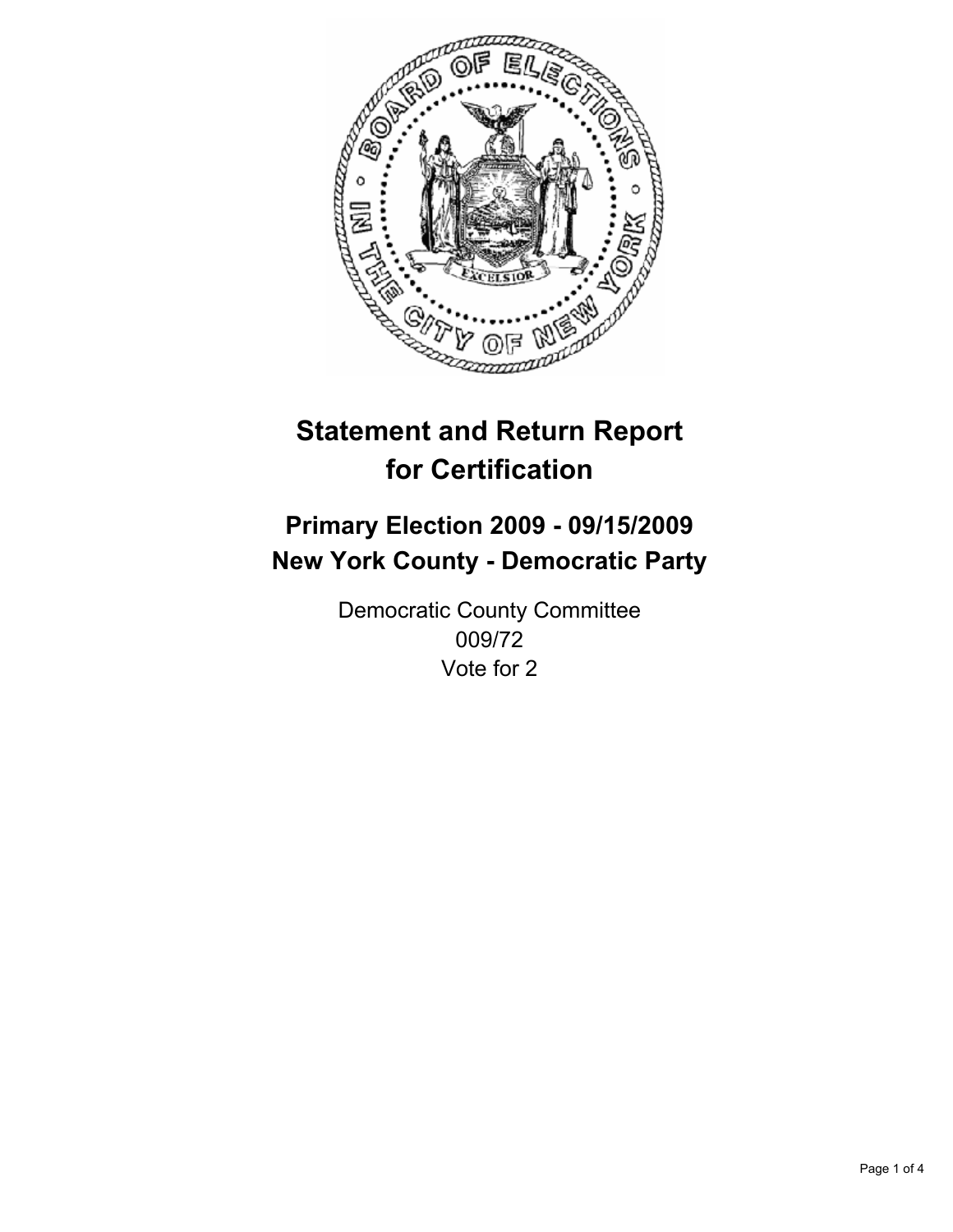

| <b>Total Votes</b>   | 62 |
|----------------------|----|
| <b>IRMA BACALLAO</b> |    |
| DINORAH E ZORILLA    | 23 |
| <b>GRECIA BELTRE</b> | 13 |
| SAELESH MARTINEZ     | 19 |
| <b>AFFIDAVIT</b>     | 3  |
| ABSENTEE/MILITARY    | 0  |
| <b>EMERGENCY</b>     | 0  |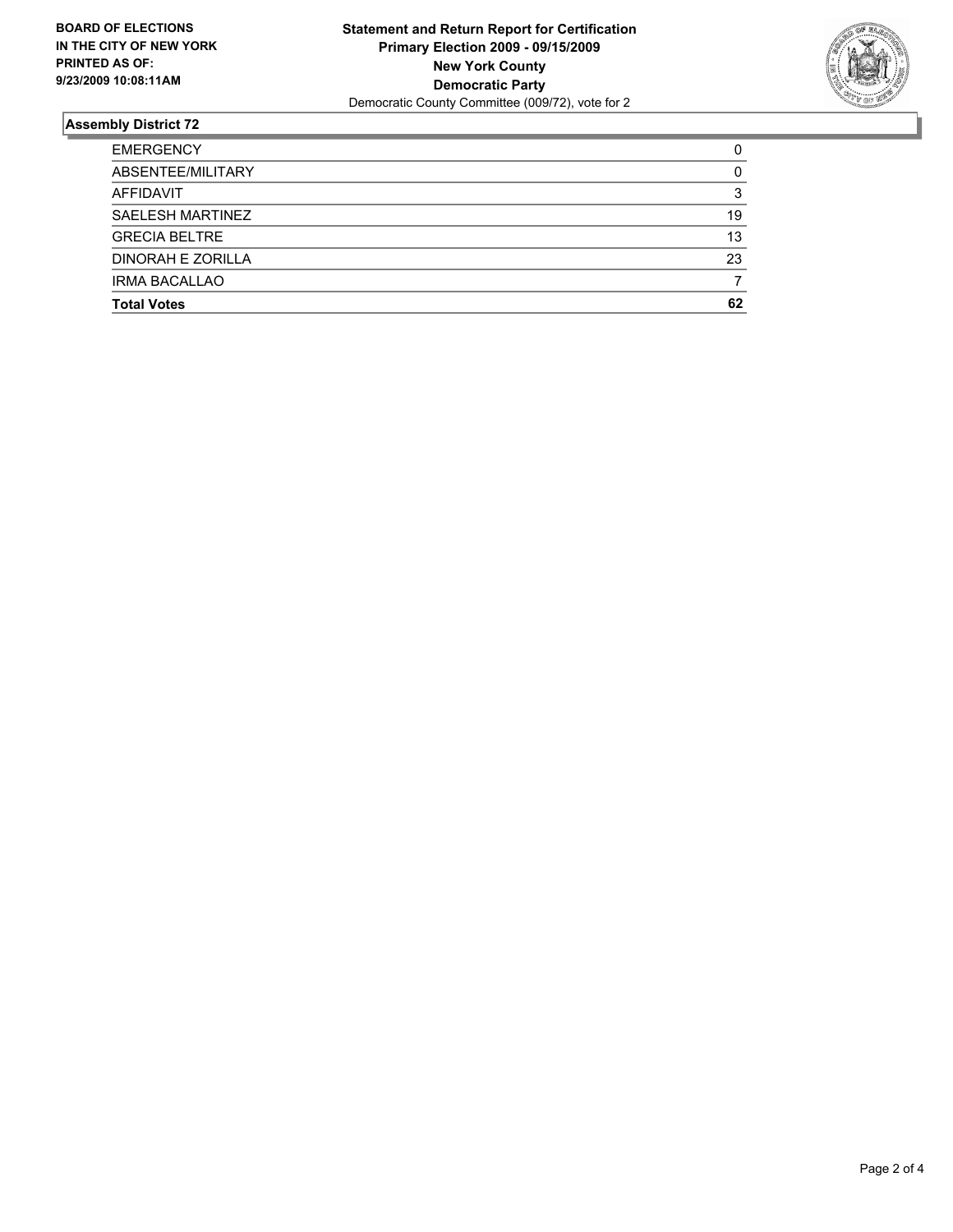#### **Statement and Return Report for Certification Primary Election 2009 - 09/15/2009 New York County Democratic Party** Democratic County Committee (009/72), vote for 2

#### **Total for Democratic County Committee (009/72) - New York County**

| <b>EMERGENCY</b>     | 0  |
|----------------------|----|
| ABSENTEE/MILITARY    | 0  |
| AFFIDAVIT            | 3  |
| SAELESH MARTINEZ     | 19 |
| <b>GRECIA BELTRE</b> | 13 |
| DINORAH E ZORILLA    | 23 |
| <b>IRMA BACALLAO</b> |    |
| <b>Total Votes</b>   | 62 |

We certify this statement to be correct, and have caused the same to be attested by the signatures of the members of the board, or a majority thereof, on

**Date** 

Secretary **Chairman** 

Canvassing Board

Chief Clerk



Canvassing Board Canvassing Board Canvassing Canvassing Board Deputy Chief Clerk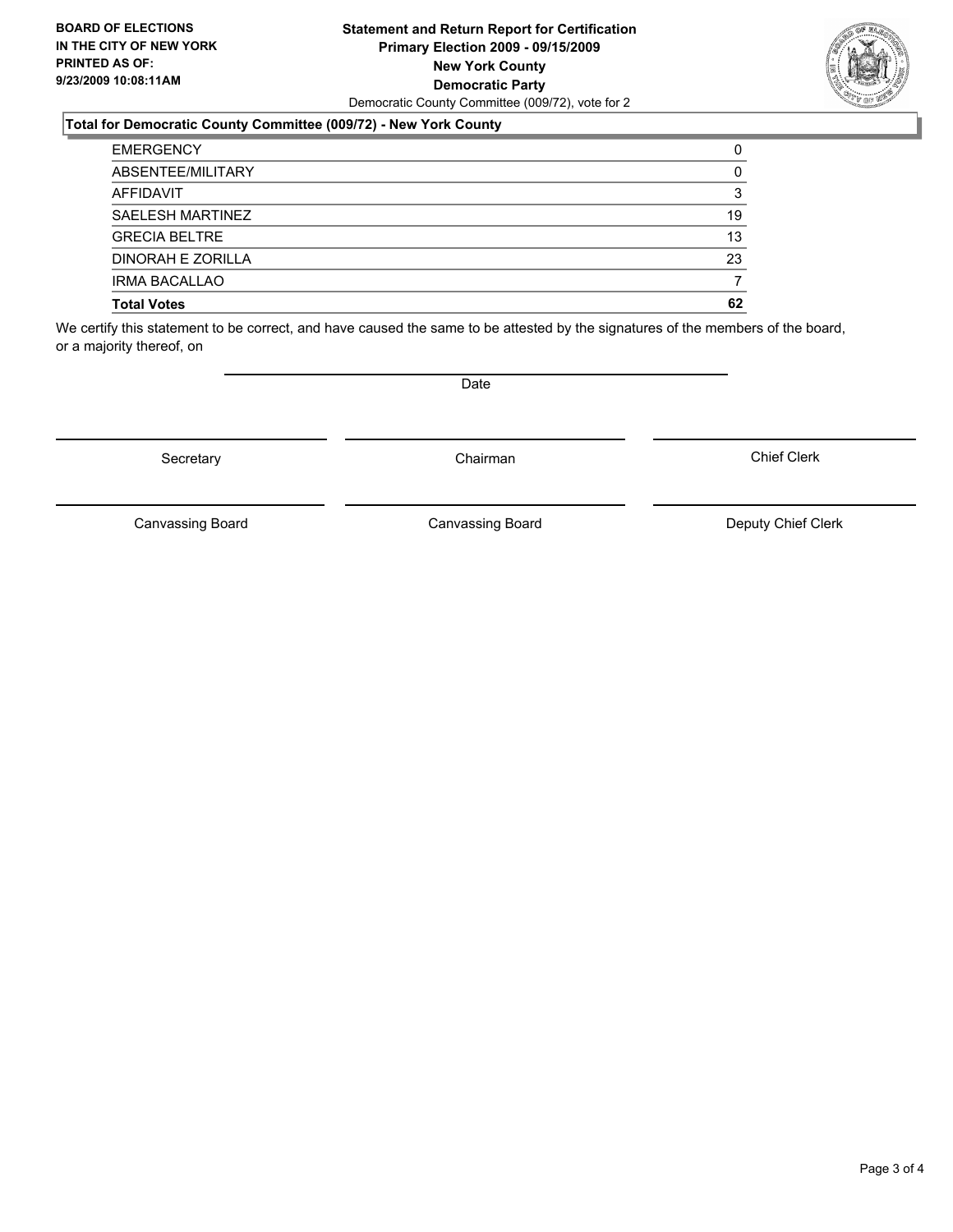**Statement and Return Report for Certification Primary Election 2009 - 09/15/2009 New York County Democratic Party** Democratic County Committee (009/72), vote for 2

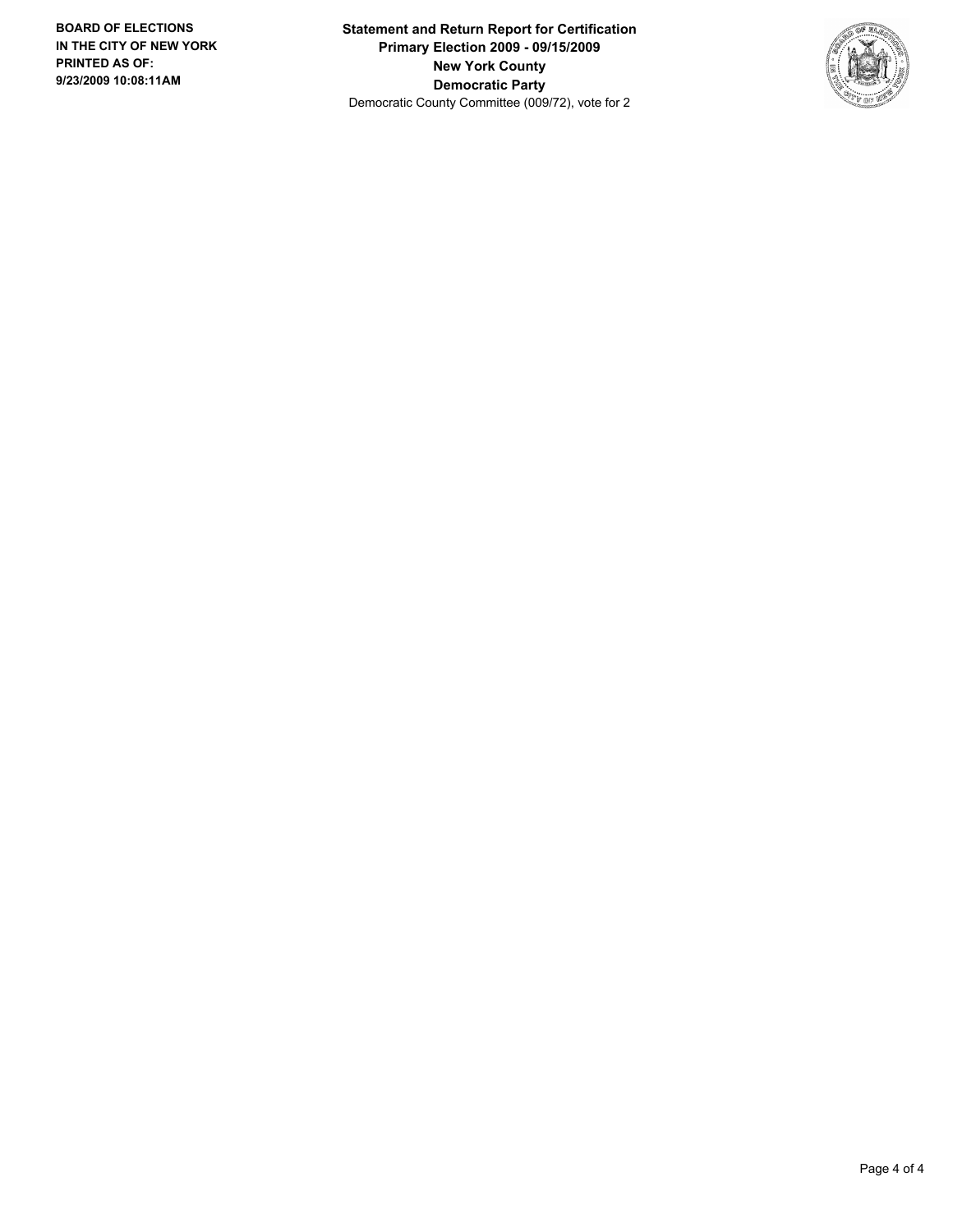

## **Primary Election 2009 - 09/15/2009 New York County - Democratic Party**

Democratic County Committee 010/72 Vote for 2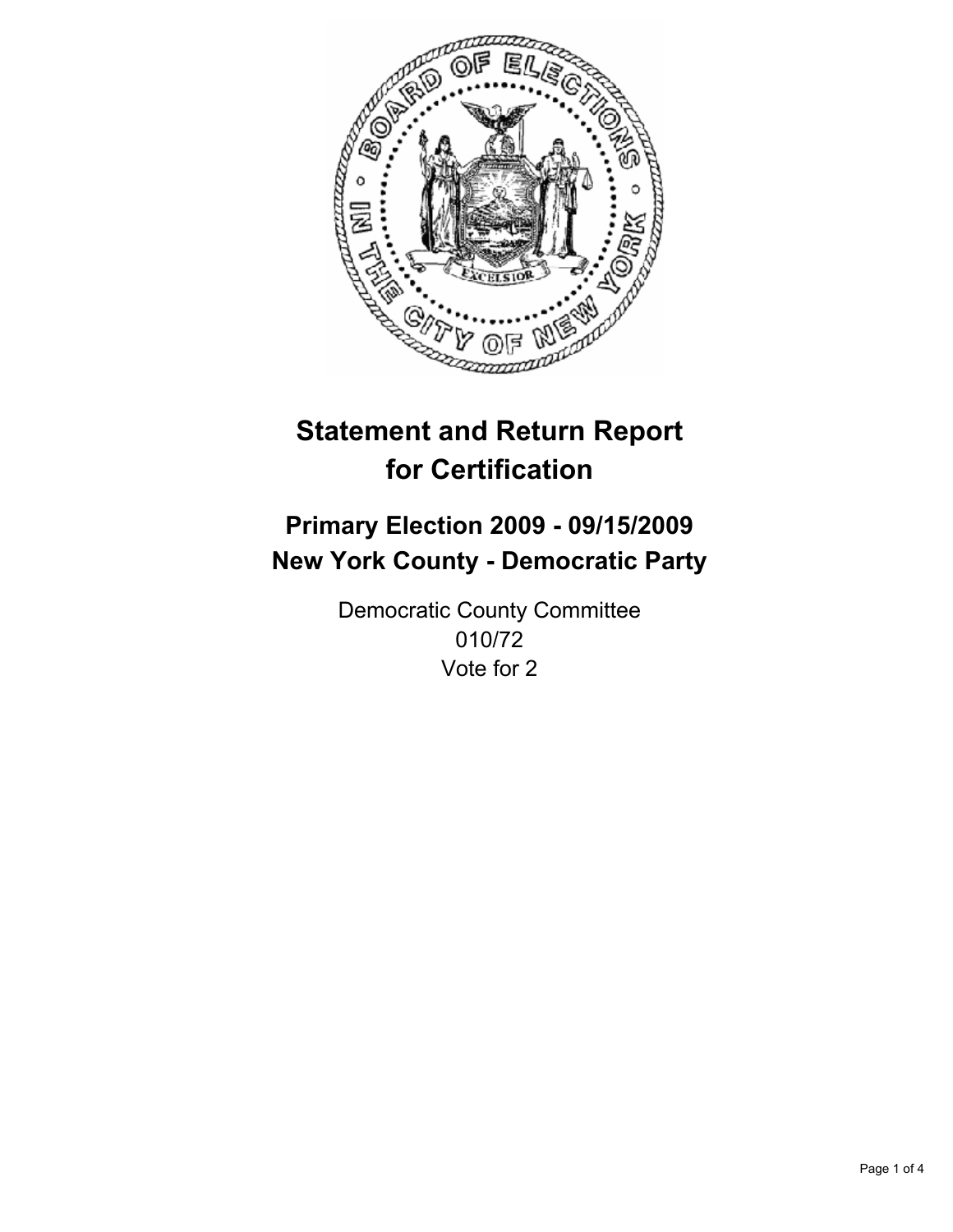

| <b>Total Votes</b>           | 37 |
|------------------------------|----|
| KILSYS J CONTERAS            |    |
| <b>JOSE G ARISTY</b>         | 4  |
| <b>MIGUEL PENA</b>           | 4  |
| <b>GUILLERMO LINARES JR.</b> | 22 |
| AFFIDAVIT                    | 2  |
| ABSENTEE/MILITARY            |    |
| <b>EMERGENCY</b>             | 0  |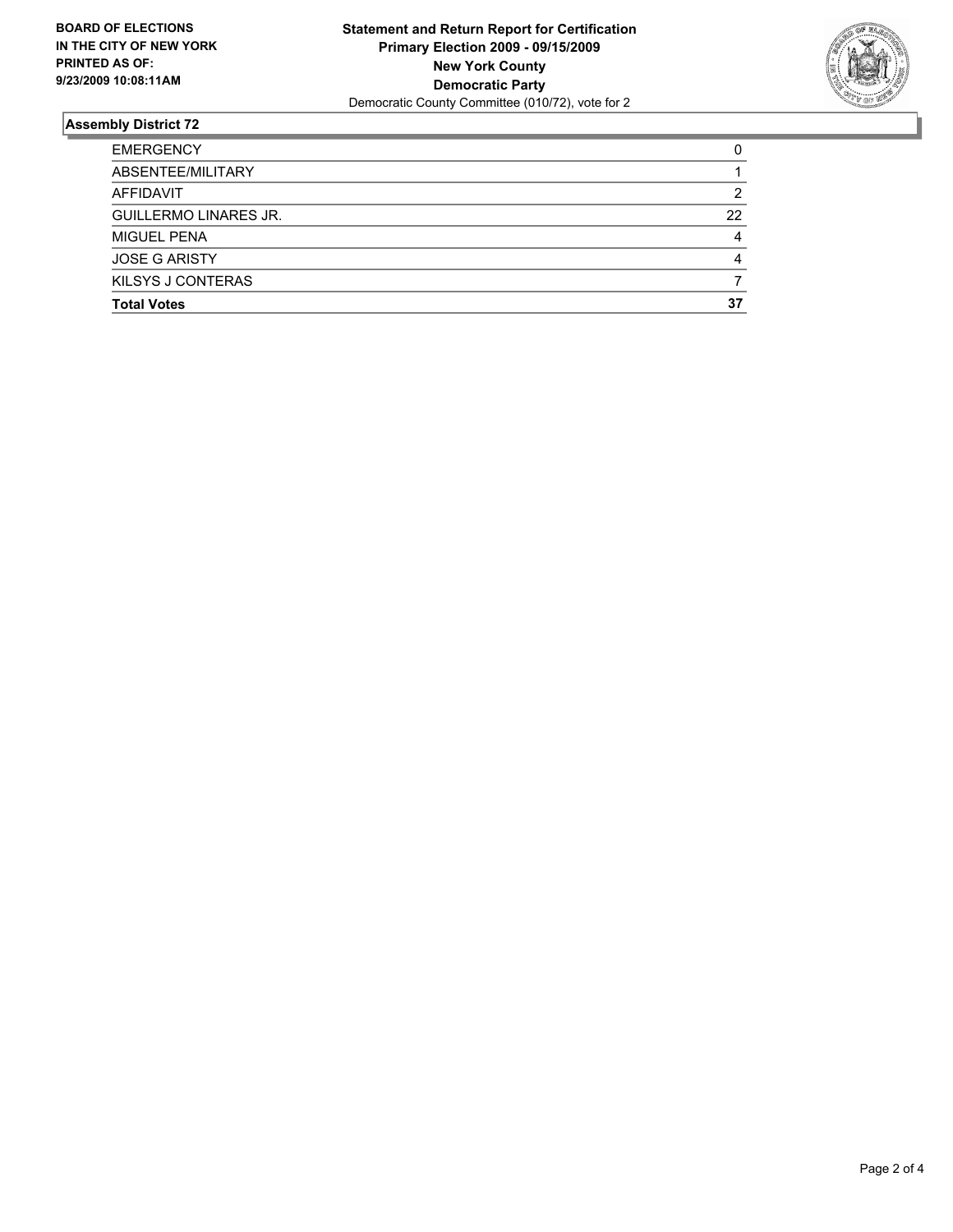#### **Statement and Return Report for Certification Primary Election 2009 - 09/15/2009 New York County Democratic Party** Democratic County Committee (010/72), vote for 2

### **Total for Democratic County Committee (010/72) - New York County**

| <b>EMERGENCY</b>             | 0  |
|------------------------------|----|
| ABSENTEE/MILITARY            |    |
| AFFIDAVIT                    | 2  |
| <b>GUILLERMO LINARES JR.</b> | 22 |
| MIGUEL PENA                  | 4  |
| <b>JOSE G ARISTY</b>         | 4  |
| KILSYS J CONTERAS            |    |
| <b>Total Votes</b>           | 37 |

We certify this statement to be correct, and have caused the same to be attested by the signatures of the members of the board, or a majority thereof, on

Secretary **Chairman** 

Canvassing Board

Canvassing Board Canvassing Board Canvassing Canvassing Board Deputy Chief Clerk

Chief Clerk

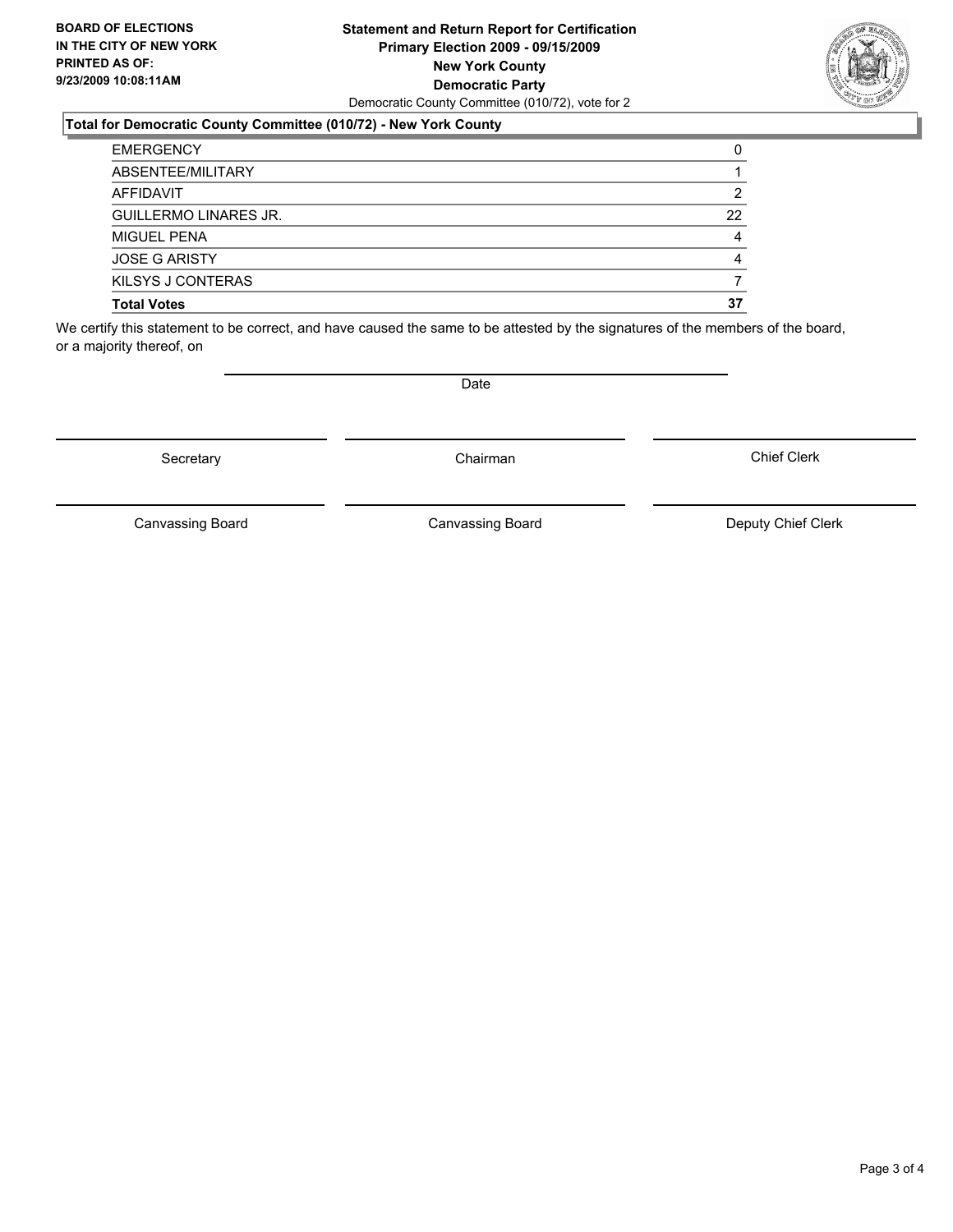**Statement and Return Report for Certification Primary Election 2009 - 09/15/2009 New York County Democratic Party** Democratic County Committee (010/72), vote for 2

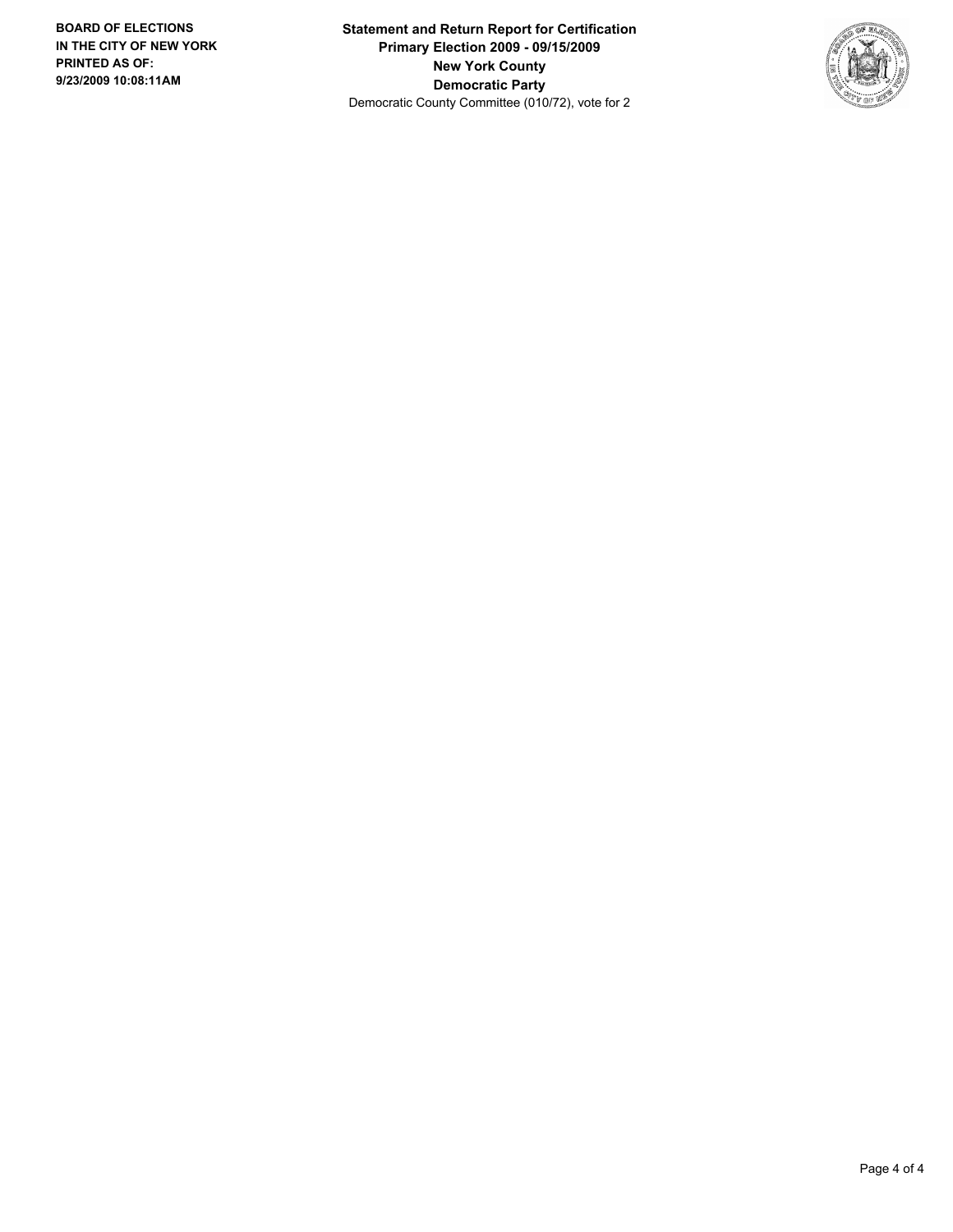

## **Primary Election 2009 - 09/15/2009 New York County - Democratic Party**

Democratic County Committee 011/72 Vote for 2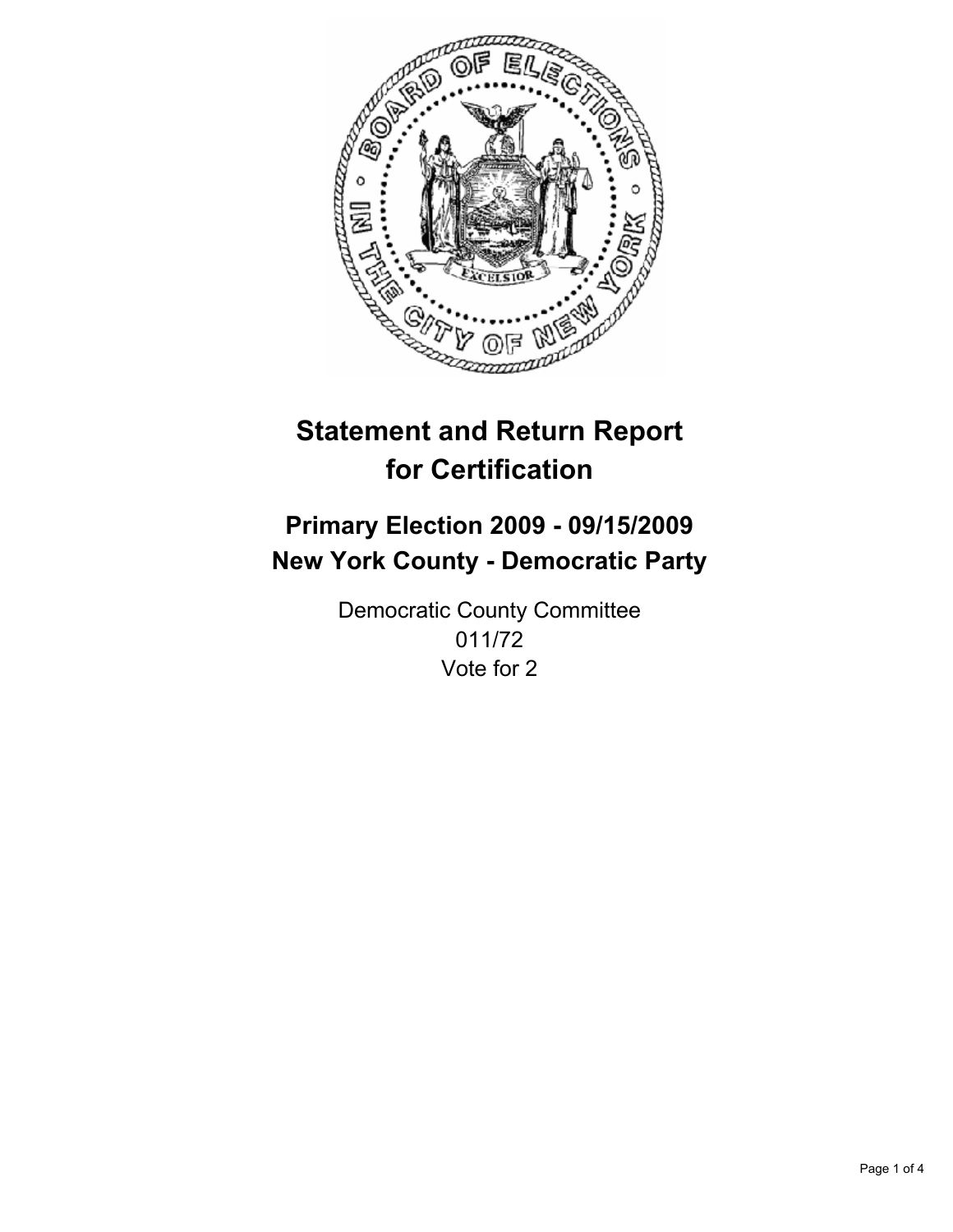

| <b>Total Votes</b>       | 46 |
|--------------------------|----|
| <b>CRIMILDA E VARGAS</b> | 11 |
| <b>JUANA CORSINO</b>     | 13 |
| <b>ELLA SOSA</b>         | 22 |
| AFFIDAVIT                | 1  |
| ABSENTEE/MILITARY        | 0  |
| <b>EMERGENCY</b>         | 0  |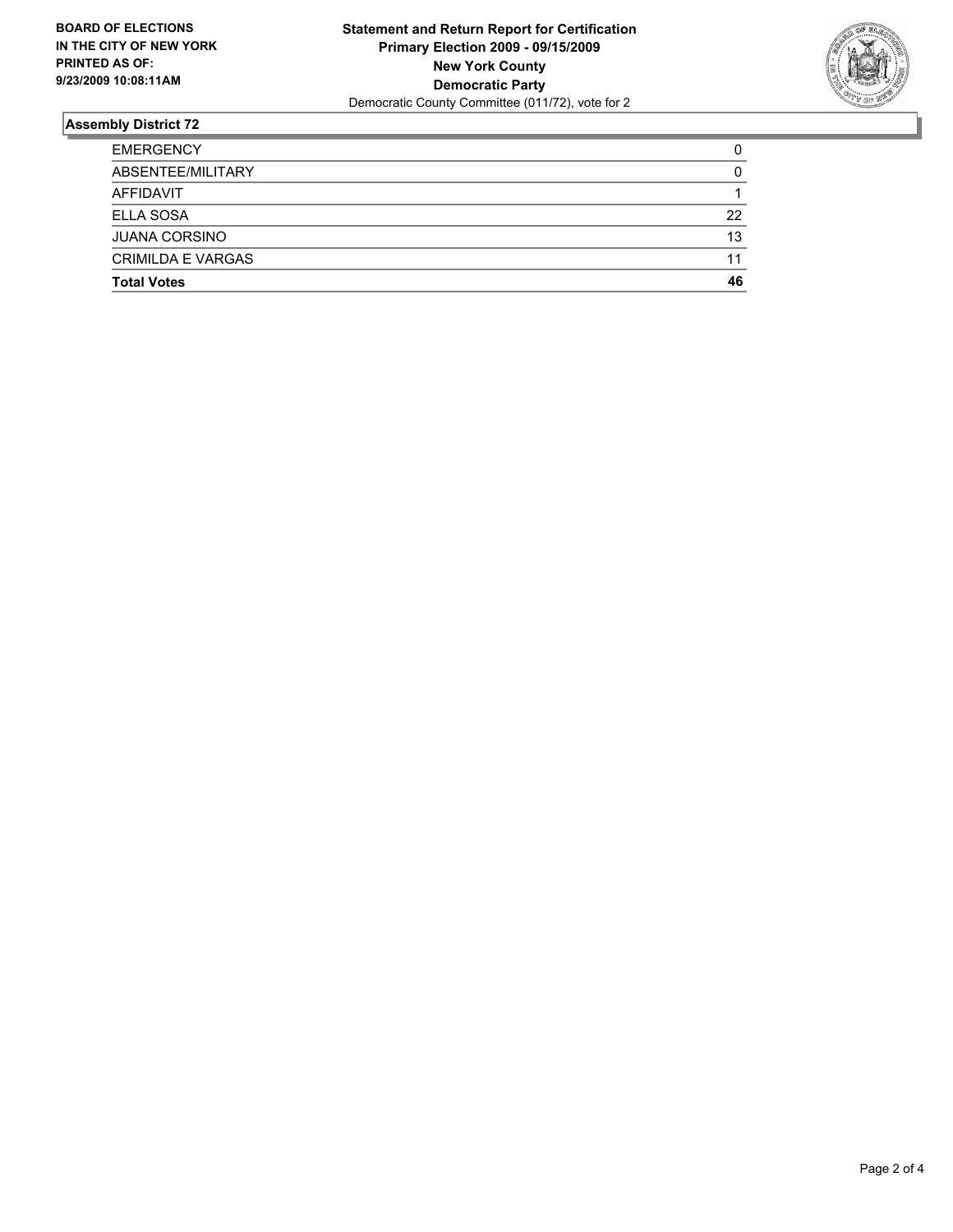#### **Statement and Return Report for Certification Primary Election 2009 - 09/15/2009 New York County Democratic Party** Democratic County Committee (011/72), vote for 2

#### **Total for Democratic County Committee (011/72) - New York County**

| <b>Total Votes</b>       | 46 |
|--------------------------|----|
| <b>CRIMILDA E VARGAS</b> | 11 |
| <b>JUANA CORSINO</b>     | 13 |
| <b>ELLA SOSA</b>         | 22 |
| AFFIDAVIT                |    |
| ABSENTEE/MILITARY        | 0  |
| <b>EMERGENCY</b>         | 0  |

We certify this statement to be correct, and have caused the same to be attested by the signatures of the members of the board, or a majority thereof, on

Secretary **Chairman** 

Chief Clerk

Canvassing Board **Canvassing Board** Canvassing Board **Deputy Chief Clerk** 

Canvassing Board

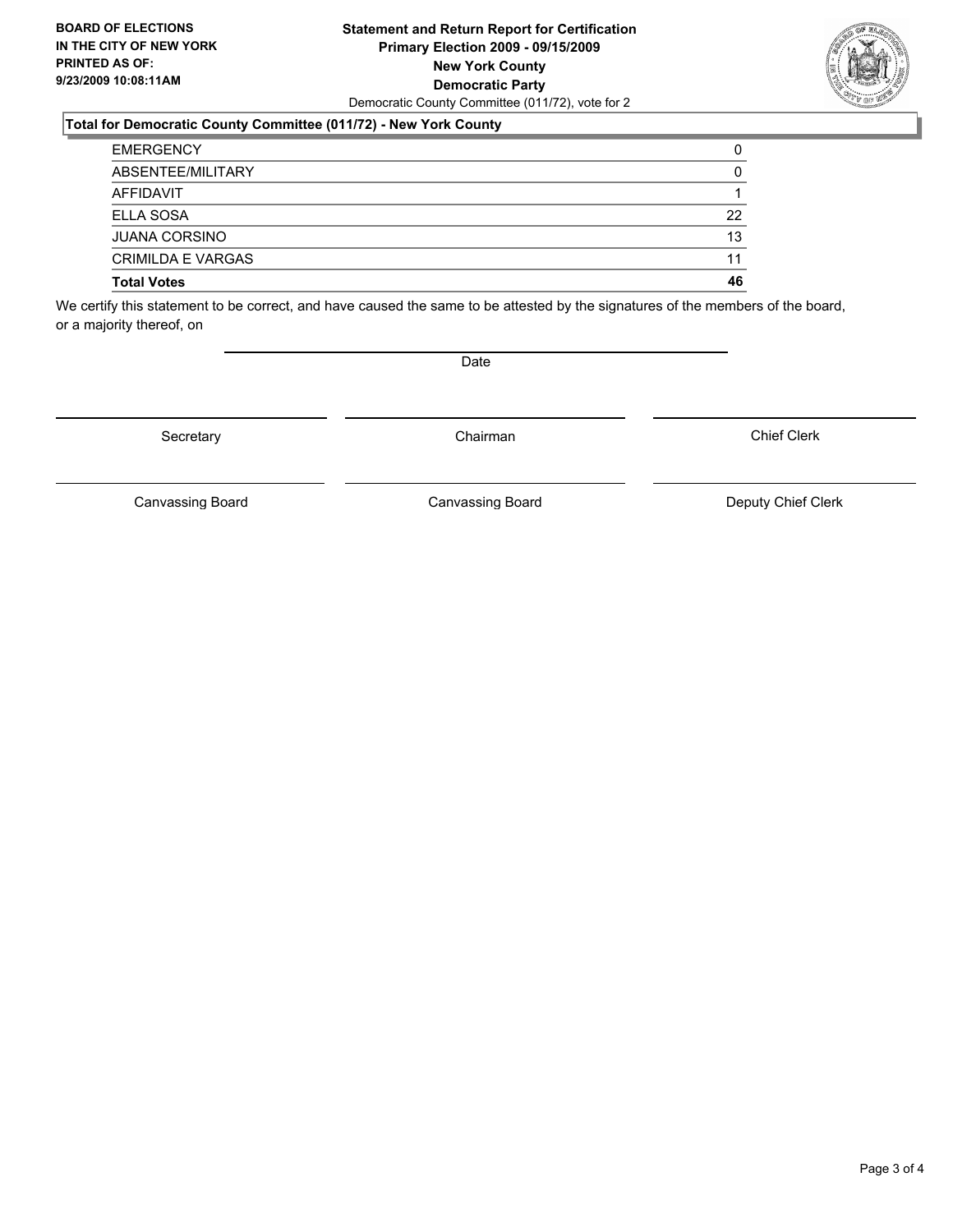**Statement and Return Report for Certification Primary Election 2009 - 09/15/2009 New York County Democratic Party** Democratic County Committee (011/72), vote for 2

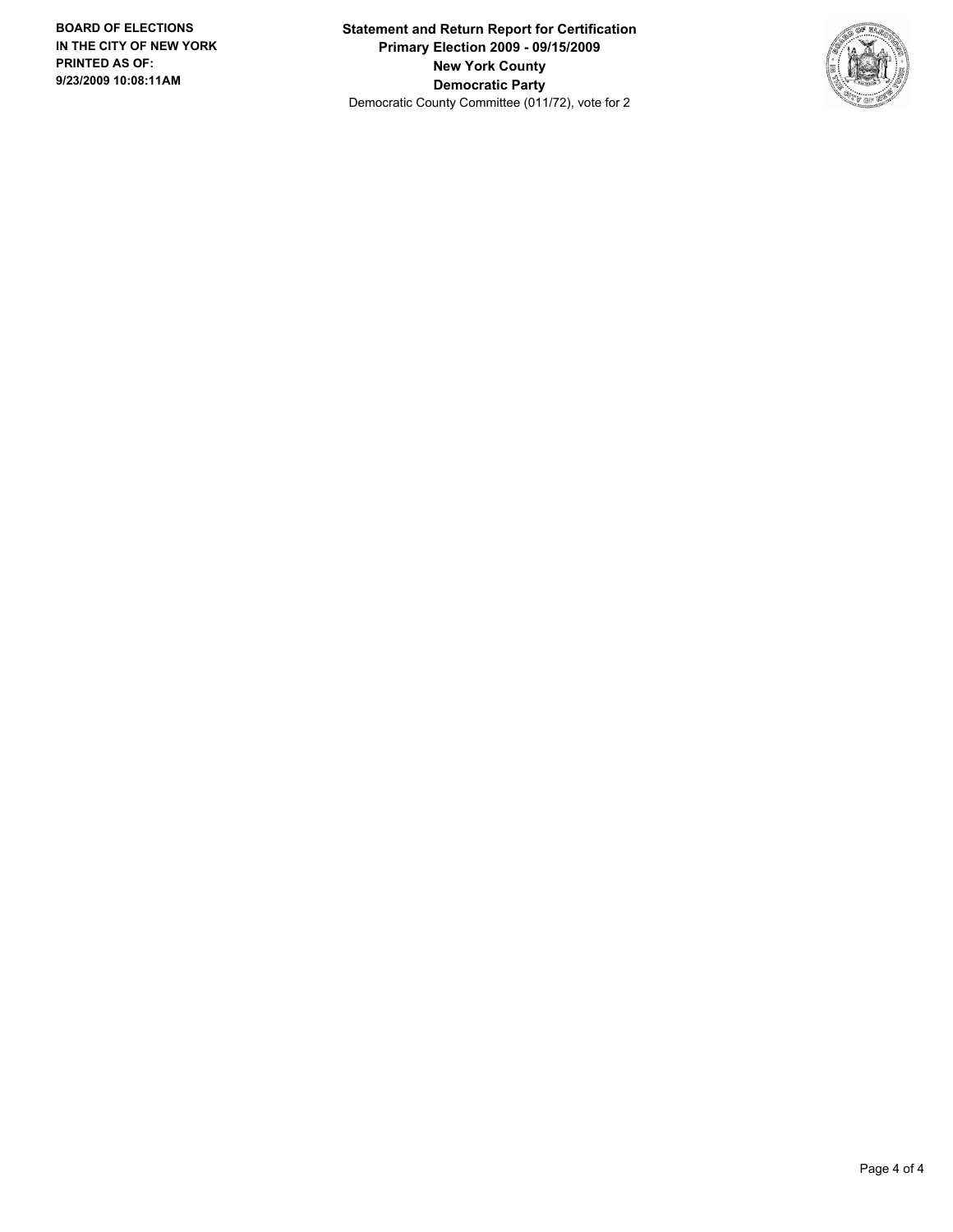

## **Primary Election 2009 - 09/15/2009 New York County - Democratic Party**

Democratic County Committee 012/72 Vote for 2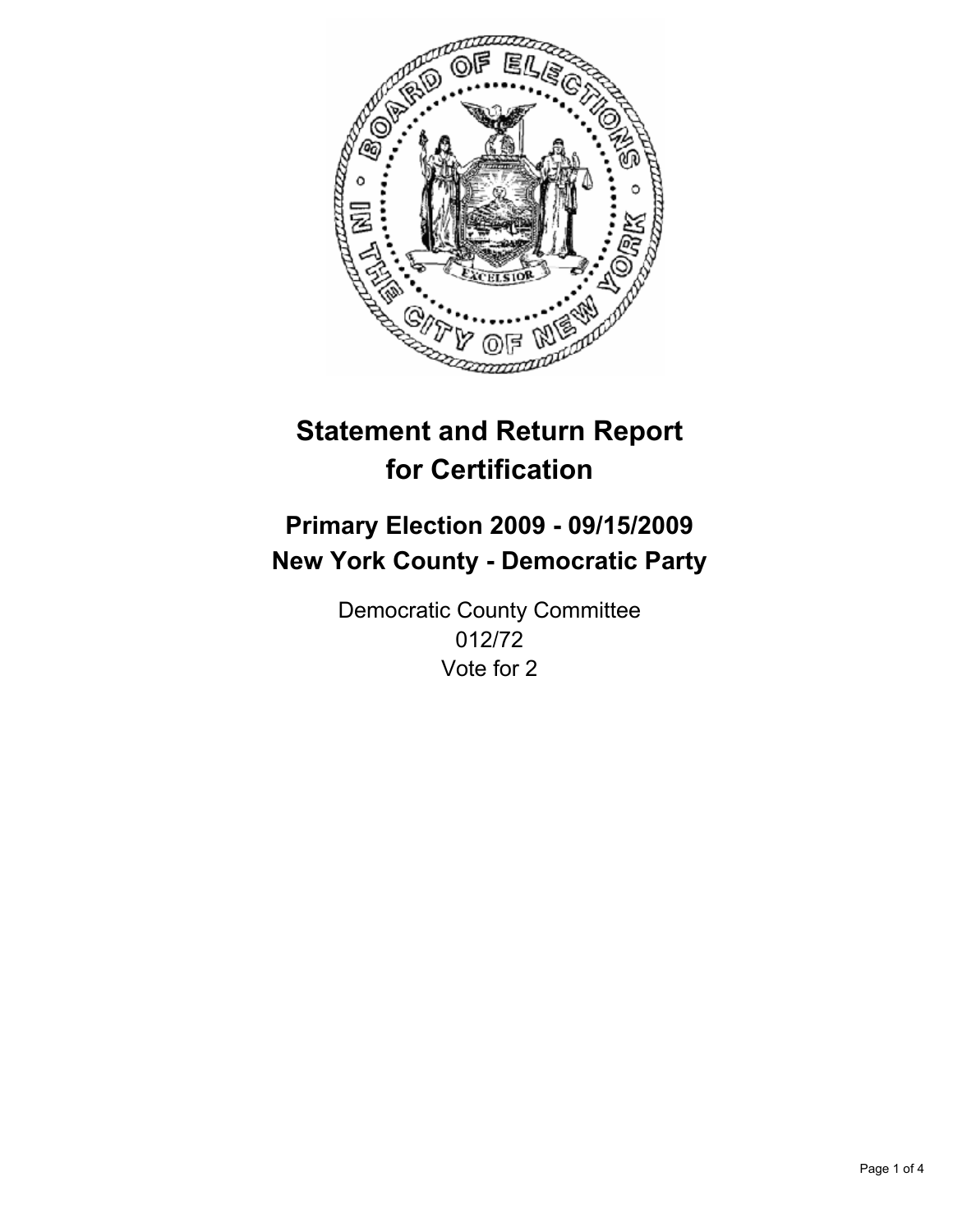

| <b>Total Votes</b>        | 43 |
|---------------------------|----|
| <b>MARGARITA CASIMIRO</b> | 9  |
| MANNY W DE LOS SANTOS     | 23 |
| <b>JOSE MUSA</b>          | 11 |
| <b>JULIANA MEJIA</b>      | 0  |
| <b>AFFIDAVIT</b>          |    |
| ABSENTEE/MILITARY         | 3  |
| <b>EMERGENCY</b>          | 0  |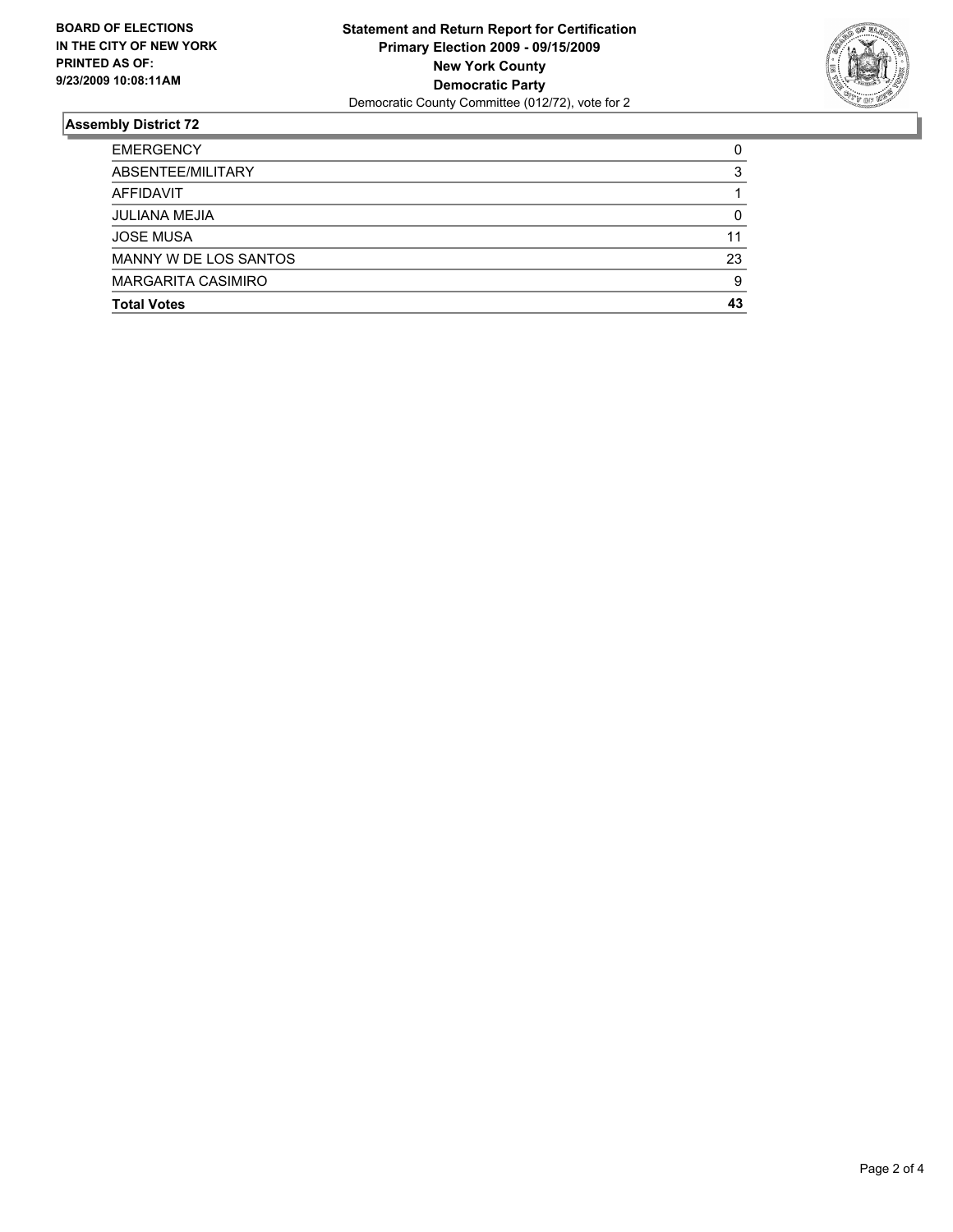#### **Statement and Return Report for Certification Primary Election 2009 - 09/15/2009 New York County Democratic Party** Democratic County Committee (012/72), vote for 2

### **Total for Democratic County Committee (012/72) - New York County**

| <b>EMERGENCY</b>      | 0  |
|-----------------------|----|
| ABSENTEE/MILITARY     | 3  |
| AFFIDAVIT             |    |
| <b>JULIANA MEJIA</b>  | 0  |
| <b>JOSE MUSA</b>      | 11 |
| MANNY W DE LOS SANTOS | 23 |
| MARGARITA CASIMIRO    | 9  |
| <b>Total Votes</b>    | 43 |

We certify this statement to be correct, and have caused the same to be attested by the signatures of the members of the board, or a majority thereof, on

Secretary **Chairman** 

Canvassing Board Canvassing Board Canvassing Canvassing Board Deputy Chief Clerk

Chief Clerk



Canvassing Board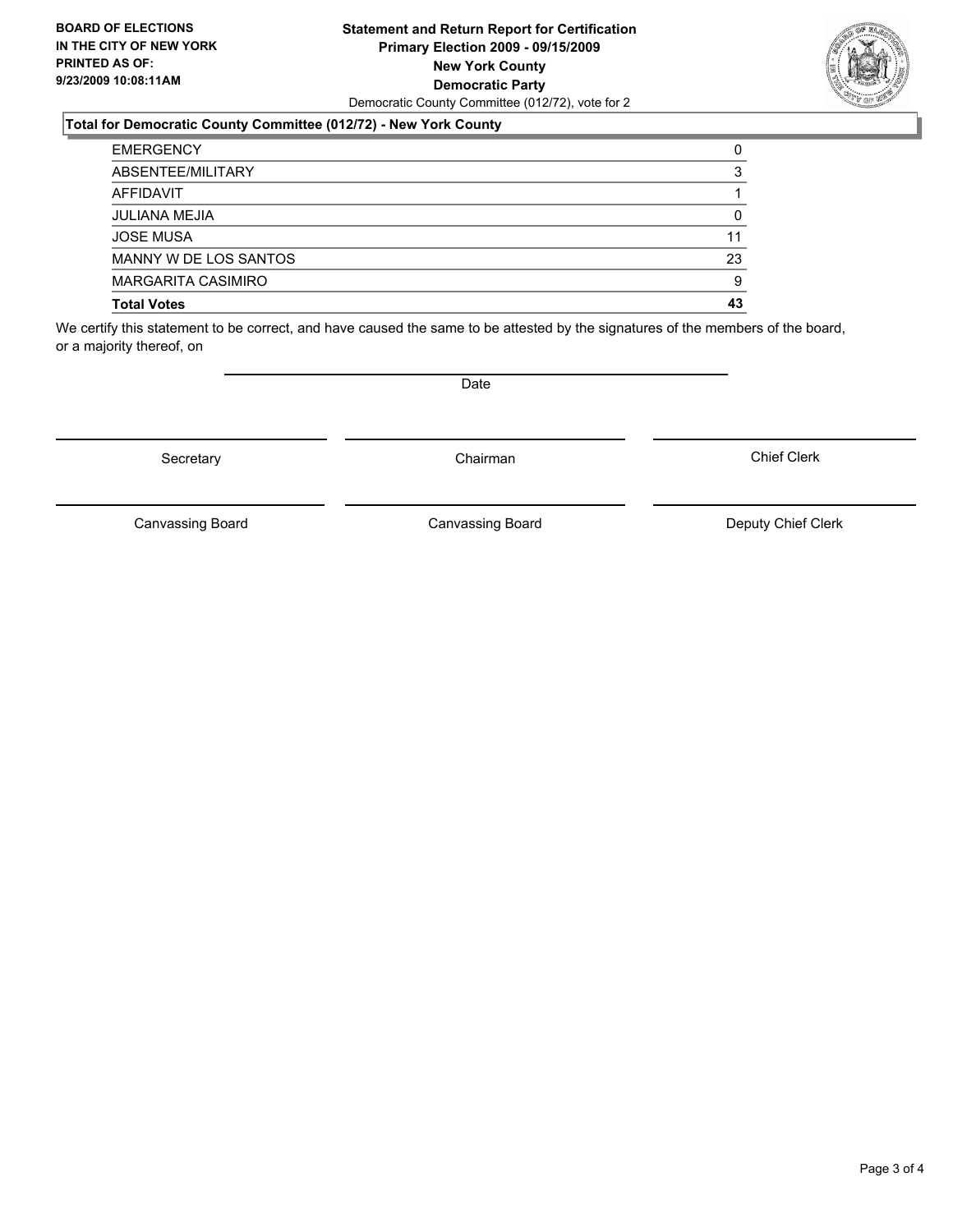**Statement and Return Report for Certification Primary Election 2009 - 09/15/2009 New York County Democratic Party** Democratic County Committee (012/72), vote for 2

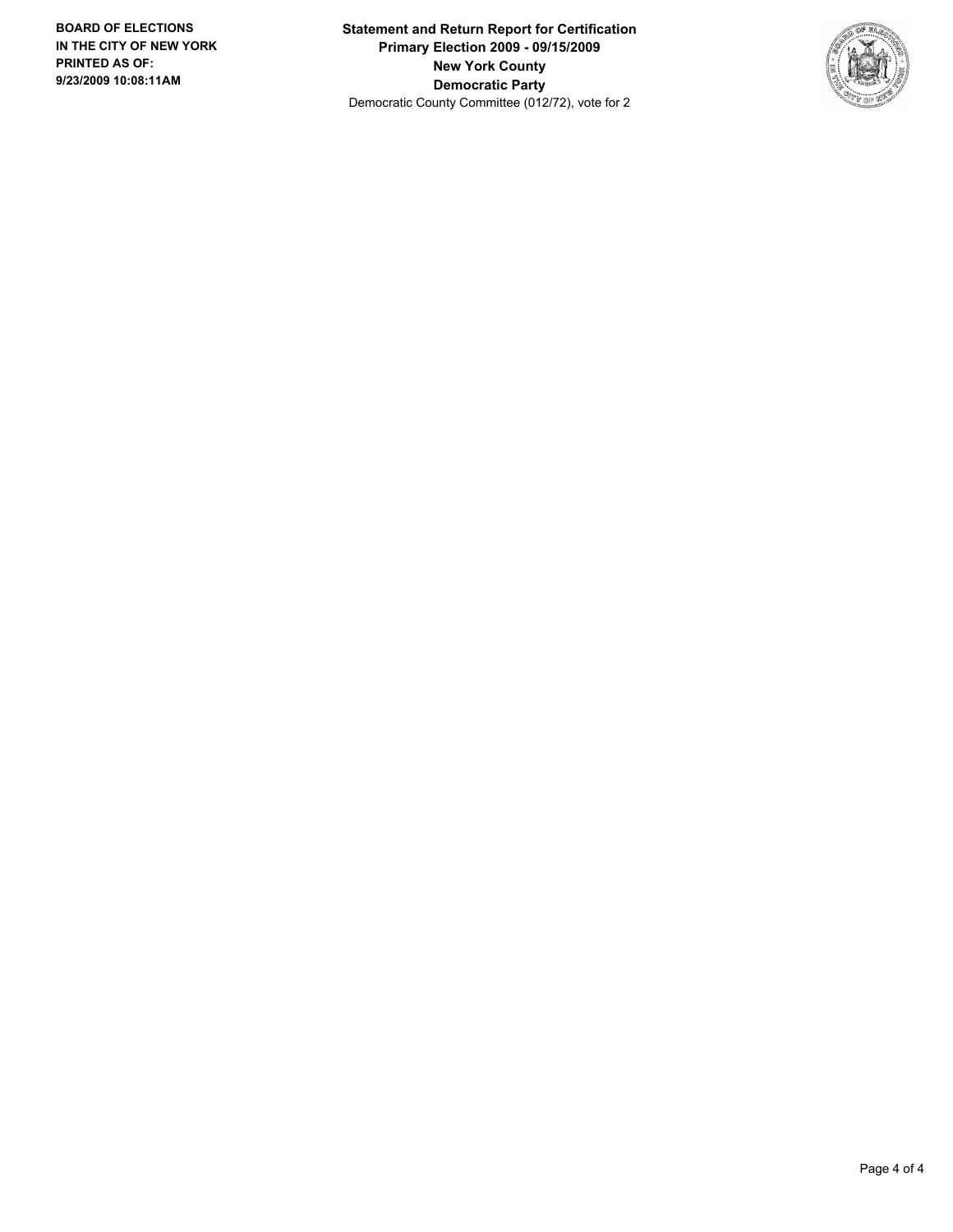

## **Primary Election 2009 - 09/15/2009 New York County - Democratic Party**

Democratic County Committee 013/72 Vote for 2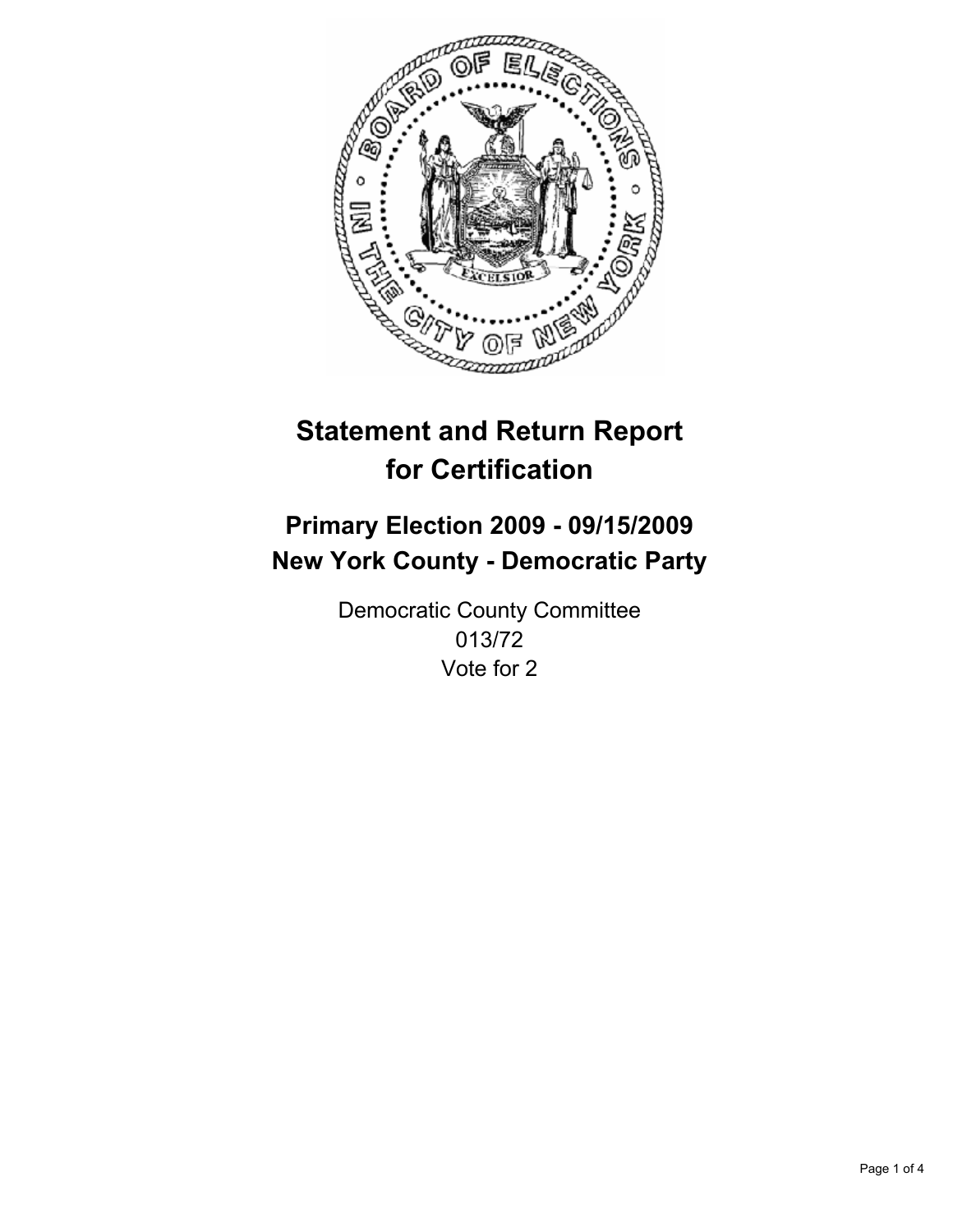

| <b>Total Votes</b>    | 64 |
|-----------------------|----|
| <b>MIREYA REYNOSO</b> | 14 |
| <b>JUAN FELIX SR.</b> | 12 |
| ANA JOSEFA TINEO      | 13 |
| <b>MARTA PEPIN</b>    | 25 |
| <b>AFFIDAVIT</b>      | 4  |
| ABSENTEE/MILITARY     | 2  |
| <b>EMERGENCY</b>      | 0  |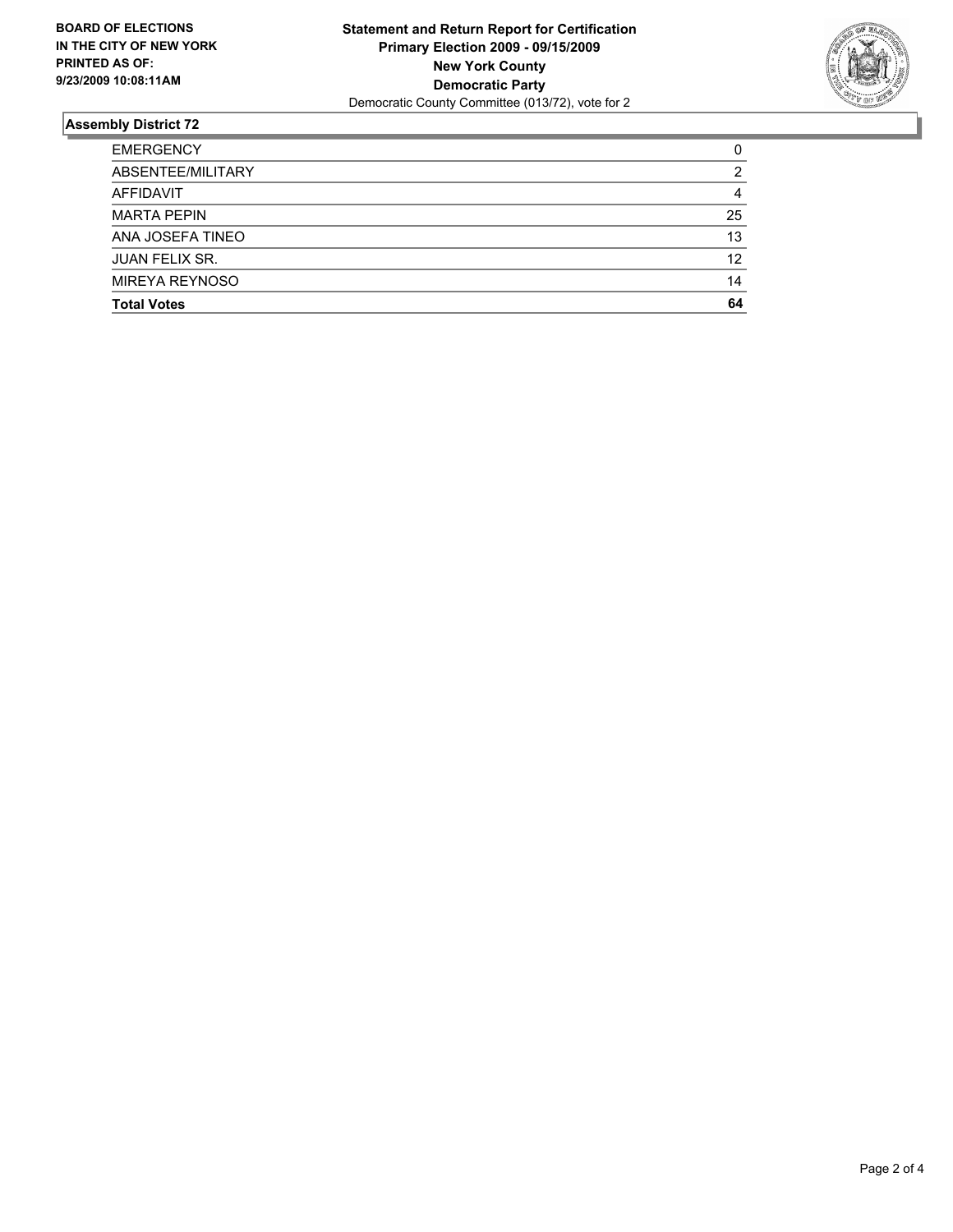#### **Statement and Return Report for Certification Primary Election 2009 - 09/15/2009 New York County Democratic Party** Democratic County Committee (013/72), vote for 2

### **Total for Democratic County Committee (013/72) - New York County**

| <b>EMERGENCY</b>      | 0  |
|-----------------------|----|
| ABSENTEE/MILITARY     | 2  |
| <b>AFFIDAVIT</b>      | 4  |
| <b>MARTA PEPIN</b>    | 25 |
| ANA JOSEFA TINEO      | 13 |
| <b>JUAN FELIX SR.</b> | 12 |
| MIREYA REYNOSO        | 14 |
| <b>Total Votes</b>    | 64 |

We certify this statement to be correct, and have caused the same to be attested by the signatures of the members of the board, or a majority thereof, on

Secretary **Chairman** 

Canvassing Board

Canvassing Board Canvassing Board Canvassing Canvassing Board Deputy Chief Clerk

Chief Clerk

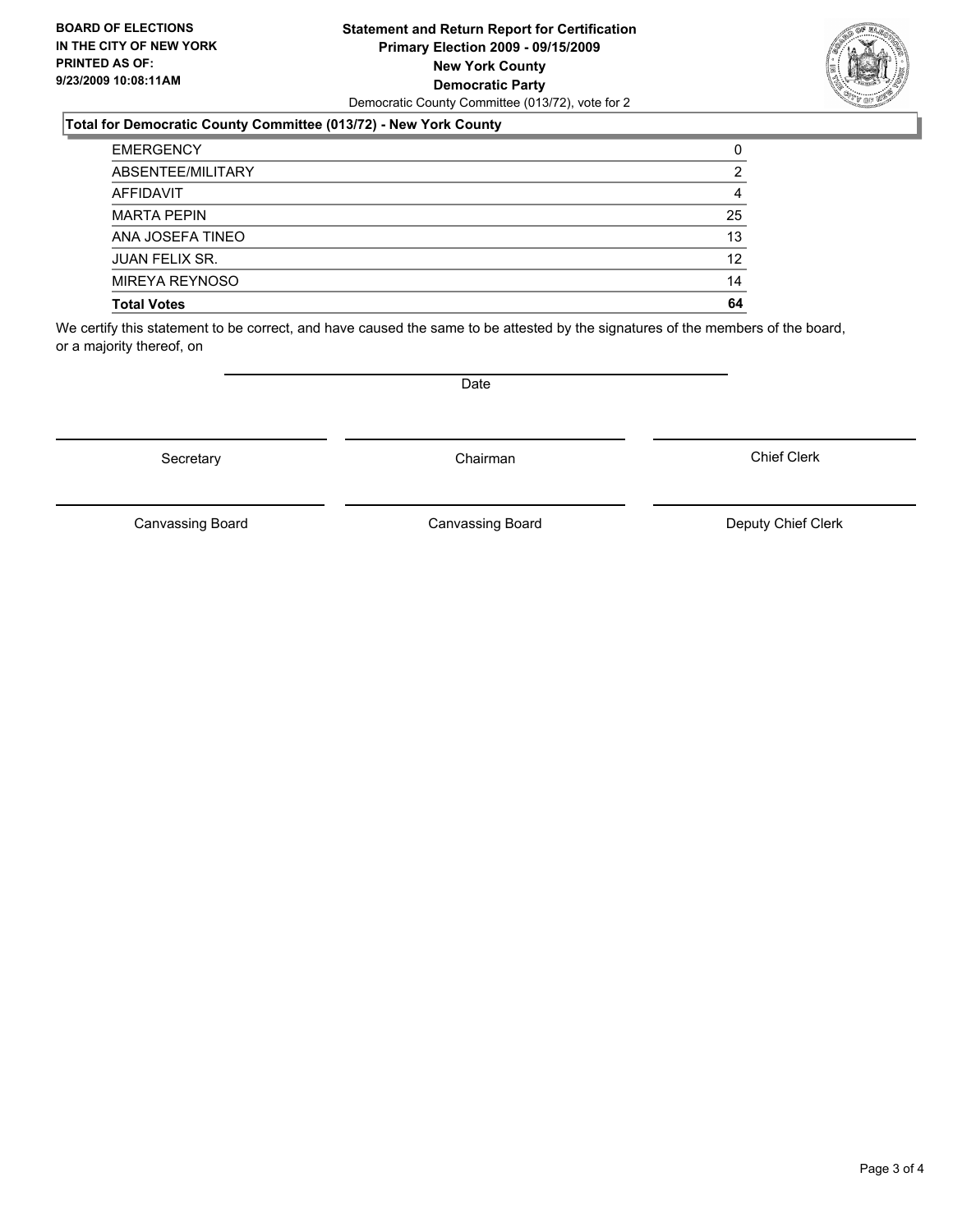**Statement and Return Report for Certification Primary Election 2009 - 09/15/2009 New York County Democratic Party** Democratic County Committee (013/72), vote for 2

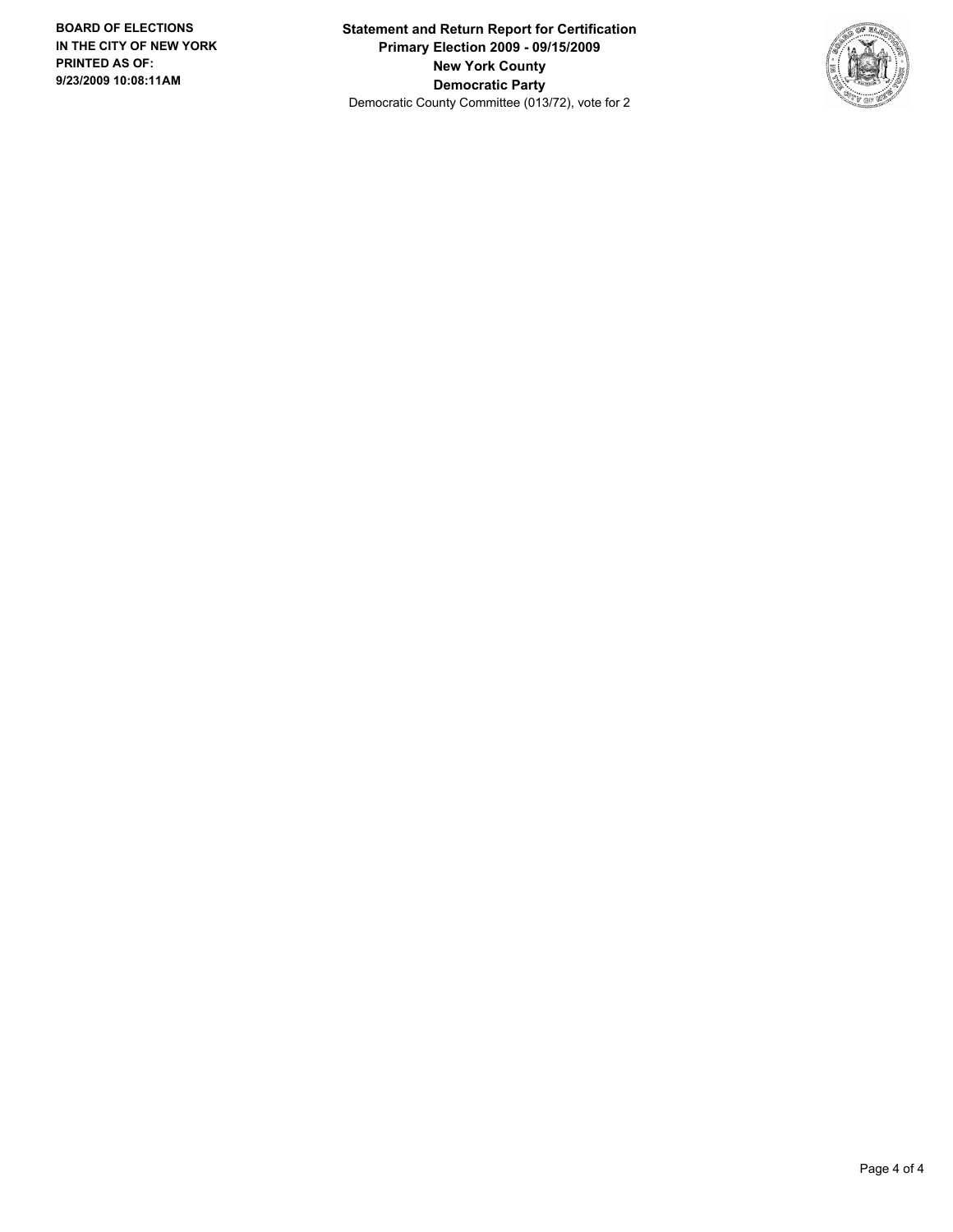

## **Primary Election 2009 - 09/15/2009 New York County - Democratic Party**

Democratic County Committee 014/72 Vote for 2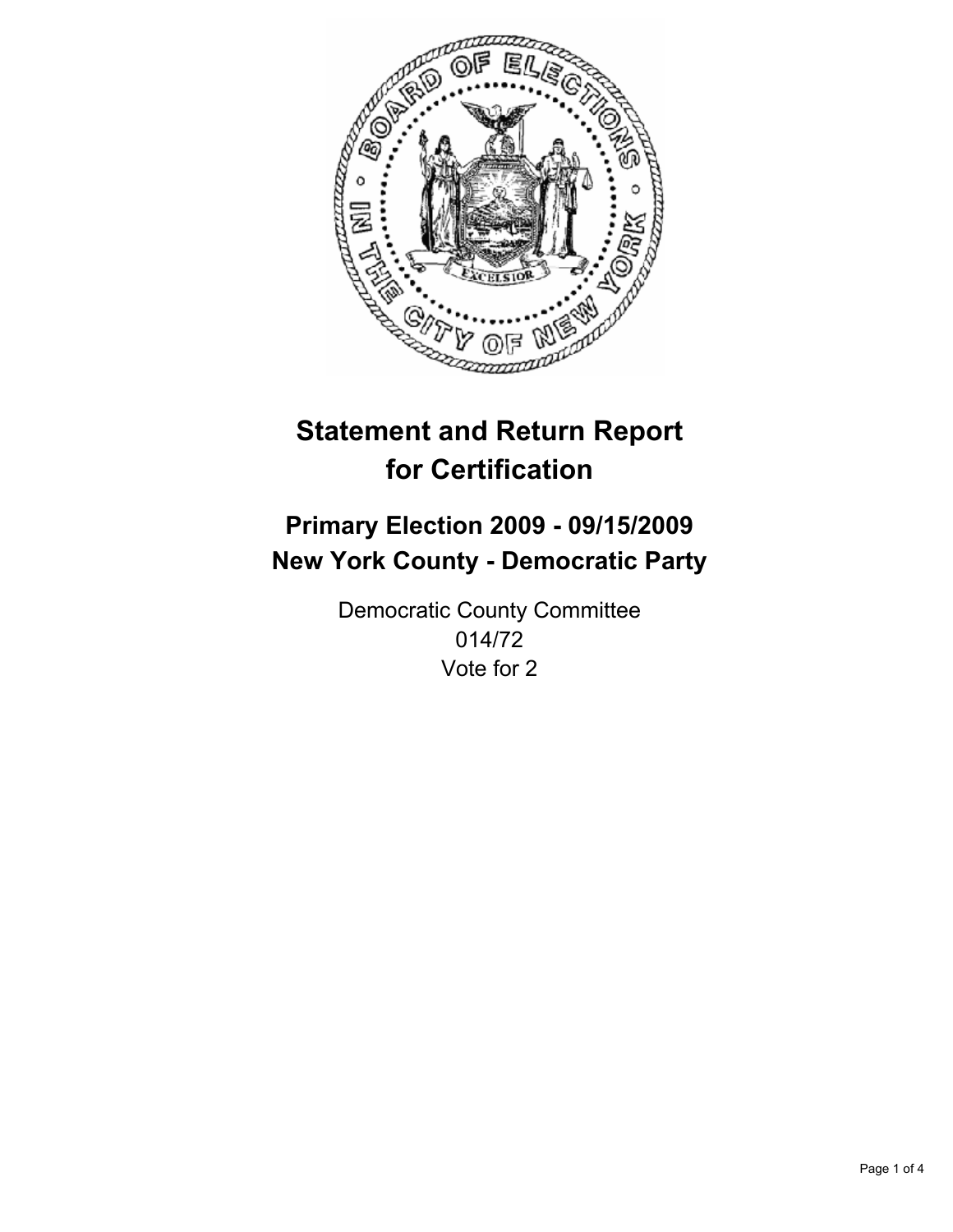

| <b>EMERGENCY</b>      | 0  |
|-----------------------|----|
| ABSENTEE/MILITARY     |    |
| <b>AFFIDAVIT</b>      | 2  |
| <b>MARTHA L PEPIN</b> | 16 |
| <b>ANA SANTOS</b>     | 14 |
| RAFAEL MARCELINO      | 9  |
| MIGUEL AN. COLLADO    | 14 |
| <b>Total Votes</b>    | 53 |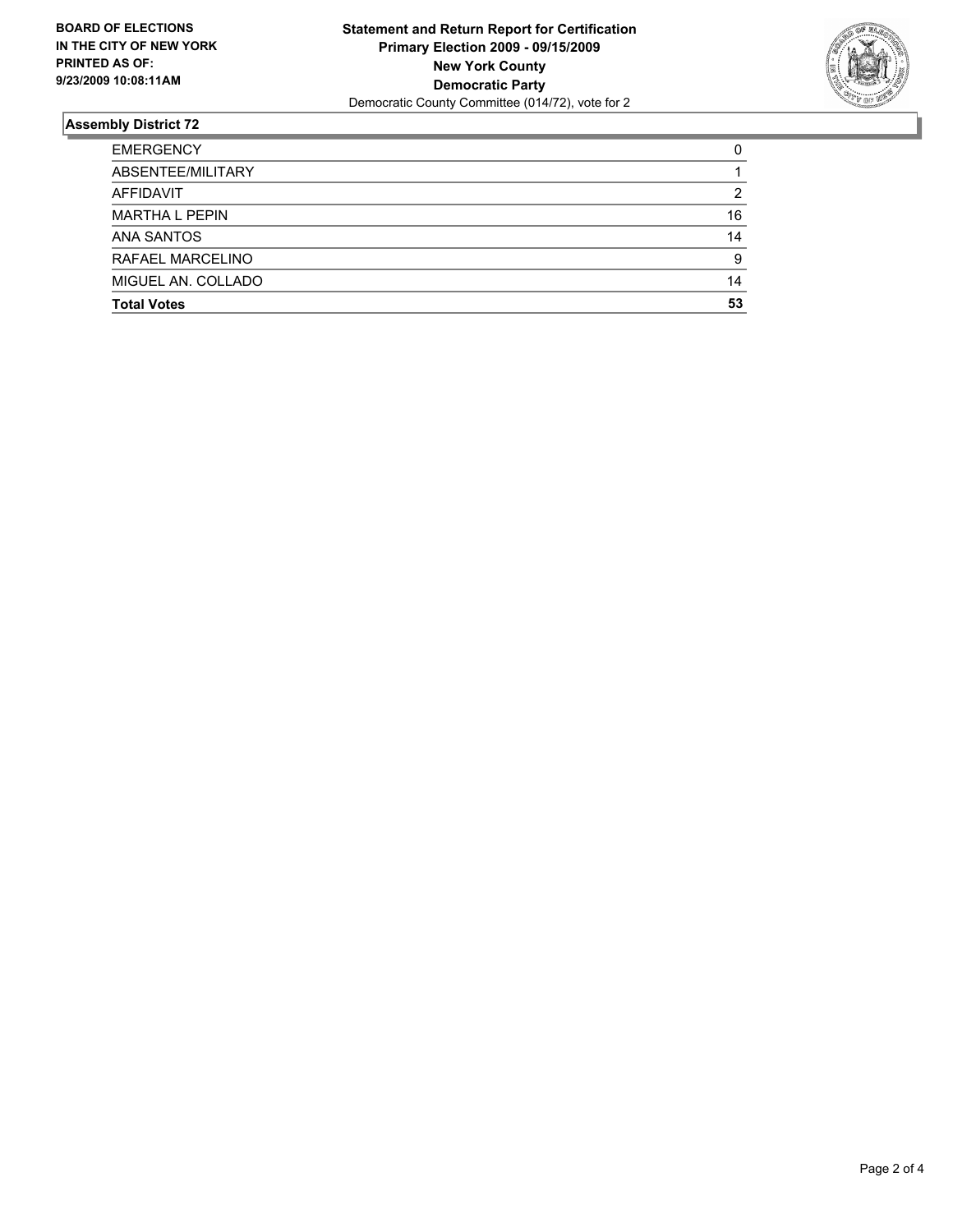#### **Statement and Return Report for Certification Primary Election 2009 - 09/15/2009 New York County Democratic Party** Democratic County Committee (014/72), vote for 2

### **Total for Democratic County Committee (014/72) - New York County**

| <b>EMERGENCY</b>      | 0  |
|-----------------------|----|
| ABSENTEE/MILITARY     |    |
| AFFIDAVIT             | 2  |
| <b>MARTHA L PEPIN</b> | 16 |
| <b>ANA SANTOS</b>     | 14 |
| RAFAEL MARCELINO      | 9  |
| MIGUEL AN. COLLADO    | 14 |
| <b>Total Votes</b>    | 53 |

We certify this statement to be correct, and have caused the same to be attested by the signatures of the members of the board, or a majority thereof, on

Canvassing Board

Canvassing Board Canvassing Board Canvassing Canvassing Board Deputy Chief Clerk

Chief Clerk

Page 3 of 4



Secretary **Chairman**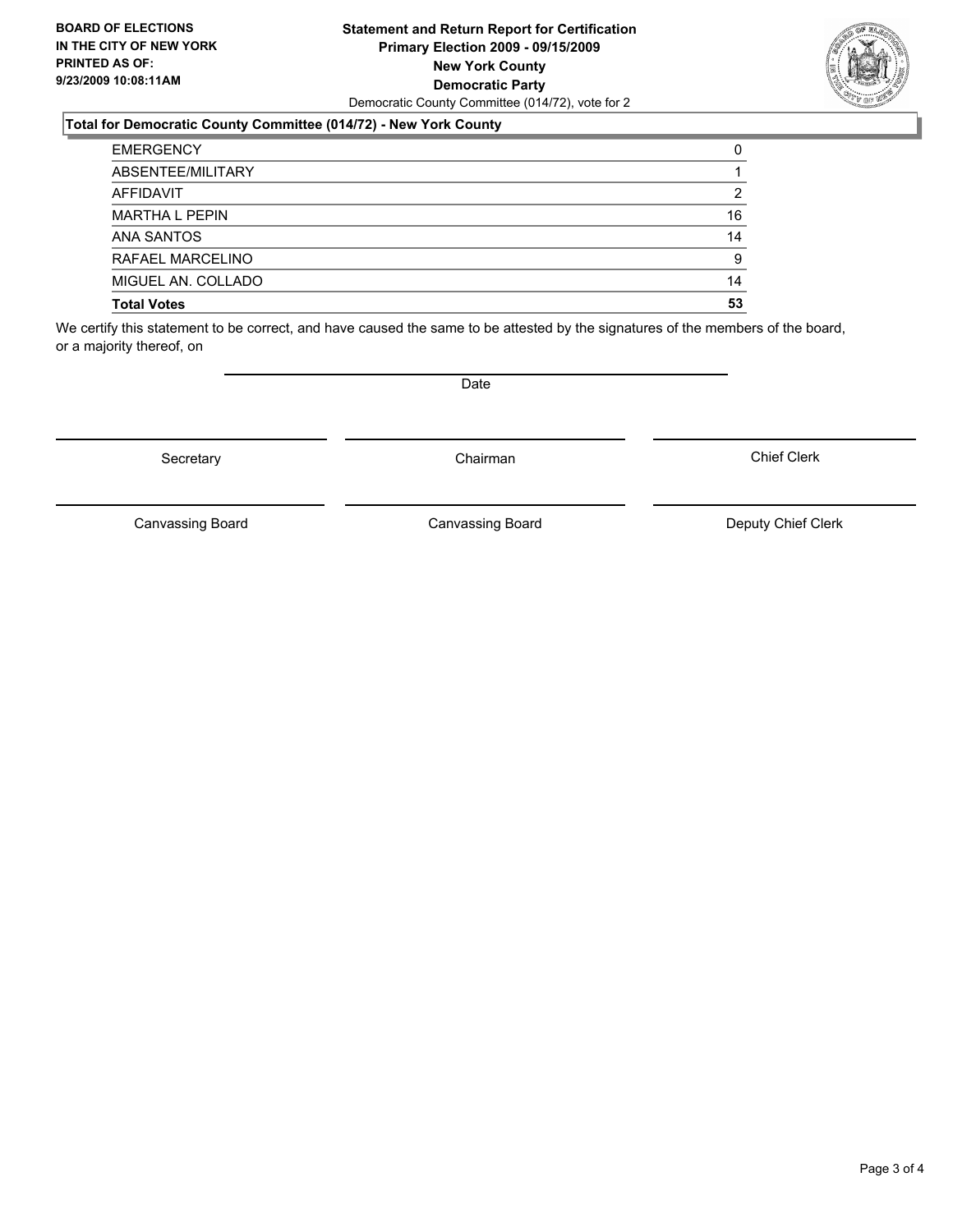**Statement and Return Report for Certification Primary Election 2009 - 09/15/2009 New York County Democratic Party** Democratic County Committee (014/72), vote for 2

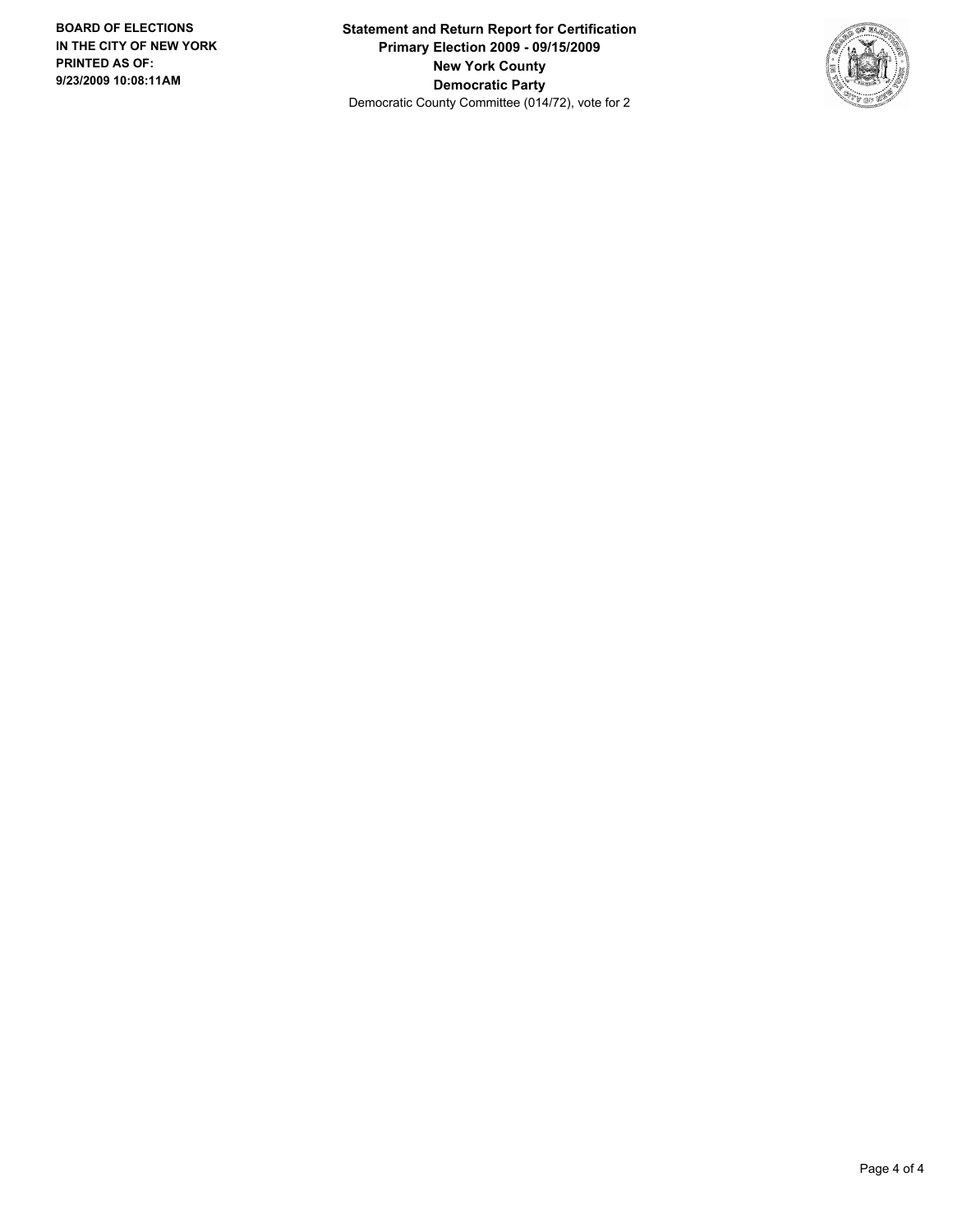

## **Primary Election 2009 - 09/15/2009 New York County - Democratic Party**

Democratic County Committee 015/72 Vote for 2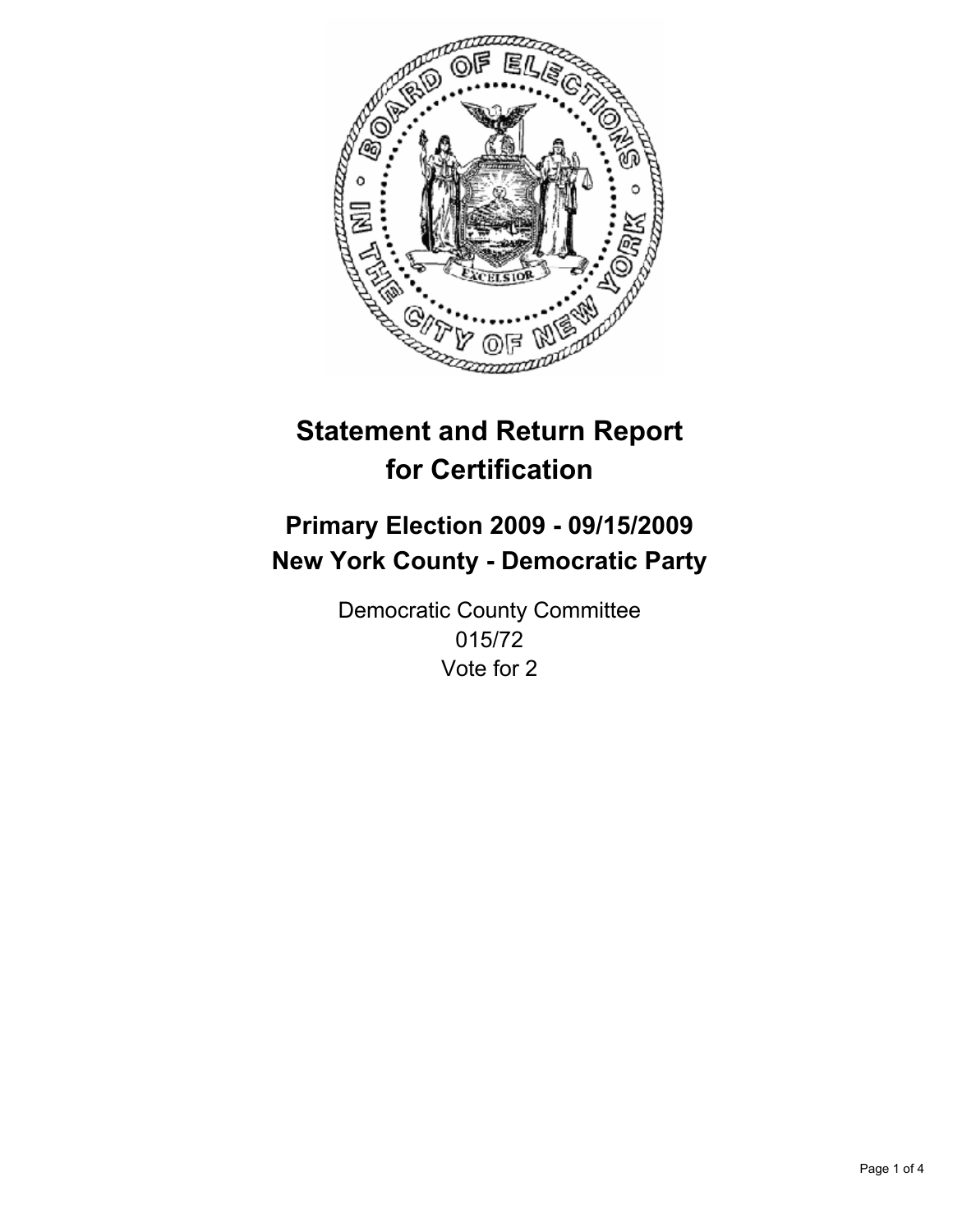

| <b>EMERGENCY</b>        | 0  |
|-------------------------|----|
| ABSENTEE/MILITARY       |    |
| AFFIDAVIT               |    |
| <b>DIOGENES PERDOMO</b> | 26 |
| SANDRA L MONTAS         | 21 |
| LOURDES MALDONADO       | 14 |
| <b>Total Votes</b>      | 61 |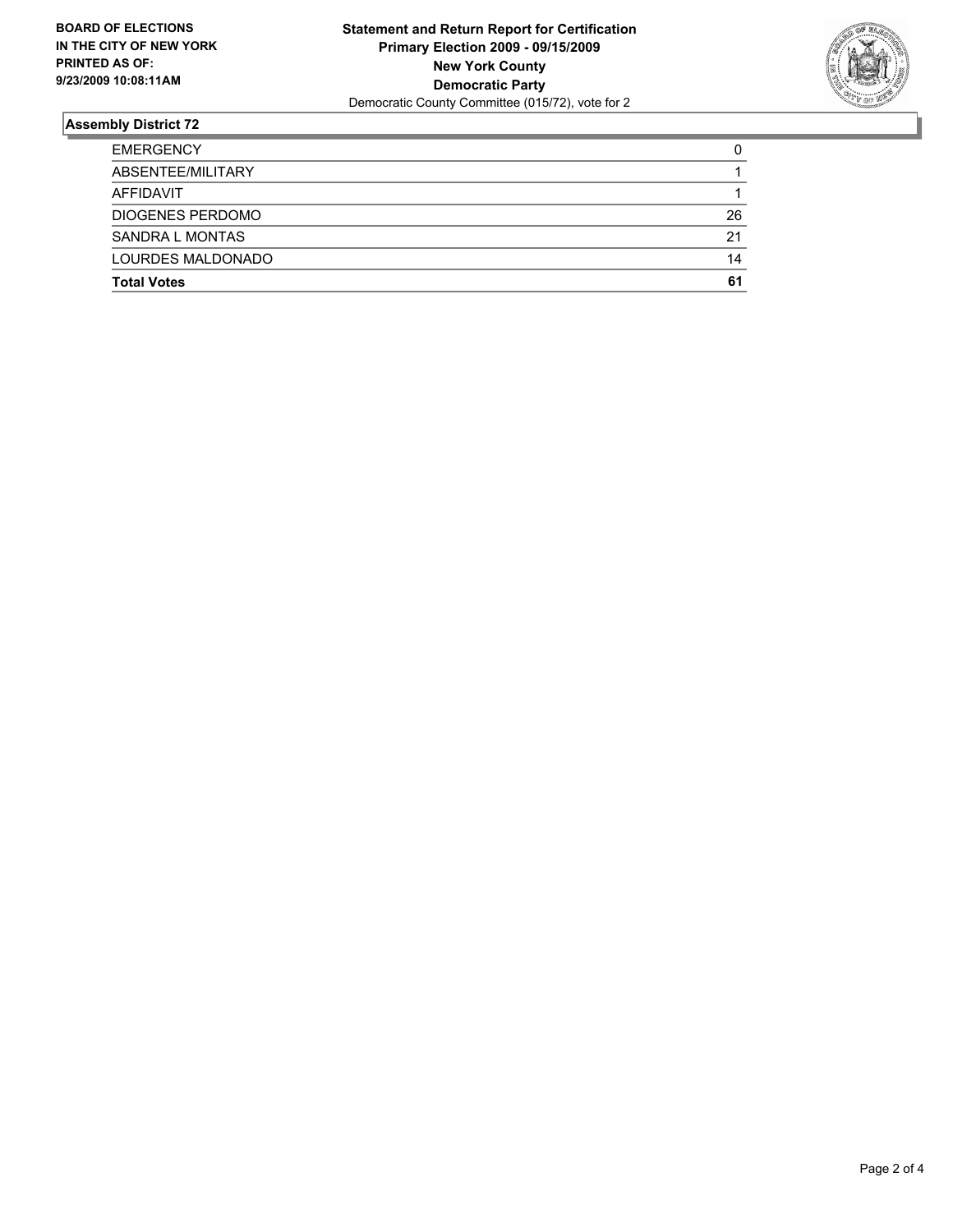#### **Statement and Return Report for Certification Primary Election 2009 - 09/15/2009 New York County Democratic Party** Democratic County Committee (015/72), vote for 2

### **Total for Democratic County Committee (015/72) - New York County**

| <b>EMERGENCY</b>        | 0  |
|-------------------------|----|
| ABSENTEE/MILITARY       |    |
| AFFIDAVIT               |    |
| <b>DIOGENES PERDOMO</b> | 26 |
| <b>SANDRA L MONTAS</b>  | 21 |
| LOURDES MALDONADO       | 14 |
| <b>Total Votes</b>      | 61 |

We certify this statement to be correct, and have caused the same to be attested by the signatures of the members of the board, or a majority thereof, on

Secretary **Chairman** 

Canvassing Board **Canvassing Board** Canvassing Board **Deputy Chief Clerk** 

Canvassing Board

Chief Clerk

Page 3 of 4

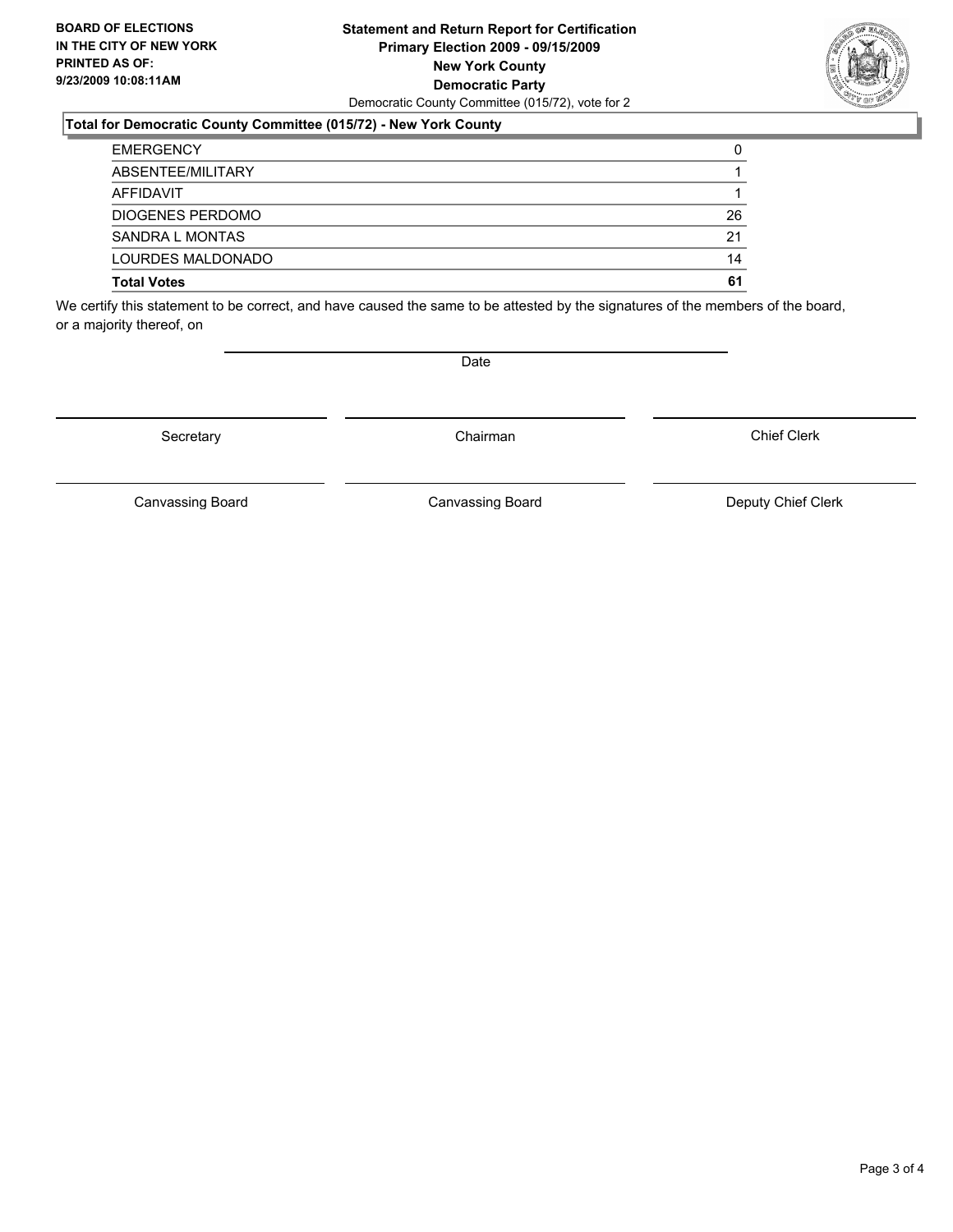**Statement and Return Report for Certification Primary Election 2009 - 09/15/2009 New York County Democratic Party** Democratic County Committee (015/72), vote for 2

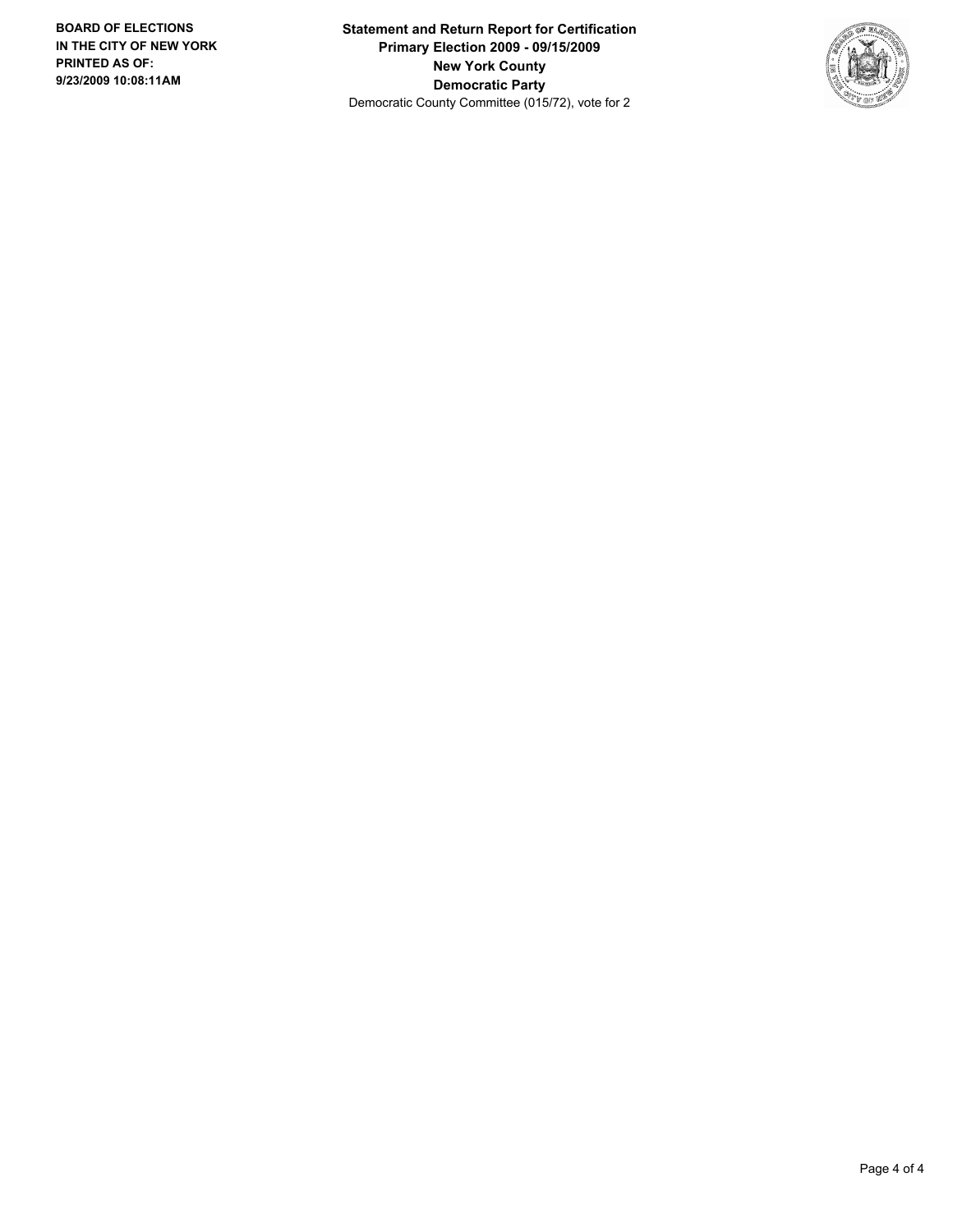

## **Primary Election 2009 - 09/15/2009 New York County - Democratic Party**

Democratic County Committee 016/72 Vote for 2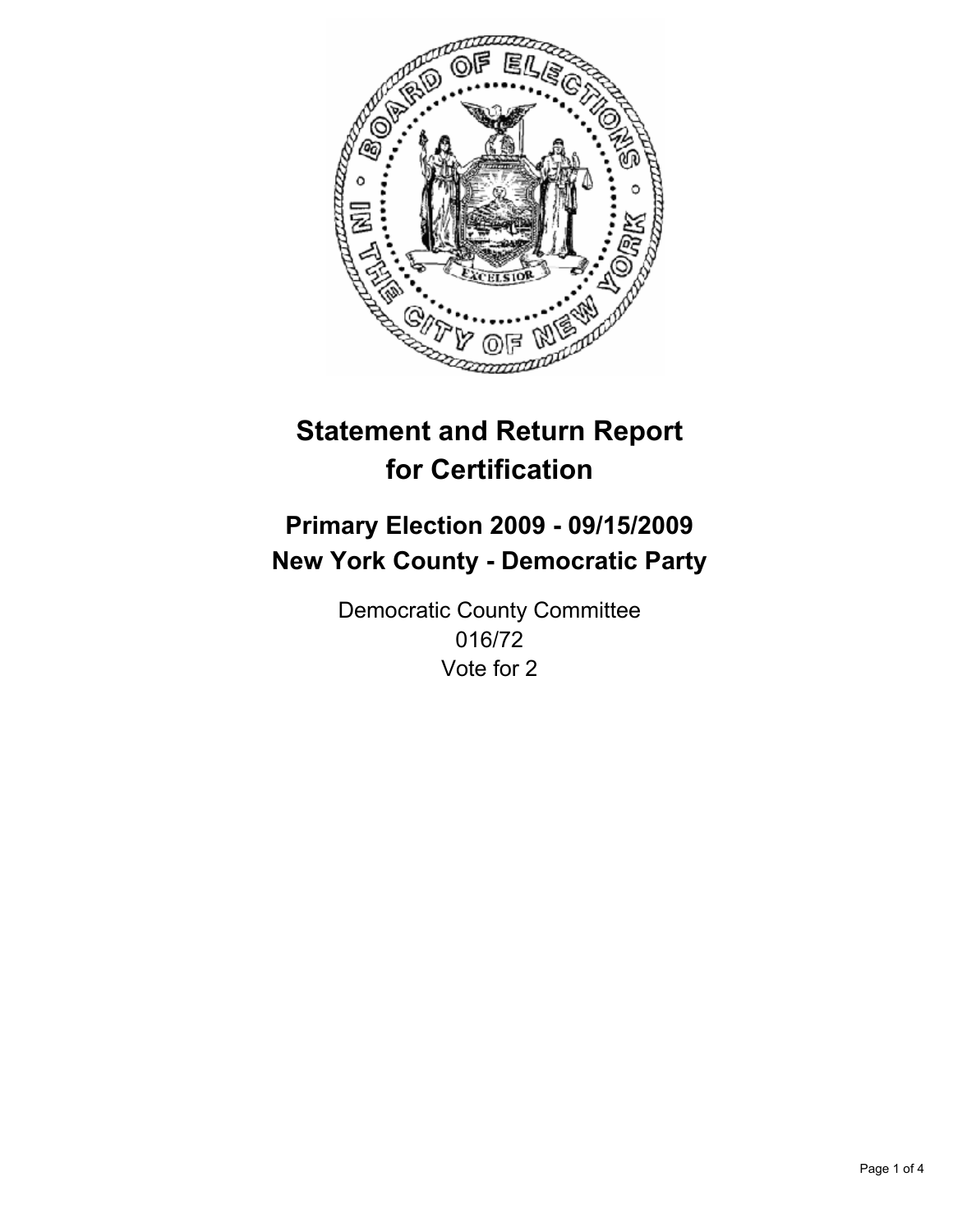

| <b>Total Votes</b>     | 70 |
|------------------------|----|
| SONIA Y POMALES        | 12 |
| ROSARIO RAMIREZ        | 22 |
| <b>MELANIE HIDALGO</b> | 10 |
| <b>MARGARITA MEJIA</b> | 26 |
| <b>AFFIDAVIT</b>       | 0  |
| ABSENTEE/MILITARY      | 0  |
| <b>EMERGENCY</b>       | 0  |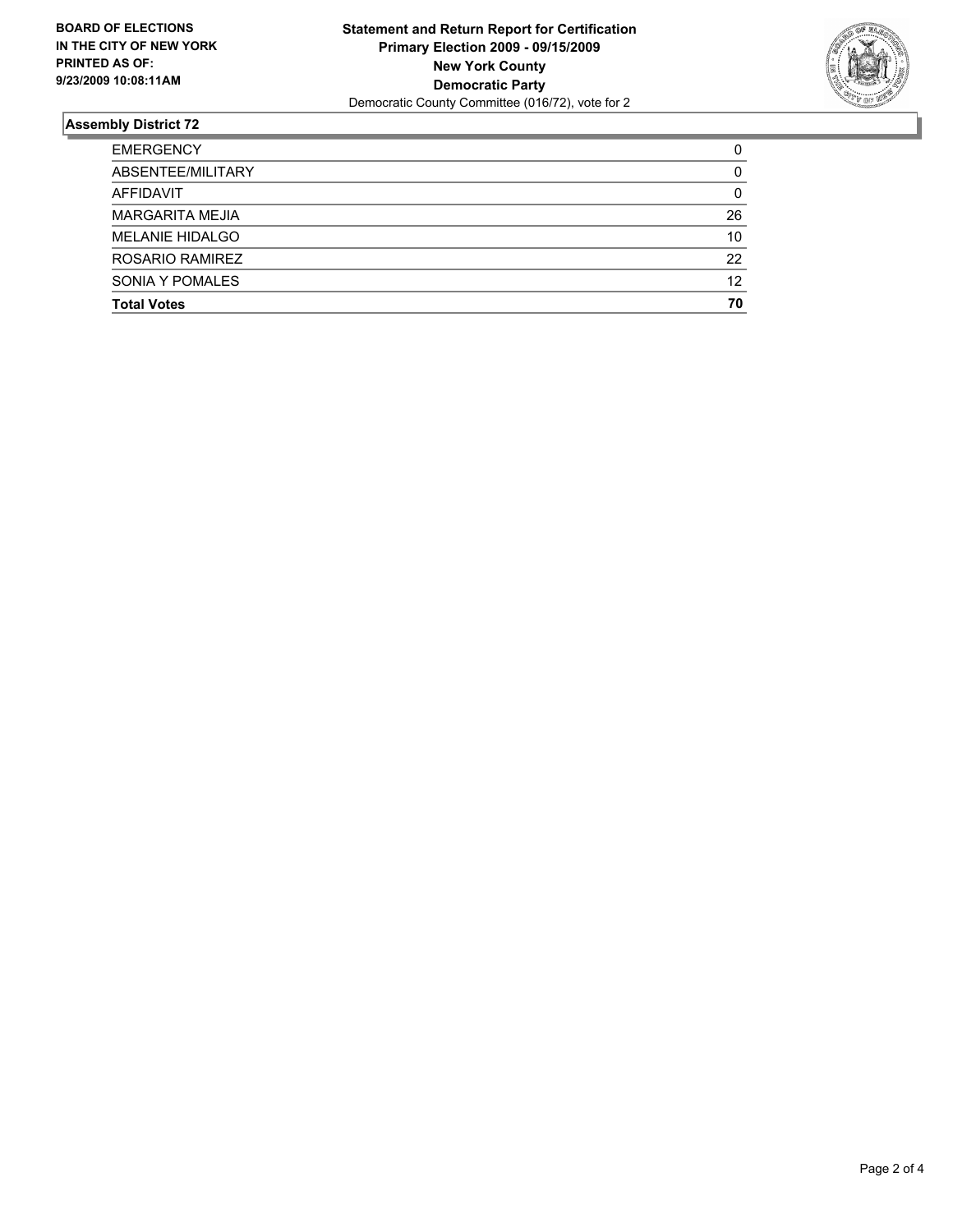#### **Statement and Return Report for Certification Primary Election 2009 - 09/15/2009 New York County Democratic Party** Democratic County Committee (016/72), vote for 2

### **Total for Democratic County Committee (016/72) - New York County**

| <b>Total Votes</b>     | 70 |
|------------------------|----|
| SONIA Y POMALES        | 12 |
| ROSARIO RAMIREZ        | 22 |
| <b>MELANIE HIDALGO</b> | 10 |
| MARGARITA MEJIA        | 26 |
| <b>AFFIDAVIT</b>       | 0  |
| ABSENTEE/MILITARY      | 0  |
| <b>EMERGENCY</b>       | 0  |

We certify this statement to be correct, and have caused the same to be attested by the signatures of the members of the board, or a majority thereof, on

Secretary **Chairman** 

Canvassing Board

**Date** 

Canvassing Board Canvassing Board Canvassing Canvassing Board Deputy Chief Clerk

Chief Clerk

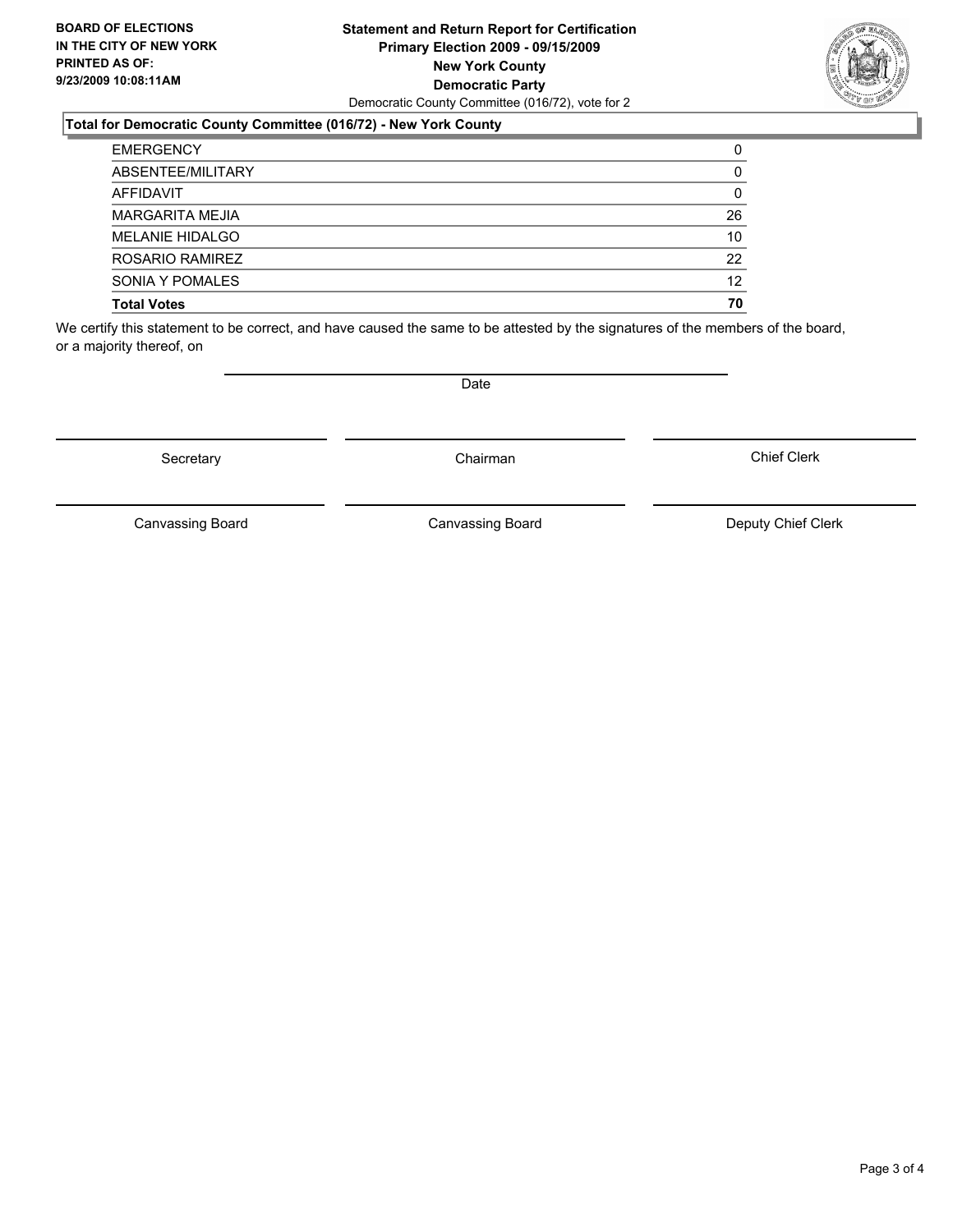**Statement and Return Report for Certification Primary Election 2009 - 09/15/2009 New York County Democratic Party** Democratic County Committee (016/72), vote for 2

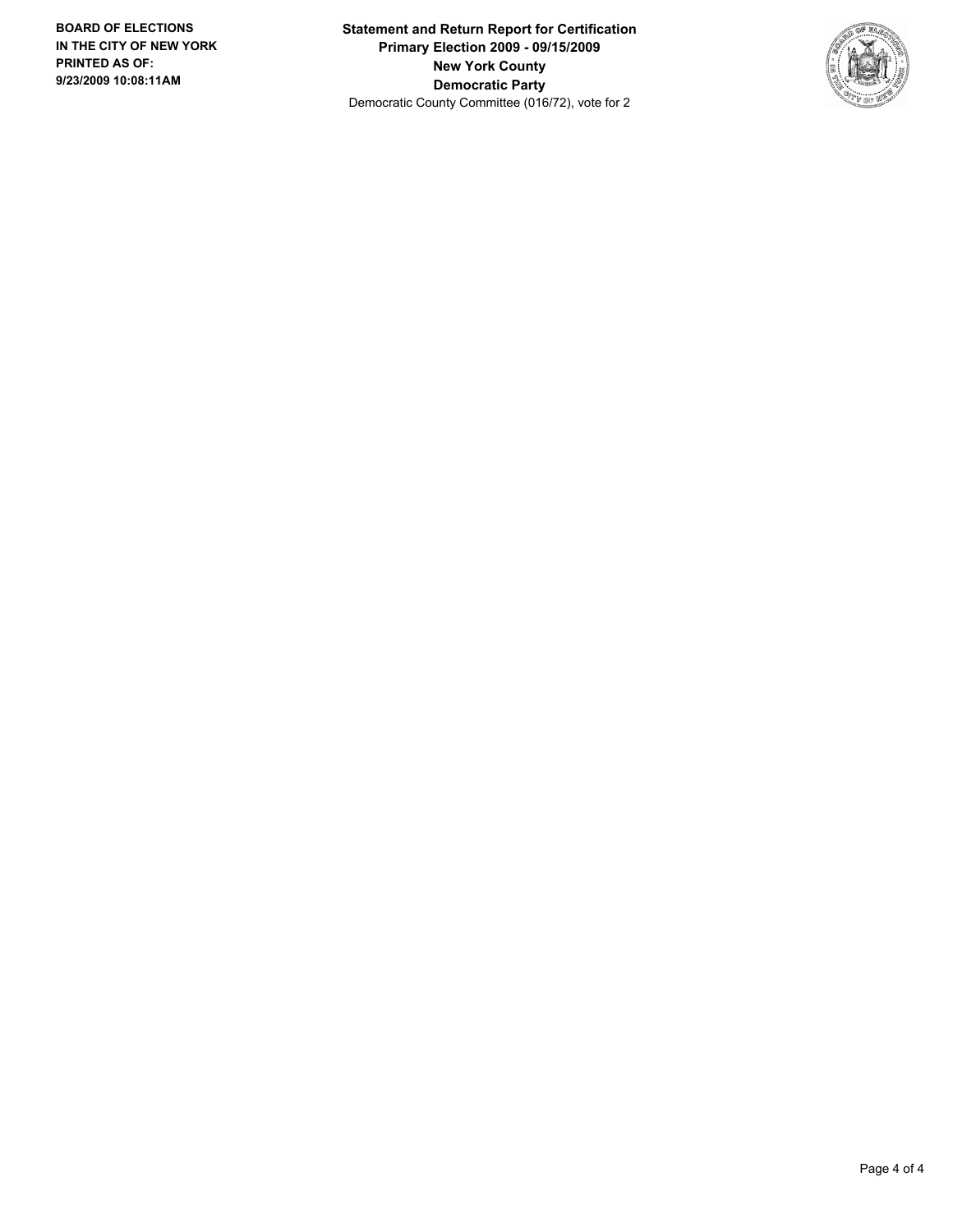

## **Primary Election 2009 - 09/15/2009 New York County - Democratic Party**

Democratic County Committee 017/72 Vote for 2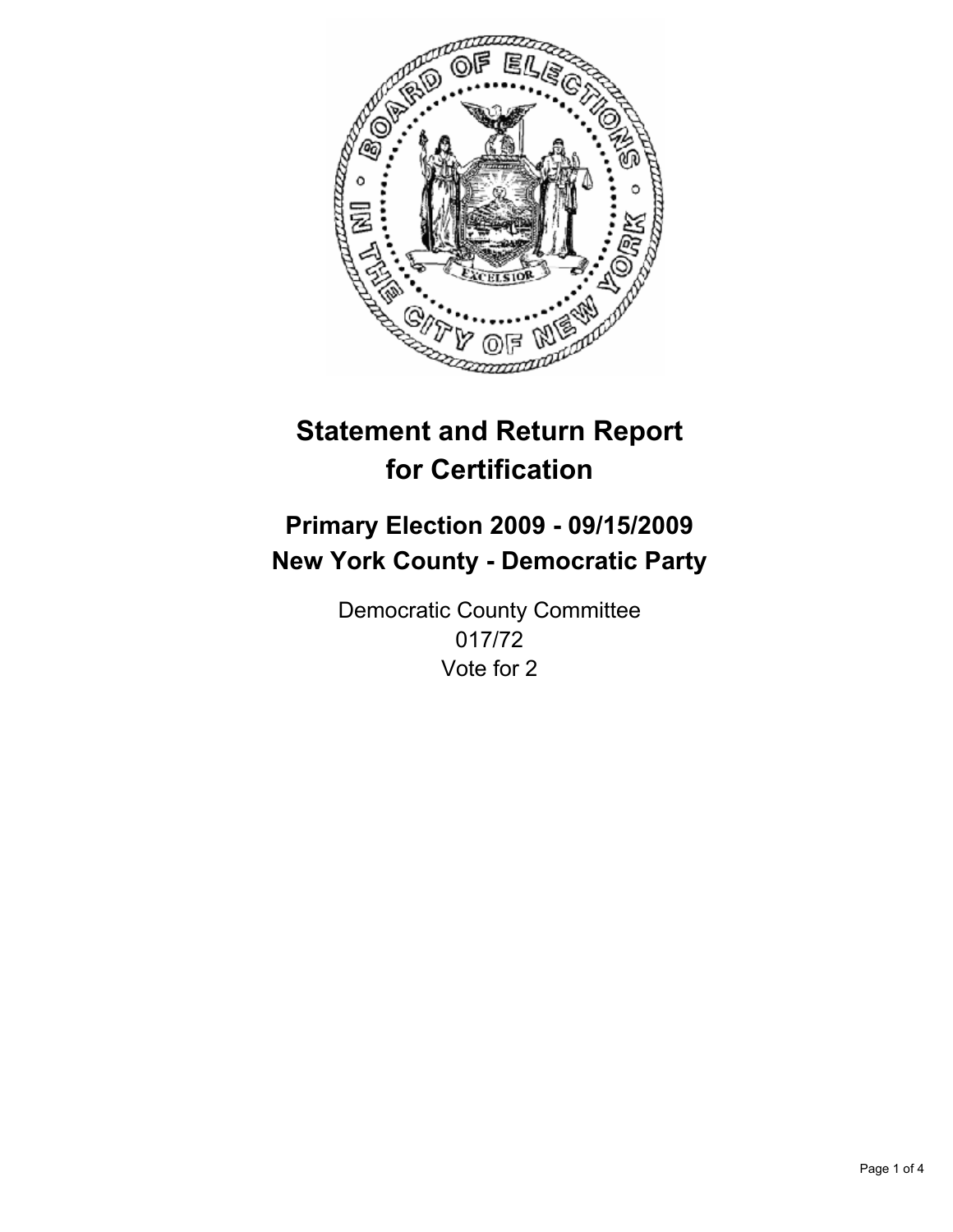

| <b>Total Votes</b>    | 60 |
|-----------------------|----|
| ARTURO ORTIZ          | 11 |
| RAMON S ECHAVARRIA    | 10 |
| <b>AUGUSTIN DIAZ</b>  | 16 |
| <b>MERCEDES ORTIZ</b> | 23 |
| <b>AFFIDAVIT</b>      | 0  |
| ABSENTEE/MILITARY     |    |
| <b>EMERGENCY</b>      | 0  |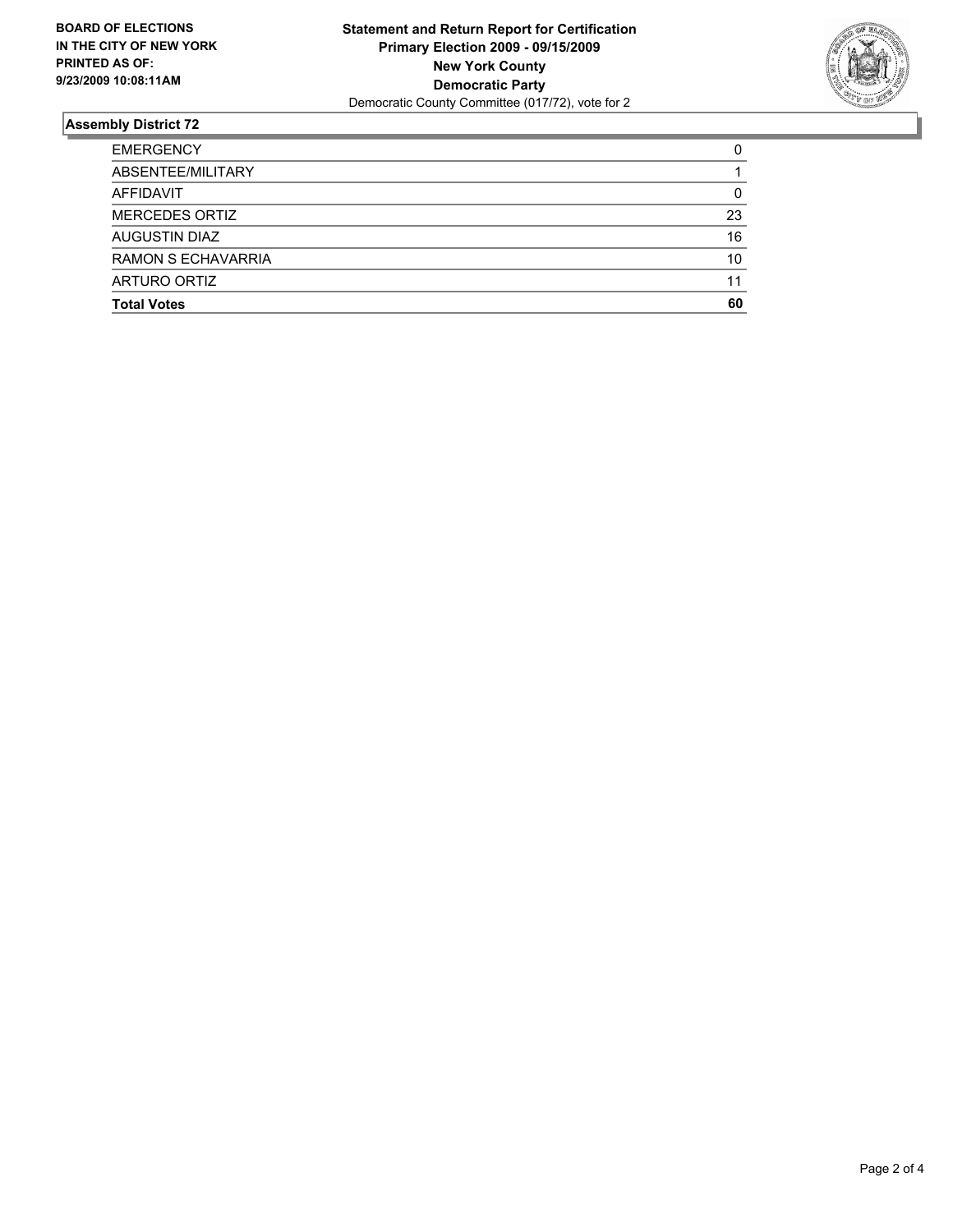#### **Statement and Return Report for Certification Primary Election 2009 - 09/15/2009 New York County Democratic Party** Democratic County Committee (017/72), vote for 2

### **Total for Democratic County Committee (017/72) - New York County**

| <b>Total Votes</b>  | 60 |
|---------------------|----|
| <b>ARTURO ORTIZ</b> | 11 |
| RAMON S ECHAVARRIA  | 10 |
| AUGUSTIN DIAZ       | 16 |
| MERCEDES ORTIZ      | 23 |
| <b>AFFIDAVIT</b>    | 0  |
| ABSENTEE/MILITARY   |    |
| <b>EMERGENCY</b>    | 0  |

We certify this statement to be correct, and have caused the same to be attested by the signatures of the members of the board, or a majority thereof, on

Secretary **Chairman** 

Canvassing Board

**Date** 

Canvassing Board Canvassing Board Canvassing Canvassing Board Deputy Chief Clerk

Chief Clerk

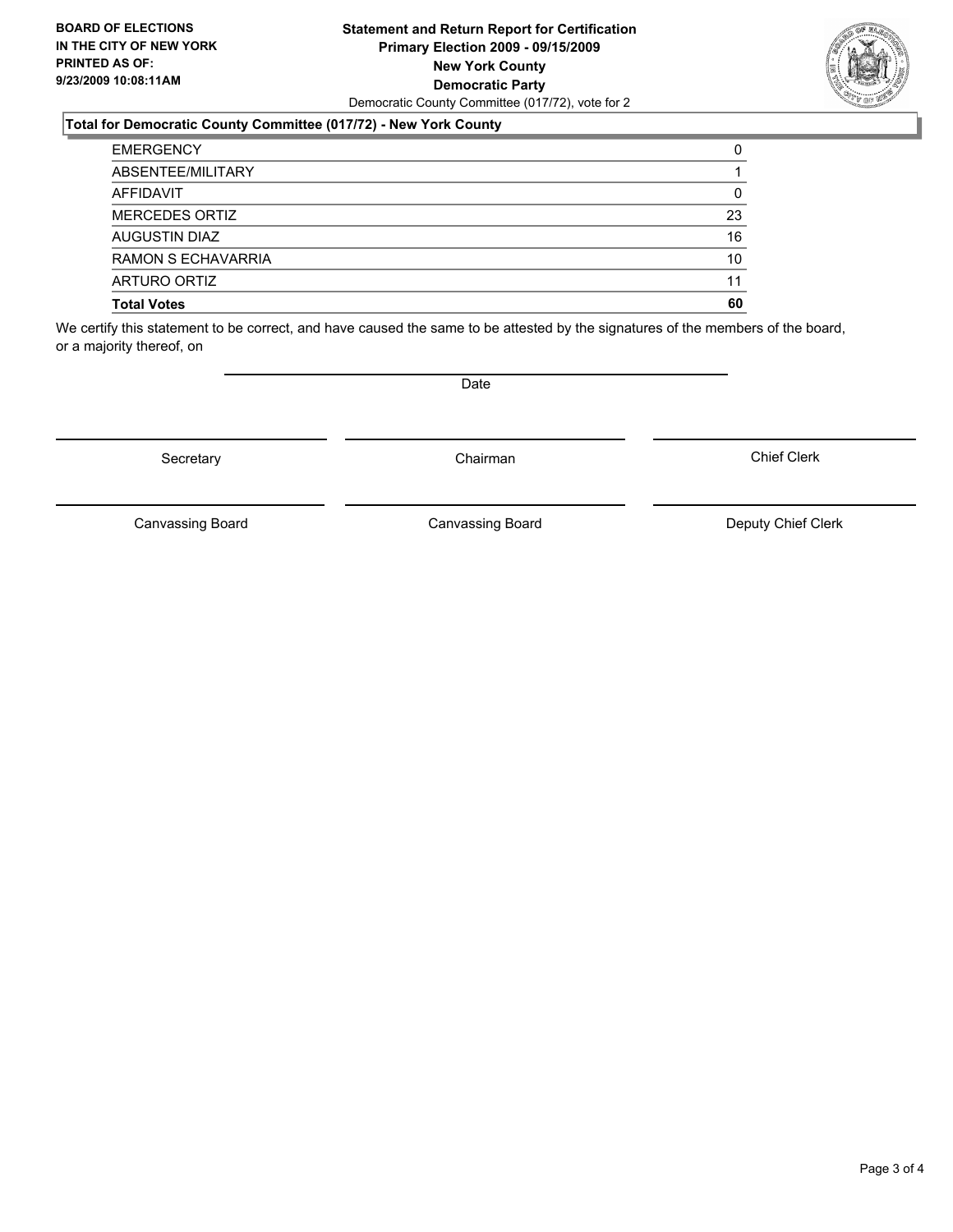**Statement and Return Report for Certification Primary Election 2009 - 09/15/2009 New York County Democratic Party** Democratic County Committee (017/72), vote for 2

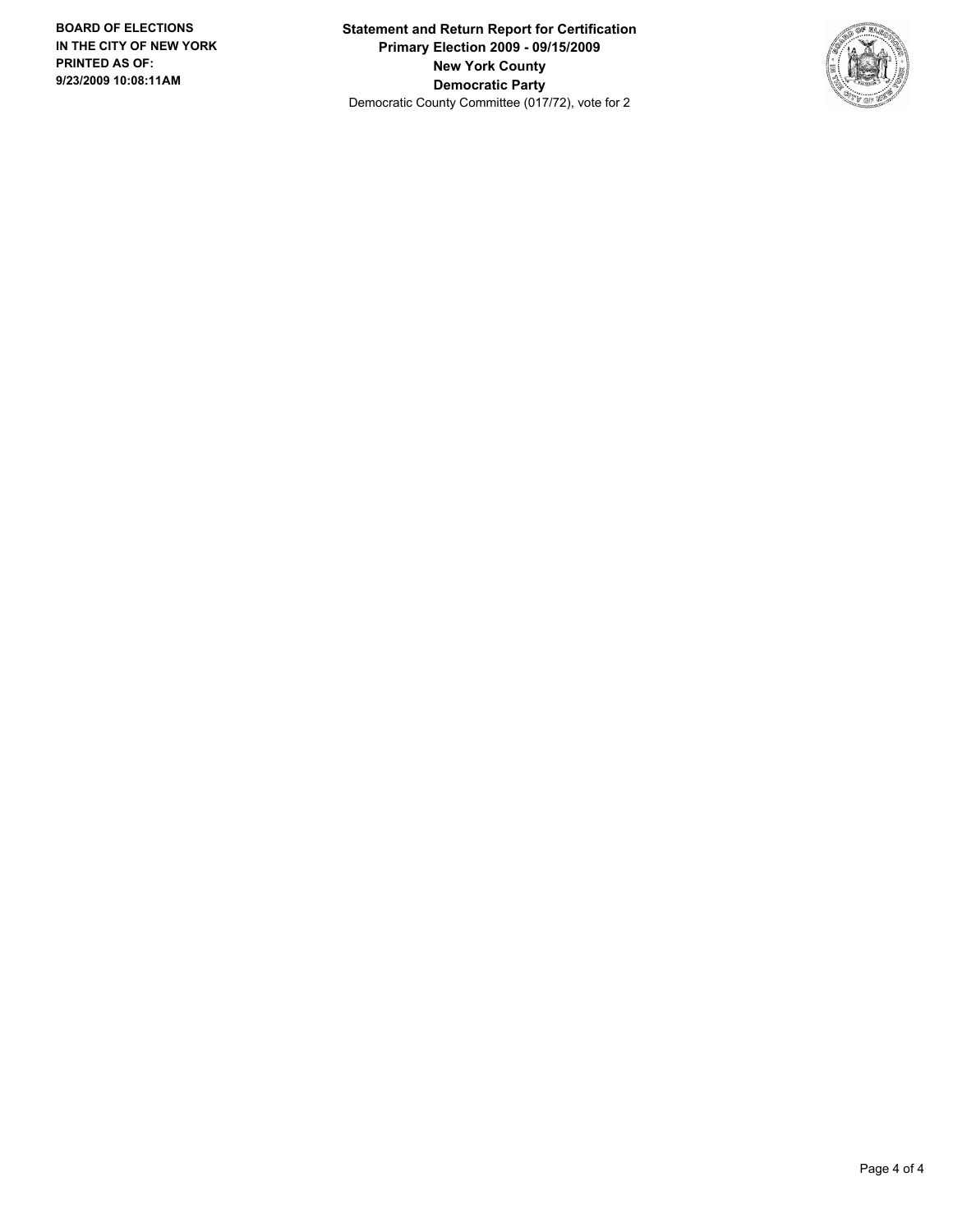

## **Primary Election 2009 - 09/15/2009 New York County - Democratic Party**

Democratic County Committee 018/72 Vote for 2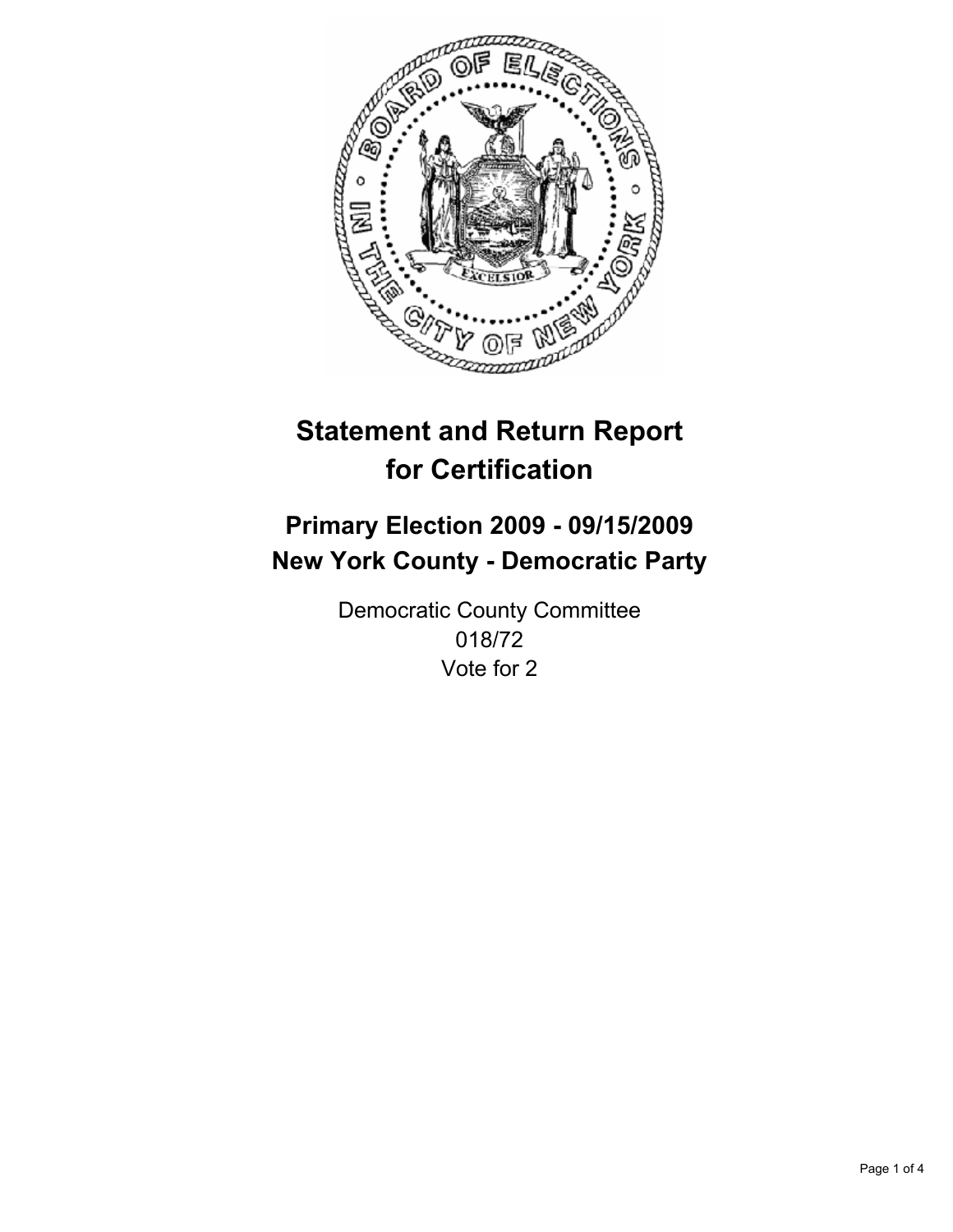

| <b>Total Votes</b>         | 31 |
|----------------------------|----|
| KENIA M DE LOS SANTOS      | 5  |
| ERIPEDES DE LOS SANTOS SR. | 6  |
| SOSA A JIMENEZ             | 9  |
| <b>GISELA MARTINEZ</b>     | 11 |
| <b>AFFIDAVIT</b>           | 4  |
| ABSENTEE/MILITARY          | 0  |
| <b>EMERGENCY</b>           | 0  |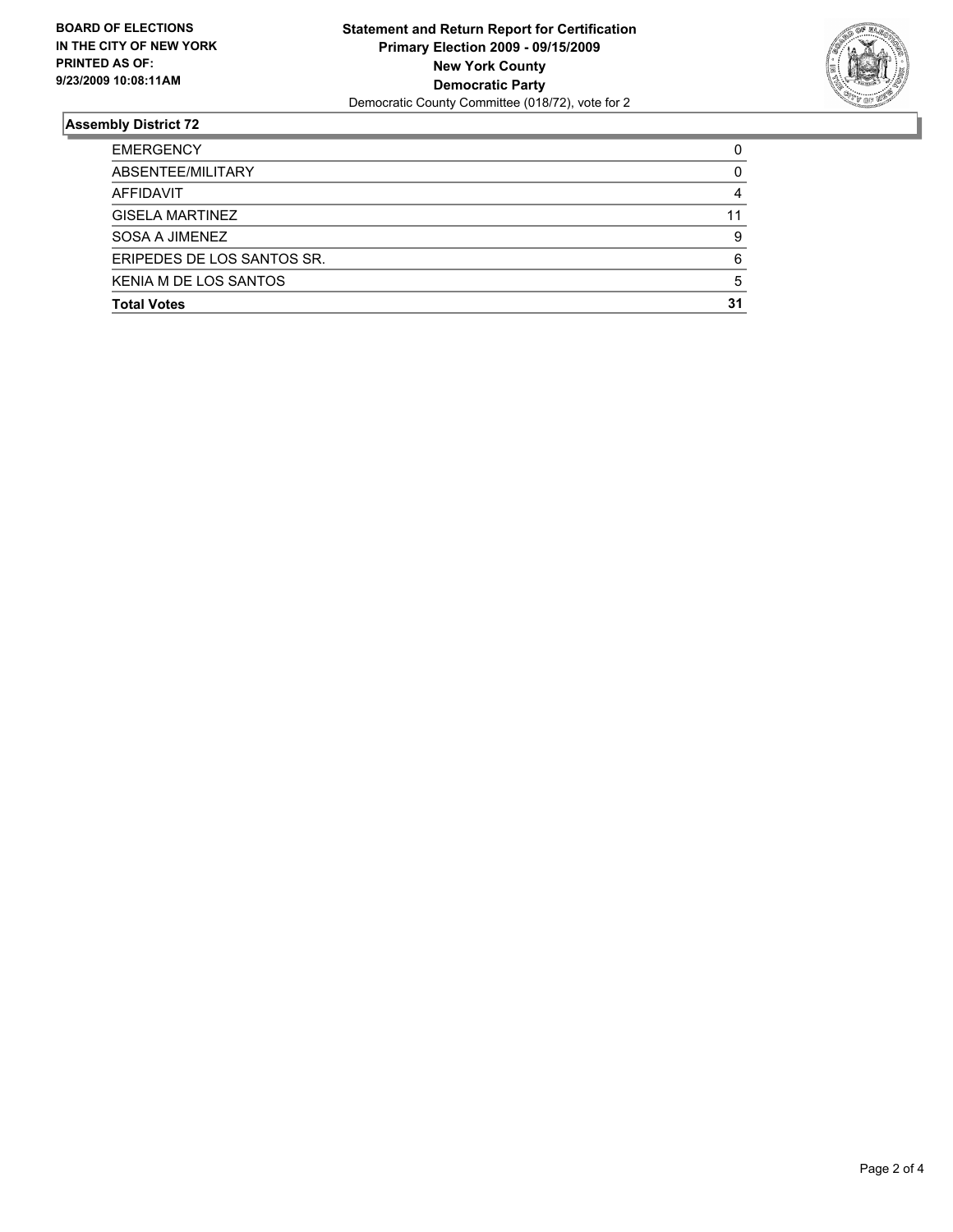#### **Statement and Return Report for Certification Primary Election 2009 - 09/15/2009 New York County Democratic Party** Democratic County Committee (018/72), vote for 2

### **Total for Democratic County Committee (018/72) - New York County**

| <b>EMERGENCY</b>             | 0  |
|------------------------------|----|
| ABSENTEE/MILITARY            | 0  |
| AFFIDAVIT                    | 4  |
| <b>GISELA MARTINEZ</b>       | 11 |
| SOSA A JIMENEZ               | 9  |
| ERIPEDES DE LOS SANTOS SR.   | 6  |
| <b>KENIA M DE LOS SANTOS</b> | 5  |
| <b>Total Votes</b>           | 31 |

We certify this statement to be correct, and have caused the same to be attested by the signatures of the members of the board, or a majority thereof, on

Secretary **Chairman** 

Canvassing Board

Canvassing Board Canvassing Board Canvassing Canvassing Board Deputy Chief Clerk

Chief Clerk



**Date**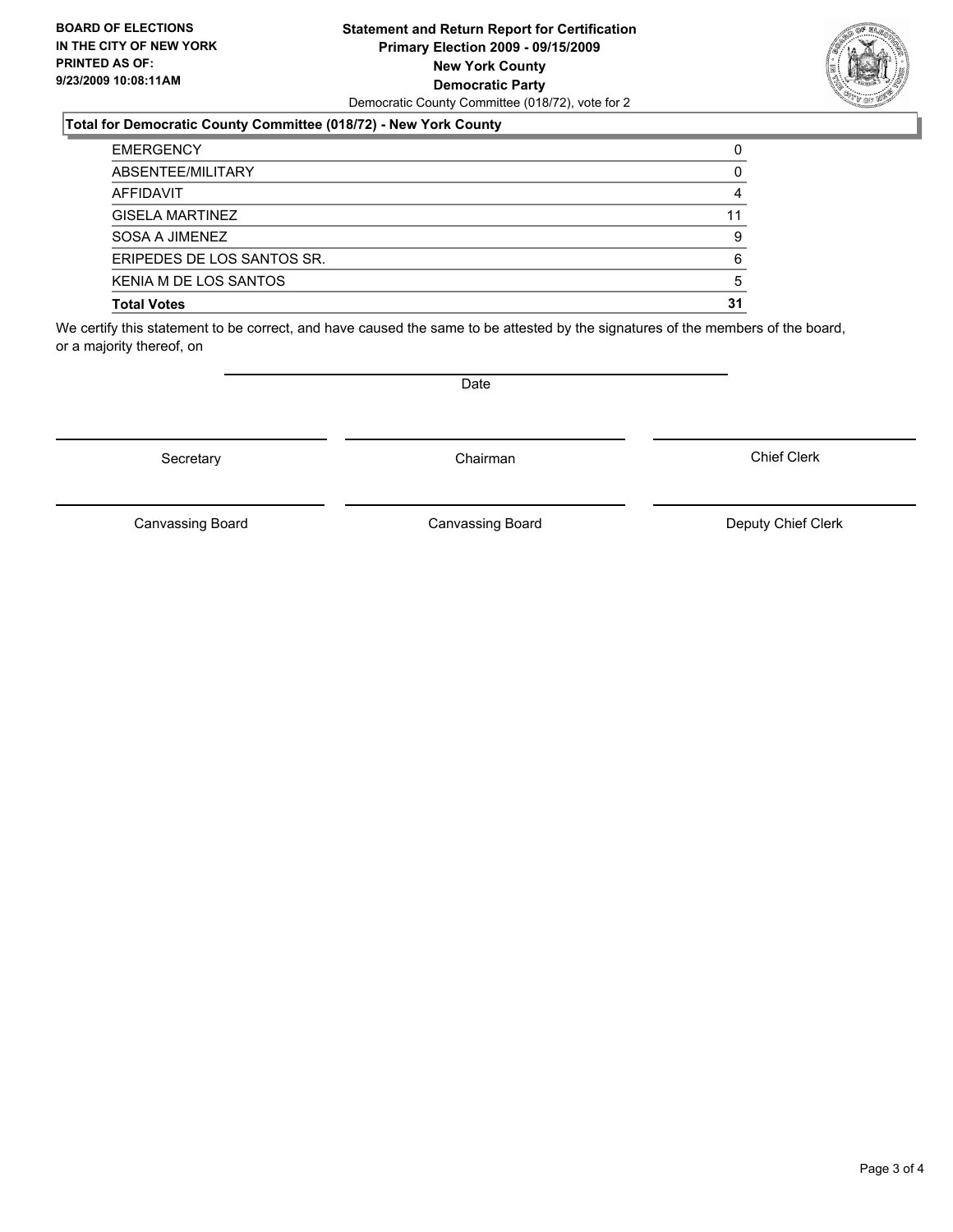**Statement and Return Report for Certification Primary Election 2009 - 09/15/2009 New York County Democratic Party** Democratic County Committee (018/72), vote for 2

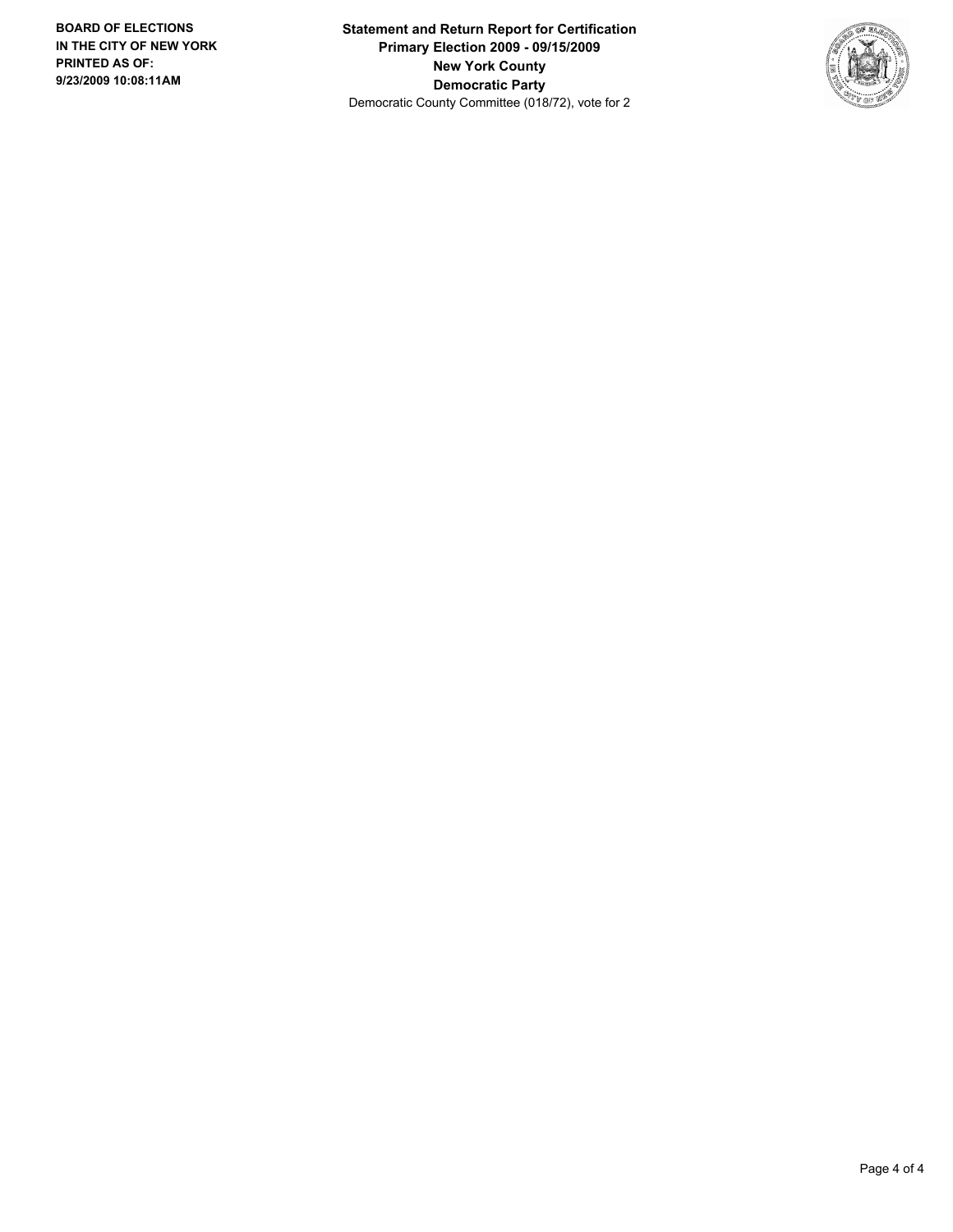

## **Primary Election 2009 - 09/15/2009 New York County - Democratic Party**

Democratic County Committee 019/72 Vote for 2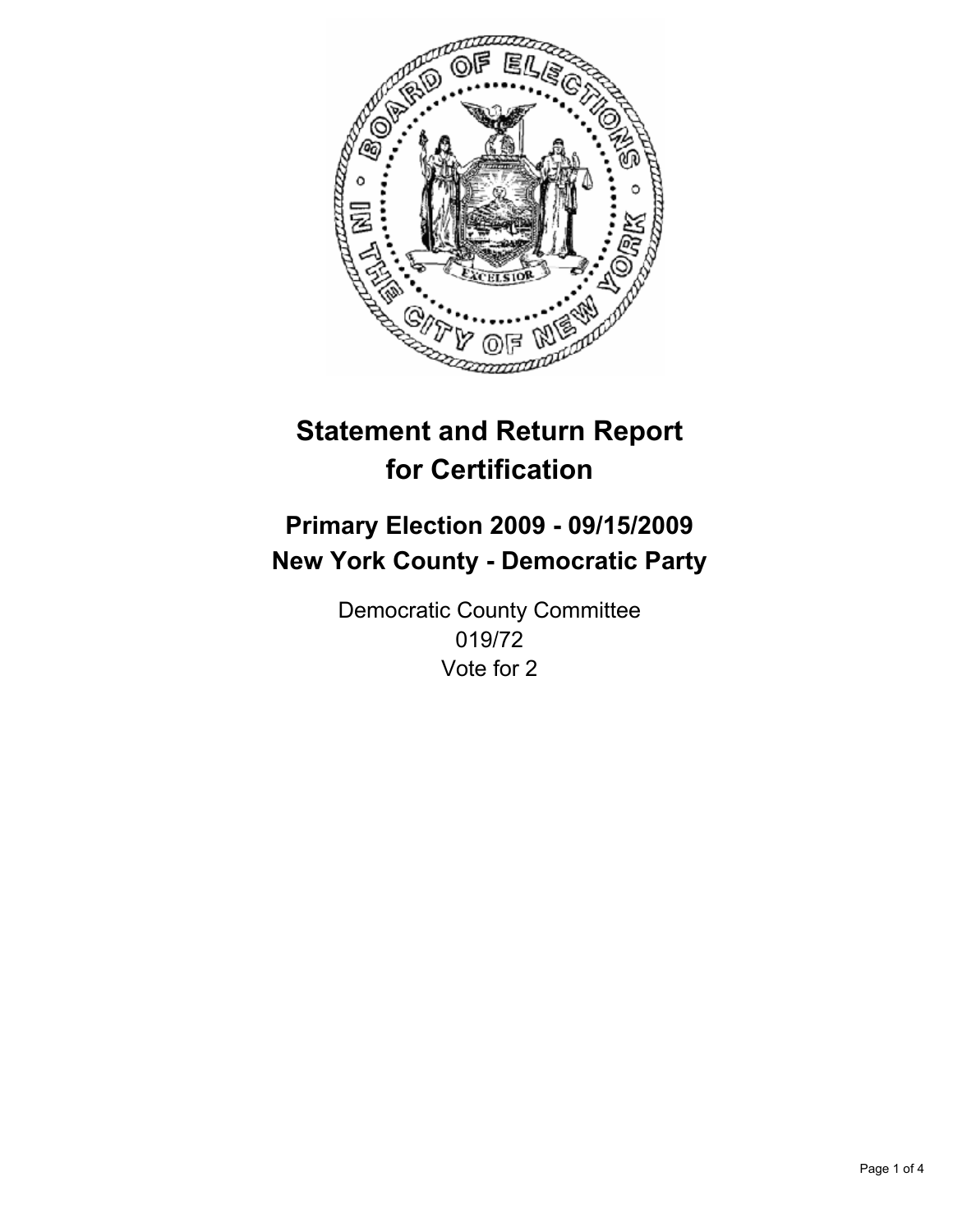

| <b>Total Votes</b>       | 71 |
|--------------------------|----|
| ANA A CESAR              | 10 |
| <b>BARBARA SINGLETON</b> | 14 |
| <b>JUAN HIDALGO</b>      | 23 |
| <b>JACKLYN BARCLAY</b>   | 24 |
| AFFIDAVIT                | 3  |
| ABSENTEE/MILITARY        | 3  |
| <b>EMERGENCY</b>         | 0  |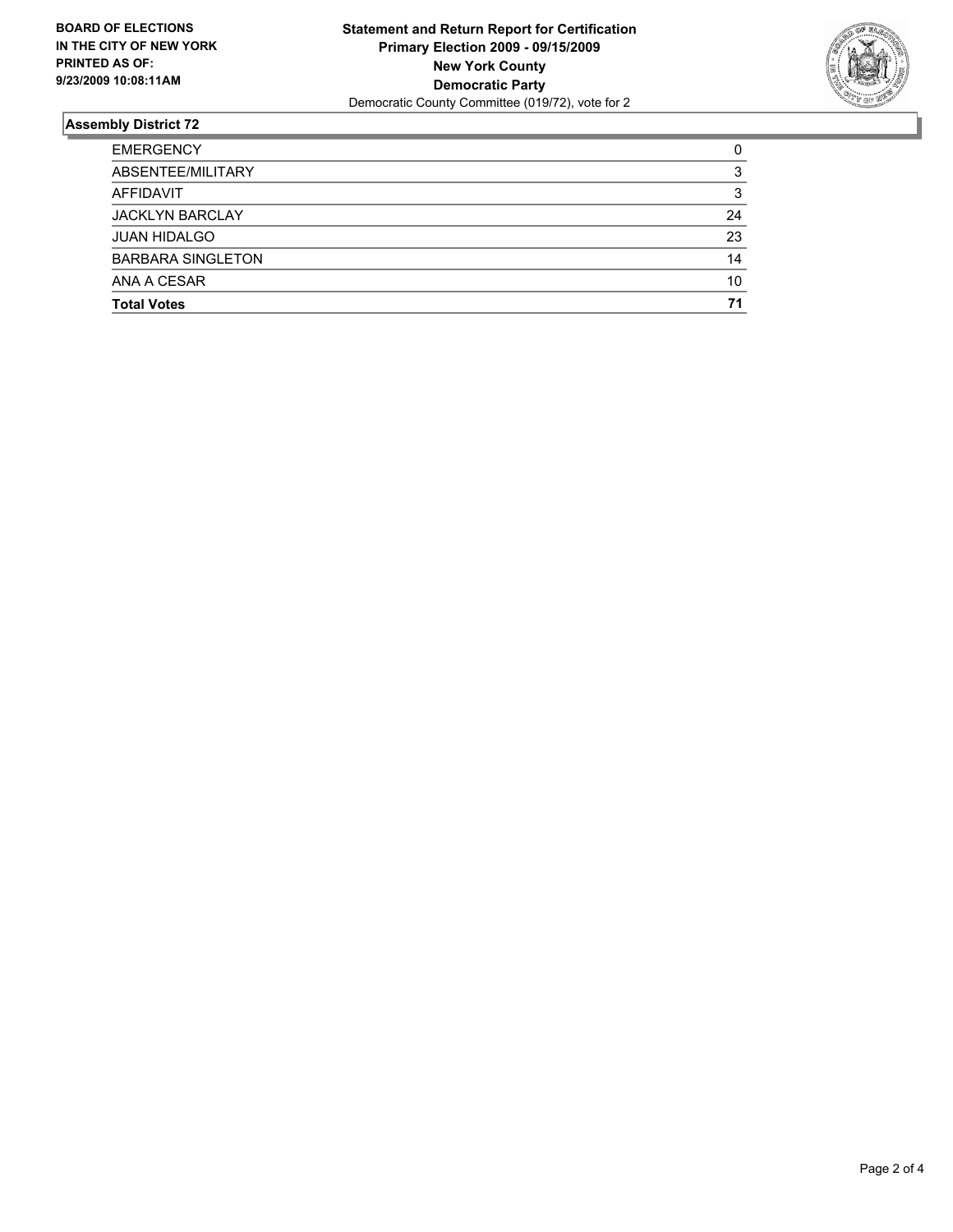#### **Statement and Return Report for Certification Primary Election 2009 - 09/15/2009 New York County Democratic Party** Democratic County Committee (019/72), vote for 2

### **Total for Democratic County Committee (019/72) - New York County**

| <b>EMERGENCY</b>         | 0  |
|--------------------------|----|
| ABSENTEE/MILITARY        | 3  |
| AFFIDAVIT                | 3  |
| <b>JACKLYN BARCLAY</b>   | 24 |
| <b>JUAN HIDALGO</b>      | 23 |
| <b>BARBARA SINGLETON</b> | 14 |
| ANA A CESAR              | 10 |
| <b>Total Votes</b>       | 71 |

We certify this statement to be correct, and have caused the same to be attested by the signatures of the members of the board, or a majority thereof, on

**Date** 

Secretary **Chairman** 

Canvassing Board

Chief Clerk



Canvassing Board Canvassing Board Canvassing Canvassing Board Deputy Chief Clerk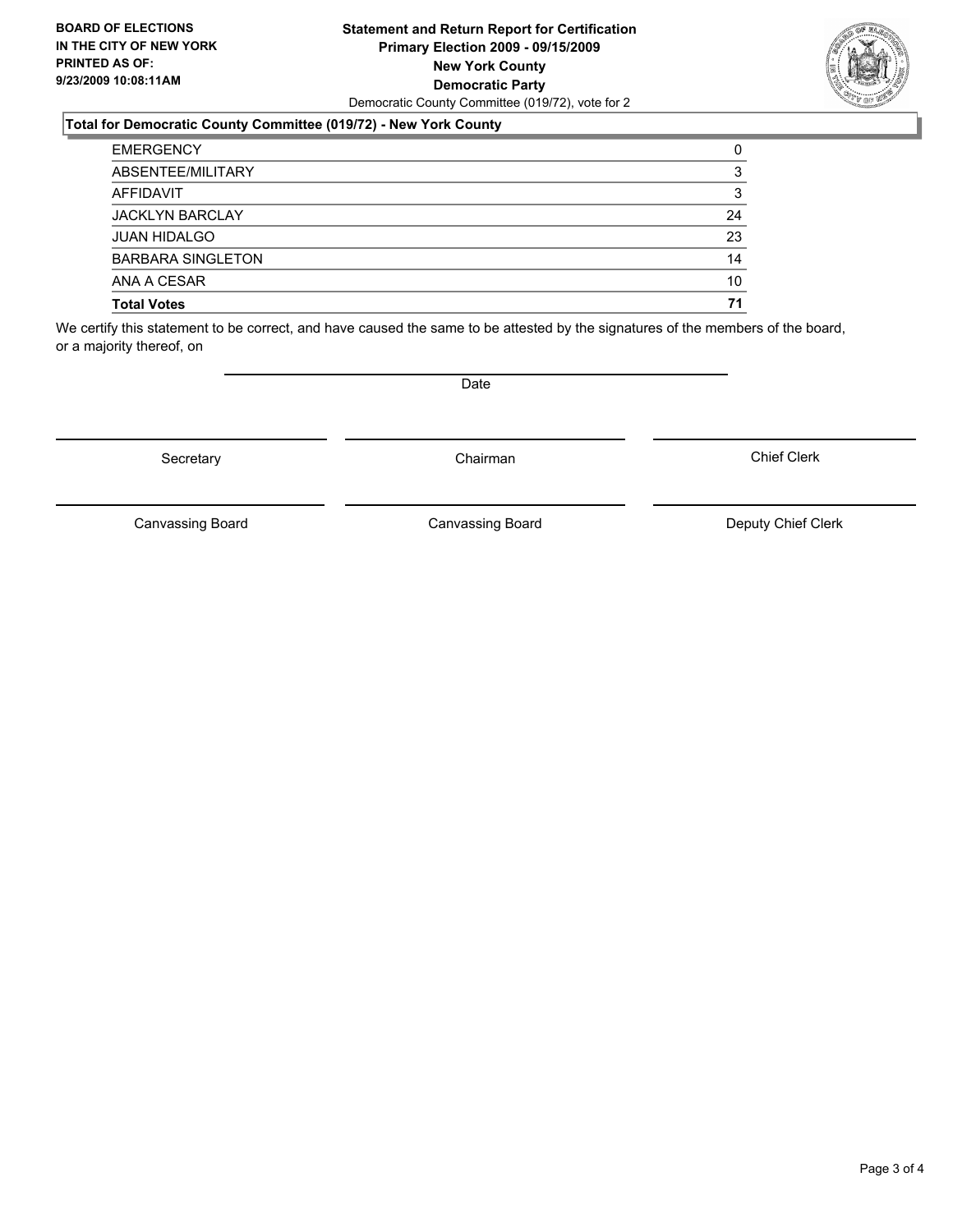**Statement and Return Report for Certification Primary Election 2009 - 09/15/2009 New York County Democratic Party** Democratic County Committee (019/72), vote for 2

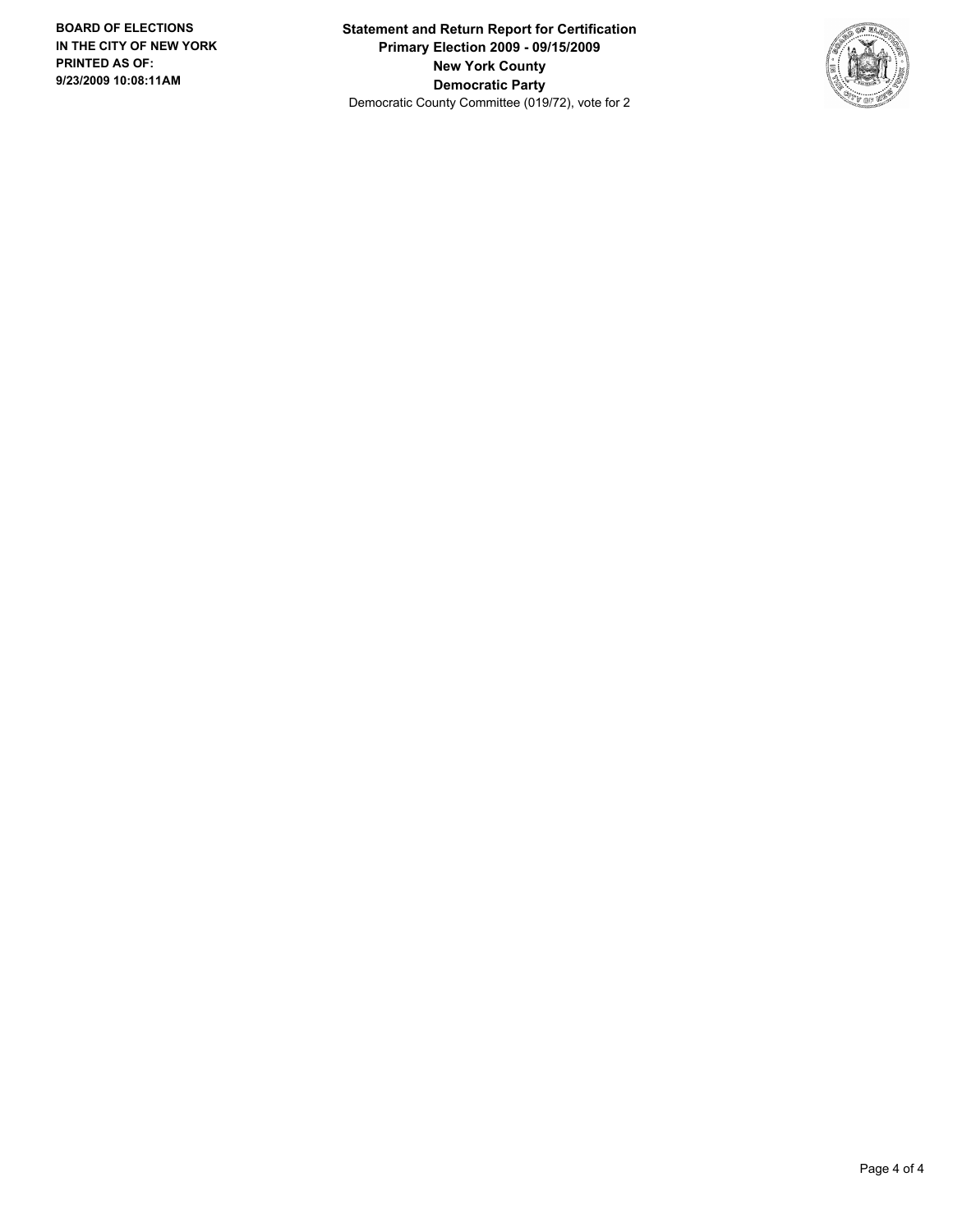

## **Primary Election 2009 - 09/15/2009 New York County - Democratic Party**

Democratic County Committee 020/72 Vote for 2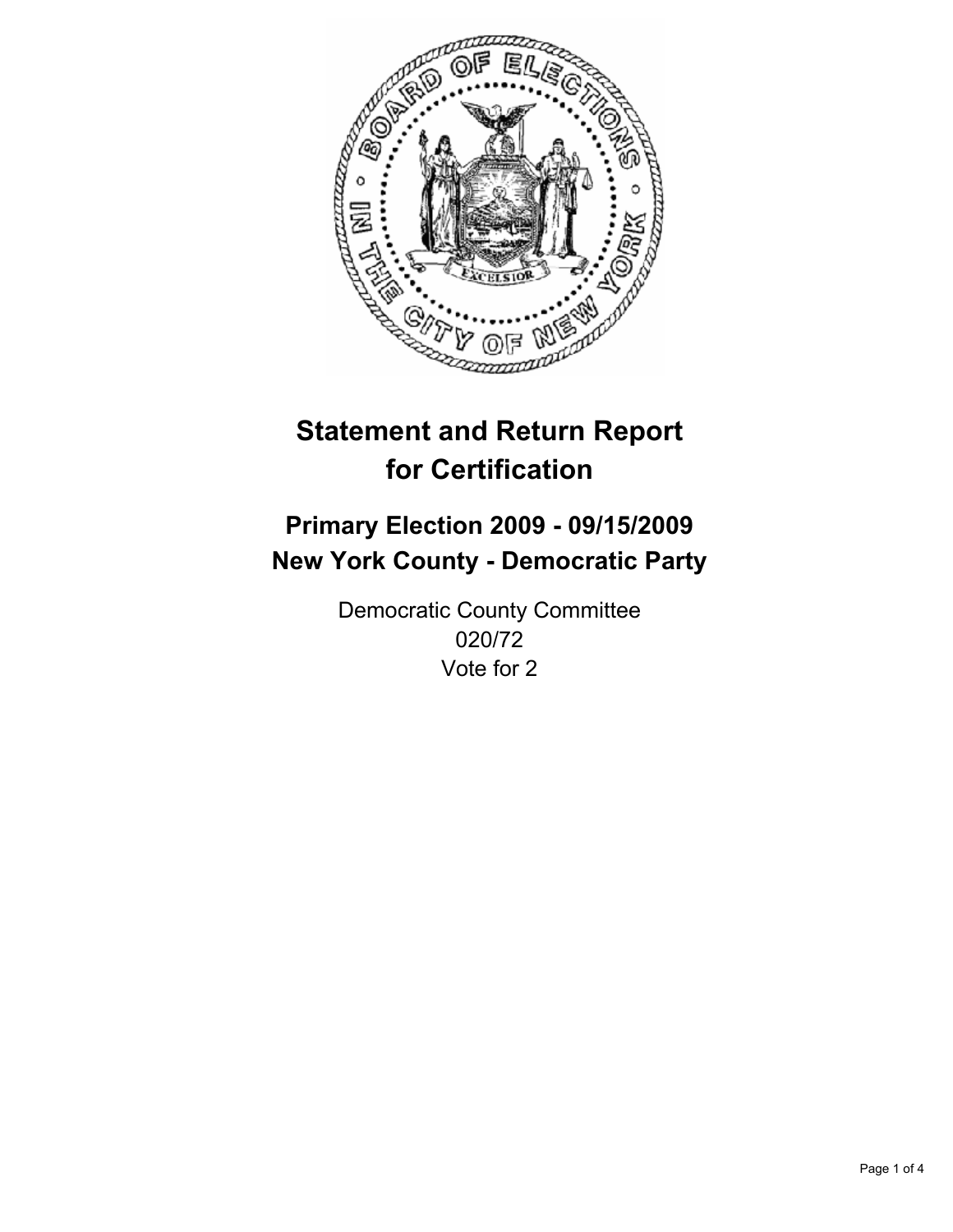

| <b>Total Votes</b>       | 71 |
|--------------------------|----|
| <b>VENECIA FERNANDEZ</b> | 21 |
| <b>NARCISO RAMOS</b>     | 11 |
| <b>BLANELL JIMENEZ</b>   | 21 |
| <b>SEAN MURTAUGH</b>     | 18 |
| AFFIDAVIT                | 3  |
| ABSENTEE/MILITARY        |    |
| <b>EMERGENCY</b>         | 0  |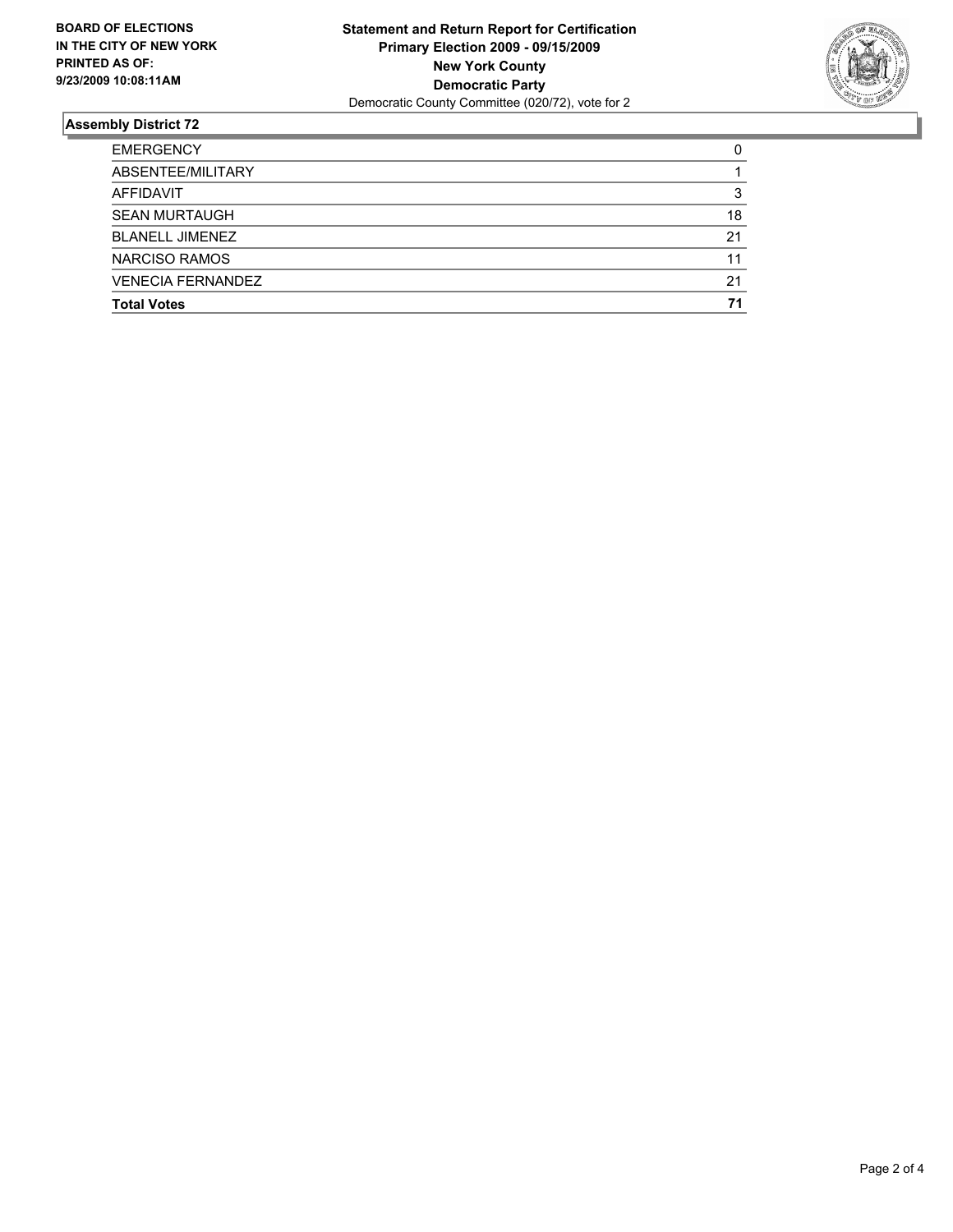#### **Statement and Return Report for Certification Primary Election 2009 - 09/15/2009 New York County Democratic Party** Democratic County Committee (020/72), vote for 2

### **Total for Democratic County Committee (020/72) - New York County**

| <b>Total Votes</b>       | 71 |
|--------------------------|----|
| <b>VENECIA FERNANDEZ</b> | 21 |
| NARCISO RAMOS            | 11 |
| <b>BLANELL JIMENEZ</b>   | 21 |
| <b>SEAN MURTAUGH</b>     | 18 |
| <b>AFFIDAVIT</b>         | 3  |
| ABSENTEE/MILITARY        |    |
| <b>EMERGENCY</b>         | 0  |

We certify this statement to be correct, and have caused the same to be attested by the signatures of the members of the board, or a majority thereof, on

Secretary **Chairman** 

Canvassing Board

Canvassing Board Canvassing Board Canvassing Canvassing Board Deputy Chief Clerk

Chief Clerk

Page 3 of 4



**Date**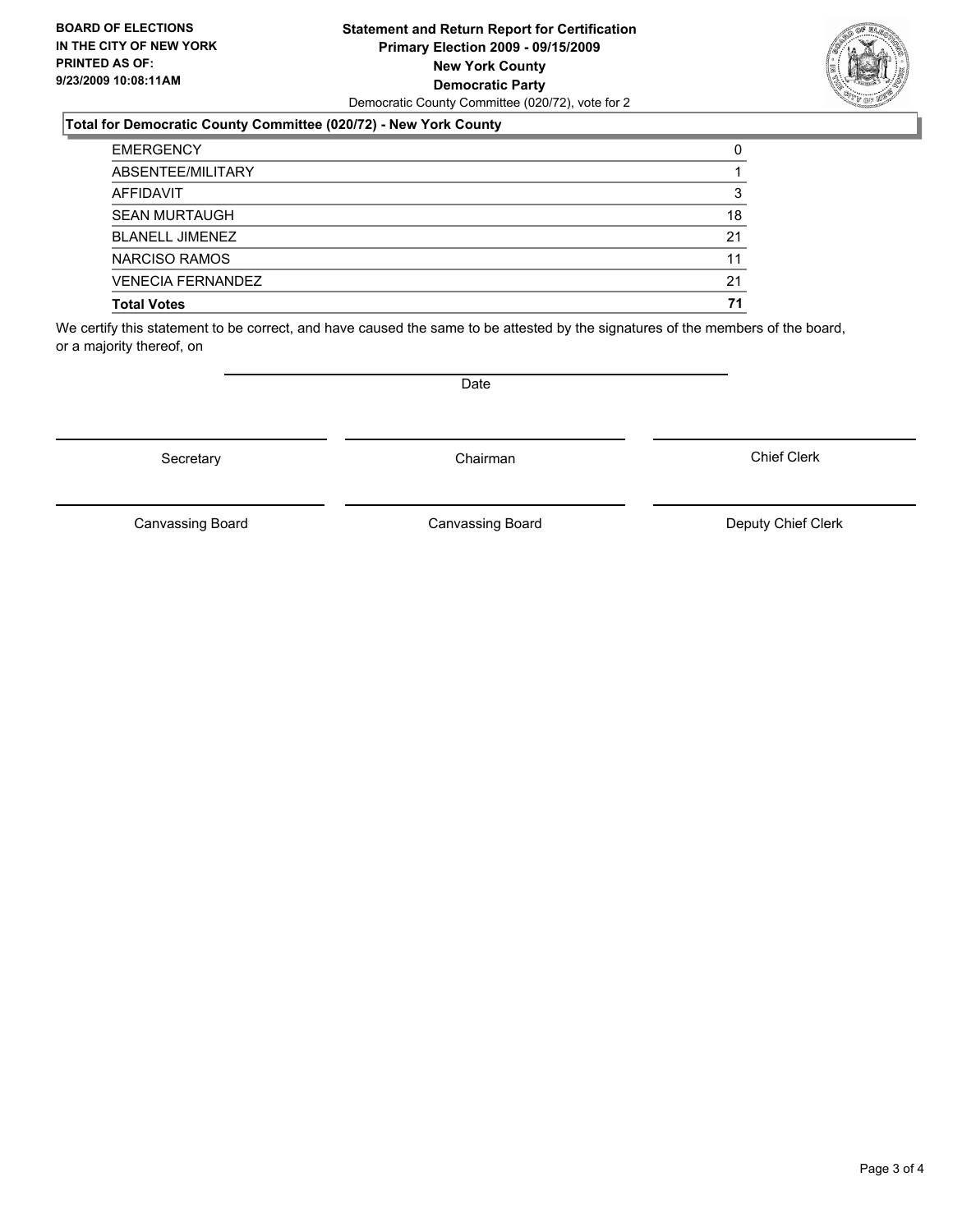**Statement and Return Report for Certification Primary Election 2009 - 09/15/2009 New York County Democratic Party** Democratic County Committee (020/72), vote for 2

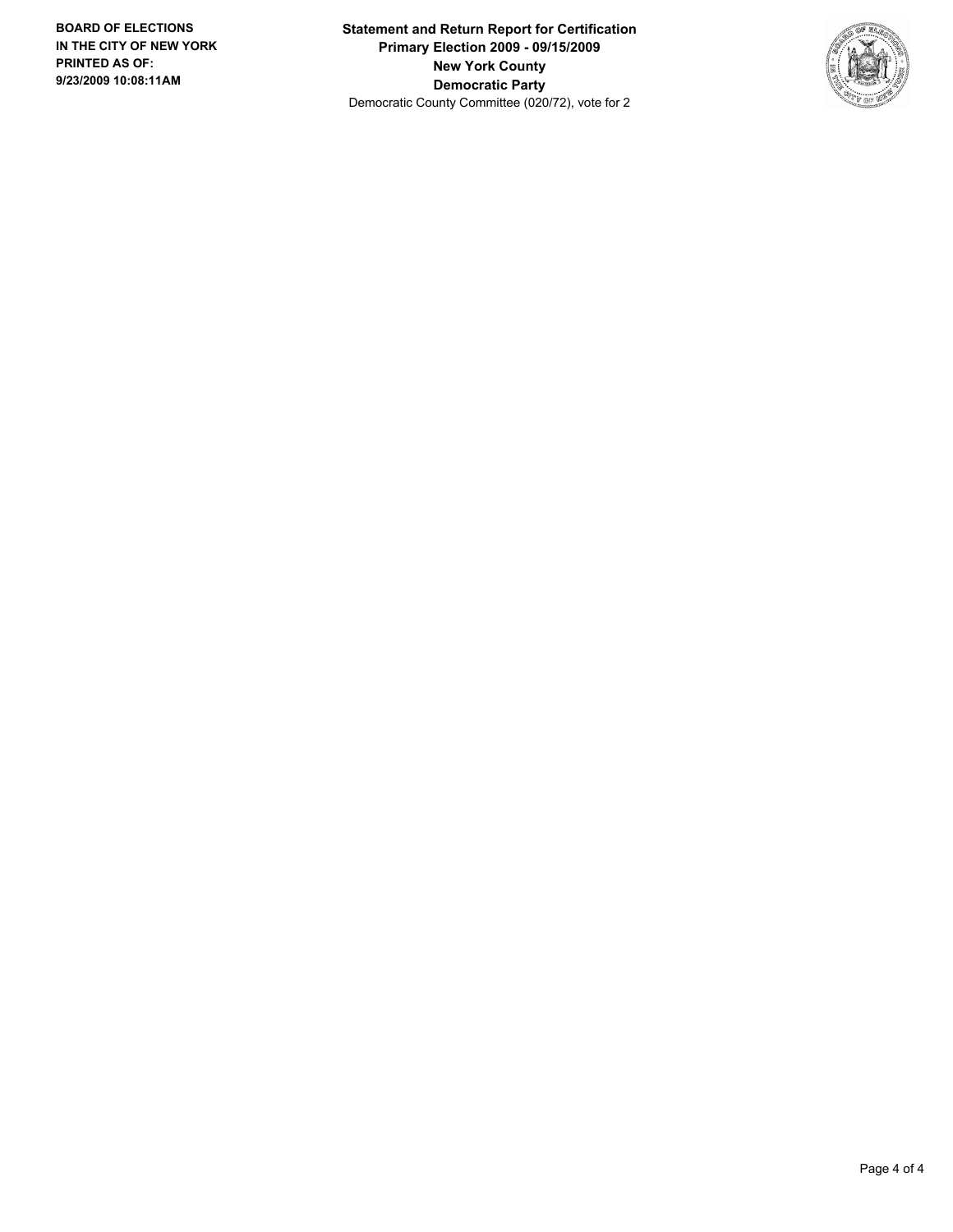

## **Primary Election 2009 - 09/15/2009 New York County - Democratic Party**

Democratic County Committee 021/72 Vote for 2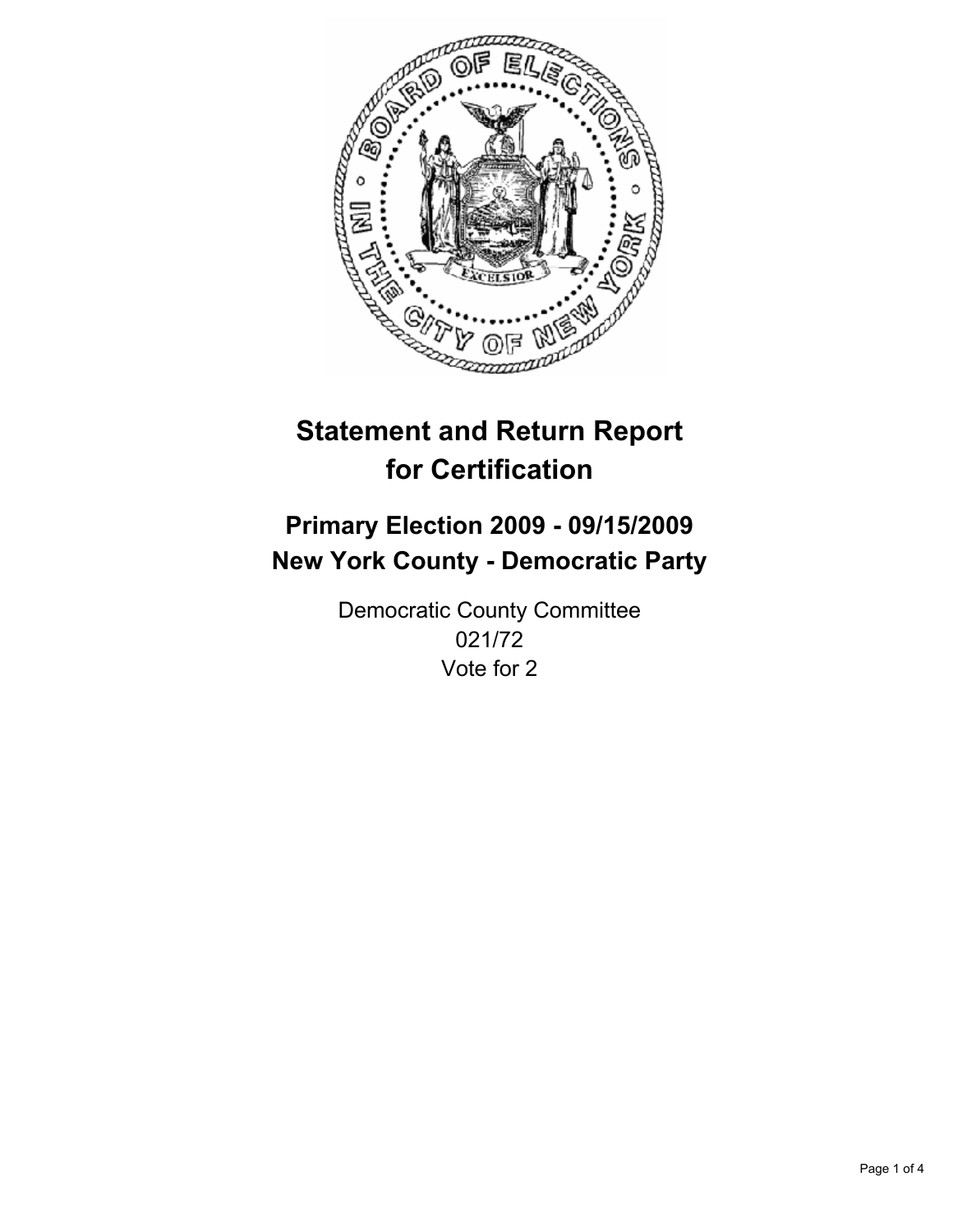

| <b>Total Votes</b>    | 44 |
|-----------------------|----|
| <b>DEBORAH MORGAN</b> |    |
| <b>EULA RICE</b>      | 8  |
| <b>GRISEL ABREU</b>   |    |
| <b>MELBA DIAZ</b>     | 22 |
| AFFIDAVIT             | 0  |
| ABSENTEE/MILITARY     | 0  |
| <b>EMERGENCY</b>      | 0  |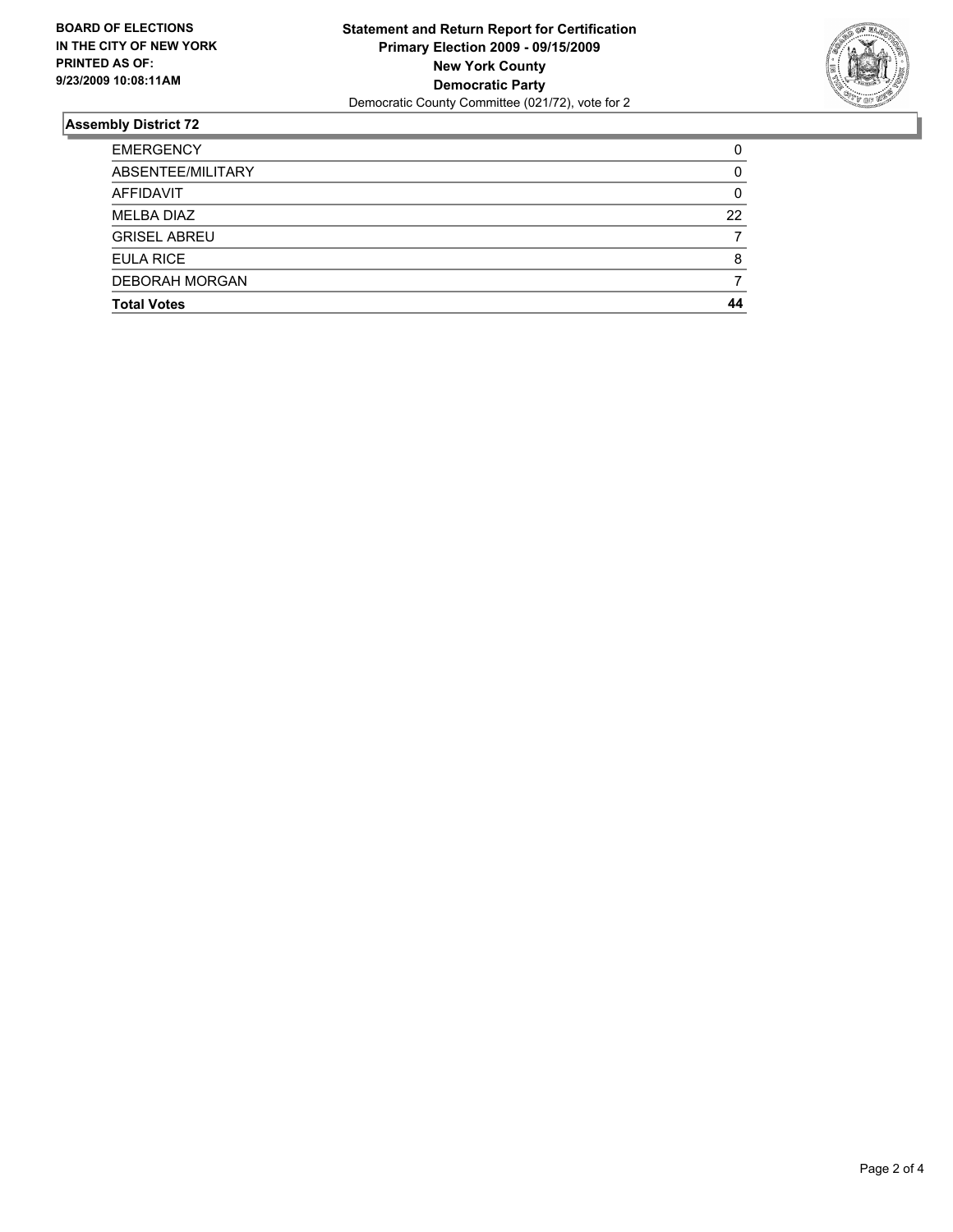#### **Statement and Return Report for Certification Primary Election 2009 - 09/15/2009 New York County Democratic Party** Democratic County Committee (021/72), vote for 2

#### **Total for Democratic County Committee (021/72) - New York County**

| <b>EMERGENCY</b>      | 0  |
|-----------------------|----|
| ABSENTEE/MILITARY     | 0  |
| AFFIDAVIT             | 0  |
| <b>MELBA DIAZ</b>     | 22 |
| <b>GRISEL ABREU</b>   |    |
| <b>EULA RICE</b>      | 8  |
| <b>DEBORAH MORGAN</b> |    |
| <b>Total Votes</b>    | 44 |

We certify this statement to be correct, and have caused the same to be attested by the signatures of the members of the board, or a majority thereof, on

**Date** 

Canvassing Board

Chief Clerk



Secretary **Chairman** 

Canvassing Board Canvassing Board Canvassing Canvassing Board Deputy Chief Clerk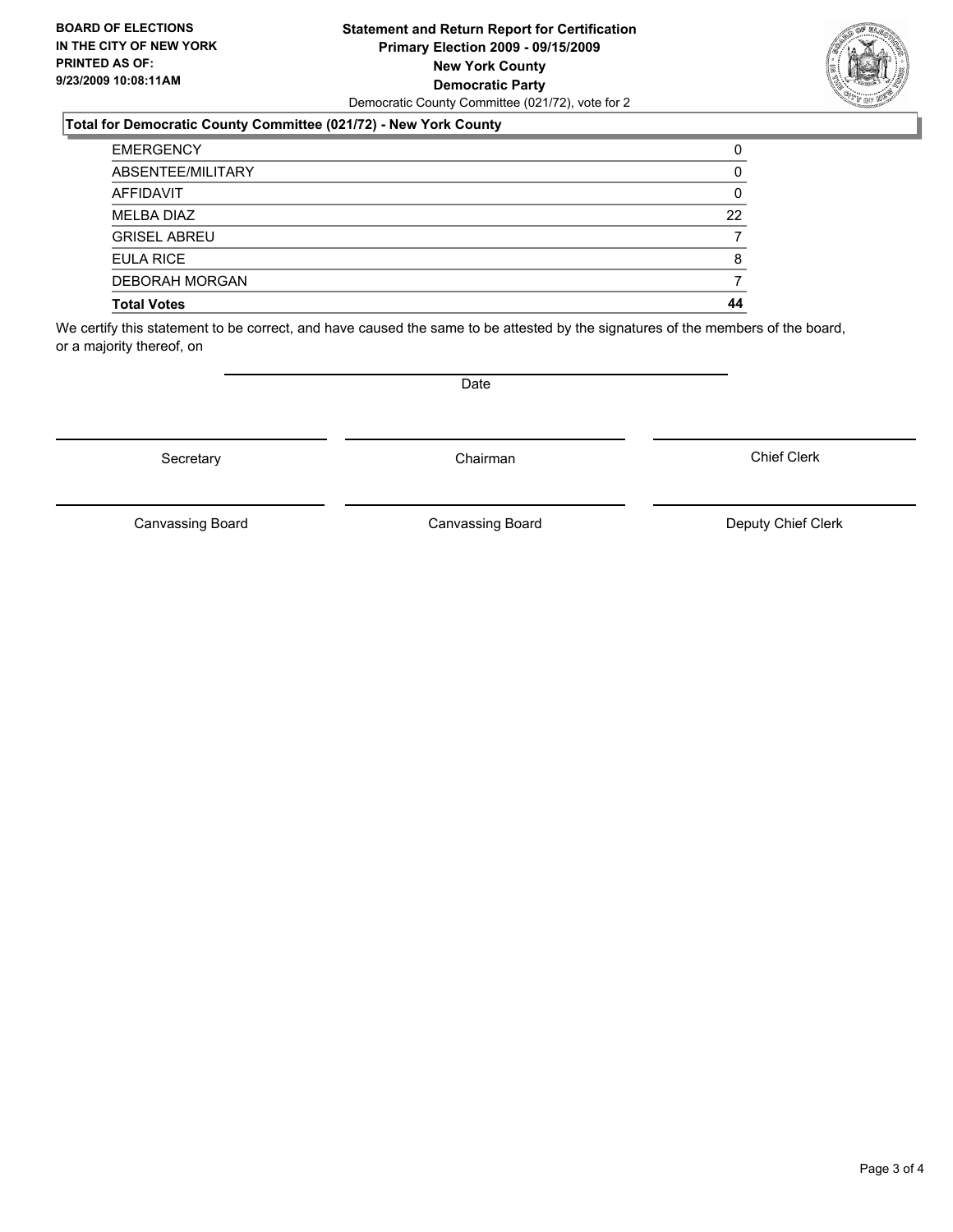**Statement and Return Report for Certification Primary Election 2009 - 09/15/2009 New York County Democratic Party** Democratic County Committee (021/72), vote for 2

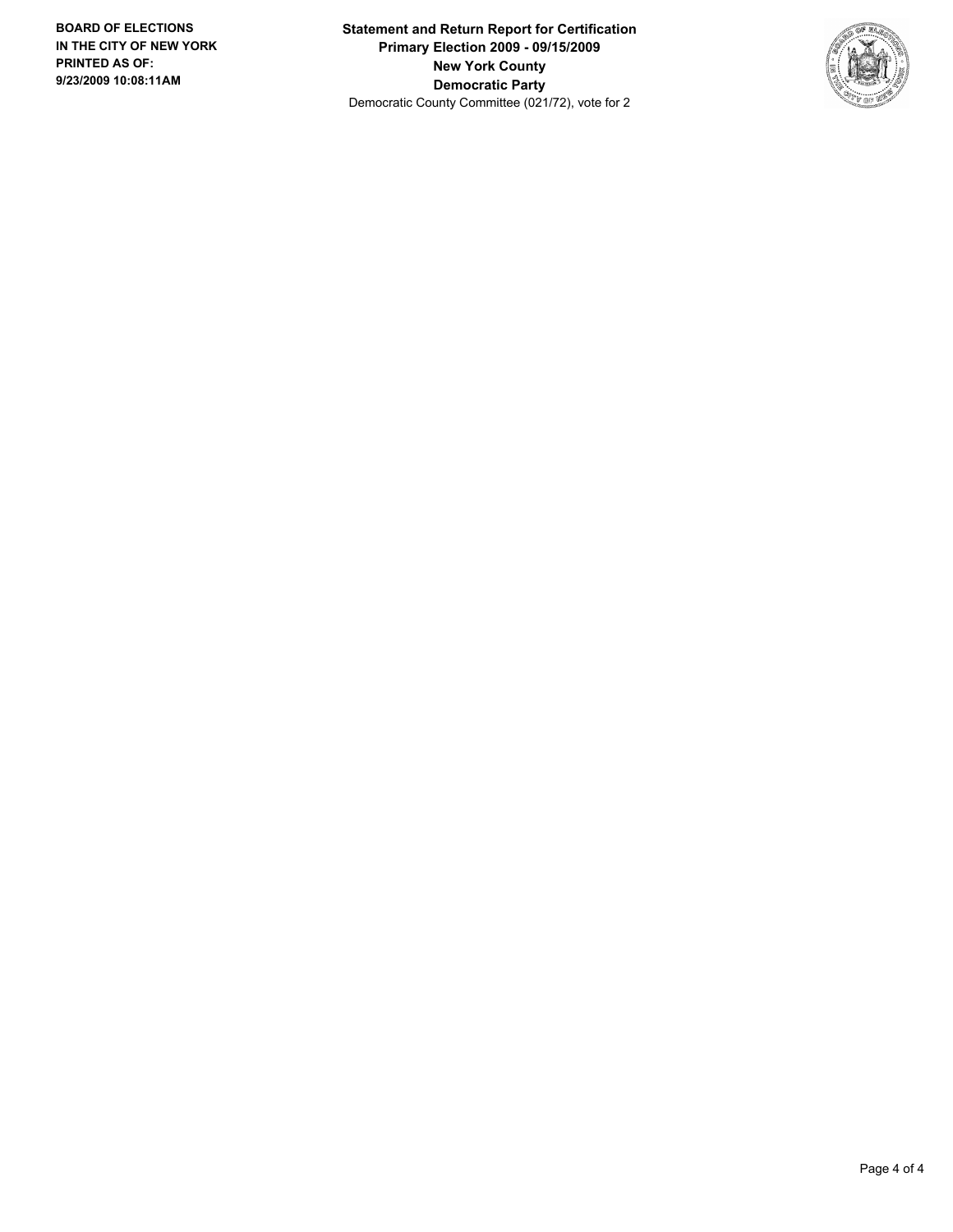

## **Primary Election 2009 - 09/15/2009 New York County - Democratic Party**

Democratic County Committee 022/72 Vote for 2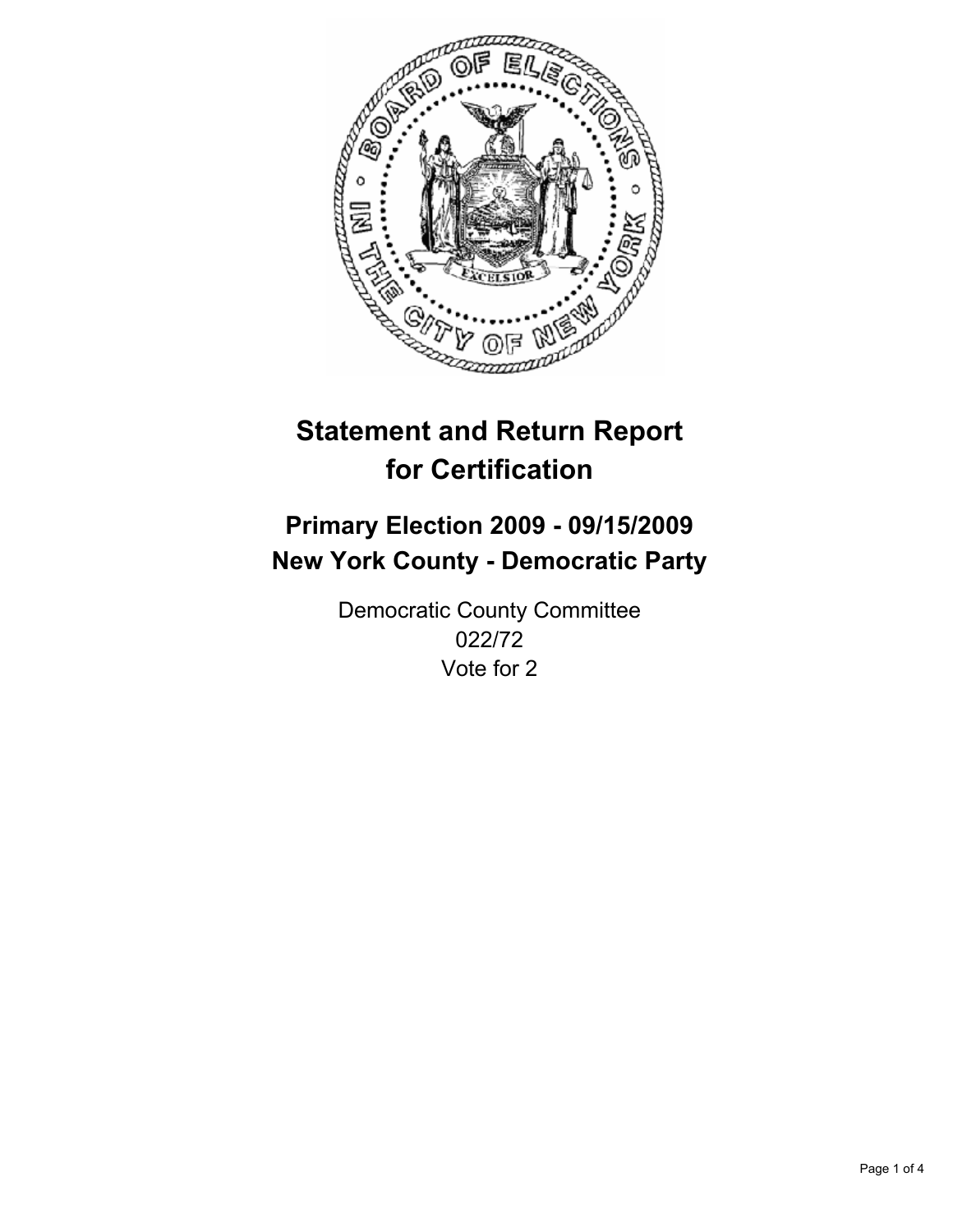

| <b>Total Votes</b>    | 84 |
|-----------------------|----|
| <b>MARCELO PUELLO</b> | 17 |
| DINORAH CALDERON      | 15 |
| SONIA GONZALEZ        | 33 |
| <b>JOSEPH LAUFER</b>  | 19 |
| AFFIDAVIT             |    |
| ABSENTEE/MILITARY     | 0  |
| <b>EMERGENCY</b>      | 0  |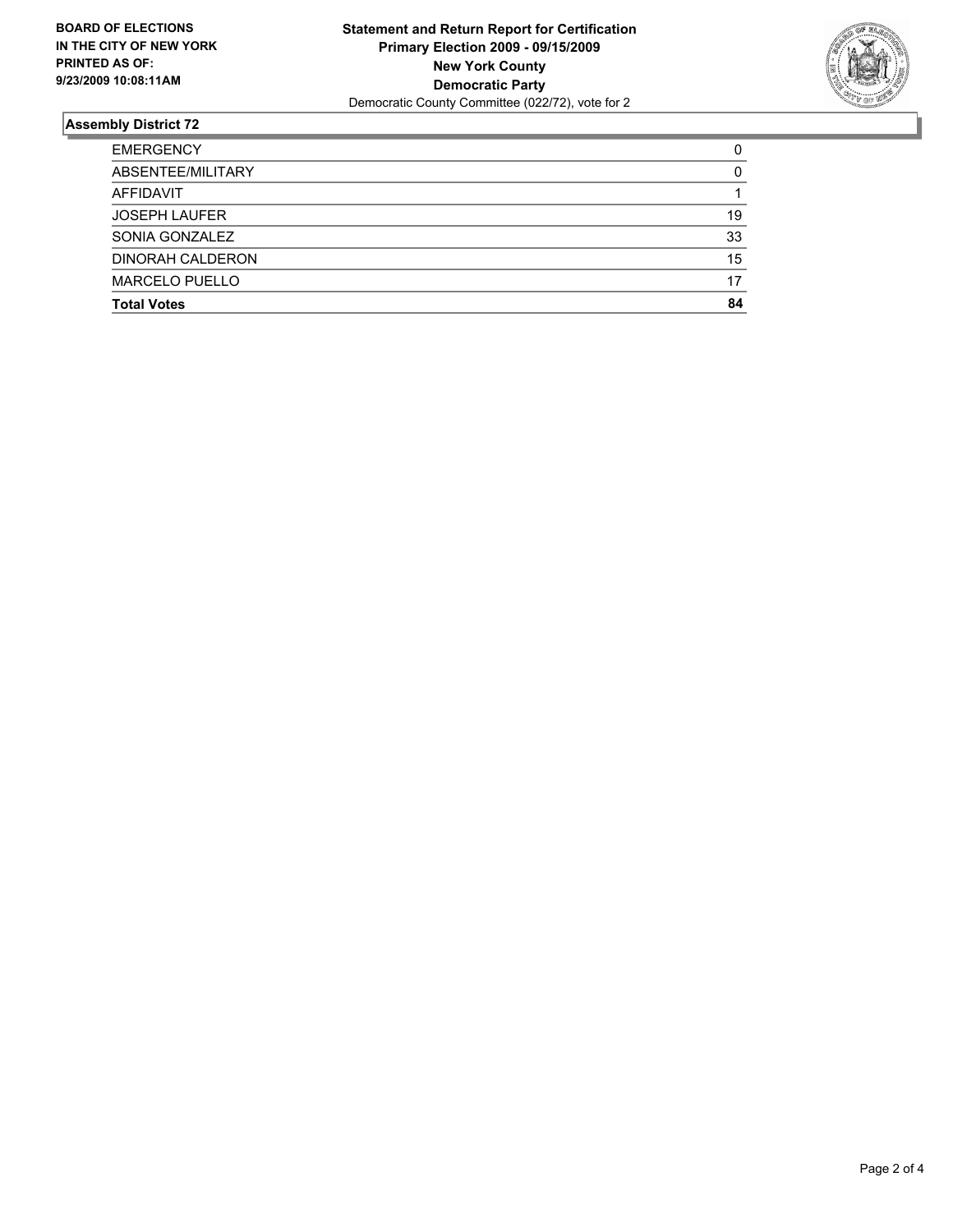#### **Statement and Return Report for Certification Primary Election 2009 - 09/15/2009 New York County Democratic Party** Democratic County Committee (022/72), vote for 2

#### **Total for Democratic County Committee (022/72) - New York County**

| <b>EMERGENCY</b>      | 0  |
|-----------------------|----|
| ABSENTEE/MILITARY     | 0  |
| AFFIDAVIT             |    |
| <b>JOSEPH LAUFER</b>  | 19 |
| SONIA GONZALEZ        | 33 |
| DINORAH CALDERON      | 15 |
| <b>MARCELO PUELLO</b> | 17 |
| <b>Total Votes</b>    | 84 |

We certify this statement to be correct, and have caused the same to be attested by the signatures of the members of the board, or a majority thereof, on

Secretary **Chairman** 

Canvassing Board

Canvassing Board Canvassing Board Canvassing Canvassing Board Deputy Chief Clerk

Chief Clerk



**Date**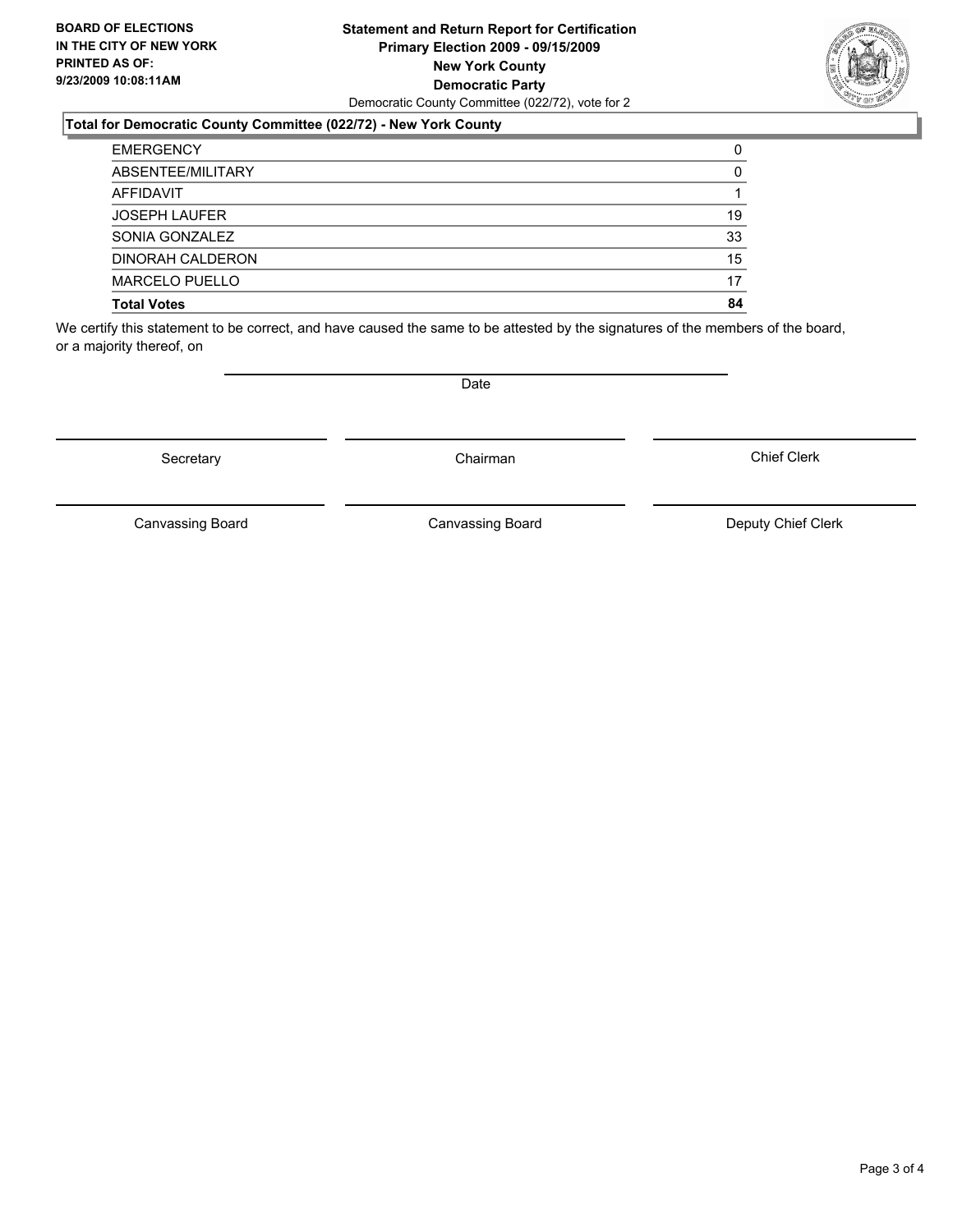**Statement and Return Report for Certification Primary Election 2009 - 09/15/2009 New York County Democratic Party** Democratic County Committee (022/72), vote for 2

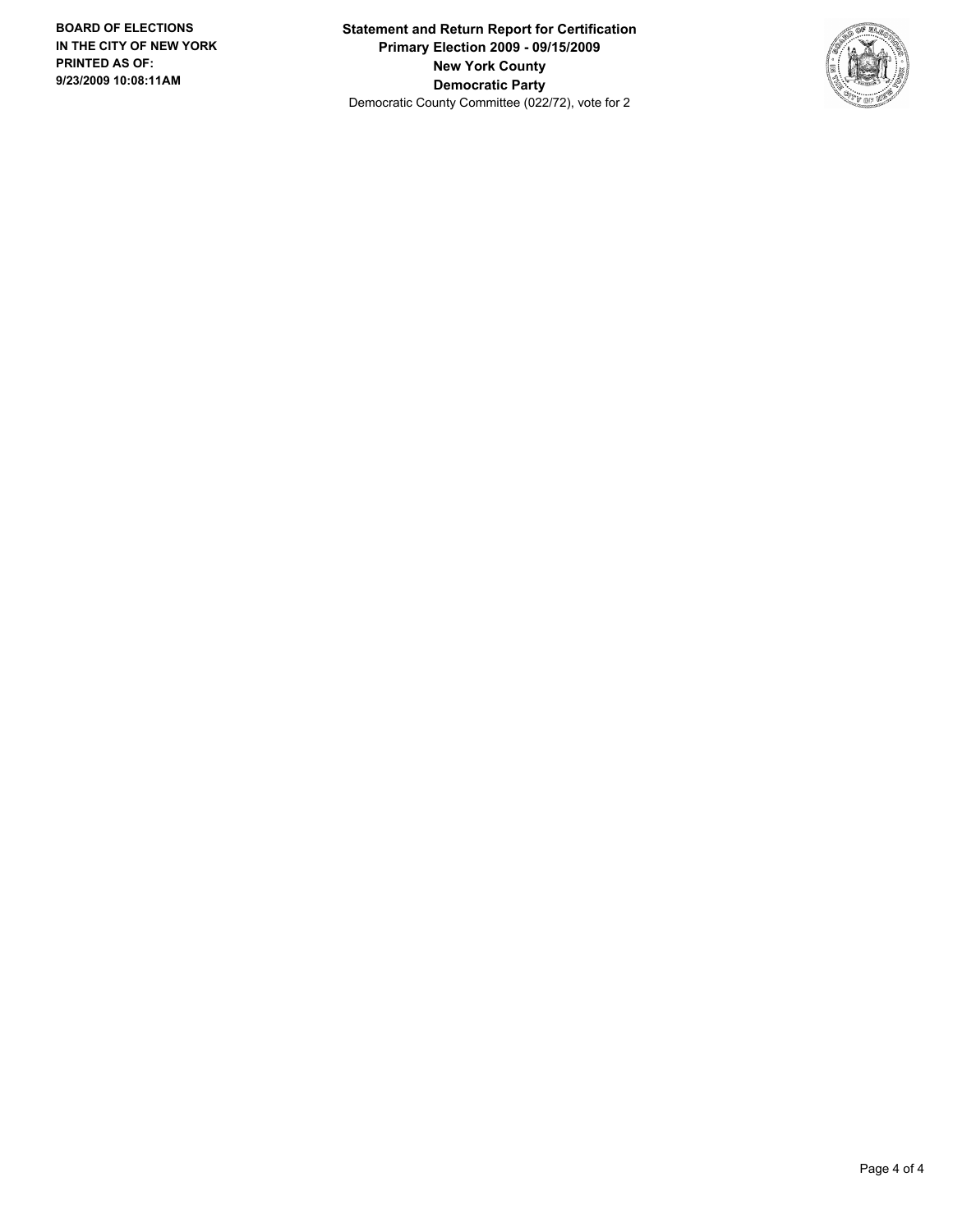

## **Primary Election 2009 - 09/15/2009 New York County - Democratic Party**

Democratic County Committee 024/72 Vote for 2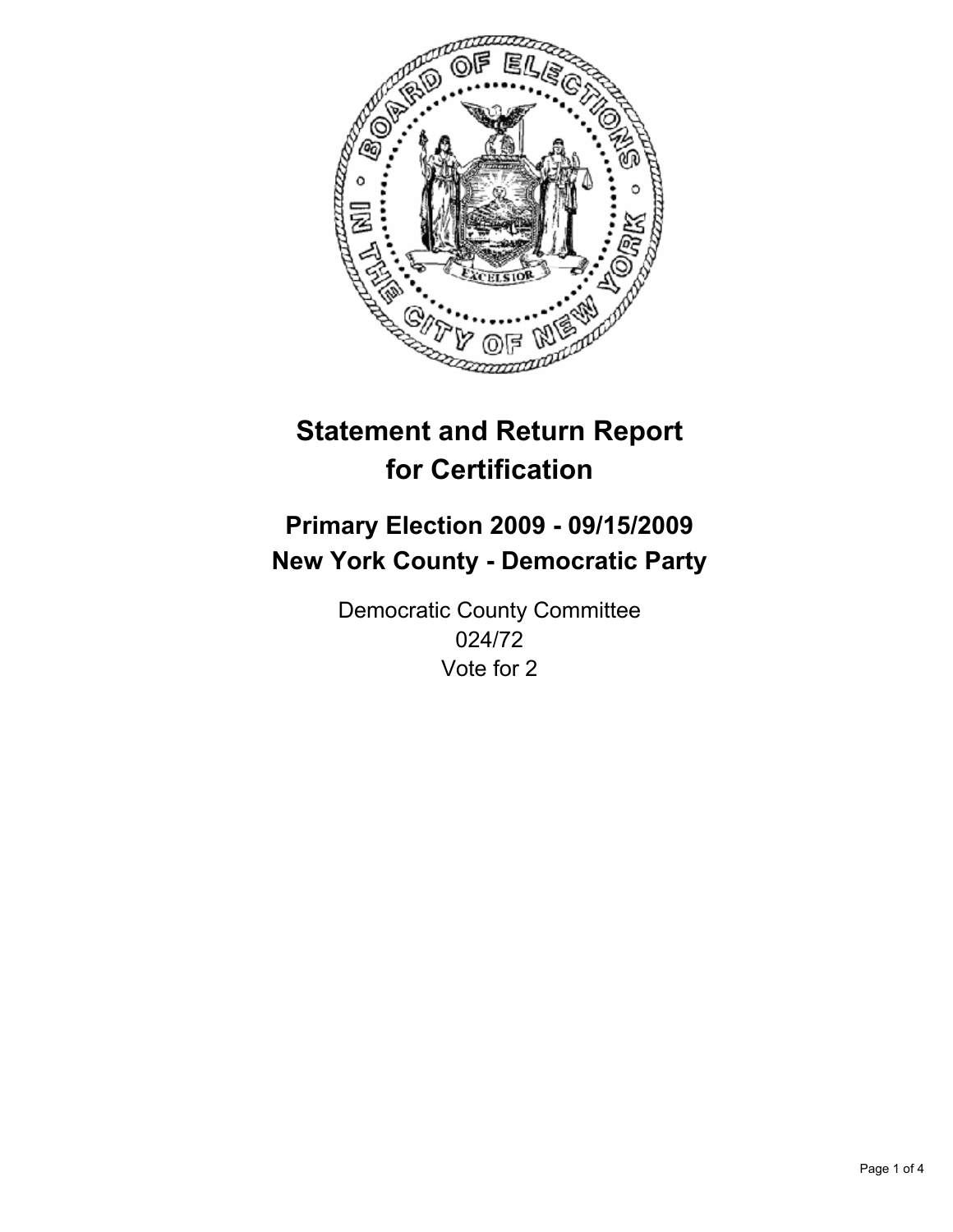

| <b>Total Votes</b>       | 71 |
|--------------------------|----|
| <b>LILLIAN CONTRERAS</b> | 14 |
| MICAELA LUGO             | 24 |
| <b>JESUS CASANOVA</b>    | 9  |
| <b>YUDELKY FLORES</b>    | 24 |
| <b>AFFIDAVIT</b>         | 0  |
| ABSENTEE/MILITARY        | 0  |
| <b>EMERGENCY</b>         | 0  |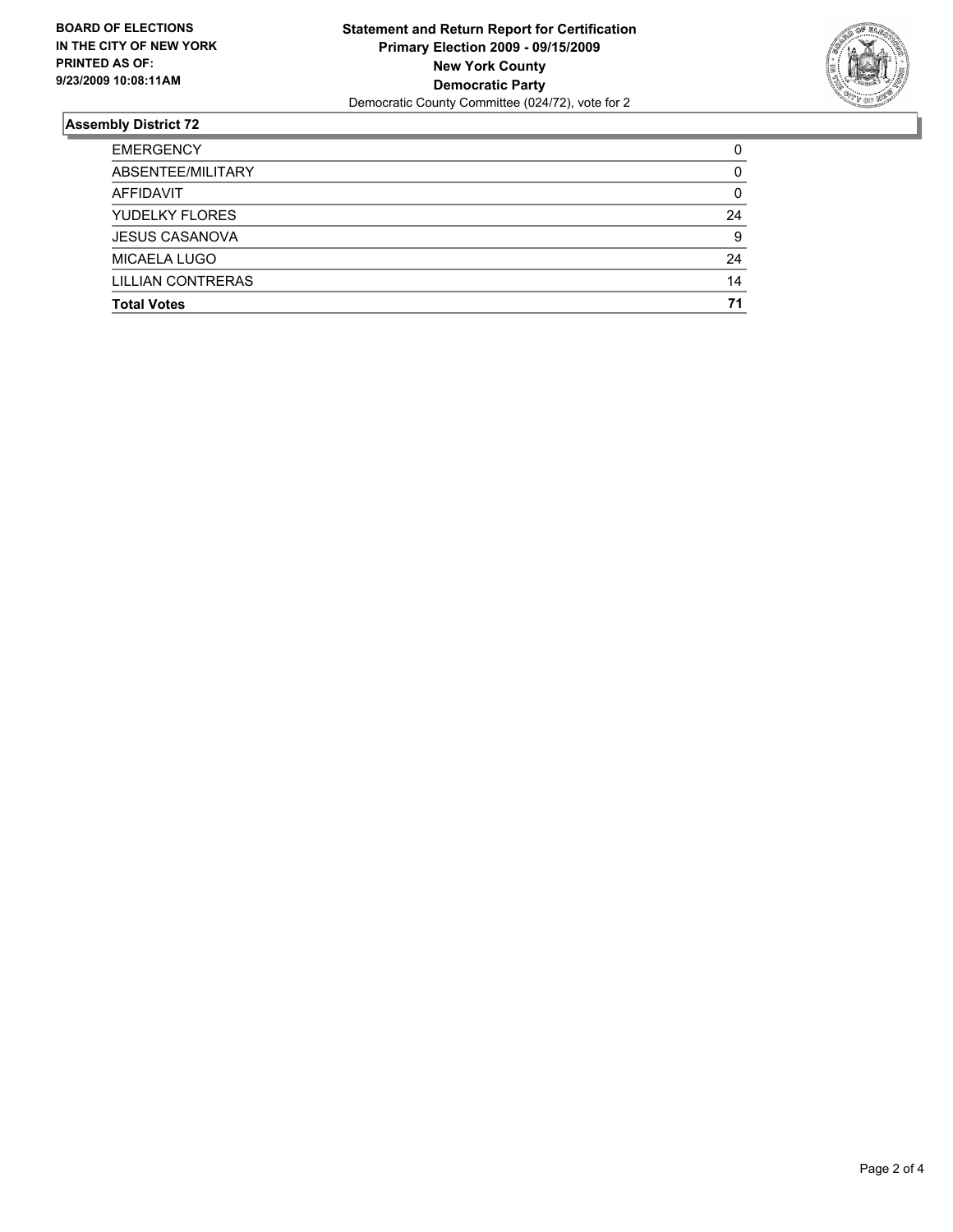#### **Statement and Return Report for Certification Primary Election 2009 - 09/15/2009 New York County Democratic Party** Democratic County Committee (024/72), vote for 2

### **Total for Democratic County Committee (024/72) - New York County**

| <b>EMERGENCY</b>      | 0  |
|-----------------------|----|
| ABSENTEE/MILITARY     | 0  |
| AFFIDAVIT             | 0  |
| <b>YUDELKY FLORES</b> | 24 |
| <b>JESUS CASANOVA</b> | 9  |
| MICAELA LUGO          | 24 |
| LILLIAN CONTRERAS     | 14 |
| <b>Total Votes</b>    | 71 |

We certify this statement to be correct, and have caused the same to be attested by the signatures of the members of the board, or a majority thereof, on

Secretary **Chairman** 

Canvassing Board

Canvassing Board Canvassing Board Canvassing Canvassing Board Deputy Chief Clerk

Chief Clerk



**Date**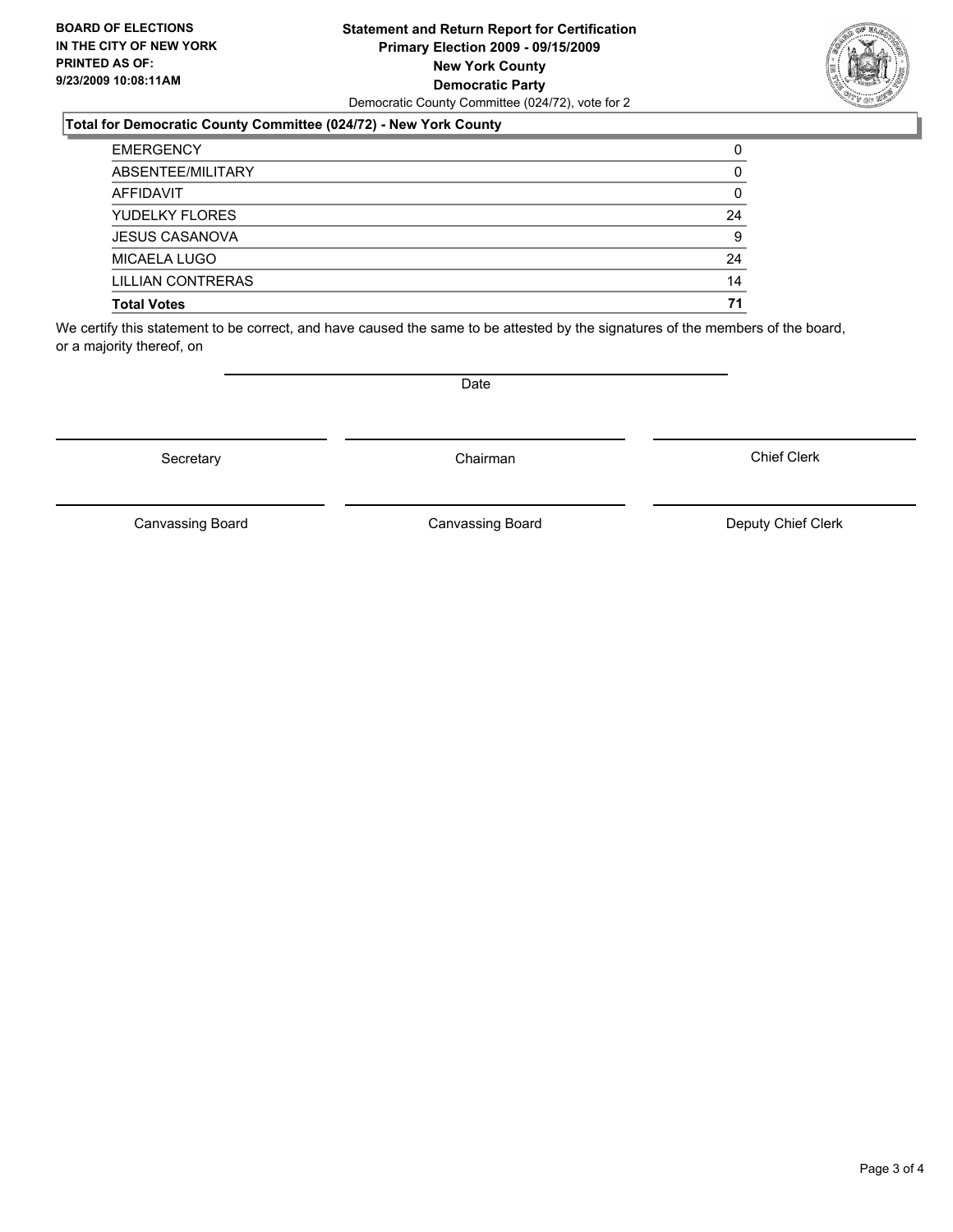**Statement and Return Report for Certification Primary Election 2009 - 09/15/2009 New York County Democratic Party** Democratic County Committee (024/72), vote for 2

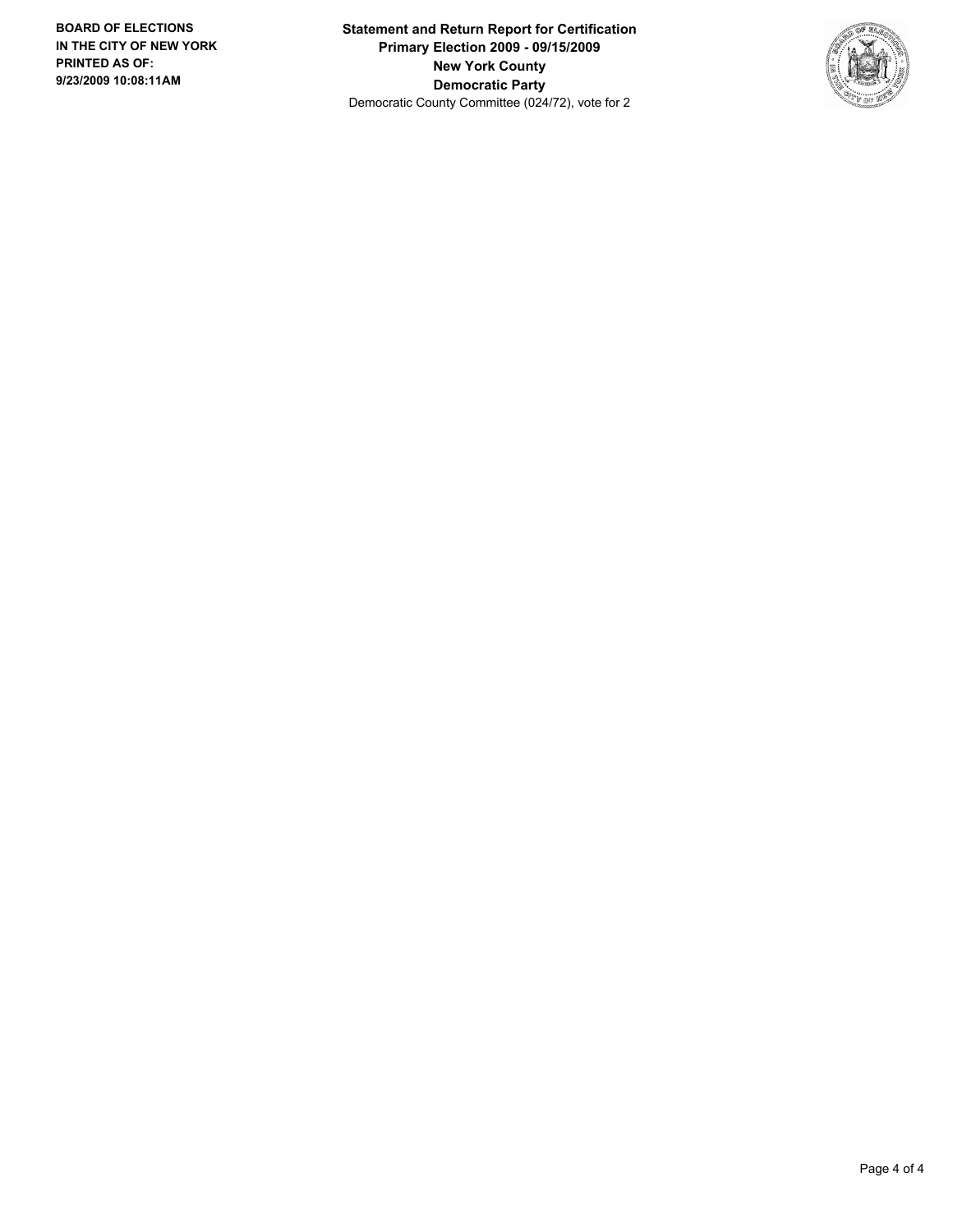

## **Primary Election 2009 - 09/15/2009 New York County - Democratic Party**

Democratic County Committee 025/72 Vote for 2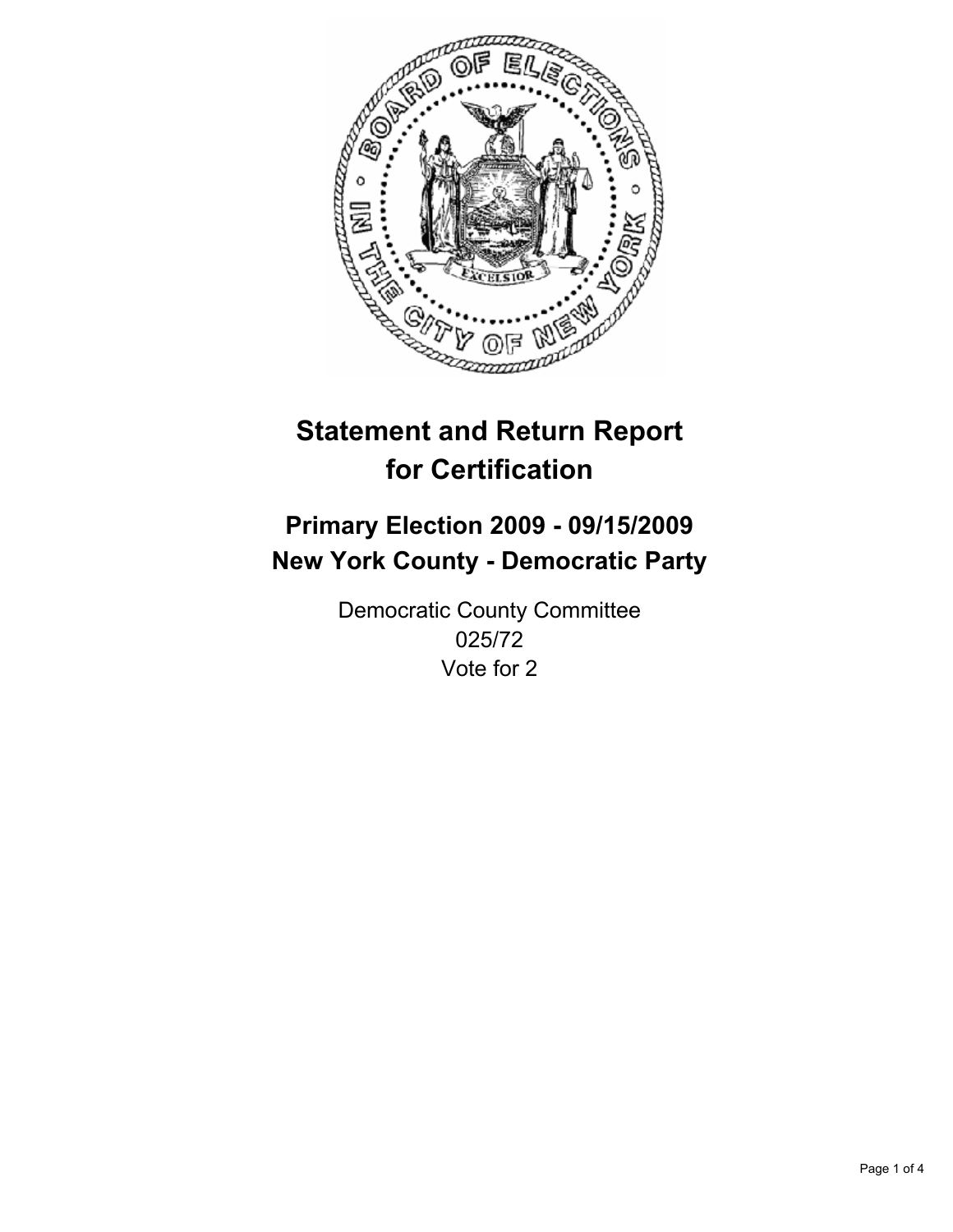

| <b>Total Votes</b>        | 80 |
|---------------------------|----|
| MARIA C JURADO            | 11 |
| <b>BIENVENIDA COROPAN</b> | 16 |
| <b>CECILIO RAMIREZ</b>    | 28 |
| <b>MARIA MANRIQUE</b>     | 25 |
| <b>AFFIDAVIT</b>          | 0  |
| ABSENTEE/MILITARY         | 0  |
| <b>EMERGENCY</b>          | 0  |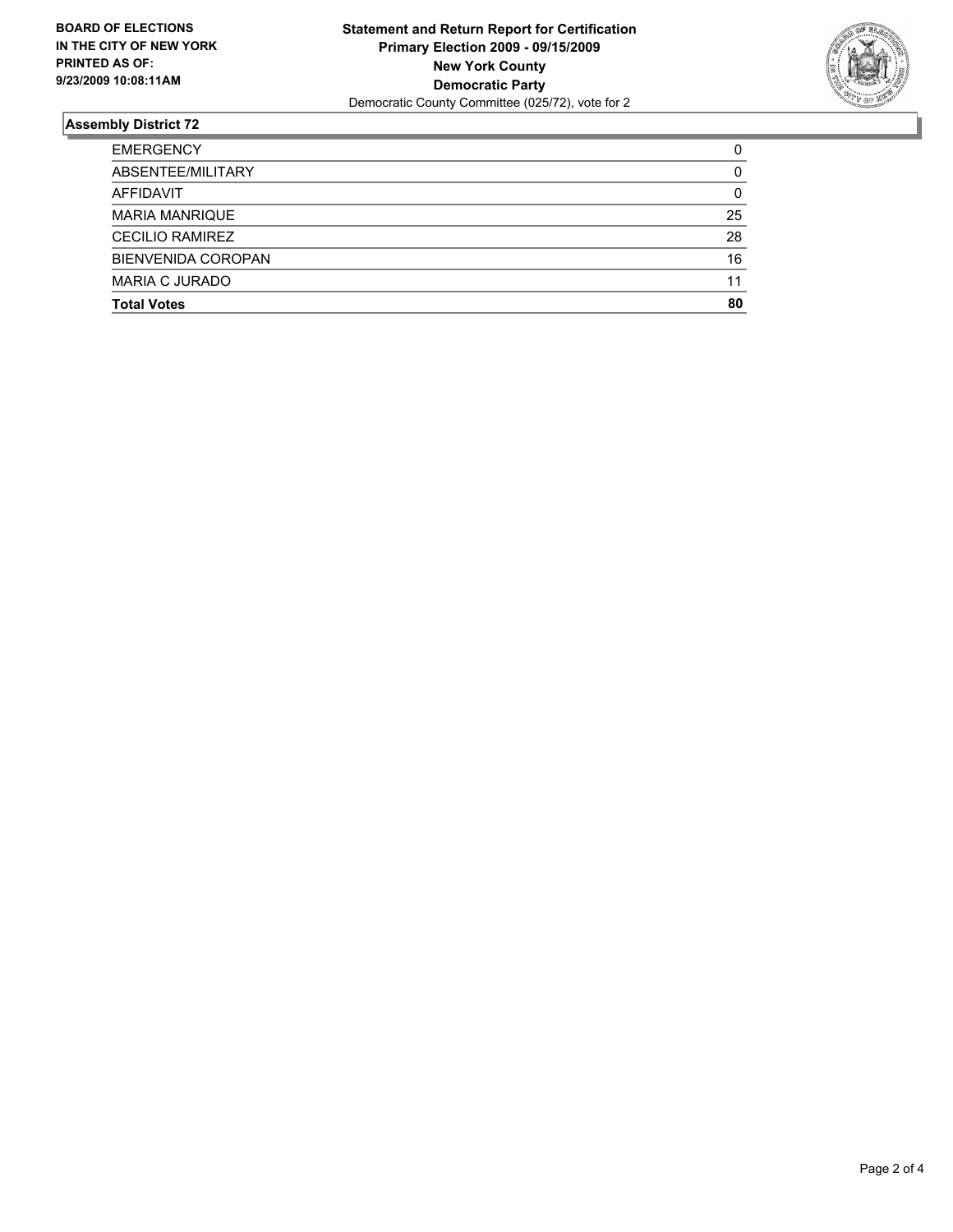#### **Statement and Return Report for Certification Primary Election 2009 - 09/15/2009 New York County Democratic Party** Democratic County Committee (025/72), vote for 2

#### **Total for Democratic County Committee (025/72) - New York County**

| <b>EMERGENCY</b>          | 0  |
|---------------------------|----|
| ABSENTEE/MILITARY         | 0  |
| AFFIDAVIT                 | 0  |
| <b>MARIA MANRIQUE</b>     | 25 |
| <b>CECILIO RAMIREZ</b>    | 28 |
| <b>BIENVENIDA COROPAN</b> | 16 |
| <b>MARIA C JURADO</b>     | 11 |
| <b>Total Votes</b>        | 80 |

We certify this statement to be correct, and have caused the same to be attested by the signatures of the members of the board, or a majority thereof, on

Secretary **Chairman** 

Canvassing Board

**Date** 

Canvassing Board Canvassing Board Canvassing Canvassing Board Deputy Chief Clerk

Chief Clerk

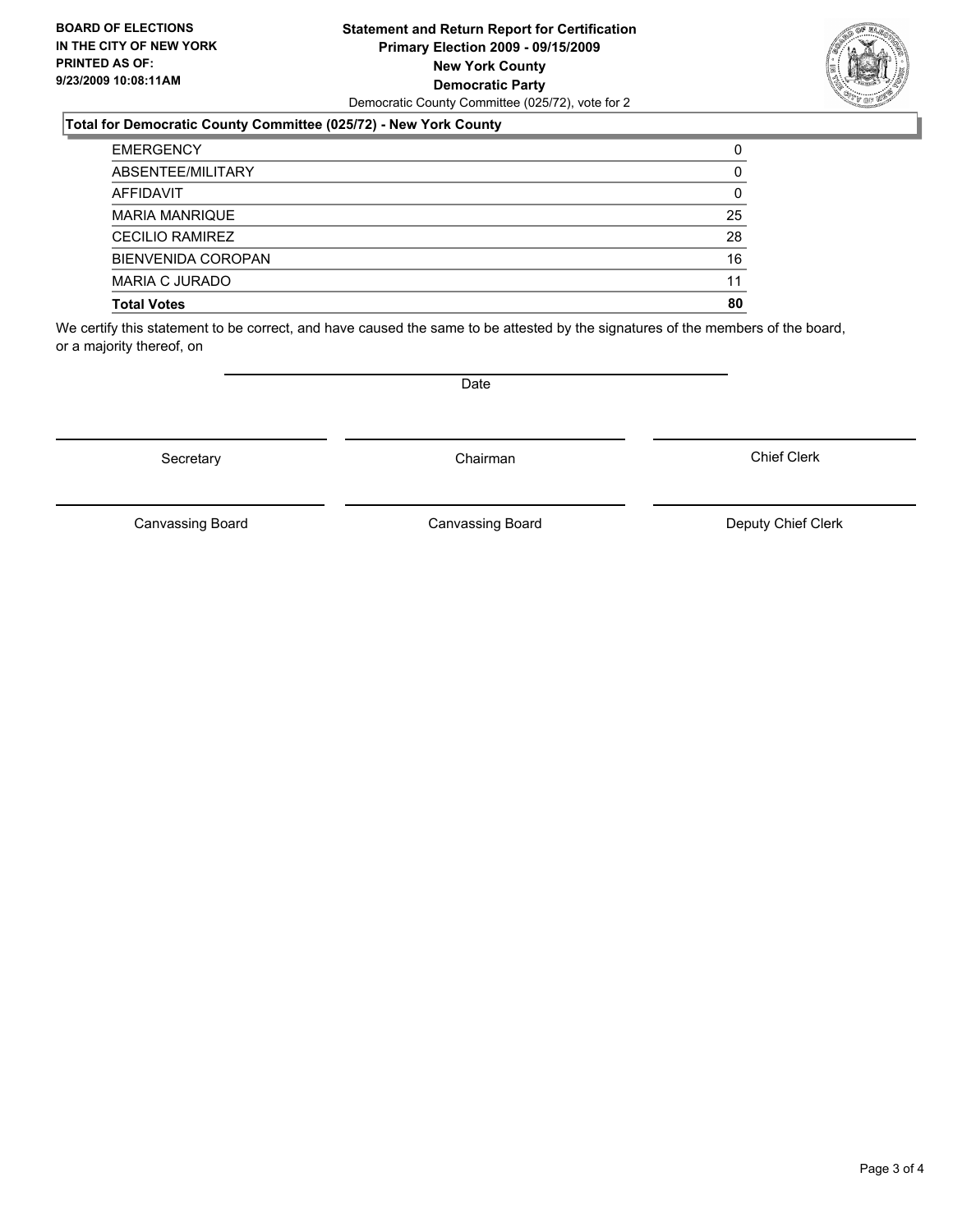**Statement and Return Report for Certification Primary Election 2009 - 09/15/2009 New York County Democratic Party** Democratic County Committee (025/72), vote for 2

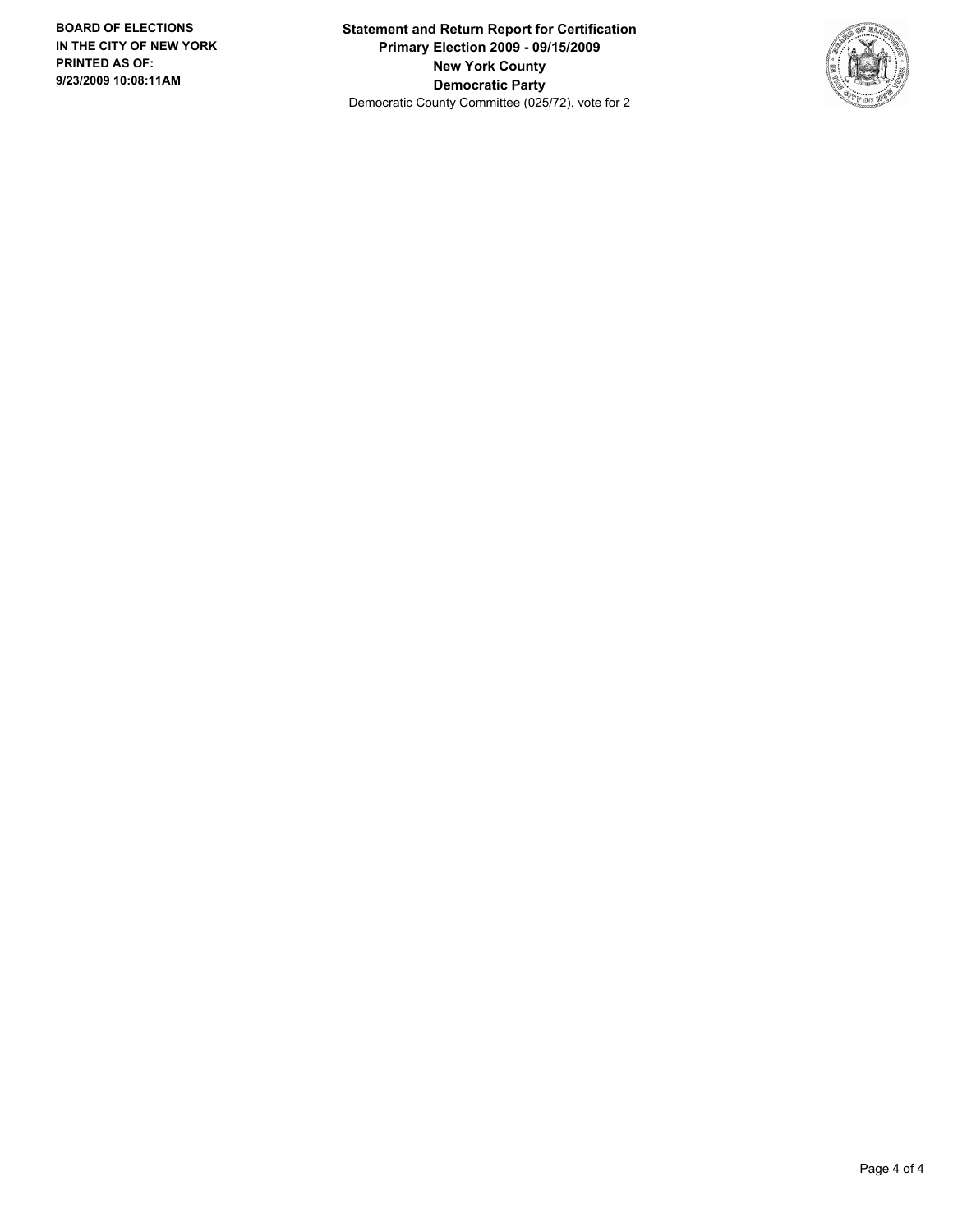

# **Primary Election 2009 - 09/15/2009 New York County - Democratic Party**

Democratic County Committee 026/72 Vote for 2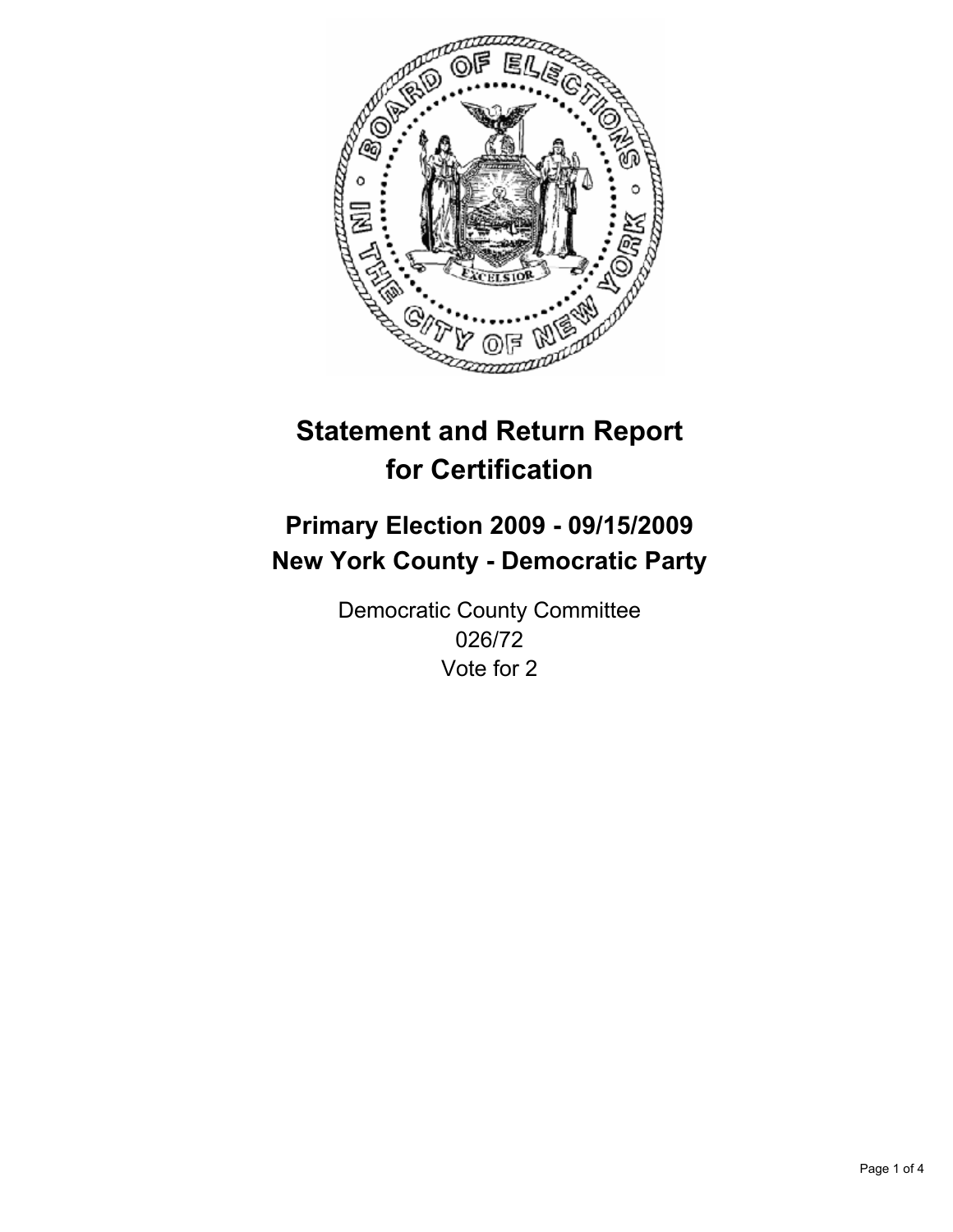

| <b>Total Votes</b>     | 110 |
|------------------------|-----|
| YUDERKA V VALDEZ       | 36  |
| <b>GRACIELA MONTAN</b> | 16  |
| CANDIDO HERNANDEZ      | 28  |
| ANA INOA               | 30  |
| AFFIDAVIT              | 2   |
| ABSENTEE/MILITARY      | 0   |
| <b>EMERGENCY</b>       | 0   |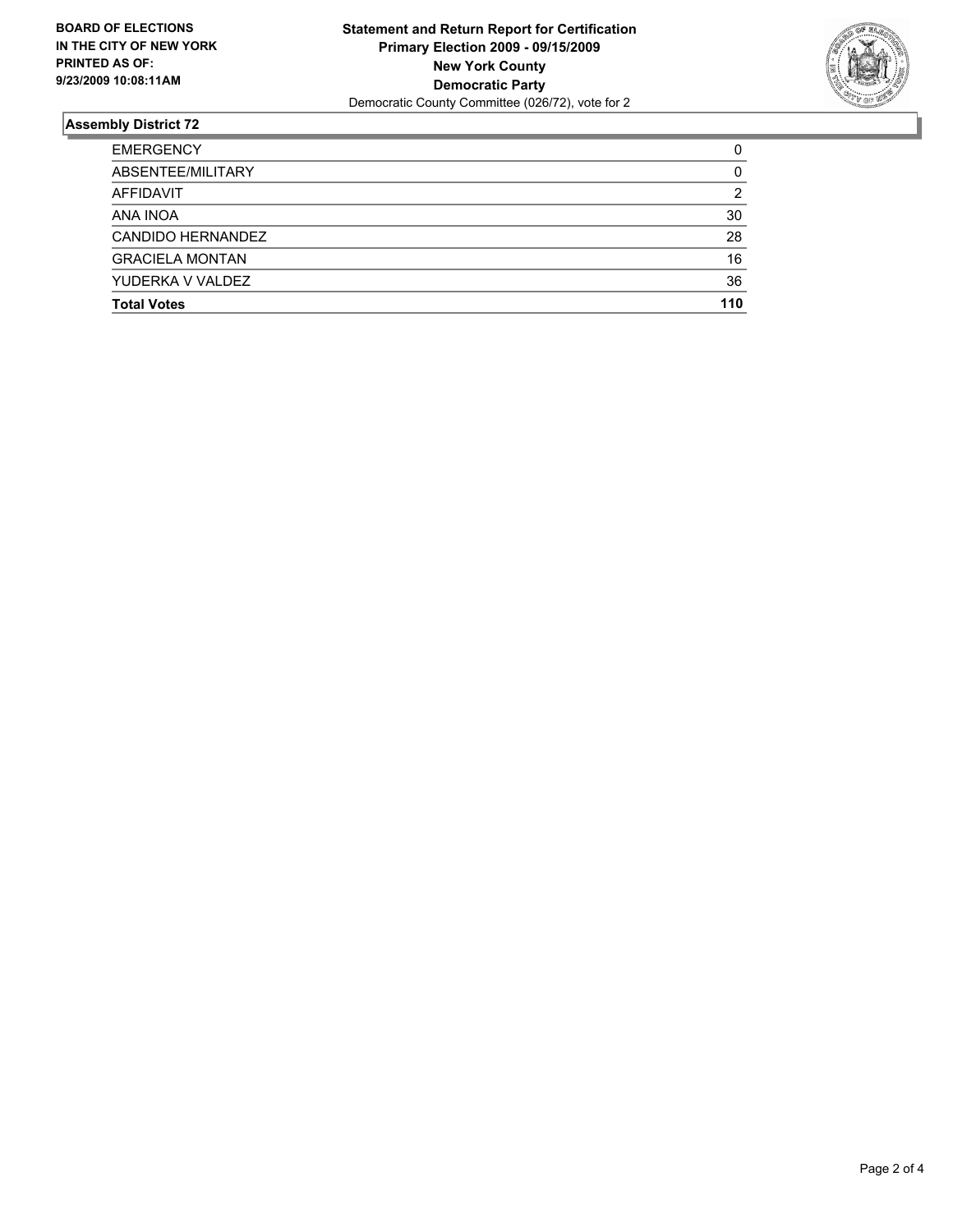#### **Statement and Return Report for Certification Primary Election 2009 - 09/15/2009 New York County Democratic Party** Democratic County Committee (026/72), vote for 2

## **Total for Democratic County Committee (026/72) - New York County**

| <b>Total Votes</b>     | 110 |
|------------------------|-----|
| YUDERKA V VALDEZ       | 36  |
| <b>GRACIELA MONTAN</b> | 16  |
| CANDIDO HERNANDEZ      | 28  |
| ANA INOA               | 30  |
| <b>AFFIDAVIT</b>       | 2   |
| ABSENTEE/MILITARY      | 0   |
| <b>EMERGENCY</b>       | 0   |

We certify this statement to be correct, and have caused the same to be attested by the signatures of the members of the board, or a majority thereof, on

Canvassing Board

**Date** 

Chief Clerk



Secretary **Chairman** 

Canvassing Board Canvassing Board Canvassing Canvassing Board Deputy Chief Clerk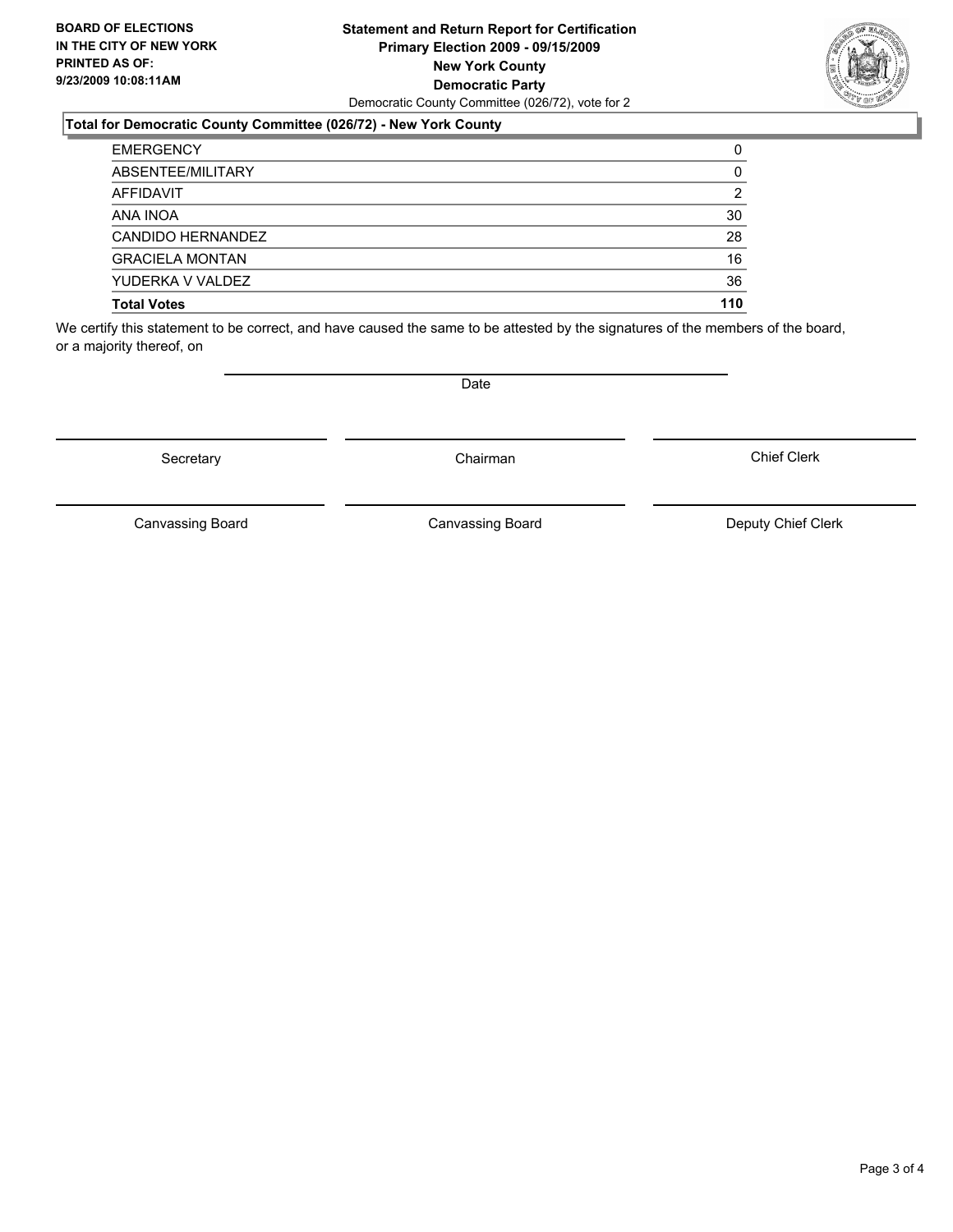**Statement and Return Report for Certification Primary Election 2009 - 09/15/2009 New York County Democratic Party** Democratic County Committee (026/72), vote for 2

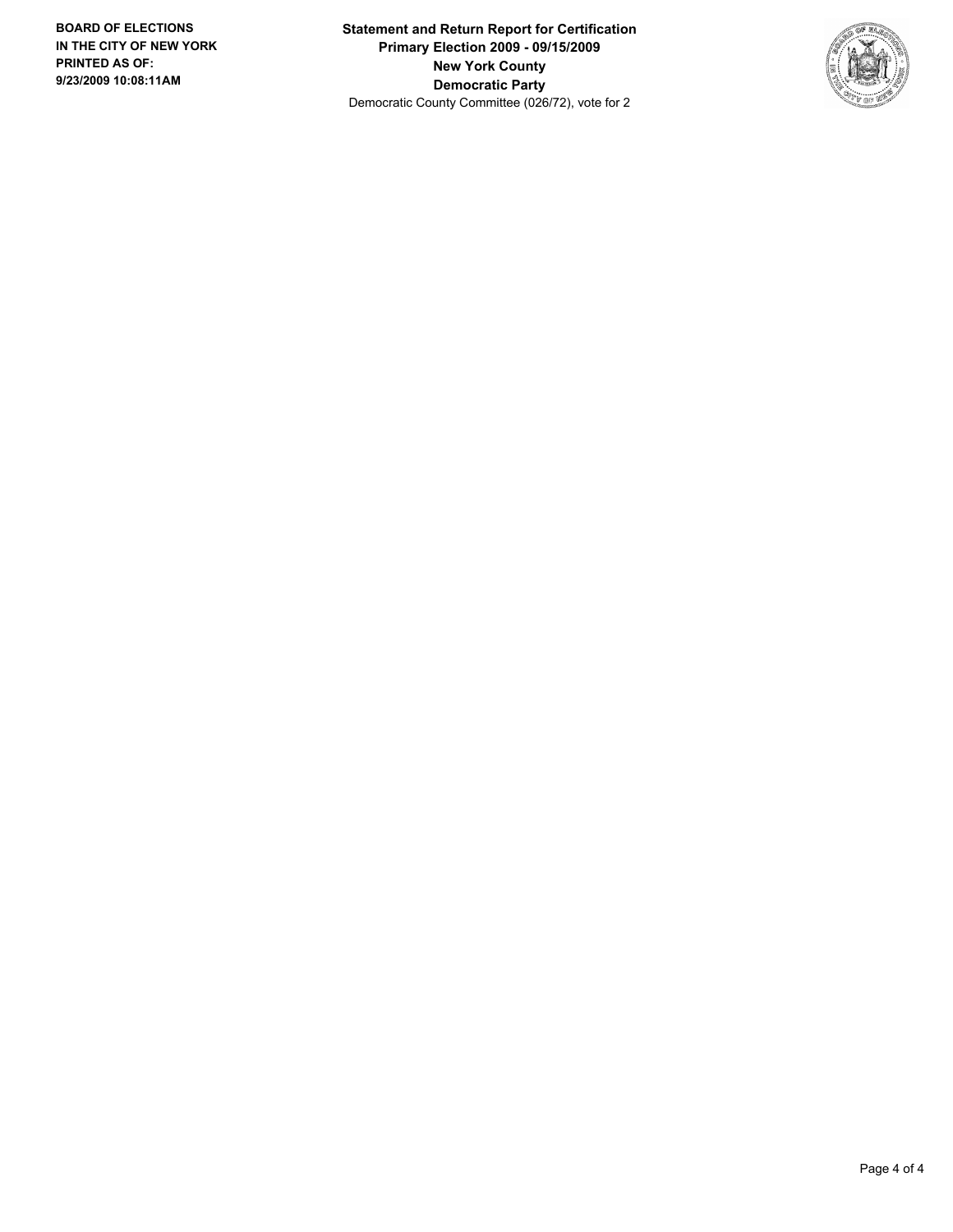

# **Primary Election 2009 - 09/15/2009 New York County - Democratic Party**

Democratic County Committee 027/72 Vote for 2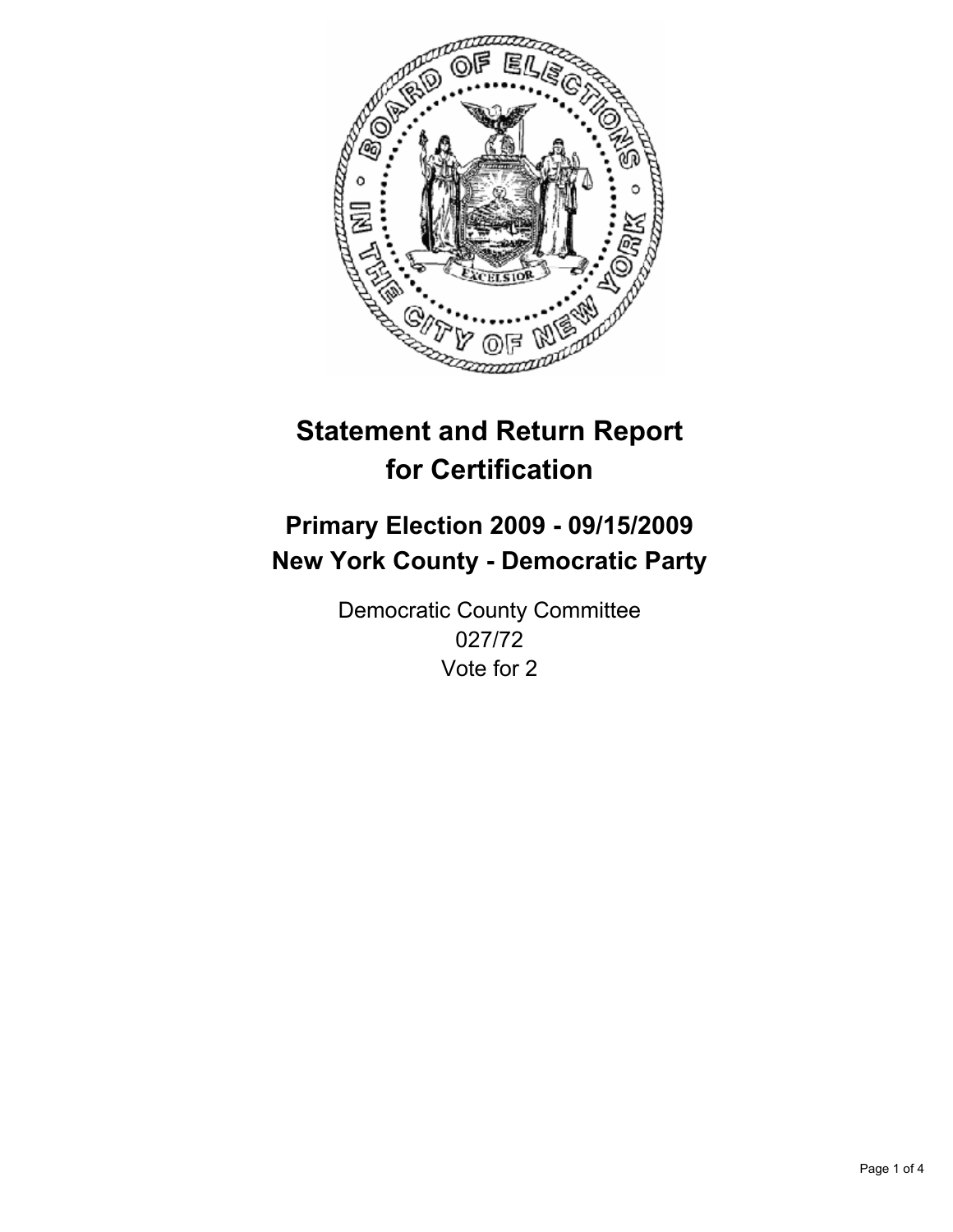

| <b>Total Votes</b>        | 42 |
|---------------------------|----|
| <b>JULIE H CUBILETTE</b>  | 13 |
| <b>MARY E GRATEREAUX</b>  | 3  |
| CRISTOBAL CARELA          | 5  |
| <b>ISABEL EVANGELISTA</b> | 21 |
| <b>AFFIDAVIT</b>          | 0  |
| ABSENTEE/MILITARY         | 0  |
| <b>EMERGENCY</b>          | 0  |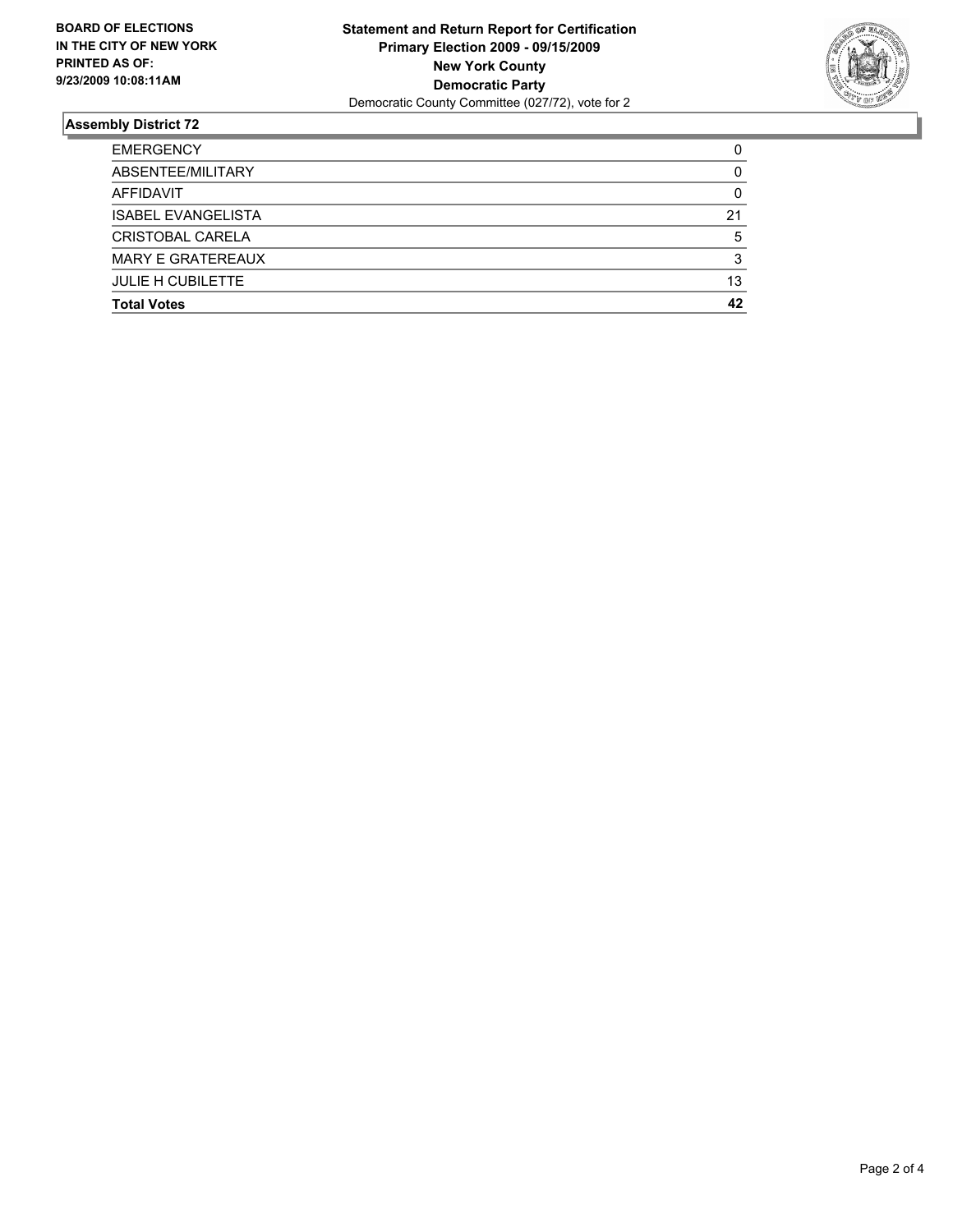#### **Statement and Return Report for Certification Primary Election 2009 - 09/15/2009 New York County Democratic Party** Democratic County Committee (027/72), vote for 2

## **Total for Democratic County Committee (027/72) - New York County**

| <b>EMERGENCY</b>          | 0  |
|---------------------------|----|
| ABSENTEE/MILITARY         | 0  |
| AFFIDAVIT                 | 0  |
| <b>ISABEL EVANGELISTA</b> | 21 |
| CRISTOBAL CARELA          | 5  |
| <b>MARY E GRATEREAUX</b>  | 3  |
| <b>JULIE H CUBILETTE</b>  | 13 |
| <b>Total Votes</b>        | 42 |

We certify this statement to be correct, and have caused the same to be attested by the signatures of the members of the board, or a majority thereof, on

Secretary **Chairman** 

**Date** 

Canvassing Board Canvassing Board Canvassing Canvassing Board Deputy Chief Clerk

Chief Clerk

Canvassing Board

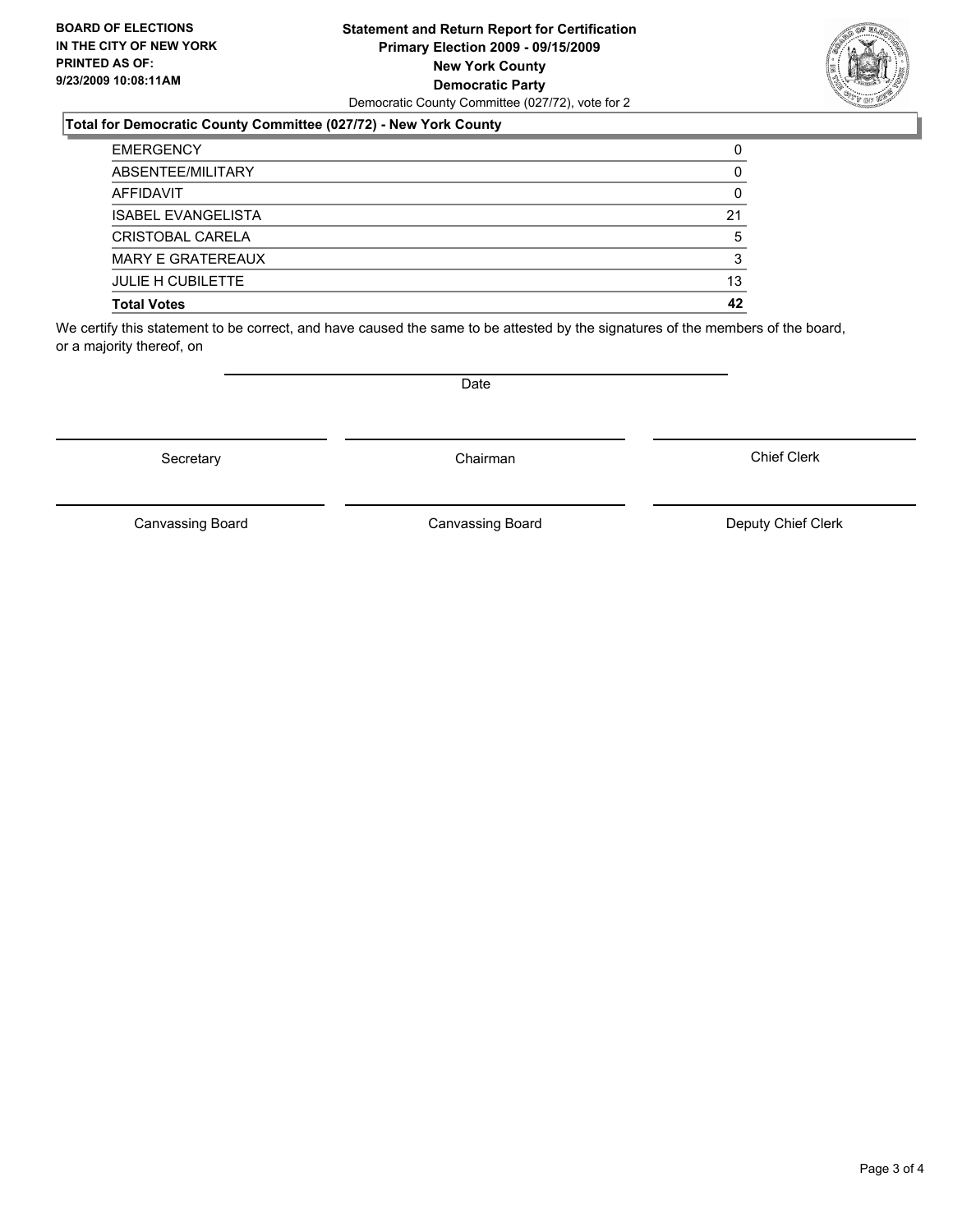**Statement and Return Report for Certification Primary Election 2009 - 09/15/2009 New York County Democratic Party** Democratic County Committee (027/72), vote for 2

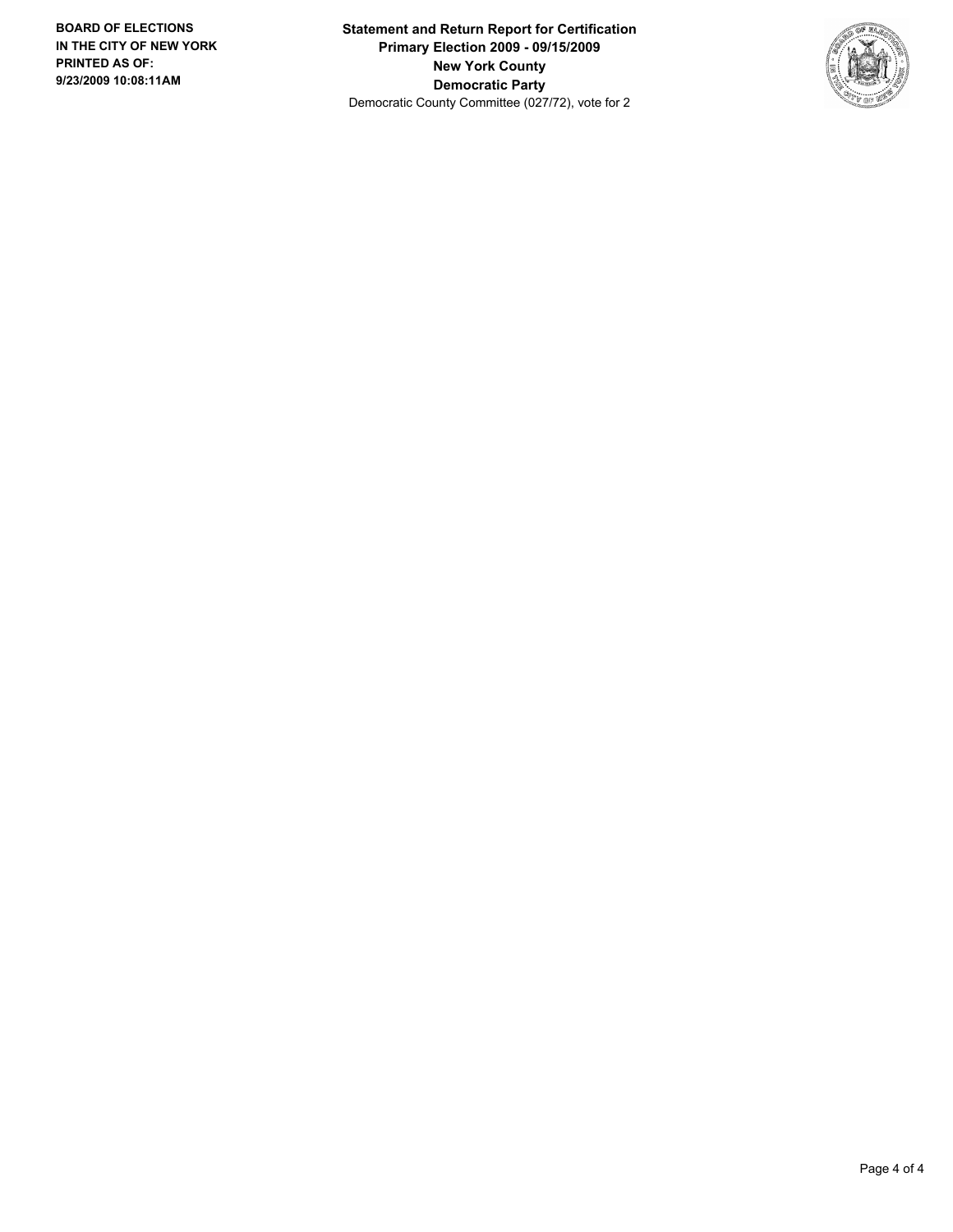

# **Primary Election 2009 - 09/15/2009 New York County - Democratic Party**

Democratic County Committee 028/72 Vote for 2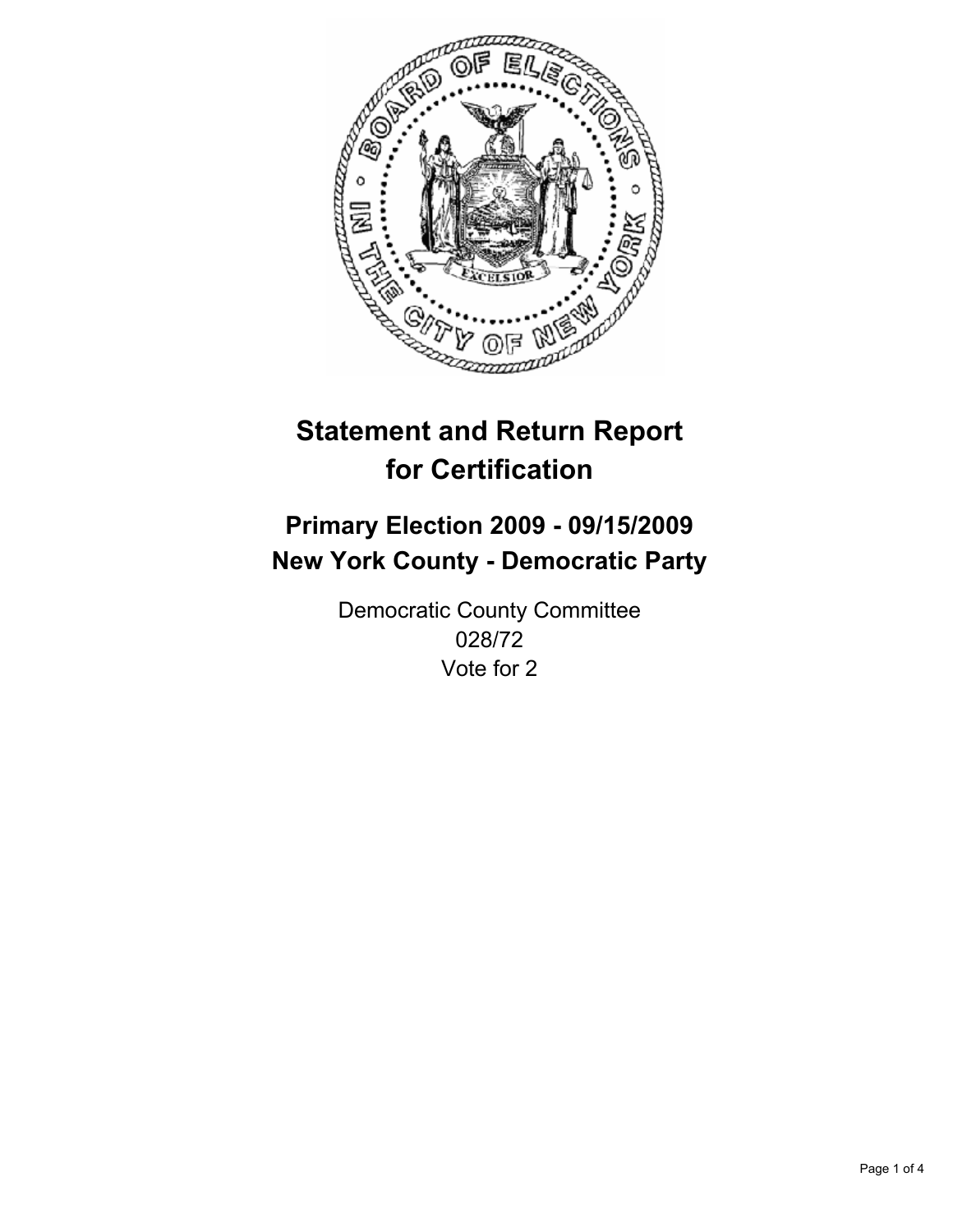

| <b>Total Votes</b>      | 102 |
|-------------------------|-----|
| <b>BELGICA M MEDINA</b> | 14  |
| ELIZABETH M BATISTA     | 40  |
| ANGEL MESCAIN           | 12  |
| <b>DOLORES MATEO</b>    | 36  |
| <b>AFFIDAVIT</b>        | 2   |
| ABSENTEE/MILITARY       |     |
| <b>EMERGENCY</b>        | 0   |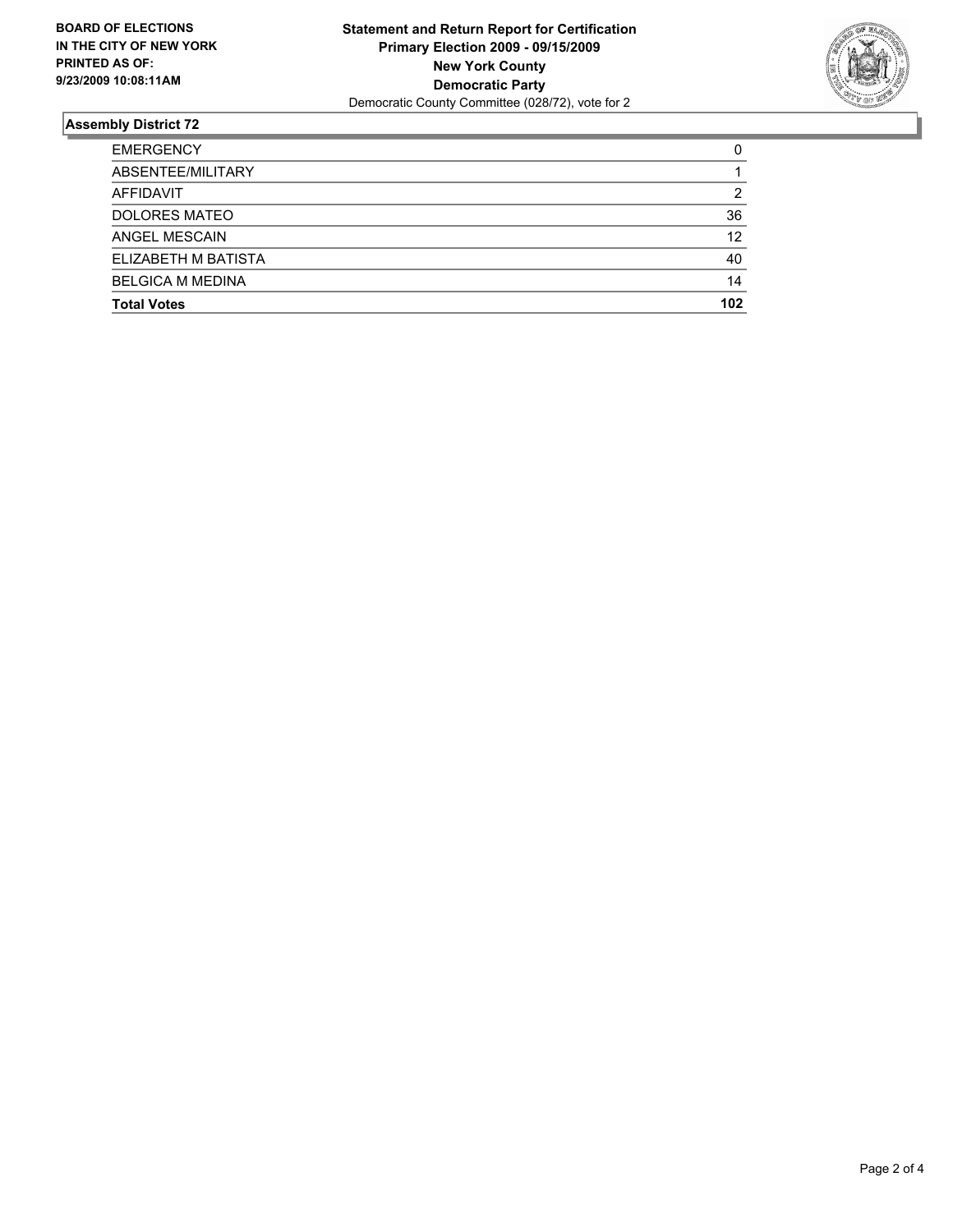#### **Statement and Return Report for Certification Primary Election 2009 - 09/15/2009 New York County Democratic Party** Democratic County Committee (028/72), vote for 2

### **Total for Democratic County Committee (028/72) - New York County**

| <b>EMERGENCY</b>        | 0   |
|-------------------------|-----|
| ABSENTEE/MILITARY       |     |
| AFFIDAVIT               | 2   |
| <b>DOLORES MATEO</b>    | 36  |
| ANGEL MESCAIN           | 12  |
| ELIZABETH M BATISTA     | 40  |
| <b>BELGICA M MEDINA</b> | 14  |
| <b>Total Votes</b>      | 102 |

We certify this statement to be correct, and have caused the same to be attested by the signatures of the members of the board, or a majority thereof, on

**Date** 

Secretary **Chairman** 

Canvassing Board

Chief Clerk

Page 3 of 4



Canvassing Board Canvassing Board Canvassing Canvassing Board Deputy Chief Clerk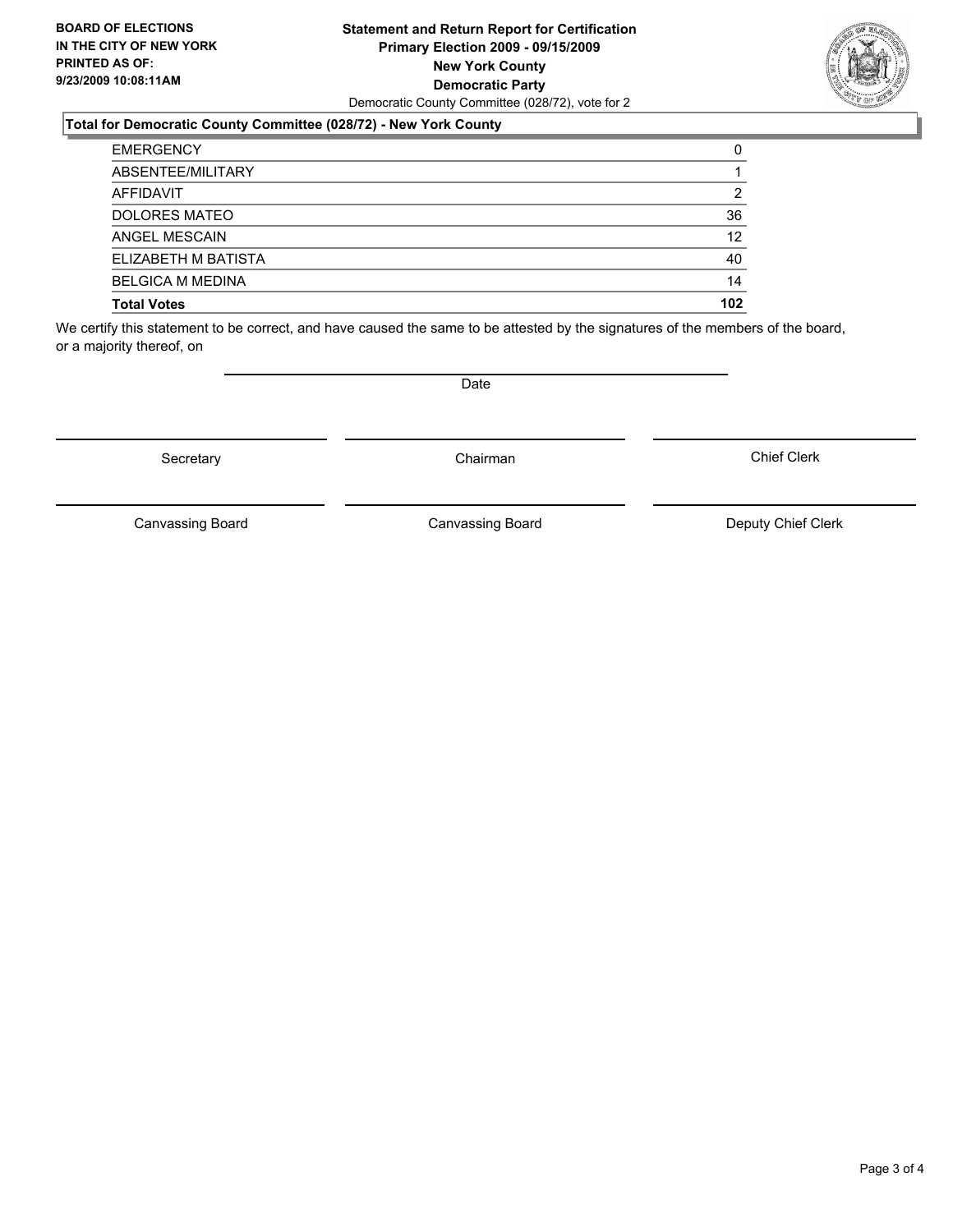**Statement and Return Report for Certification Primary Election 2009 - 09/15/2009 New York County Democratic Party** Democratic County Committee (028/72), vote for 2

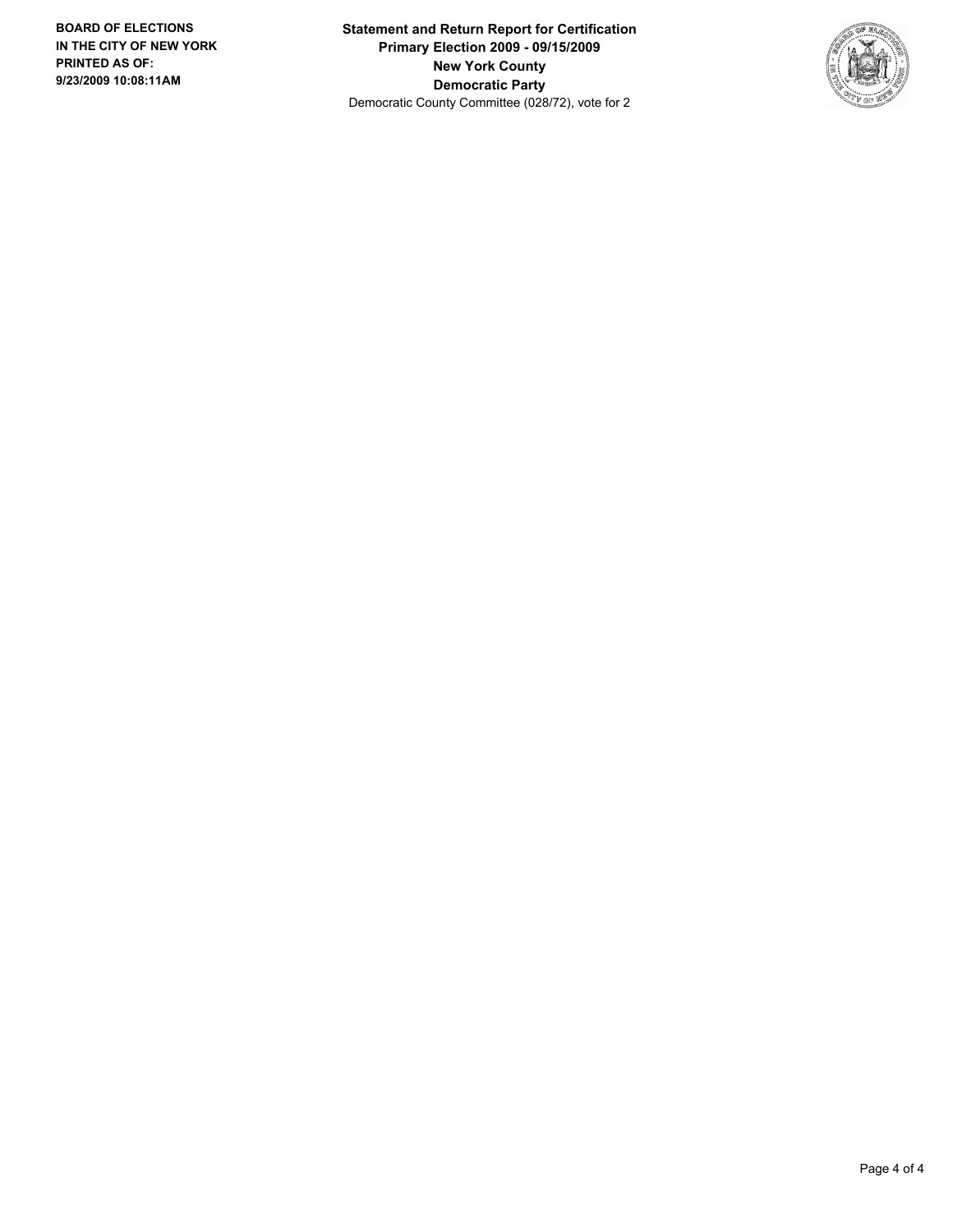

# **Primary Election 2009 - 09/15/2009 New York County - Democratic Party**

Democratic County Committee 029/72 Vote for 2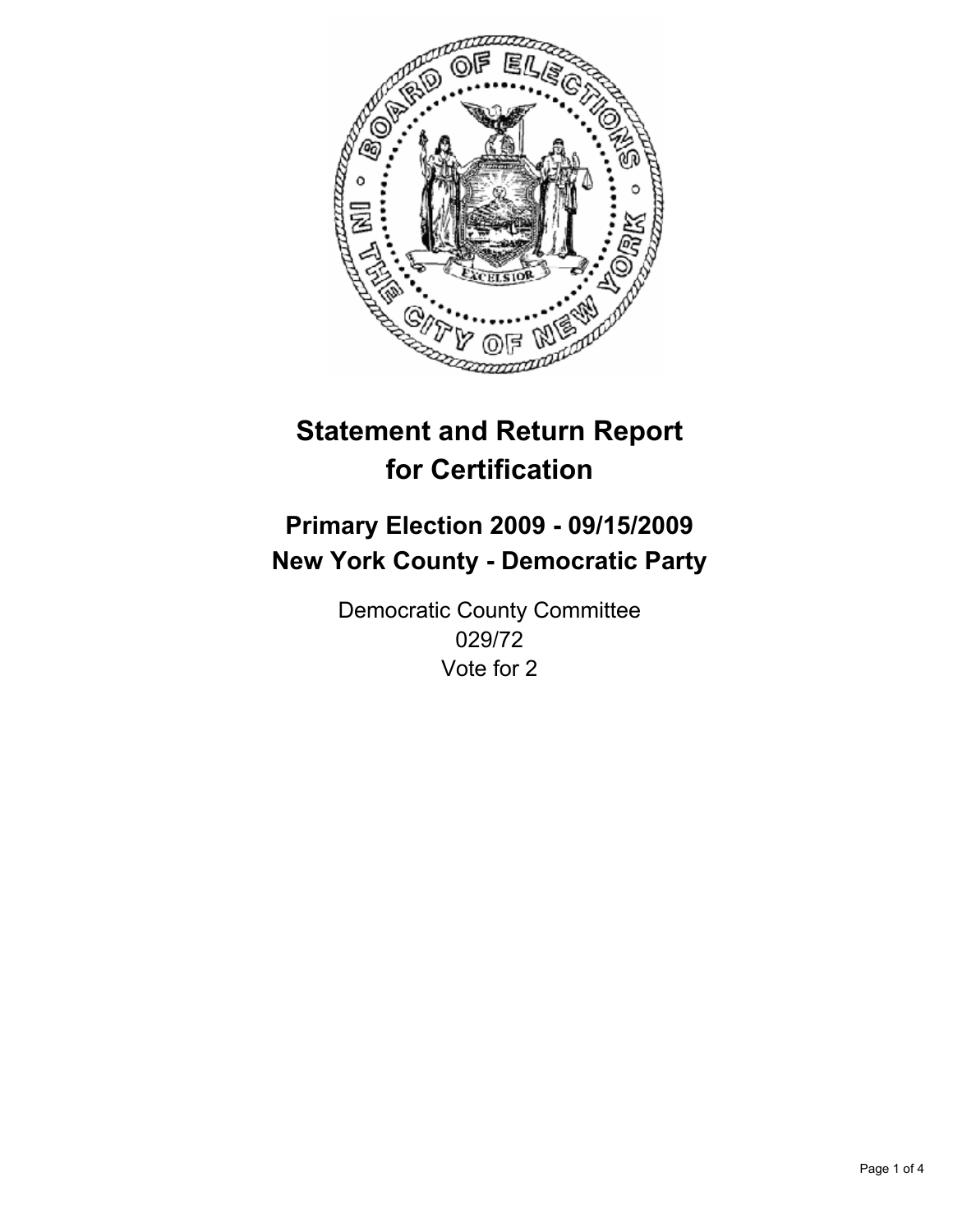

| <b>Total Votes</b>      | 33 |
|-------------------------|----|
| ROSARIO A CAPELLAN      | 6  |
| JOSE A MOTA SR.         | 11 |
| <b>NIEVES MENUAL</b>    | 4  |
| <b>ANTHONY FERREIRA</b> | 12 |
| AFFIDAVIT               |    |
| ABSENTEE/MILITARY       | 0  |
| <b>EMERGENCY</b>        | 0  |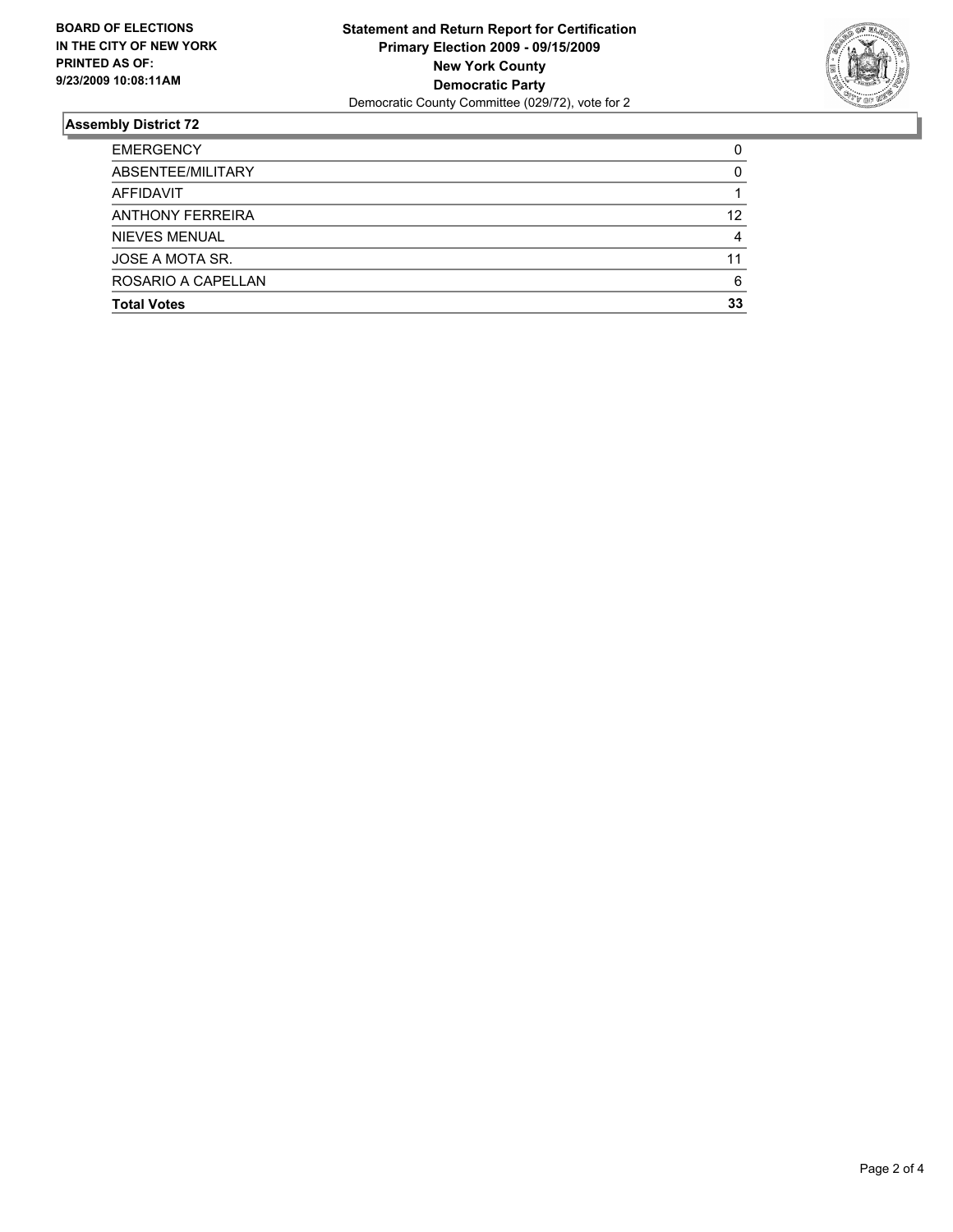#### **Statement and Return Report for Certification Primary Election 2009 - 09/15/2009 New York County Democratic Party** Democratic County Committee (029/72), vote for 2

## **Total for Democratic County Committee (029/72) - New York County**

| <b>Total Votes</b>      | 33 |
|-------------------------|----|
| ROSARIO A CAPELLAN      | 6  |
| JOSE A MOTA SR.         | 11 |
| NIEVES MENUAL           | 4  |
| <b>ANTHONY FERREIRA</b> | 12 |
| <b>AFFIDAVIT</b>        |    |
| ABSENTEE/MILITARY       | 0  |
| <b>EMERGENCY</b>        | 0  |

We certify this statement to be correct, and have caused the same to be attested by the signatures of the members of the board, or a majority thereof, on

Secretary **Chairman** 

Canvassing Board

Canvassing Board Canvassing Board Canvassing Canvassing Board Deputy Chief Clerk

Chief Clerk



**Date**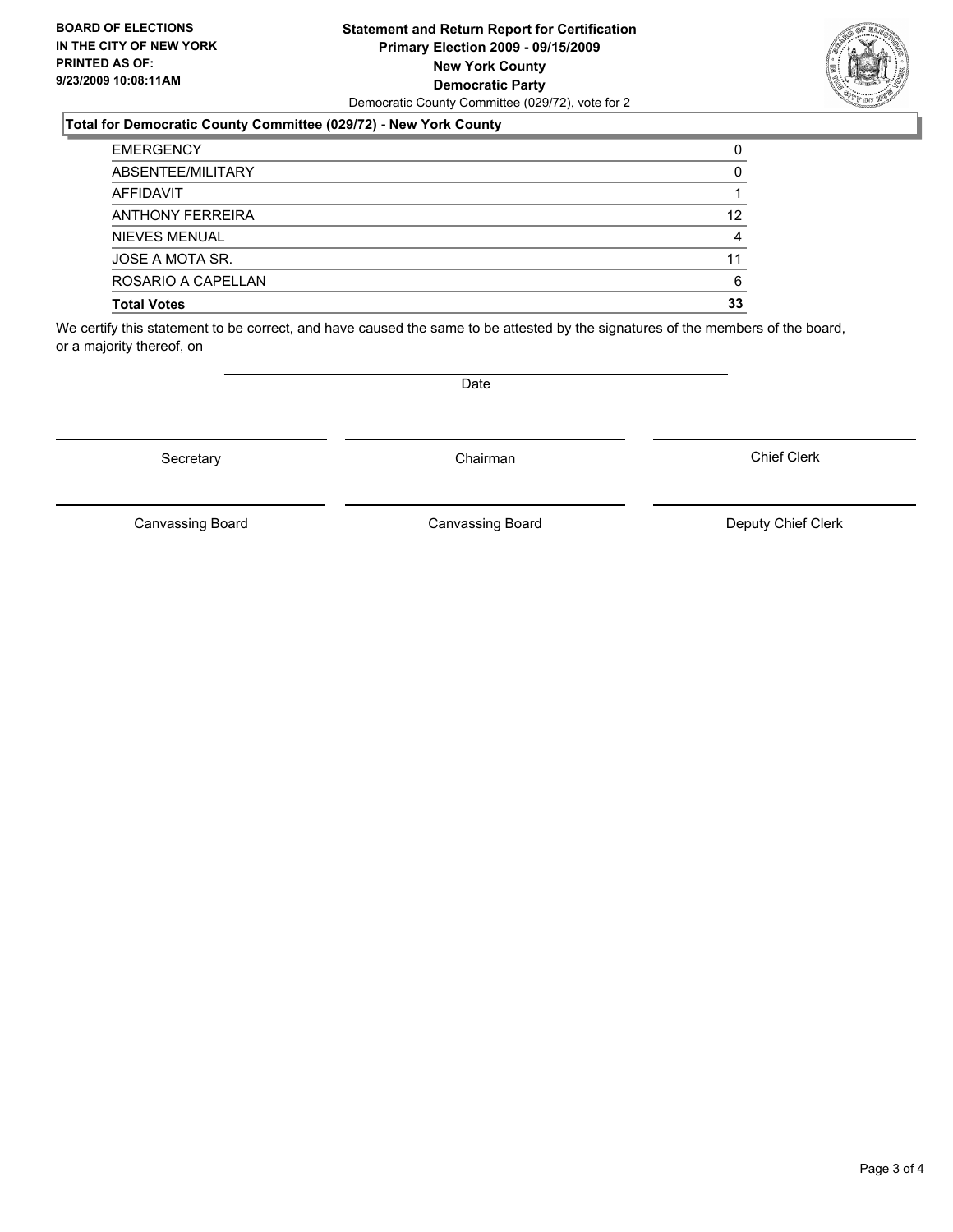**Statement and Return Report for Certification Primary Election 2009 - 09/15/2009 New York County Democratic Party** Democratic County Committee (029/72), vote for 2

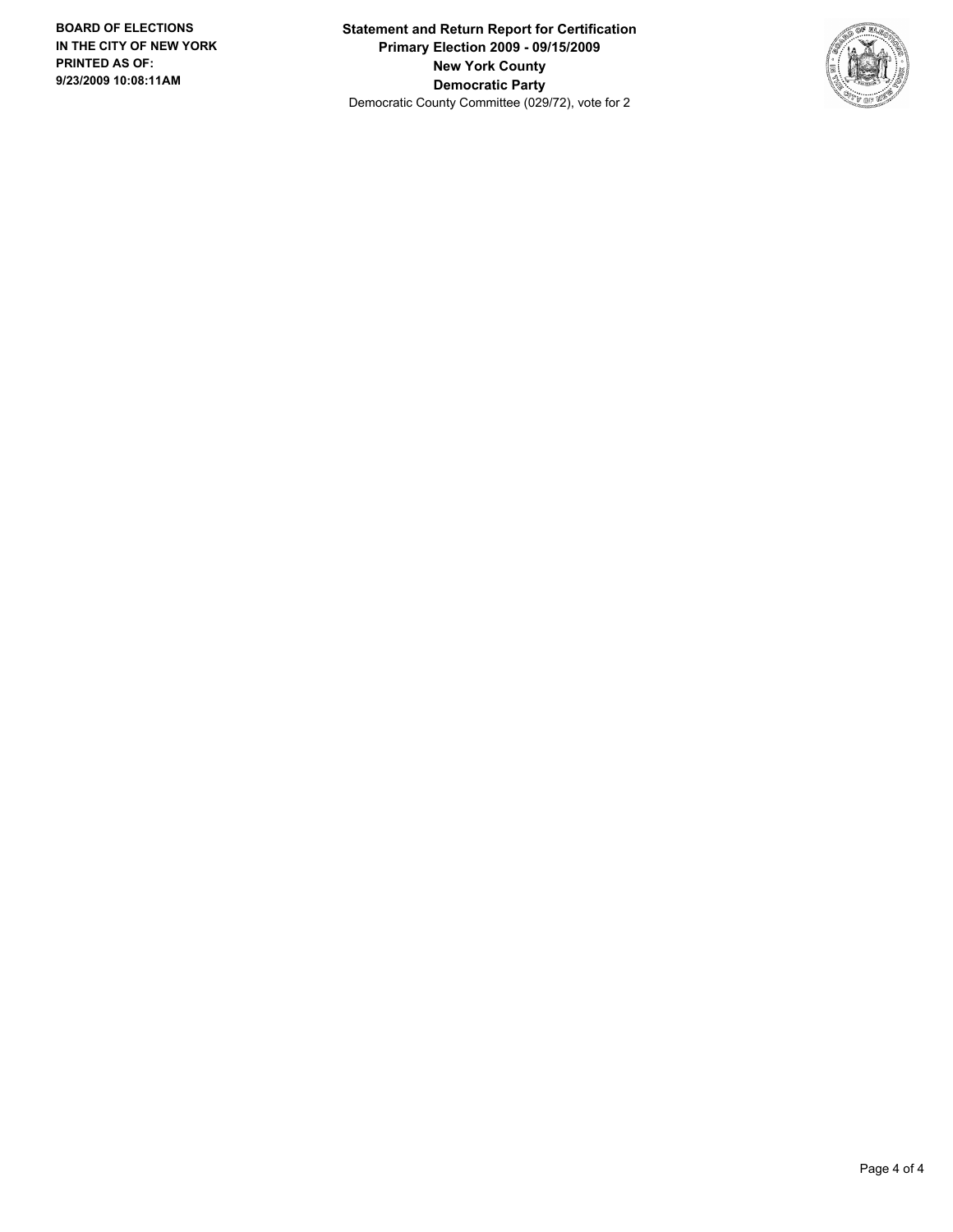

# **Primary Election 2009 - 09/15/2009 New York County - Democratic Party**

Democratic County Committee 031/72 Vote for 2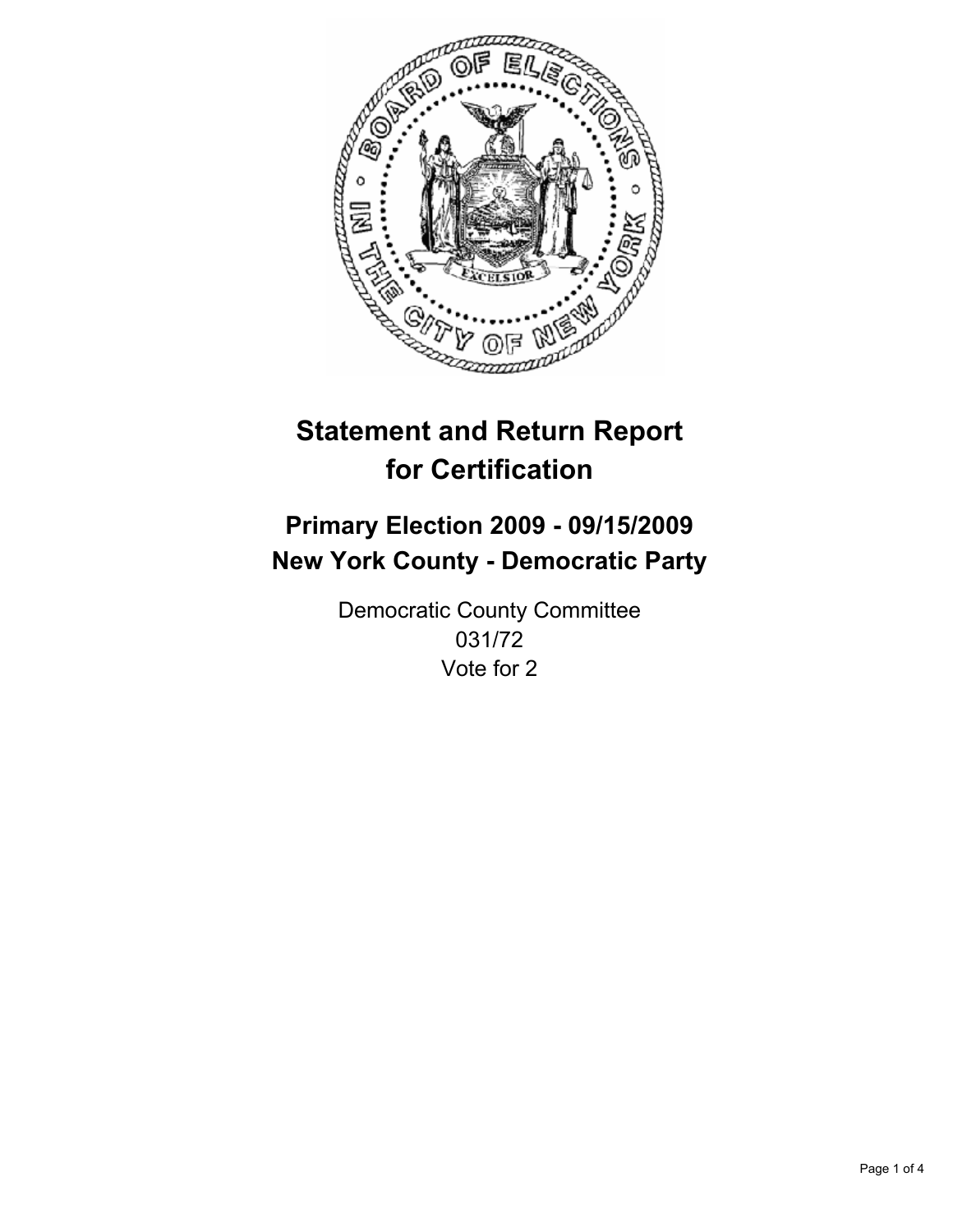

| <b>Total Votes</b>     | 90 |
|------------------------|----|
| <b>IRIS RODRIGUEZ</b>  | 23 |
| ROLANDO CESPEDES       | 21 |
| <b>IGNACIA HIDALGO</b> | 26 |
| <b>ELLA AROLOVICH</b>  | 20 |
| AFFIDAVIT              |    |
| ABSENTEE/MILITARY      |    |
| <b>EMERGENCY</b>       | 0  |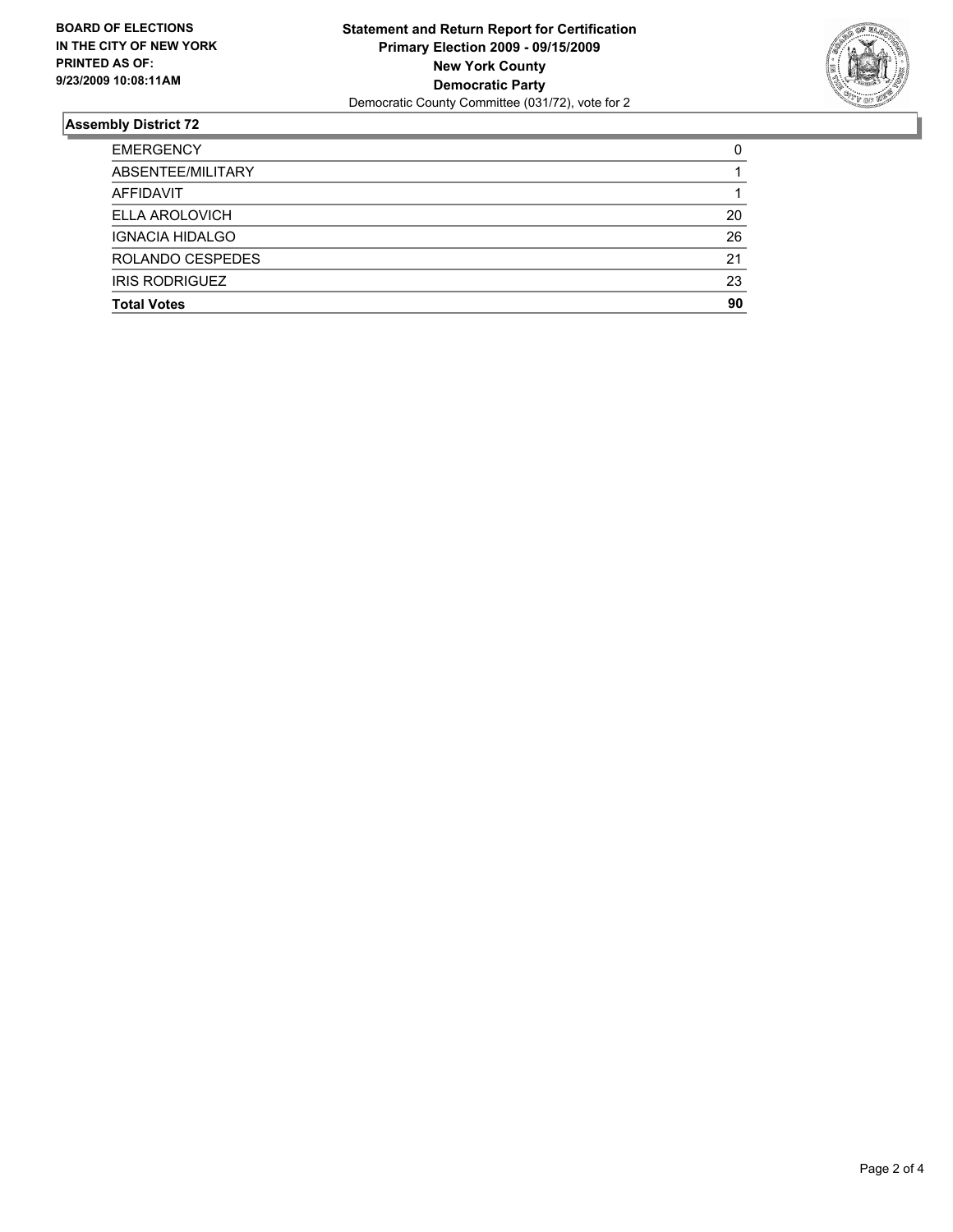#### **Statement and Return Report for Certification Primary Election 2009 - 09/15/2009 New York County Democratic Party** Democratic County Committee (031/72), vote for 2

### **Total for Democratic County Committee (031/72) - New York County**

| <b>EMERGENCY</b>       | 0  |
|------------------------|----|
| ABSENTEE/MILITARY      |    |
| AFFIDAVIT              |    |
| <b>ELLA AROLOVICH</b>  | 20 |
| <b>IGNACIA HIDALGO</b> | 26 |
| ROLANDO CESPEDES       | 21 |
| <b>IRIS RODRIGUEZ</b>  | 23 |
| <b>Total Votes</b>     | 90 |

We certify this statement to be correct, and have caused the same to be attested by the signatures of the members of the board, or a majority thereof, on

Secretary **Chairman** 

Canvassing Board

Canvassing Board Canvassing Board Canvassing Canvassing Board Deputy Chief Clerk

Chief Clerk



**Date**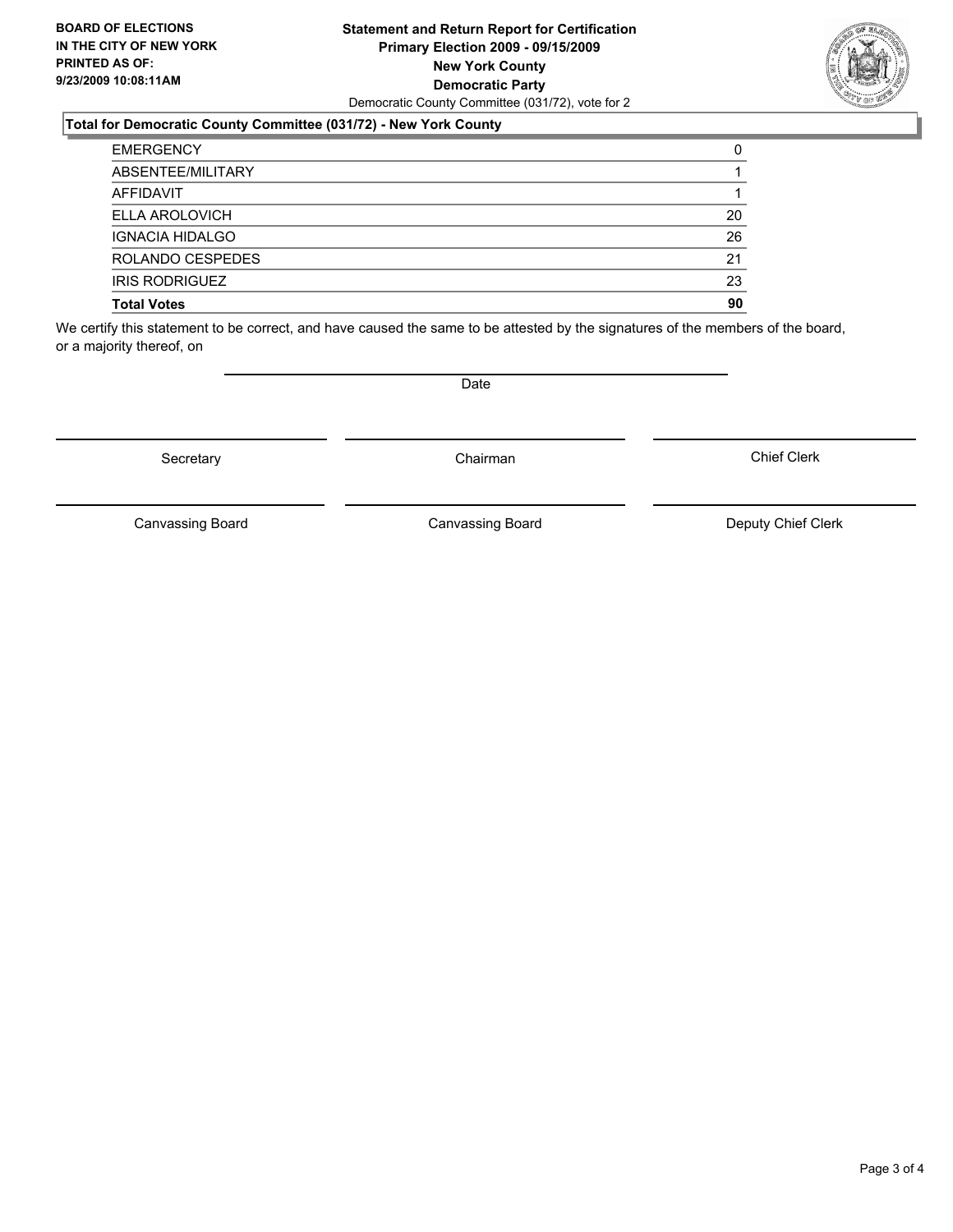**Statement and Return Report for Certification Primary Election 2009 - 09/15/2009 New York County Democratic Party** Democratic County Committee (031/72), vote for 2

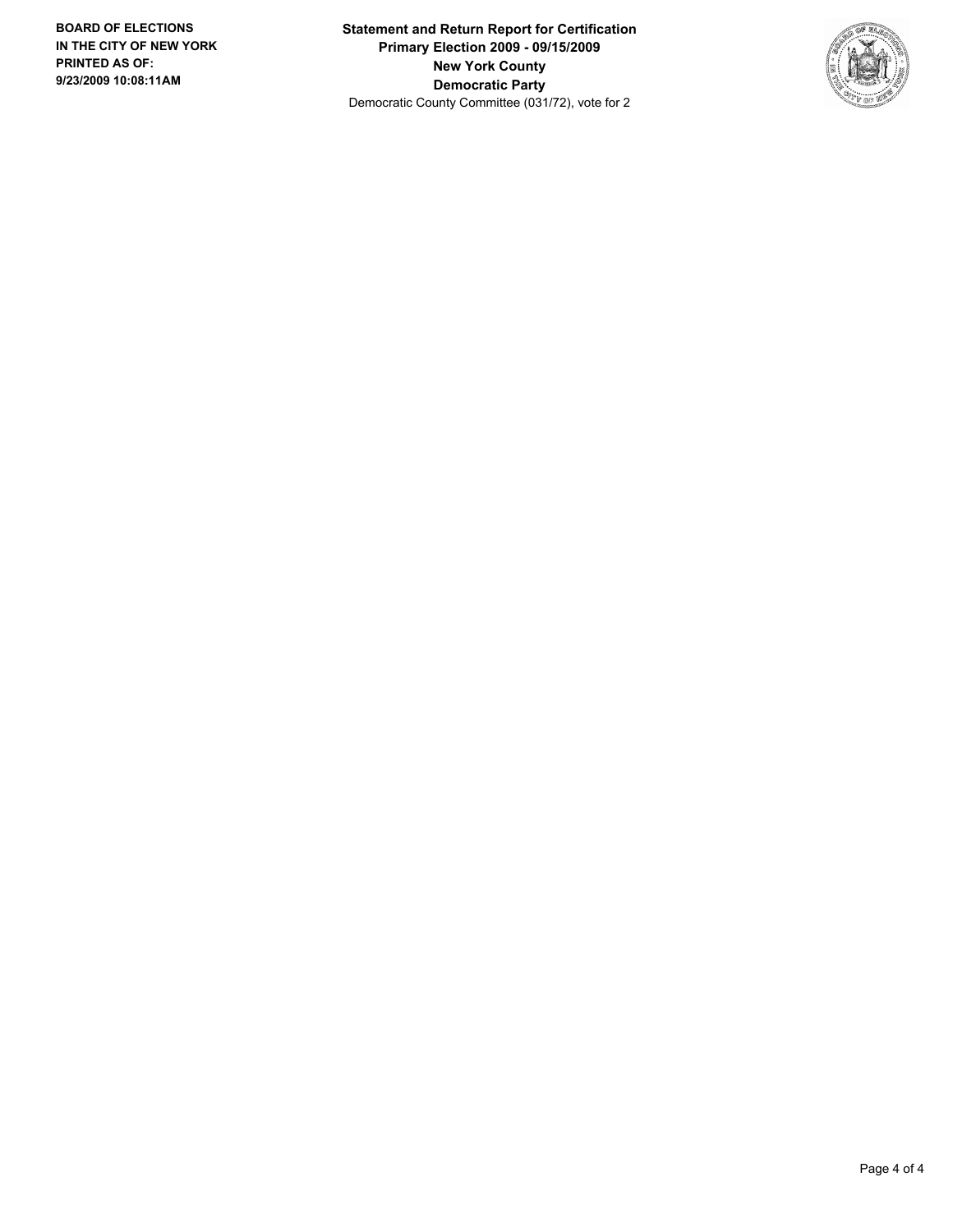

# **Primary Election 2009 - 09/15/2009 New York County - Democratic Party**

Democratic County Committee 032/72 Vote for 2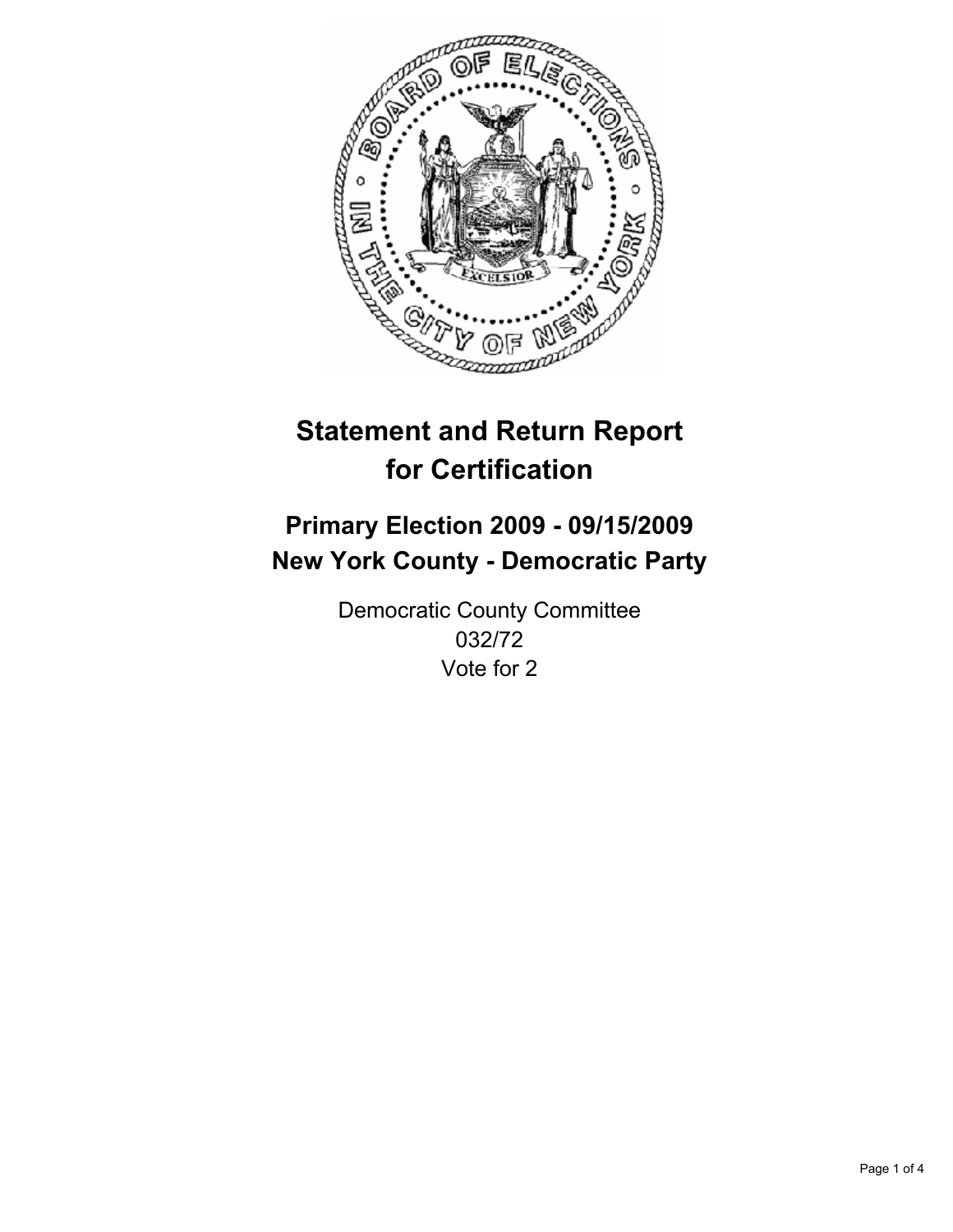

| <b>Total Votes</b>      | 60 |
|-------------------------|----|
| ROLANDO GARCIA          | 8  |
| <b>JOSE E RAMIREZ</b>   | 16 |
| <b>LUIS TAVARES</b>     | 16 |
| <b>YVETTE HARTRIDGE</b> | 20 |
| <b>AFFIDAVIT</b>        | 0  |
| ABSENTEE/MILITARY       |    |
| <b>EMERGENCY</b>        | 0  |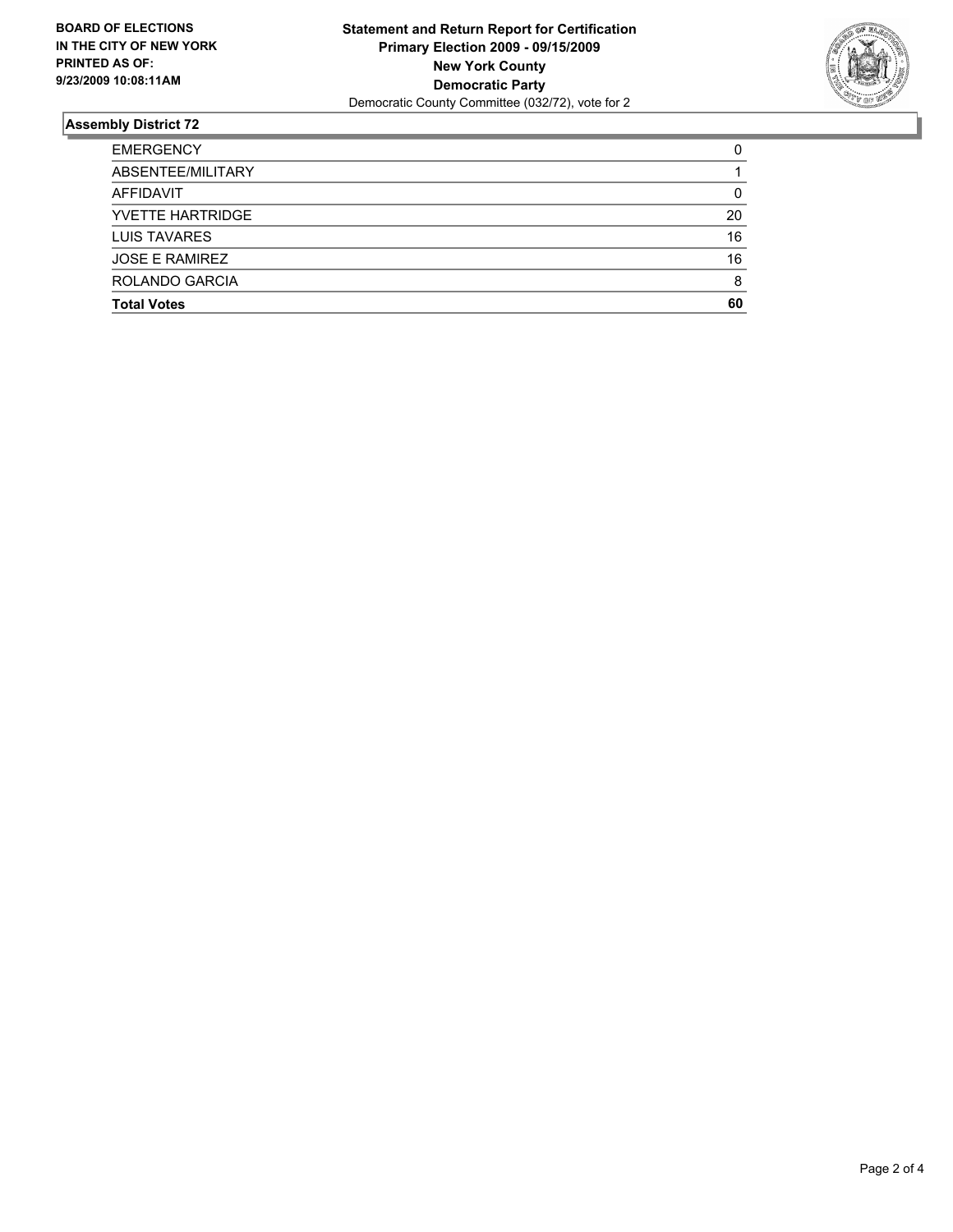#### **Statement and Return Report for Certification Primary Election 2009 - 09/15/2009 New York County Democratic Party** Democratic County Committee (032/72), vote for 2

## **Total for Democratic County Committee (032/72) - New York County**

| <b>EMERGENCY</b>        | 0  |
|-------------------------|----|
| ABSENTEE/MILITARY       |    |
| AFFIDAVIT               | 0  |
| <b>YVETTE HARTRIDGE</b> | 20 |
| LUIS TAVARES            | 16 |
| <b>JOSE E RAMIREZ</b>   | 16 |
| <b>ROLANDO GARCIA</b>   | 8  |
| <b>Total Votes</b>      | 60 |

We certify this statement to be correct, and have caused the same to be attested by the signatures of the members of the board, or a majority thereof, on

Secretary **Chairman** 

Canvassing Board

Canvassing Board Canvassing Board Canvassing Canvassing Board Deputy Chief Clerk

Chief Clerk



**Date**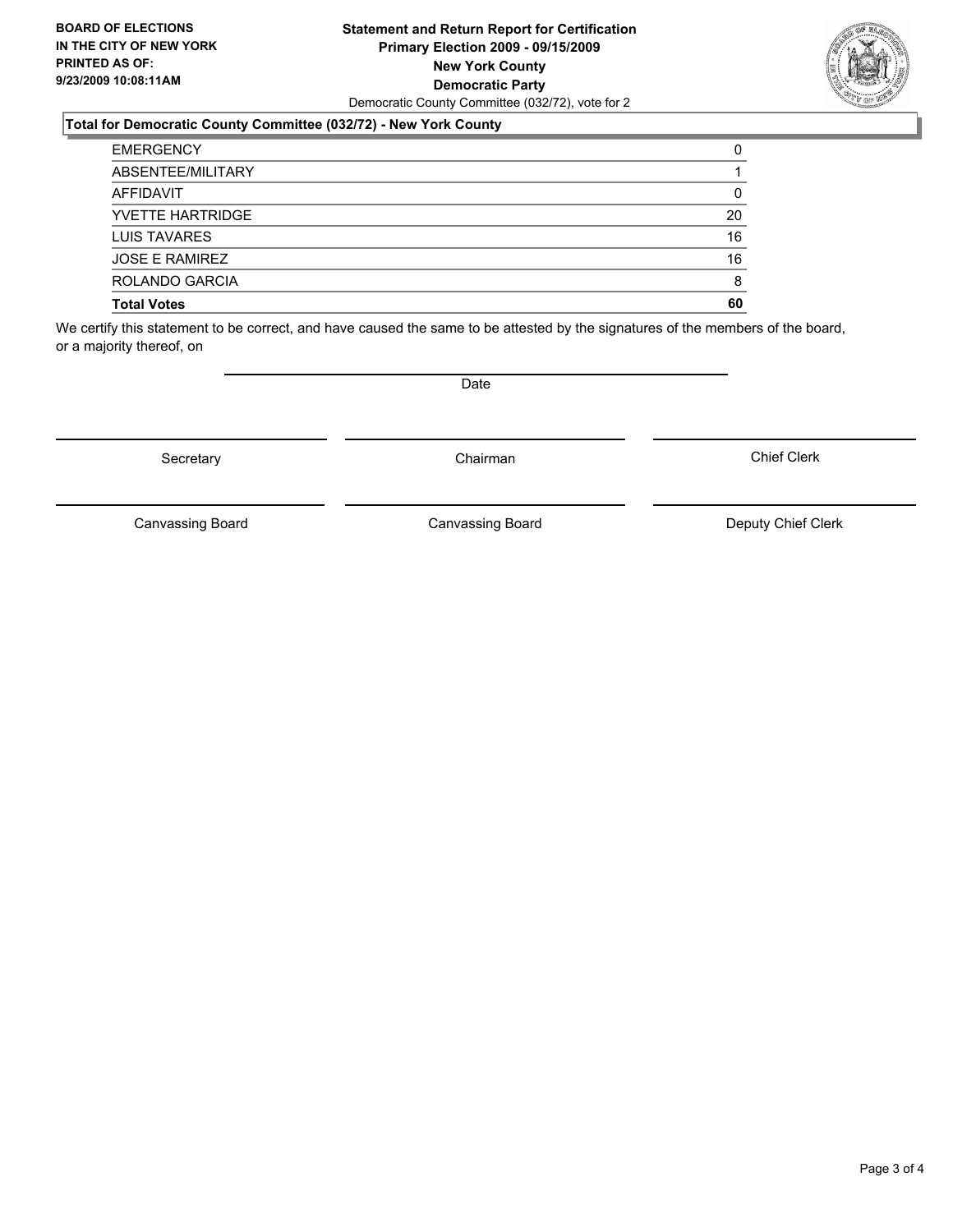**Statement and Return Report for Certification Primary Election 2009 - 09/15/2009 New York County Democratic Party** Democratic County Committee (032/72), vote for 2

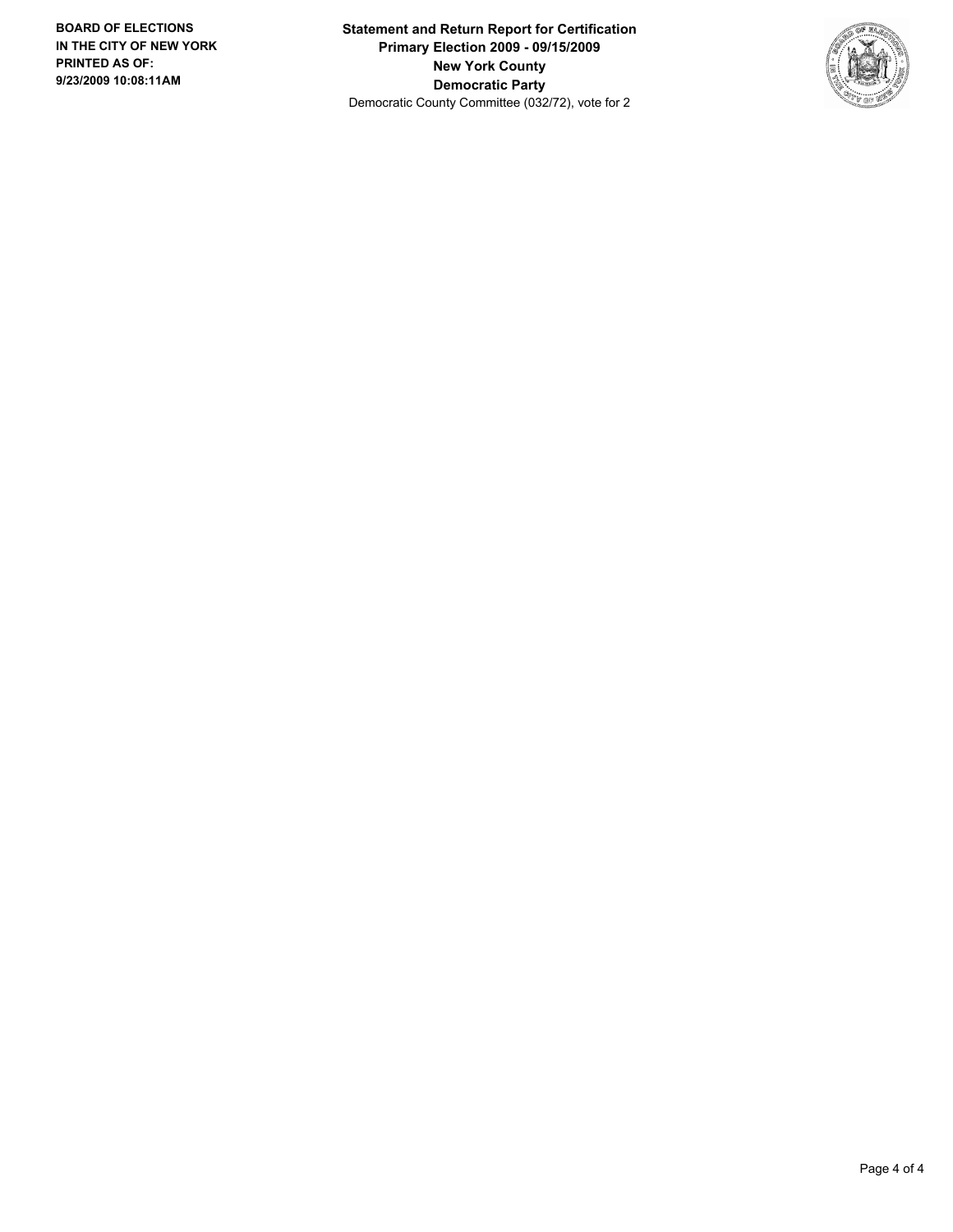

# **Primary Election 2009 - 09/15/2009 New York County - Democratic Party**

Democratic County Committee 033/72 Vote for 2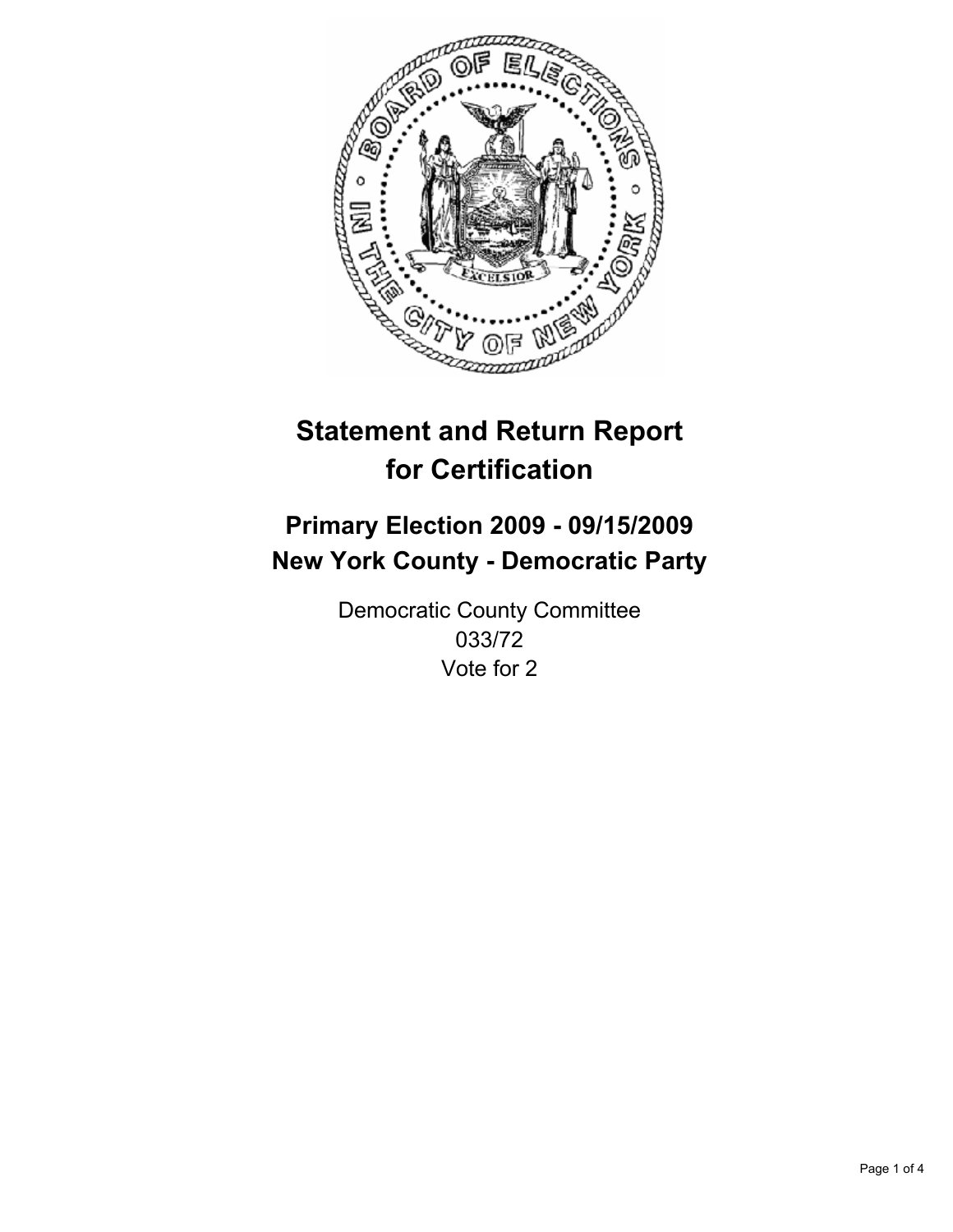

| <b>Total Votes</b> | 43 |
|--------------------|----|
| EDUARDO VELEZ      | 9  |
| YAJAIRA M DURAN    | 8  |
| <b>JANET DIAZ</b>  | 19 |
| <b>ALICE SMITH</b> |    |
| <b>AFFIDAVIT</b>   | 0  |
| ABSENTEE/MILITARY  | 0  |
| <b>EMERGENCY</b>   | 0  |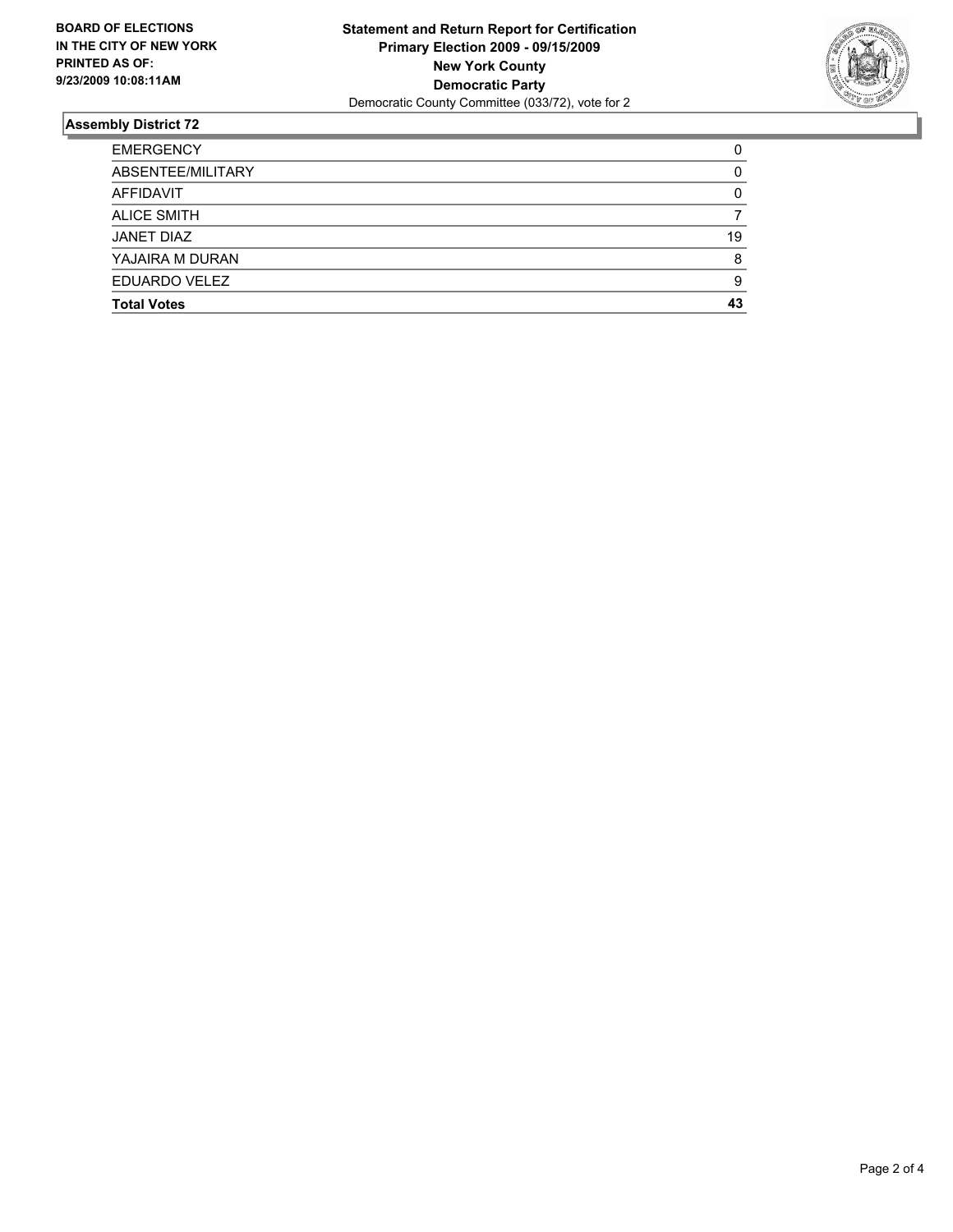#### **Statement and Return Report for Certification Primary Election 2009 - 09/15/2009 New York County Democratic Party** Democratic County Committee (033/72), vote for 2

### **Total for Democratic County Committee (033/72) - New York County**

| <b>EMERGENCY</b>   | 0  |
|--------------------|----|
| ABSENTEE/MILITARY  | 0  |
| AFFIDAVIT          | 0  |
| <b>ALICE SMITH</b> | 7  |
| JANET DIAZ         | 19 |
| YAJAIRA M DURAN    | 8  |
| EDUARDO VELEZ      | 9  |
| <b>Total Votes</b> | 43 |

We certify this statement to be correct, and have caused the same to be attested by the signatures of the members of the board, or a majority thereof, on

Secretary **Chairman** 

Canvassing Board

Canvassing Board Canvassing Board Canvassing Canvassing Board Deputy Chief Clerk

Chief Clerk



**Date**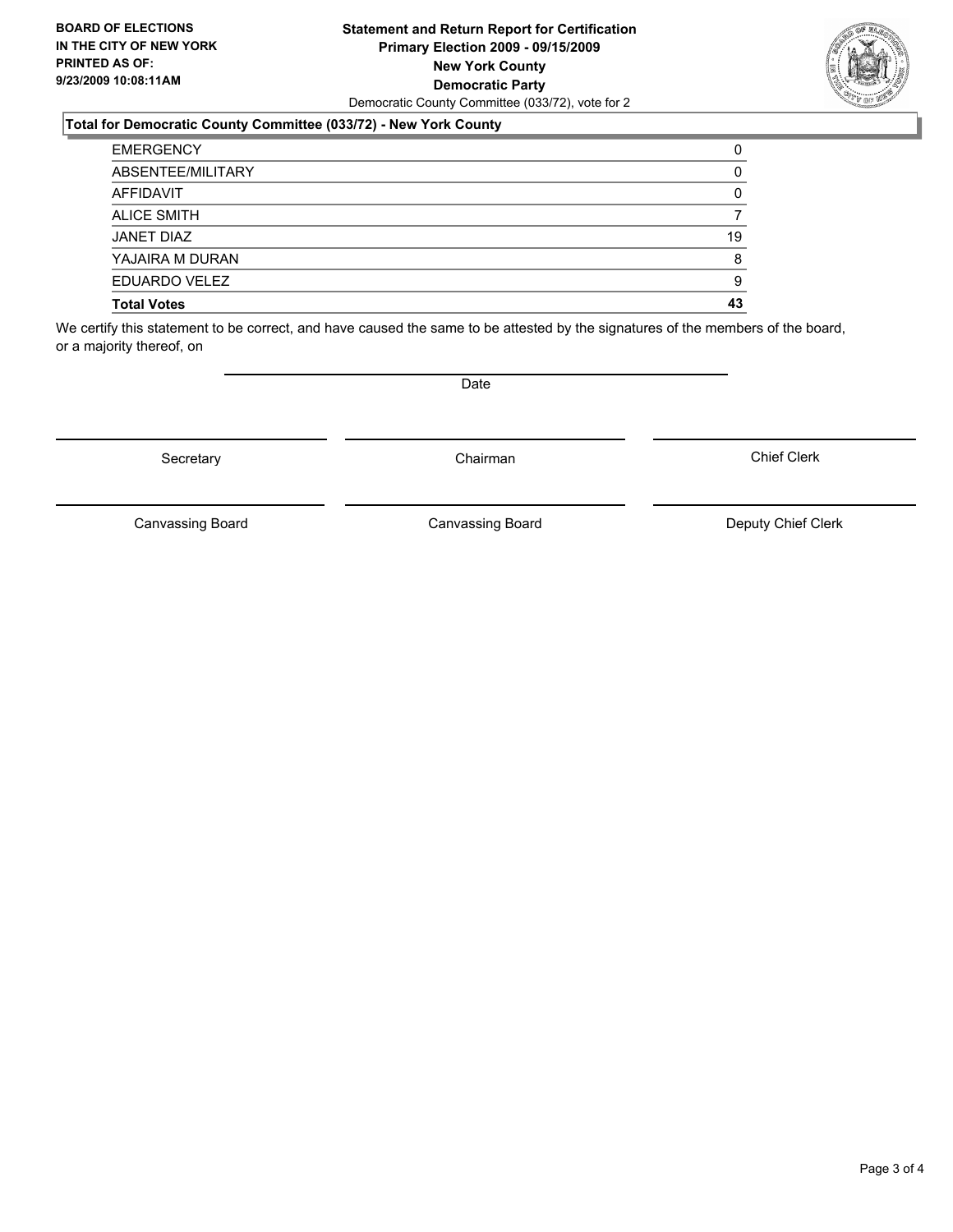**Statement and Return Report for Certification Primary Election 2009 - 09/15/2009 New York County Democratic Party** Democratic County Committee (033/72), vote for 2

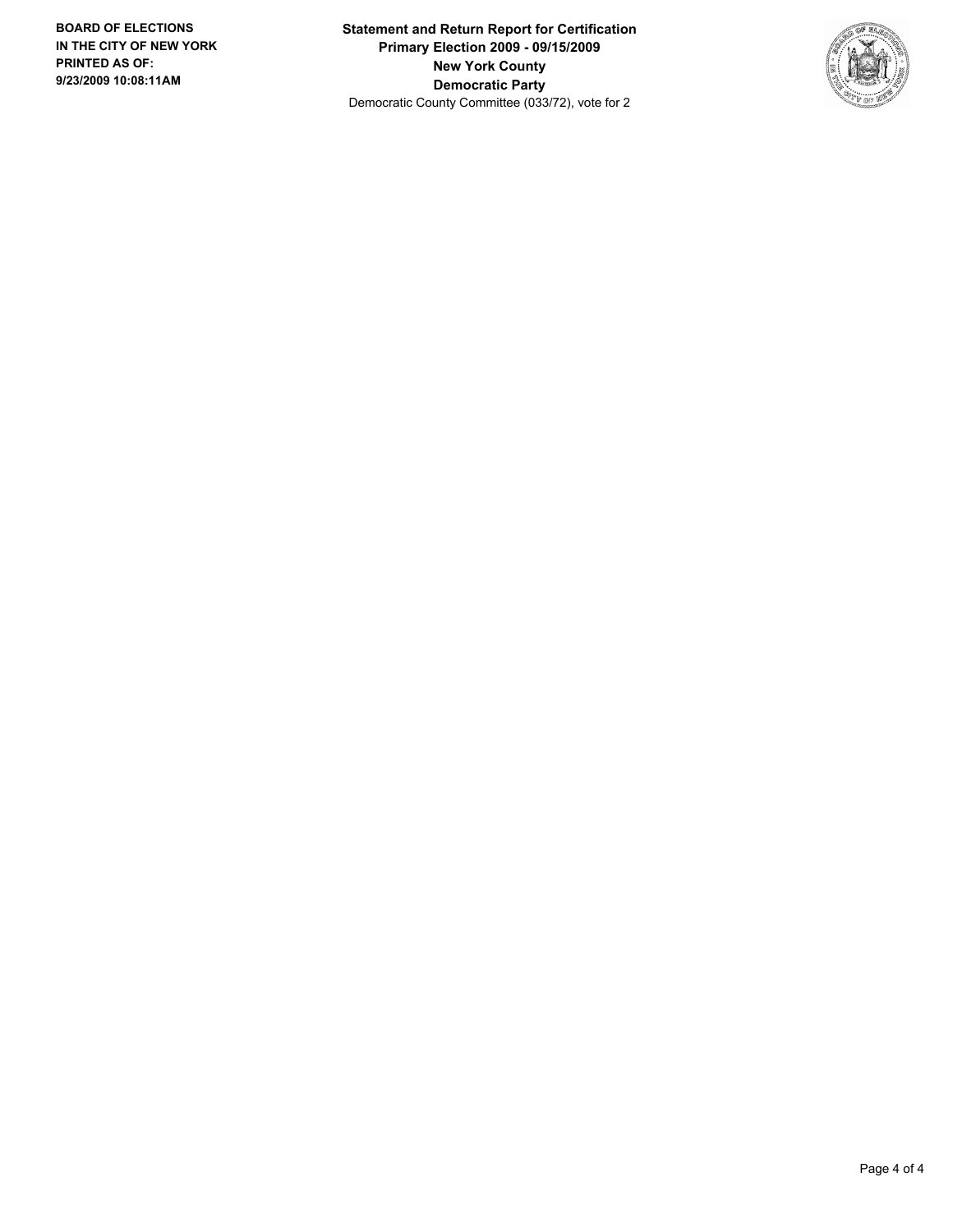

# **Primary Election 2009 - 09/15/2009 New York County - Democratic Party**

Democratic County Committee 034/72 Vote for 2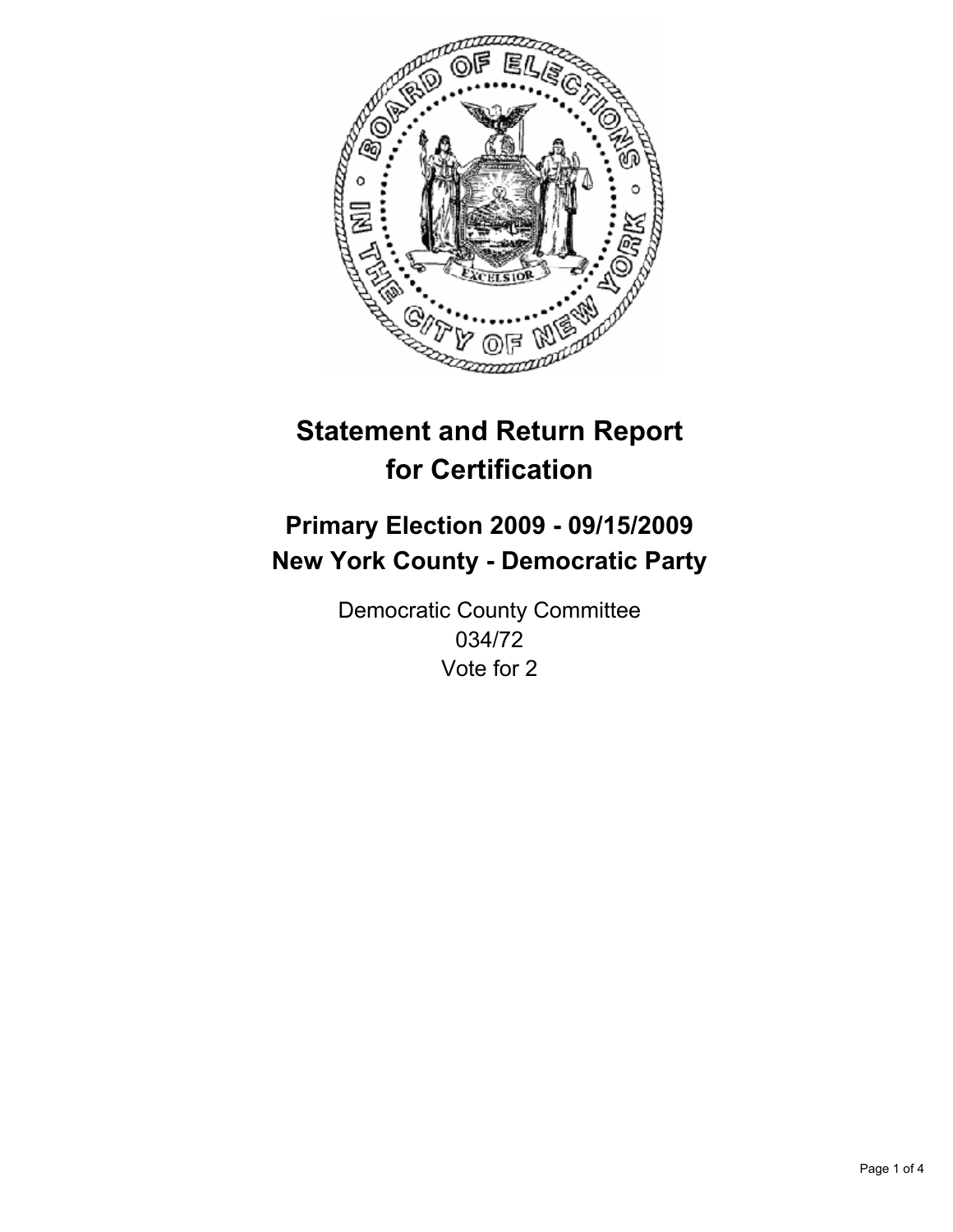

| <b>Total Votes</b>        | 53 |
|---------------------------|----|
| <b>JUANA LEWIS</b>        |    |
| <b>GERMAN A DOMINGUEZ</b> | 19 |
| AFRICA PEREZ              | 17 |
| <b>JOSE SIMMS</b>         | 10 |
| AFFIDAVIT                 |    |
| ABSENTEE/MILITARY         | 2  |
| <b>EMERGENCY</b>          | 0  |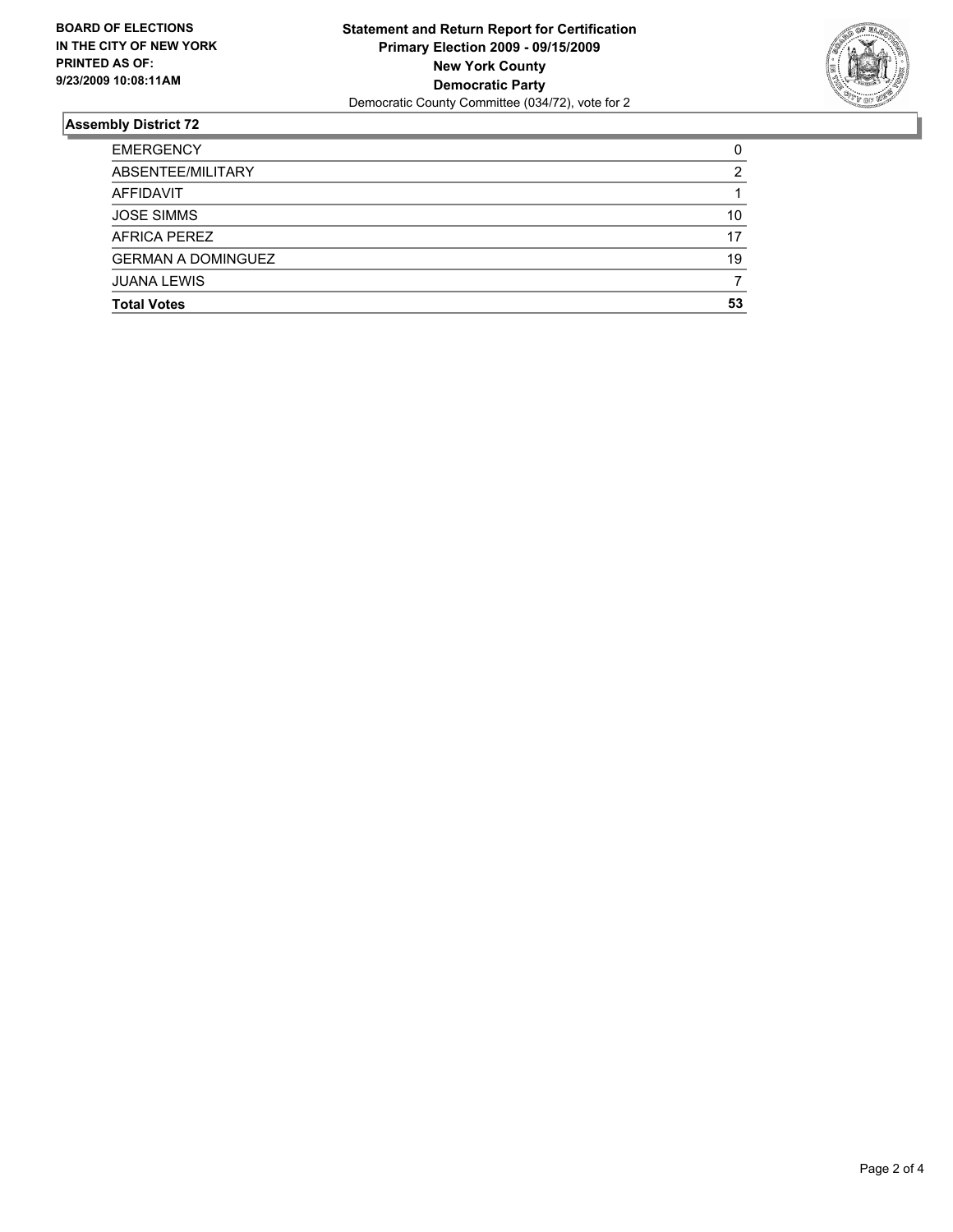#### **Statement and Return Report for Certification Primary Election 2009 - 09/15/2009 New York County Democratic Party** Democratic County Committee (034/72), vote for 2

### **Total for Democratic County Committee (034/72) - New York County**

| <b>EMERGENCY</b>          | 0  |
|---------------------------|----|
| ABSENTEE/MILITARY         | 2  |
| <b>AFFIDAVIT</b>          |    |
| <b>JOSE SIMMS</b>         | 10 |
| AFRICA PEREZ              | 17 |
| <b>GERMAN A DOMINGUEZ</b> | 19 |
| <b>JUANA LEWIS</b>        | 7  |
| <b>Total Votes</b>        | 53 |

We certify this statement to be correct, and have caused the same to be attested by the signatures of the members of the board, or a majority thereof, on

Canvassing Board

**Date** 

Canvassing Board **Canvassing Board** Canvassing Board **Deputy Chief Clerk** 

Chief Clerk



Secretary **Chairman** 

Page 3 of 4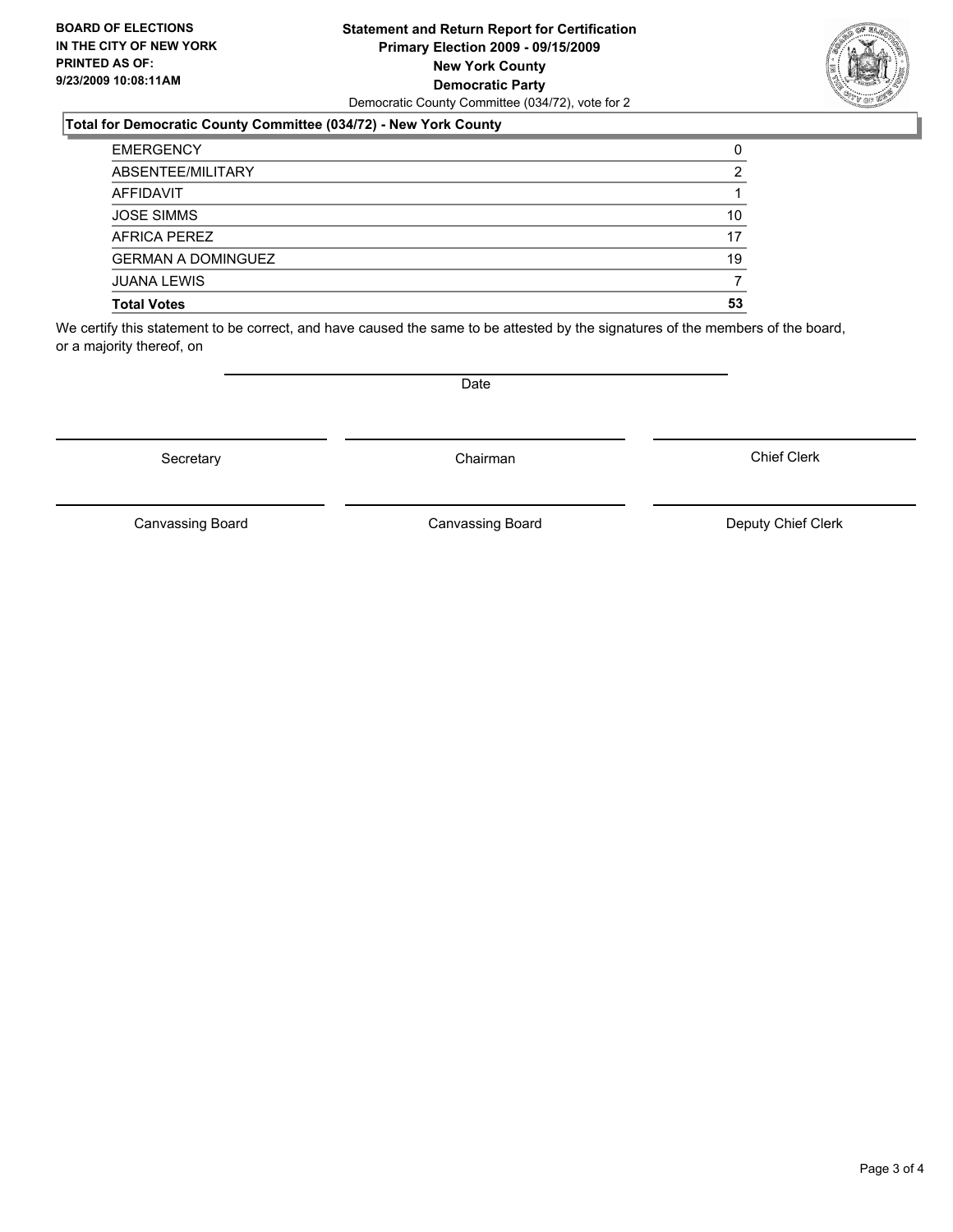**Statement and Return Report for Certification Primary Election 2009 - 09/15/2009 New York County Democratic Party** Democratic County Committee (034/72), vote for 2

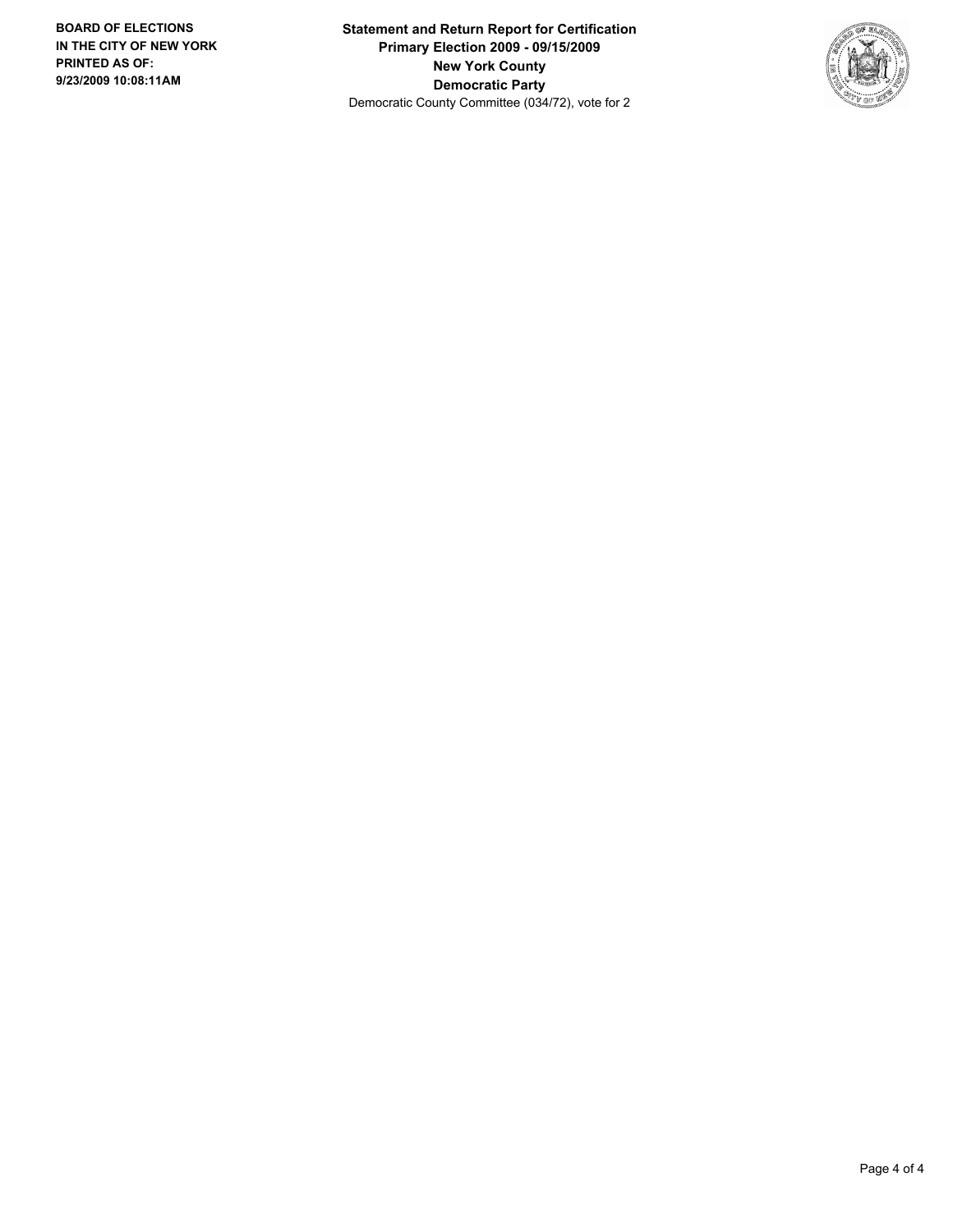

# **Primary Election 2009 - 09/15/2009 New York County - Democratic Party**

Democratic County Committee 035/72 Vote for 2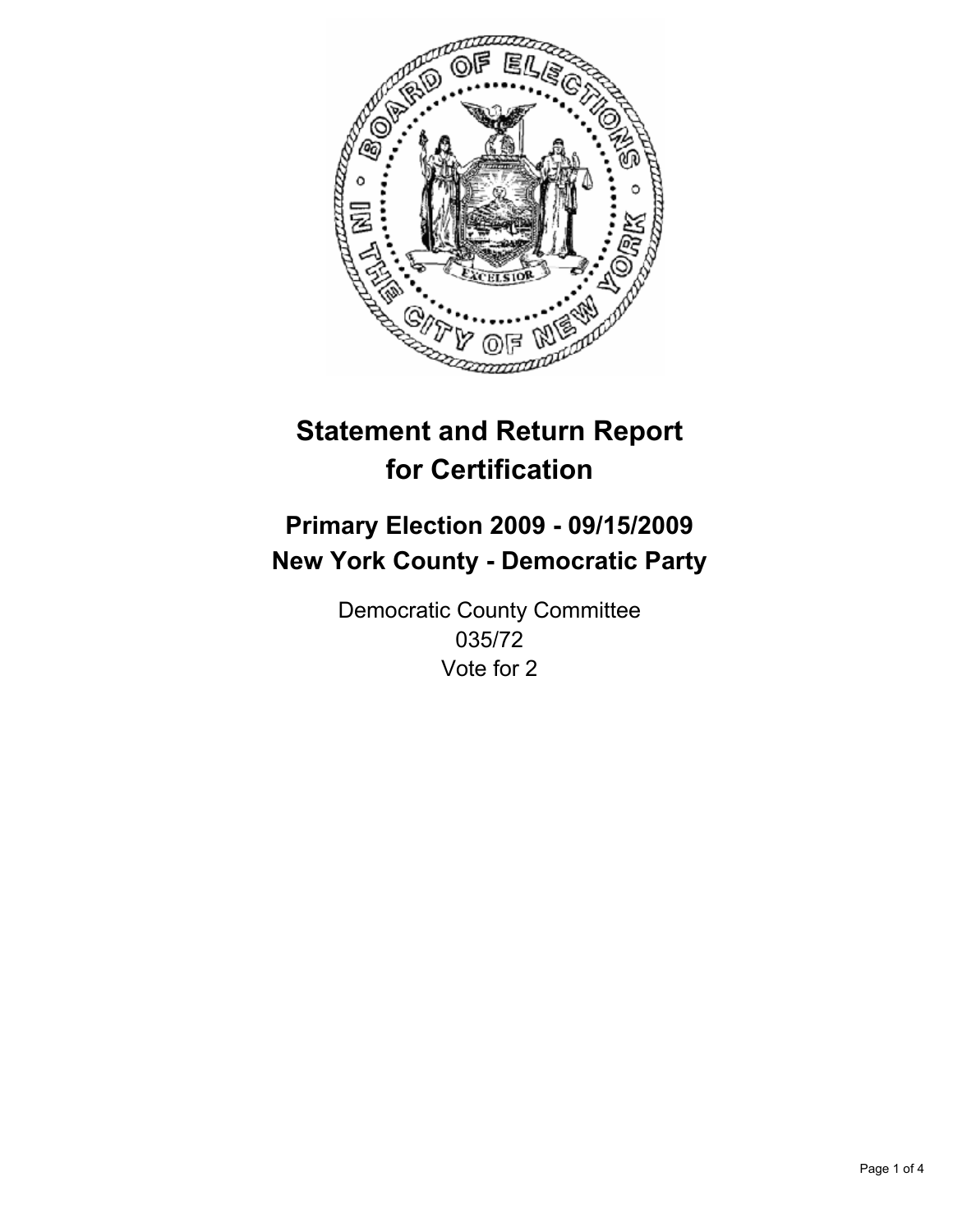

| <b>Total Votes</b>       | 78 |
|--------------------------|----|
| <b>GERTRUDIS BEJARAN</b> | 11 |
| <b>MIREYA A SILVA</b>    | 26 |
| <b>LAURA TAVARES</b>     | 26 |
| POLONIO TORRES           | 15 |
| <b>AFFIDAVIT</b>         |    |
| ABSENTEE/MILITARY        | 0  |
| <b>EMERGENCY</b>         | 0  |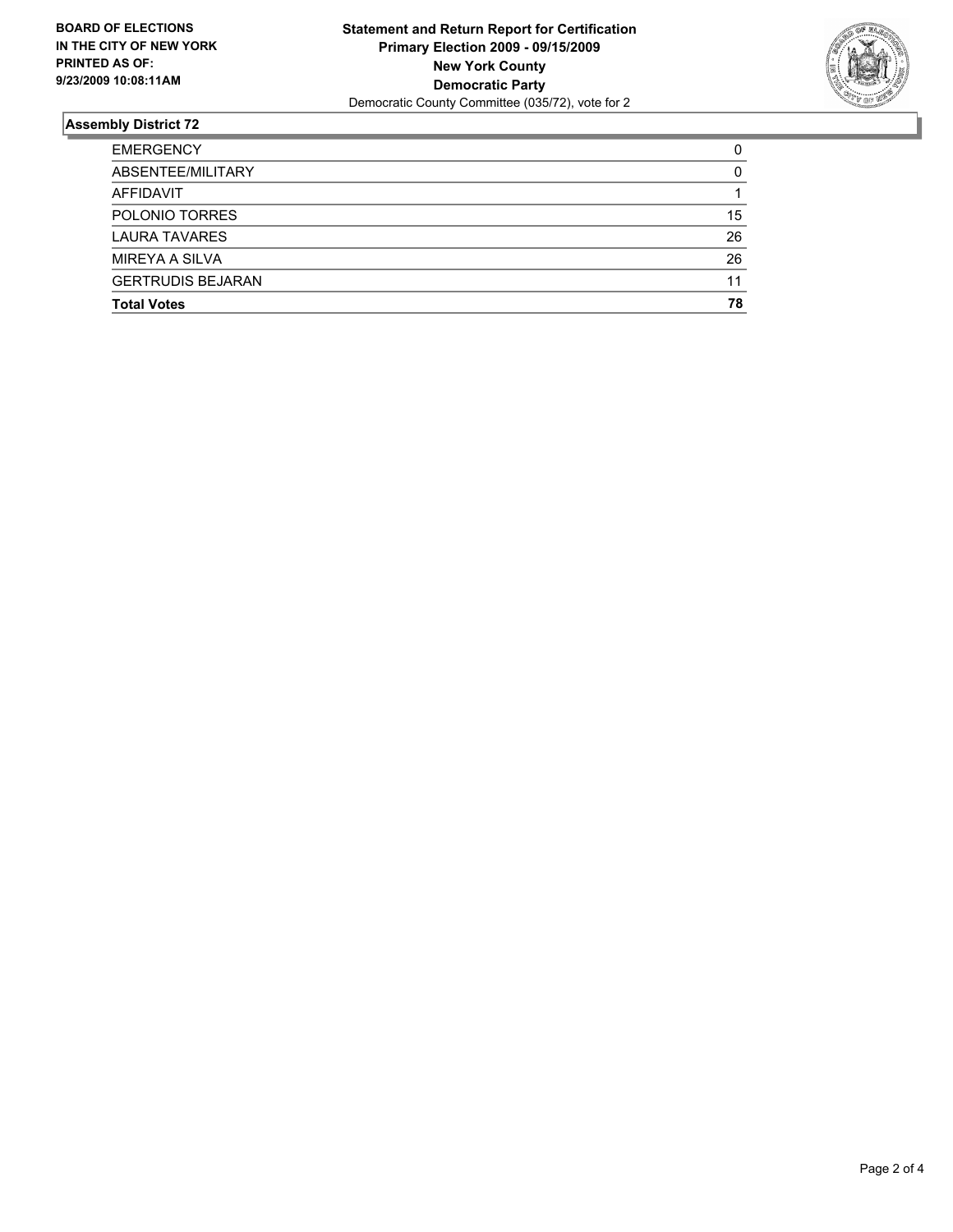#### **Statement and Return Report for Certification Primary Election 2009 - 09/15/2009 New York County Democratic Party** Democratic County Committee (035/72), vote for 2

## **Total for Democratic County Committee (035/72) - New York County**

| <b>EMERGENCY</b>         | 0  |
|--------------------------|----|
| ABSENTEE/MILITARY        | 0  |
| <b>AFFIDAVIT</b>         |    |
| POLONIO TORRES           | 15 |
| <b>LAURA TAVARES</b>     | 26 |
| MIREYA A SILVA           | 26 |
| <b>GERTRUDIS BEJARAN</b> | 11 |
| <b>Total Votes</b>       | 78 |

We certify this statement to be correct, and have caused the same to be attested by the signatures of the members of the board, or a majority thereof, on

Secretary **Chairman** 

Canvassing Board

**Date** 

Chief Clerk



Canvassing Board Canvassing Board Canvassing Canvassing Board Deputy Chief Clerk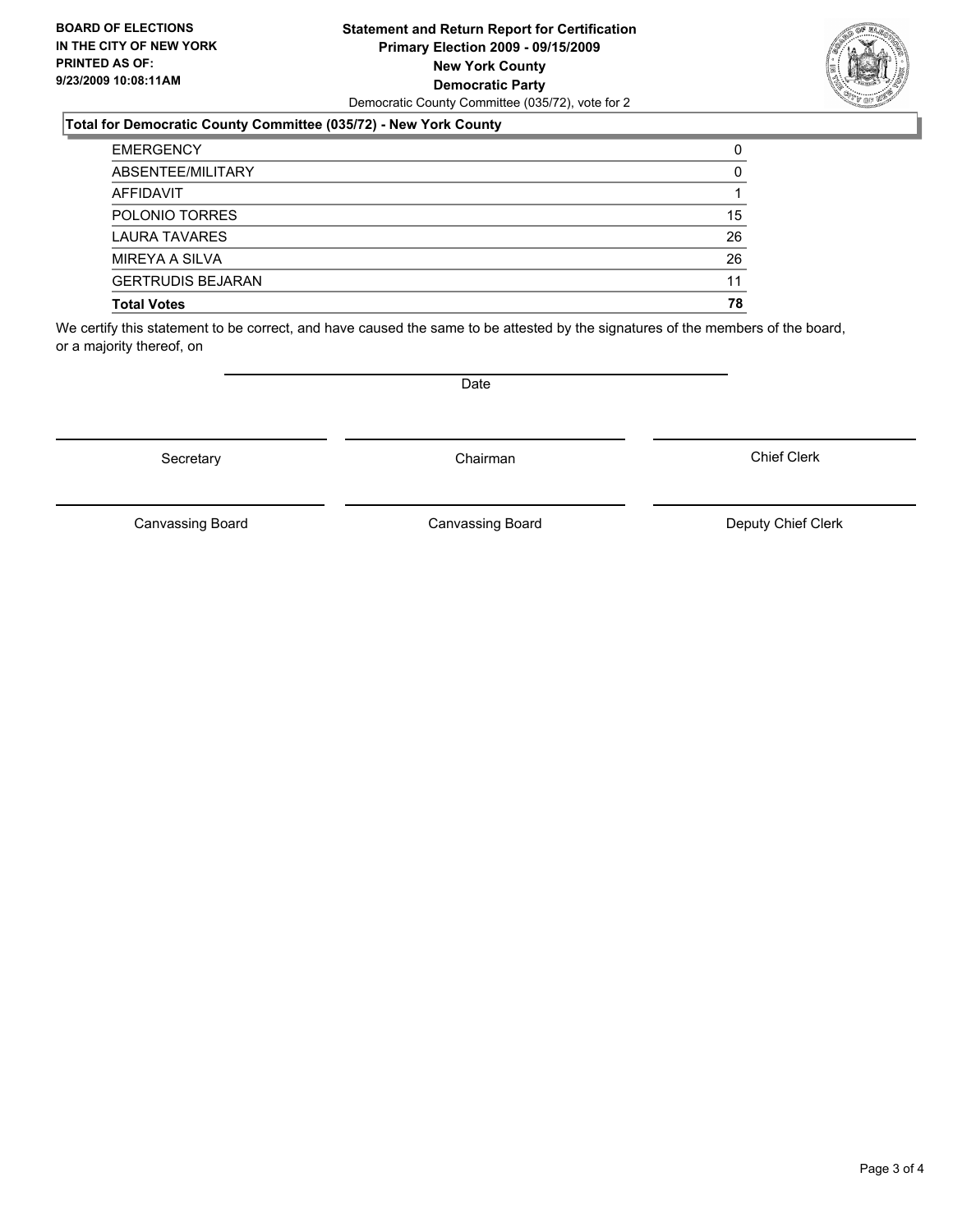**Statement and Return Report for Certification Primary Election 2009 - 09/15/2009 New York County Democratic Party** Democratic County Committee (035/72), vote for 2

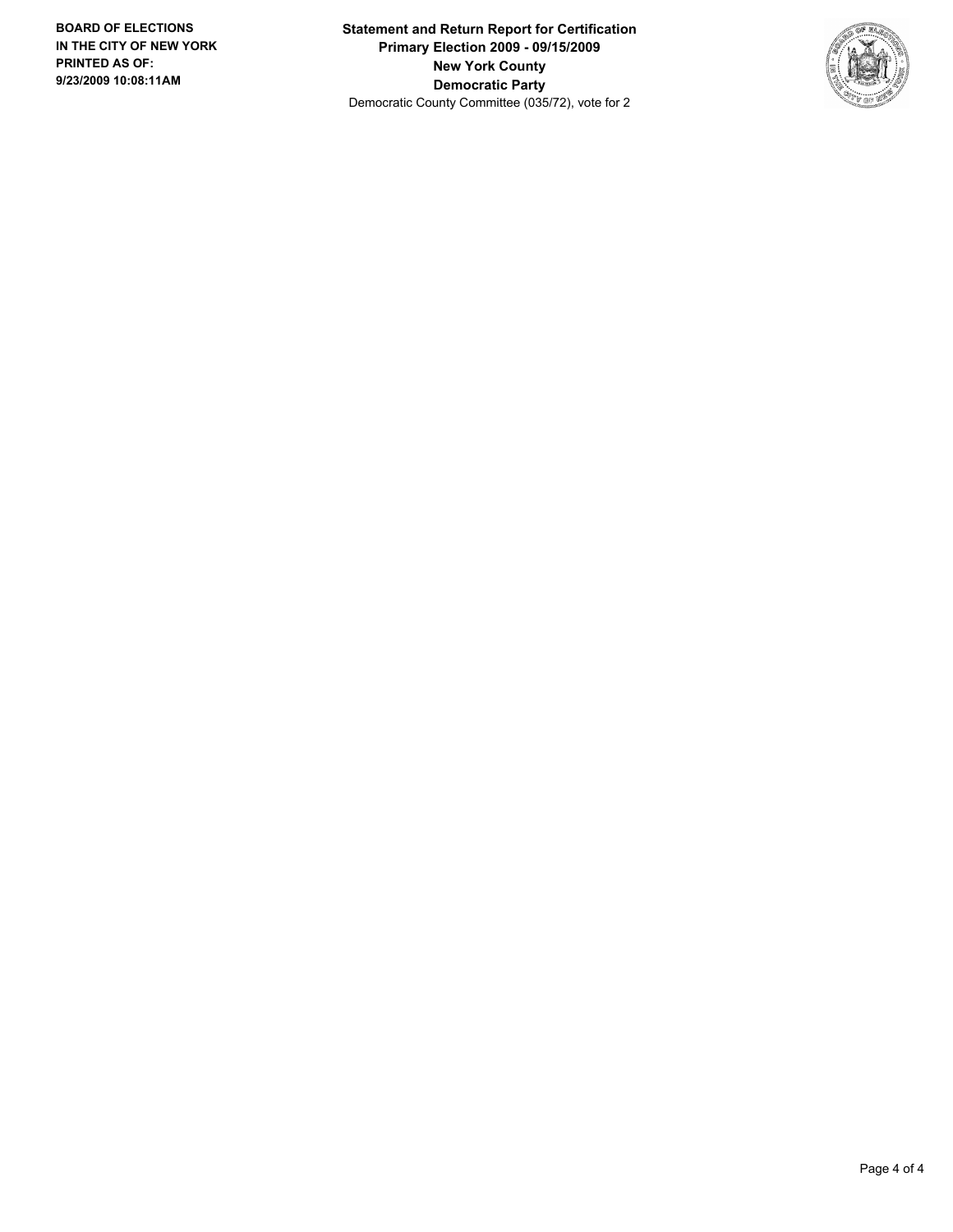

## **Primary Election 2009 - 09/15/2009 New York County - Democratic Party**

Democratic County Committee 036/72 Vote for 2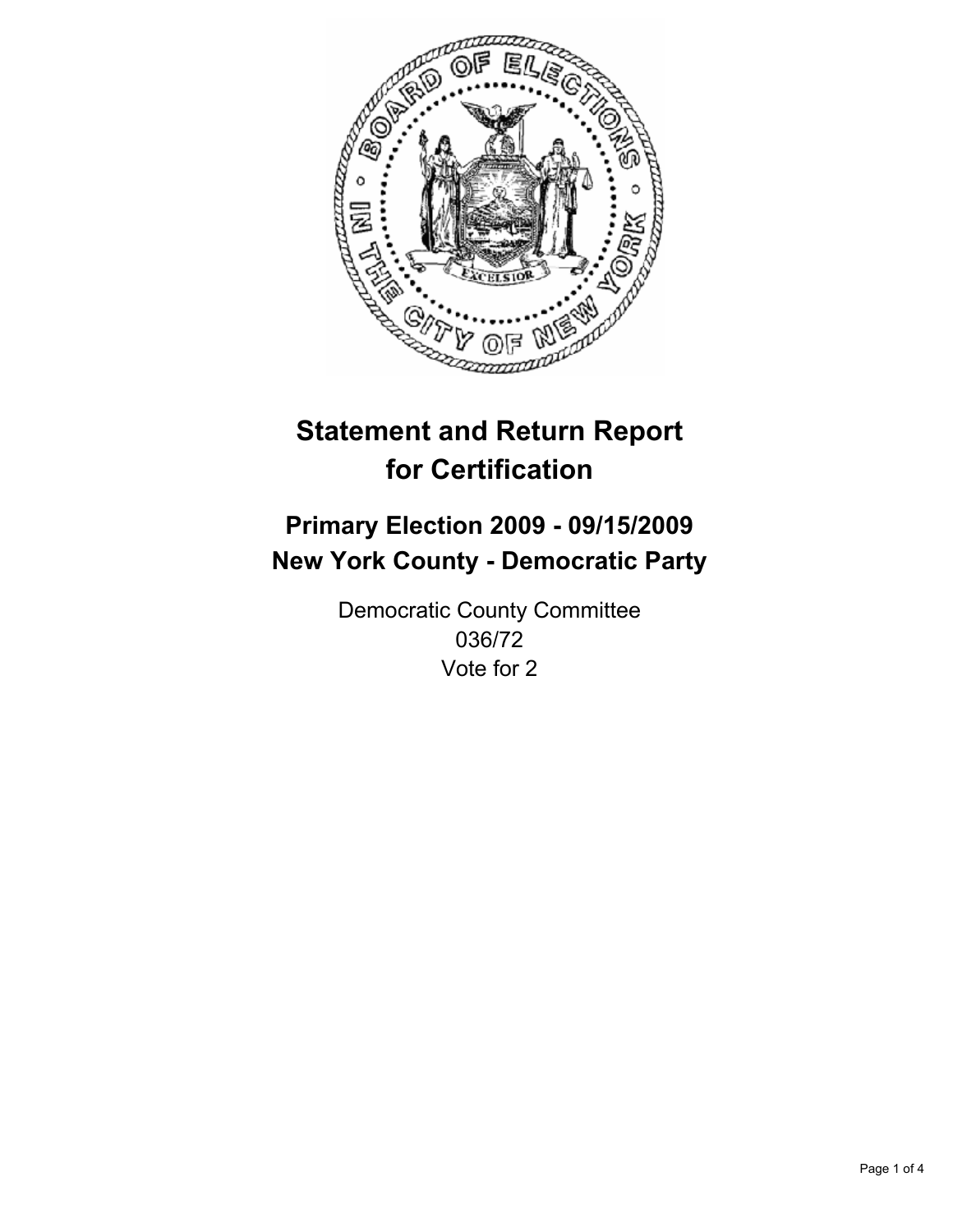

| <b>Total Votes</b>         | 59 |
|----------------------------|----|
| <b>MADELINE J LEWIS</b>    | 13 |
| PAULA N ASSIMAKOPOULOAS    | 7  |
| <b>GILMARES AYBAR</b>      | 12 |
| <b>JOAN SERRANO LAUFER</b> | 27 |
| AFFIDAVIT                  | 0  |
| ABSENTEE/MILITARY          | 2  |
| <b>EMERGENCY</b>           | 0  |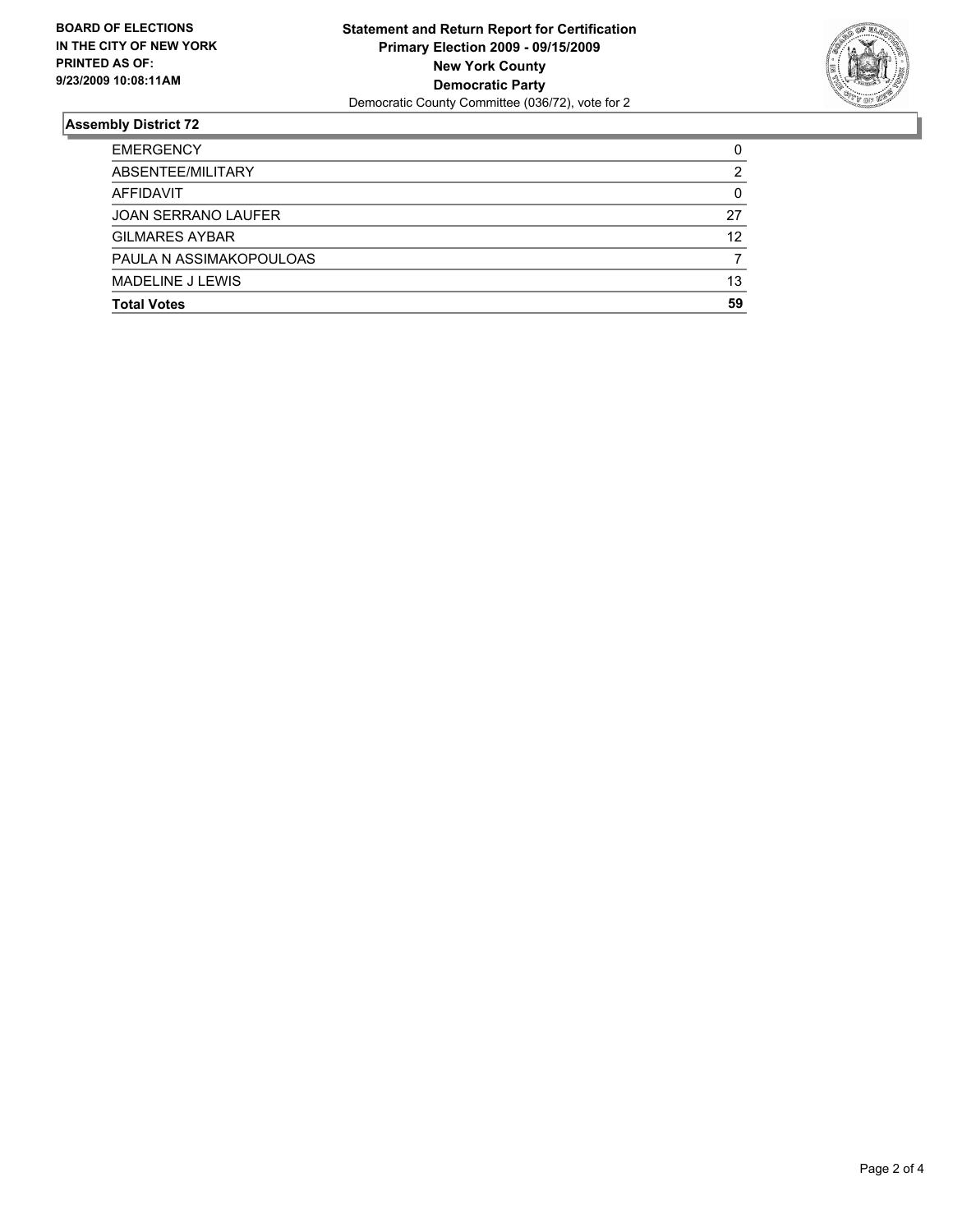#### **Statement and Return Report for Certification Primary Election 2009 - 09/15/2009 New York County Democratic Party** Democratic County Committee (036/72), vote for 2

### **Total for Democratic County Committee (036/72) - New York County**

| <b>Total Votes</b>         | 59 |
|----------------------------|----|
| <b>MADELINE J LEWIS</b>    | 13 |
| PAULA N ASSIMAKOPOULOAS    |    |
| <b>GILMARES AYBAR</b>      | 12 |
| <b>JOAN SERRANO LAUFER</b> | 27 |
| AFFIDAVIT                  | 0  |
| ABSENTEE/MILITARY          | 2  |
| <b>EMERGENCY</b>           | 0  |

We certify this statement to be correct, and have caused the same to be attested by the signatures of the members of the board, or a majority thereof, on

Secretary **Chairman** 

Canvassing Board

Canvassing Board Canvassing Board Canvassing Canvassing Board Deputy Chief Clerk

Chief Clerk

Page 3 of 4



**Date**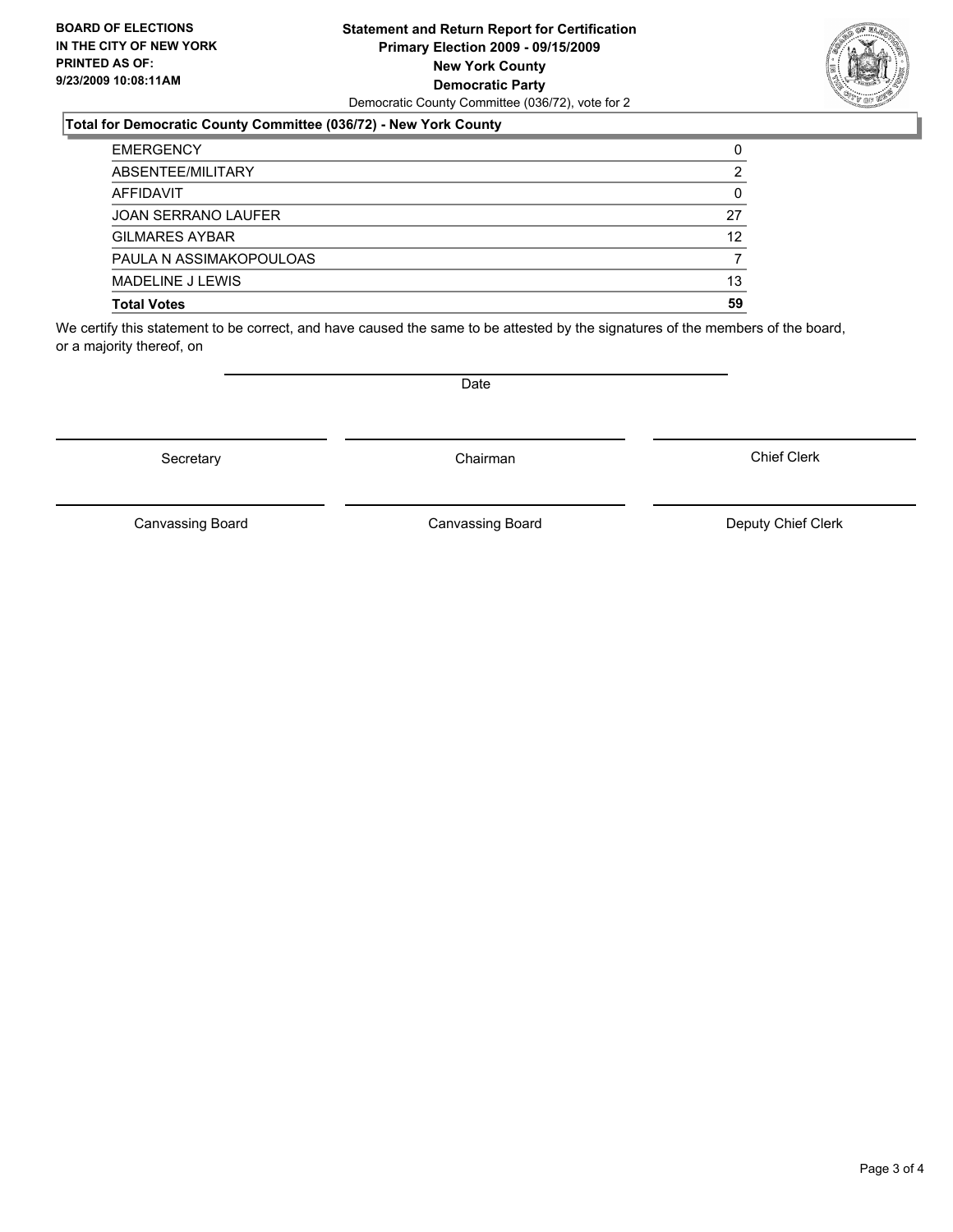**Statement and Return Report for Certification Primary Election 2009 - 09/15/2009 New York County Democratic Party** Democratic County Committee (036/72), vote for 2

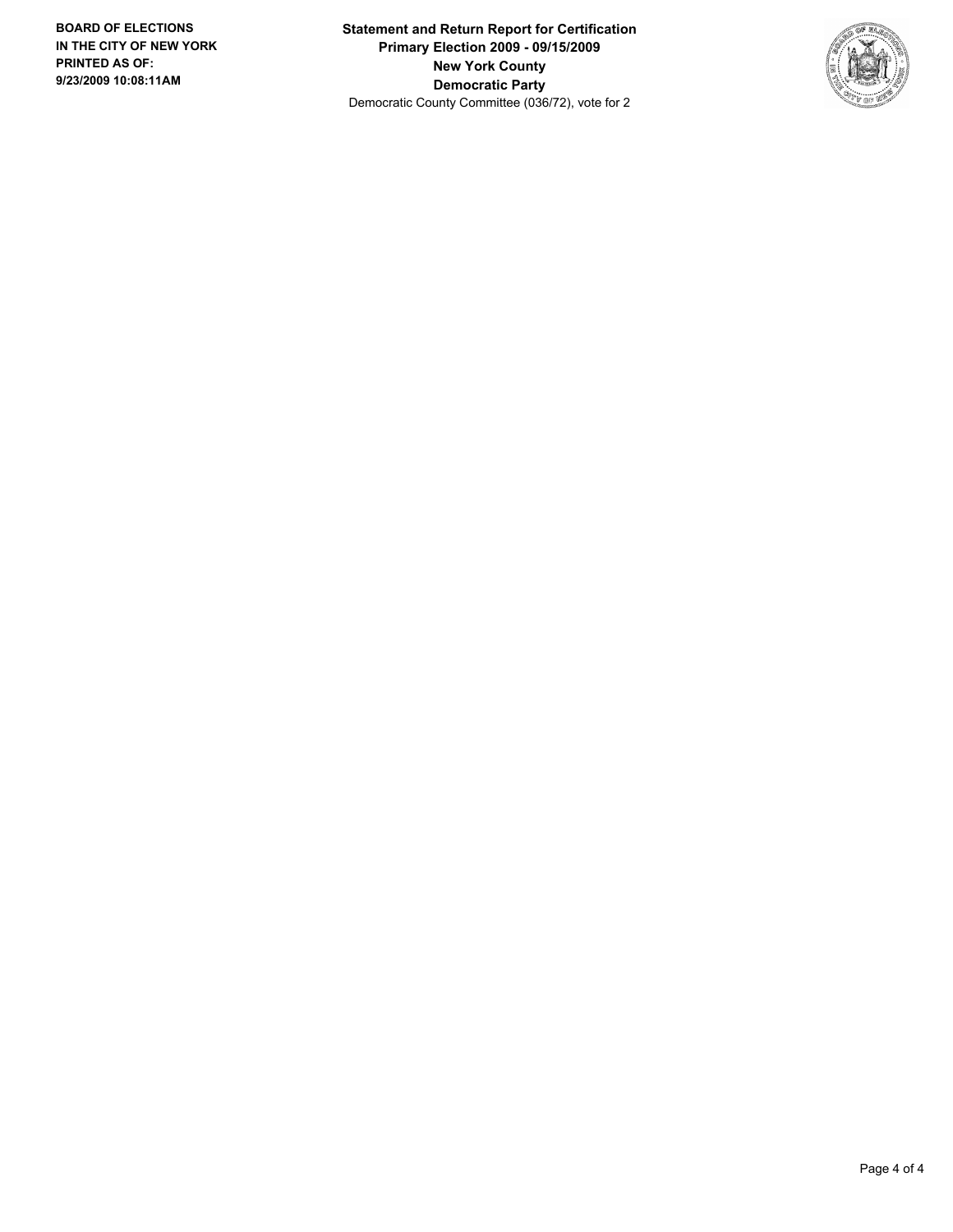

## **Primary Election 2009 - 09/15/2009 New York County - Democratic Party**

Democratic County Committee 037/72 Vote for 2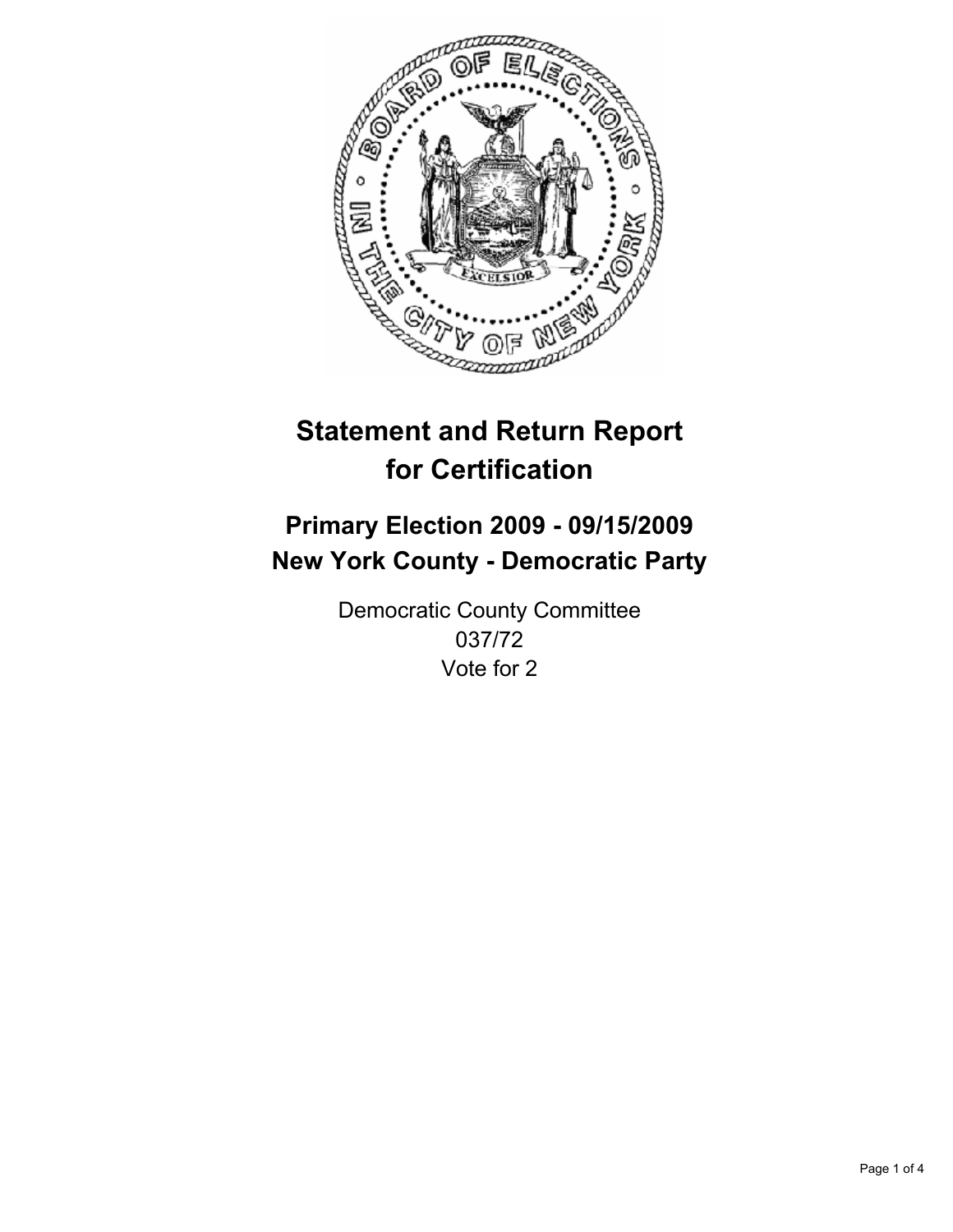

| <b>Total Votes</b>      | 119 |
|-------------------------|-----|
| <b>MARTIN FE PENA</b>   | 9   |
| LOURDES A FERNANDEZ     | 36  |
| <b>ANA FRIAS</b>        | 30  |
| <b>JEFFREY A LAUFER</b> | 44  |
| <b>AFFIDAVIT</b>        | 0   |
| ABSENTEE/MILITARY       | 4   |
| <b>EMERGENCY</b>        | 0   |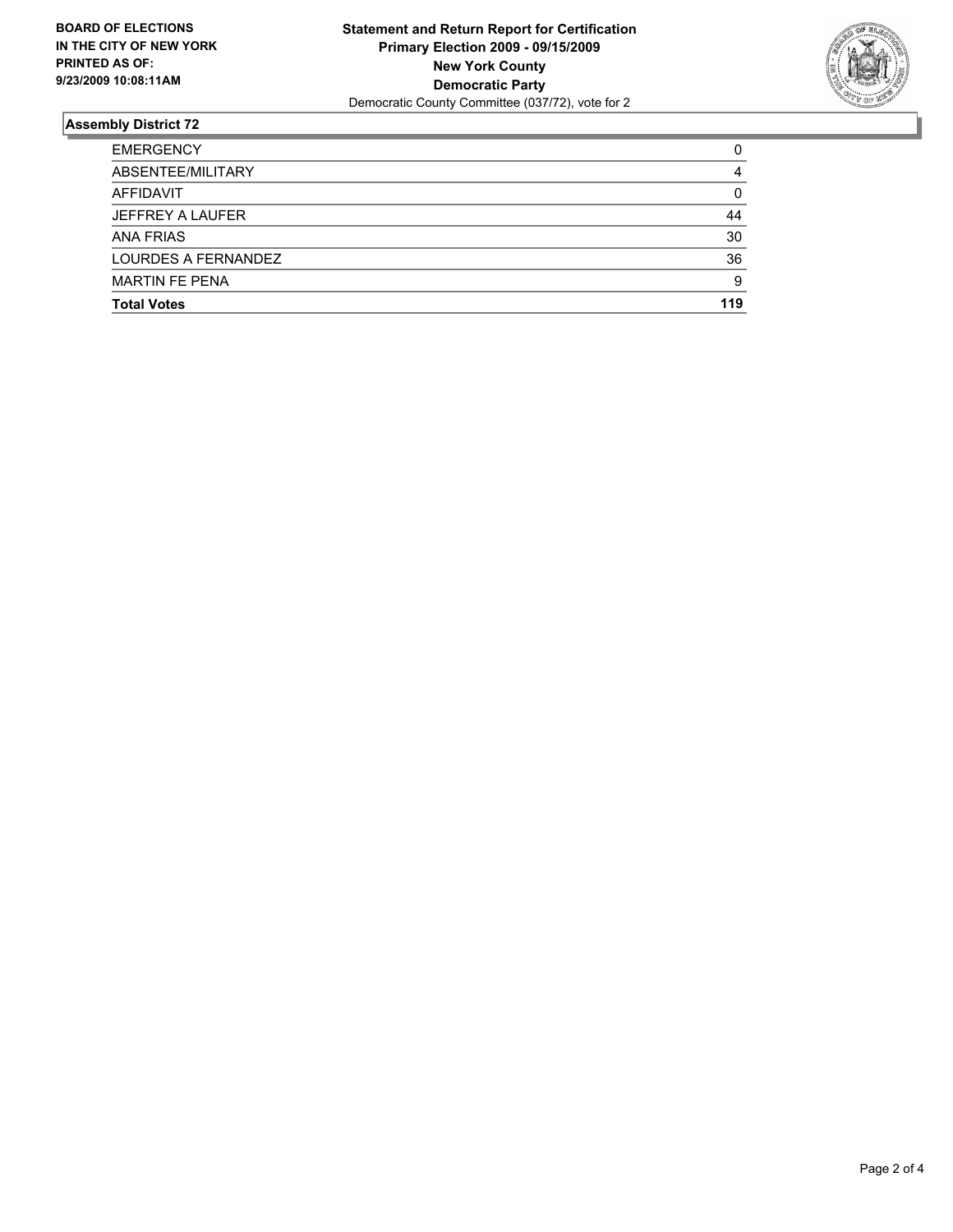#### **Statement and Return Report for Certification Primary Election 2009 - 09/15/2009 New York County Democratic Party** Democratic County Committee (037/72), vote for 2

### **Total for Democratic County Committee (037/72) - New York County**

| <b>EMERGENCY</b>        | 0   |
|-------------------------|-----|
| ABSENTEE/MILITARY       | 4   |
| AFFIDAVIT               | 0   |
| <b>JEFFREY A LAUFER</b> | 44  |
| <b>ANA FRIAS</b>        | 30  |
| LOURDES A FERNANDEZ     | 36  |
| <b>MARTIN FE PENA</b>   | 9   |
| <b>Total Votes</b>      | 119 |

We certify this statement to be correct, and have caused the same to be attested by the signatures of the members of the board, or a majority thereof, on

Secretary **Chairman** 

Canvassing Board **Canvassing Board** Canvassing Board **Deputy Chief Clerk** 

Chief Clerk

Canvassing Board



**Date**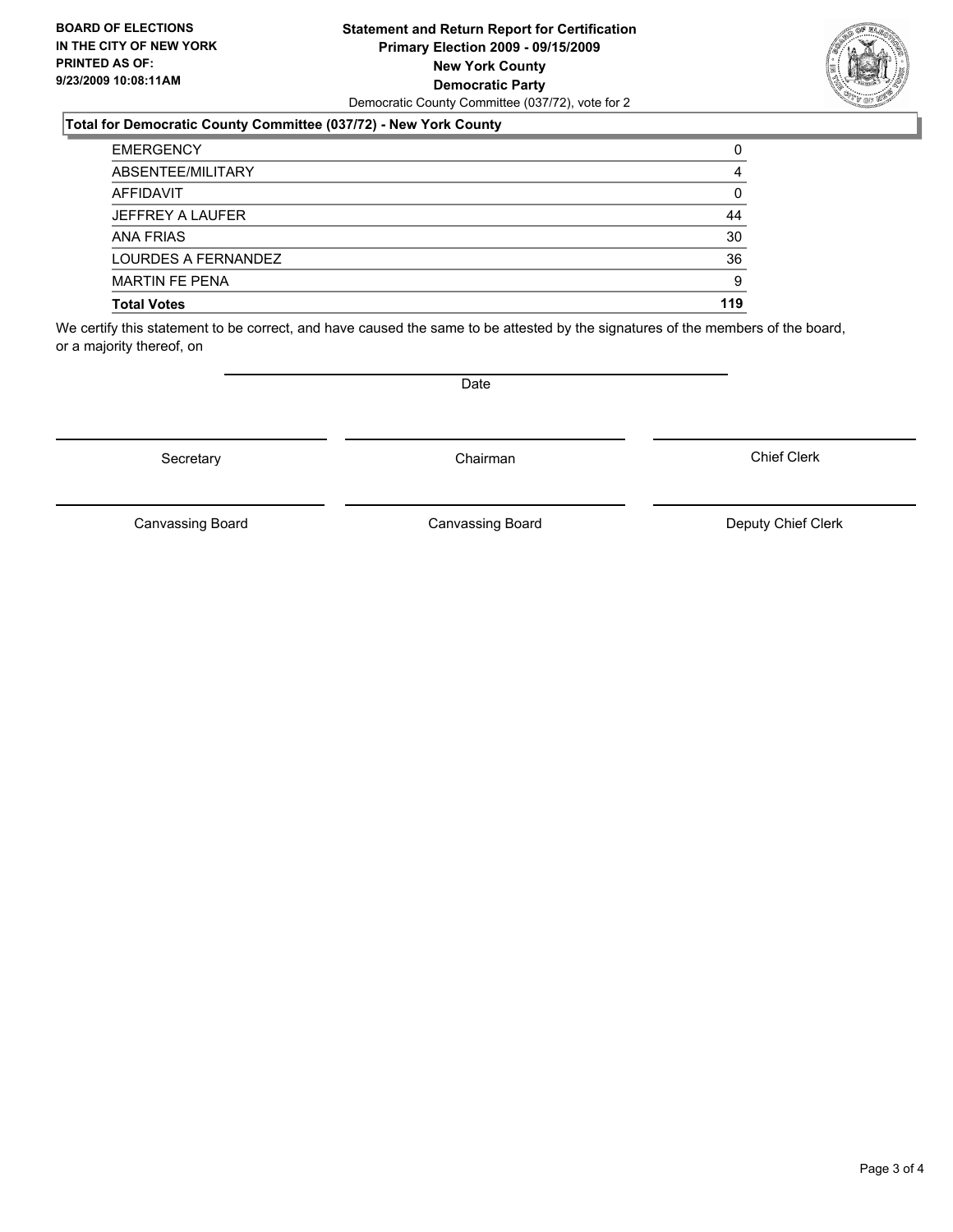**Statement and Return Report for Certification Primary Election 2009 - 09/15/2009 New York County Democratic Party** Democratic County Committee (037/72), vote for 2

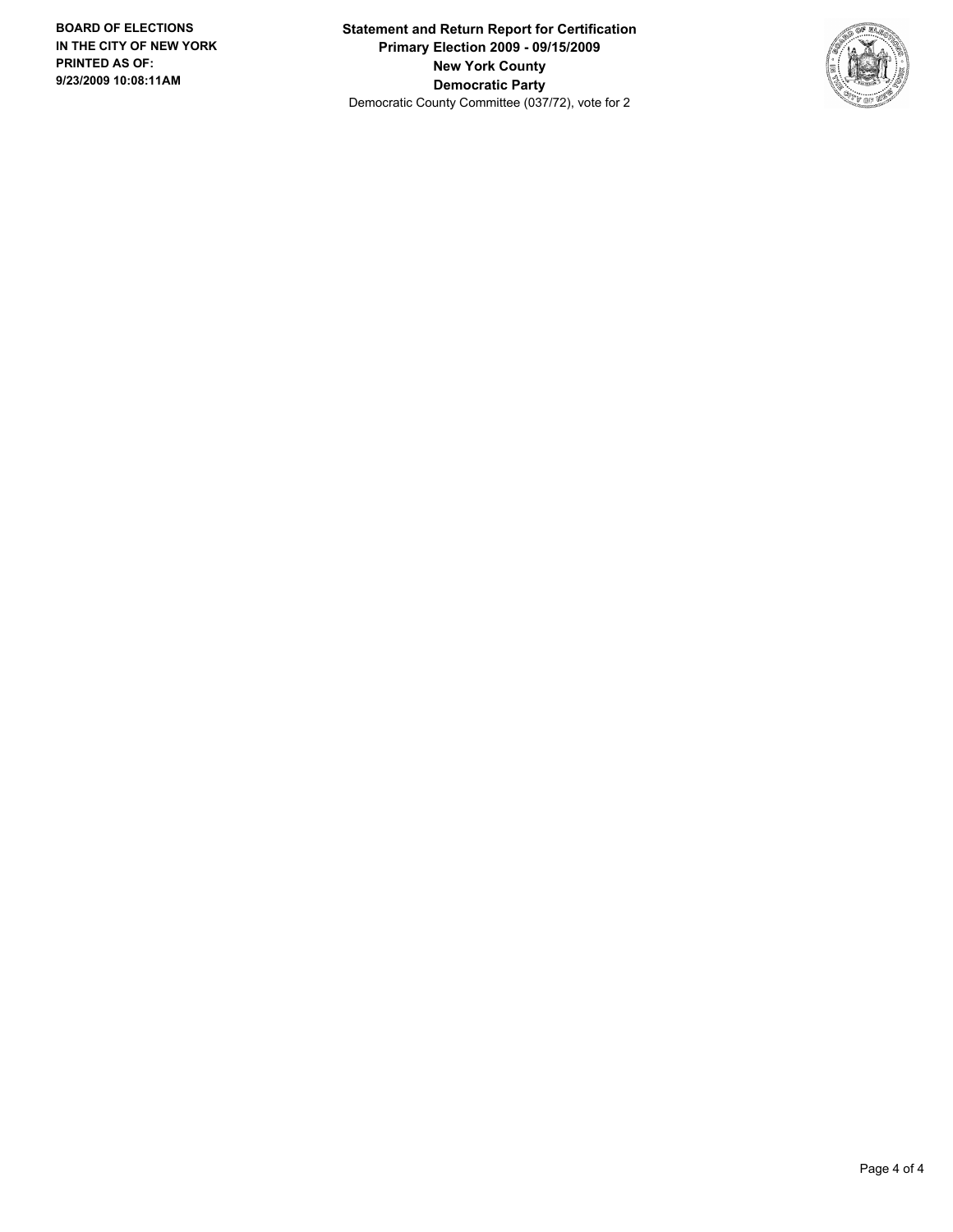

## **Primary Election 2009 - 09/15/2009 New York County - Democratic Party**

Democratic County Committee 038/72 Vote for 2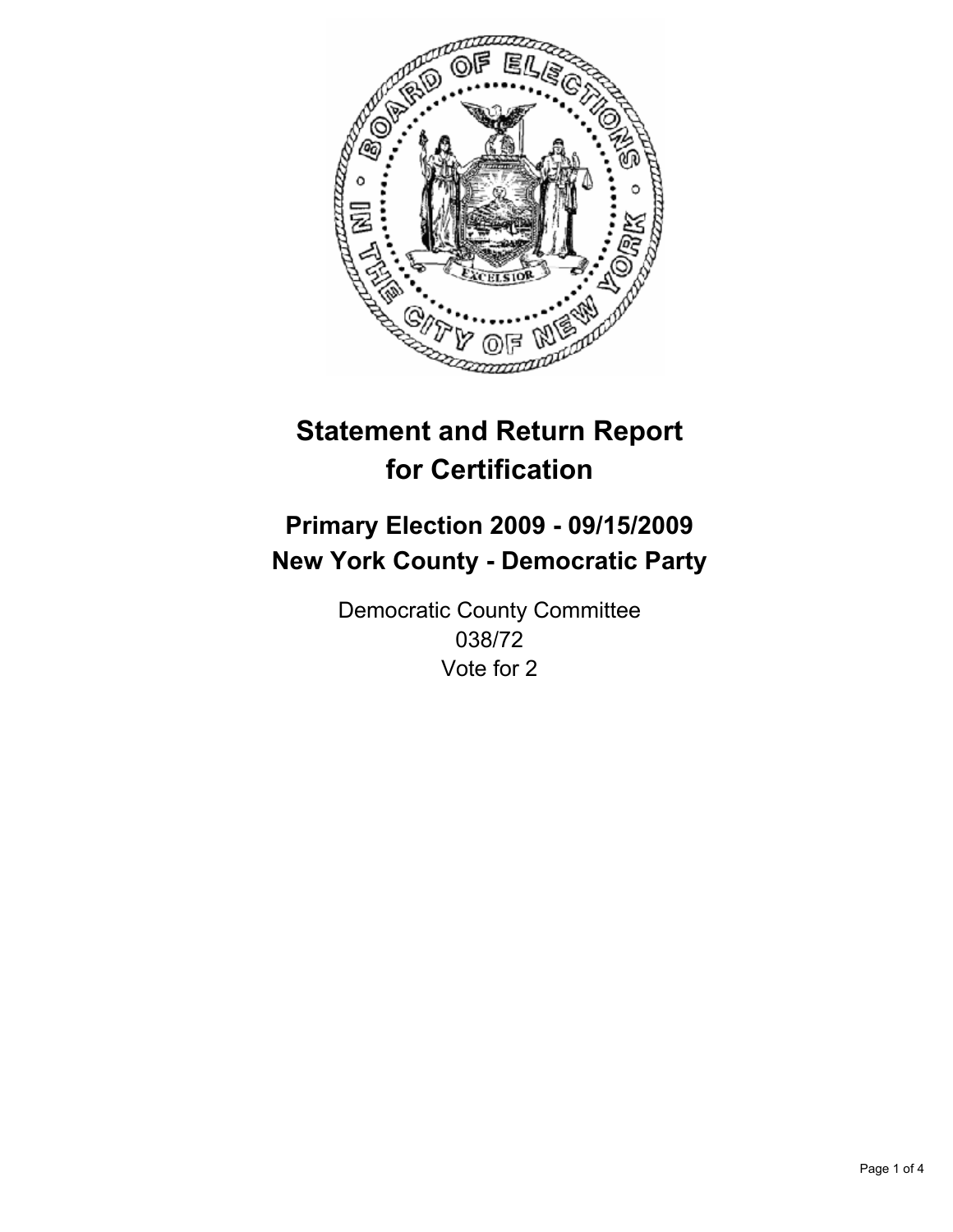

| <b>Total Votes</b>      | 130 |
|-------------------------|-----|
| THERESA GUERRERO        | 26  |
| <b>BLAS SANTANA</b>     | 28  |
| <b>MANUELA CEBALLOS</b> | 21  |
| <b>LAURA ACOSTA</b>     | 55  |
| <b>AFFIDAVIT</b>        | 3   |
| ABSENTEE/MILITARY       | 2   |
| <b>EMERGENCY</b>        | 0   |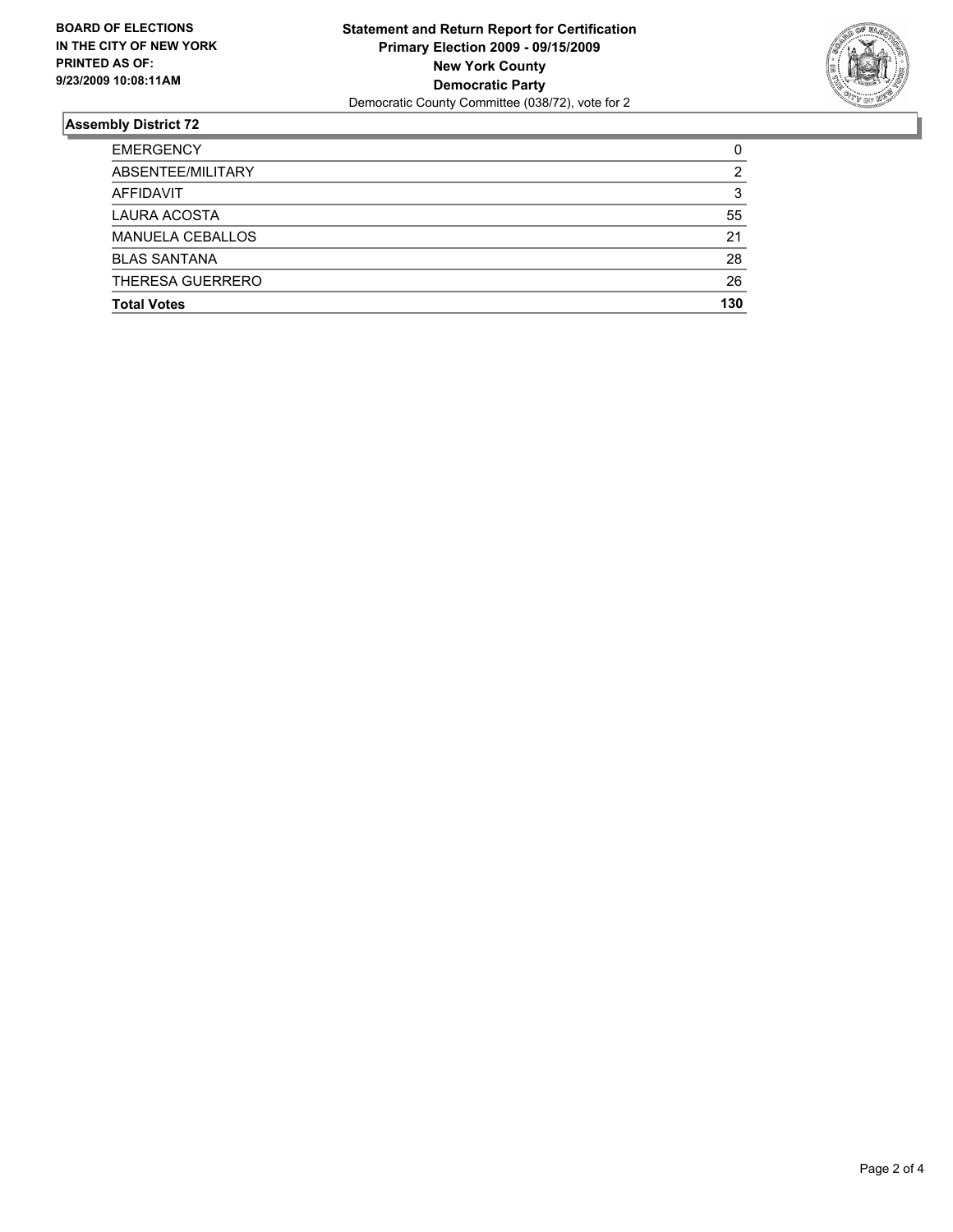#### **Statement and Return Report for Certification Primary Election 2009 - 09/15/2009 New York County Democratic Party** Democratic County Committee (038/72), vote for 2

### **Total for Democratic County Committee (038/72) - New York County**

| <b>EMERGENCY</b>        | 0   |
|-------------------------|-----|
| ABSENTEE/MILITARY       | 2   |
| <b>AFFIDAVIT</b>        | 3   |
| LAURA ACOSTA            | 55  |
| <b>MANUELA CEBALLOS</b> | 21  |
| <b>BLAS SANTANA</b>     | 28  |
| THERESA GUERRERO        | 26  |
| <b>Total Votes</b>      | 130 |

We certify this statement to be correct, and have caused the same to be attested by the signatures of the members of the board, or a majority thereof, on

Canvassing Board

Canvassing Board Canvassing Board Canvassing Canvassing Board Deputy Chief Clerk

Chief Clerk

Page 3 of 4

Secretary **Chairman** 

**Date**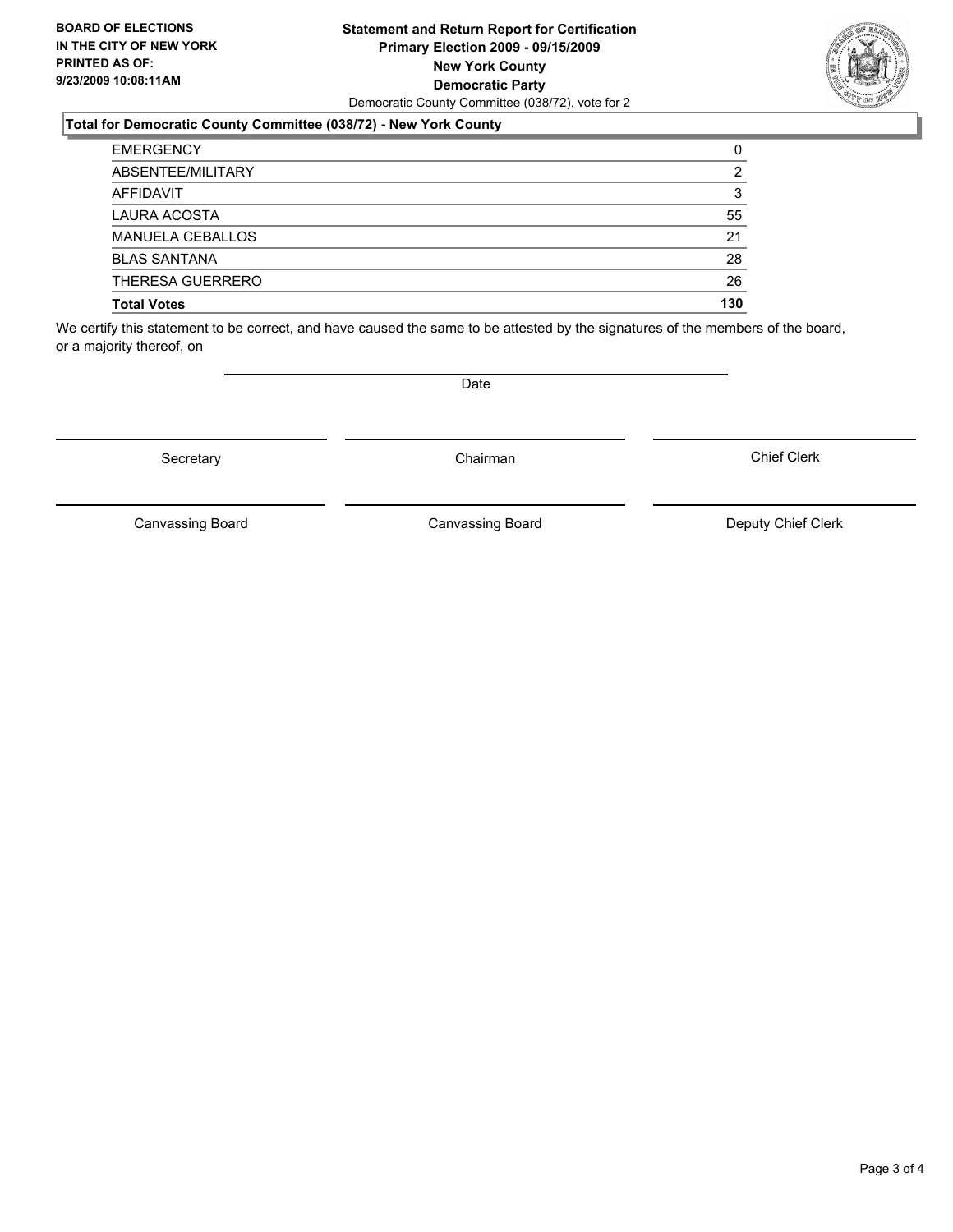**Statement and Return Report for Certification Primary Election 2009 - 09/15/2009 New York County Democratic Party** Democratic County Committee (038/72), vote for 2

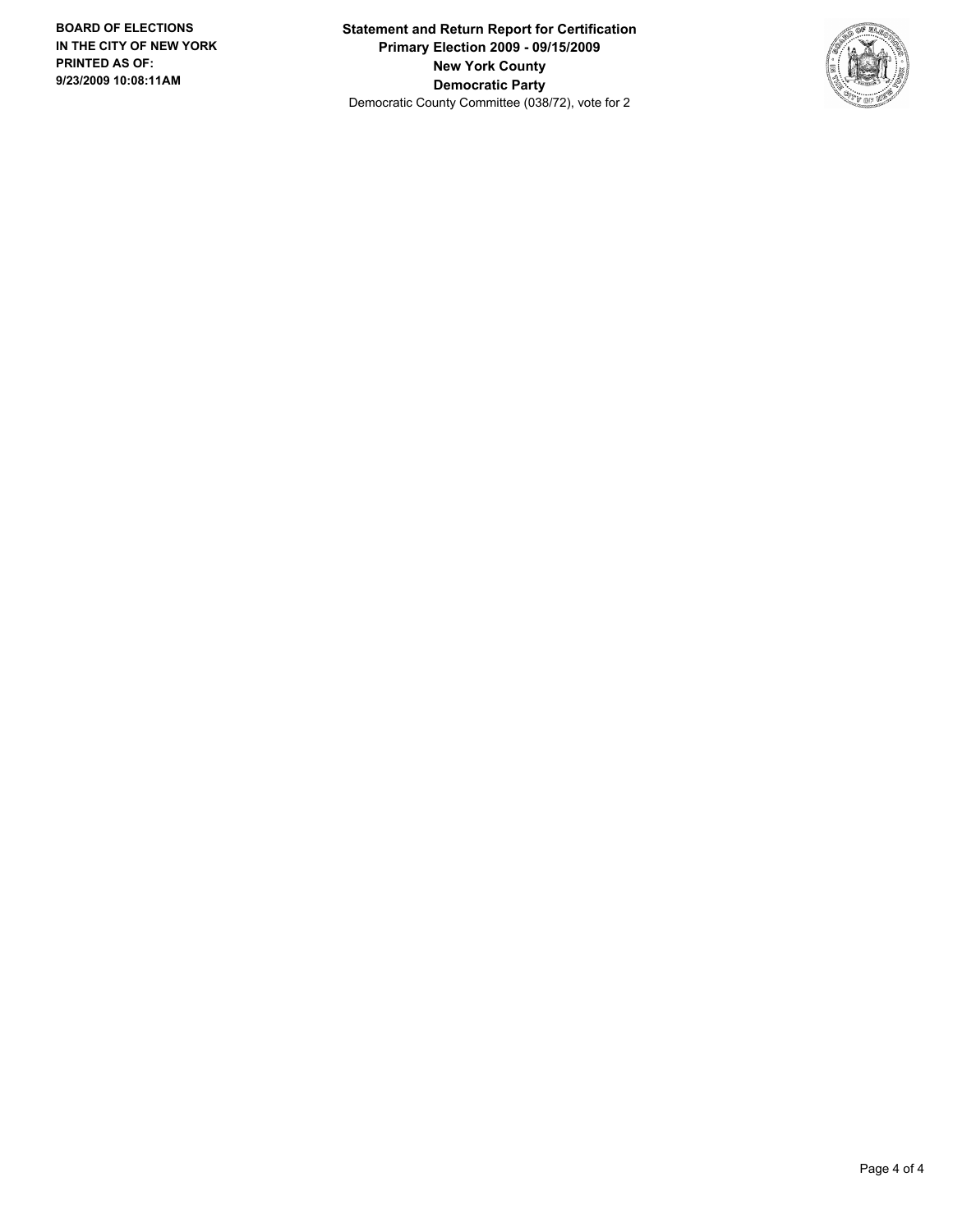

## **Primary Election 2009 - 09/15/2009 New York County - Democratic Party**

Democratic County Committee 047/72 Vote for 2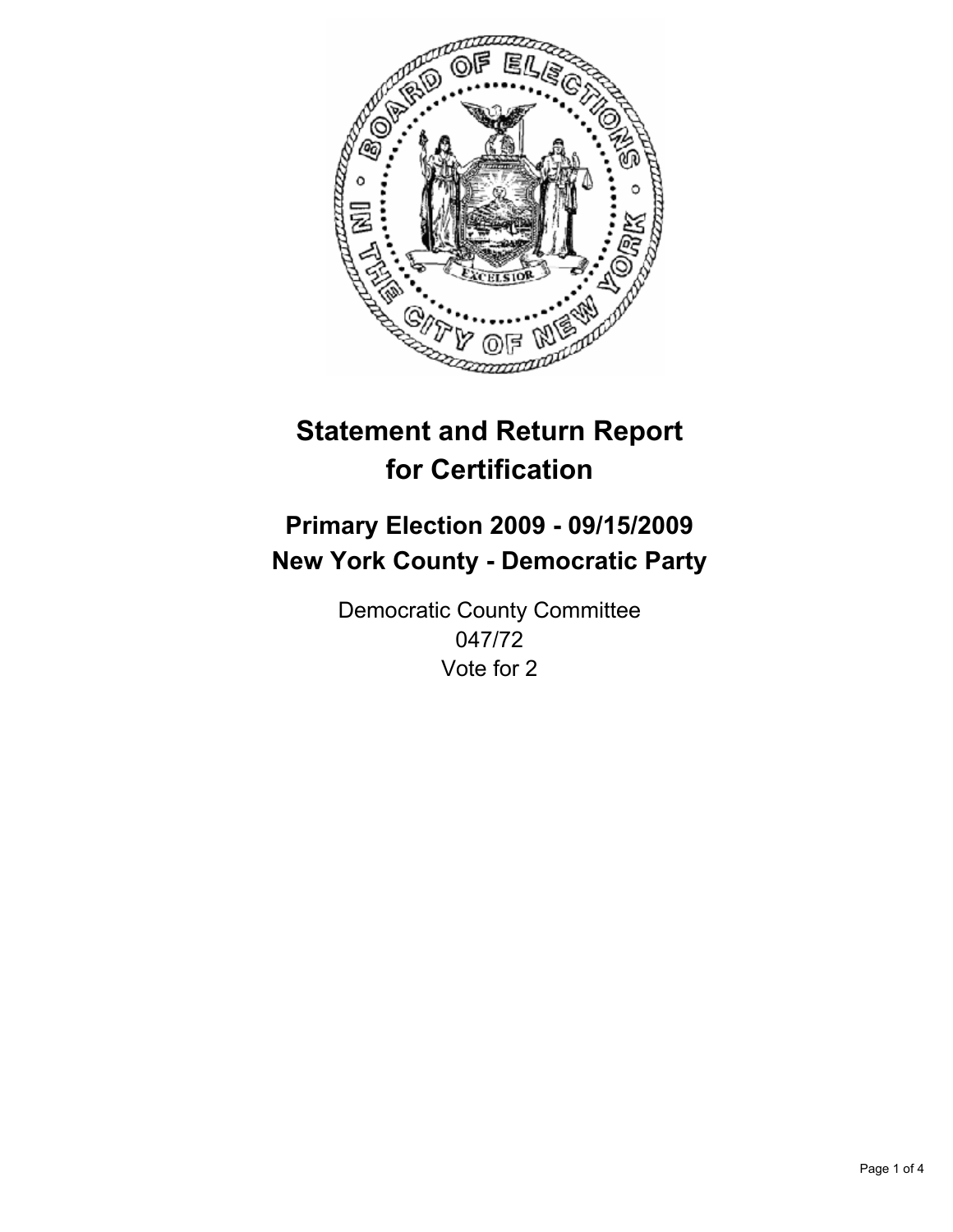

| <b>Total Votes</b>        | 50 |
|---------------------------|----|
| <b>HILARIO F ALMANZAR</b> | 10 |
| RAUL PEREZ                | 8  |
| <b>MARIA CASTILLO</b>     | 32 |
| AFFIDAVIT                 |    |
| ABSENTEE/MILITARY         | 0  |
| <b>EMERGENCY</b>          | 0  |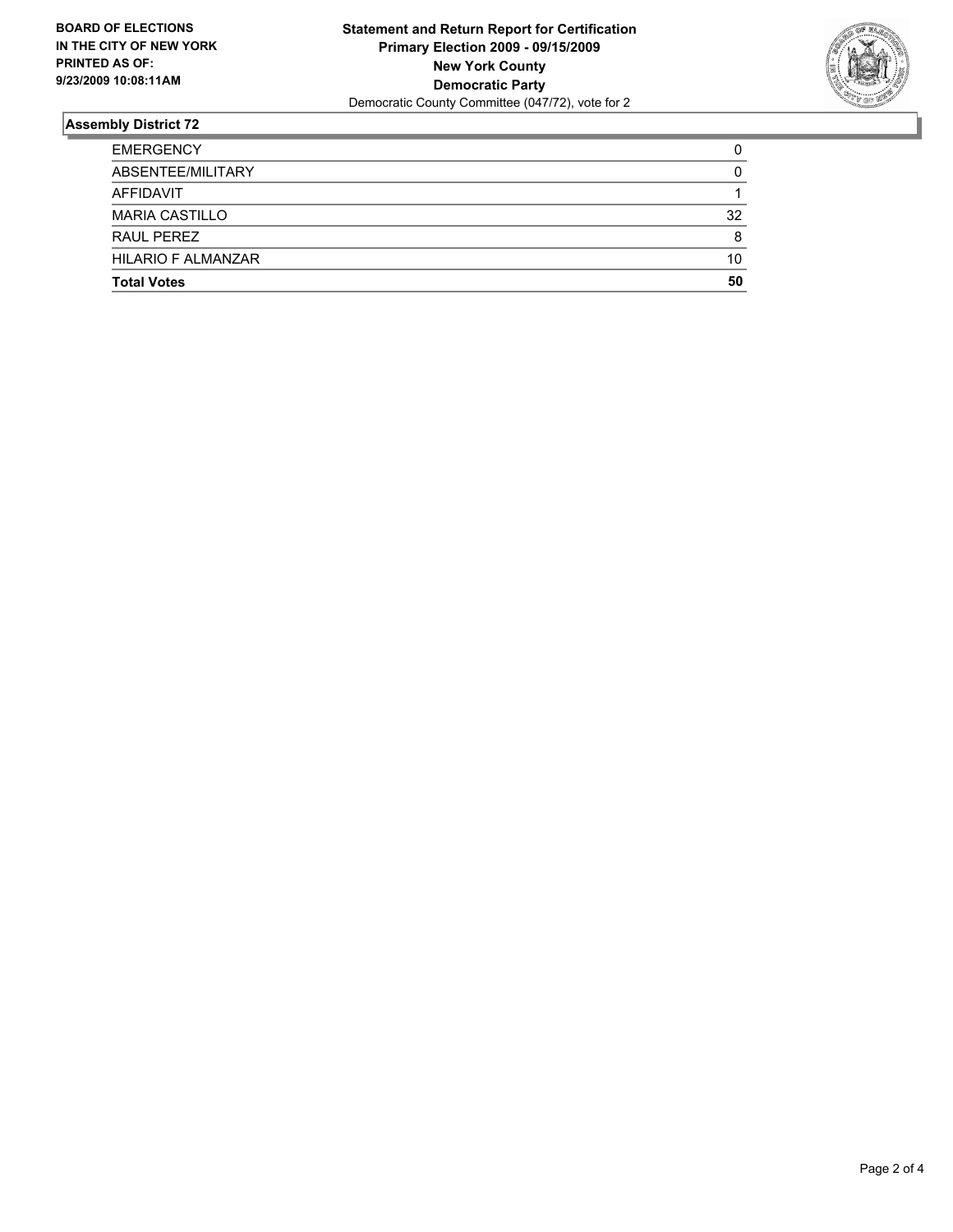#### **Statement and Return Report for Certification Primary Election 2009 - 09/15/2009 New York County Democratic Party** Democratic County Committee (047/72), vote for 2

#### **Total for Democratic County Committee (047/72) - New York County**

| <b>Total Votes</b>        | 50 |
|---------------------------|----|
| <b>HILARIO F ALMANZAR</b> | 10 |
| RAUL PEREZ                | 8  |
| <b>MARIA CASTILLO</b>     | 32 |
| AFFIDAVIT                 |    |
| ABSENTEE/MILITARY         | 0  |
| <b>EMERGENCY</b>          | 0  |

We certify this statement to be correct, and have caused the same to be attested by the signatures of the members of the board, or a majority thereof, on

Secretary **Chairman** 

Date

Chief Clerk

Canvassing Board **Canvassing Board** Canvassing Board **Deputy Chief Clerk** 

Canvassing Board

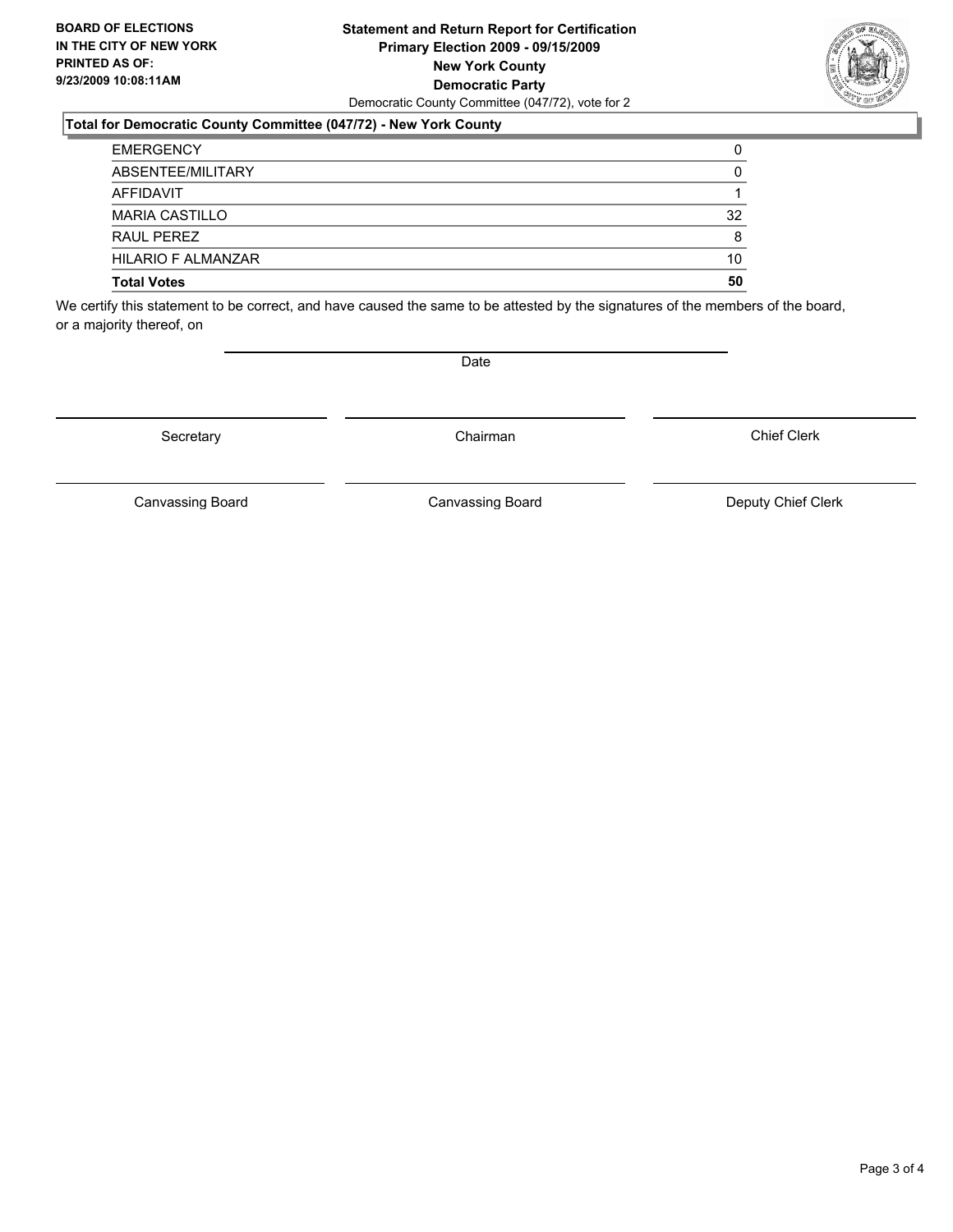**Statement and Return Report for Certification Primary Election 2009 - 09/15/2009 New York County Democratic Party** Democratic County Committee (047/72), vote for 2

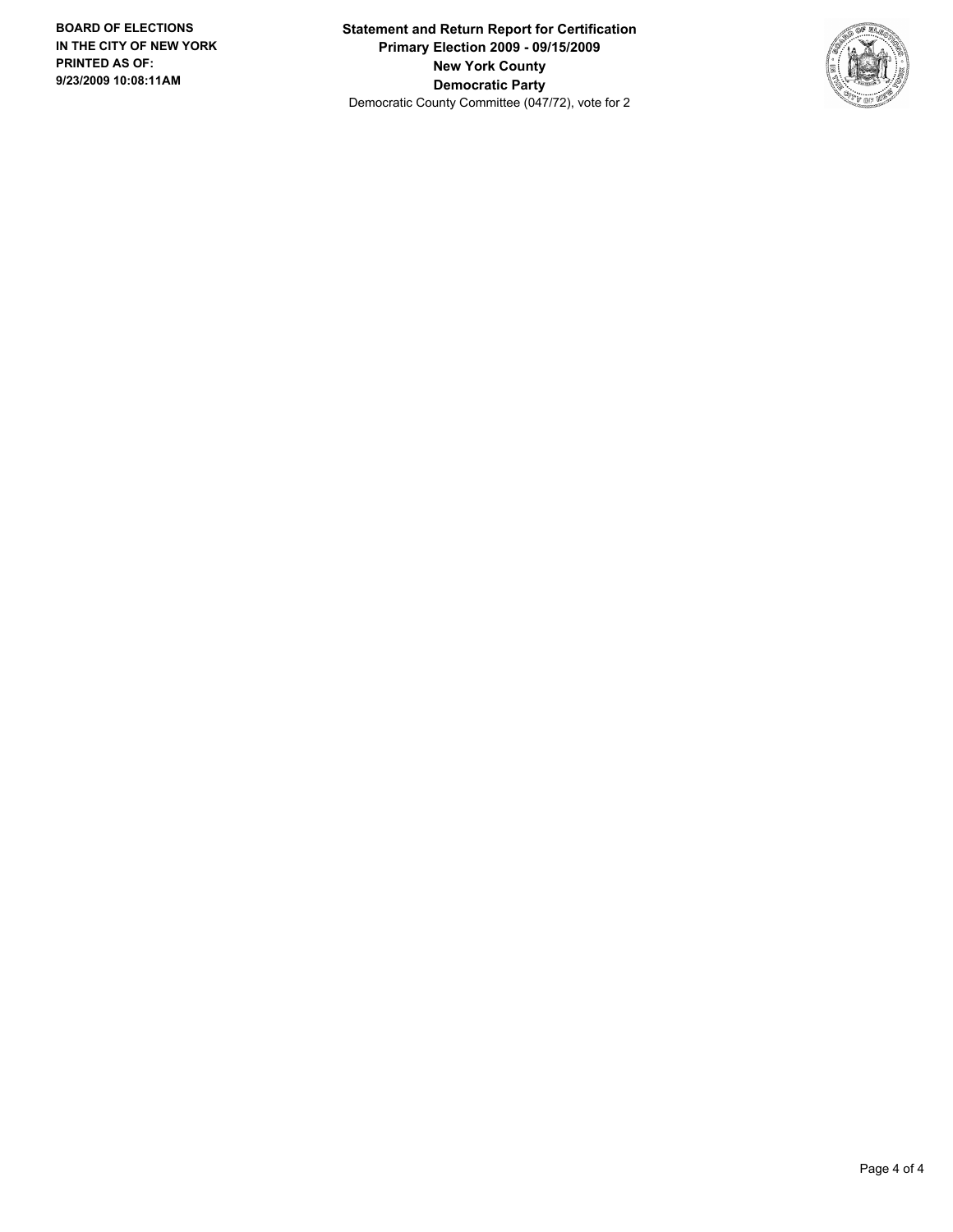

## **Primary Election 2009 - 09/15/2009 New York County - Democratic Party**

Democratic County Committee 051/72 Vote for 2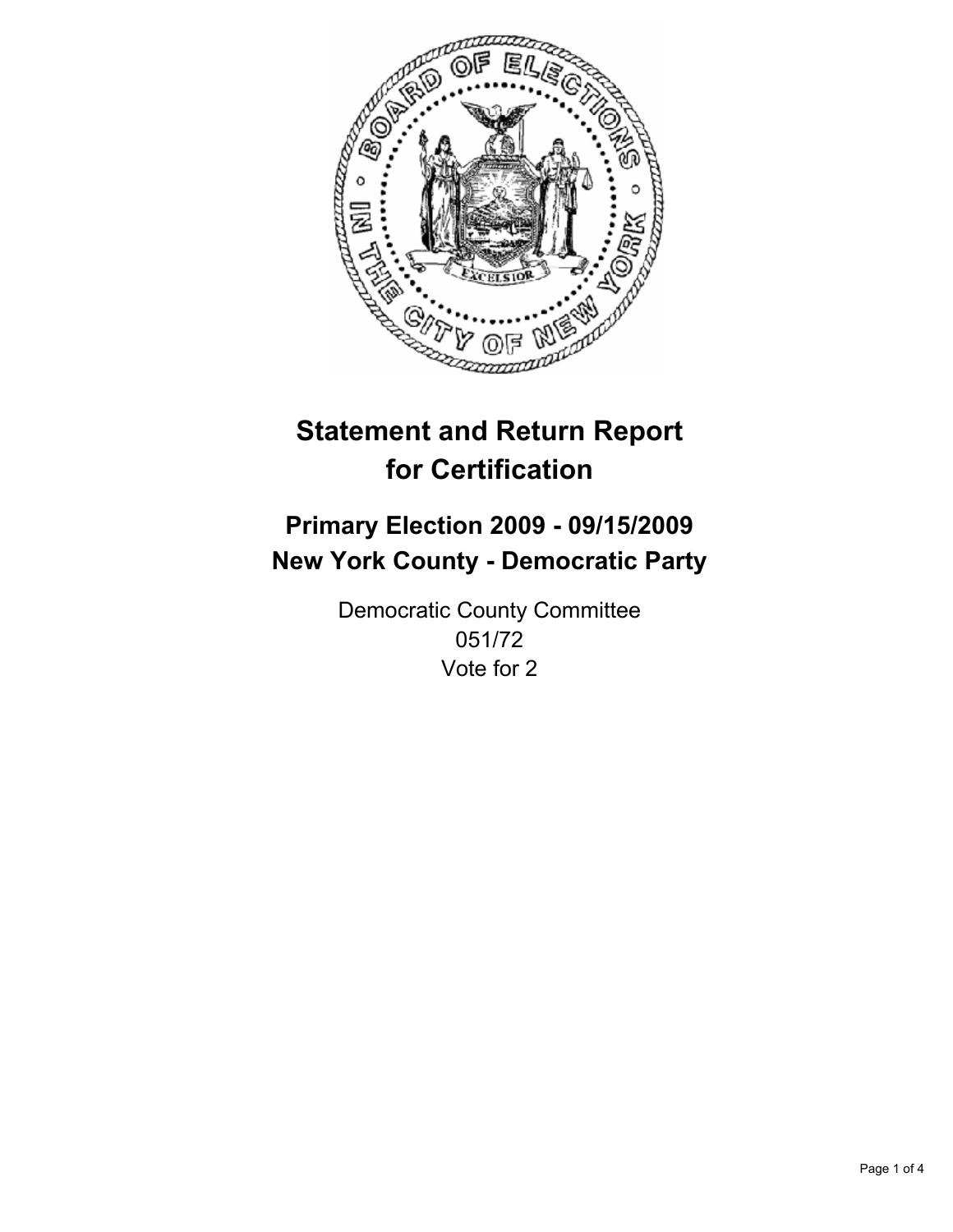

| <b>EMERGENCY</b>         | 0  |
|--------------------------|----|
| ABSENTEE/MILITARY        | 0  |
| AFFIDAVIT                |    |
| <b>FRANCIA RODRIGUEZ</b> | 27 |
| <b>YRIS BALTAZAR</b>     | 20 |
| <b>IRIS BERTONI</b>      | 9  |
| <b>Total Votes</b>       | 56 |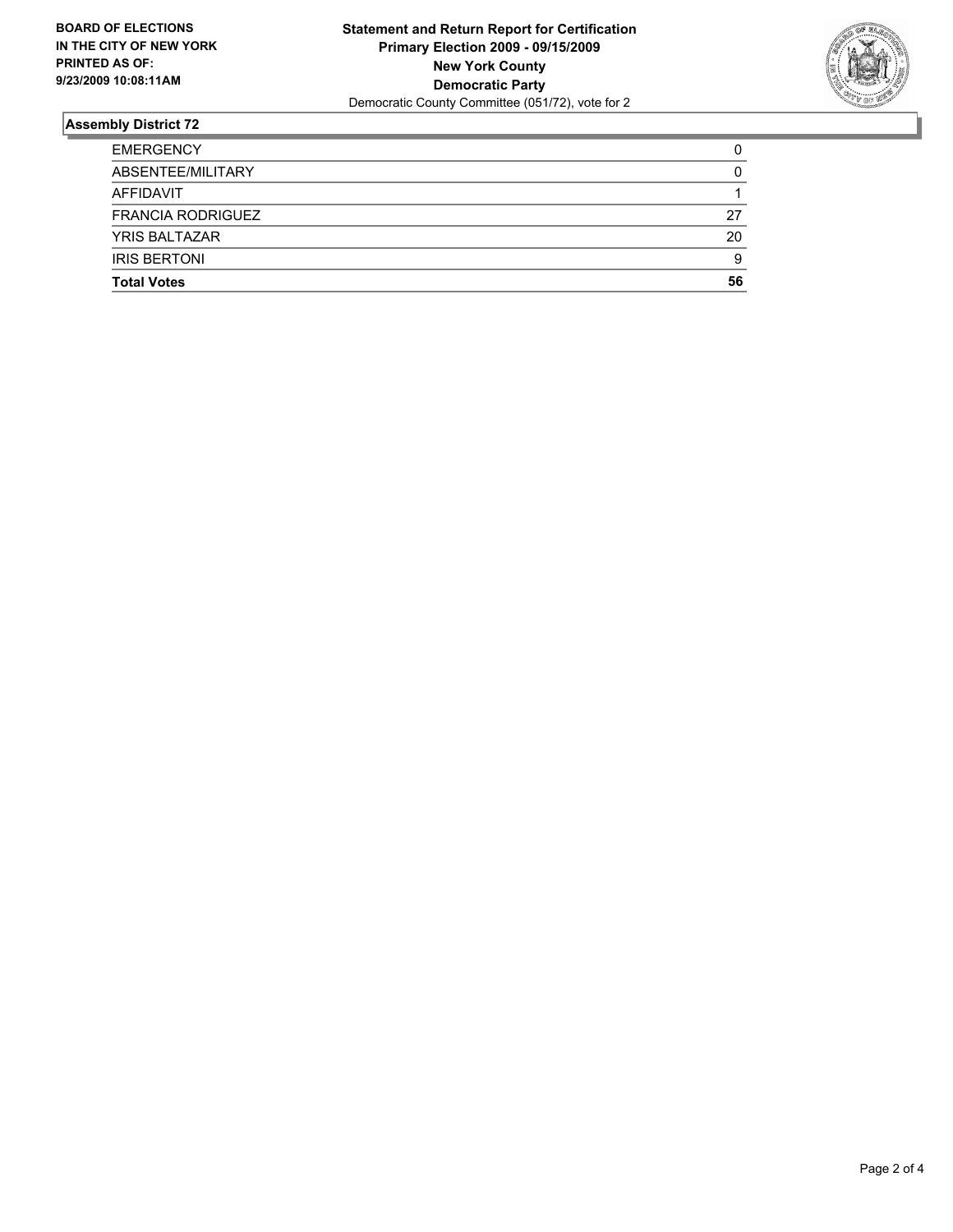#### **Statement and Return Report for Certification Primary Election 2009 - 09/15/2009 New York County Democratic Party** Democratic County Committee (051/72), vote for 2

### **Total for Democratic County Committee (051/72) - New York County**

| <b>EMERGENCY</b>         | 0  |
|--------------------------|----|
| ABSENTEE/MILITARY        | 0  |
| AFFIDAVIT                |    |
| <b>FRANCIA RODRIGUEZ</b> | 27 |
| <b>YRIS BALTAZAR</b>     | 20 |
| <b>IRIS BERTONI</b>      | 9  |
| <b>Total Votes</b>       | 56 |

We certify this statement to be correct, and have caused the same to be attested by the signatures of the members of the board, or a majority thereof, on

Secretary **Chairman** 

Canvassing Board

Canvassing Board **Canvassing Board** Canvassing Board **Deputy Chief Clerk** 

Chief Clerk



Date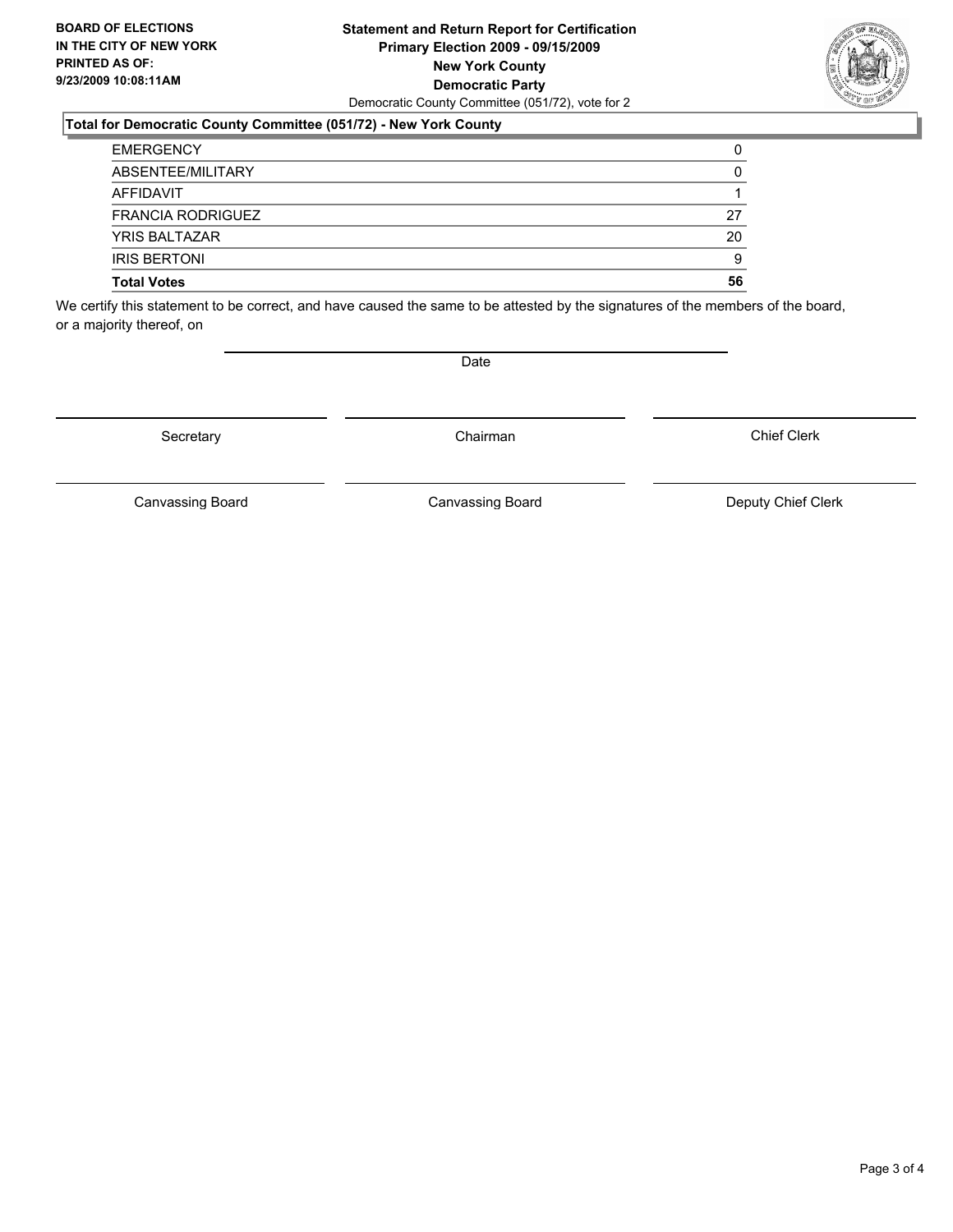**Statement and Return Report for Certification Primary Election 2009 - 09/15/2009 New York County Democratic Party** Democratic County Committee (051/72), vote for 2

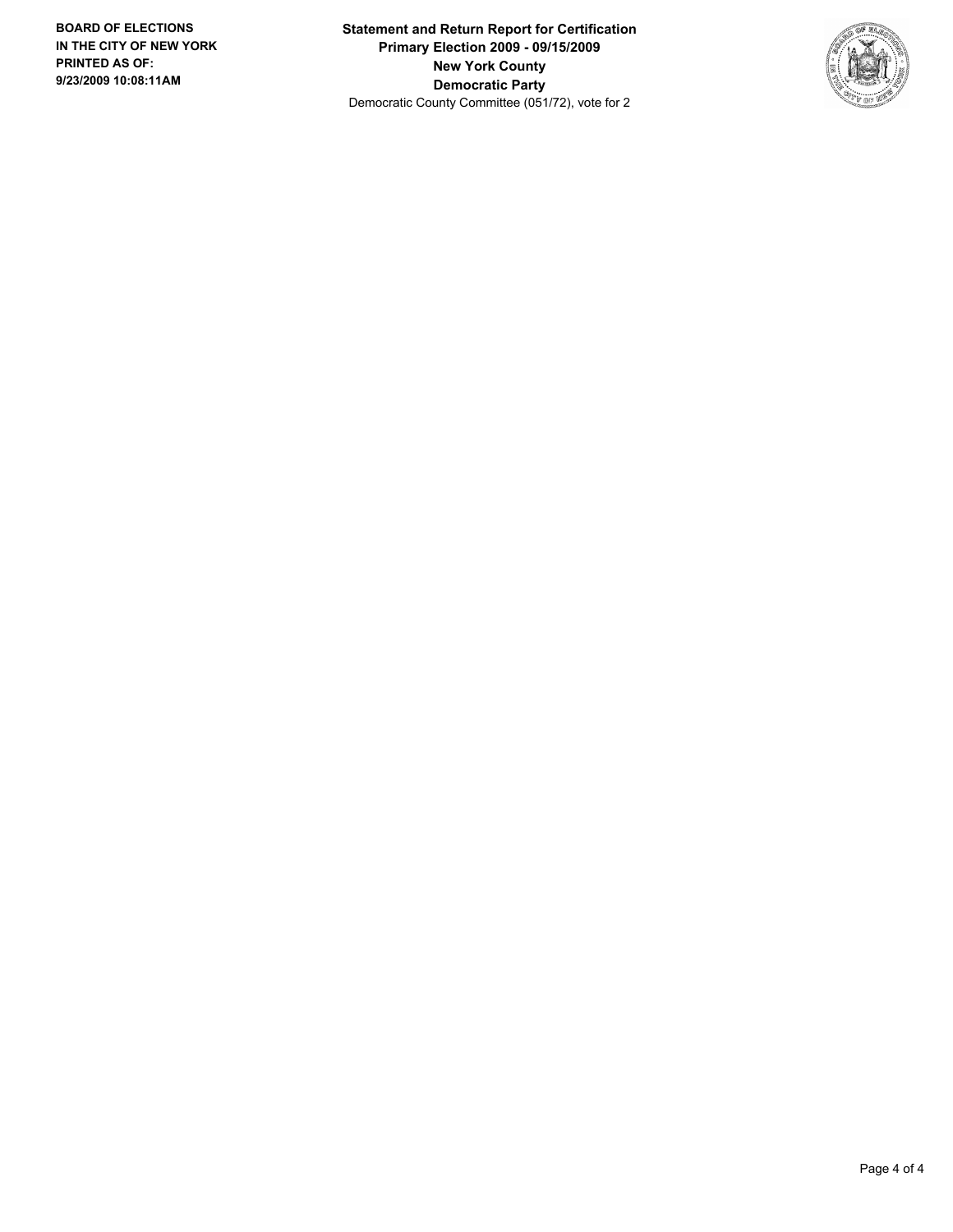

## **Primary Election 2009 - 09/15/2009 New York County - Democratic Party**

Democratic County Committee 056/72 Vote for 2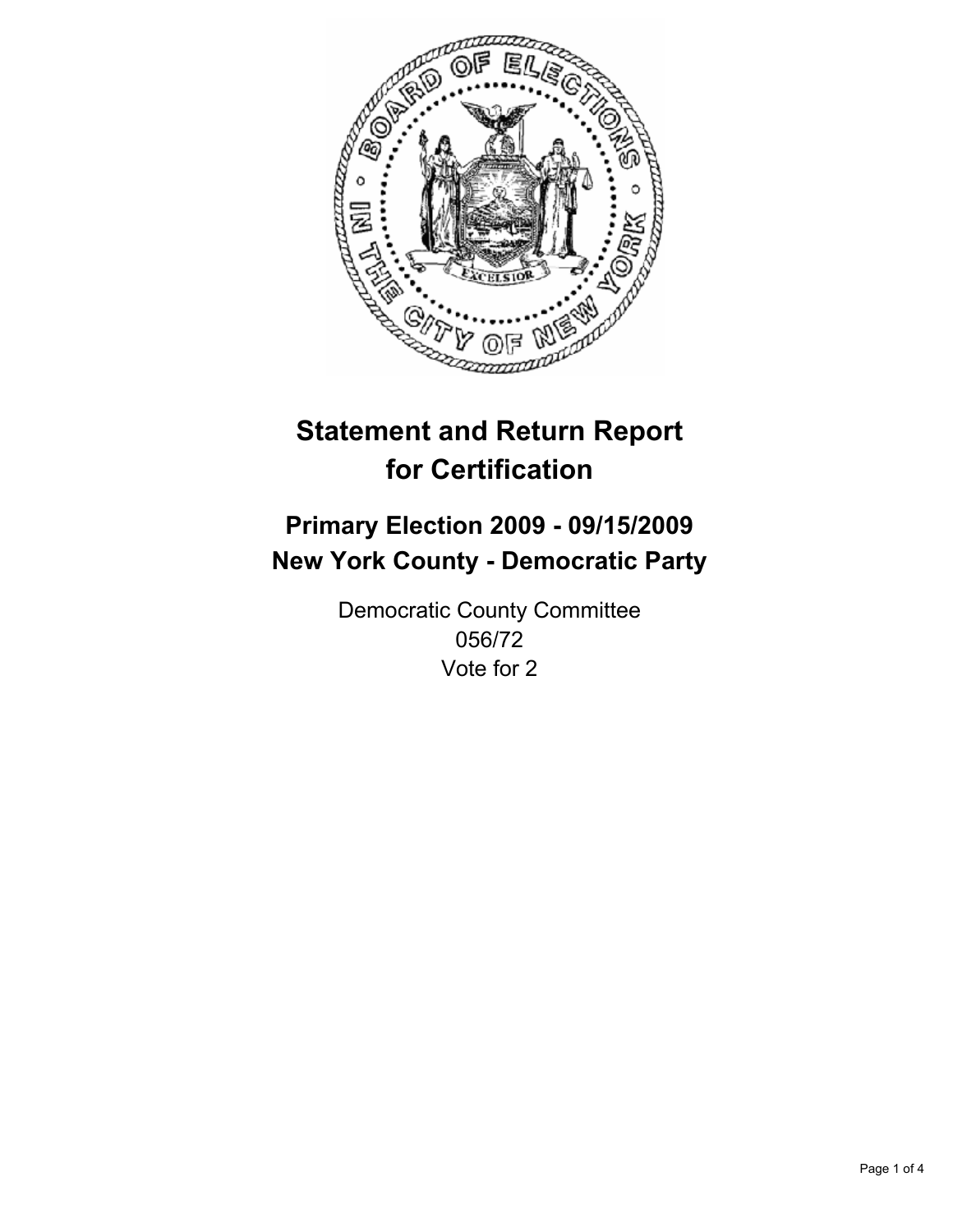

| DULCE M GALLARDO<br><b>Total Votes</b> | 0<br>0 |
|----------------------------------------|--------|
| ZORAOMA AZOCAR                         | 0      |
|                                        |        |
| <b>FLORIE CHARLES</b>                  | 0      |
| AFFIDAVIT                              | 0      |
| ABSENTEE/MILITARY                      | 2      |
| <b>EMERGENCY</b>                       | 0      |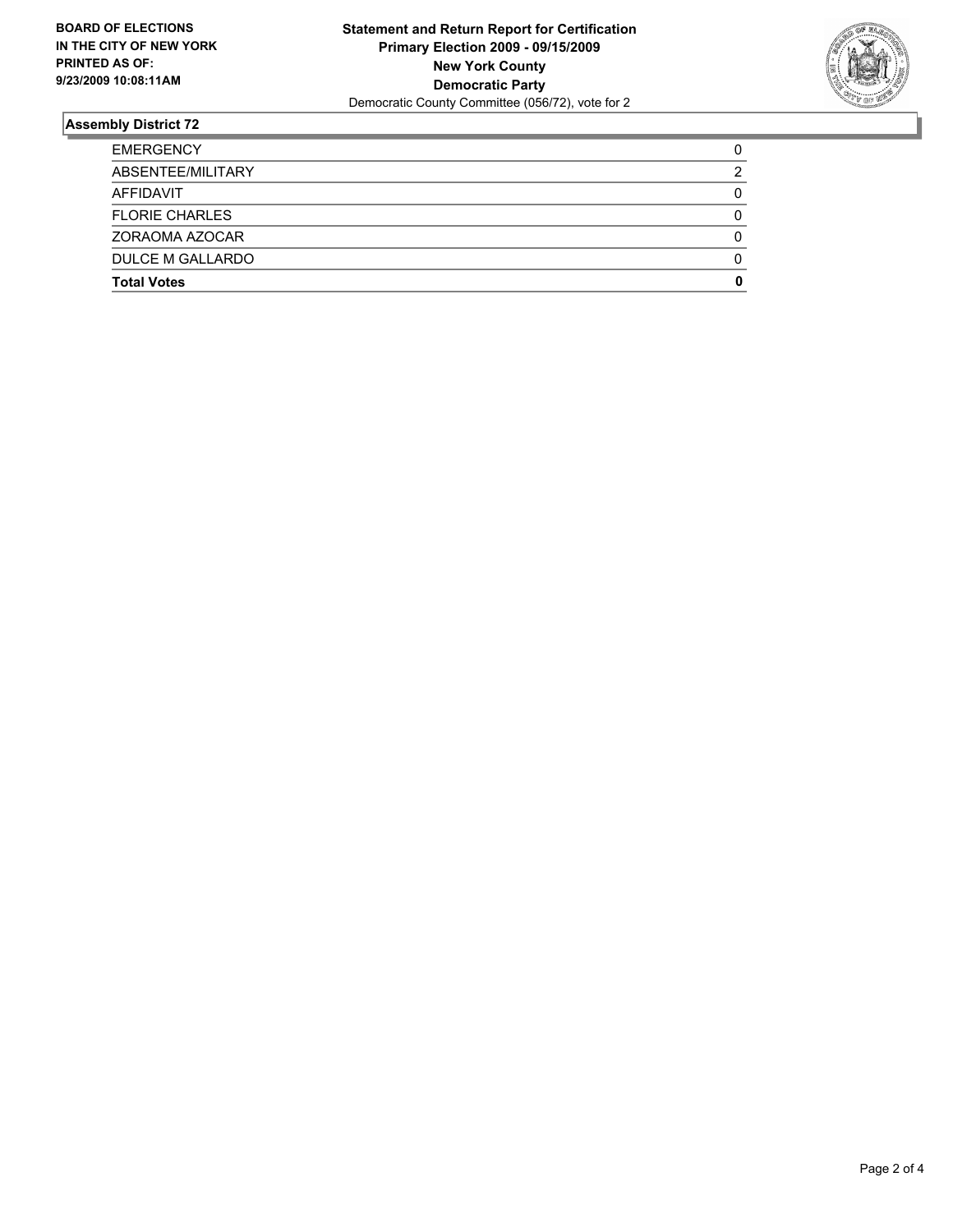#### **Statement and Return Report for Certification Primary Election 2009 - 09/15/2009 New York County Democratic Party** Democratic County Committee (056/72), vote for 2

### **Total for Democratic County Committee (056/72) - New York County**

| <b>Total Votes</b>    | 0 |
|-----------------------|---|
| DULCE M GALLARDO      | 0 |
| ZORAOMA AZOCAR        | 0 |
| <b>FLORIE CHARLES</b> | 0 |
| AFFIDAVIT             | 0 |
| ABSENTEE/MILITARY     | 2 |
| <b>EMERGENCY</b>      | 0 |

We certify this statement to be correct, and have caused the same to be attested by the signatures of the members of the board, or a majority thereof, on

Secretary **Chairman** 

Canvassing Board **Canvassing Board** Canvassing Board **Deputy Chief Clerk** 

Canvassing Board

Chief Clerk

Page 3 of 4



Date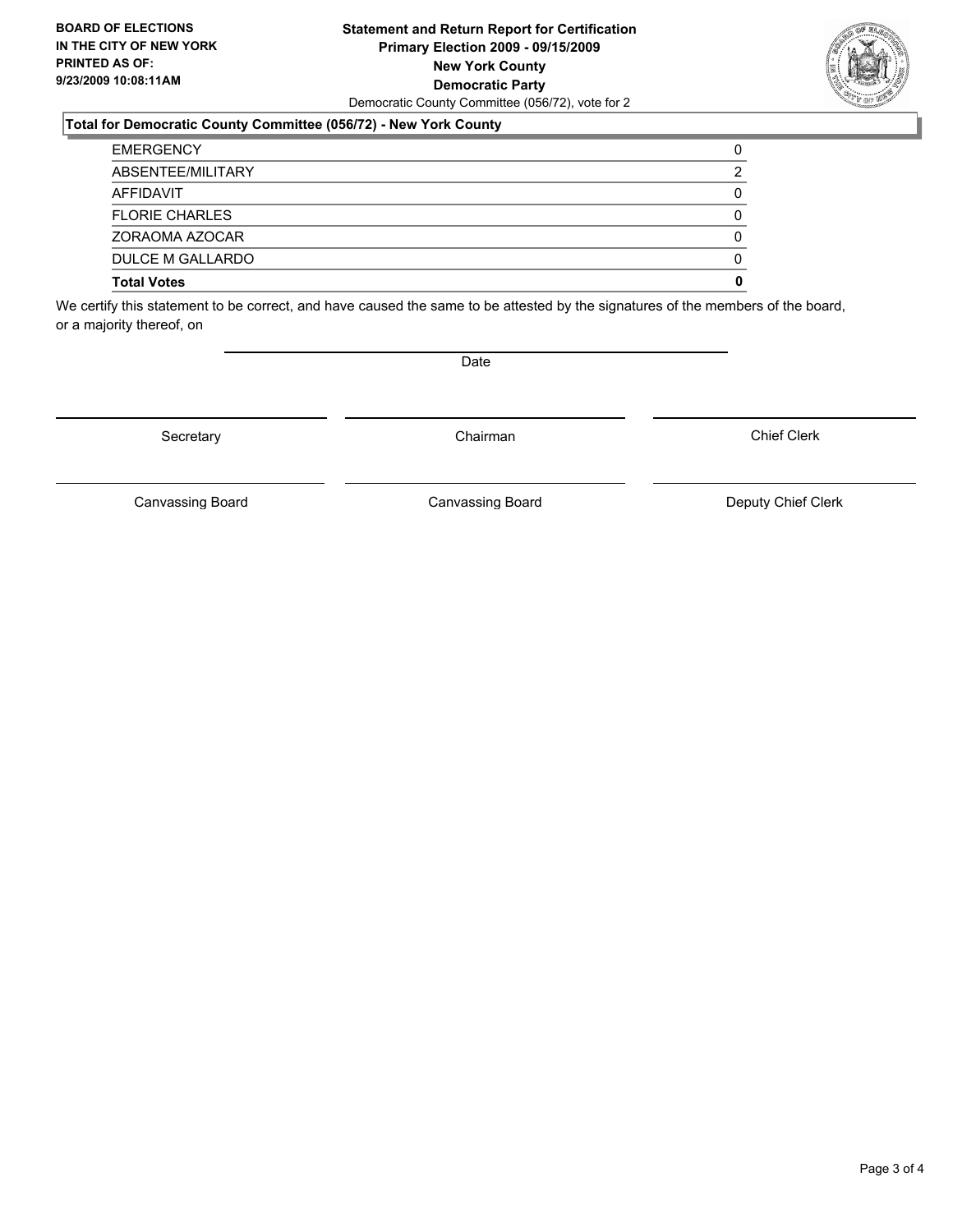**Statement and Return Report for Certification Primary Election 2009 - 09/15/2009 New York County Democratic Party** Democratic County Committee (056/72), vote for 2

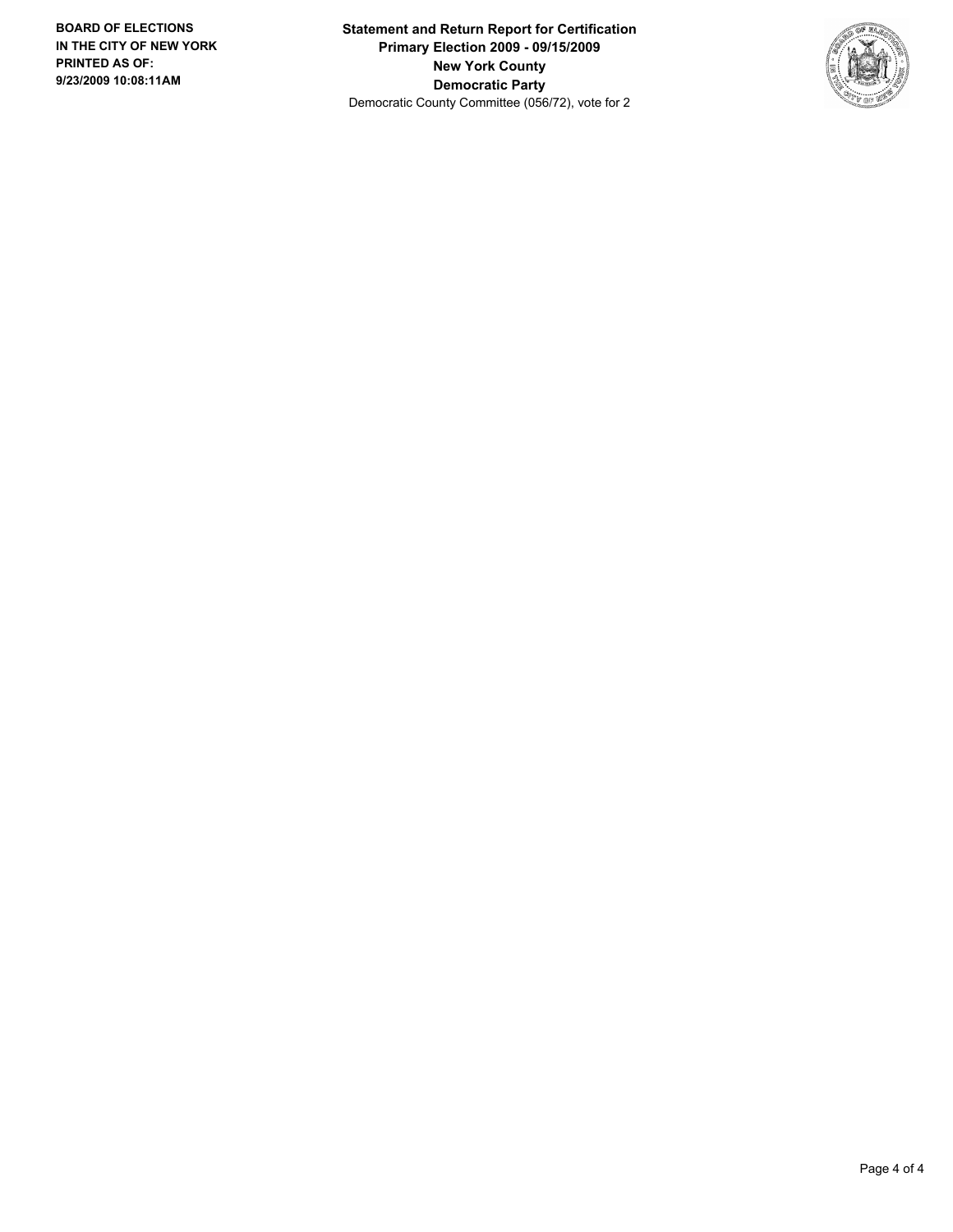

## **Primary Election 2009 - 09/15/2009 New York County - Democratic Party**

Democratic County Committee 063/72 Vote for 2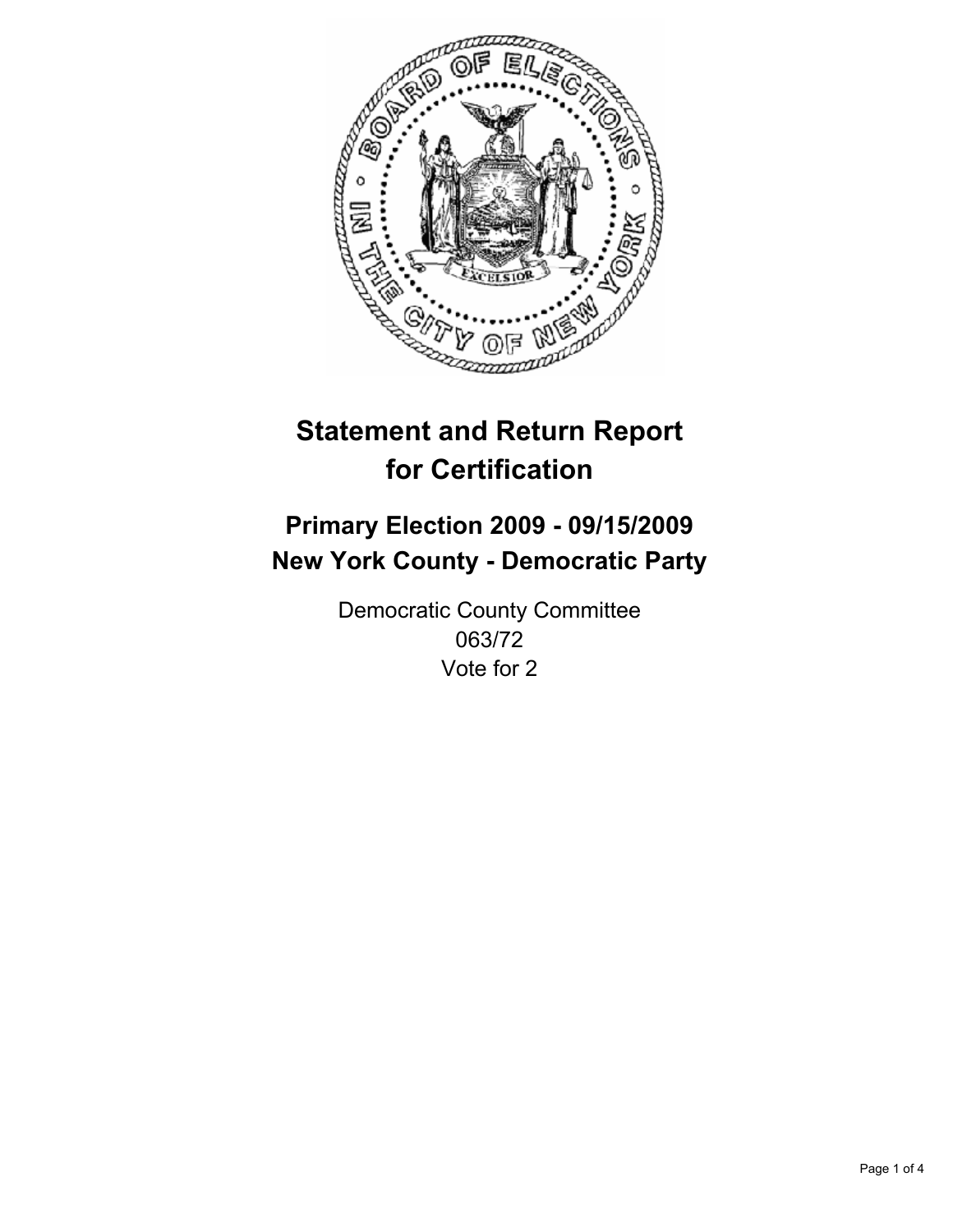

| <b>Total Votes</b>    | 275 |
|-----------------------|-----|
| CARLA C ZANONI        | 40  |
| <b>MARTIN COLLINS</b> | 119 |
| PATRICIA M MCCULLOUGH | 64  |
| LILLI FRIEDMAN        | 52  |
| <b>AFFIDAVIT</b>      | 0   |
| ABSENTEE/MILITARY     | 5   |
| <b>EMERGENCY</b>      | 0   |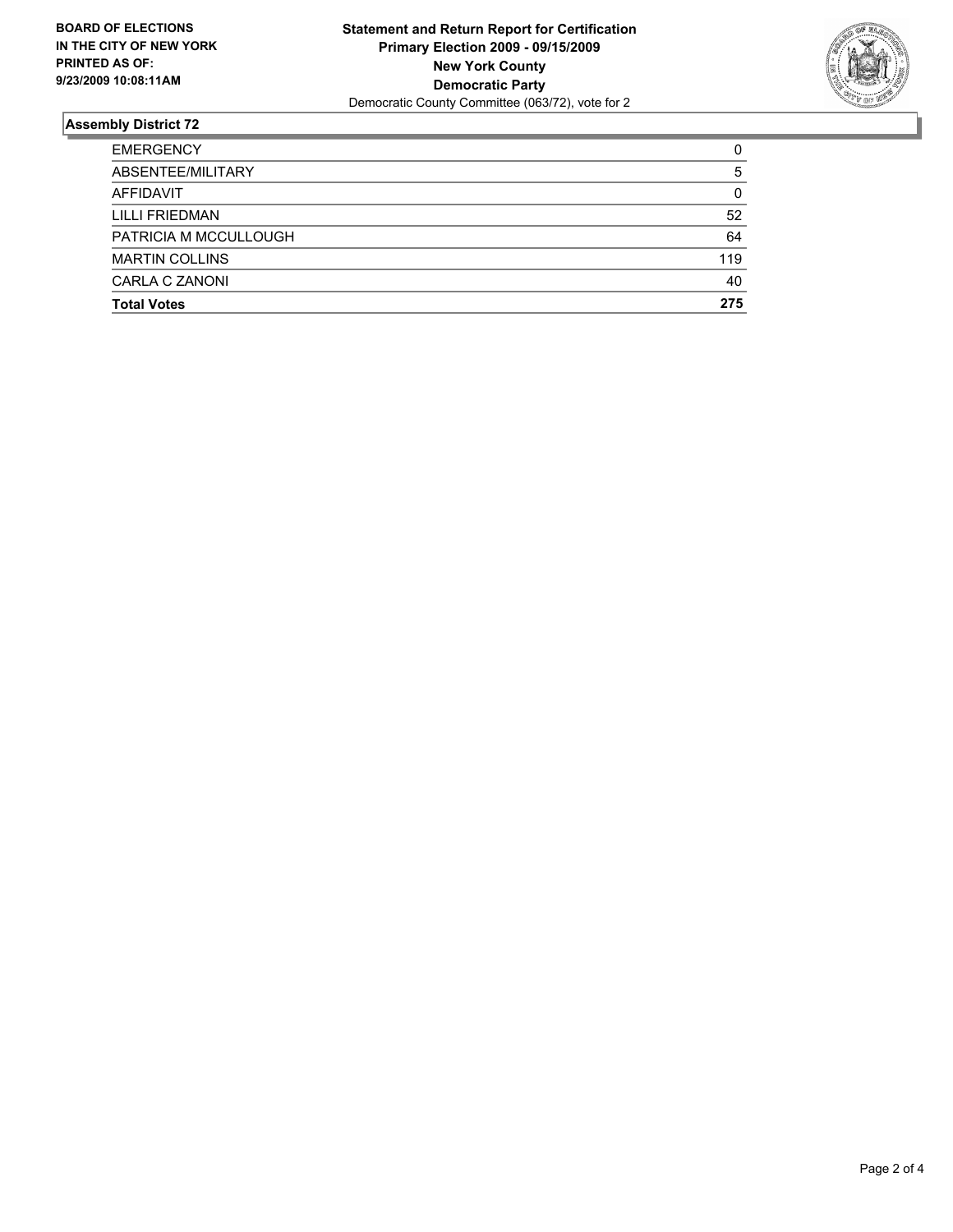#### **Statement and Return Report for Certification Primary Election 2009 - 09/15/2009 New York County Democratic Party** Democratic County Committee (063/72), vote for 2

### **Total for Democratic County Committee (063/72) - New York County**

| <b>EMERGENCY</b>      | 0   |
|-----------------------|-----|
| ABSENTEE/MILITARY     | 5   |
| AFFIDAVIT             | 0   |
| <b>LILLI FRIEDMAN</b> | 52  |
| PATRICIA M MCCULLOUGH | 64  |
| <b>MARTIN COLLINS</b> | 119 |
| CARLA C ZANONI        | 40  |
| <b>Total Votes</b>    | 275 |

We certify this statement to be correct, and have caused the same to be attested by the signatures of the members of the board, or a majority thereof, on

Canvassing Board

Canvassing Board Canvassing Board Canvassing Canvassing Board Deputy Chief Clerk

Chief Clerk



Secretary **Chairman** 

**Date**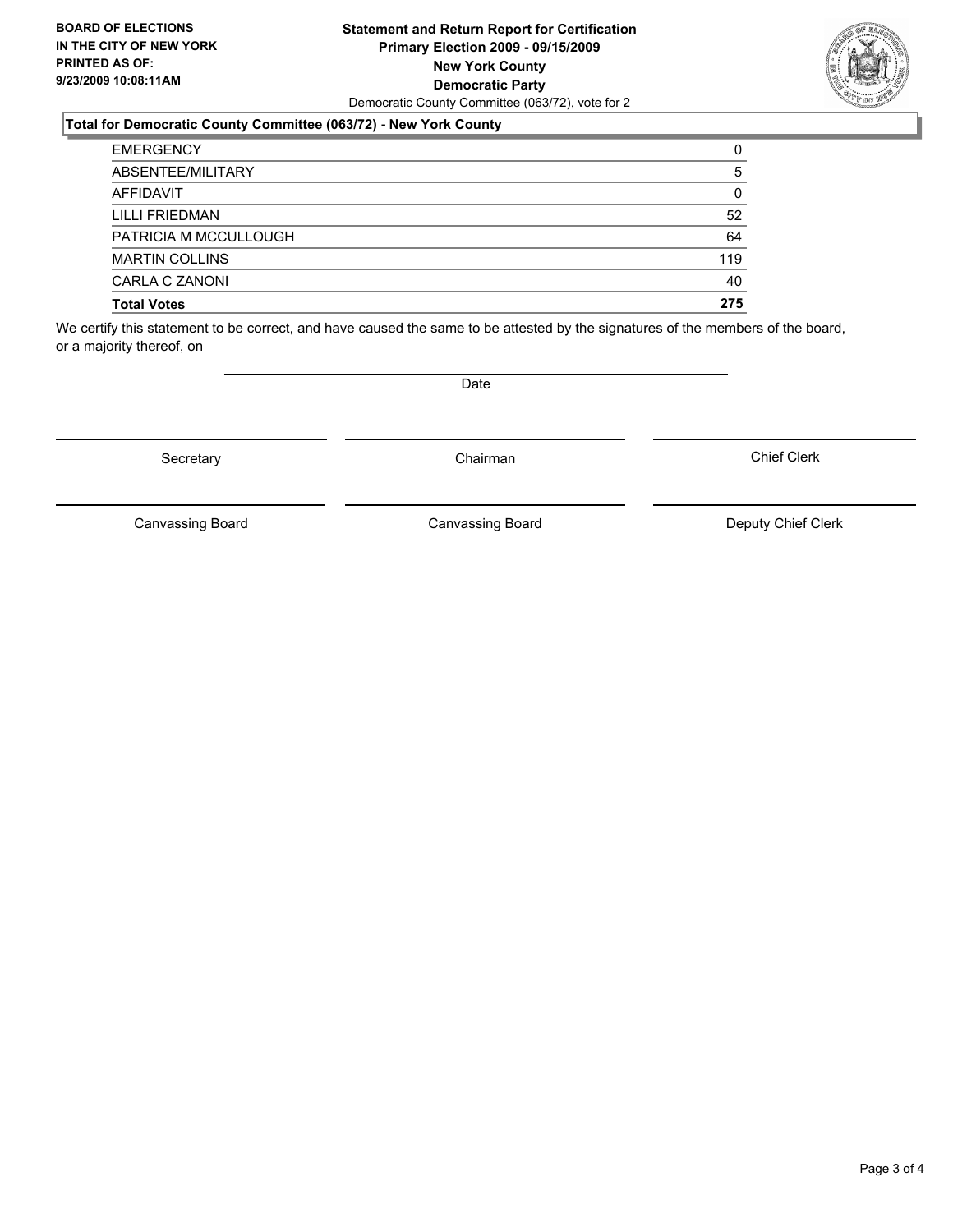**Statement and Return Report for Certification Primary Election 2009 - 09/15/2009 New York County Democratic Party** Democratic County Committee (063/72), vote for 2

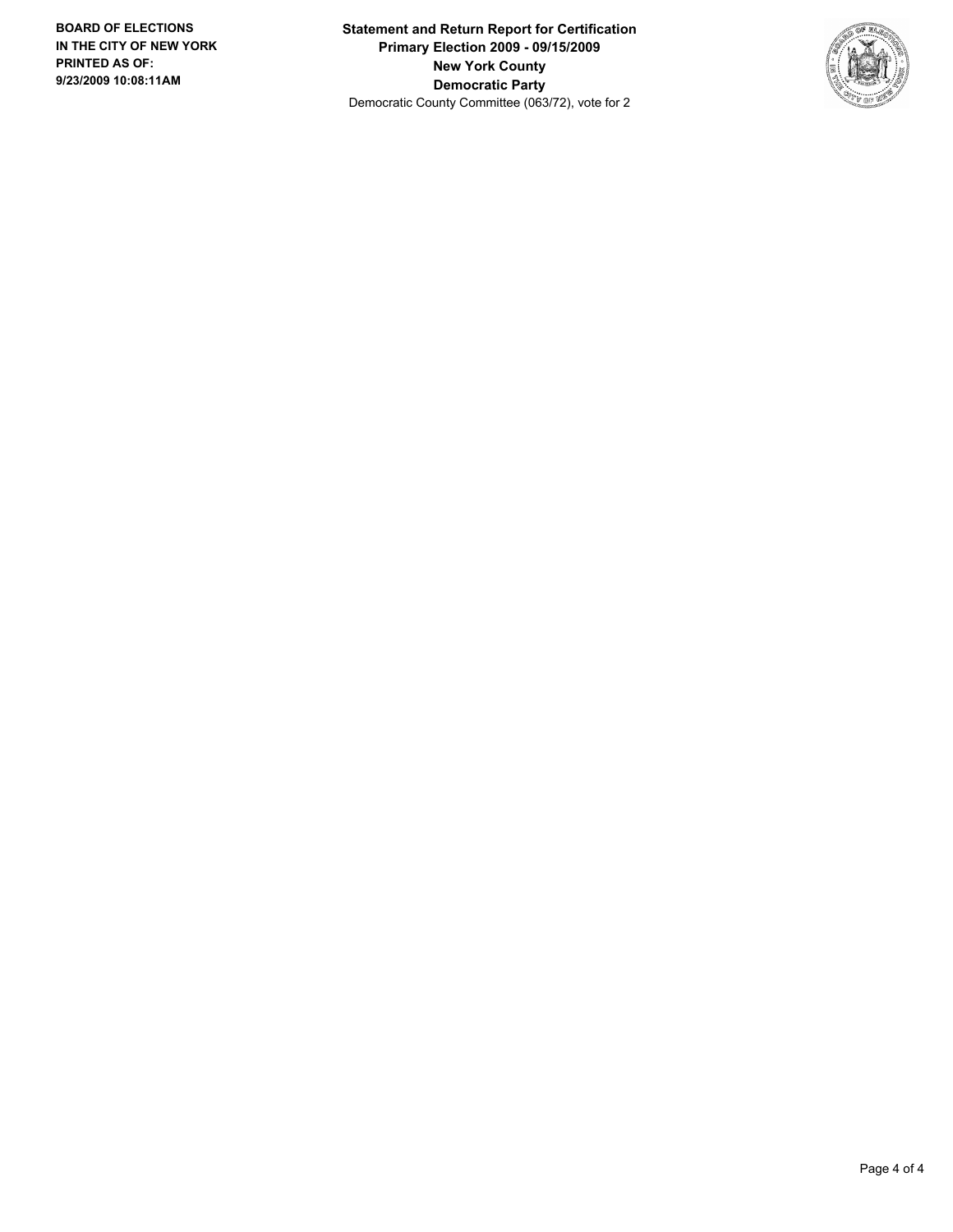

## **Primary Election 2009 - 09/15/2009 New York County - Democratic Party**

Democratic County Committee 065/72 Vote for 2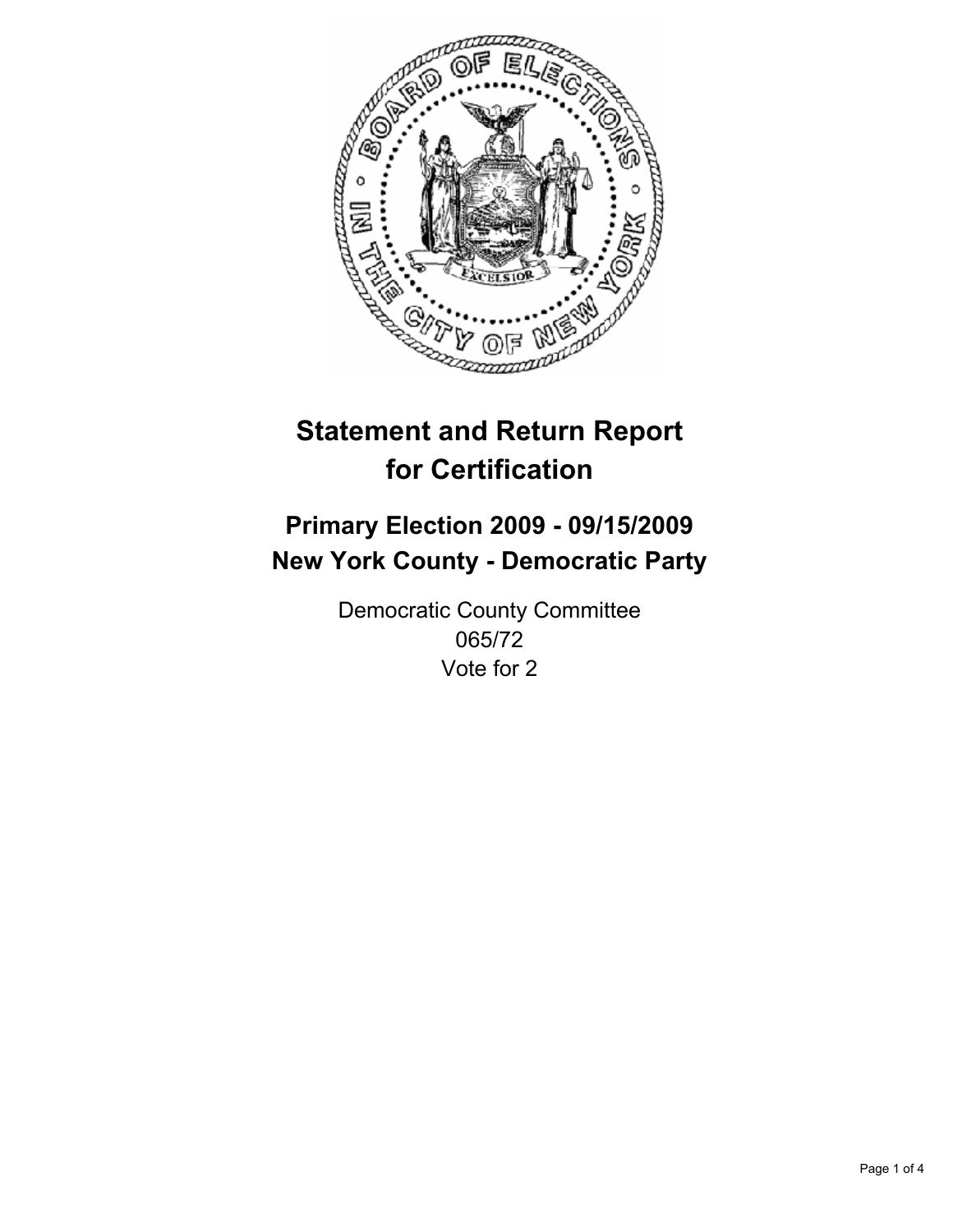

| <b>EMERGENCY</b>           | 14  |
|----------------------------|-----|
| ABSENTEE/MILITARY          | 3   |
| AFFIDAVIT                  | 2   |
| <b>JOHN BRIAN MURTAUGH</b> | 50  |
| <b>THOMAS F MULLANY</b>    | 34  |
| <b>GAILE K ADDISS</b>      | 24  |
| <b>Total Votes</b>         | 108 |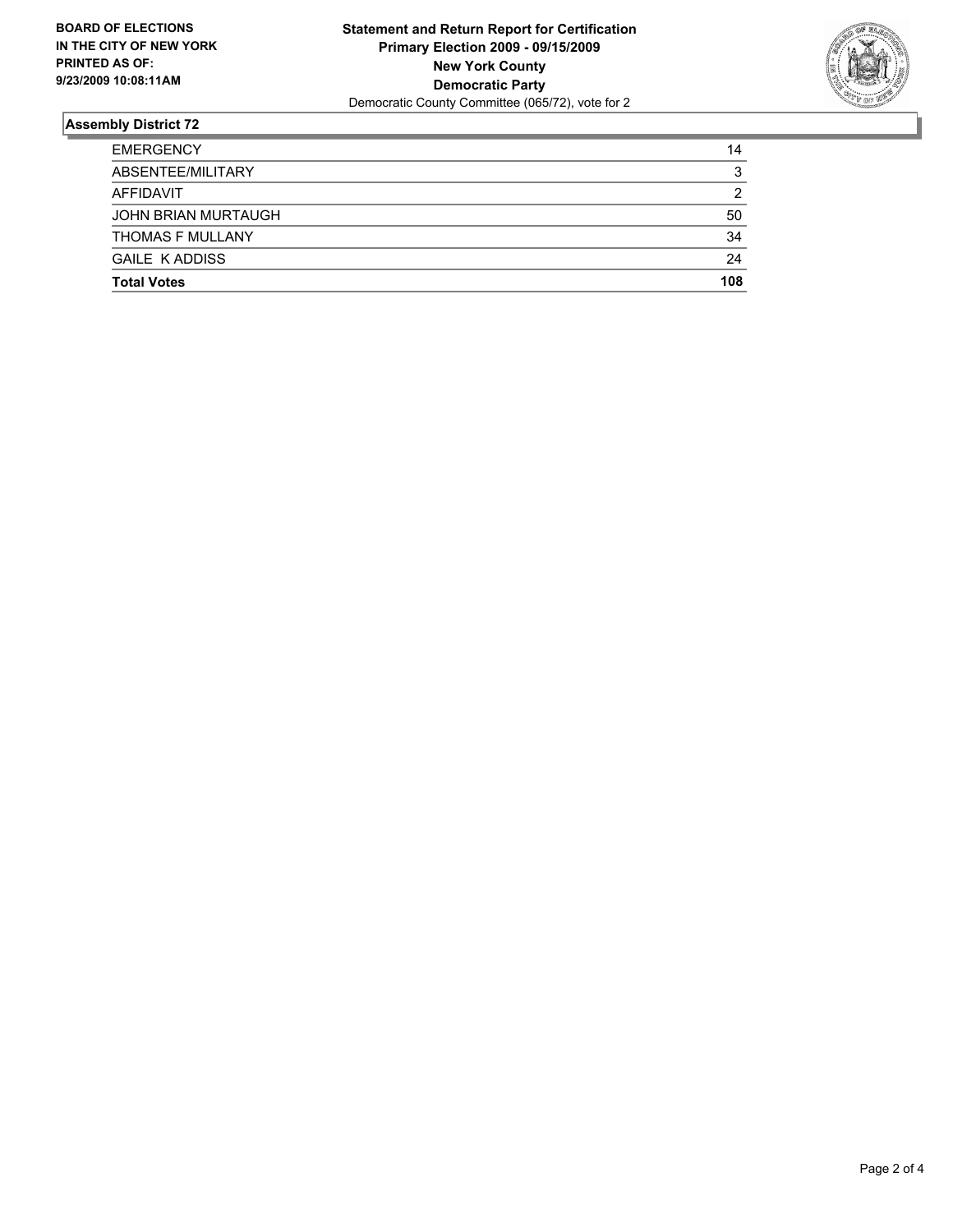#### **Statement and Return Report for Certification Primary Election 2009 - 09/15/2009 New York County Democratic Party** Democratic County Committee (065/72), vote for 2

### **Total for Democratic County Committee (065/72) - New York County**

| <b>Total Votes</b>         | 108 |
|----------------------------|-----|
| <b>GAILE K ADDISS</b>      | 24  |
| <b>THOMAS F MULLANY</b>    | 34  |
| <b>JOHN BRIAN MURTAUGH</b> | 50  |
| AFFIDAVIT                  | 2   |
| ABSENTEE/MILITARY          | 3   |
| <b>EMERGENCY</b>           | 14  |

We certify this statement to be correct, and have caused the same to be attested by the signatures of the members of the board, or a majority thereof, on

Secretary **Chairman** 

Date

Canvassing Board

Canvassing Board **Canvassing Board** Canvassing Board **Deputy Chief Clerk** 

Chief Clerk

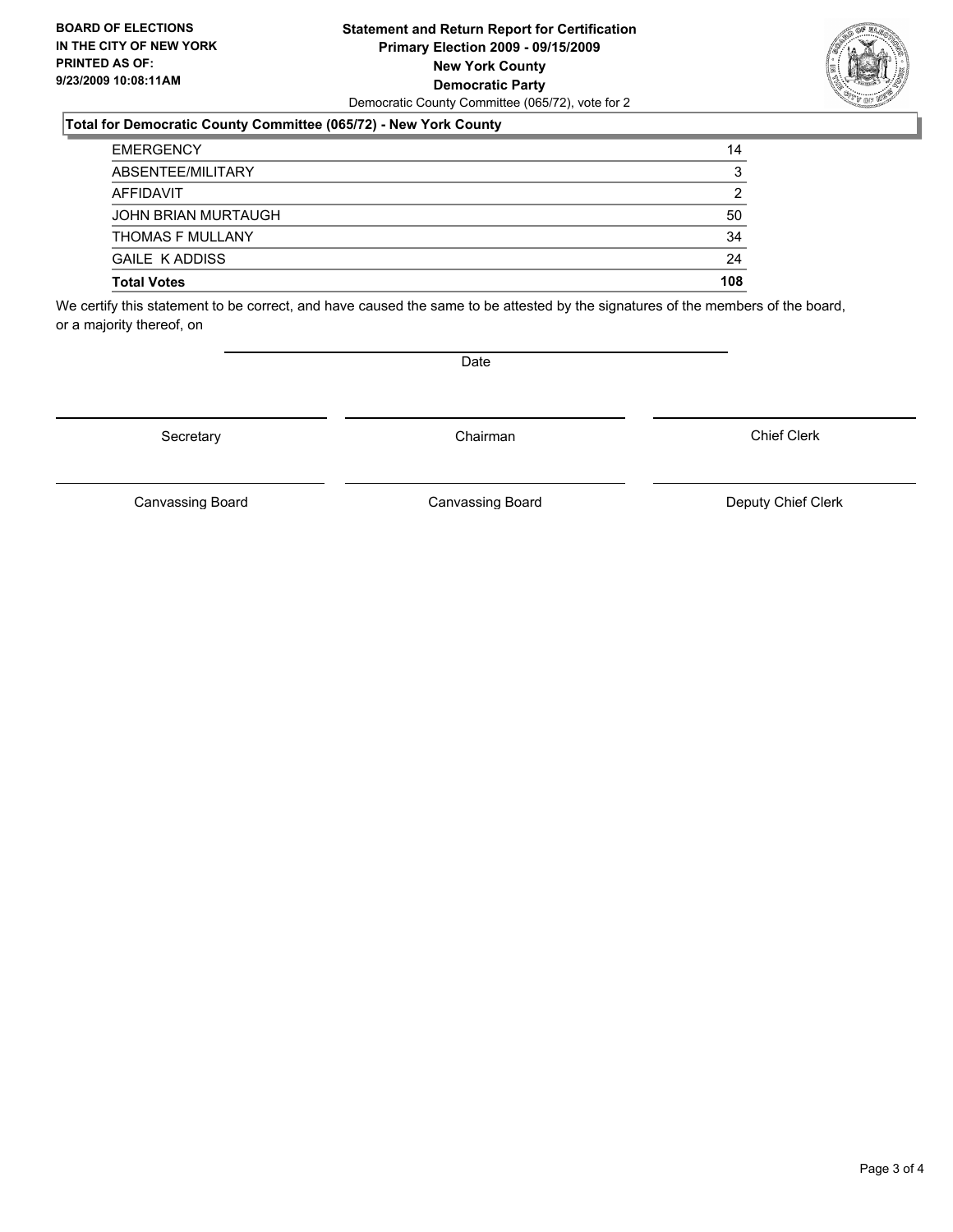**Statement and Return Report for Certification Primary Election 2009 - 09/15/2009 New York County Democratic Party** Democratic County Committee (065/72), vote for 2

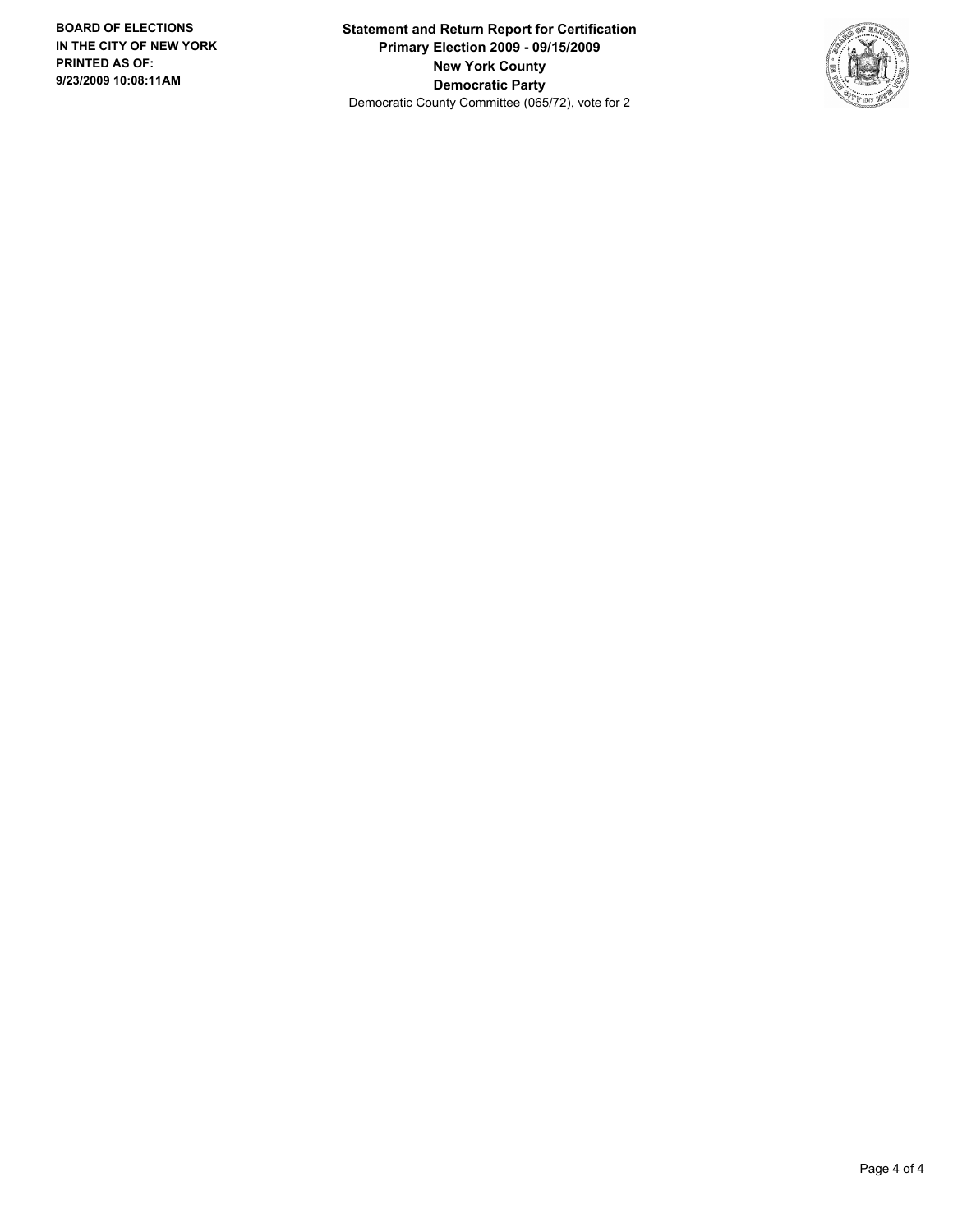

## **Primary Election 2009 - 09/15/2009 New York County - Democratic Party**

Democratic County Committee 075/73 Vote for 2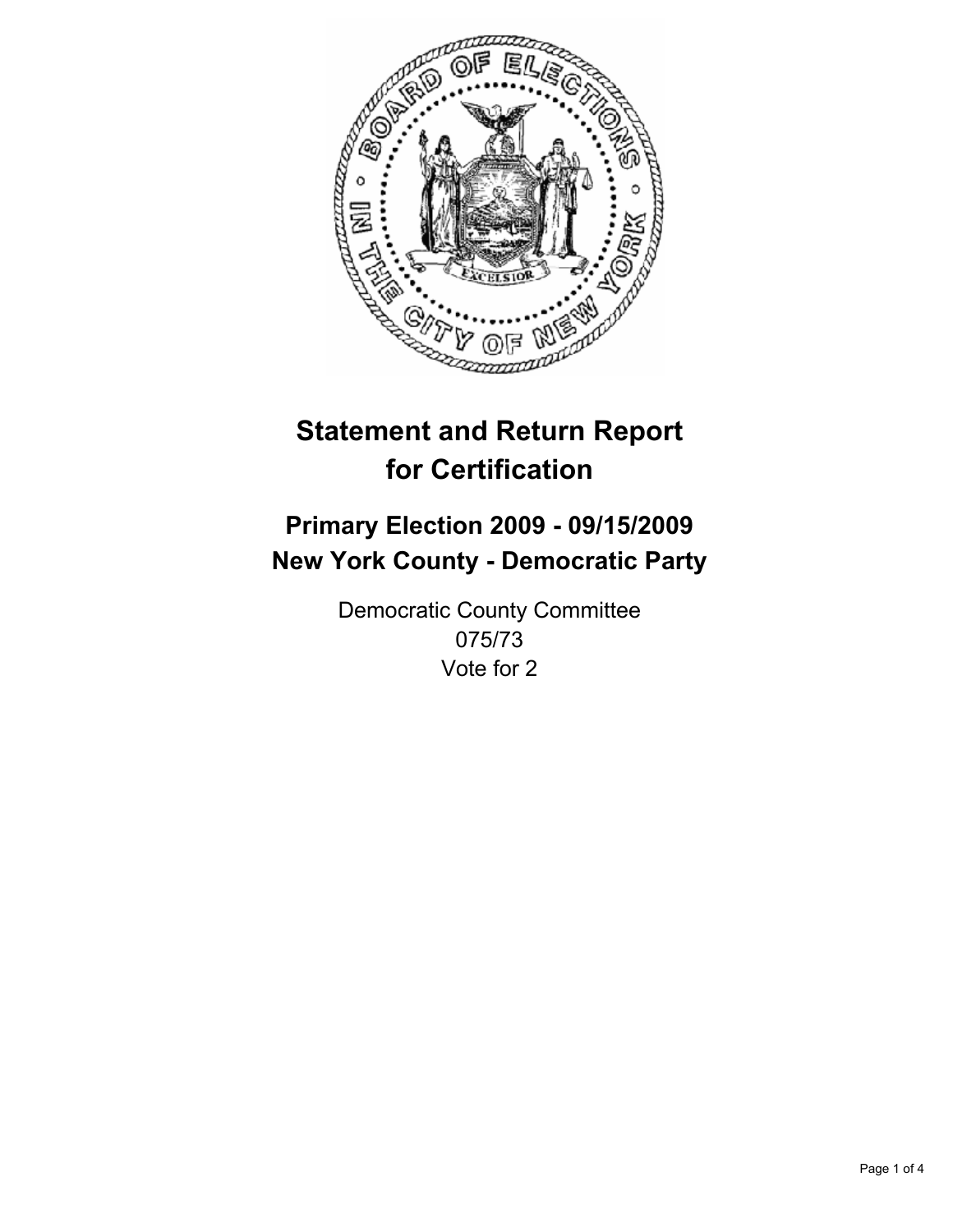

| <b>Total Votes</b>           | 73 |
|------------------------------|----|
| <b>MARISA VIGILANTE</b>      | 14 |
| <b>JAMES ANSORGE</b>         | 17 |
| <b>JANE TRICHTER</b>         | 25 |
| <b>CHRISTINE ZESZOTARSKI</b> | 17 |
| <b>AFFIDAVIT</b>             | 0  |
| ABSENTEE/MILITARY            | 0  |
| <b>EMERGENCY</b>             | 0  |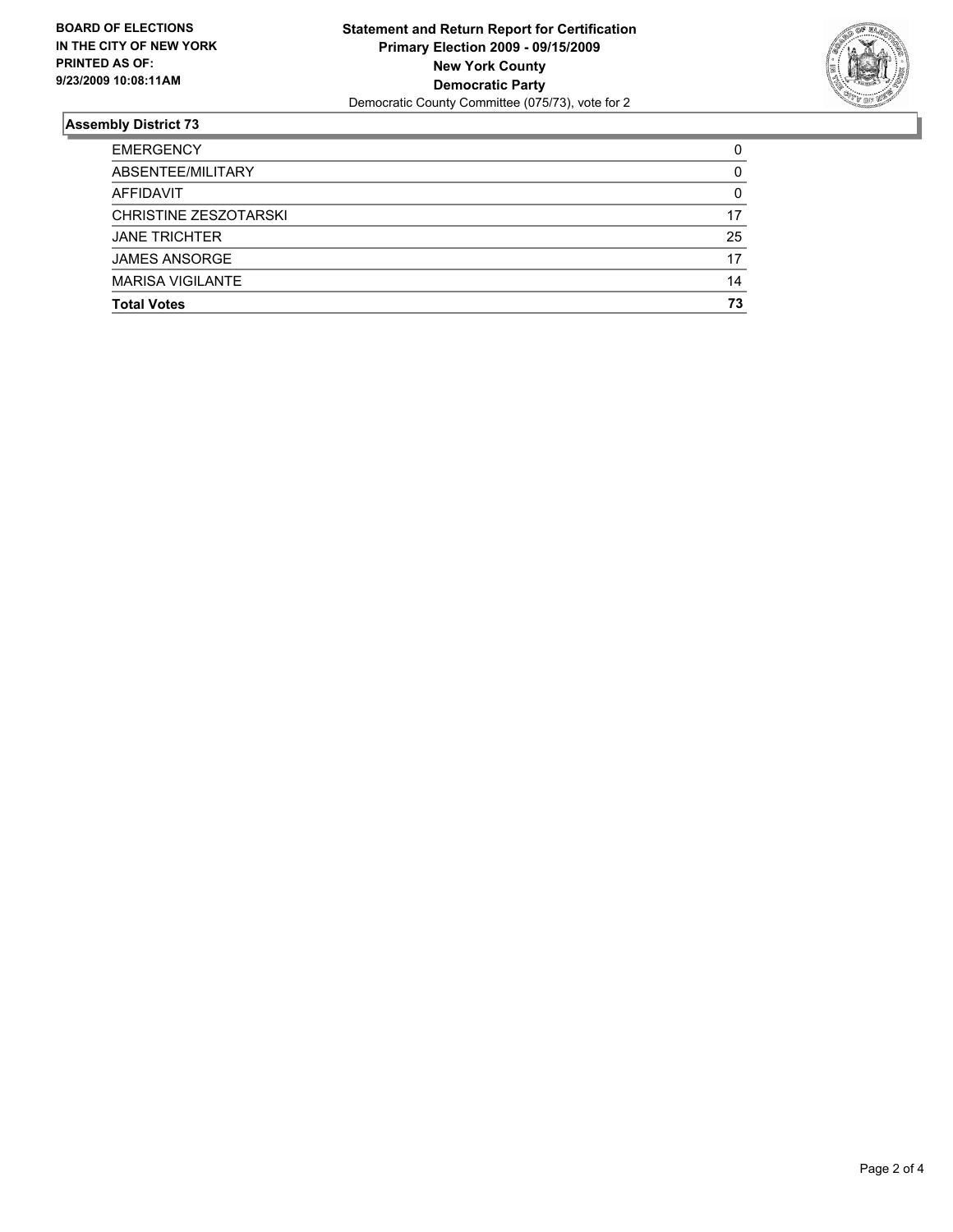#### **Statement and Return Report for Certification Primary Election 2009 - 09/15/2009 New York County Democratic Party** Democratic County Committee (075/73), vote for 2

### **Total for Democratic County Committee (075/73) - New York County**

| <b>Total Votes</b>      | 73 |
|-------------------------|----|
| <b>MARISA VIGILANTE</b> | 14 |
| <b>JAMES ANSORGE</b>    | 17 |
| <b>JANE TRICHTER</b>    | 25 |
| CHRISTINE ZESZOTARSKI   | 17 |
| <b>AFFIDAVIT</b>        | 0  |
| ABSENTEE/MILITARY       | 0  |
| <b>EMERGENCY</b>        | 0  |

We certify this statement to be correct, and have caused the same to be attested by the signatures of the members of the board, or a majority thereof, on

Secretary **Chairman** 

Canvassing Board

Canvassing Board Canvassing Board Canvassing Canvassing Board Deputy Chief Clerk

Chief Clerk



**Date**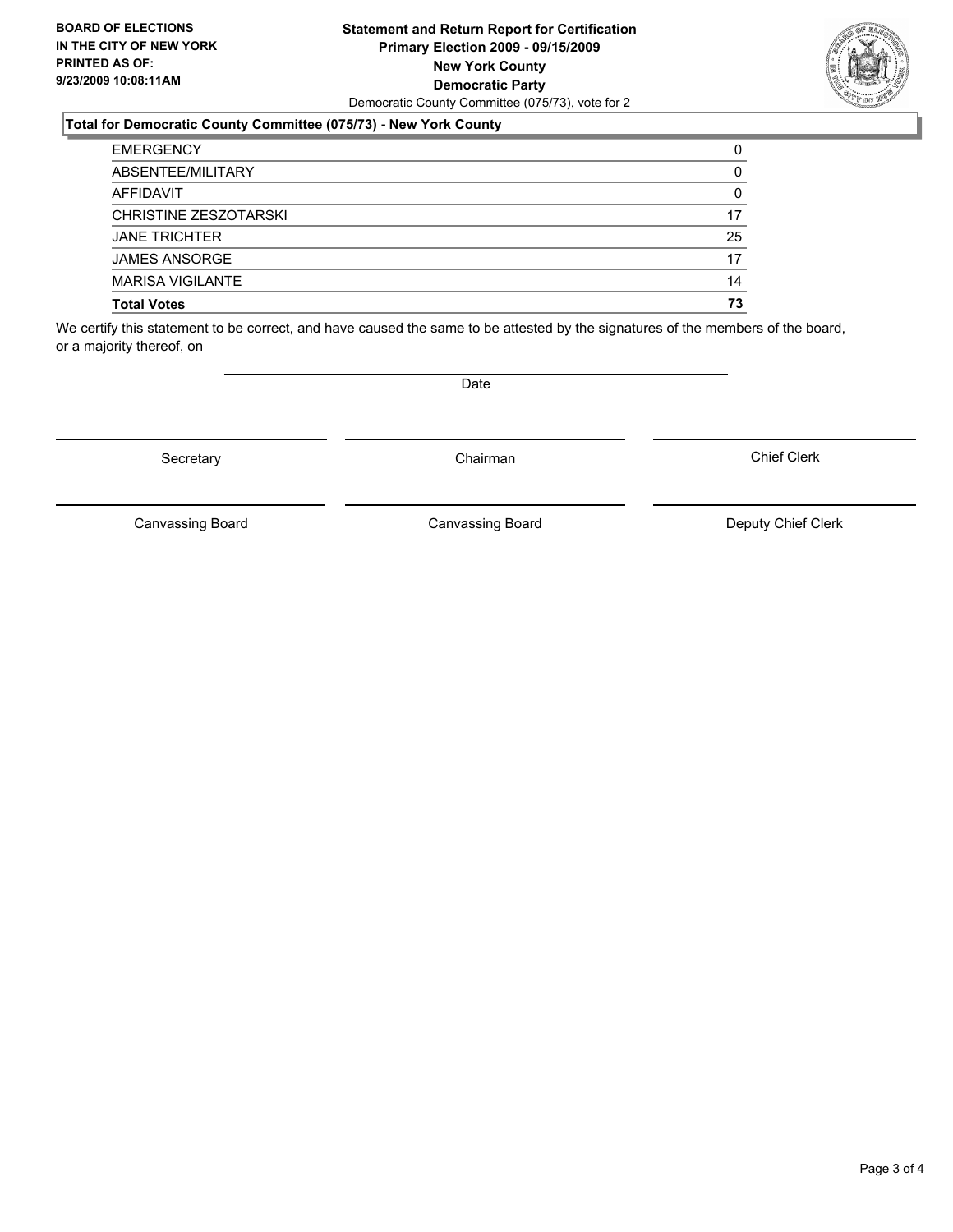**Statement and Return Report for Certification Primary Election 2009 - 09/15/2009 New York County Democratic Party** Democratic County Committee (075/73), vote for 2

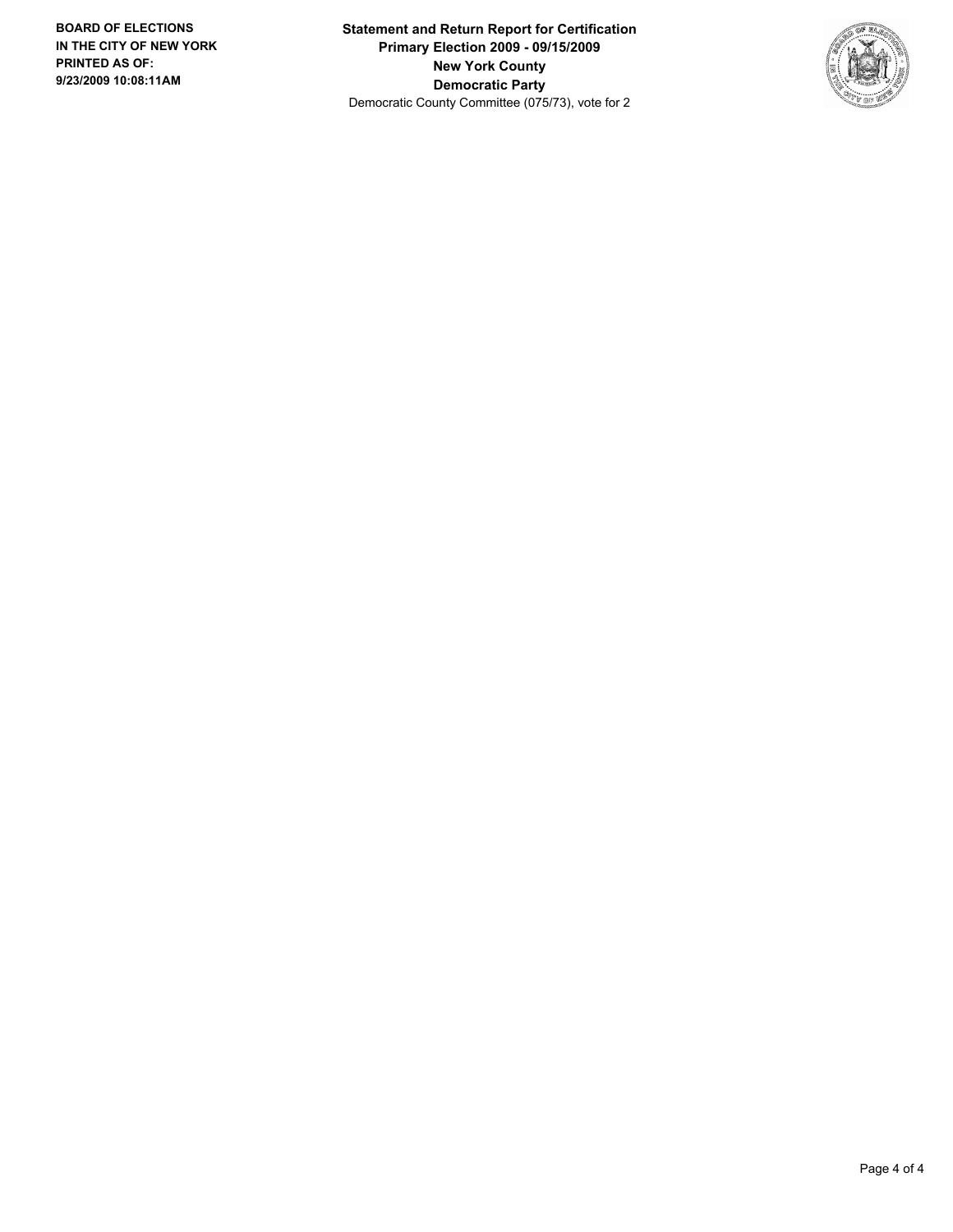

# **Primary Election 2009 - 09/15/2009 New York County - Democratic Party**

Democratic County Committee 101/73 Vote for 2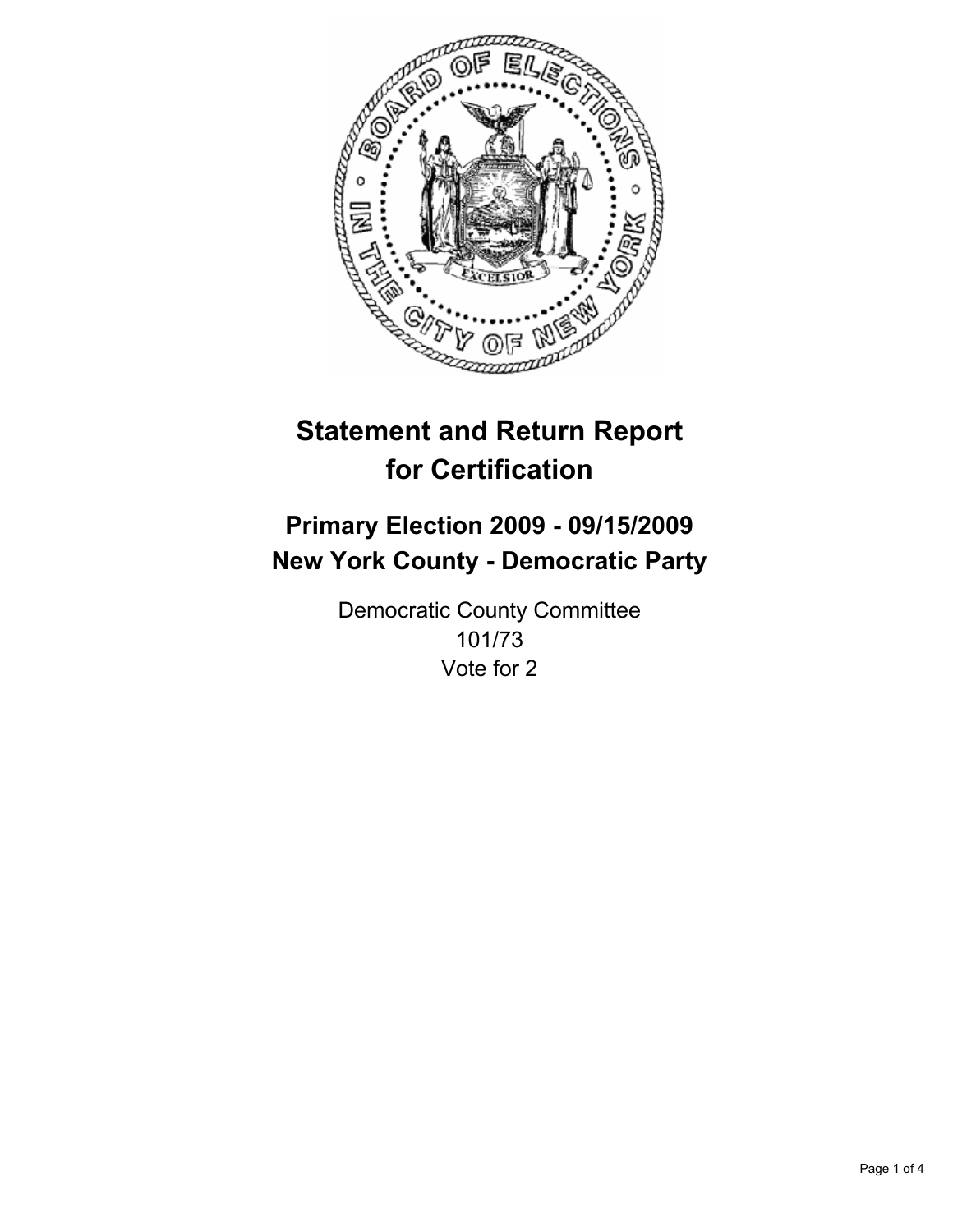

| <b>EMERGENCY</b>      | 0  |
|-----------------------|----|
| ABSENTEE/MILITARY     | 5  |
| AFFIDAVIT             | 6  |
| <b>RUSSELL SQUIRE</b> | 24 |
| SANDRA SILVERMAN      | 27 |
| EILEEN BERNSTEIN      | 24 |
| <b>Total Votes</b>    | 75 |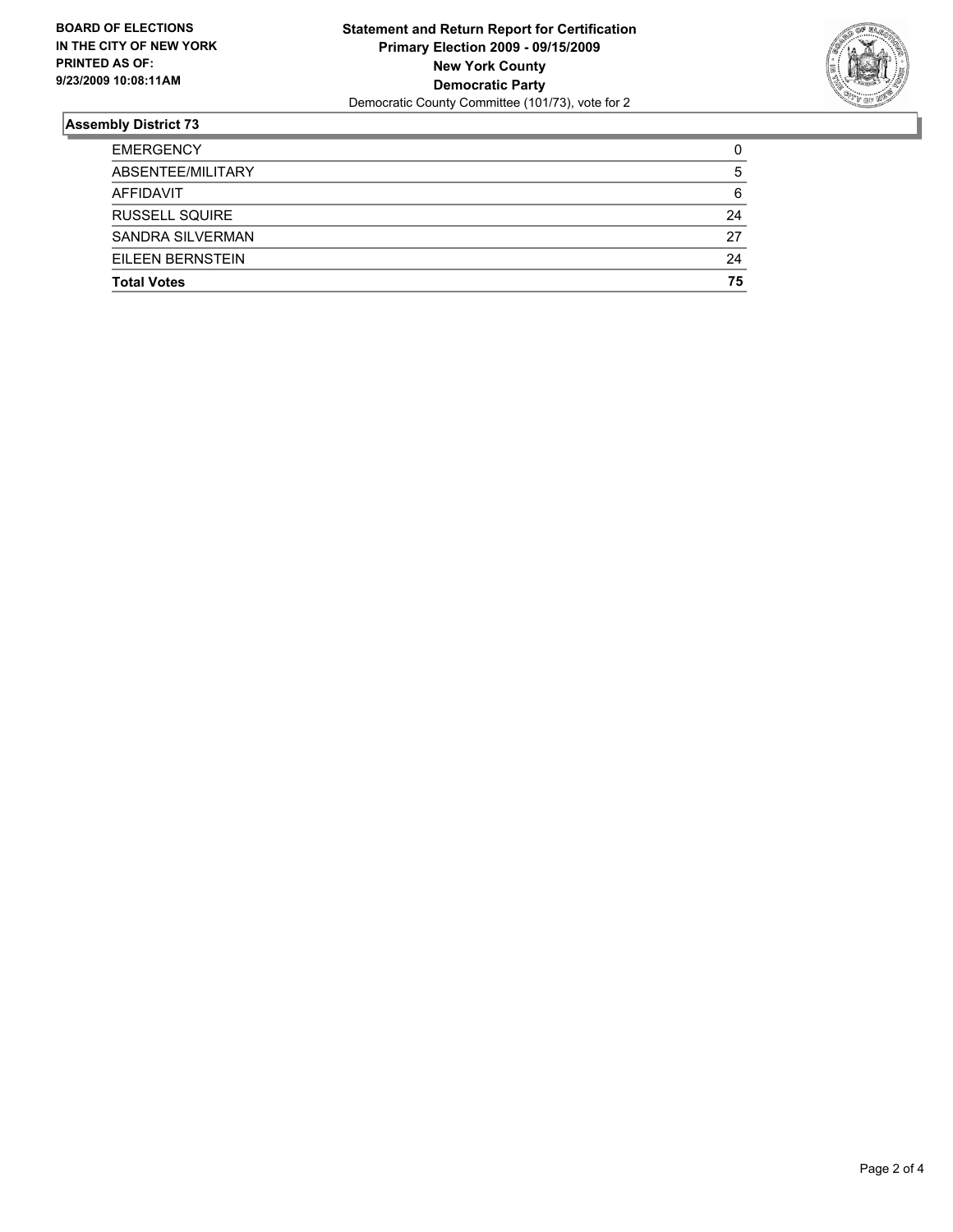#### **Statement and Return Report for Certification Primary Election 2009 - 09/15/2009 New York County Democratic Party** Democratic County Committee (101/73), vote for 2

## **Total for Democratic County Committee (101/73) - New York County**

| <b>EMERGENCY</b>        | 0  |
|-------------------------|----|
| ABSENTEE/MILITARY       | 5  |
| AFFIDAVIT               | 6  |
| <b>RUSSELL SQUIRE</b>   | 24 |
| <b>SANDRA SILVERMAN</b> | 27 |
| EILEEN BERNSTEIN        | 24 |
| <b>Total Votes</b>      | 75 |

We certify this statement to be correct, and have caused the same to be attested by the signatures of the members of the board, or a majority thereof, on

Secretary **Chairman** 

Canvassing Board **Canvassing Board** Canvassing Board **Deputy Chief Clerk** 

Canvassing Board

Chief Clerk



Date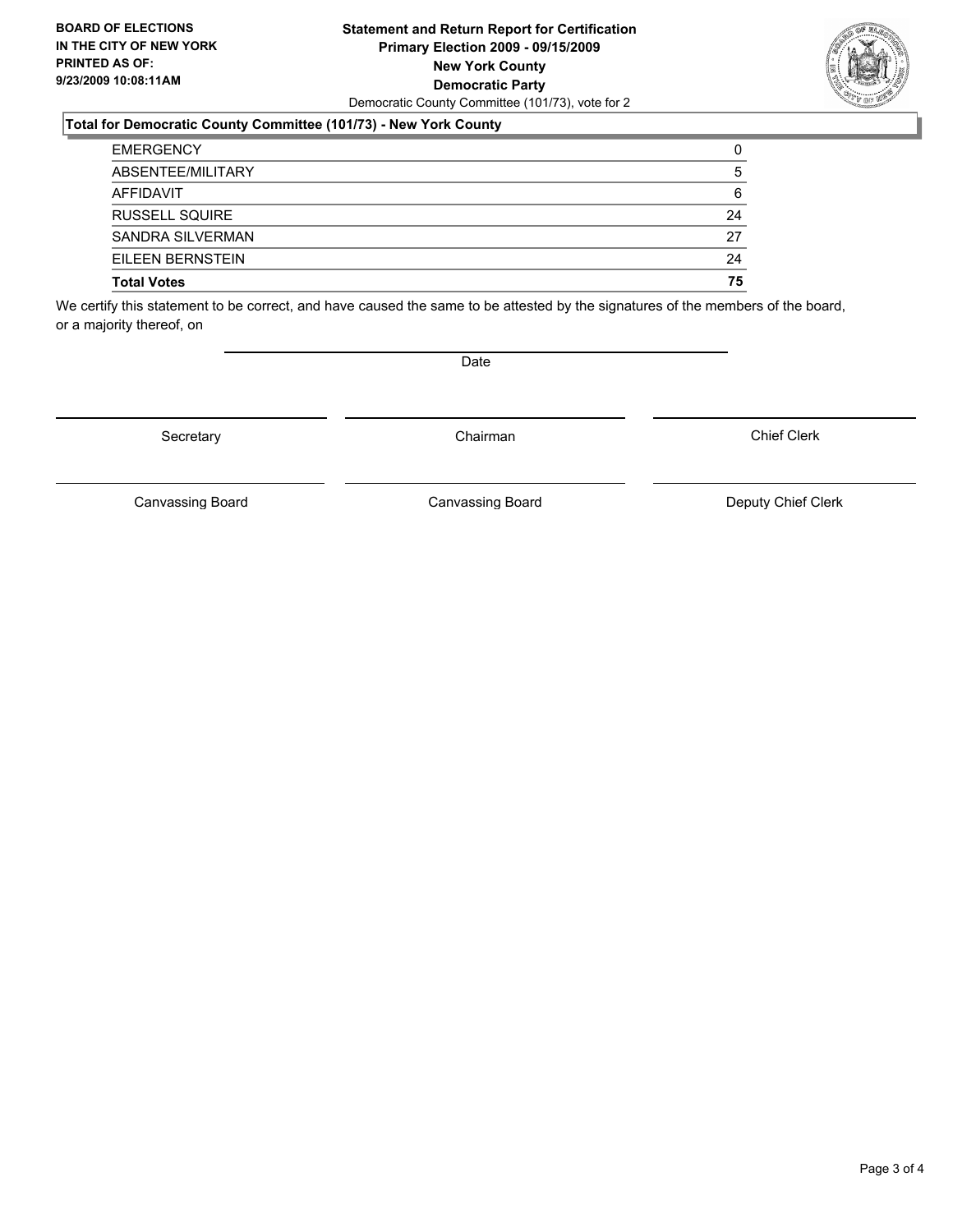**Statement and Return Report for Certification Primary Election 2009 - 09/15/2009 New York County Democratic Party** Democratic County Committee (101/73), vote for 2

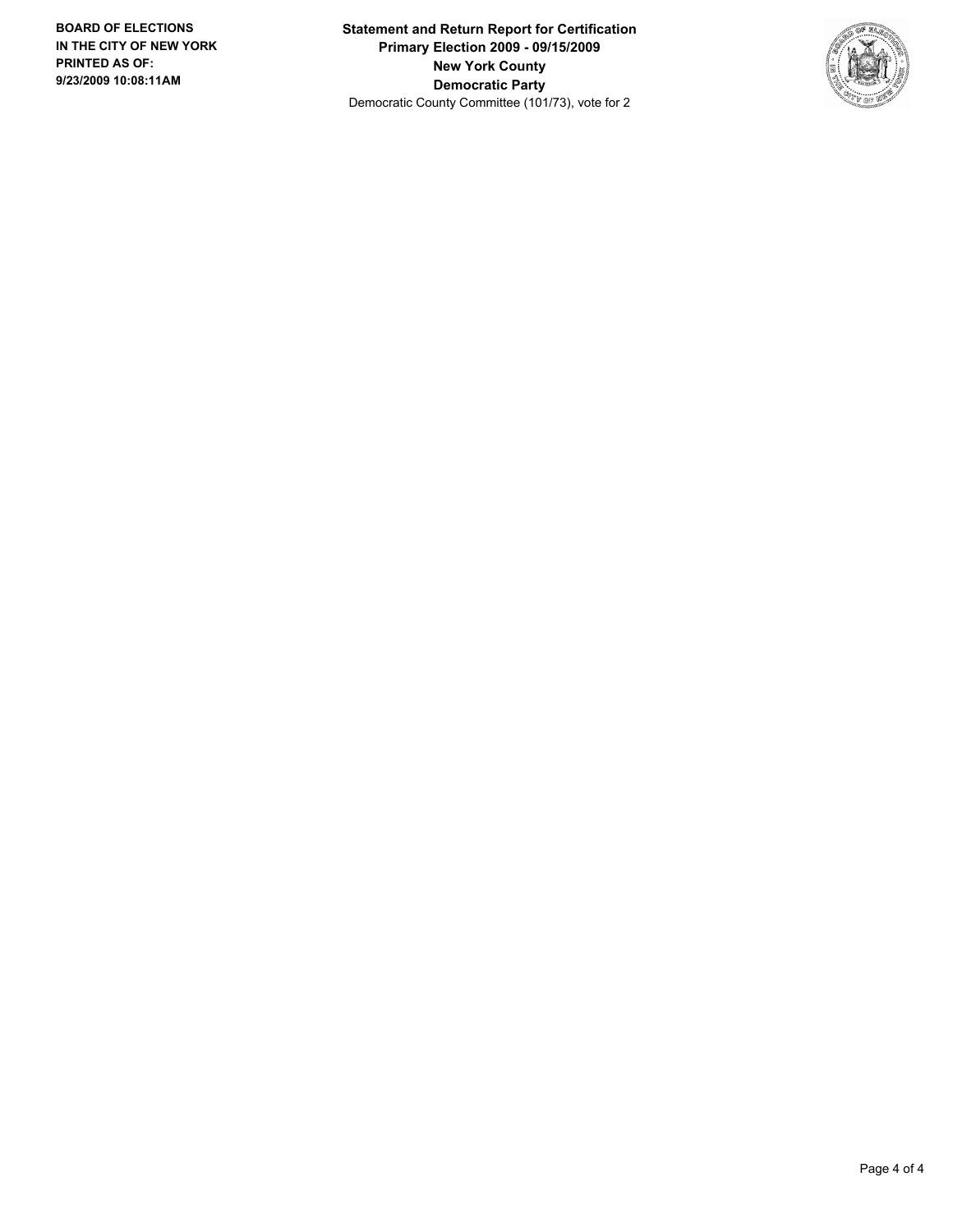

# **Primary Election 2009 - 09/15/2009 New York County - Democratic Party**

Democratic County Committee 115/73 Vote for 2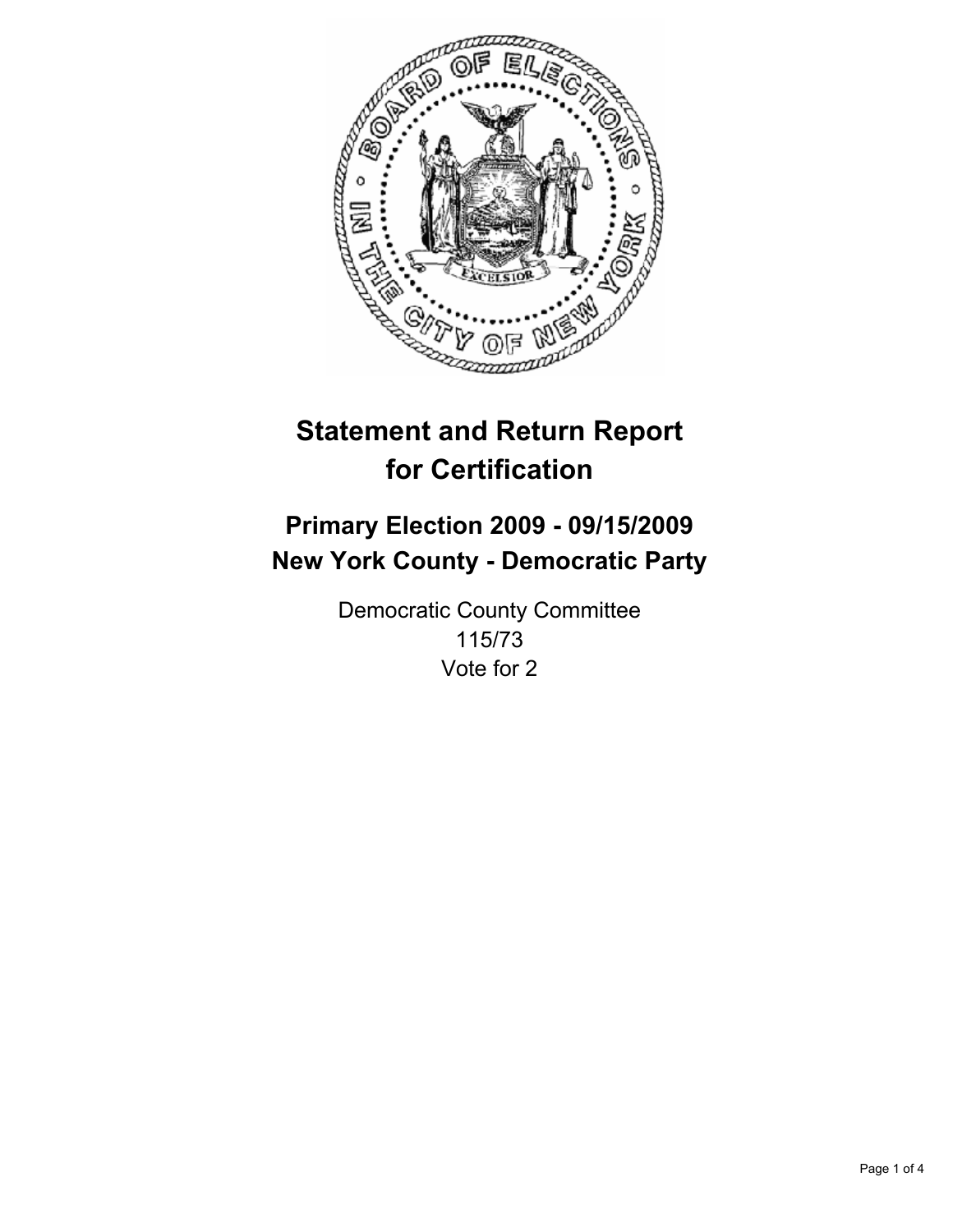

| <b>Total Votes</b>       | 53 |
|--------------------------|----|
| <b>JACOB ITZKOWITZ</b>   | 3  |
| DARA ADAMS               | 22 |
| <b>KARAN L KIMBROUGH</b> | 15 |
| <b>LEWIS COHEN</b>       | 13 |
| AFFIDAVIT                |    |
| ABSENTEE/MILITARY        | 6  |
| <b>EMERGENCY</b>         | 0  |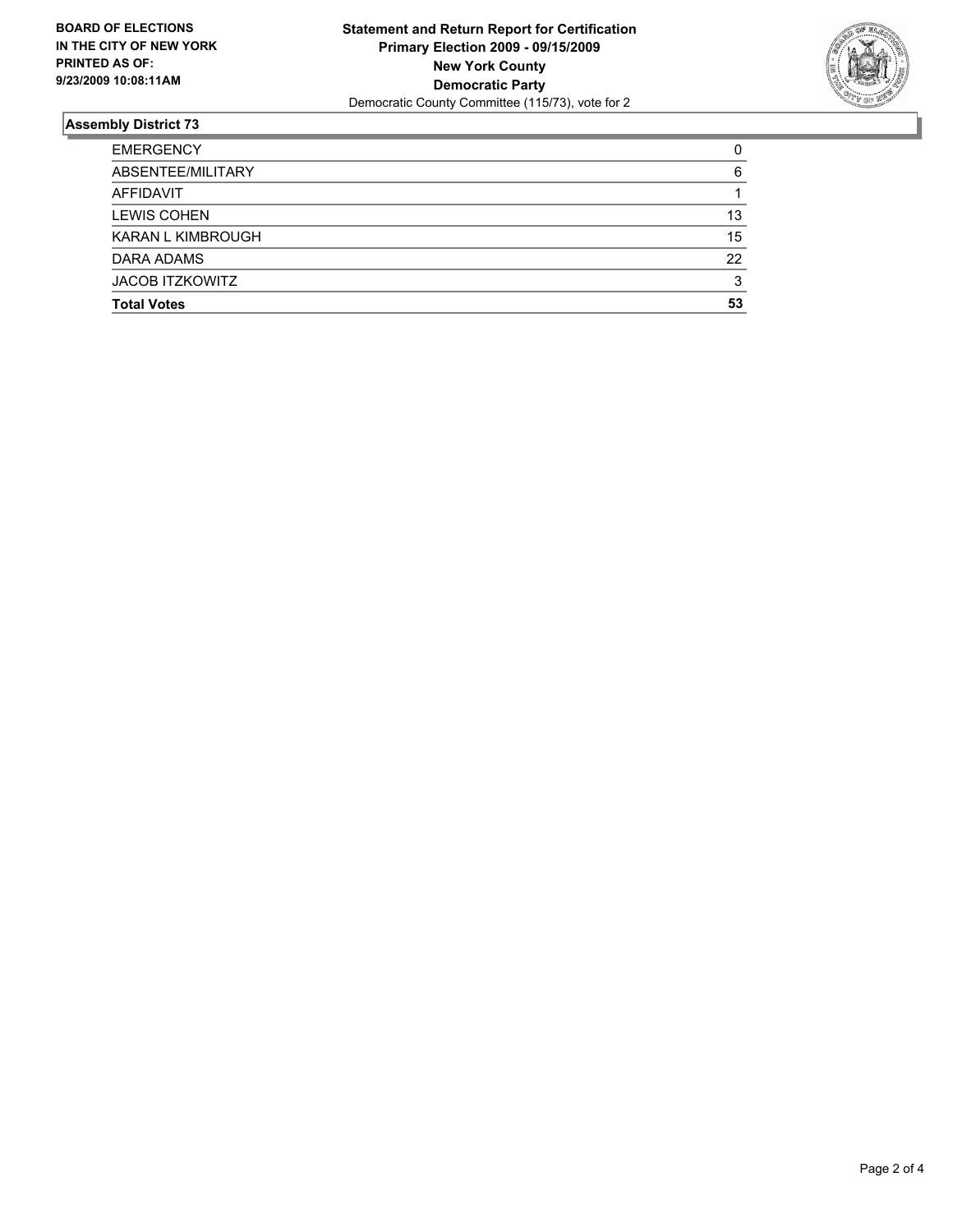#### **Statement and Return Report for Certification Primary Election 2009 - 09/15/2009 New York County Democratic Party** Democratic County Committee (115/73), vote for 2

## **Total for Democratic County Committee (115/73) - New York County**

| <b>EMERGENCY</b>         | 0  |
|--------------------------|----|
| ABSENTEE/MILITARY        | 6  |
| <b>AFFIDAVIT</b>         |    |
| <b>LEWIS COHEN</b>       | 13 |
| <b>KARAN L KIMBROUGH</b> | 15 |
| DARA ADAMS               | 22 |
| <b>JACOB ITZKOWITZ</b>   | 3  |
| <b>Total Votes</b>       | 53 |

We certify this statement to be correct, and have caused the same to be attested by the signatures of the members of the board, or a majority thereof, on

Secretary **Chairman** 

**Date** 

Canvassing Board Canvassing Board Canvassing Canvassing Board Deputy Chief Clerk

Chief Clerk

Canvassing Board

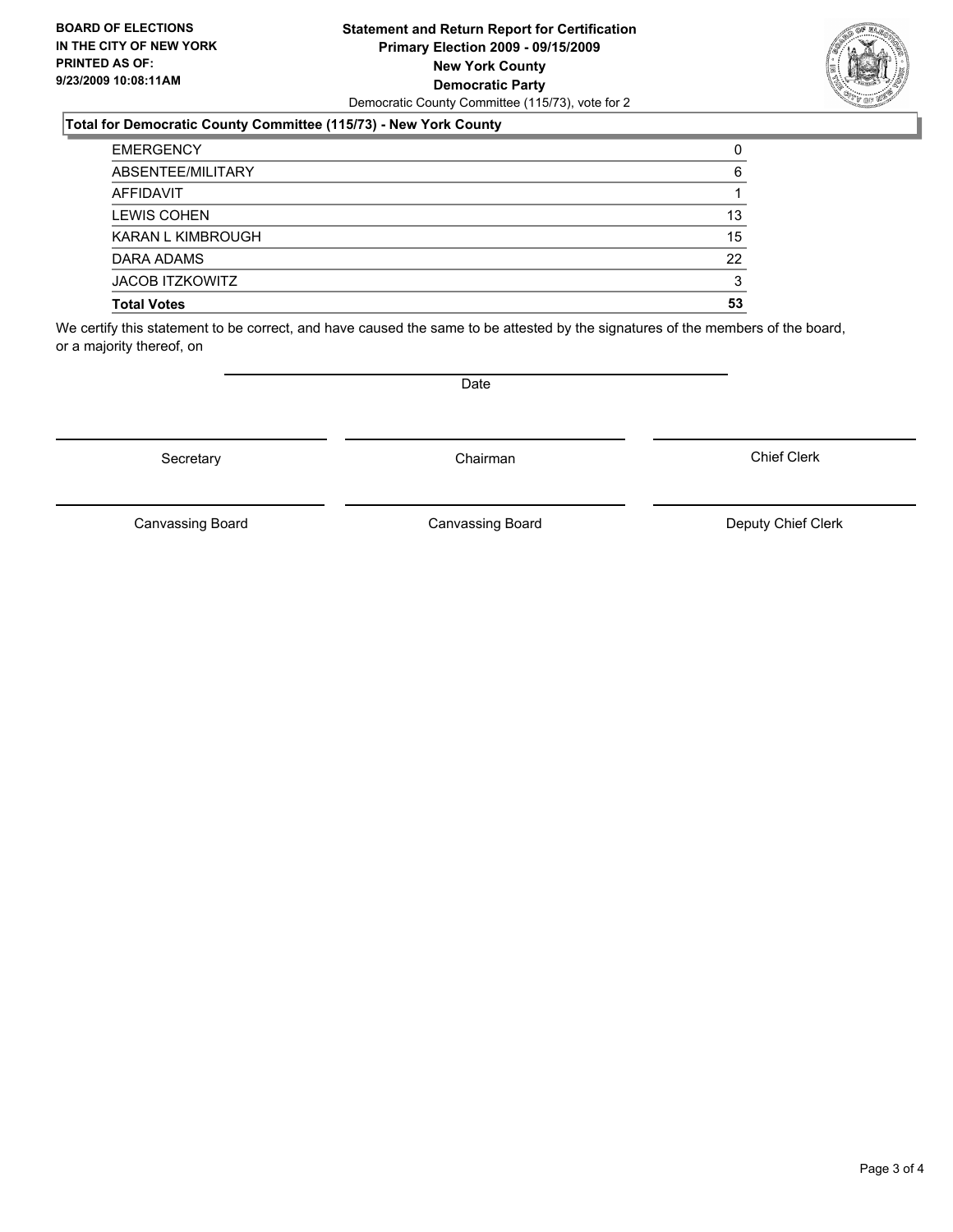**Statement and Return Report for Certification Primary Election 2009 - 09/15/2009 New York County Democratic Party** Democratic County Committee (115/73), vote for 2

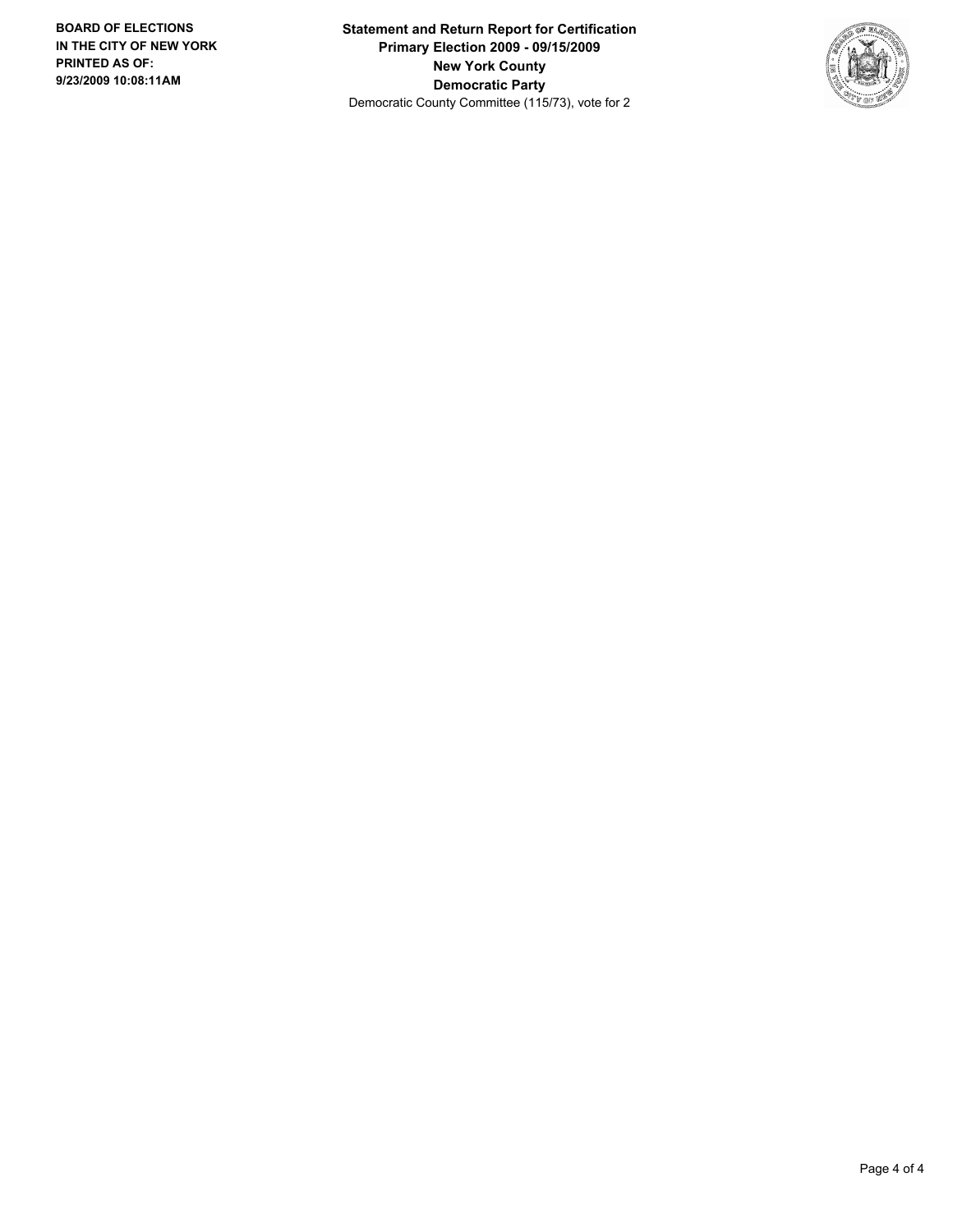

# **Primary Election 2009 - 09/15/2009 New York County - Democratic Party**

Democratic County Committee 088/74 Vote for 2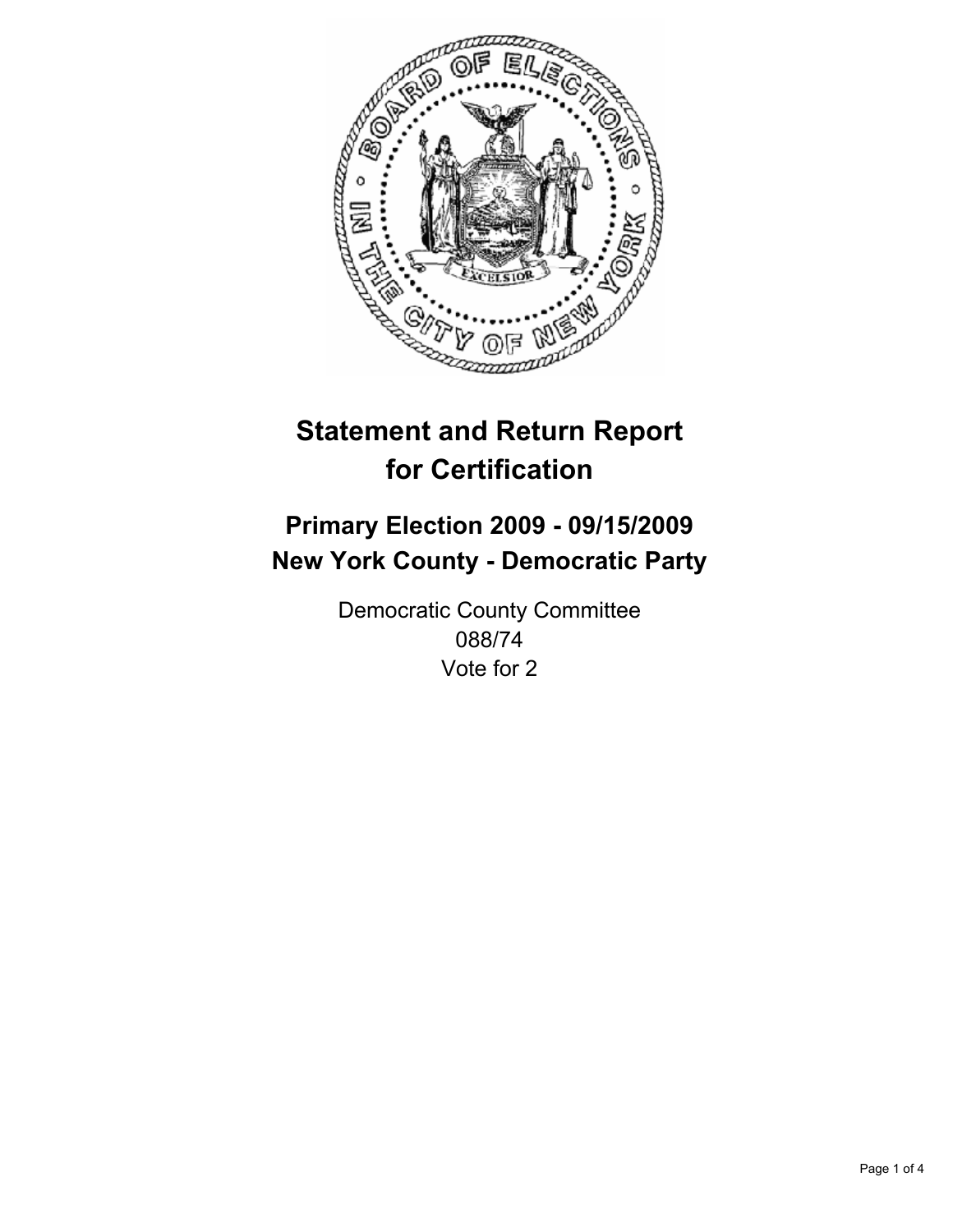

| <b>EMERGENCY</b>         | 0  |
|--------------------------|----|
| ABSENTEE/MILITARY        | 3  |
| AFFIDAVIT                | 0  |
| RAFAELA PUERTEO          | 23 |
| <b>HEATHER KALACHMAN</b> | 20 |
| MICHAEL CORBETT          | 8  |
| <b>Total Votes</b>       | 51 |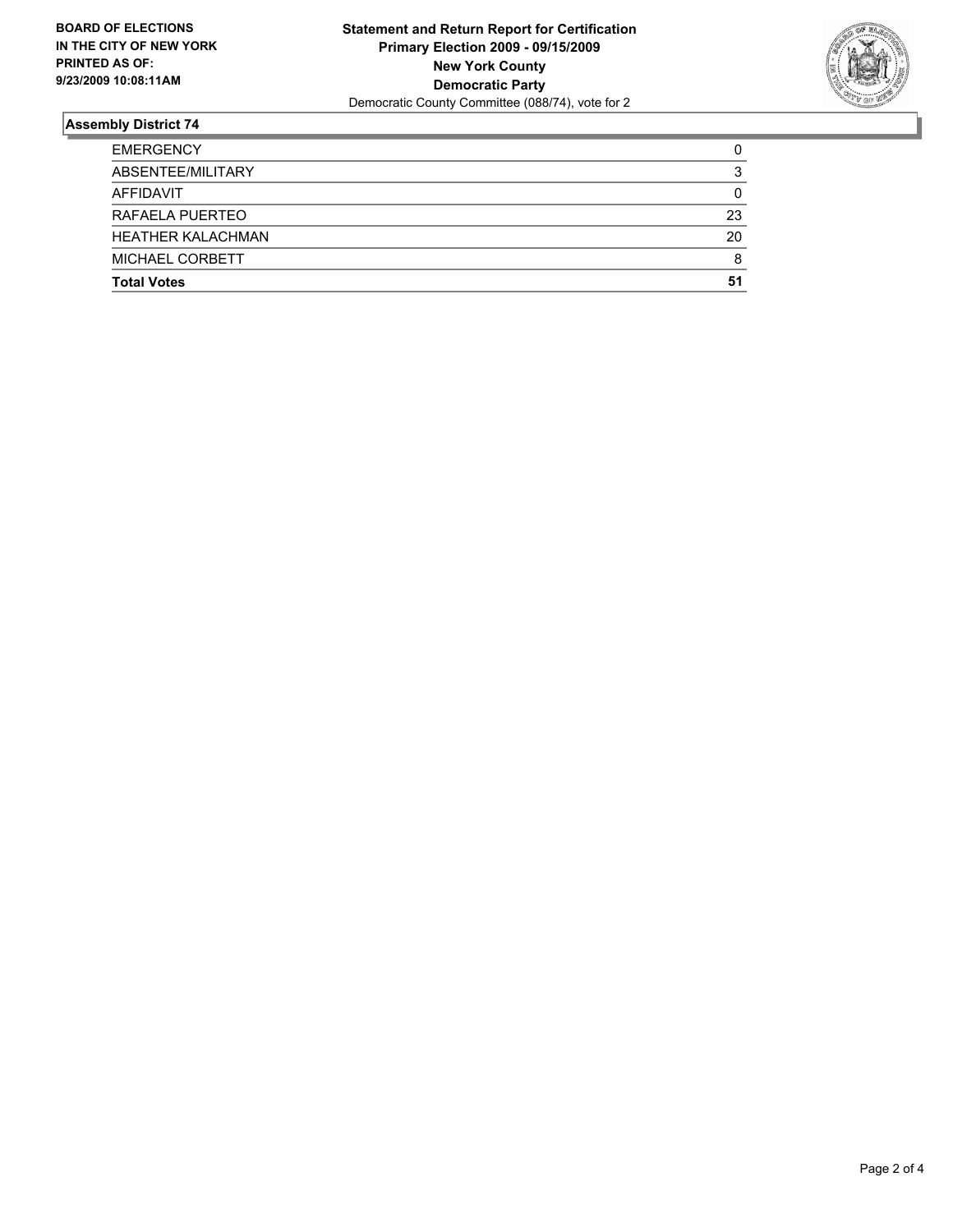#### **Statement and Return Report for Certification Primary Election 2009 - 09/15/2009 New York County Democratic Party** Democratic County Committee (088/74), vote for 2

## **Total for Democratic County Committee (088/74) - New York County**

| <b>EMERGENCY</b>         | 0  |
|--------------------------|----|
| ABSENTEE/MILITARY        | 3  |
| AFFIDAVIT                | 0  |
| RAFAELA PUERTEO          | 23 |
| <b>HEATHER KALACHMAN</b> | 20 |
| MICHAEL CORBETT          | 8  |
| <b>Total Votes</b>       | 51 |

We certify this statement to be correct, and have caused the same to be attested by the signatures of the members of the board, or a majority thereof, on

Secretary **Chairman** 

Canvassing Board **Canvassing Board** Canvassing Board **Deputy Chief Clerk** 

Canvassing Board

Chief Clerk

Page 3 of 4



Date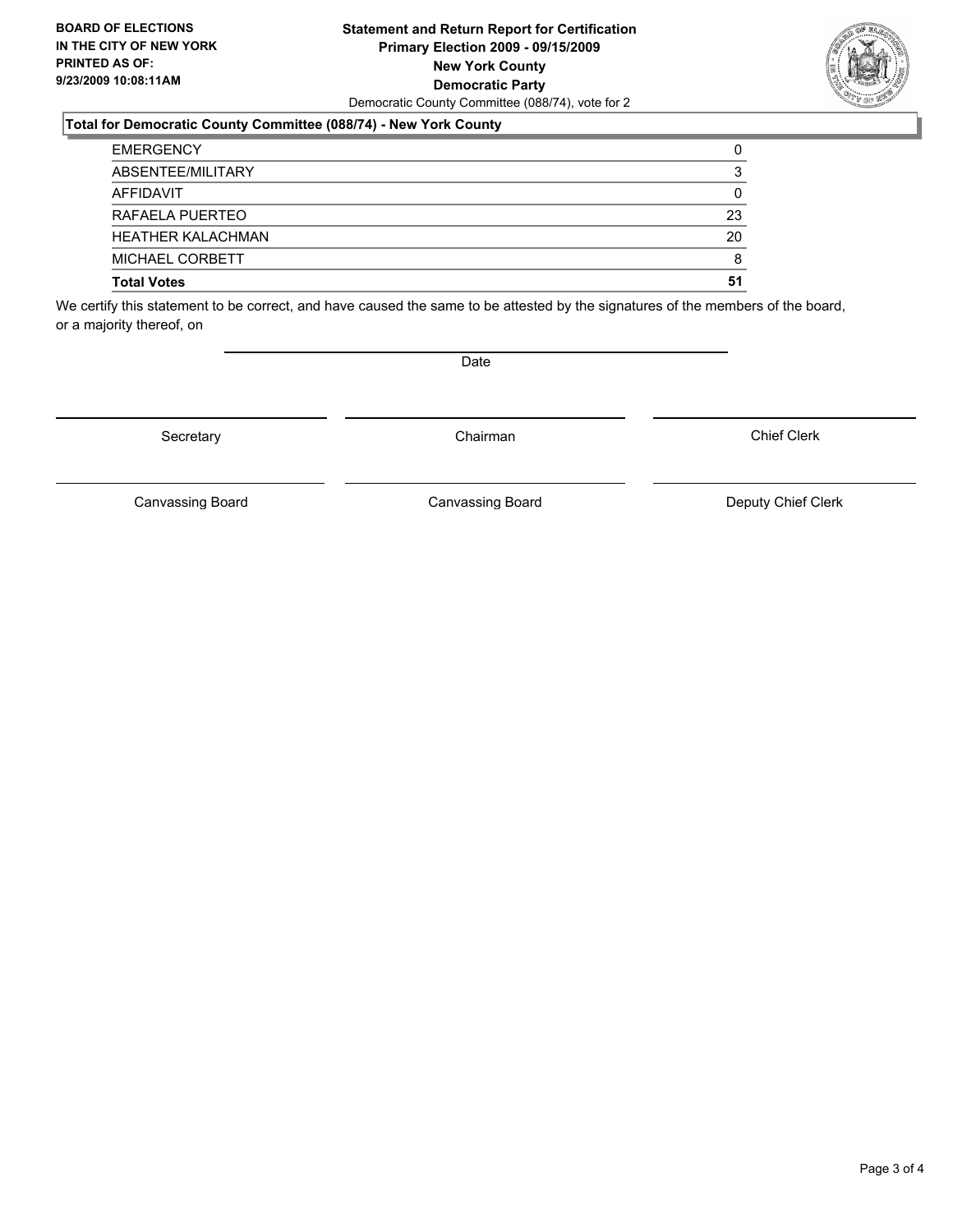**Statement and Return Report for Certification Primary Election 2009 - 09/15/2009 New York County Democratic Party** Democratic County Committee (088/74), vote for 2

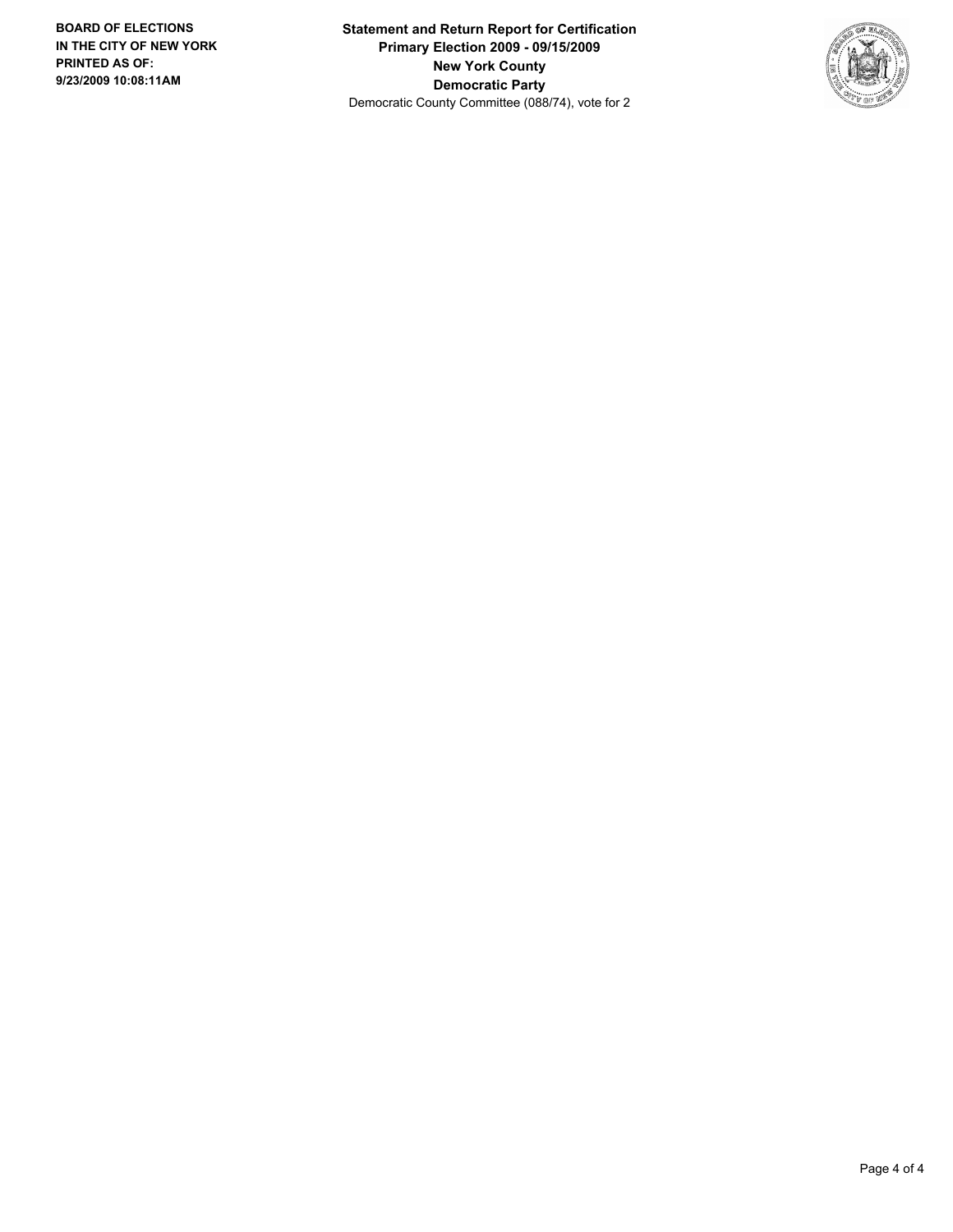

# **Primary Election 2009 - 09/15/2009 New York County - Democratic Party**

Democratic County Committee 100/74 Vote for 2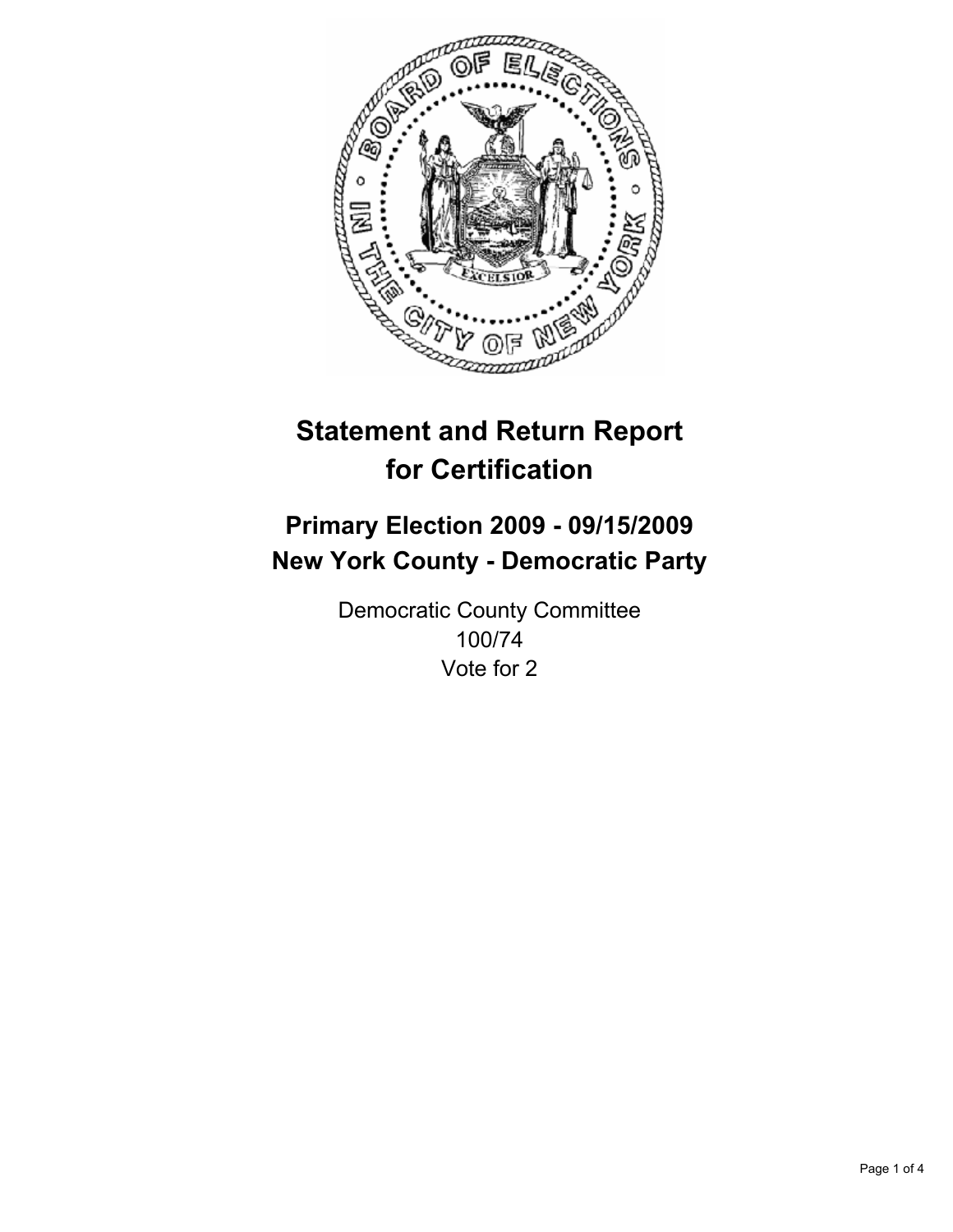

| <b>EMERGENCY</b>        | 0  |
|-------------------------|----|
| ABSENTEE/MILITARY       |    |
| AFFIDAVIT               | 0  |
| <b>RICHARD M EGGERS</b> | 13 |
| MICHELLE STOCKWELL      | 14 |
| <b>JONATHAN SALE</b>    | 5  |
| <b>Total Votes</b>      | 32 |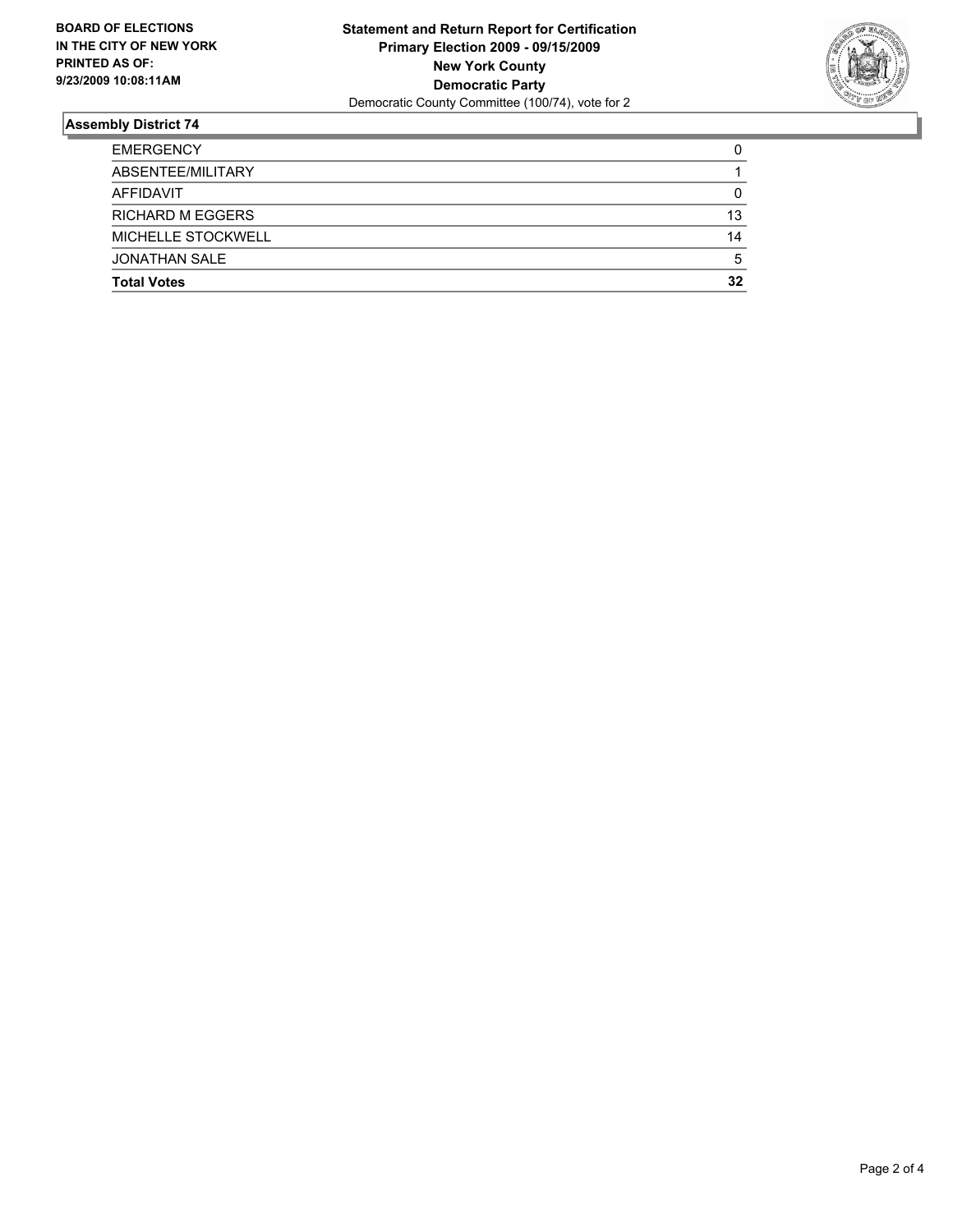#### **Statement and Return Report for Certification Primary Election 2009 - 09/15/2009 New York County Democratic Party** Democratic County Committee (100/74), vote for 2

## **Total for Democratic County Committee (100/74) - New York County**

| <b>EMERGENCY</b>          | 0  |
|---------------------------|----|
| ABSENTEE/MILITARY         |    |
| AFFIDAVIT                 | 0  |
| <b>RICHARD M EGGERS</b>   | 13 |
| <b>MICHELLE STOCKWELL</b> | 14 |
| <b>JONATHAN SALE</b>      | 5  |
| <b>Total Votes</b>        | 32 |

We certify this statement to be correct, and have caused the same to be attested by the signatures of the members of the board, or a majority thereof, on

Secretary **Chairman** 

Canvassing Board **Canvassing Board** Canvassing Board **Deputy Chief Clerk** 

Canvassing Board

Chief Clerk

Page 3 of 4



Date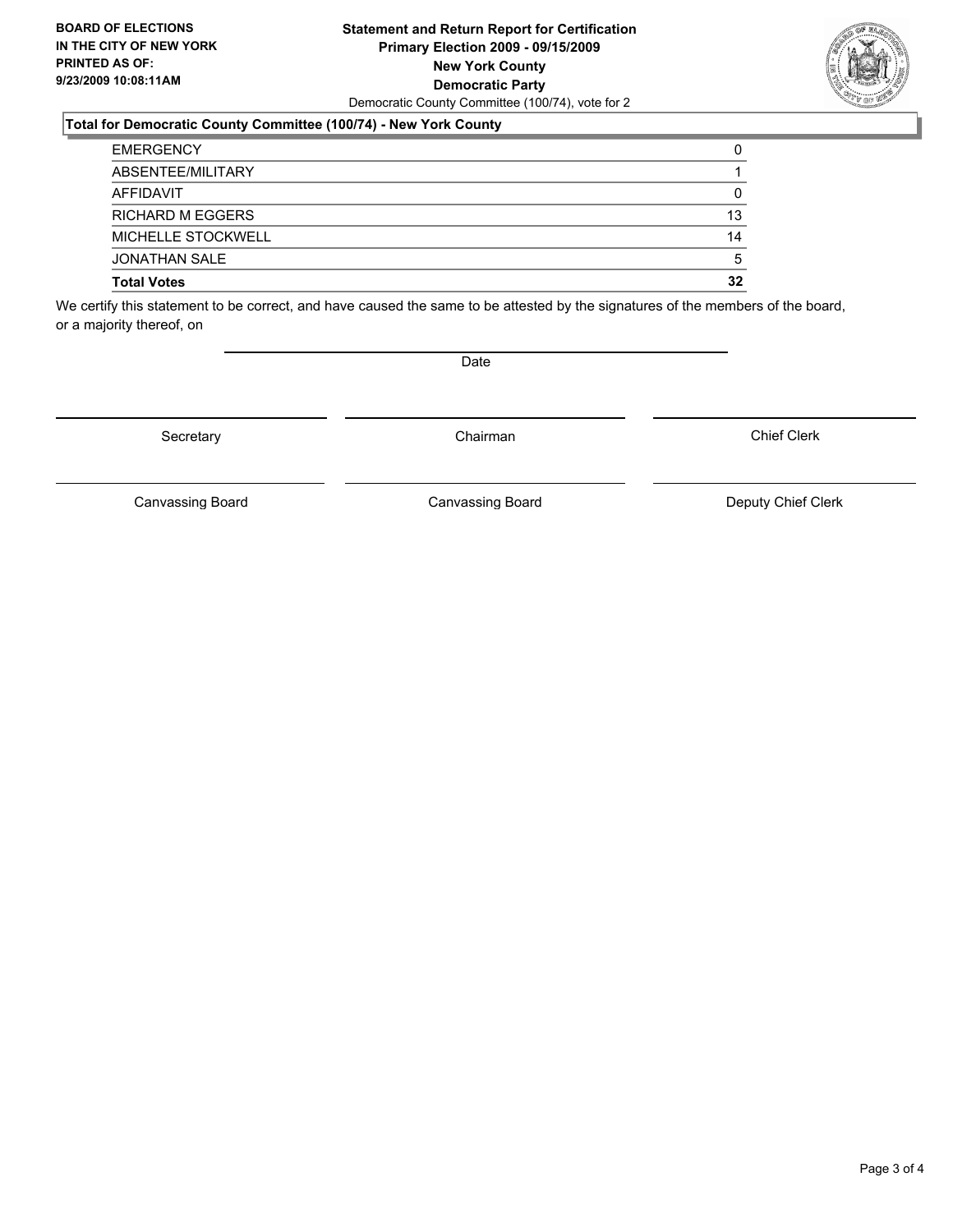**Statement and Return Report for Certification Primary Election 2009 - 09/15/2009 New York County Democratic Party** Democratic County Committee (100/74), vote for 2

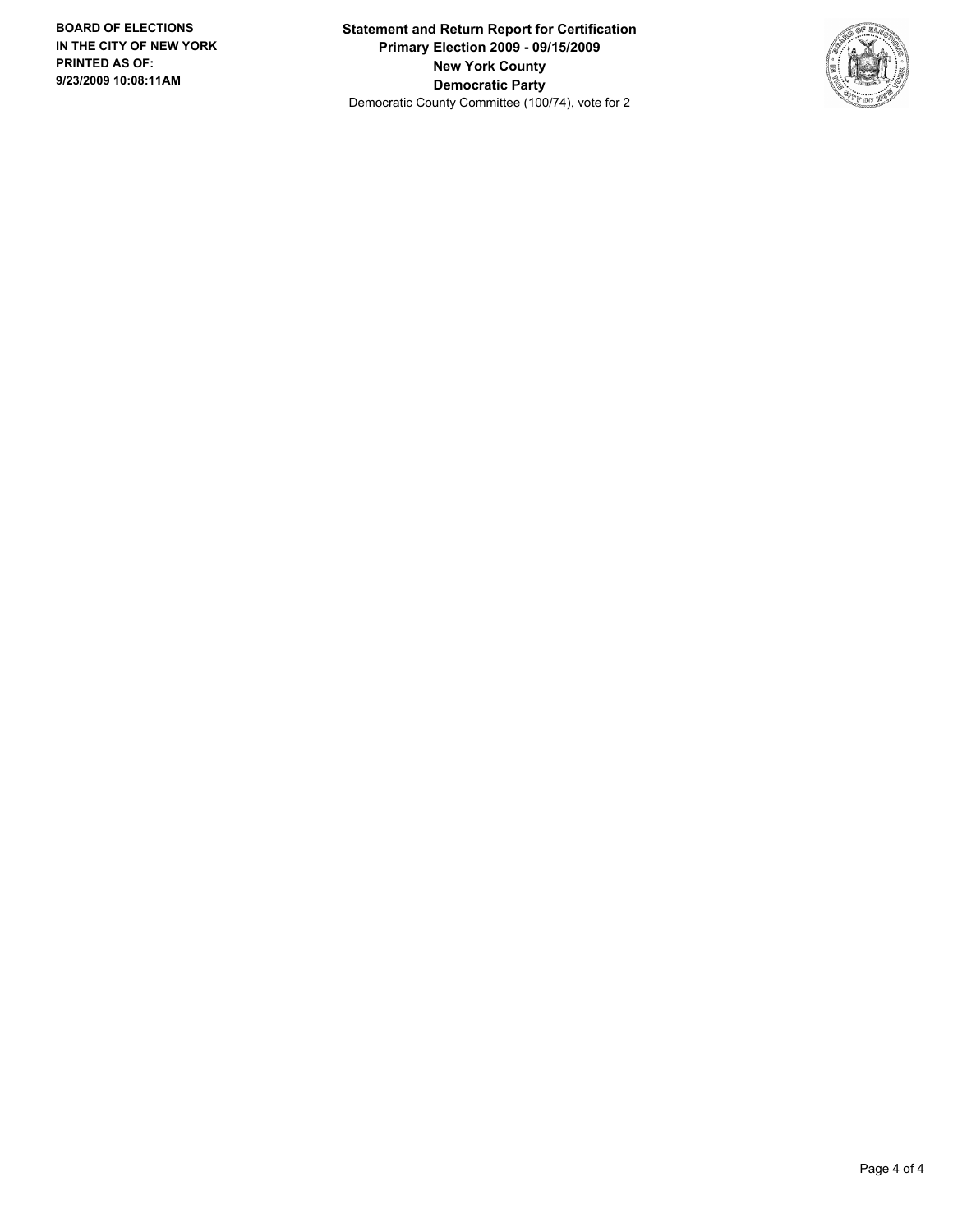

# **Primary Election 2009 - 09/15/2009 New York County - Democratic Party**

Democratic County Committee 034/75 Vote for 3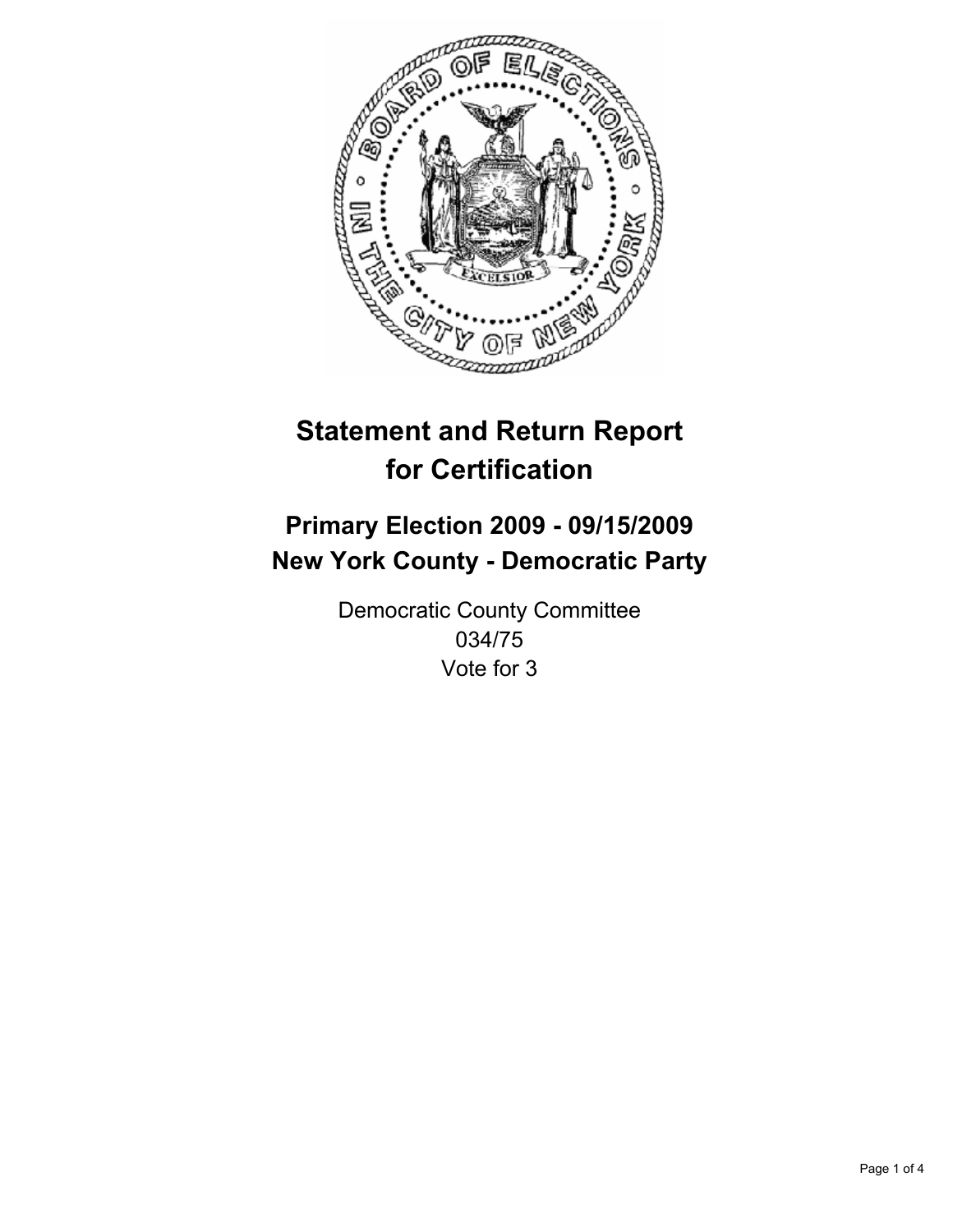

| <b>EMERGENCY</b>        | 0   |
|-------------------------|-----|
| ABSENTEE/MILITARY       | 9   |
| <b>AFFIDAVIT</b>        | 20  |
| <b>MOLLY KATZ</b>       | 90  |
| <b>GOLDIE GOLD</b>      | 87  |
| PHILOINE FRIED          | 70  |
| <b>ANTHONY T SIMONE</b> | 0   |
| <b>JANET WEINBERG</b>   | 38  |
| REBECCA COOPERMAN       | 41  |
| <b>Total Votes</b>      | 326 |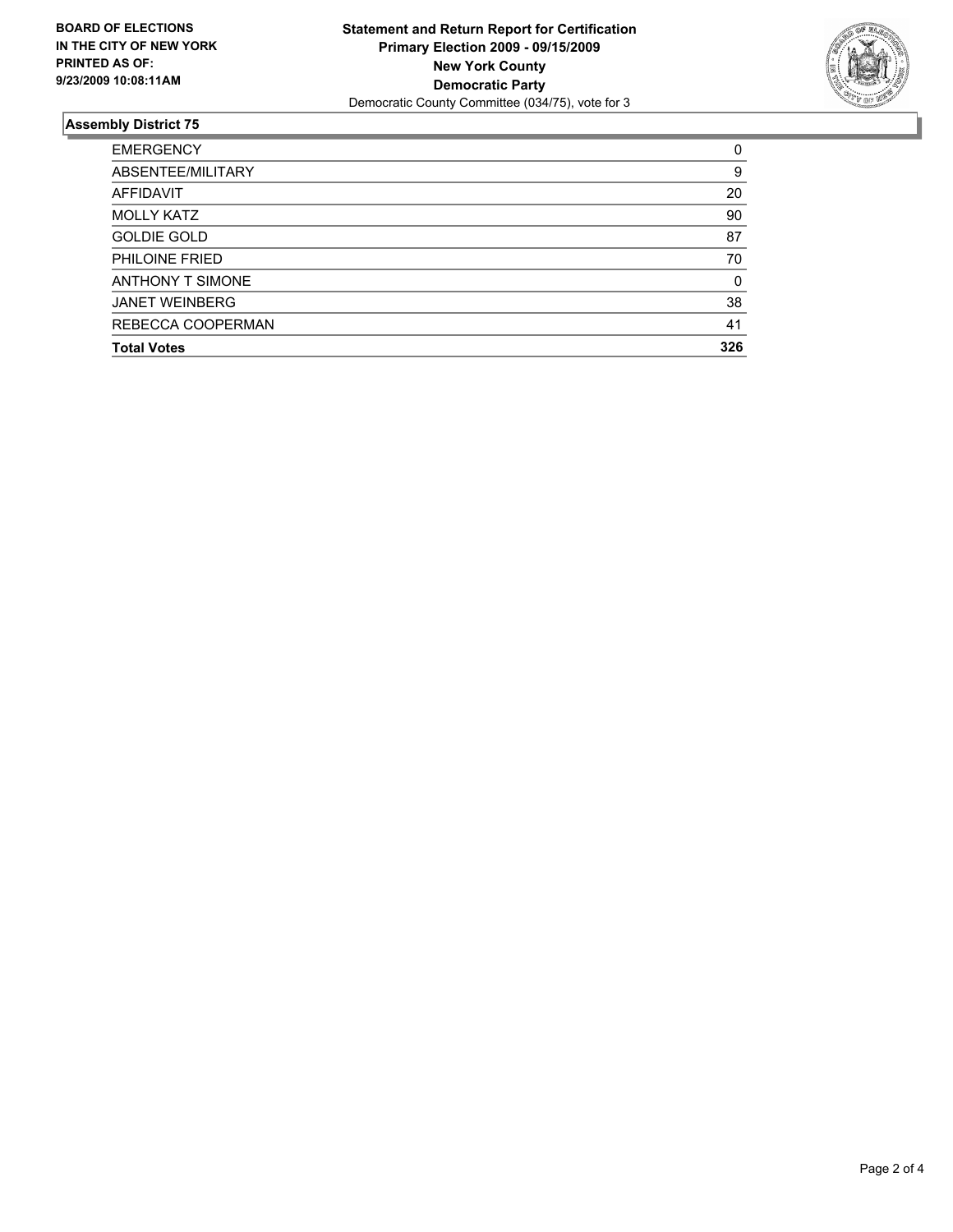#### **Statement and Return Report for Certification Primary Election 2009 - 09/15/2009 New York County Democratic Party** Democratic County Committee (034/75), vote for 3

### **Total for Democratic County Committee (034/75) - New York County**

| <b>EMERGENCY</b>        | 0   |
|-------------------------|-----|
| ABSENTEE/MILITARY       | 9   |
| AFFIDAVIT               | 20  |
| <b>MOLLY KATZ</b>       | 90  |
| <b>GOLDIE GOLD</b>      | 87  |
| PHILOINE FRIED          | 70  |
| <b>ANTHONY T SIMONE</b> | 0   |
| <b>JANET WEINBERG</b>   | 38  |
| REBECCA COOPERMAN       | 41  |
| <b>Total Votes</b>      | 326 |

We certify this statement to be correct, and have caused the same to be attested by the signatures of the members of the board, or a majority thereof, on

Date

Secretary **Chairman** 

Canvassing Board Canvassing Board **Canvassing Board** Canvassing Board **Deputy Chief Clerk** 

Chief Clerk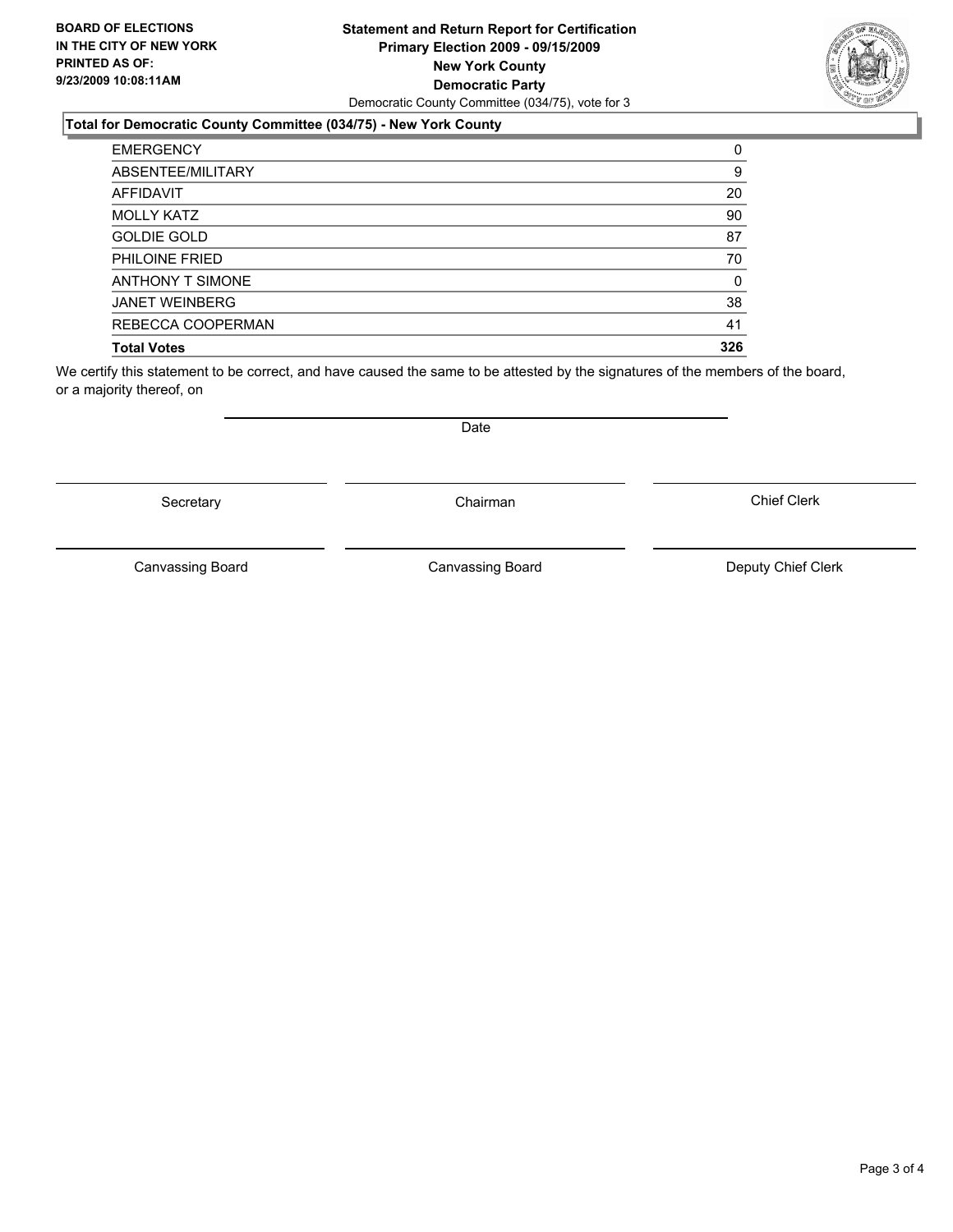**Statement and Return Report for Certification Primary Election 2009 - 09/15/2009 New York County Democratic Party** Democratic County Committee (034/75), vote for 3

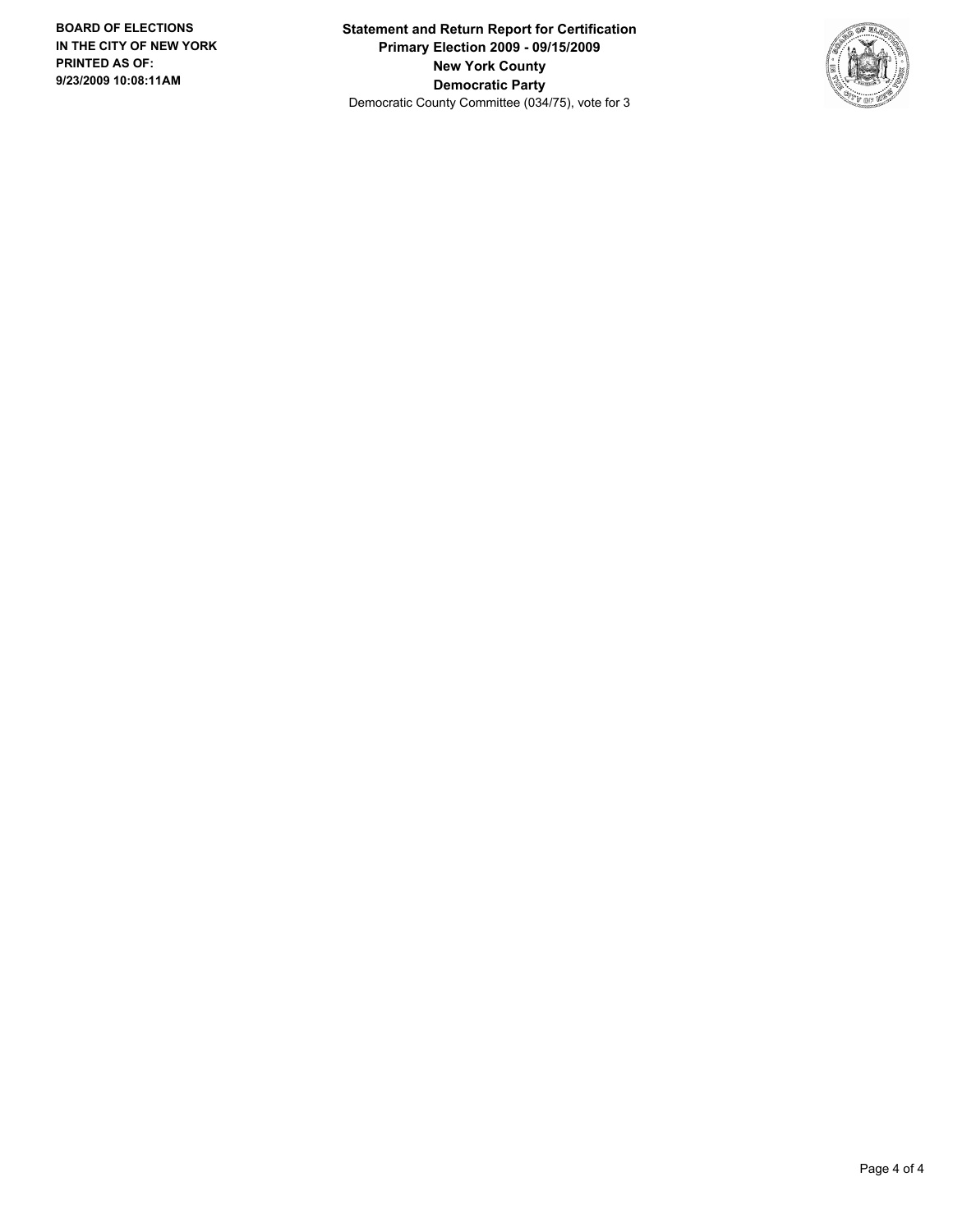

# **Primary Election 2009 - 09/15/2009 New York County - Democratic Party**

Democratic County Committee 035/75 Vote for 2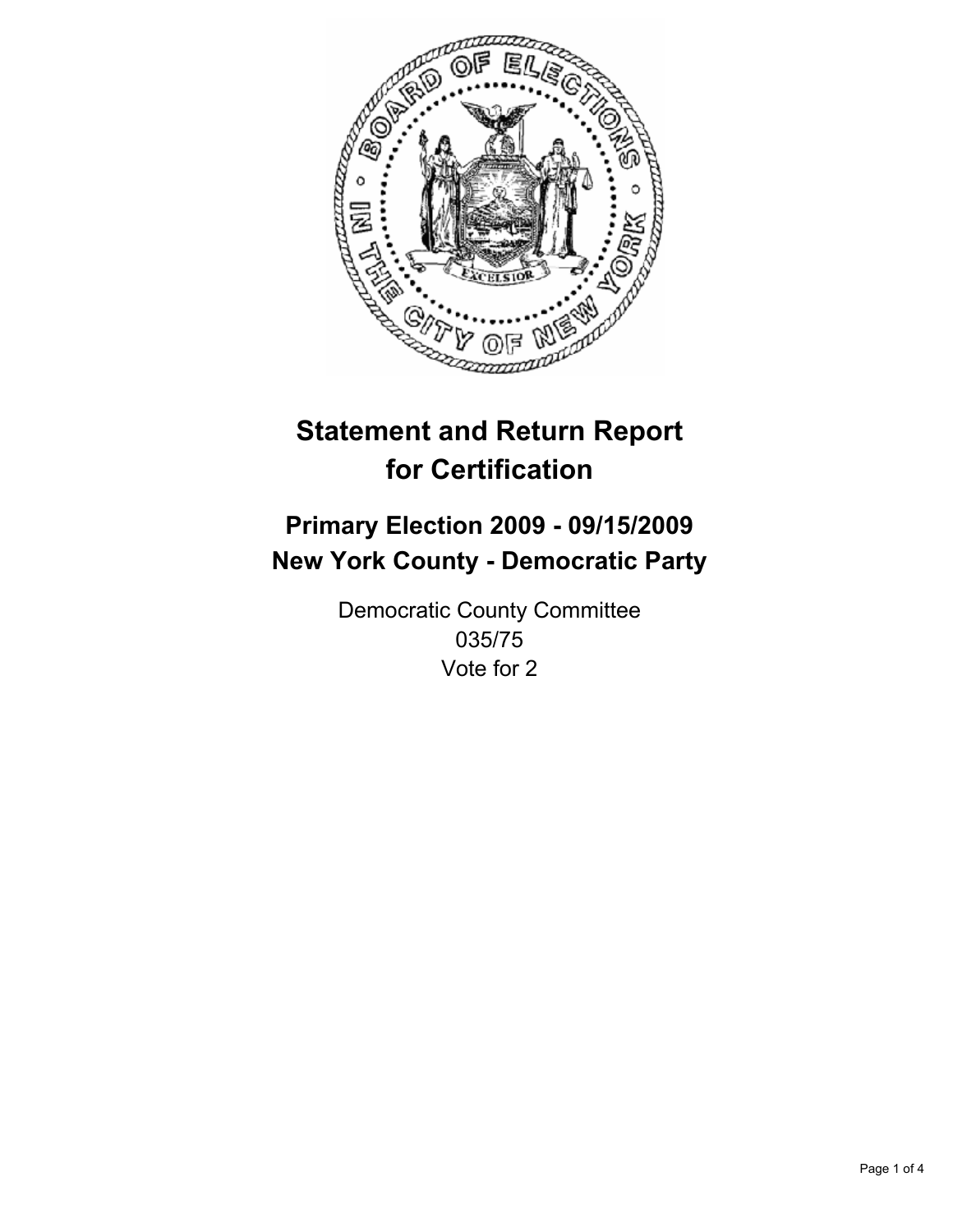

| <b>Total Votes</b>   | 169 |
|----------------------|-----|
| <b>MAXINE DANON</b>  | 28  |
| ELLEN B BARRETT      | 36  |
| EUGENE GLABERMAN     | 51  |
| <b>PATRICIA WALD</b> | 54  |
| <b>AFFIDAVIT</b>     |     |
| ABSENTEE/MILITARY    | 3   |
| <b>EMERGENCY</b>     | 0   |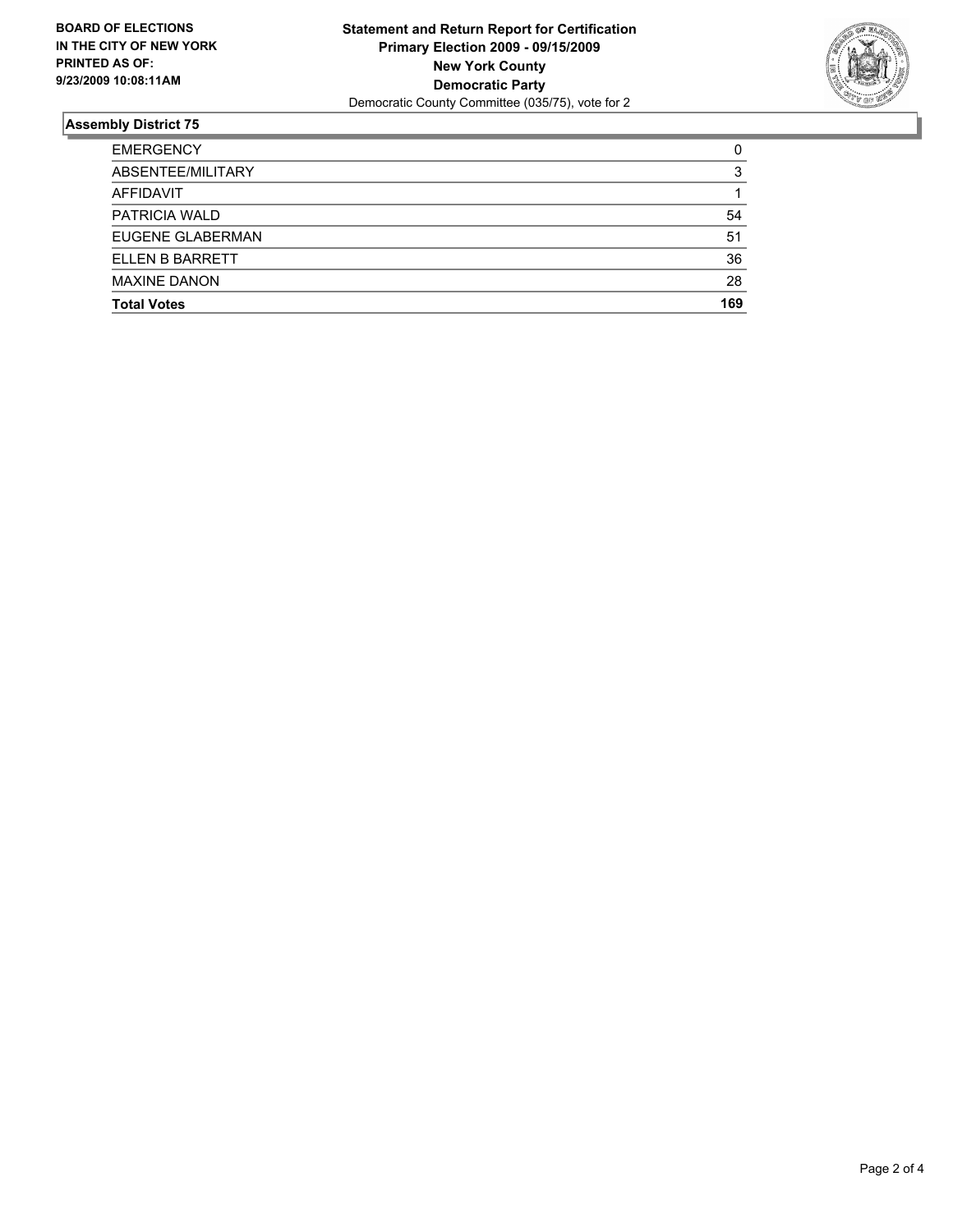#### **Statement and Return Report for Certification Primary Election 2009 - 09/15/2009 New York County Democratic Party** Democratic County Committee (035/75), vote for 2

## **Total for Democratic County Committee (035/75) - New York County**

| <b>EMERGENCY</b>     | 0   |
|----------------------|-----|
| ABSENTEE/MILITARY    | 3   |
| <b>AFFIDAVIT</b>     |     |
| <b>PATRICIA WALD</b> | 54  |
| EUGENE GLABERMAN     | 51  |
| ELLEN B BARRETT      | 36  |
| <b>MAXINE DANON</b>  | 28  |
| <b>Total Votes</b>   | 169 |

We certify this statement to be correct, and have caused the same to be attested by the signatures of the members of the board, or a majority thereof, on

Secretary **Chairman** 

Canvassing Board

Canvassing Board Canvassing Board Canvassing Canvassing Board Deputy Chief Clerk

Chief Clerk

Page 3 of 4

**Date**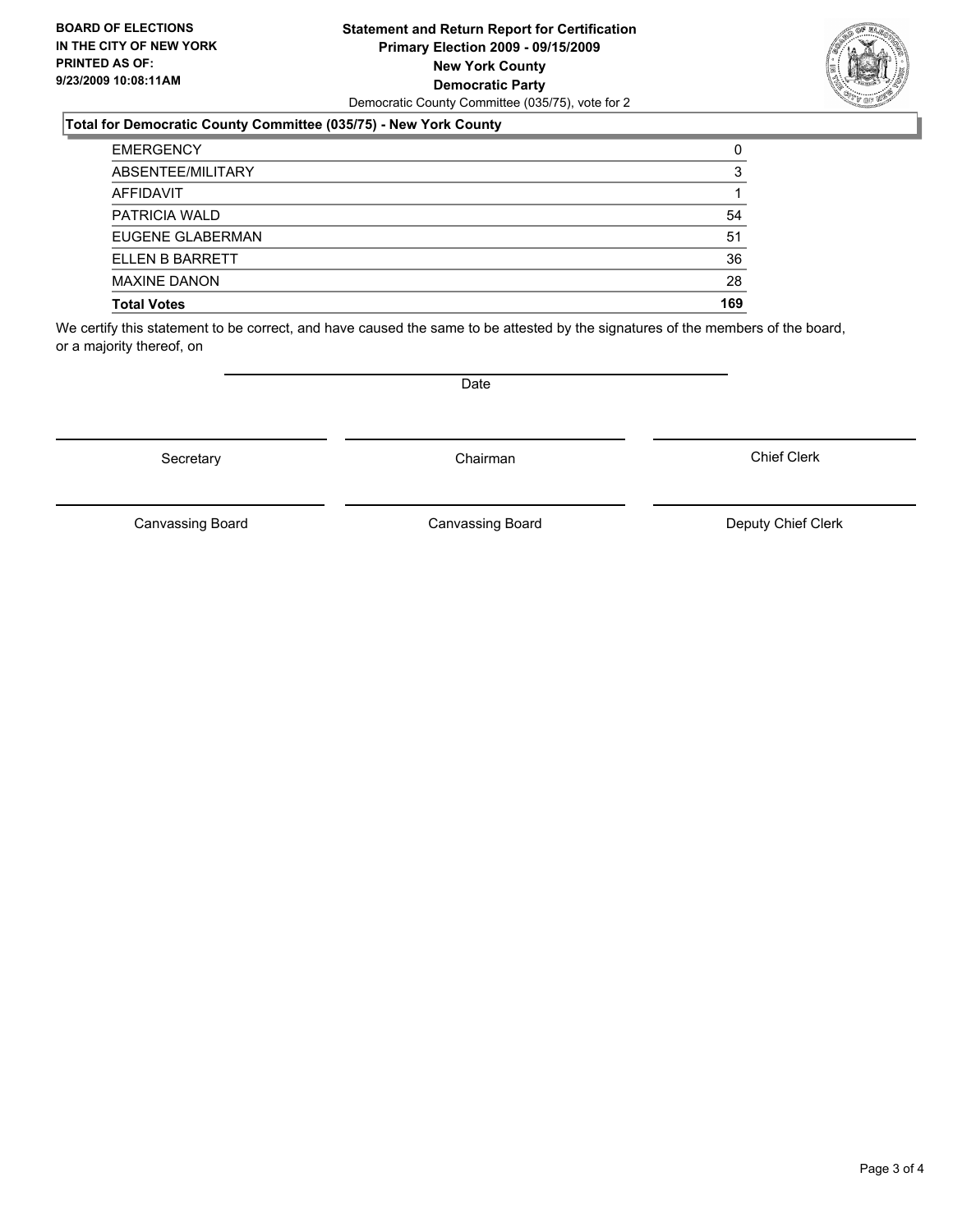**Statement and Return Report for Certification Primary Election 2009 - 09/15/2009 New York County Democratic Party** Democratic County Committee (035/75), vote for 2

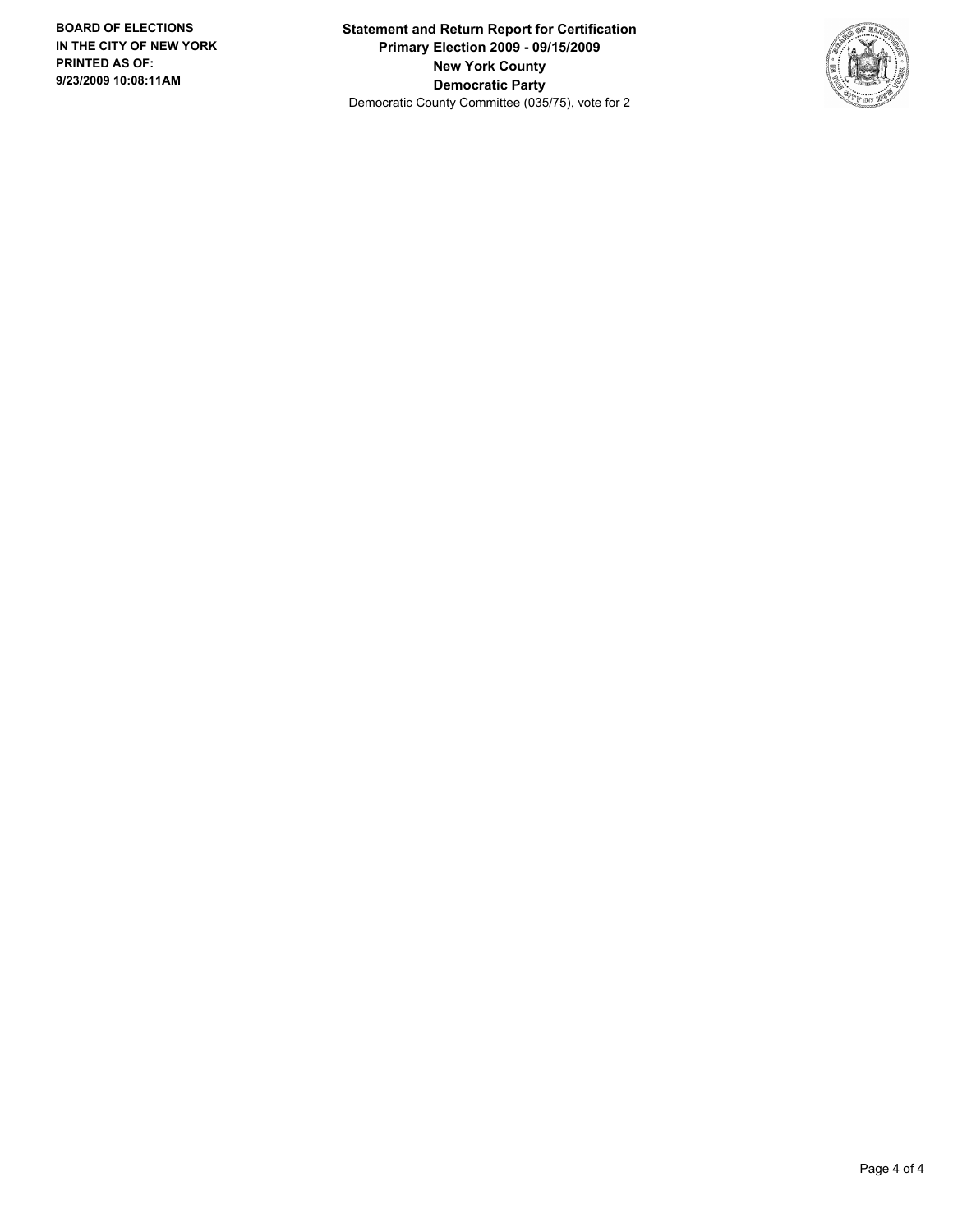

# **Primary Election 2009 - 09/15/2009 New York County - Democratic Party**

Democratic County Committee 039/75 Vote for 2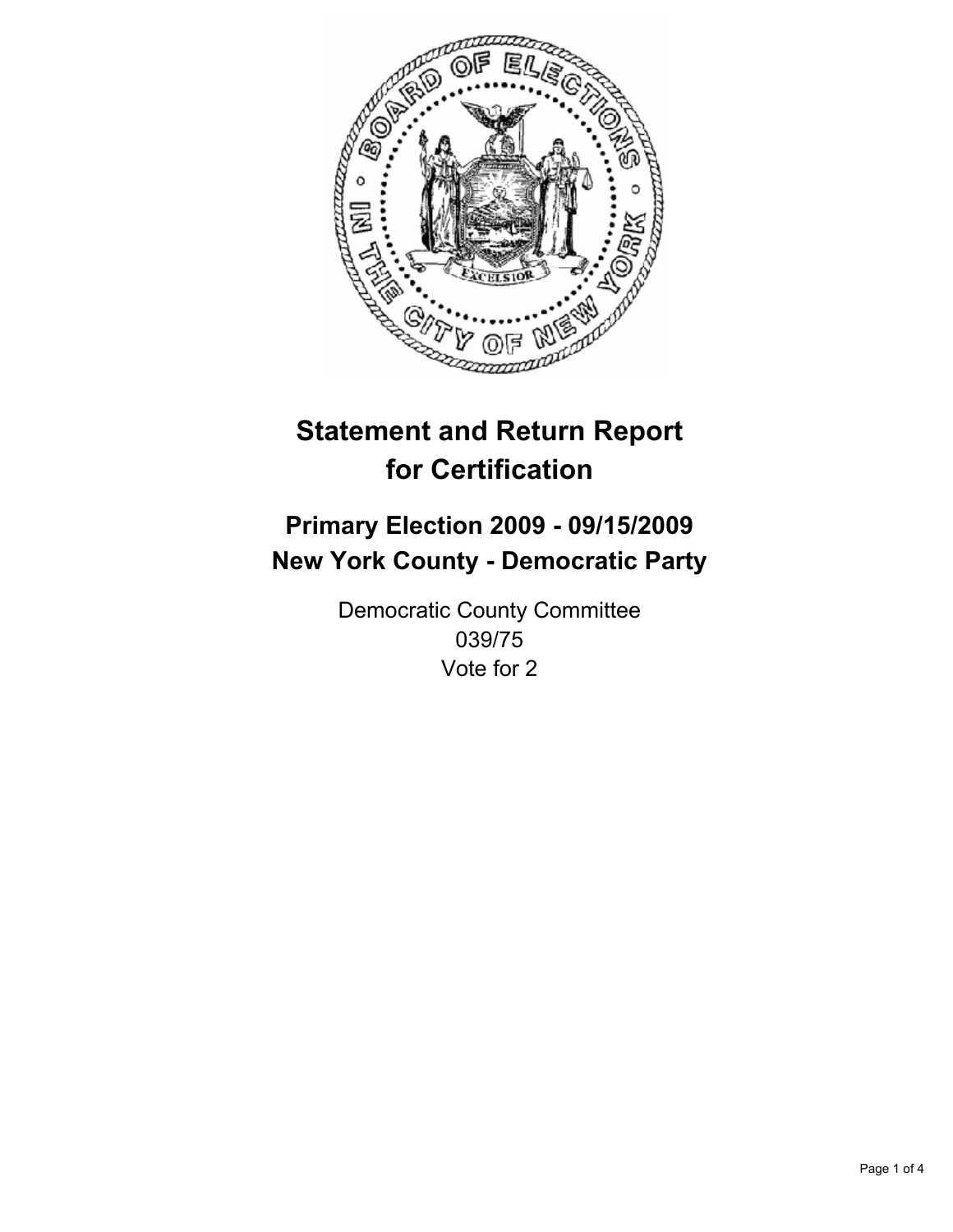

| <b>EMERGENCY</b>       | 0   |
|------------------------|-----|
| ABSENTEE/MILITARY      |     |
| AFFIDAVIT              |     |
| <b>NAOMI HUTTER</b>    | 29  |
| <b>EDITH F COLLINS</b> | 23  |
| <b>THOMAS DUANE</b>    | 111 |
| <b>MAARTEN DE KADT</b> | 61  |
| <b>Total Votes</b>     | 224 |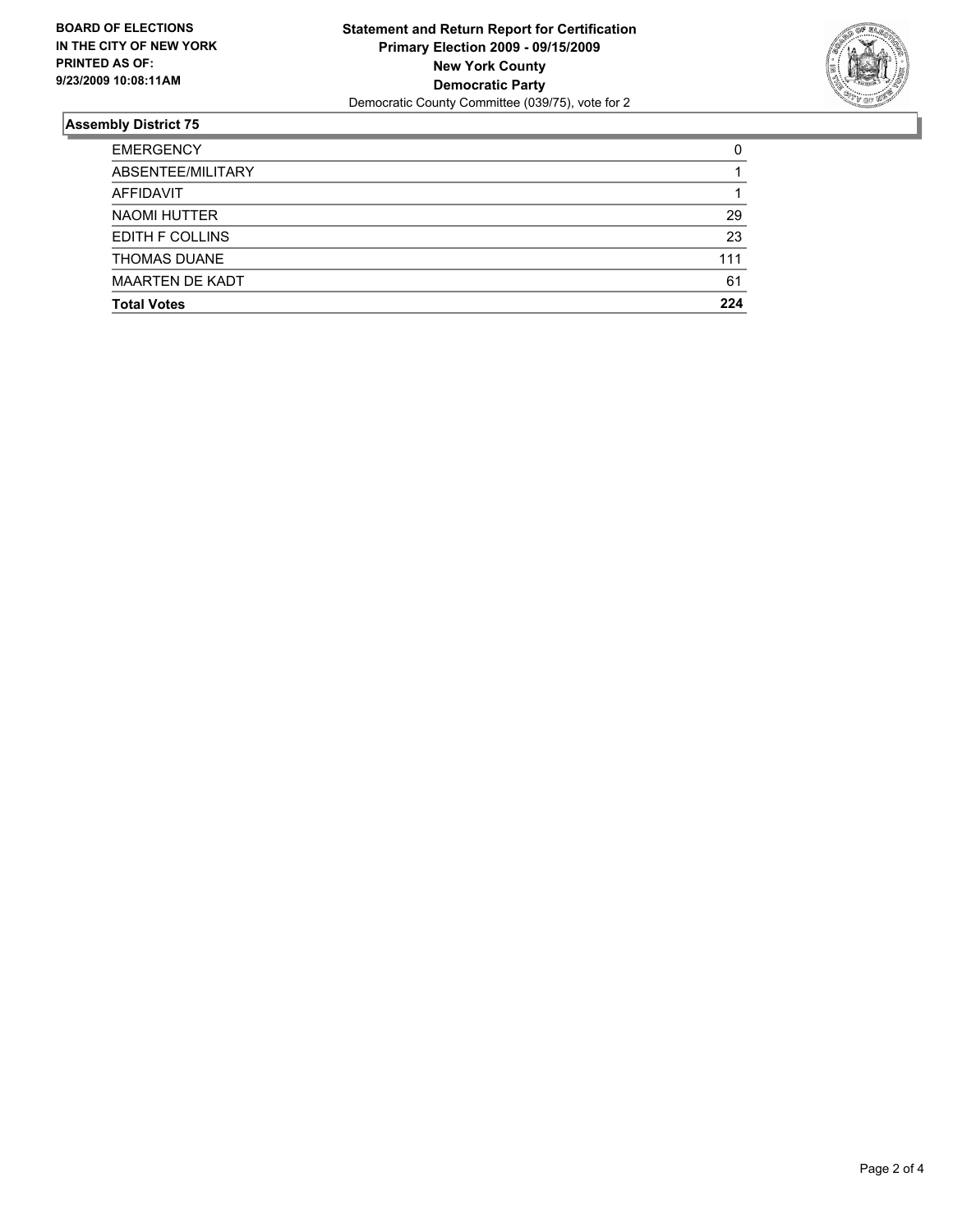#### **Statement and Return Report for Certification Primary Election 2009 - 09/15/2009 New York County Democratic Party** Democratic County Committee (039/75), vote for 2

### **Total for Democratic County Committee (039/75) - New York County**

| <b>EMERGENCY</b>       | 0   |
|------------------------|-----|
| ABSENTEE/MILITARY      |     |
| <b>AFFIDAVIT</b>       |     |
| NAOMI HUTTER           | 29  |
| <b>EDITH F COLLINS</b> | 23  |
| <b>THOMAS DUANE</b>    | 111 |
| <b>MAARTEN DE KADT</b> | 61  |
| <b>Total Votes</b>     | 224 |

We certify this statement to be correct, and have caused the same to be attested by the signatures of the members of the board, or a majority thereof, on

Secretary **Chairman** 

Canvassing Board Canvassing Board Canvassing Canvassing Board Deputy Chief Clerk

Chief Clerk

Canvassing Board



**Date**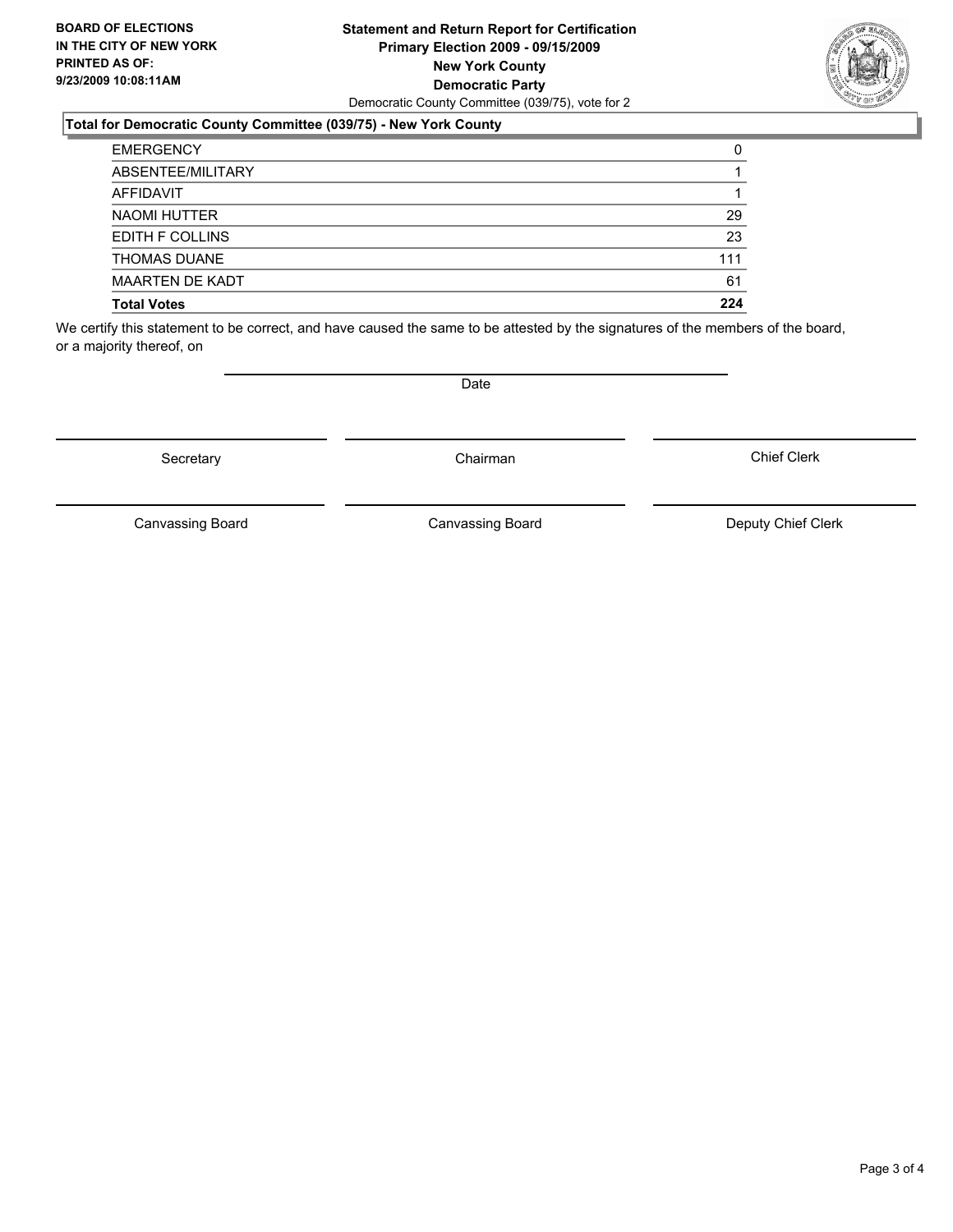**Statement and Return Report for Certification Primary Election 2009 - 09/15/2009 New York County Democratic Party** Democratic County Committee (039/75), vote for 2

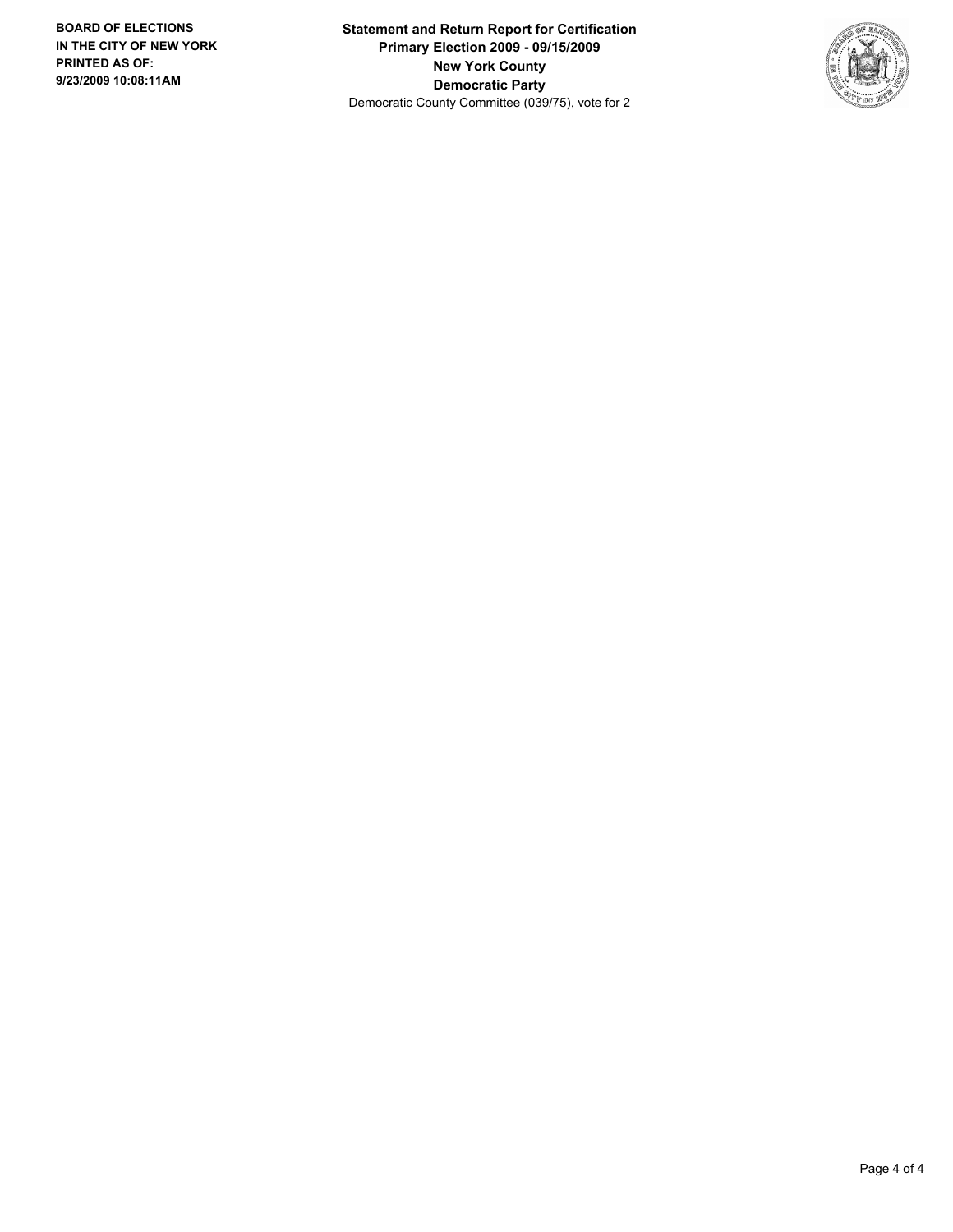

# **Primary Election 2009 - 09/15/2009 New York County - Democratic Party**

Democratic County Committee 040/75 Vote for 2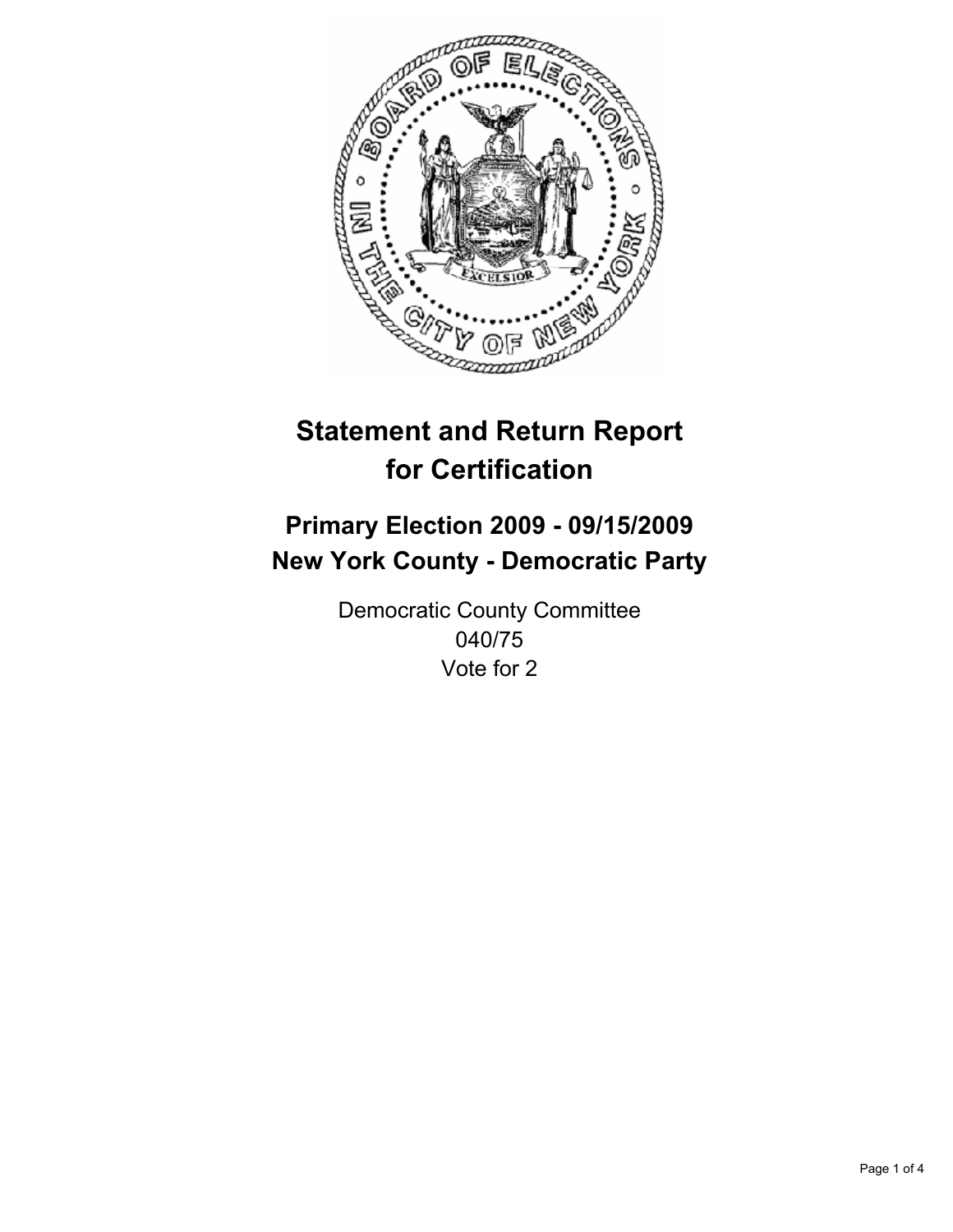

| <b>Total Votes</b>     | 202 |
|------------------------|-----|
| <b>JOANNE SINOVOI</b>  | 27  |
| LEE SINOVOI            | 29  |
| <b>WALTER NAEGLE</b>   | 71  |
| <b>WILMA VELAZQUEZ</b> | 75  |
| <b>AFFIDAVIT</b>       | 2   |
| ABSENTEE/MILITARY      | 5   |
| <b>EMERGENCY</b>       | 0   |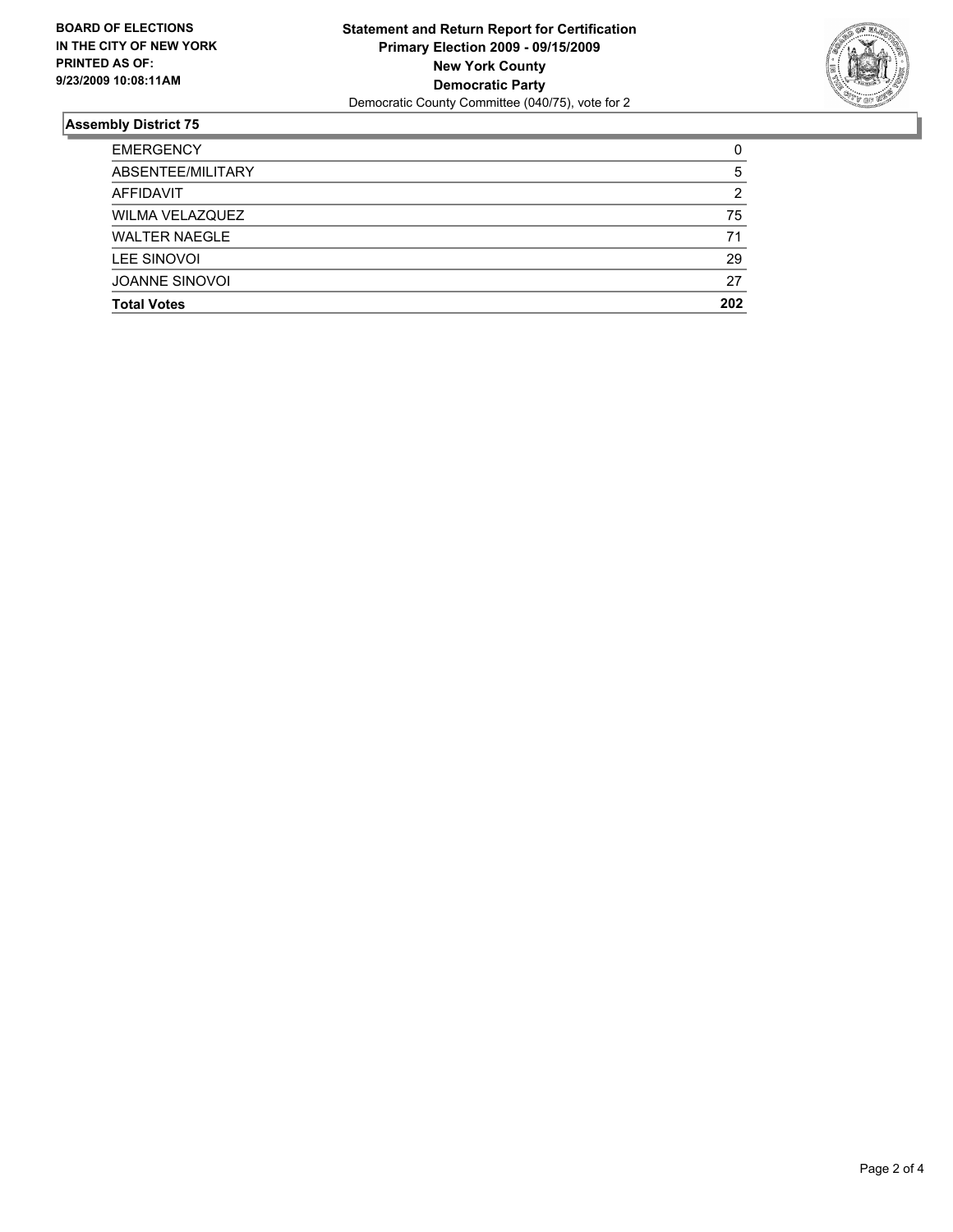#### **Statement and Return Report for Certification Primary Election 2009 - 09/15/2009 New York County Democratic Party** Democratic County Committee (040/75), vote for 2

## **Total for Democratic County Committee (040/75) - New York County**

| <b>EMERGENCY</b>       | 0   |
|------------------------|-----|
| ABSENTEE/MILITARY      | 5   |
| AFFIDAVIT              | 2   |
| <b>WILMA VELAZQUEZ</b> | 75  |
| <b>WALTER NAEGLE</b>   | 71  |
| LEE SINOVOI            | 29  |
| <b>JOANNE SINOVOL</b>  | 27  |
| <b>Total Votes</b>     | 202 |

We certify this statement to be correct, and have caused the same to be attested by the signatures of the members of the board, or a majority thereof, on

Secretary **Chairman** 

Canvassing Board

Canvassing Board Canvassing Board Canvassing Canvassing Board Deputy Chief Clerk

Chief Clerk



**Date**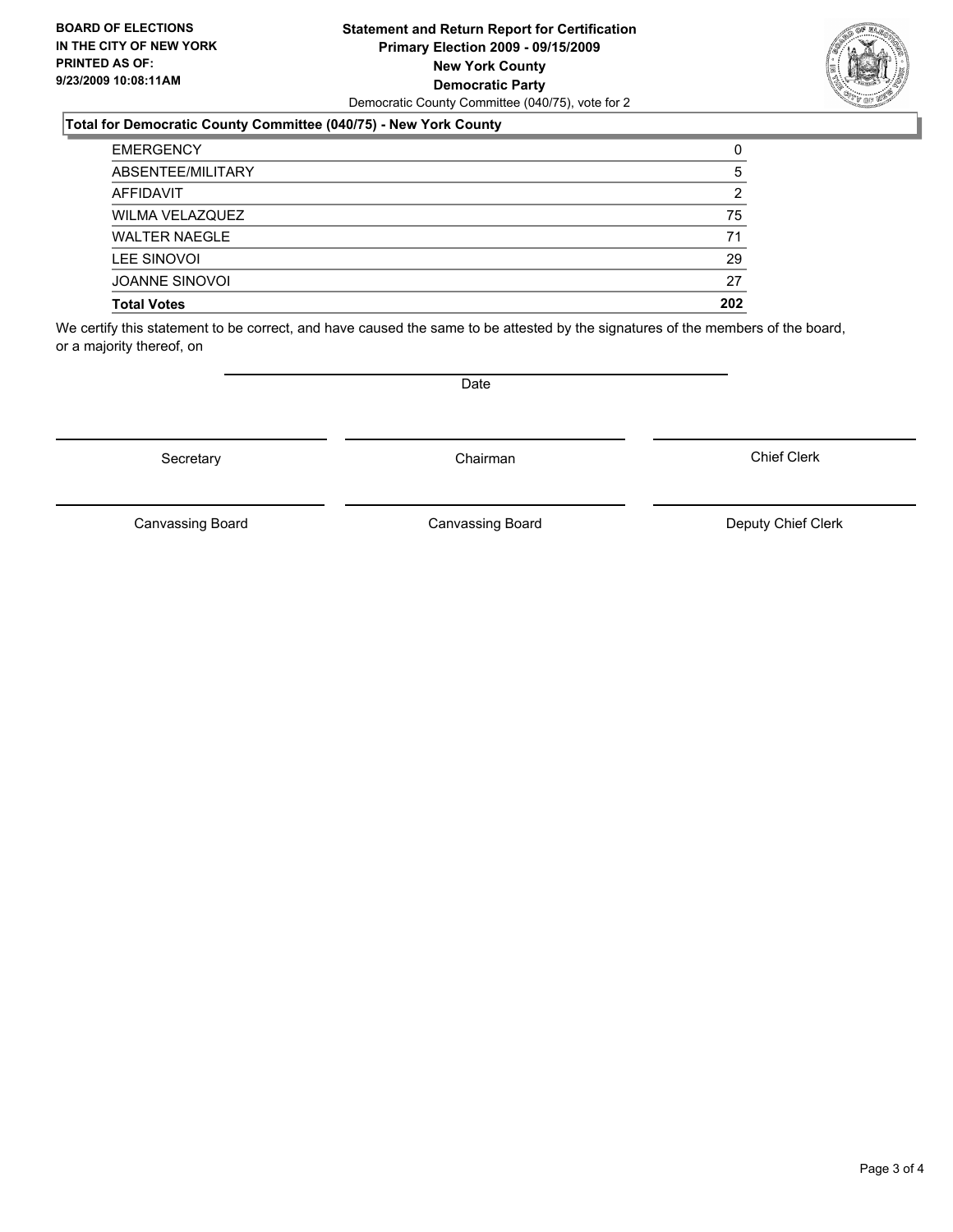**Statement and Return Report for Certification Primary Election 2009 - 09/15/2009 New York County Democratic Party** Democratic County Committee (040/75), vote for 2

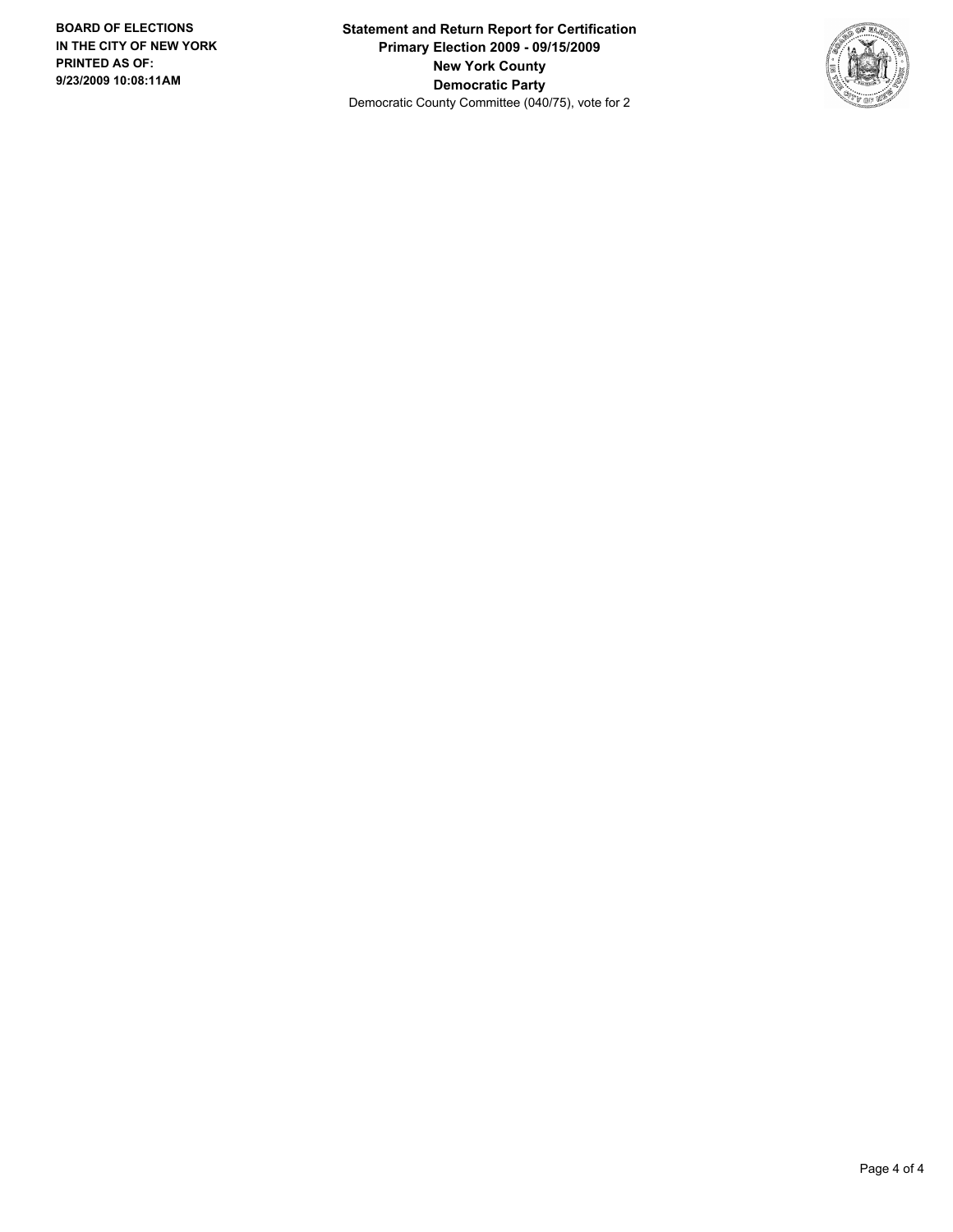

# **Primary Election 2009 - 09/15/2009 New York County - Democratic Party**

Democratic County Committee 041/75 Vote for 2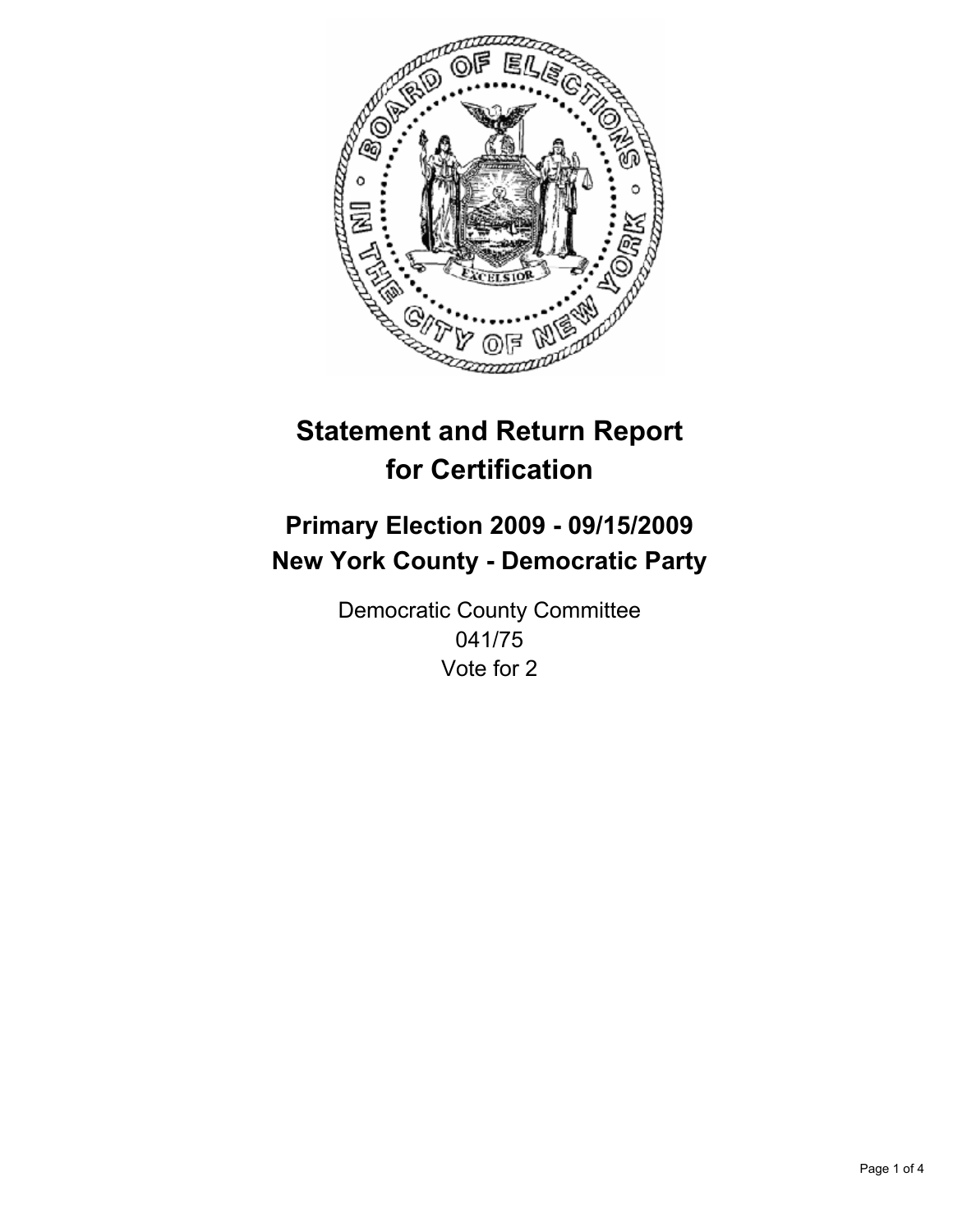

| <b>EMERGENCY</b>      | 0   |
|-----------------------|-----|
| ABSENTEE/MILITARY     | 8   |
| AFFIDAVIT             |     |
| <b>RUTH SHAPIRO</b>   | 80  |
| ROBERT S SIKORSKI     | 81  |
| <b>KERNAN HUTTICK</b> | 27  |
| <b>Total Votes</b>    | 188 |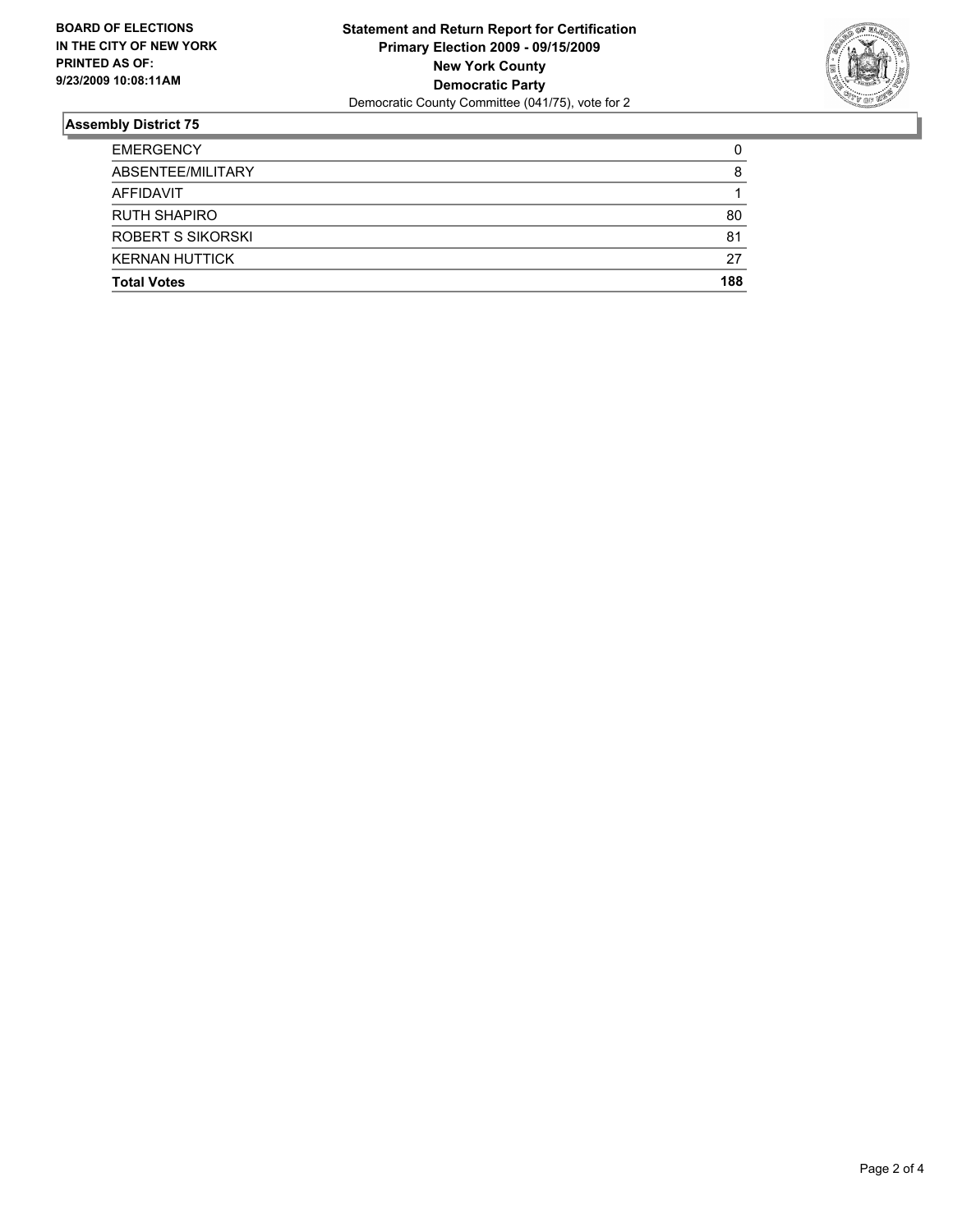#### **Statement and Return Report for Certification Primary Election 2009 - 09/15/2009 New York County Democratic Party** Democratic County Committee (041/75), vote for 2

## **Total for Democratic County Committee (041/75) - New York County**

| <b>EMERGENCY</b>         | 0   |
|--------------------------|-----|
| ABSENTEE/MILITARY        | 8   |
| AFFIDAVIT                |     |
| <b>RUTH SHAPIRO</b>      | 80  |
| <b>ROBERT S SIKORSKI</b> | 81  |
| <b>KERNAN HUTTICK</b>    | 27  |
| <b>Total Votes</b>       | 188 |

We certify this statement to be correct, and have caused the same to be attested by the signatures of the members of the board, or a majority thereof, on

Secretary **Chairman** 

Canvassing Board **Canvassing Board** Canvassing Board **Deputy Chief Clerk** 

Canvassing Board

Chief Clerk



Date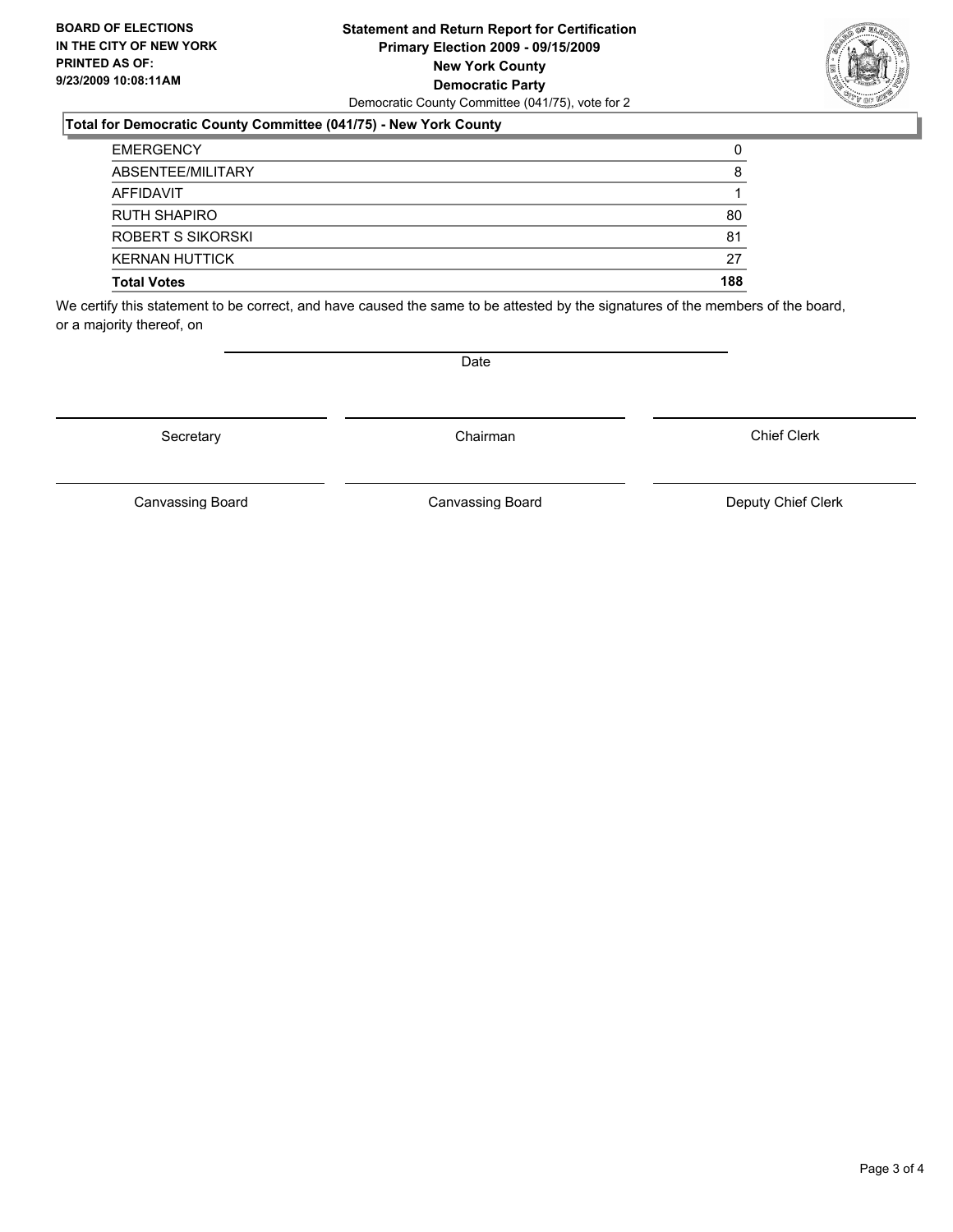**Statement and Return Report for Certification Primary Election 2009 - 09/15/2009 New York County Democratic Party** Democratic County Committee (041/75), vote for 2

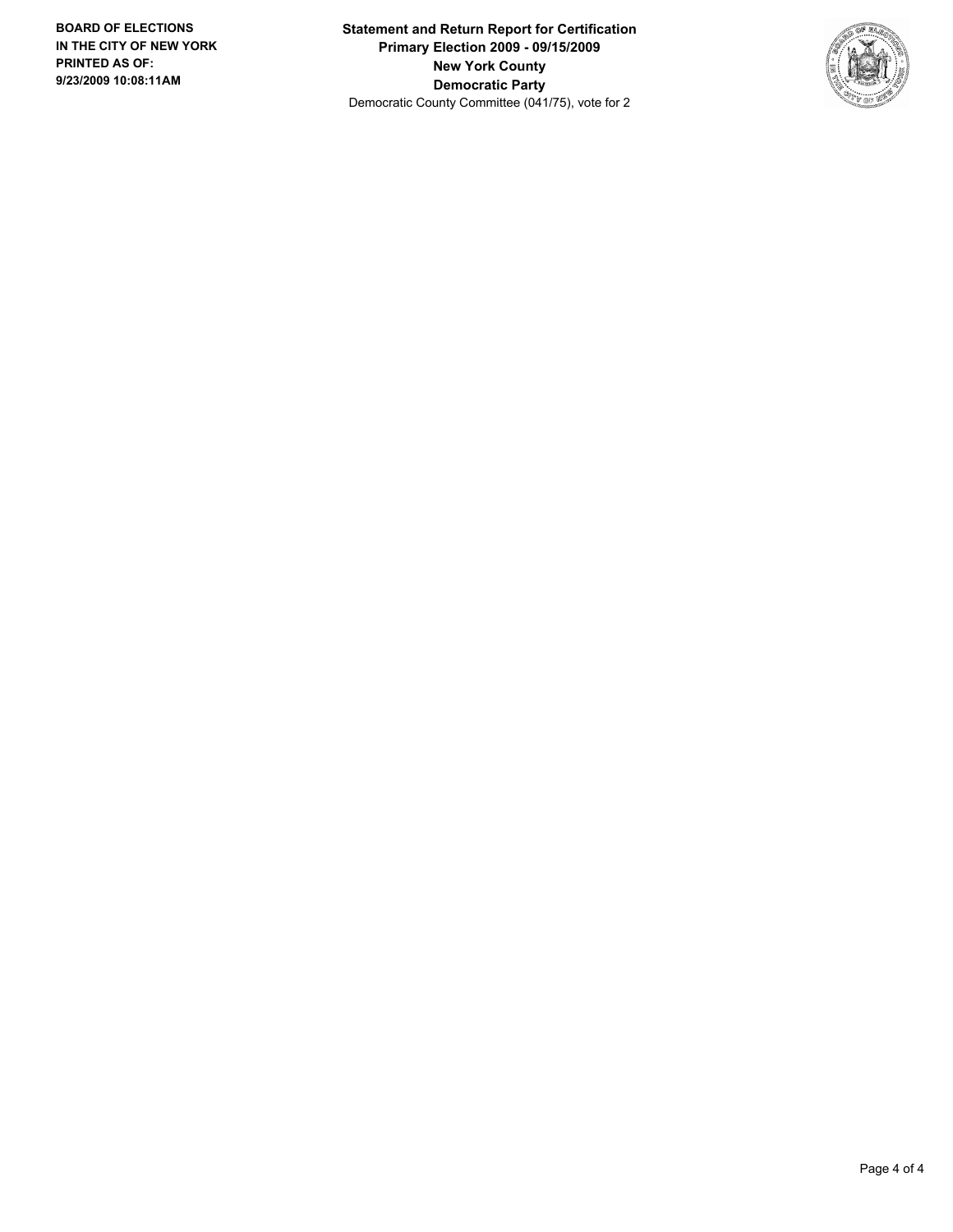

# **Statement and Return Report for Certification**

## **Primary Election 2009 - 09/15/2009 New York County - Democratic Party**

Democratic County Committee 042/75 Vote for 2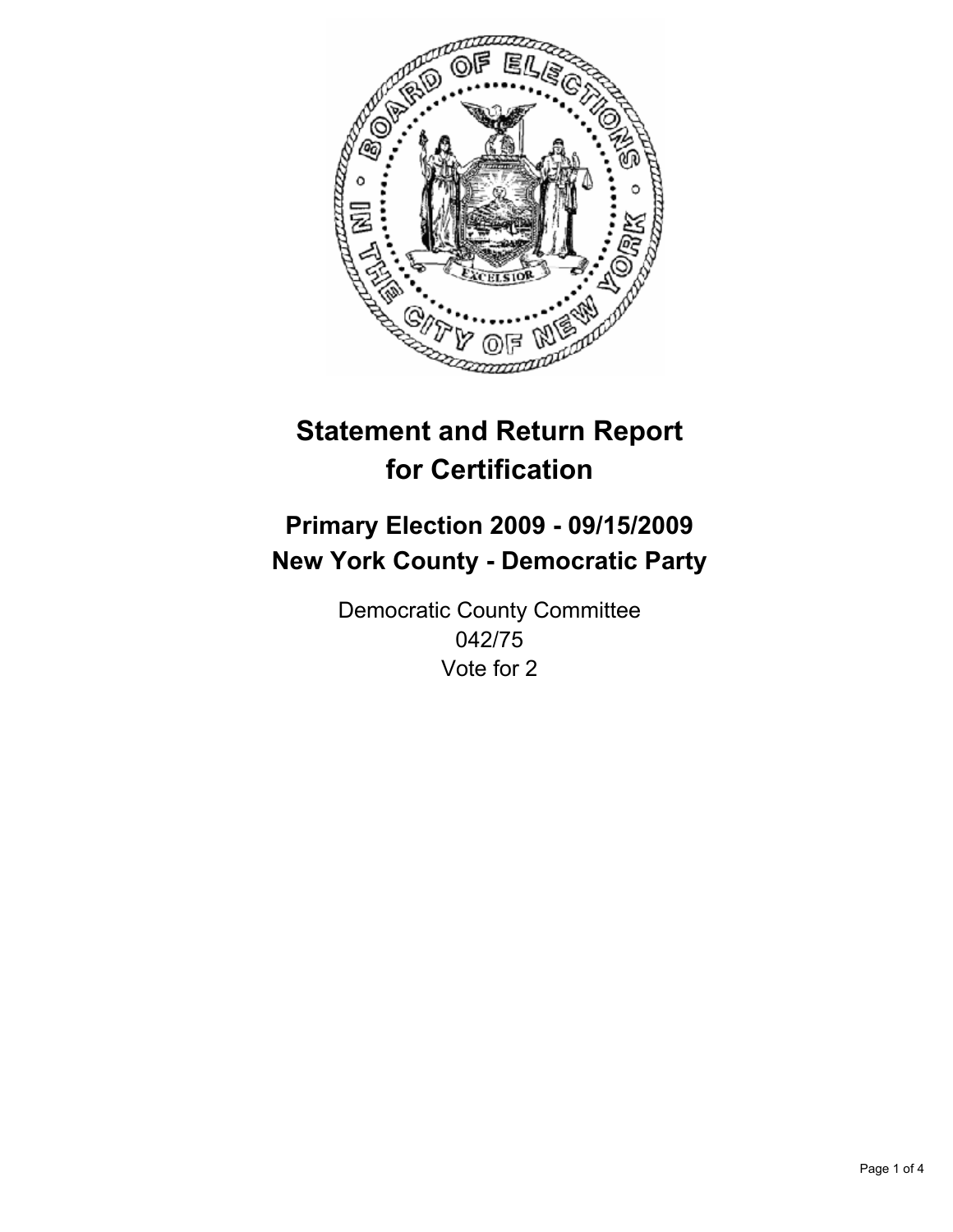

### **Assembly District 75**

| <b>Total Votes</b>     | 216 |
|------------------------|-----|
| PHYLLIS M SHANLEY      | 62  |
| <b>GLORIA SUKENICK</b> | 90  |
| DOROTHEA SCHOENFELD    | 9   |
| <b>SYLVIA SCHWARTZ</b> | 55  |
| AFFIDAVIT              | 0   |
| ABSENTEE/MILITARY      |     |
| <b>EMERGENCY</b>       | 3   |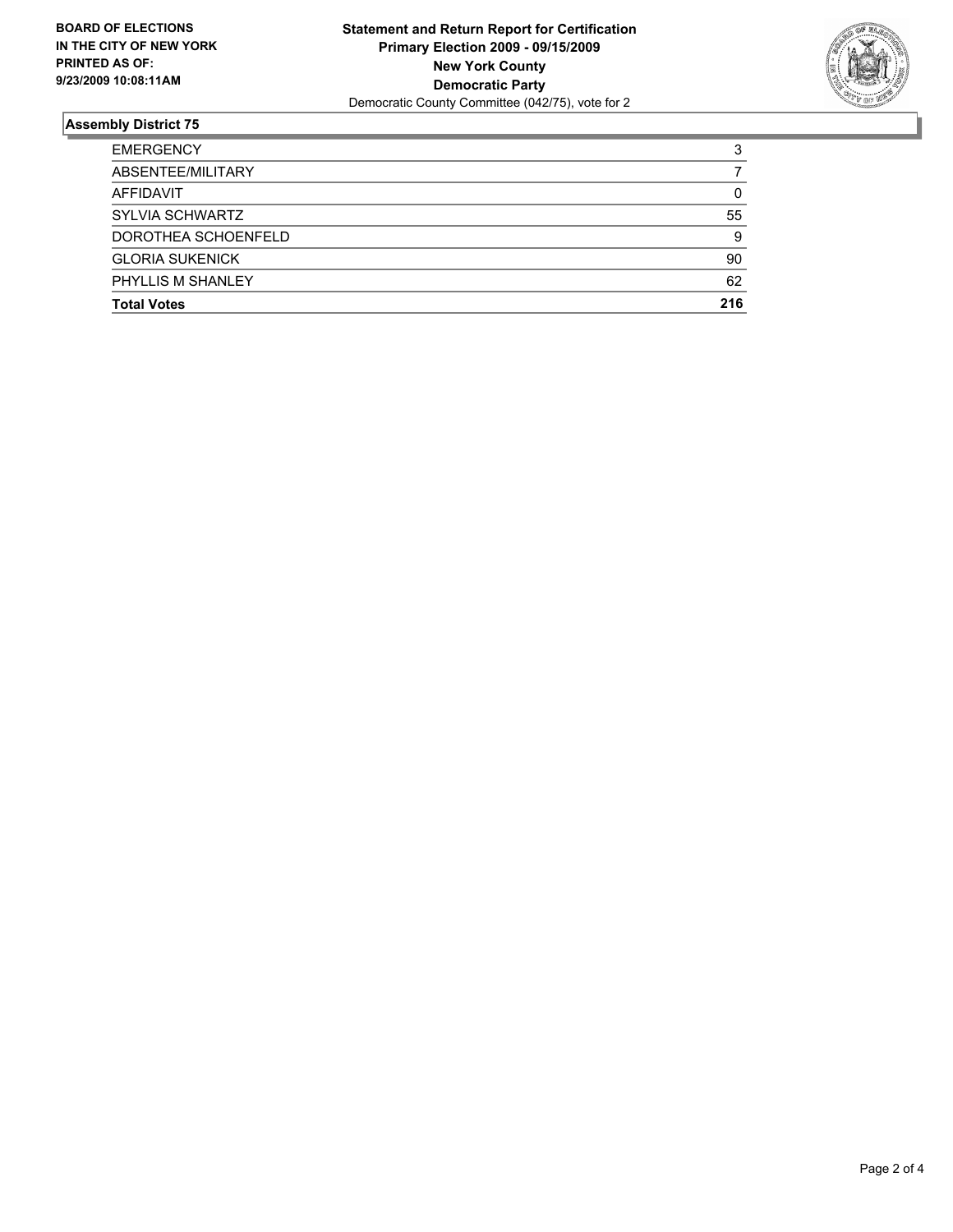#### **Statement and Return Report for Certification Primary Election 2009 - 09/15/2009 New York County Democratic Party** Democratic County Committee (042/75), vote for 2

### **Total for Democratic County Committee (042/75) - New York County**

| <b>EMERGENCY</b>       | 3   |
|------------------------|-----|
| ABSENTEE/MILITARY      |     |
| AFFIDAVIT              | 0   |
| SYLVIA SCHWARTZ        | 55  |
| DOROTHEA SCHOENFELD    | 9   |
| <b>GLORIA SUKENICK</b> | 90  |
| PHYLLIS M SHANLEY      | 62  |
| <b>Total Votes</b>     | 216 |

We certify this statement to be correct, and have caused the same to be attested by the signatures of the members of the board, or a majority thereof, on

Secretary **Chairman** 

Canvassing Board

Canvassing Board Canvassing Board Canvassing Canvassing Board Deputy Chief Clerk

Chief Clerk



**Date**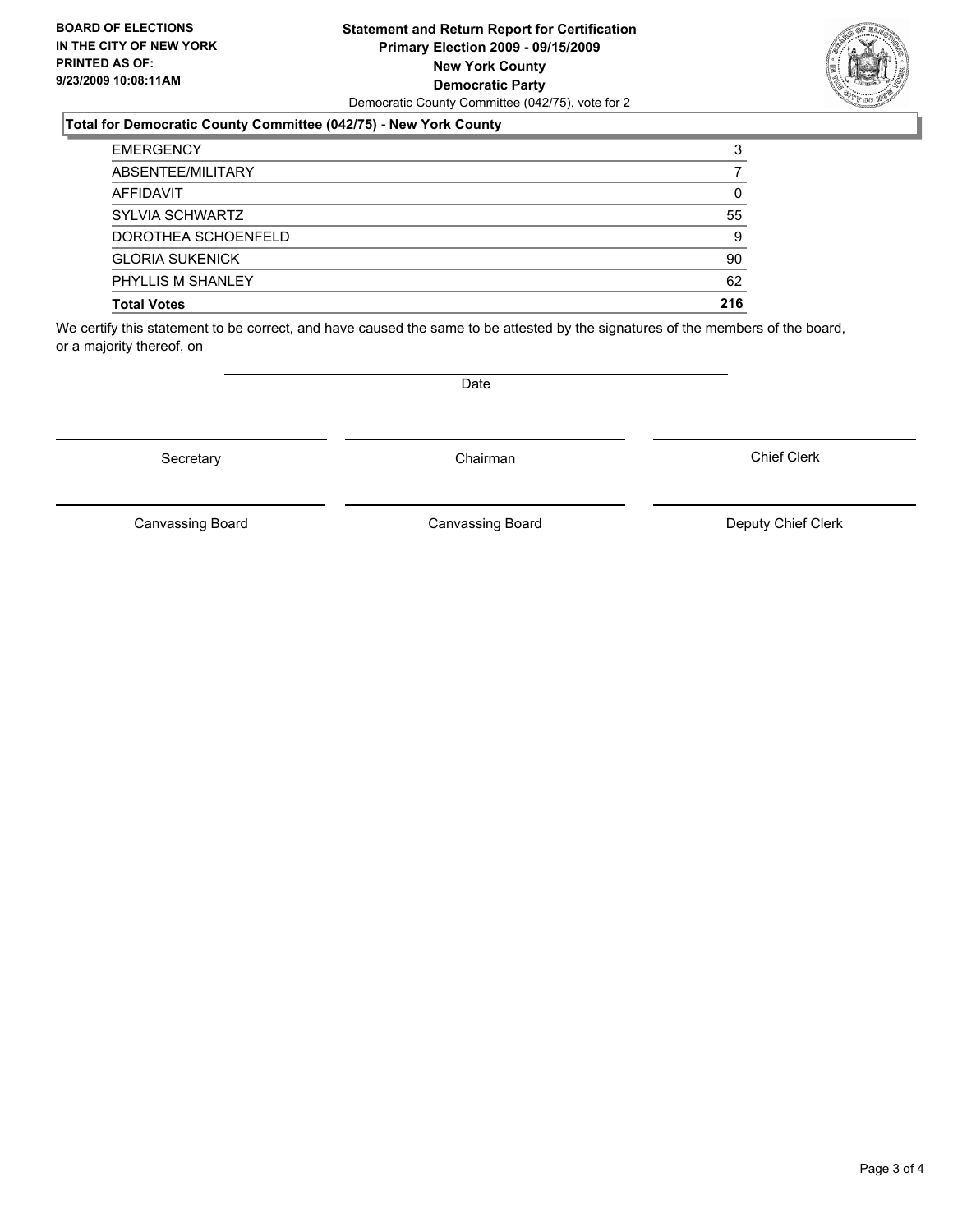**Statement and Return Report for Certification Primary Election 2009 - 09/15/2009 New York County Democratic Party** Democratic County Committee (042/75), vote for 2

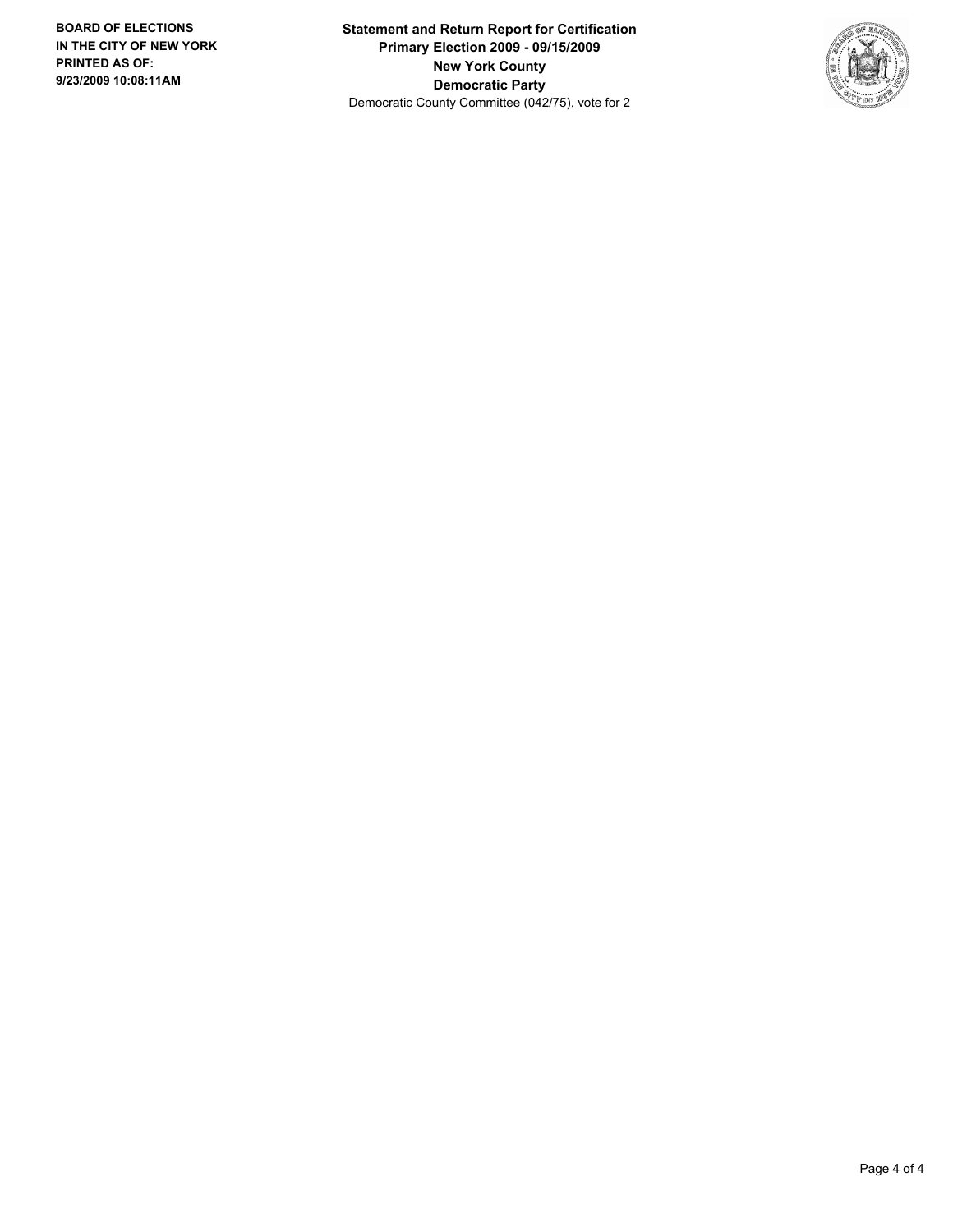

# **Statement and Return Report for Certification**

## **Primary Election 2009 - 09/15/2009 New York County - Democratic Party**

Democratic County Committee 046/75 Vote for 2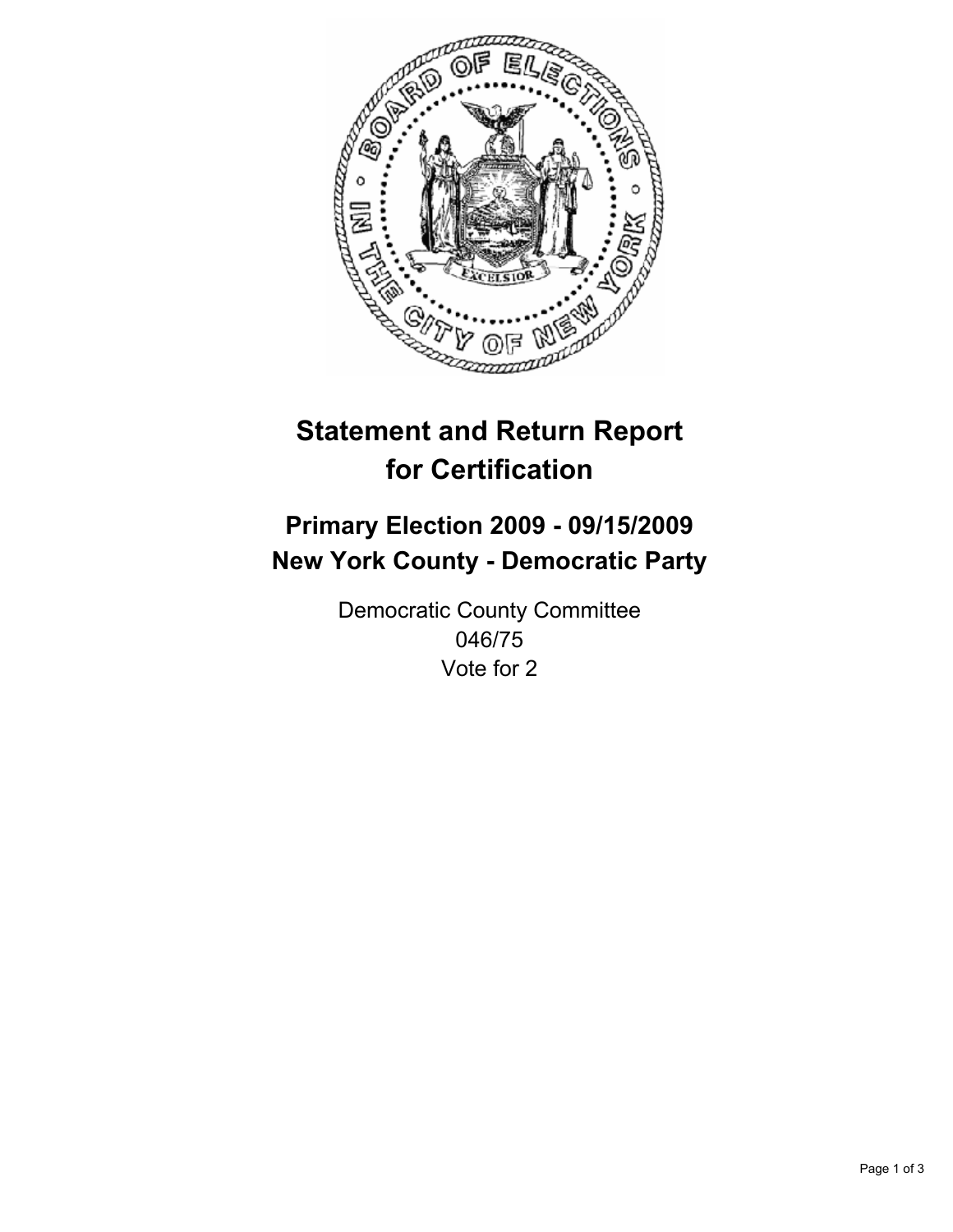

### **Assembly District 75**

| <b>Total Votes</b>     | 221 |
|------------------------|-----|
| ESTELLE D KATZ         | 72  |
| <b>CAROLE SCLAR</b>    | 53  |
| <b>FRIEDA KOWANSKY</b> | 34  |
| <b>ESTHER MELAMED</b>  | 62  |
| <b>AFFIDAVIT</b>       |     |
| ABSENTEE/MILITARY      | 4   |
| <b>EMERGENCY</b>       | 0   |